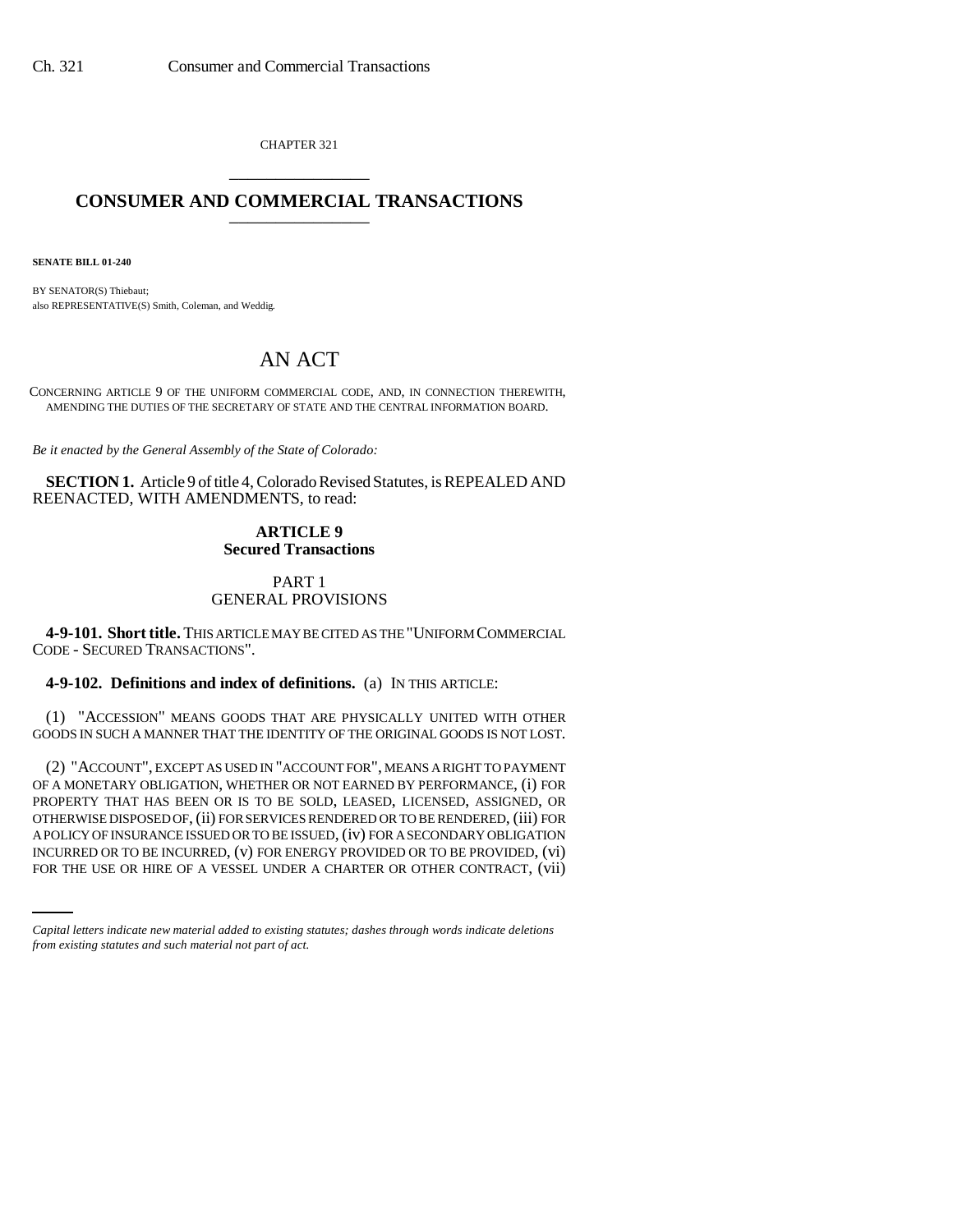ARISING OUT OF THE USE OF A CREDIT OR CHARGE CARD OR INFORMATION CONTAINED ON OR FOR USE WITH THE CARD, OR (viii) AS WINNINGS IN A LOTTERY OR OTHER GAME OF CHANCE OPERATED OR SPONSORED BY A STATE, GOVERNMENTAL UNIT OF A STATE, OR PERSON LICENSED OR AUTHORIZED TO OPERATE THE GAME BY A STATE OR GOVERNMENTAL UNIT OF A STATE. THE TERM INCLUDES HEALTH-CARE-INSURANCE RECEIVABLES. THE TERM DOES NOT INCLUDE (i) RIGHTS TO PAYMENT EVIDENCED BY CHATTEL PAPER OR AN INSTRUMENT, (ii) COMMERCIAL TORT CLAIMS, (iii) DEPOSIT ACCOUNTS, (iv) INVESTMENT PROPERTY, (v) LETTER-OF-CREDIT RIGHTS OR LETTERS OF CREDIT, OR (vi) RIGHTS TO PAYMENT FOR MONEY OR FUNDS ADVANCED OR SOLD, OTHER THAN RIGHTS ARISING OUT OF THE USE OF A CREDIT OR CHARGE CARD OR INFORMATION CONTAINED ON OR FOR USE WITH THE CARD.

(3) "ACCOUNT DEBTOR" MEANS A PERSON OBLIGATED ON AN ACCOUNT, CHATTEL PAPER, OR GENERAL INTANGIBLE. THE TERM DOES NOT INCLUDE PERSONS OBLIGATED TO PAY A NEGOTIABLE INSTRUMENT, EVEN IF THE INSTRUMENT CONSTITUTES PART OF CHATTEL PAPER.

(4) "ACCOUNTING", EXCEPT AS USED IN "ACCOUNTING FOR", MEANS A RECORD:

(A) AUTHENTICATED BY A SECURED PARTY;

(B) INDICATING THE AGGREGATE UNPAID SECURED OBLIGATIONS AS OF A DATE NOT MORE THAN THIRTY-FIVE DAYS EARLIER OR THIRTY-FIVE DAYS LATER THAN THE DATE OF THE RECORD; AND

(C) IDENTIFYING THE COMPONENTS OF THE OBLIGATIONS IN REASONABLE DETAIL.

(5) "AGRICULTURAL LIEN" MEANS AN INTEREST, OTHER THAN A SECURITY INTEREST, IN FARM PRODUCTS:

(A) WHICH SECURES PAYMENT OR PERFORMANCE OF AN OBLIGATION FOR:

(i) GOODS OR SERVICES FURNISHED IN CONNECTION WITH A DEBTOR'S FARMING OPERATION; OR

(ii) RENT ON REAL PROPERTY LEASED BY A DEBTOR IN CONNECTION WITH ITS FARMING OPERATION;

(B) WHICH IS CREATED BY STATUTE IN FAVOR OF A PERSON THAT:

(i) IN THE ORDINARY COURSE OF ITS BUSINESS FURNISHED GOODS OR SERVICES TO A DEBTOR IN CONNECTION WITH A DEBTOR'S FARMING OPERATION; OR

(ii) LEASED REAL PROPERTY TO A DEBTOR IN CONNECTION WITH THE DEBTOR'S FARMING OPERATION; AND

(C) WHOSE EFFECTIVENESS DOES NOT DEPEND ON THE PERSON'S POSSESSION OF THE PERSONAL PROPERTY.

(6) "AS-EXTRACTED COLLATERAL" MEANS: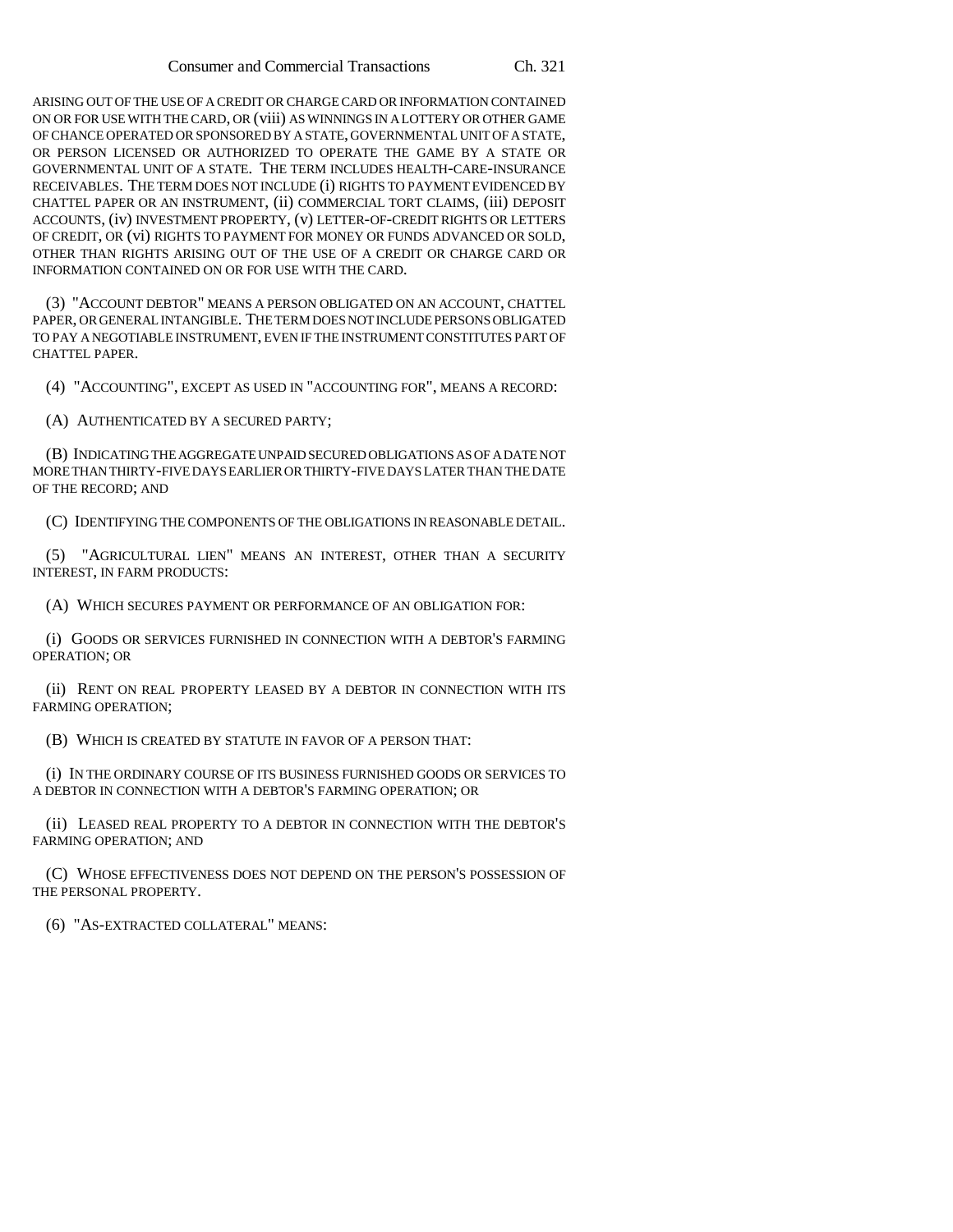(A) OIL, GAS, MINERALS, OR OTHER SUBSTANCES OF VALUE THAT MAY BE EXTRACTED FROM THE EARTH THAT ARE SUBJECT TO A SECURITY INTEREST THAT:

(i) IS CREATED BY A DEBTOR HAVING AN INTEREST IN THE MINERALS OR SUCH OTHER SUBSTANCES BEFORE EXTRACTION; AND

(ii) ATTACHES TO THE MINERALS OR SUCH OTHER SUBSTANCES AS EXTRACTED; OR

(B) ACCOUNTS ARISING OUT OF THE SALE AT THE WELLHEAD OR MINEHEAD OF OIL, GAS, MINERALS, OR OTHER SUBSTANCES OF VALUE THAT MAY BE EXTRACTED FROM THE EARTH IN WHICH THE DEBTOR HAD AN INTEREST BEFORE EXTRACTION.

(7) "AUTHENTICATE" MEANS:

(A) TO SIGN; OR

(B) TO EXECUTE OR OTHERWISE ADOPT A SYMBOL, OR ENCRYPT OR SIMILARLY PROCESS A RECORD IN WHOLE OR IN PART, WITH THE PRESENT INTENT OF THE AUTHENTICATING PERSON TO IDENTIFY THE PERSON AND ADOPT OR ACCEPT A RECORD.

(8) "BANK" MEANS AN ORGANIZATION THAT IS ENGAGED IN THE BUSINESS OF BANKING. THE TERM INCLUDES SAVINGS BANKS, SAVINGS AND LOAN ASSOCIATIONS, CREDIT UNIONS, AND TRUST COMPANIES.

(8.5) "BUSINESS DAY" MEANS ANY DAY OTHER THAN SATURDAY, SUNDAY, OR A STATE OF COLORADO OR FEDERAL LEGAL HOLIDAY.

(9) "CASH PROCEEDS" MEANS PROCEEDS THAT ARE MONEY, CHECKS, DEPOSIT ACCOUNTS, OR THE LIKE.

(10) "CERTIFICATE OF TITLE" MEANS A CERTIFICATE OF TITLE WITH RESPECT TO WHICH A STATUTE PROVIDES FOR THE SECURITY INTEREST IN QUESTION TO BE INDICATED ON THE CERTIFICATE AS A CONDITION OR RESULT OF THE SECURITY INTEREST'S OBTAINING PRIORITY OVER THE RIGHTS OF A LIEN CREDITOR WITH RESPECT TO THE COLLATERAL.

(11) "CHATTEL PAPER" MEANS A RECORD OR RECORDS THAT EVIDENCE BOTH A MONETARY OBLIGATION AND A SECURITY INTEREST IN SPECIFIC GOODS, A SECURITY INTEREST IN SPECIFIC GOODS AND SOFTWARE USED IN THE GOODS, A SECURITY INTEREST IN SPECIFIC GOODS AND LICENSE OF SOFTWARE USED IN THE GOODS, A LEASE OF SPECIFIC GOODS, OR A LEASE OF SPECIFIC GOODS AND LICENSE OF SOFTWARE USED IN THE GOODS. IN THIS PARAGRAPH (11), "MONETARY OBLIGATION" MEANS A MONETARY OBLIGATION SECURED BY THE GOODS OR OWED UNDER A LEASE OF THE GOODS AND INCLUDES A MONETARY OBLIGATION WITH RESPECT TO SOFTWARE USED IN THE GOODS. THE TERM DOES NOT INCLUDE (i) CHARTERS OR OTHER CONTRACTS INVOLVING THE USE OR HIRE OF A VESSEL OR (ii) RECORDS THAT EVIDENCE A RIGHT TO PAYMENT ARISING OUT OF THE USE OF A CREDIT OR CHARGE CARD OR INFORMATION CONTAINED ON OR FOR USE WITH THE CARD. IF A TRANSACTION IS EVIDENCED BY RECORDS THAT INCLUDE AN INSTRUMENT OR SERIES OF INSTRUMENTS, THE GROUP OF RECORDS TAKEN TOGETHER CONSTITUTES CHATTEL PAPER.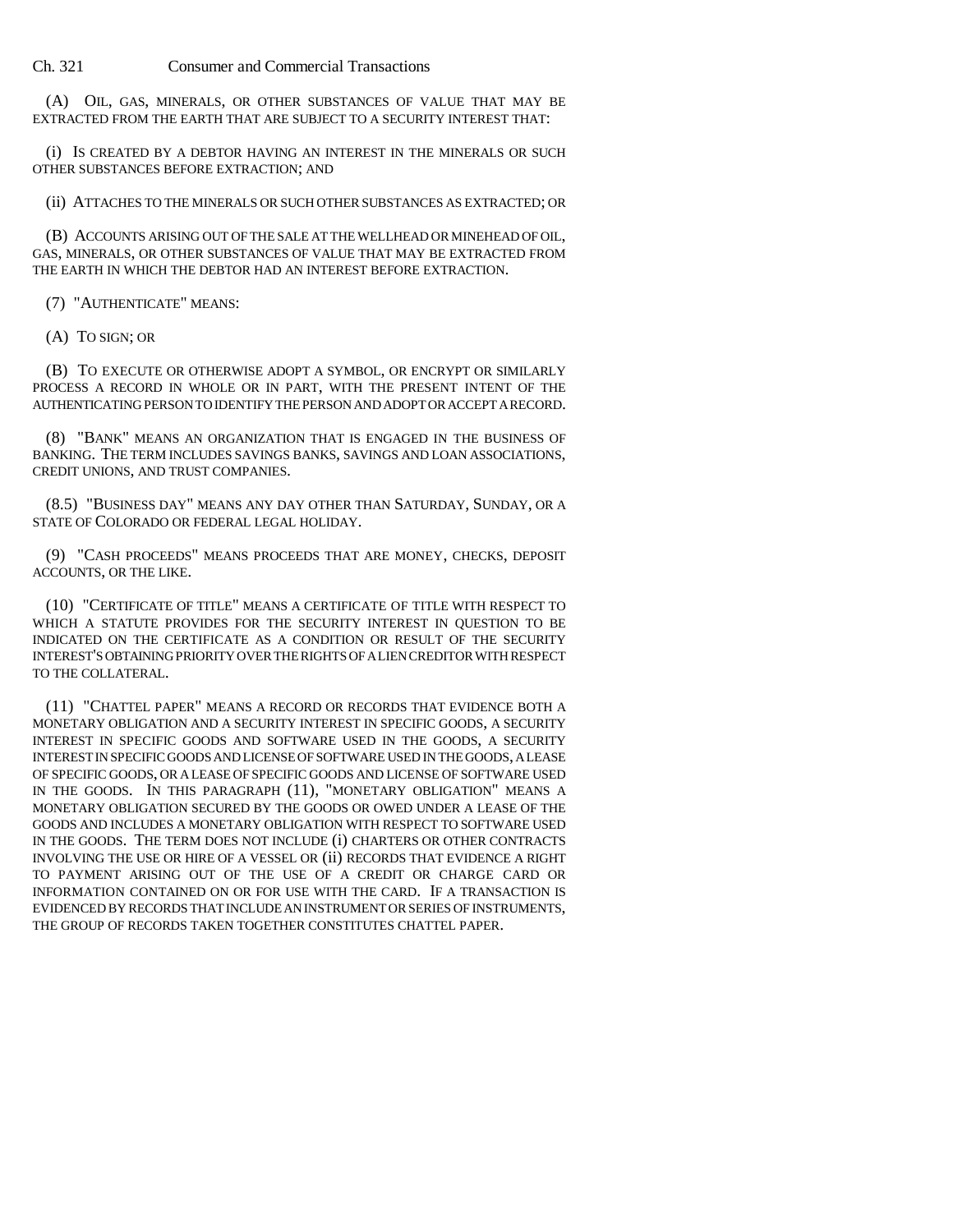(12) "COLLATERAL" MEANS THE PROPERTY SUBJECT TO A SECURITY INTEREST OR AGRICULTURAL LIEN. THE TERM INCLUDES:

(A) PROCEEDS TO WHICH A SECURITY INTEREST ATTACHES;

(B) ACCOUNTS, CHATTEL PAPER, PAYMENT INTANGIBLES, AND PROMISSORY NOTES THAT HAVE BEEN SOLD; AND

(C) GOODS THAT ARE THE SUBJECT OF A CONSIGNMENT.

(13) "COMMERCIAL TORT CLAIM" MEANS A CLAIM ARISING IN TORT WITH RESPECT TO WHICH:

(A) THE CLAIMANT IS AN ORGANIZATION; OR

(B) THE CLAIMANT IS AN INDIVIDUAL AND THE CLAIM:

(i) AROSE IN THE COURSE OF THE CLAIMANT'S BUSINESS OR PROFESSION; AND

(ii) DOES NOT INCLUDE DAMAGES ARISING OUT OF PERSONAL INJURY TO OR THE DEATH OF AN INDIVIDUAL.

(14) "COMMODITY ACCOUNT" MEANS AN ACCOUNT MAINTAINED BY A COMMODITY INTERMEDIARY IN WHICH A COMMODITY CONTRACT IS CARRIED FOR A COMMODITY CUSTOMER.

(15) "COMMODITY CONTRACT" MEANS A COMMODITY FUTURES CONTRACT, AN OPTION ON A COMMODITY FUTURES CONTRACT, A COMMODITY OPTION, OR ANOTHER CONTRACT IF THE CONTRACT OR OPTION IS:

(A) TRADED ON OR SUBJECT TO THE RULES OF A BOARD OF TRADE THAT HAS BEEN DESIGNATED AS A CONTRACT MARKET FOR SUCH A CONTRACT PURSUANT TO FEDERAL COMMODITIES LAWS; OR

(B) TRADED ON A FOREIGN COMMODITY BOARD OF TRADE, EXCHANGE, OR MARKET, AND IS CARRIED ON THE BOOKS OF A COMMODITY INTERMEDIARY FOR A COMMODITY CUSTOMER.

(16) "COMMODITY CUSTOMER" MEANS A PERSON FOR WHICH A COMMODITY INTERMEDIARY CARRIES A COMMODITY CONTRACT ON ITS BOOKS.

(17) "COMMODITY INTERMEDIARY" MEANS A PERSON THAT:

(A) IS REGISTERED AS A FUTURES COMMISSION MERCHANT UNDER FEDERAL COMMODITIES LAW; OR

(B) IN THE ORDINARY COURSE OF ITS BUSINESS PROVIDES CLEARANCE OR SETTLEMENT SERVICES FOR A BOARD OF TRADE THAT HAS BEEN DESIGNATED AS A CONTRACT MARKET PURSUANT TO FEDERAL COMMODITIES LAW.

(18) "COMMUNICATE" MEANS: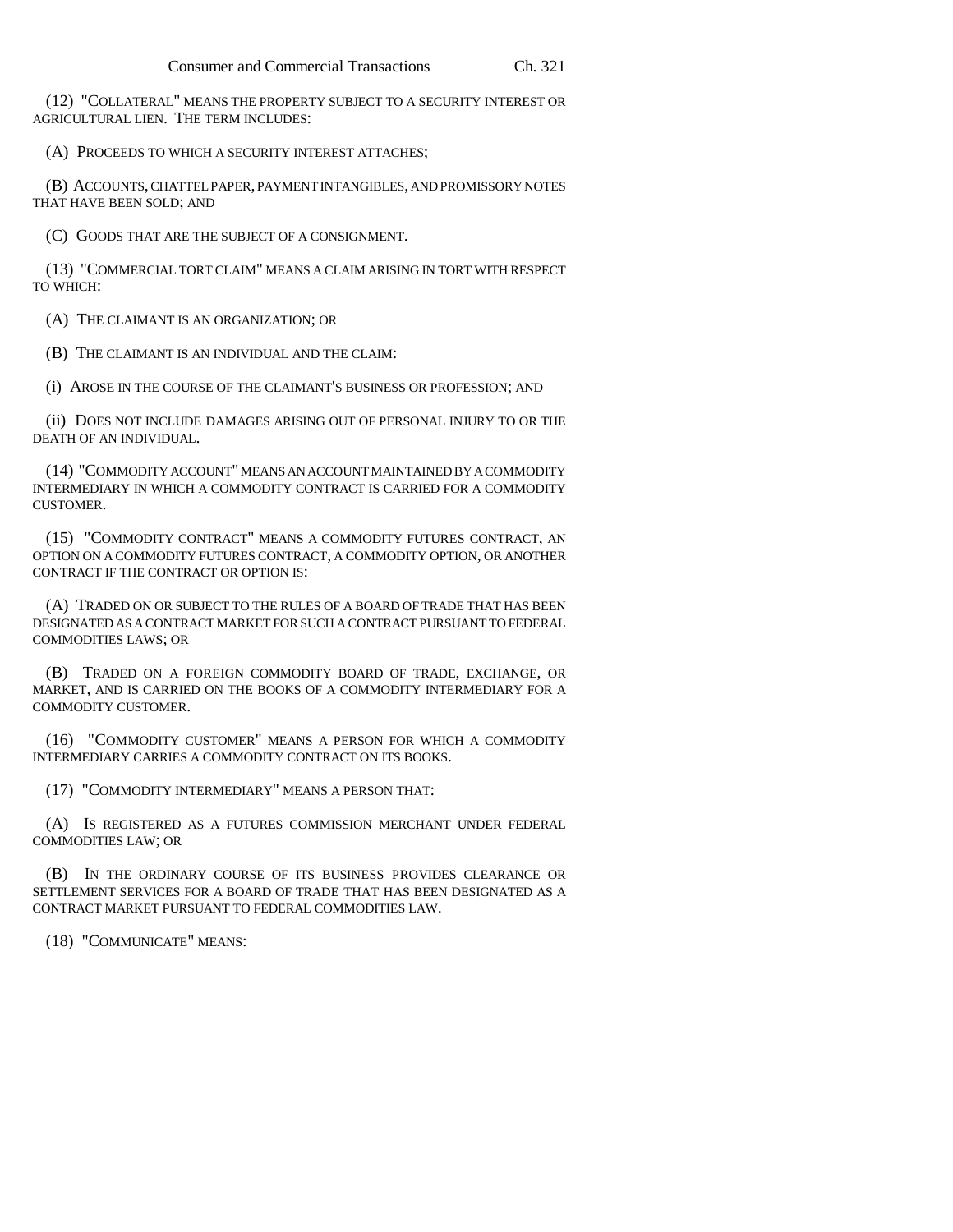(A) TO SEND A WRITTEN OR OTHER TANGIBLE RECORD;

(B) TO TRANSMIT A RECORD BY ANY MEANS AGREED UPON BY THE PERSONS SENDING AND RECEIVING THE RECORD; OR

(C) IN THE CASE OF TRANSMISSION OF A RECORD TO OR BY A FILING OFFICE, TO TRANSMIT A RECORD BY ANY MEANS PRESCRIBED BY FILING-OFFICE RULE.

(19) "CONSIGNEE" MEANS A MERCHANT TO WHICH GOODS ARE DELIVERED IN A CONSIGNMENT.

(20) "CONSIGNMENT" MEANS A TRANSACTION, REGARDLESS OF ITS FORM, IN WHICH A PERSON DELIVERS GOODS TO A MERCHANT FOR THE PURPOSE OF SALE AND:

(A) THE MERCHANT:

(i) DEALS IN GOODS OF THAT KIND UNDER A NAME OTHER THAN THE NAME OF THE PERSON MAKING DELIVERY;

(ii) IS NOT AN AUCTIONEER; AND

(iii) IS NOT GENERALLY KNOWN BY ITS CREDITORS TO BE SUBSTANTIALLY ENGAGED IN SELLING THE GOODS OF OTHERS;

(B) WITH RESPECT TO EACH DELIVERY, THE AGGREGATE VALUE OF THE GOODS IS ONE THOUSAND DOLLARS OR MORE AT THE TIME OF DELIVERY;

(C) THE GOODS ARE NOT CONSUMER GOODS IMMEDIATELY BEFORE DELIVERY; AND

(D) THE TRANSACTION DOES NOT CREATE A SECURITY INTEREST THAT SECURES AN OBLIGATION.

(21) "CONSIGNOR" MEANS A PERSON THAT DELIVERS GOODS TO A CONSIGNEE IN A CONSIGNMENT.

(22) "CONSUMER DEBTOR" MEANS A DEBTOR IN A CONSUMER TRANSACTION.

(22.5) "CONSUMER DEPOSIT ACCOUNT" MEANS A DEPOSIT ACCOUNT HELD IN THE NAME OF ONE OR MORE NATURAL PERSONS AND USED BY HIM, HER, OR THEM PRIMARILY FOR PERSONAL, FAMILY, OR HOUSEHOLD PURPOSES.

(23) "CONSUMER GOODS" MEANS GOODS THAT ARE USED OR BOUGHT FOR USE PRIMARILY FOR PERSONAL, FAMILY, OR HOUSEHOLD PURPOSES.

(24) "CONSUMER-GOODS TRANSACTION" MEANS A CONSUMER TRANSACTION IN WHICH:

(A) AN INDIVIDUAL INCURS AN OBLIGATION PRIMARILY FOR PERSONAL, FAMILY, OR HOUSEHOLD PURPOSES; AND

(B) A SECURITY INTEREST IN CONSUMER GOODS SECURES THE OBLIGATION.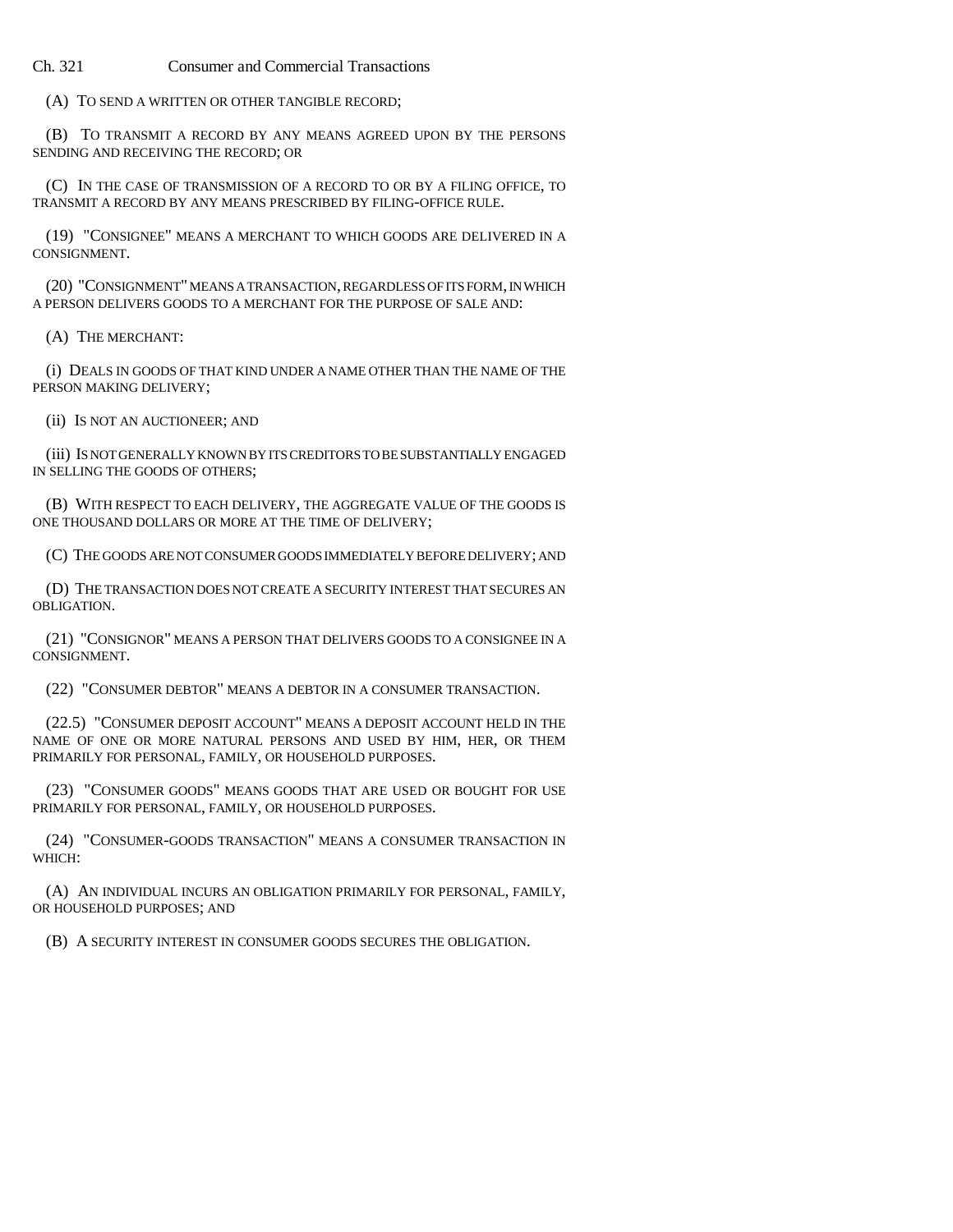(25) "CONSUMER OBLIGOR" MEANS AN OBLIGOR WHO IS AN INDIVIDUAL AND WHO INCURRED THE OBLIGATION AS PART OF A TRANSACTION ENTERED INTO PRIMARILY FOR PERSONAL, FAMILY, OR HOUSEHOLD PURPOSES.

(26) "CONSUMER TRANSACTION" MEANS A TRANSACTION IN WHICH (i) AN INDIVIDUAL INCURS AN OBLIGATION PRIMARILY FOR PERSONAL, FAMILY, OR HOUSEHOLD PURPOSES, (ii) A SECURITY INTEREST SECURES THE OBLIGATION, AND (iii) THE COLLATERAL IS HELD OR ACQUIRED PRIMARILY FOR PERSONAL, FAMILY, OR HOUSEHOLD PURPOSES. THE TERM INCLUDES CONSUMER-GOODS TRANSACTIONS.

(27) "CONTINUATION STATEMENT" MEANS AN AMENDMENT OF A FINANCING STATEMENT WHICH:

(A) IDENTIFIES, BY ITS FILE NUMBER, THE INITIAL FINANCING STATEMENT TO WHICH IT RELATES; AND

(B) INDICATES THAT IT IS A CONTINUATION STATEMENT FOR, OR THAT IT IS FILED TO CONTINUE THE EFFECTIVENESS OF, THE IDENTIFIED FINANCING STATEMENT.

(28) "DEBTOR" MEANS:

(A) A PERSON HAVING AN INTEREST, OTHER THAN A SECURITY INTEREST OR OTHER LIEN, IN THE COLLATERAL, WHETHER OR NOT THE PERSON IS AN OBLIGOR;

(B) A SELLER OF ACCOUNTS, CHATTEL PAPER, PAYMENT INTANGIBLES, OR PROMISSORY NOTES; OR

(C) A CONSIGNEE.

(29) "DEPOSIT ACCOUNT" MEANS A DEMAND, TIME, SAVINGS, PASSBOOK, OR SIMILAR ACCOUNT MAINTAINED WITH A BANK. THE TERM DOES NOT INCLUDE INVESTMENT PROPERTY OR ACCOUNTS EVIDENCED BY AN INSTRUMENT.

(30) "DOCUMENT" MEANS A DOCUMENT OF TITLE OR A RECEIPT OF THE TYPE DESCRIBED IN SECTION 4-7-201 (2).

(31) "ELECTRONIC CHATTEL PAPER" MEANS CHATTEL PAPER EVIDENCED BY A RECORD OR RECORDS CONSISTING OF INFORMATION STORED IN AN ELECTRONIC MEDIUM.

(32) "ENCUMBRANCE" MEANS A RIGHT, OTHER THAN AN OWNERSHIP INTEREST, IN REAL PROPERTY. THE TERM INCLUDES MORTGAGES AND OTHER LIENS ON REAL PROPERTY.

(33) "EQUIPMENT" MEANS GOODS OTHER THAN INVENTORY, FARM PRODUCTS, OR CONSUMER GOODS.

(34) "FARM PRODUCTS" MEANS GOODS, OTHER THAN STANDING TIMBER, WITH RESPECT TO WHICH THE DEBTOR IS ENGAGED IN A FARMING OPERATION AND WHICH ARE: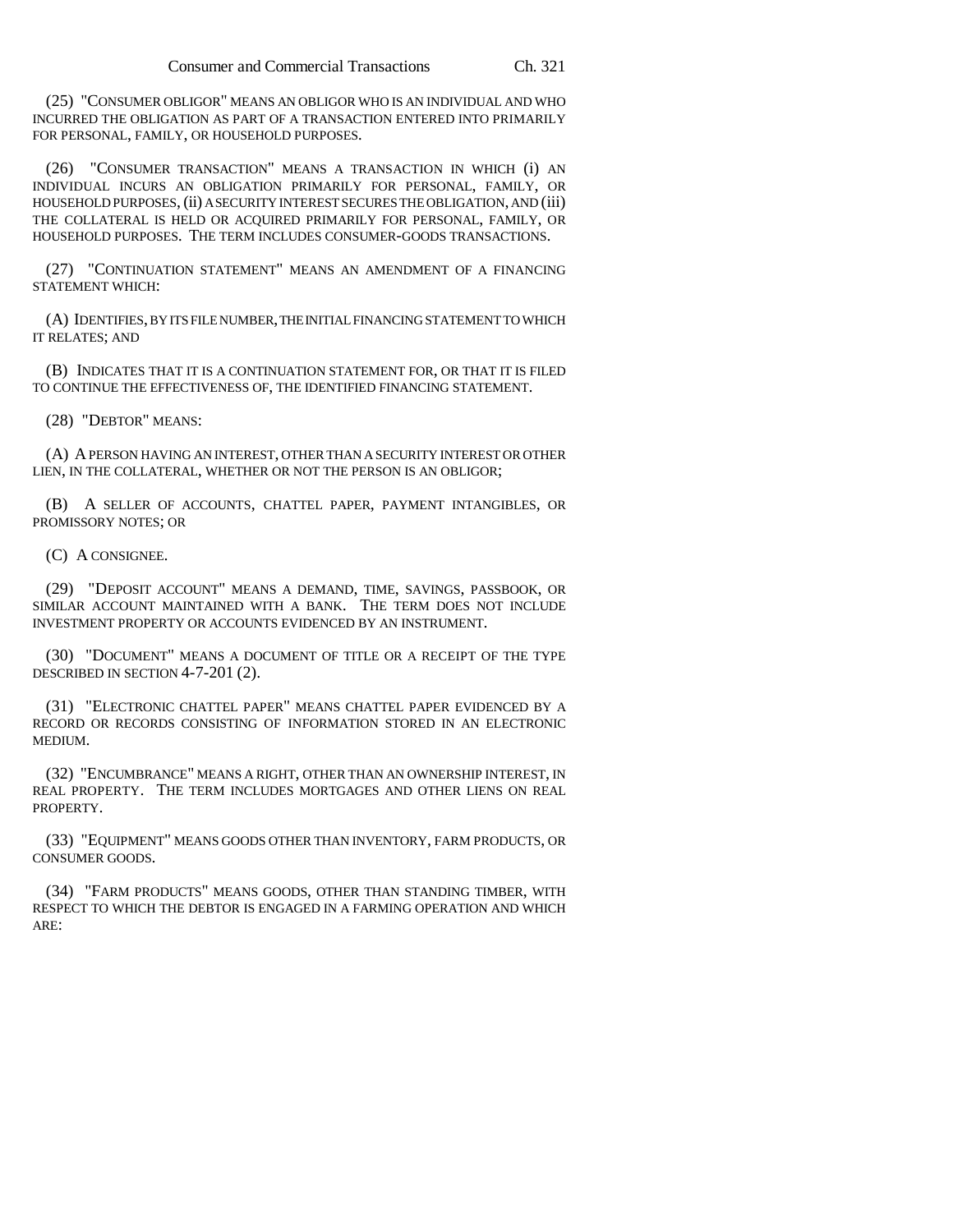(A) CROPS GROWN, GROWING, OR TO BE GROWN, INCLUDING:

(i) CROPS PRODUCED ON TREES, VINES, AND BUSHES; AND

(ii) AQUATIC GOODS PRODUCED IN AQUACULTURAL OPERATIONS;

(B) LIVESTOCK, BORN OR UNBORN, INCLUDING AQUATIC GOODS PRODUCED IN AQUACULTURAL OPERATIONS;

(C) SUPPLIES USED OR PRODUCED IN A FARMING OPERATION; OR

(D) PRODUCTS OF CROPS OR LIVESTOCK IN THEIR UNMANUFACTURED STATES.

(35) "FARMING OPERATION" MEANS RAISING, CULTIVATING, PROPAGATING, FATTENING, GRAZING, OR ANY OTHER FARMING, LIVESTOCK, OR AQUACULTURAL OPERATION.

(36) "FILE NUMBER" MEANS THE NUMBER ASSIGNED TO AN INITIAL FINANCING STATEMENT PURSUANT TO SECTION 4-9-519 (a).

(37) "FILING OFFICE" MEANS AN OFFICE DESIGNATED IN SECTION 4-9-501 AS THE PLACE TO FILE A FINANCING STATEMENT.

(38) "FILING-OFFICE RULE" MEANS A RULE ADOPTED PURSUANT TO SECTION 4-9-526.

(39) "FINANCING STATEMENT" MEANS A RECORD OR RECORDS COMPOSED OF AN INITIAL FINANCING STATEMENT AND ANY FILED RECORD RELATING TO THE INITIAL FINANCING STATEMENT.

(40) "FIXTURE FILING" MEANS THE FILING OF A FINANCING STATEMENT COVERING GOODS THAT ARE OR ARE TO BECOME FIXTURES AND SATISFYING SECTION 4-9-502 (a) AND (b). THE TERM INCLUDES THE FILING OF A FINANCING STATEMENT COVERING GOODS OF A TRANSMITTING UTILITY WHICH ARE OR ARE TO BECOME FIXTURES.

(41) "FIXTURES" MEANS GOODS THAT HAVE BECOME SO RELATED TO PARTICULAR REAL PROPERTY THAT AN INTEREST IN THEM ARISES UNDER REAL PROPERTY LAW.

(42) "GENERAL INTANGIBLE" MEANS ANY PERSONAL PROPERTY, INCLUDING THINGS IN ACTION, OTHER THAN ACCOUNTS, CHATTEL PAPER, COMMERCIAL TORT CLAIMS, DEPOSIT ACCOUNTS, DOCUMENTS, GOODS, INSTRUMENTS, INVESTMENT PROPERTY, LETTER-OF-CREDIT RIGHTS, LETTERS OF CREDIT, MONEY, AND OIL, GAS, OR OTHER MINERALS BEFORE EXTRACTION. THE TERM INCLUDES PAYMENT INTANGIBLES AND SOFTWARE.

(43) "GOOD FAITH" MEANS HONESTY IN FACT AND THE OBSERVANCE OF REASONABLE COMMERCIAL STANDARDS OF FAIR DEALING.

(44) "GOODS" MEANS ALL THINGS THAT ARE MOVABLE WHEN A SECURITY INTEREST ATTACHES. THE TERM INCLUDES (i) FIXTURES, (ii) STANDING TIMBER THAT IS TO BE CUT AND REMOVED UNDER A CONVEYANCE OR CONTRACT FOR SALE, (iii) THE UNBORN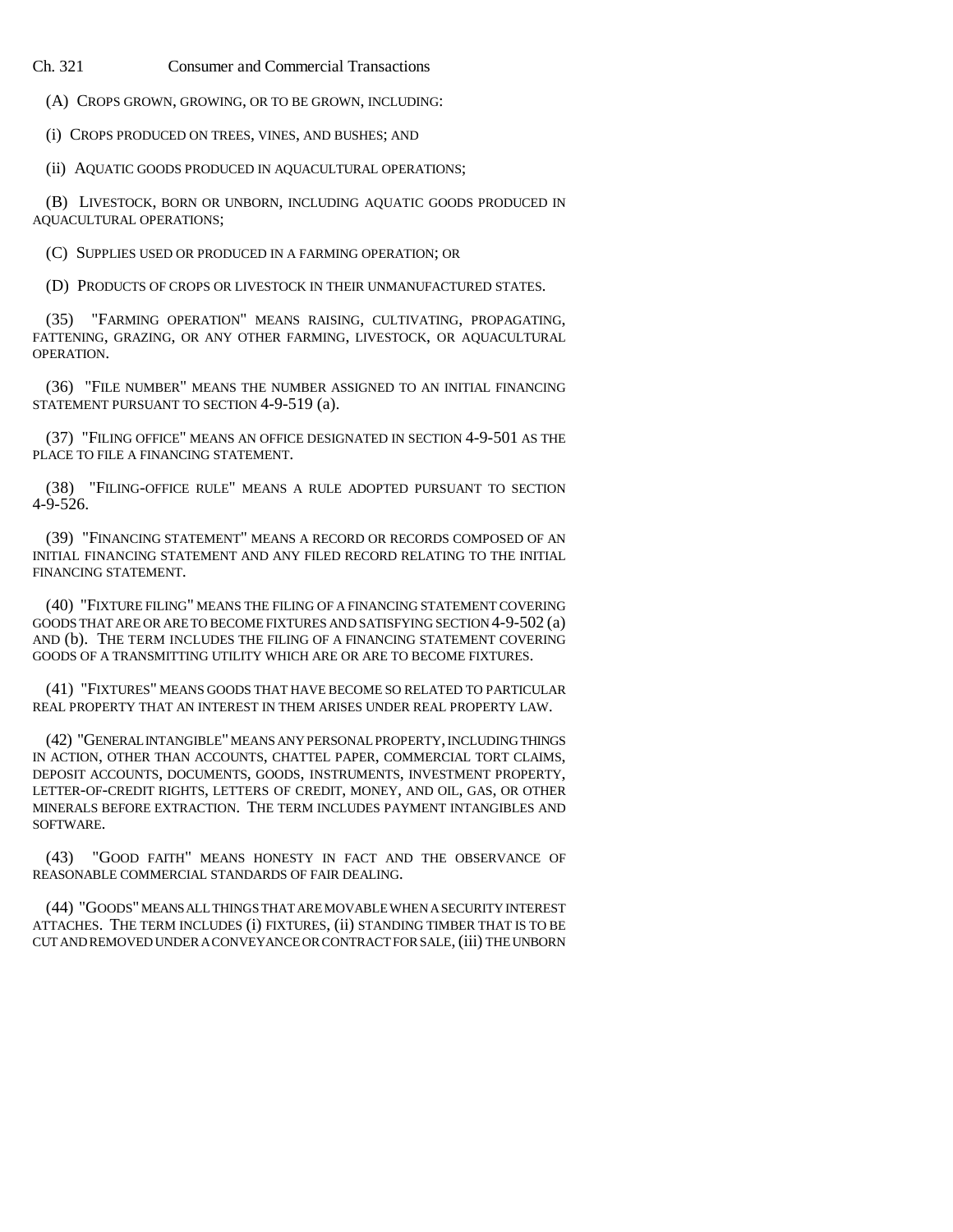YOUNG OF ANIMALS, (iv) CROPS GROWN, GROWING, OR TO BE GROWN, EVEN IF THE CROPS ARE PRODUCED ON TREES, VINES, OR BUSHES, AND (v) MANUFACTURED HOMES. THE TERM ALSO INCLUDES A COMPUTER PROGRAM EMBEDDED IN GOODS AND ANY SUPPORTING INFORMATION PROVIDED IN CONNECTION WITH A TRANSACTION RELATING TO THE PROGRAM IF (i) THE PROGRAM IS ASSOCIATED WITH THE GOODS IN SUCH A MANNER THAT IT CUSTOMARILY IS CONSIDERED PART OF THE GOODS, OR (ii) BY BECOMING THE OWNER OF THE GOODS, A PERSON ACQUIRES A RIGHT TO USE THE PROGRAM IN CONNECTION WITH THE GOODS. THE TERM DOES NOT INCLUDE A COMPUTER PROGRAM EMBEDDED IN GOODS THAT CONSIST SOLELY OF THE MEDIUM IN WHICH THE PROGRAM IS EMBEDDED. THE TERM ALSO DOES NOT INCLUDE ACCOUNTS, CHATTEL PAPER, COMMERCIAL TORT CLAIMS, DEPOSIT ACCOUNTS, DOCUMENTS, GENERAL INTANGIBLES, INSTRUMENTS, INVESTMENT PROPERTY, LETTER-OF-CREDIT RIGHTS, LETTERS OF CREDIT, MONEY, OR OIL, GAS, OR OTHER MINERALS BEFORE EXTRACTION.

(45) "GOVERNMENTAL UNIT" MEANS A SUBDIVISION, AGENCY, DEPARTMENT, COUNTY, PARISH, MUNICIPALITY, OR OTHER UNIT OF THE GOVERNMENT OF THE UNITED STATES, A STATE, OR A FOREIGN COUNTRY. THE TERM INCLUDES AN ORGANIZATION HAVING A SEPARATE CORPORATE EXISTENCE IF THE ORGANIZATION IS ELIGIBLE TO ISSUE DEBT ON WHICH INTEREST IS EXEMPT FROM INCOME TAXATION UNDER THE LAWS OF THE UNITED STATES.

(46) "HEALTH-CARE-INSURANCE RECEIVABLE" MEANS AN INTEREST IN OR CLAIM UNDER A POLICY OF INSURANCE WHICH IS A RIGHT TO PAYMENT OF A MONETARY OBLIGATION FOR HEALTH-CARE GOODS OR SERVICES PROVIDED.

(47) "INSTRUMENT" MEANS A NEGOTIABLE INSTRUMENT OR ANY OTHER WRITING THAT EVIDENCES A RIGHT TO THE PAYMENT OF A MONETARY OBLIGATION, IS NOT ITSELF A SECURITY AGREEMENT OR LEASE, AND IS OF A TYPE THAT IN ORDINARY COURSE OF BUSINESS IS TRANSFERRED BY DELIVERY WITH ANY NECESSARY INDORSEMENT OR ASSIGNMENT. THE TERM DOES NOT INCLUDE (i) INVESTMENT PROPERTY, (ii) LETTERS OF CREDIT, OR (iii) WRITINGS THAT EVIDENCE A RIGHT TO PAYMENT ARISING OUT OF THE USE OF A CREDIT OR CHARGE CARD OR INFORMATION CONTAINED ON OR FOR USE WITH THE CARD.

(48) "INVENTORY" MEANS GOODS, OTHER THAN FARM PRODUCTS, WHICH:

(A) ARE LEASED BY A PERSON AS LESSOR;

(B) ARE HELD BY A PERSON FOR SALE OR LEASE OR TO BE FURNISHED UNDER A CONTRACT OF SERVICE;

(C) ARE FURNISHED BY A PERSON UNDER A CONTRACT OF SERVICE; OR

(D) CONSIST OF RAW MATERIALS, WORK IN PROCESS, OR MATERIALS USED OR CONSUMED IN A BUSINESS.

(49) "INVESTMENT PROPERTY" MEANS A SECURITY, WHETHER CERTIFICATED OR UNCERTIFICATED, SECURITY ENTITLEMENT, SECURITIES ACCOUNT, COMMODITY CONTRACT, OR COMMODITY ACCOUNT.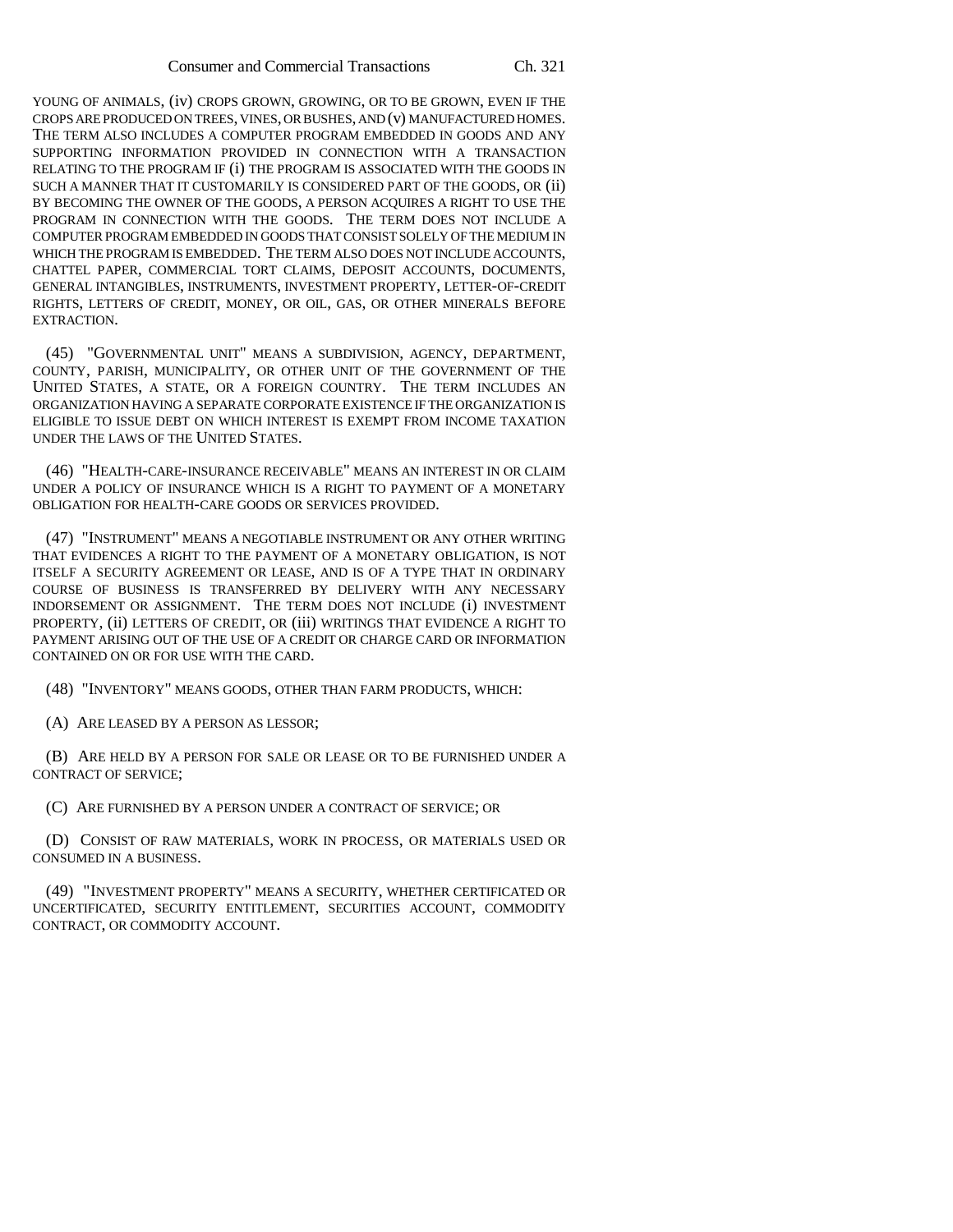(50) "JURISDICTION OF ORGANIZATION", WITH RESPECT TO A REGISTERED ORGANIZATION, MEANS THE JURISDICTION UNDER WHOSE LAW THE ORGANIZATION IS ORGANIZED.

(51) "LETTER-OF-CREDIT RIGHT" MEANS A RIGHT TO PAYMENT OR PERFORMANCE UNDER A LETTER OF CREDIT, WHETHER OR NOT THE BENEFICIARY HAS DEMANDED OR IS AT THE TIME ENTITLED TO DEMAND PAYMENT OR PERFORMANCE. THE TERM DOES NOT INCLUDE THE RIGHT OF A BENEFICIARY TO DEMAND PAYMENT OR PERFORMANCE UNDER A LETTER OF CREDIT.

(52) "LIEN CREDITOR" MEANS:

(A) A CREDITOR THAT HAS ACQUIRED A LIEN ON THE PROPERTY INVOLVED BY ATTACHMENT, LEVY, OR THE LIKE;

(B) AN ASSIGNEE FOR BENEFIT OF CREDITORS FROM THE TIME OF ASSIGNMENT;

(C) A TRUSTEE IN BANKRUPTCY FROM THE DATE OF THE FILING OF THE PETITION; OR

(D) A RECEIVER IN EQUITY FROM THE TIME OF APPOINTMENT.

(53) "MANUFACTURED HOME" MEANS A STRUCTURE, TRANSPORTABLE IN ONE OR MORE SECTIONS, WHICH, IN THE TRAVELING MODE, IS EIGHT BODY FEET OR MORE IN WIDTH OR FORTY BODY FEET OR MORE IN LENGTH, OR, WHEN ERECTED ON SITE, IS THREE HUNDRED TWENTY OR MORE SQUARE FEET, AND WHICH IS BUILT ON A PERMANENT CHASSIS AND DESIGNED TO BE USED AS A DWELLING WITH OR WITHOUT A PERMANENT FOUNDATION WHEN CONNECTED TO THE REQUIRED UTILITIES, AND INCLUDES THE PLUMBING, HEATING, AIR-CONDITIONING, AND ELECTRICAL SYSTEMS CONTAINED THEREIN. THE TERM INCLUDES ANY STRUCTURE THAT MEETS ALL OF THE REQUIREMENTS OF THIS PARAGRAPH (53) EXCEPT THE SIZE REQUIREMENTS AND WITH RESPECT TO WHICH THE MANUFACTURER VOLUNTARILY FILES A CERTIFICATION REQUIRED BY THE UNITED STATES SECRETARY OF HOUSING AND URBAN DEVELOPMENT AND COMPLIES WITH THE STANDARDS ESTABLISHED UNDER TITLE 42 OF THE UNITED STATES CODE.

(54) "MANUFACTURED-HOME TRANSACTION" MEANS A SECURED TRANSACTION:

(A) THAT CREATES A PURCHASE-MONEY SECURITY INTEREST IN A MANUFACTURED HOME, OTHER THAN A MANUFACTURED HOME HELD AS INVENTORY; OR

(B) IN WHICH A MANUFACTURED HOME, OTHER THAN A MANUFACTURED HOME HELD AS INVENTORY, IS THE PRIMARY COLLATERAL.

(55) "MORTGAGE" MEANS A CONSENSUAL INTEREST IN REAL PROPERTY, INCLUDING FIXTURES, WHICH SECURES PAYMENT OR PERFORMANCE OF AN OBLIGATION.

(56) "NEW DEBTOR" MEANS A PERSON THAT BECOMES BOUND AS DEBTOR UNDER SECTION 4-9-203 (d) BY A SECURITY AGREEMENT PREVIOUSLY ENTERED INTO BY ANOTHER PERSON.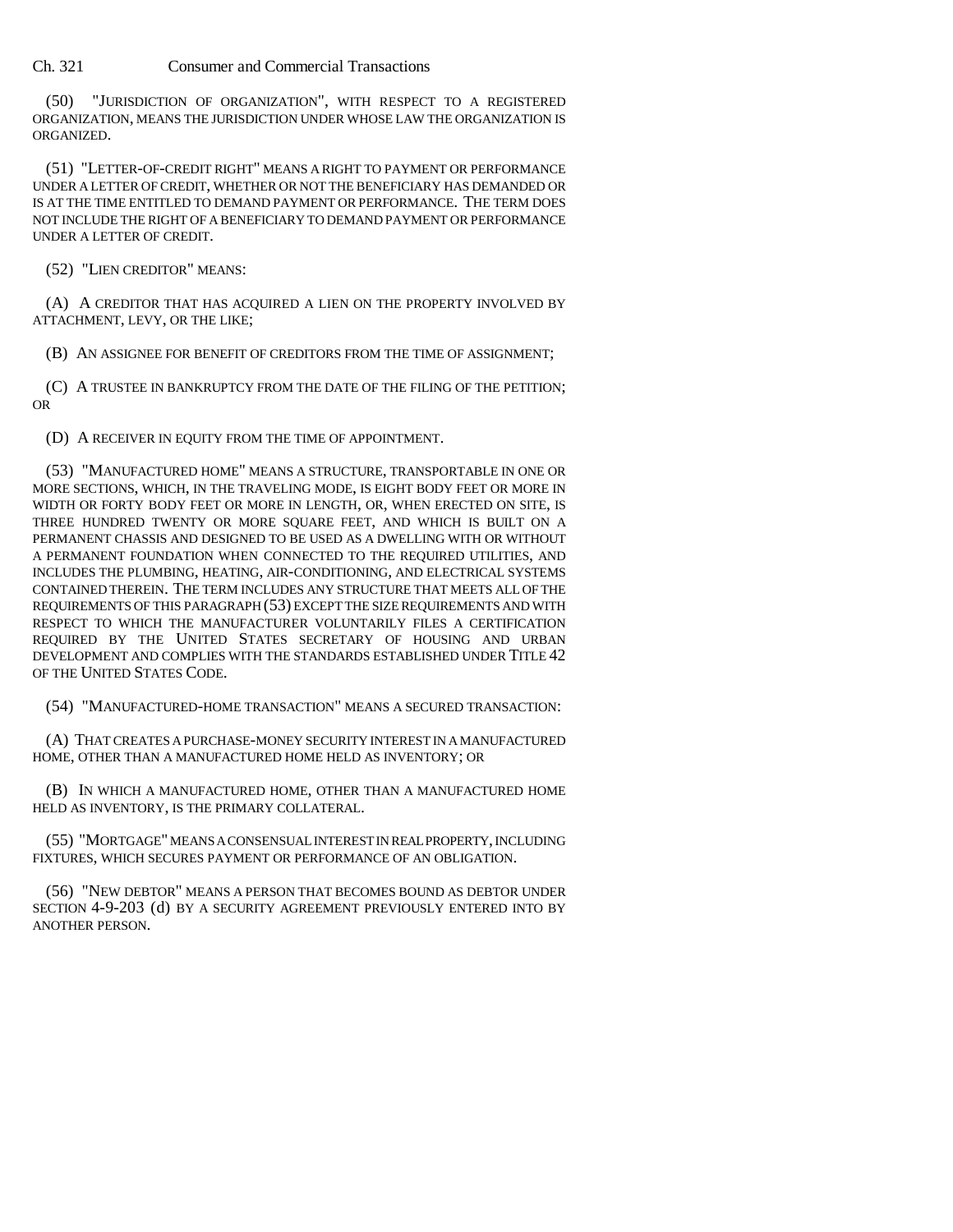(57) "NEW VALUE" MEANS (i) MONEY, (ii) MONEY'S WORTH IN PROPERTY, SERVICES, OR NEW CREDIT, OR (iii) RELEASE BY A TRANSFEREE OF AN INTEREST IN PROPERTY PREVIOUSLY TRANSFERRED TO THE TRANSFEREE. THE TERM DOES NOT INCLUDE AN OBLIGATION SUBSTITUTED FOR ANOTHER OBLIGATION.

(58) "NONCASH PROCEEDS" MEANS PROCEEDS OTHER THAN CASH PROCEEDS.

(59) "OBLIGOR" MEANS A PERSON THAT, WITH RESPECT TO AN OBLIGATION SECURED BY A SECURITY INTEREST IN OR AN AGRICULTURAL LIEN ON THE COLLATERAL, (i) OWES PAYMENT OR OTHER PERFORMANCE OF THE OBLIGATION, (ii) HAS PROVIDED PROPERTY OTHER THAN THE COLLATERAL TO SECURE PAYMENT OR OTHER PERFORMANCE OF THE OBLIGATION, OR (iii) IS OTHERWISE ACCOUNTABLE IN WHOLE OR IN PART FOR PAYMENT OR OTHER PERFORMANCE OF THE OBLIGATION. THE TERM DOES NOT INCLUDE ISSUERS OR NOMINATED PERSONS UNDER A LETTER OF CREDIT.

(60) "ORIGINAL DEBTOR", EXCEPT AS USED IN SECTION 4-9-310 (c), MEANS A PERSON THAT, AS DEBTOR, ENTERED INTO A SECURITY AGREEMENT TO WHICH A NEW DEBTOR HAS BECOME BOUND UNDER SECTION 4-9-203 (d).

(61) "PAYMENT INTANGIBLE" MEANS A GENERAL INTANGIBLE UNDER WHICH THE ACCOUNT DEBTOR'S PRINCIPAL OBLIGATION IS A MONETARY OBLIGATION.

(62) "PERSON RELATED TO", WITH RESPECT TO AN INDIVIDUAL, MEANS:

(A) THE SPOUSE OF THE INDIVIDUAL;

(B) A BROTHER, BROTHER-IN-LAW, SISTER, OR SISTER-IN-LAW OF THE INDIVIDUAL;

(C) AN ANCESTOR OR LINEAL DESCENDANT OF THE INDIVIDUAL OR THE INDIVIDUAL'S SPOUSE; OR

(D) ANY OTHER RELATIVE, BY BLOOD OR MARRIAGE, OF THE INDIVIDUAL OR THE INDIVIDUAL'S SPOUSE WHO SHARES THE SAME HOME WITH THE INDIVIDUAL.

(63) "PERSON RELATED TO", WITH RESPECT TO AN ORGANIZATION, MEANS:

(A) A PERSON DIRECTLY OR INDIRECTLY CONTROLLING, CONTROLLED BY, OR UNDER COMMON CONTROL WITH THE ORGANIZATION;

(B) AN OFFICER OR DIRECTOR OF, OR A PERSON PERFORMING SIMILAR FUNCTIONS WITH RESPECT TO, THE ORGANIZATION;

(C) AN OFFICER OR DIRECTOR OF, OR A PERSON PERFORMING SIMILAR FUNCTIONS WITH RESPECT TO, A PERSON DESCRIBED IN SUBPARAGRAPH (A) OF THIS PARAGRAPH  $(63)$ ;

(D) THE SPOUSE OF AN INDIVIDUAL DESCRIBED IN SUBPARAGRAPH (A),(B), OR (C) OF THIS PARAGRAPH (63); OR

(E) AN INDIVIDUAL WHO IS RELATED BY BLOOD OR MARRIAGE TO AN INDIVIDUAL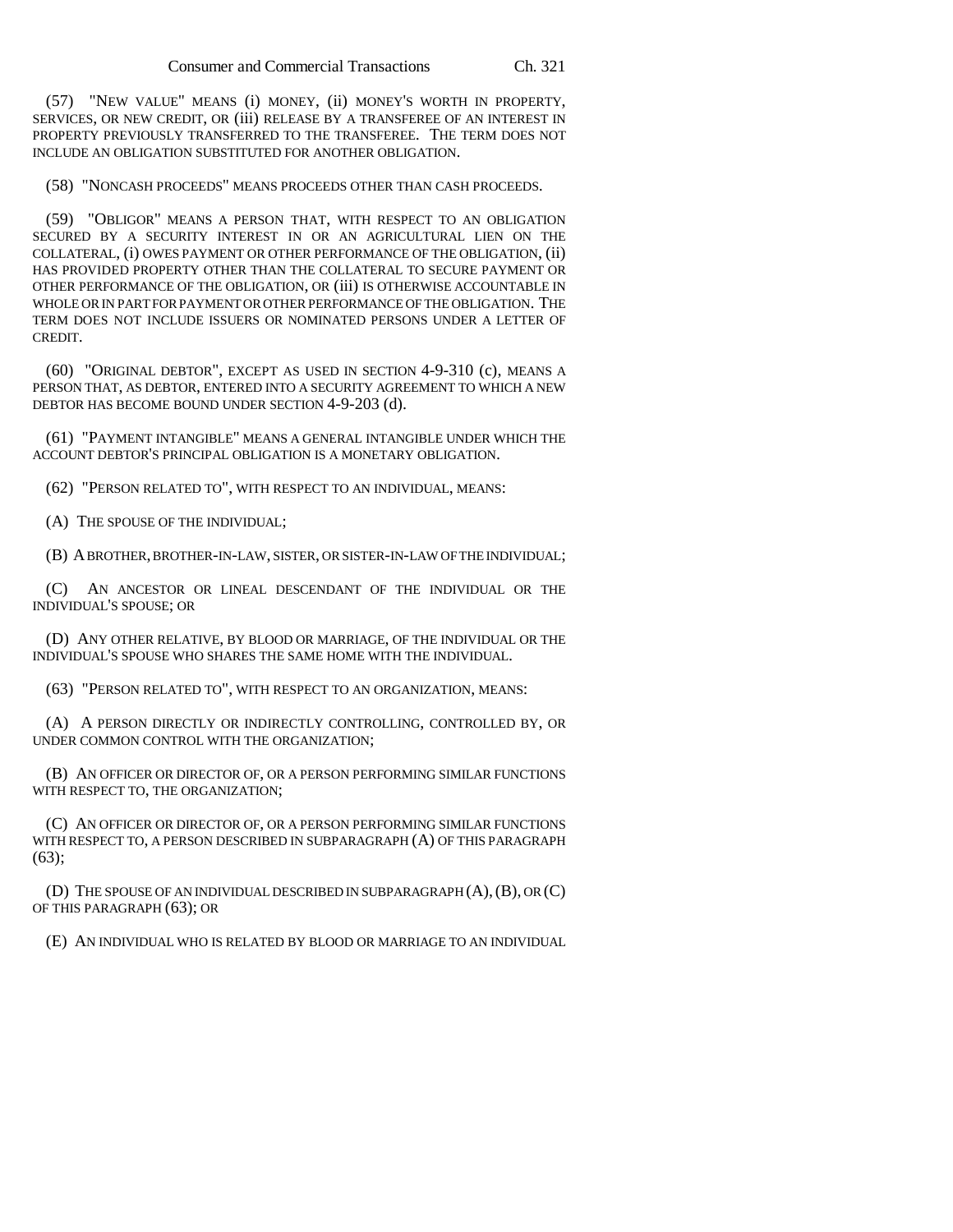DESCRIBED IN SUBPARAGRAPH (A), (B), (C), OR (D) OF THIS PARAGRAPH (63) AND SHARES THE SAME HOME WITH THE INDIVIDUAL.

(64) "PROCEEDS", EXCEPT AS USED IN SECTION 4-9-609 (b), MEANS THE FOLLOWING PROPERTY:

(A) WHATEVER IS ACQUIRED UPON THE SALE, LEASE, LICENSE, EXCHANGE, OR OTHER DISPOSITION OF COLLATERAL;

(B) WHATEVER IS COLLECTED ON, OR DISTRIBUTED ON ACCOUNT OF, COLLATERAL;

(C) RIGHTS ARISING OUT OF COLLATERAL;

(D) TO THE EXTENT OF THE VALUE OF COLLATERAL, CLAIMS ARISING OUT OF THE LOSS, NONCONFORMITY, OR INTERFERENCE WITH THE USE OF, DEFECTS OR INFRINGEMENT OF RIGHTS IN, OR DAMAGE TO, THE COLLATERAL; OR

(E) TO THE EXTENT OF THE VALUE OF COLLATERAL AND TO THE EXTENT PAYABLE TO THE DEBTOR OR THE SECURED PARTY, INSURANCE PAYABLE BY REASON OF THE LOSS OR NONCONFORMITY OF, DEFECTS OR INFRINGEMENT OF RIGHTS IN, OR DAMAGE TO, THE COLLATERAL.

(65) RESERVED.

(66) RESERVED.

(67) RESERVED.

(68) "PROMISSORY NOTE" MEANS AN INSTRUMENT THAT EVIDENCES A PROMISE TO PAY A MONETARY OBLIGATION, DOES NOT EVIDENCE AN ORDER TO PAY, AND DOES NOT CONTAIN AN ACKNOWLEDGMENT BY A BANK THAT THE BANK HAS RECEIVED FOR DEPOSIT A SUM OF MONEY OR FUNDS.

(69) "PROPOSAL" MEANS A RECORD AUTHENTICATED BY A SECURED PARTY WHICH INCLUDES THE TERMS ON WHICH THE SECURED PARTY IS WILLING TO ACCEPT COLLATERAL IN FULL OR PARTIAL SATISFACTION OF THE OBLIGATION IT SECURES PURSUANT TO SECTIONS 4-9-620, 4-9-621, AND 4-9-622.

#### (70) RESERVED.

(71) "PURSUANT TO COMMITMENT", WITH RESPECT TO AN ADVANCE MADE OR OTHER VALUE GIVEN BY A SECURED PARTY, MEANS PURSUANT TO THE SECURED PARTY'S OBLIGATION, WHETHER OR NOT A SUBSEQUENT EVENT OF DEFAULT OR OTHER EVENT NOT WITHIN THE SECURED PARTY'S CONTROL HAS RELIEVED OR MAY RELIEVE THE SECURED PARTY FROM ITS OBLIGATION.

(72) "RECORD", EXCEPT AS USED IN "FOR RECORD", "OF RECORD", "RECORD OR LEGAL TITLE", AND "RECORD OWNER", MEANS INFORMATION THAT IS INSCRIBED ON A TANGIBLE MEDIUM OR WHICH IS STORED IN AN ELECTRONIC OR OTHER MEDIUM AND IS RETRIEVABLE IN PERCEIVABLE FORM.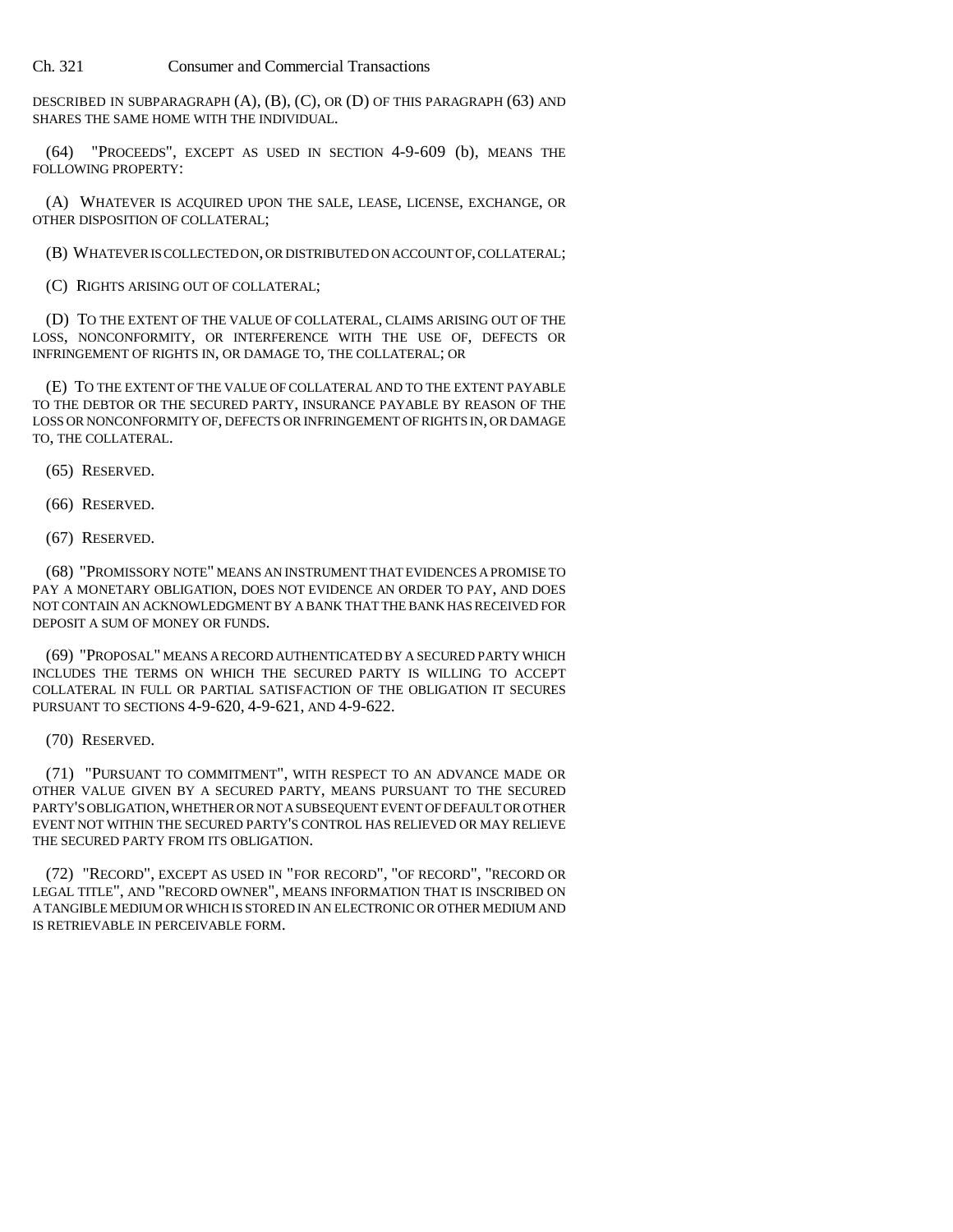(73) "REGISTERED ORGANIZATION" MEANS AN ORGANIZATION ORGANIZED SOLELY UNDER THE LAW OF A SINGLE STATE OR THE UNITED STATES AND AS TO WHICH THE STATE OR THE UNITED STATES MUST MAINTAIN A PUBLIC RECORD SHOWING THE ORGANIZATION TO HAVE BEEN ORGANIZED.

(74) "SECONDARY OBLIGOR" MEANS AN OBLIGOR TO THE EXTENT THAT:

(A) THE OBLIGOR'S OBLIGATION IS SECONDARY; OR

(B) THE OBLIGOR HAS A RIGHT OF RECOURSE WITH RESPECT TO AN OBLIGATION SECURED BY COLLATERAL AGAINST THE DEBTOR, ANOTHER OBLIGOR, OR PROPERTY OF EITHER.

(75) "SECURED PARTY" MEANS:

(A) A PERSON IN WHOSE FAVOR A SECURITY INTEREST IS CREATED OR PROVIDED FOR UNDER A SECURITY AGREEMENT, WHETHER OR NOT ANY OBLIGATION TO BE SECURED IS OUTSTANDING;

(B) A PERSON THAT HOLDS AN AGRICULTURAL LIEN;

(C) A CONSIGNOR;

(D) A PERSON TO WHICH ACCOUNTS, CHATTEL PAPER, PAYMENT INTANGIBLES, OR PROMISSORY NOTES HAVE BEEN SOLD;

(E) A TRUSTEE, INDENTURE TRUSTEE, AGENT, COLLATERAL AGENT, OR OTHER REPRESENTATIVE IN WHOSE FAVOR A SECURITY INTEREST OR AGRICULTURAL LIEN IS CREATED OR PROVIDED FOR; OR

(F) A PERSON THAT HOLDS A SECURITY INTEREST ARISING UNDER SECTION 4-2-401, 4-2-505, 4-2-711 (3), 4-2.5-508 (5), 4-4-210, OR 4-5-117.5.

(76) "SECURITY AGREEMENT" MEANS AN AGREEMENT THAT CREATES OR PROVIDES FOR A SECURITY INTEREST.

(77) "SEND", IN CONNECTION WITH A RECORD OR NOTIFICATION, MEANS:

(A) TO DEPOSIT IN THE MAIL, DELIVER FOR TRANSMISSION, OR TRANSMIT BY ANY OTHER USUAL MEANS OF COMMUNICATION, WITH POSTAGE OR COST OF TRANSMISSION PROVIDED FOR, ADDRESSED TO ANY ADDRESS REASONABLE UNDER THE CIRCUMSTANCES; OR

(B) TO CAUSE THE RECORD OR NOTIFICATION TO BE RECEIVED WITHIN THE TIME THAT IT WOULD HAVE BEEN RECEIVED IF PROPERLY SENT UNDER SUBPARAGRAPH (A) OF THIS PARAGRAPH (74).

(78) "SOFTWARE" MEANS A COMPUTER PROGRAM AND ANY SUPPORTING INFORMATION PROVIDED IN CONNECTION WITH A TRANSACTION RELATING TO THE PROGRAM. THE TERM DOES NOT INCLUDE A COMPUTER PROGRAM THAT IS INCLUDED IN THE DEFINITION OF GOODS.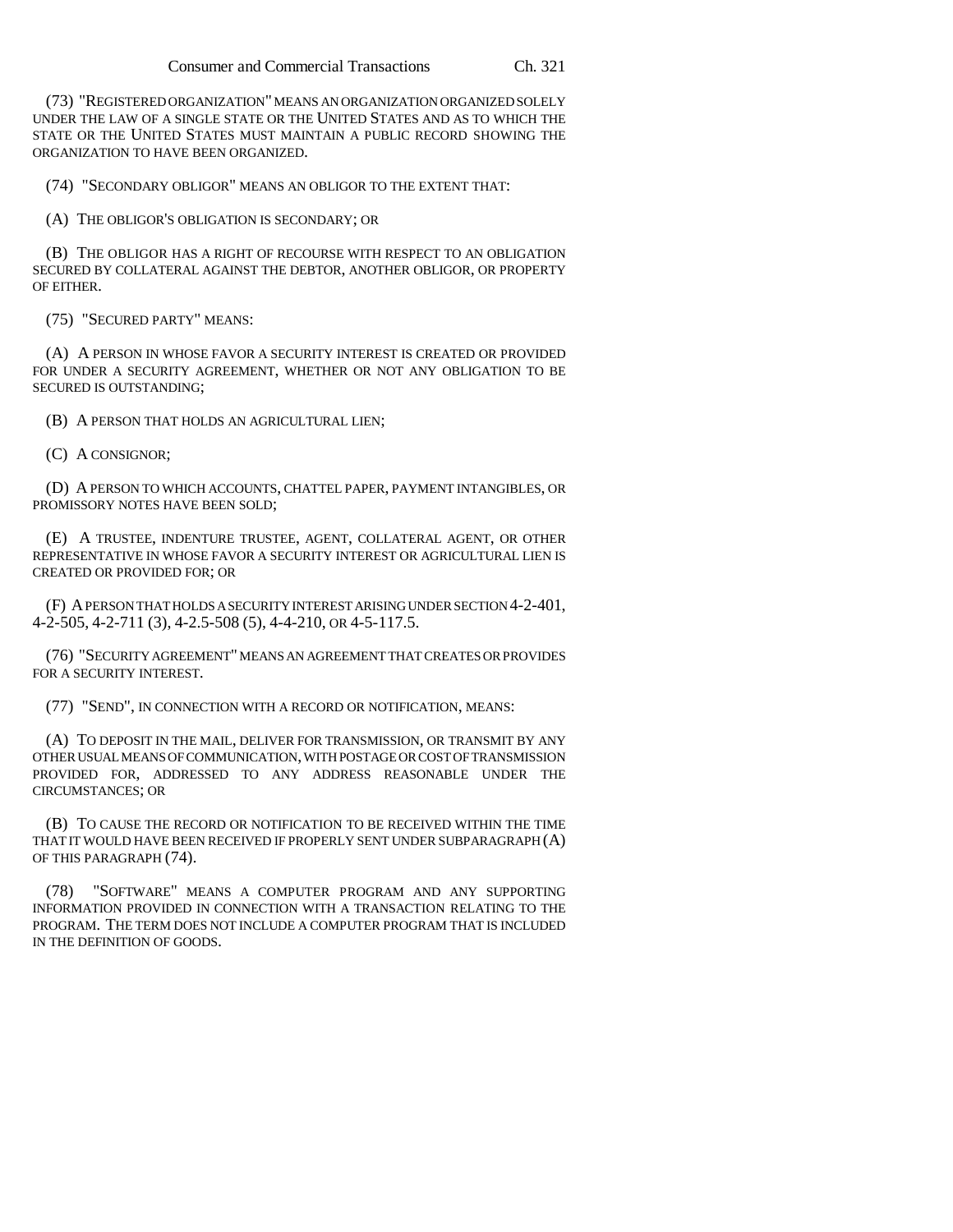(79) "STATE" MEANS A STATE OF THE UNITED STATES, THE DISTRICT OF COLUMBIA,PUERTO RICO, THE UNITED STATES VIRGIN ISLANDS, OR ANY TERRITORY OR INSULAR POSSESSION SUBJECT TO THE JURISDICTION OF THE UNITED STATES.

(80) "SUPPORTING OBLIGATION" MEANS A LETTER-OF-CREDIT RIGHT OR SECONDARY OBLIGATION THAT SUPPORTS THE PAYMENT OR PERFORMANCE OF AN ACCOUNT, CHATTEL PAPER, A DOCUMENT, A GENERAL INTANGIBLE, AN INSTRUMENT, OR INVESTMENT PROPERTY.

(81) "TANGIBLE CHATTEL PAPER" MEANS CHATTEL PAPER EVIDENCED BY A RECORD OR RECORDS CONSISTING OF INFORMATION THAT IS INSCRIBED ON A TANGIBLE MEDIUM.

(82) "TERMINATION STATEMENT" MEANS AN AMENDMENT OF A FINANCING STATEMENT WHICH:

(A) IDENTIFIES, BY ITS FILE NUMBER, THE INITIAL FINANCING STATEMENT TO WHICH IT RELATES; AND

(B) INDICATES EITHER THAT IT IS A TERMINATION STATEMENT OR THAT THE IDENTIFIED FINANCING STATEMENT IS NO LONGER EFFECTIVE.

(83) "TRANSMITTING UTILITY" MEANS A PERSON PRIMARILY ENGAGED IN THE BUSINESS OF:

(A) OPERATING A RAILROAD, SUBWAY, STREET RAILWAY, OR TROLLEY BUS;

(B) TRANSMITTING COMMUNICATIONS ELECTRICALLY, ELECTROMAGNETICALLY, OR BY LIGHT;

(C) TRANSMITTING GOODS BY PIPELINE OR SEWER; OR

(D) TRANSMITTING OR PRODUCING AND TRANSMITTING ELECTRICITY, STEAM, GAS, OR WATER.

(b) THE FOLLOWING DEFINITIONS IN OTHER ARTICLES APPLY TO THIS ARTICLE:

| "APPLICANT"             | <b>SECTION 4-5-102.</b> |
|-------------------------|-------------------------|
| "BENEFICIARY"           | <b>SECTION 4-5-102.</b> |
| "BROKER"                | <b>SECTION 4-8-102.</b> |
| "CERTIFICATED SECURITY" | <b>SECTION 4-8-102.</b> |
| "CHECK"                 | <b>SECTION 4-3-104.</b> |
| "CLEARING CORPORATION"  | <b>SECTION 4-8-102.</b> |
| "CONTRACT FOR SALE"     | <b>SECTION 4-2-106.</b> |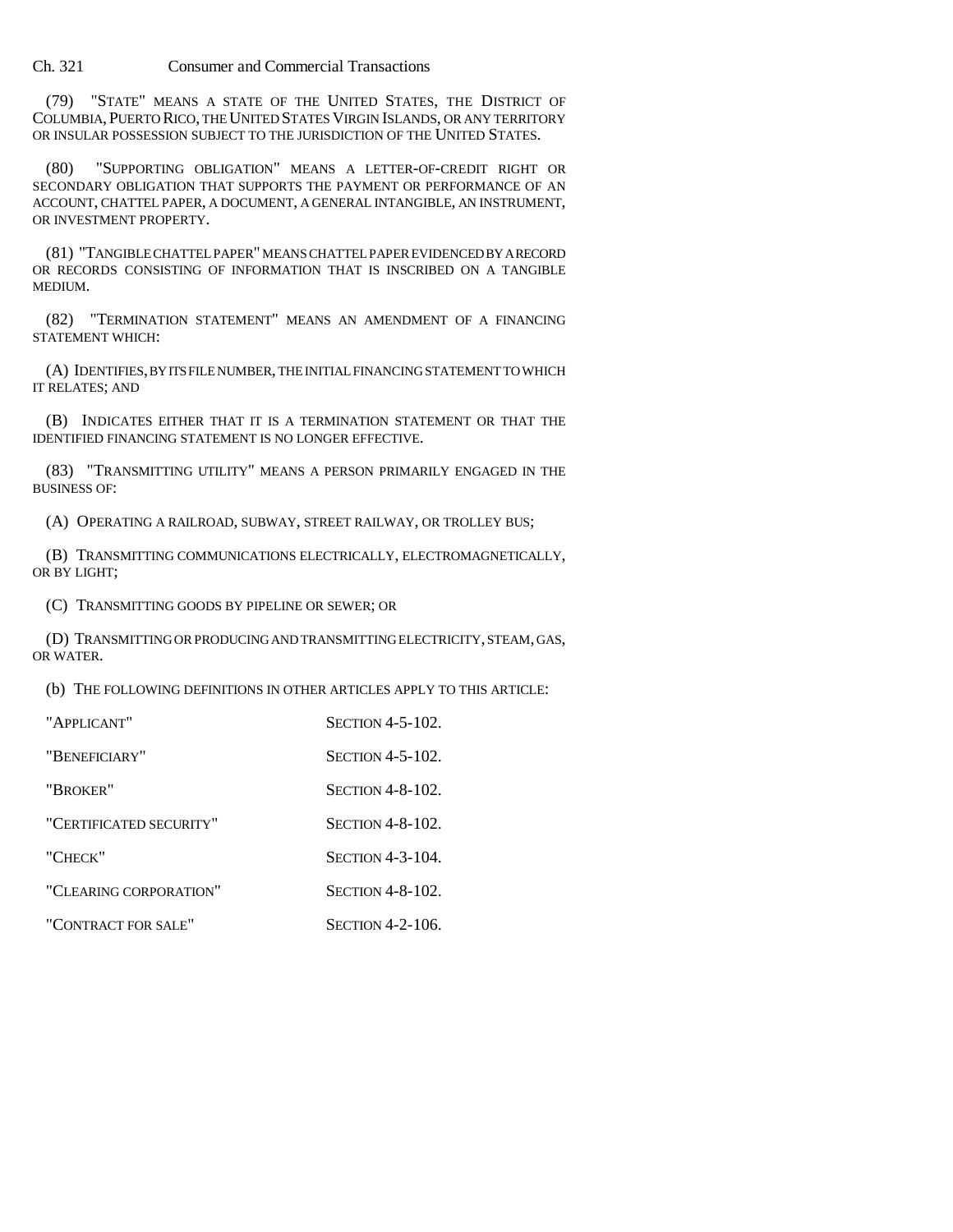| <b>Consumer and Commercial Transactions</b>                                |                         | Ch. 321 |
|----------------------------------------------------------------------------|-------------------------|---------|
| "CUSTOMER"                                                                 | <b>SECTION 4-4-104.</b> |         |
| "ENTITLEMENT HOLDER"                                                       | <b>SECTION 4-8-102.</b> |         |
| "FINANCIAL ASSET"                                                          | <b>SECTION 4-8-102.</b> |         |
| "HOLDER IN DUE COURSE"                                                     | <b>SECTION 4-3-302.</b> |         |
| "ISSUER" (WITH RESPECT TO A LETTER<br>OF CREDIT OR LETTER-OF-CREDIT RIGHT) | <b>SECTION 4-5-102.</b> |         |
| "ISSUER" (WITH RESPECT TO A SECURITY)                                      | <b>SECTION 4-8-201.</b> |         |
| "LEASE"                                                                    | SECTION 4-2.5-103.      |         |
| "LEASE AGREEMENT"                                                          | SECTION 4-2.5-103.      |         |
| "LEASE CONTRACT"                                                           | SECTION 4-2.5-103.      |         |
| "LEASEHOLD INTEREST"                                                       | SECTION 4-2.5-103.      |         |
| "LESSEE"                                                                   | SECTION 4-2.5-103.      |         |
| "LESSEE IN ORDINARY COURSE<br>OF BUSINESS"                                 | SECTION 4-2.5-103.      |         |
| "LESSOR"                                                                   | SECTION 4-2.5-103.      |         |
| "LESSOR'S RESIDUAL INTEREST"                                               | SECTION 4-2.5-103.      |         |
| "LETTER OF CREDIT"                                                         | <b>SECTION 4-5-102.</b> |         |
| "MERCHANT"                                                                 | <b>SECTION 4-2-104.</b> |         |
| "NEGOTIABLE INSTRUMENT"                                                    | <b>SECTION 4-3-104.</b> |         |
| "NOMINATED PERSON"                                                         | <b>SECTION 4-5-102.</b> |         |
| "NOTE"                                                                     | <b>SECTION 4-3-104.</b> |         |
| "PROCEEDS OF A LETTER OF CREDIT"                                           | <b>SECTION 4-5-114.</b> |         |
| "PROVE"                                                                    | <b>SECTION 4-3-103.</b> |         |
| "SALE"                                                                     | <b>SECTION 4-2-106.</b> |         |
| "SECURITIES ACCOUNT"                                                       | <b>SECTION 4-8-501.</b> |         |
| "SECURITIES INTERMEDIARY"                                                  | <b>SECTION 4-8-102.</b> |         |
| "SECURITY"                                                                 | SECTION 4-8-102.        |         |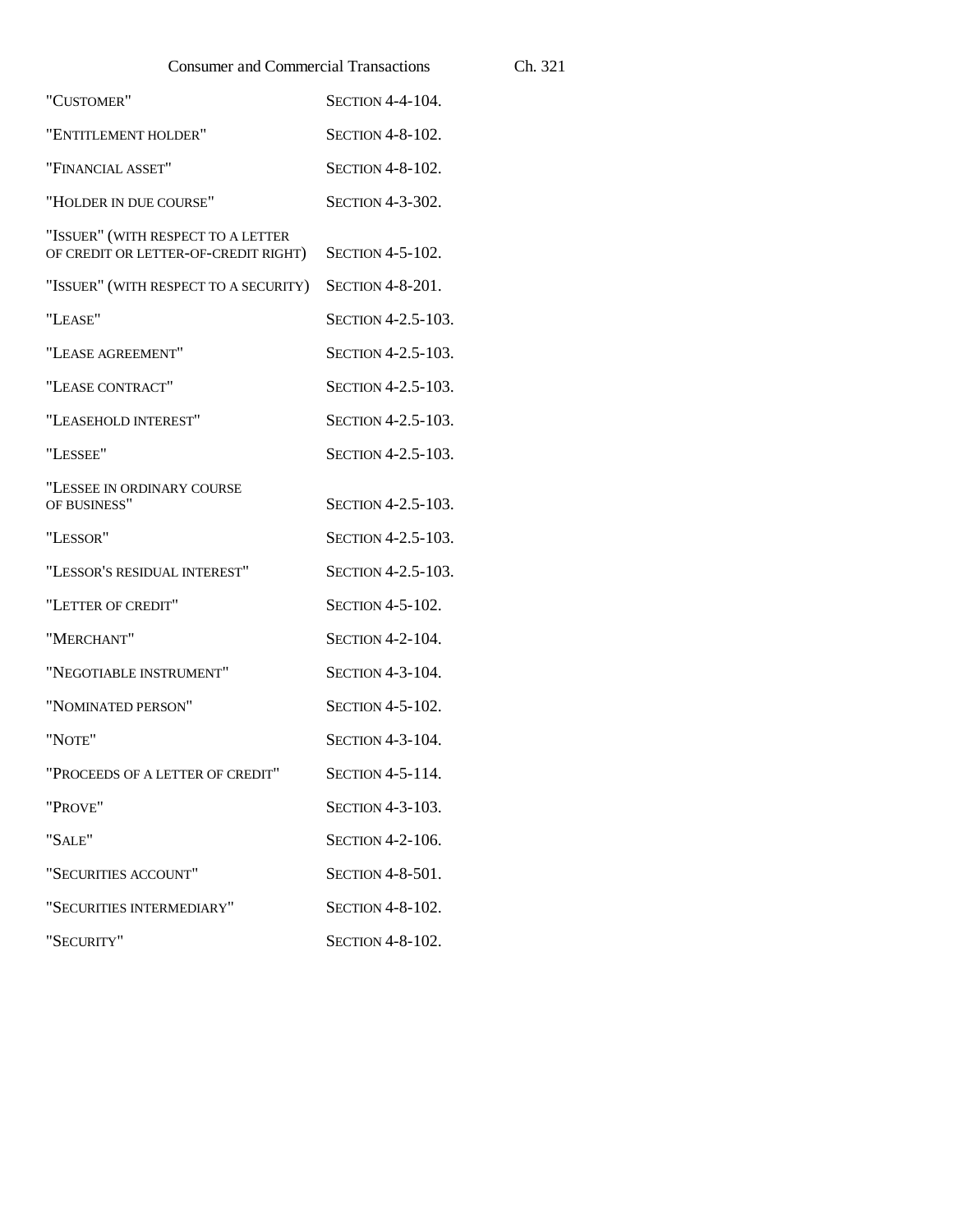| "SECURITY CERTIFICATE"    | <b>SECTION 4-8-102.</b> |
|---------------------------|-------------------------|
| "SECURITY ENTITLEMENT"    | <b>SECTION 4-8-102.</b> |
| "UNCERTIFICATED SECURITY" | <b>SECTION 4-8-102.</b> |

(c) ARTICLE 1 OF THIS TITLE CONTAINS GENERAL DEFINITIONS AND PRINCIPLES OF CONSTRUCTION AND INTERPRETATION APPLICABLE THROUGHOUT THIS ARTICLE.

#### **4-9-103. Purchase-money security interest - application of payments burden of establishing - definitions.** (a) IN THIS SECTION:

(1) "PURCHASE-MONEY COLLATERAL" MEANS GOODS OR SOFTWARE THAT SECURES A PURCHASE-MONEY OBLIGATION INCURRED WITH RESPECT TO THAT COLLATERAL; AND

(2) "PURCHASE-MONEY OBLIGATION" MEANS AN OBLIGATION OF AN OBLIGOR INCURRED AS ALL OR PART OF THE PRICE OF THE COLLATERAL OR FOR VALUE GIVEN TO ENABLE THE DEBTOR TO ACQUIRE RIGHTS IN OR THE USE OF THE COLLATERAL IF THE VALUE IS IN FACT SO USED.

(b) A SECURITY INTEREST IN GOODS IS A PURCHASE-MONEY SECURITY INTEREST:

(1) TO THE EXTENT THAT THE GOODS ARE PURCHASE-MONEY COLLATERAL WITH RESPECT TO THAT SECURITY INTEREST;

(2) IF THE SECURITY INTEREST IS IN INVENTORY THAT IS OR WAS PURCHASE-MONEY COLLATERAL, ALSO TO THE EXTENT THAT THE SECURITY INTEREST SECURES A PURCHASE-MONEY OBLIGATION INCURRED WITH RESPECT TO OTHER INVENTORY IN WHICH THE SECURED PARTY HOLDS OR HELD A PURCHASE-MONEY SECURITY INTEREST; AND

(3) ALSO TO THE EXTENT THAT THE SECURITY INTEREST SECURES A PURCHASE-MONEY OBLIGATION INCURRED WITH RESPECT TO SOFTWARE IN WHICH THE SECURED PARTY HOLDS OR HELD A PURCHASE-MONEY SECURITY INTEREST.

(c) A SECURITY INTEREST IN SOFTWARE IS A PURCHASE-MONEY SECURITY INTEREST TO THE EXTENT THAT THE SECURITY INTEREST ALSO SECURES A PURCHASE-MONEY OBLIGATION INCURRED WITH RESPECT TO GOODS IN WHICH THE SECURED PARTY HOLDS OR HELD A PURCHASE-MONEY SECURITY INTEREST IF:

(1) THE DEBTOR ACQUIRED ITS INTEREST IN THE SOFTWARE IN AN INTEGRATED TRANSACTION IN WHICH IT ACQUIRED AN INTEREST IN THE GOODS; AND

(2) THE DEBTOR ACQUIRED ITS INTEREST IN THE SOFTWARE FOR THE PRINCIPAL PURPOSE OF USING THE SOFTWARE IN THE GOODS.

(d) THE SECURITY INTEREST OF A CONSIGNOR IN GOODS THAT ARE THE SUBJECT OF A CONSIGNMENT IS A PURCHASE-MONEY SECURITY INTEREST IN INVENTORY.

(e) IN A TRANSACTION OTHER THAN A CONSUMER-GOODS TRANSACTION, IF THE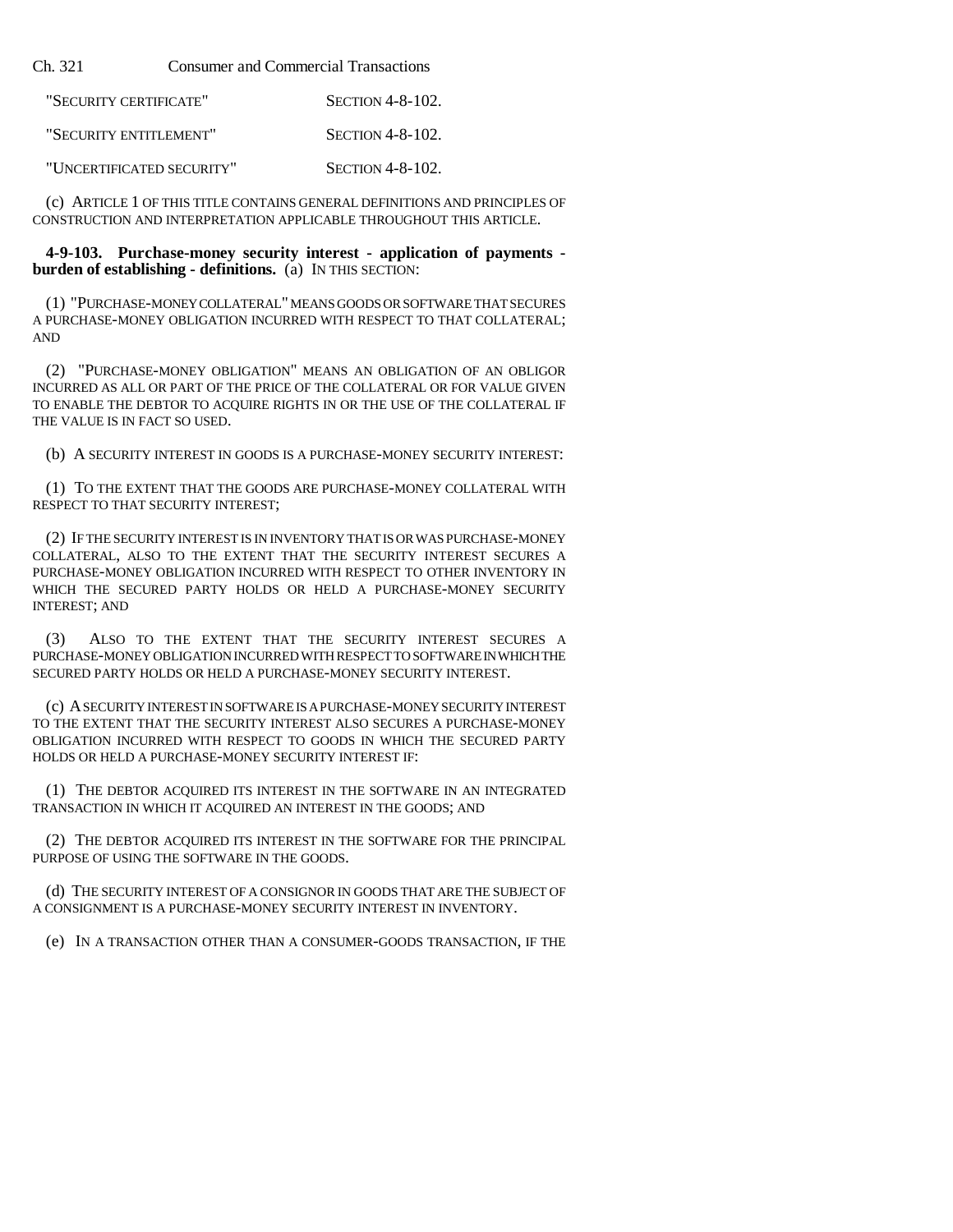EXTENT TO WHICH A SECURITY INTEREST IS A PURCHASE-MONEY SECURITY INTEREST DEPENDS ON THE APPLICATION OF A PAYMENT TO A PARTICULAR OBLIGATION, THE PAYMENT MUST BE APPLIED:

(1) IN ACCORDANCE WITH ANY REASONABLE METHOD OF APPLICATION TO WHICH THE PARTIES AGREE;

(2) IN THE ABSENCE OF THE PARTIES' AGREEMENT TO A REASONABLE METHOD, IN ACCORDANCE WITH ANY INTENTION OF THE OBLIGOR MANIFESTED AT OR BEFORE THE TIME OF PAYMENT; OR

(3) IN THE ABSENCE OF AN AGREEMENT TO A REASONABLE METHOD AND A TIMELY MANIFESTATION OF THE OBLIGOR'S INTENTION, IN THE FOLLOWING ORDER:

(A) TO OBLIGATIONS THAT ARE NOT SECURED; AND

(B) IF MORE THAN ONE OBLIGATION IS SECURED, TO OBLIGATIONS SECURED BY PURCHASE-MONEY SECURITY INTERESTS IN THE ORDER IN WHICH THOSE OBLIGATIONS WERE INCURRED.

(f) IN A TRANSACTION OTHER THAN A CONSUMER-GOODS TRANSACTION, A PURCHASE-MONEY SECURITY INTEREST DOES NOT LOSE ITS STATUS AS SUCH, EVEN IF:

(1) THE PURCHASE-MONEY COLLATERAL ALSO SECURES AN OBLIGATION THAT IS NOT A PURCHASE-MONEY OBLIGATION;

(2) COLLATERAL THAT IS NOT PURCHASE-MONEY COLLATERAL ALSO SECURES THE PURCHASE-MONEY OBLIGATION; OR

(3) THE PURCHASE-MONEY OBLIGATION HAS BEEN RENEWED, REFINANCED, CONSOLIDATED, OR RESTRUCTURED.

(g) IN A TRANSACTION OTHER THAN A CONSUMER-GOODS TRANSACTION, A SECURED PARTY CLAIMING A PURCHASE-MONEY SECURITY INTEREST HAS THE BURDEN OF ESTABLISHING THE EXTENT TO WHICH THE SECURITY INTEREST IS A PURCHASE-MONEY SECURITY INTEREST.

(h) THE LIMITATION OF THE RULES IN SUBSECTIONS (e), (f), AND (g) OF THIS SECTION TO TRANSACTIONS OTHER THAN CONSUMER-GOODS TRANSACTIONS IS INTENDED TO LEAVE TO THE COURT THE DETERMINATION OF THE PROPER RULES IN CONSUMER-GOODS TRANSACTIONS. THE COURT MAY NOT INFER FROM THAT LIMITATION THE NATURE OF THE PROPER RULE IN CONSUMER-GOODS TRANSACTIONS AND MAY CONTINUE TO APPLY ESTABLISHED APPROACHES.

**4-9-104. Control of deposit account.** (a) A SECURED PARTY HAS CONTROL OF A DEPOSIT ACCOUNT IF:

(1) THE SECURED PARTY IS THE BANK WITH WHICH THE DEPOSIT ACCOUNT IS MAINTAINED;

(2) THE DEBTOR, SECURED PARTY, AND BANK HAVE AGREED IN AN AUTHENTICATED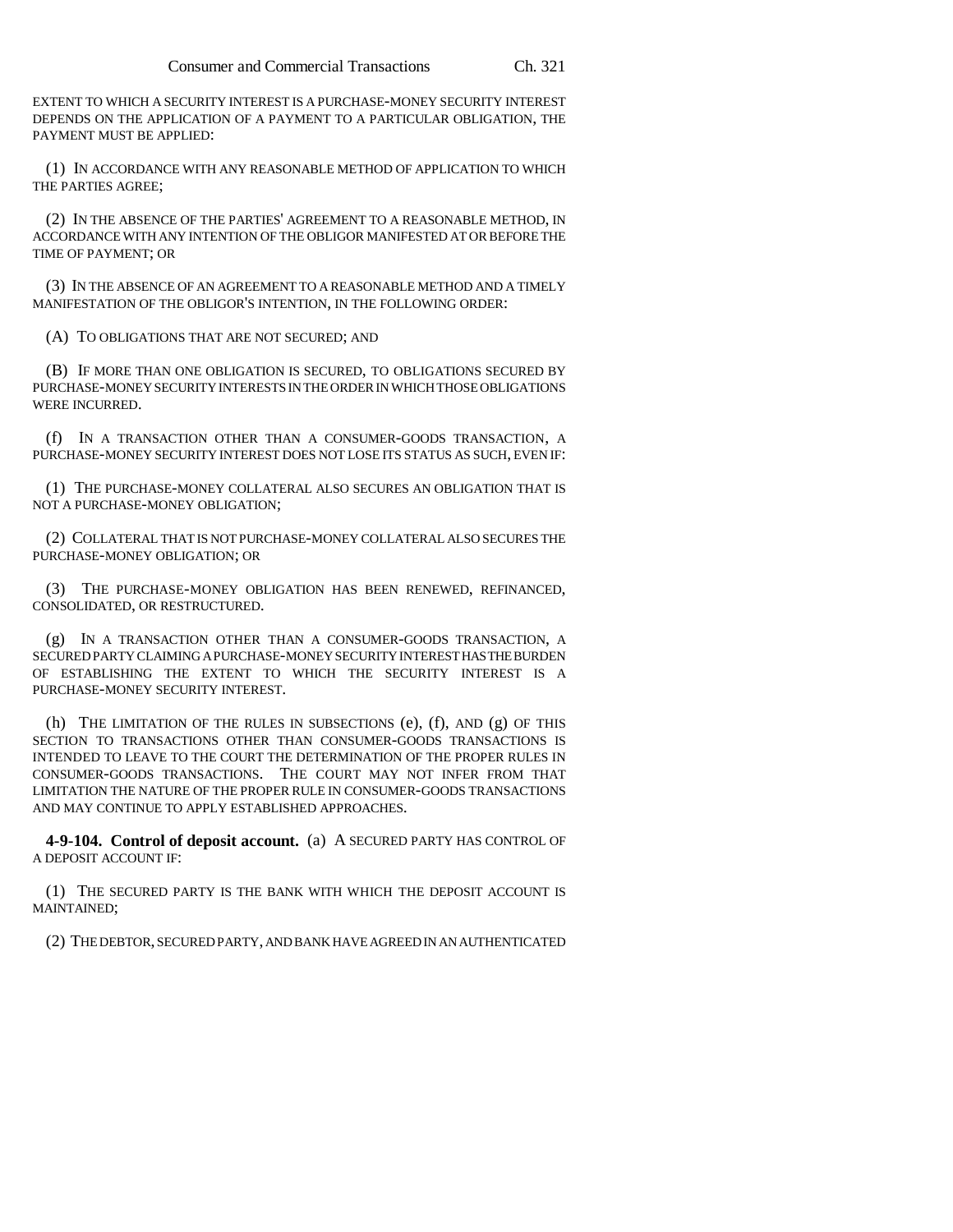RECORD THAT THE BANK WILL COMPLY WITH INSTRUCTIONS ORIGINATED BY THE SECURED PARTY DIRECTING DISPOSITION OF THE FUNDS IN THE DEPOSIT ACCOUNT WITHOUT FURTHER CONSENT BY THE DEBTOR; OR

(3) THE SECURED PARTY BECOMES THE BANK'S CUSTOMER WITH RESPECT TO THE DEPOSIT ACCOUNT.

(b) A SECURED PARTY THAT HAS SATISFIED SUBSECTION (a) OF THIS SECTION HAS CONTROL, EVEN IF THE DEBTOR RETAINS THE RIGHT TO DIRECT THE DISPOSITION OF FUNDS FROM THE DEPOSIT ACCOUNT.

**4-9-105. Control of electronic chattel paper.** A SECURED PARTY HAS CONTROL OF ELECTRONIC CHATTEL PAPER IF THE RECORD OR RECORDS COMPRISING THE CHATTEL PAPER ARE CREATED, STORED, AND ASSIGNED IN SUCH A MANNER THAT:

(1) A SINGLE AUTHORITATIVE COPY OF THE RECORD OR RECORDS EXISTS WHICH IS UNIQUE, IDENTIFIABLE AND, EXCEPT AS OTHERWISE PROVIDED IN PARAGRAPHS (4), (5), AND (6) OF THIS SECTION, UNALTERABLE;

(2) THE AUTHORITATIVE COPY IDENTIFIES THE SECURED PARTY AS THE ASSIGNEE OF THE RECORD OR RECORDS;

(3) THE AUTHORITATIVE COPY IS COMMUNICATED TO AND MAINTAINED BY THE SECURED PARTY OR ITS DESIGNATED CUSTODIAN;

(4) COPIES OR REVISIONS THAT ADD OR CHANGE AN IDENTIFIED ASSIGNEE OF THE AUTHORITATIVE COPY CAN BE MADE ONLY WITH THE PARTICIPATION OF THE SECURED PARTY;

(5) EACH COPY OF THE AUTHORITATIVE COPY AND ANY COPY OF A COPY IS READILY IDENTIFIABLE AS A COPY THAT IS NOT THE AUTHORITATIVE COPY; AND

(6) ANY REVISION OF THE AUTHORITATIVE COPY IS READILY IDENTIFIABLE AS AN AUTHORIZED OR UNAUTHORIZED REVISION.

**4-9-106. Control of investment property.** (a) A PERSON HAS CONTROL OF A CERTIFICATED SECURITY, UNCERTIFICATED SECURITY, OR SECURITY ENTITLEMENT AS PROVIDED IN SECTION 4-8-106.

(b) A SECURED PARTY HAS CONTROL OF A COMMODITY CONTRACT IF:

(1) THE SECURED PARTY IS THE COMMODITY INTERMEDIARY WITH WHICH THE COMMODITY CONTRACT IS CARRIED; OR

(2) THE COMMODITY CUSTOMER, SECURED PARTY, AND COMMODITY INTERMEDIARY HAVE AGREED THAT THE COMMODITY INTERMEDIARY WILL APPLY ANY VALUE DISTRIBUTED ON ACCOUNT OF THE COMMODITY CONTRACT AS DIRECTED BY THE SECURED PARTY WITHOUT FURTHER CONSENT BY THE COMMODITY CUSTOMER.

(c) A SECURED PARTY HAVING CONTROL OF ALL SECURITY ENTITLEMENTS OR COMMODITY CONTRACTS CARRIED IN A SECURITIES ACCOUNT OR COMMODITY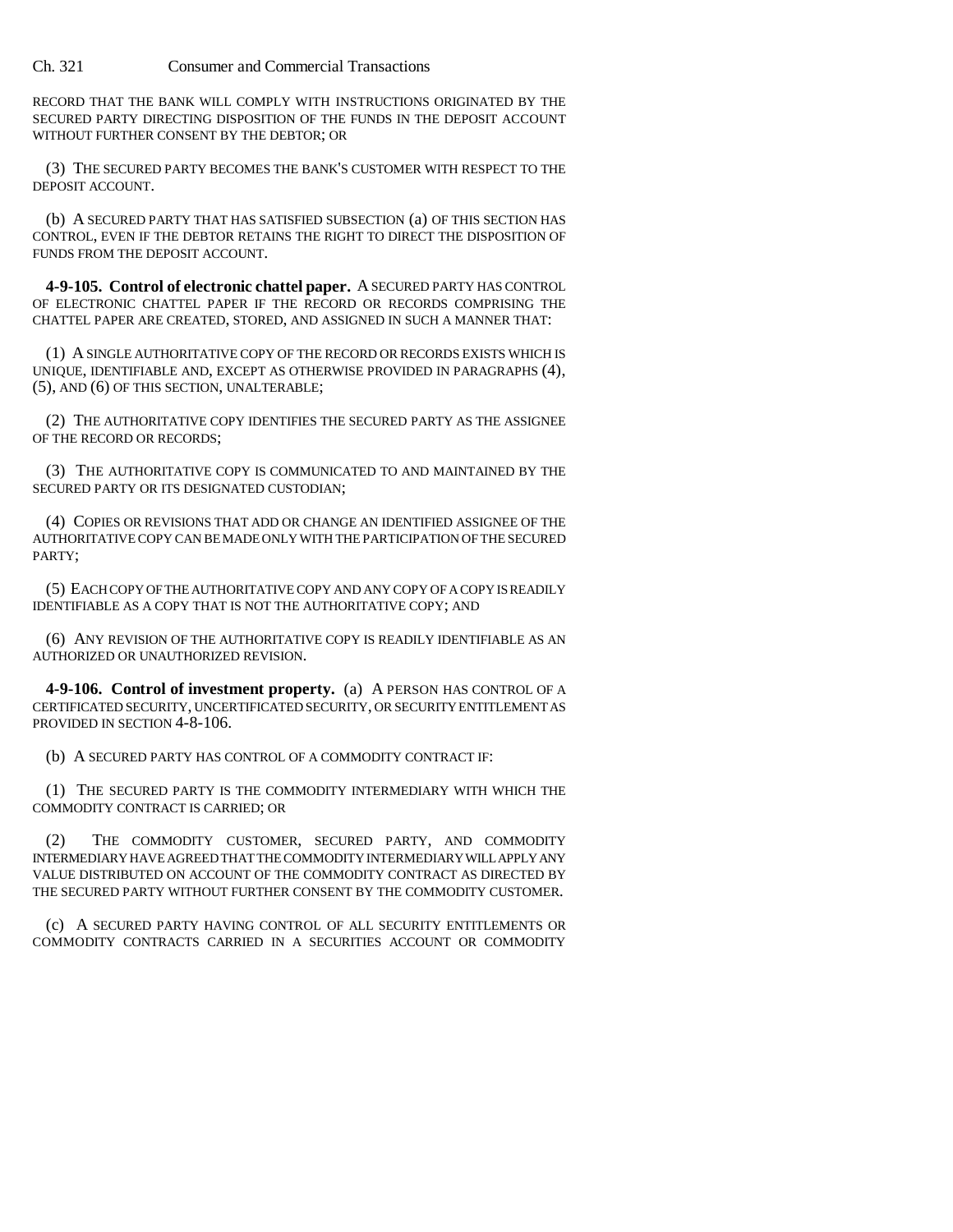ACCOUNT HAS CONTROL OVER THE SECURITIES ACCOUNT OR COMMODITY ACCOUNT.

**4-9-107. Control of letter-of-credit right.** A SECURED PARTY HAS CONTROL OF A LETTER-OF-CREDIT RIGHT TO THE EXTENT OF ANY RIGHT TO PAYMENT OR PERFORMANCE BY THE ISSUER OR ANY NOMINATED PERSON IF THE ISSUER OR NOMINATED PERSON HAS CONSENTED TO AN ASSIGNMENT OF PROCEEDS OF THE LETTER OF CREDIT UNDER SECTION 4-5-114 (c) OR OTHERWISE APPLICABLE LAW OR PRACTICE.

**4-9-108. Sufficiency of description.** (a) EXCEPT AS OTHERWISE PROVIDED IN SUBSECTIONS (c), (d), (e), AND (f) OF THIS SECTION, A DESCRIPTION OF PERSONAL OR REAL PROPERTY IS SUFFICIENT, WHETHER OR NOT IT IS SPECIFIC, IF IT REASONABLY IDENTIFIES WHAT IS DESCRIBED.

(b) EXCEPT AS OTHERWISE PROVIDED IN SUBSECTION (d) OF THIS SECTION, A DESCRIPTION OF COLLATERAL REASONABLY IDENTIFIES THE COLLATERAL IF IT IDENTIFIES THE COLLATERAL BY:

(1) SPECIFIC LISTING;

(2) CATEGORY, INCLUDING A CATEGORY DETERMINED BY USE OF A NUMERICAL OR OTHER CODE INCLUDED IN FORMS AND FORMATS ADOPTED FROM TIME TO TIME BY THE SECRETARY OF STATE;

(3) EXCEPT AS OTHERWISE PROVIDED IN SUBSECTION (e) OF THIS SECTION, A TYPE OF COLLATERAL DEFINED IN THIS TITLE;

(4) QUANTITY;

(5) COMPUTATIONAL OR ALLOCATIONAL FORMULA OR PROCEDURE; OR

(6) EXCEPT AS OTHERWISE PROVIDED IN SUBSECTION (c) OF THIS SECTION, ANY OTHER METHOD, IF THE IDENTITY OF THE COLLATERAL IS OBJECTIVELY DETERMINABLE.

(c) A DESCRIPTION OF COLLATERAL AS "ALL THE DEBTOR'S ASSETS" OR "ALL THE DEBTOR'S PERSONAL PROPERTY" OR USING WORDS OF SIMILAR IMPORT DOES NOT REASONABLY IDENTIFY THE COLLATERAL.

(d) EXCEPT AS OTHERWISE PROVIDED IN SUBSECTION (e) OF THIS SECTION, A DESCRIPTION OF A SECURITY ENTITLEMENT, SECURITIES ACCOUNT, OR COMMODITY ACCOUNT IS SUFFICIENT IF IT DESCRIBES:

(1) THE COLLATERAL BY THOSE TERMS OR AS INVESTMENT PROPERTY; OR

(2) THE UNDERLYING FINANCIAL ASSET OR COMMODITY CONTRACT.

(e) A DESCRIPTION ONLY BY TYPE OF COLLATERAL DEFINED IN THIS TITLE IS AN INSUFFICIENT DESCRIPTION OF:

(1) A COMMERCIAL TORT CLAIM;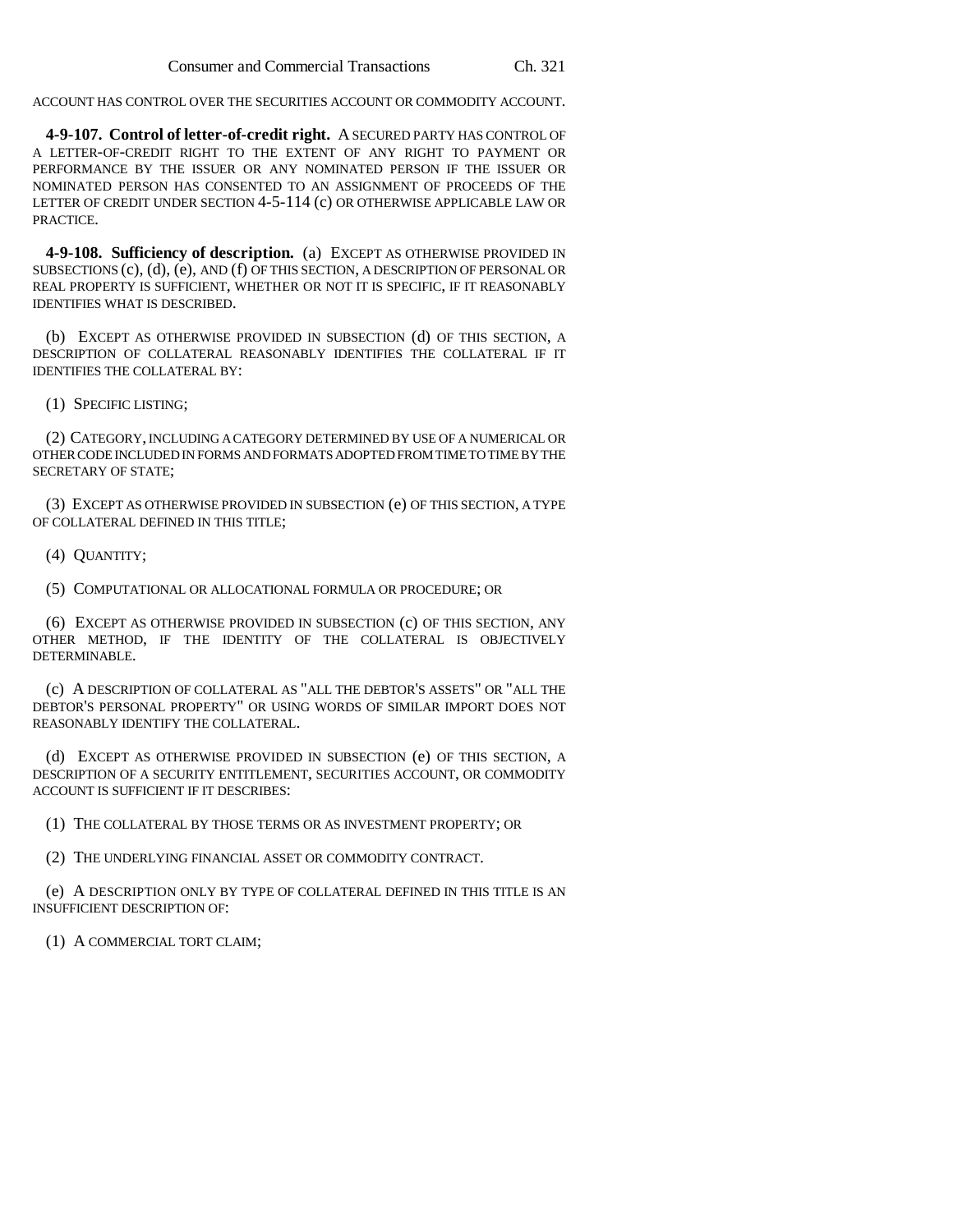(2) IN A CONSUMER TRANSACTION, CONSUMER GOODS, A SECURITY ENTITLEMENT, A SECURITIES ACCOUNT, OR A COMMODITY ACCOUNT; OR

(3) A DEPOSIT ACCOUNT.

(f) ANY DESCRIPTION IN THE SECURITY AGREEMENT OF PERSONAL PROPERTY THAT INCLUDES CONSUMER GOODS IS SUFFICIENT AS TO THE CONSUMER GOODS ONLY IF IT SPECIFICALLY IDENTIFIES AND ITEMIZES SUCH CONSUMER GOODS.

**4-9-109. Scope.** (a) EXCEPT AS OTHERWISE PROVIDED IN SUBSECTIONS (c), (d), AND (e) OF THIS SECTION, THIS ARTICLE APPLIES TO:

(1) A TRANSACTION, REGARDLESS OF ITS FORM, THAT CREATES A SECURITY INTEREST IN PERSONAL PROPERTY OR FIXTURES BY CONTRACT;

(2) AN AGRICULTURAL LIEN;

(3) A SALE OF ACCOUNTS, CHATTEL PAPER, PAYMENT INTANGIBLES, OR PROMISSORY NOTES;

(4) A CONSIGNMENT;

(5) A SECURITY INTEREST ARISING UNDER SECTION 4-2-401, 4-2-505, 4-2-711 (3), OR 4-2.5-508 (5), AS PROVIDED IN SECTION 4-9-110; AND

(6) A SECURITY INTEREST ARISING UNDER SECTION 4-4-210 OR 4-5-117.5.

(b) THE APPLICATION OF THIS ARTICLE TO A SECURITY INTEREST IN A SECURED OBLIGATION IS NOT AFFECTED BY THE FACT THAT THE OBLIGATION IS ITSELF SECURED BY A TRANSACTION OR INTEREST TO WHICH THIS ARTICLE DOES NOT APPLY.

(c) THIS ARTICLE DOES NOT APPLY TO THE EXTENT THAT:

(1) A STATUTE, REGULATION, OR TREATY OF THE UNITED STATES PREEMPTS THIS ARTICLE;

(2) A STATUTE OF THIS STATE GOVERNS OR A CONSTITUTIONAL PROVISION PROVIDES AUTHORITY FOR THE CREATION, PERFECTION, PRIORITY, OR ENFORCEMENT OF TAX LIENS;

(3) A STATUTE OF ANOTHER STATE, A FOREIGN COUNTRY, OR A GOVERNMENTAL UNIT OF ANOTHER STATE OR A FOREIGN COUNTRY, OTHER THAN A STATUTE GENERALLY APPLICABLE TO SECURITY INTERESTS, EXPRESSLY GOVERNS CREATION, PERFECTION, PRIORITY, OR ENFORCEMENT OF A SECURITY INTEREST CREATED BY THE STATE, COUNTRY, OR GOVERNMENTAL UNIT; OR

(4) THE RIGHTS OF A TRANSFEREE BENEFICIARY OR NOMINATED PERSON UNDER A LETTER OF CREDIT ARE INDEPENDENT AND SUPERIOR UNDER SECTION 4-5-114.

(d) THIS ARTICLE DOES NOT APPLY TO: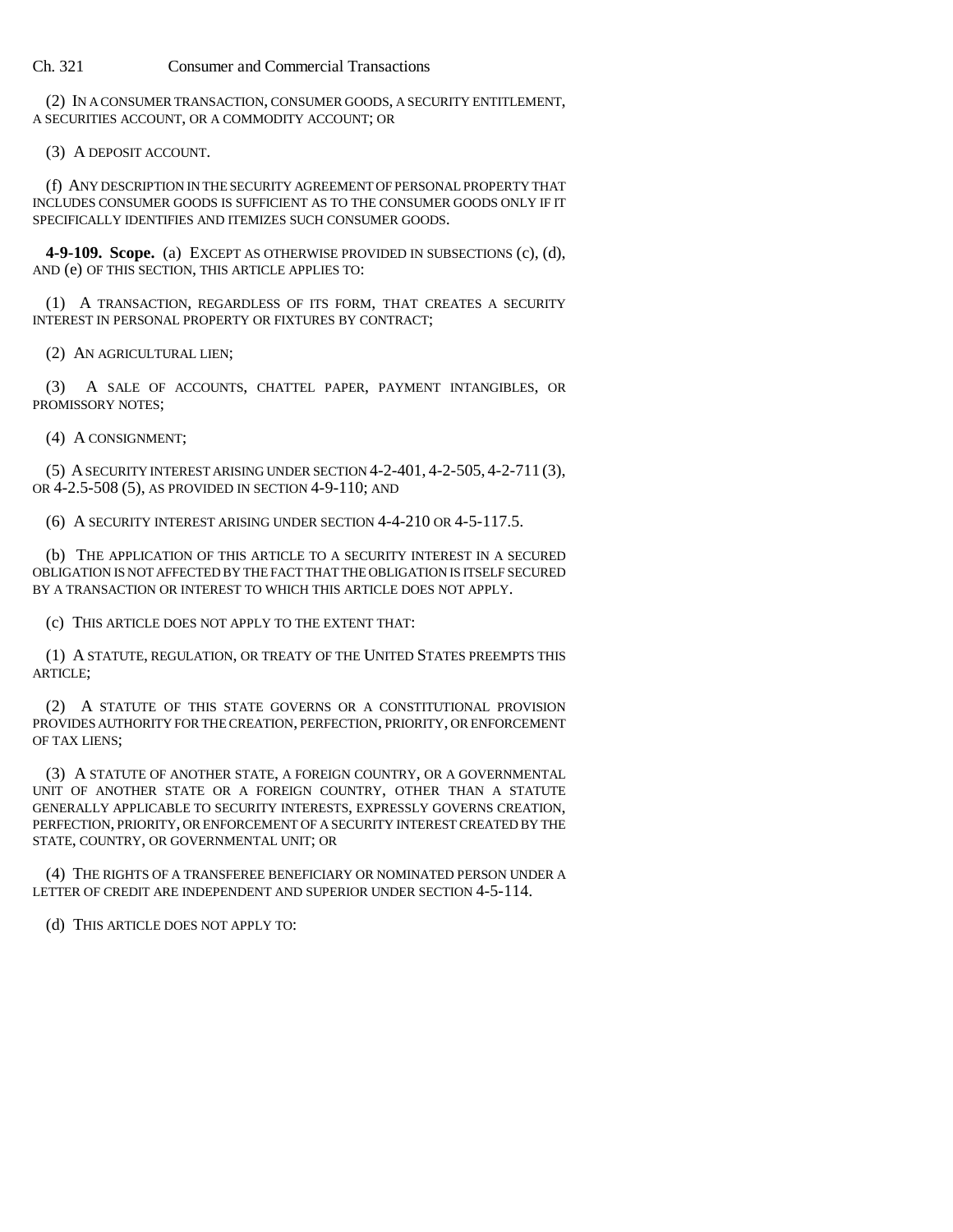(1) A LANDLORD'S LIEN, OTHER THAN AN AGRICULTURAL LIEN;

(2) A LIEN, OTHER THAN AN AGRICULTURAL LIEN, GIVEN BY STATUTE OR OTHER RULE OF LAW FOR SERVICES OR MATERIALS, BUT SECTION 4-9-333 APPLIES WITH RESPECT TO PRIORITY OF THE LIEN;

(3) AN ASSIGNMENT OF A CLAIM FOR WAGES, SALARY, OR OTHER COMPENSATION OF AN EMPLOYEE;

(4) A SALE OF ACCOUNTS, CHATTEL PAPER, PAYMENT INTANGIBLES, OR PROMISSORY NOTES AS PART OF A SALE OF THE BUSINESS OUT OF WHICH THEY AROSE;

(5) AN ASSIGNMENT OF ACCOUNTS, CHATTEL PAPER, PAYMENT INTANGIBLES, OR PROMISSORY NOTES WHICH IS FOR THE PURPOSE OF COLLECTION ONLY;

(6) AN ASSIGNMENT OF A RIGHT TO PAYMENT UNDER A CONTRACT TO AN ASSIGNEE THAT IS ALSO OBLIGATED TO PERFORM UNDER THE CONTRACT;

(7) AN ASSIGNMENT OF A SINGLE ACCOUNT, PAYMENT INTANGIBLE, OR PROMISSORY NOTE TO AN ASSIGNEE IN FULL OR PARTIAL SATISFACTION OF A PREEXISTING INDEBTEDNESS;

(8) A TRANSFER OF AN INTEREST IN OR AN ASSIGNMENT OF A CLAIM UNDER A POLICY OF INSURANCE, OTHER THAN AN ASSIGNMENT BY OR TO A HEALTH-CARE PROVIDER OF A HEALTH-CARE-INSURANCE RECEIVABLE AND ANY SUBSEQUENT ASSIGNMENT OF THE RIGHT TO PAYMENT, BUT SECTIONS 4-9-315 AND 4-9-322 APPLY WITH RESPECT TO PROCEEDS AND PRIORITIES IN PROCEEDS:

(9) AN ASSIGNMENT OF A RIGHT REPRESENTED BY A JUDGMENT, OTHER THAN A JUDGMENT TAKEN ON A RIGHT TO PAYMENT THAT WAS COLLATERAL;

(10) A RIGHT OF RECOUPMENT OR SET-OFF, BUT:

(A) SECTION 4-9-340 APPLIES WITH RESPECT TO THE EFFECTIVENESS OF RIGHTS OF RECOUPMENT OR SET-OFF AGAINST DEPOSIT ACCOUNTS; AND

(B) SECTION 4-9-404 APPLIES WITH RESPECT TO DEFENSES OR CLAIMS OF AN ACCOUNT DEBTOR;

(11) THE CREATION OR TRANSFER OF AN INTEREST IN OR LIEN ON REAL PROPERTY, INCLUDING A LEASE OR RENTS THEREUNDER, EXCEPT TO THE EXTENT THAT PROVISION IS MADE FOR:

(A) LIENS ON REAL PROPERTY IN SECTIONS 4-9-203 AND 4-9-308;

(B) FIXTURES IN SECTION 4-9-334;

(C) FIXTURE FILINGS IN SECTIONS 4-9-501, 4-9-502, 4-9-512, 4-9-516, AND 4-9-519; AND

(D) SECURITY AGREEMENTS COVERING PERSONAL AND REAL PROPERTY IN SECTION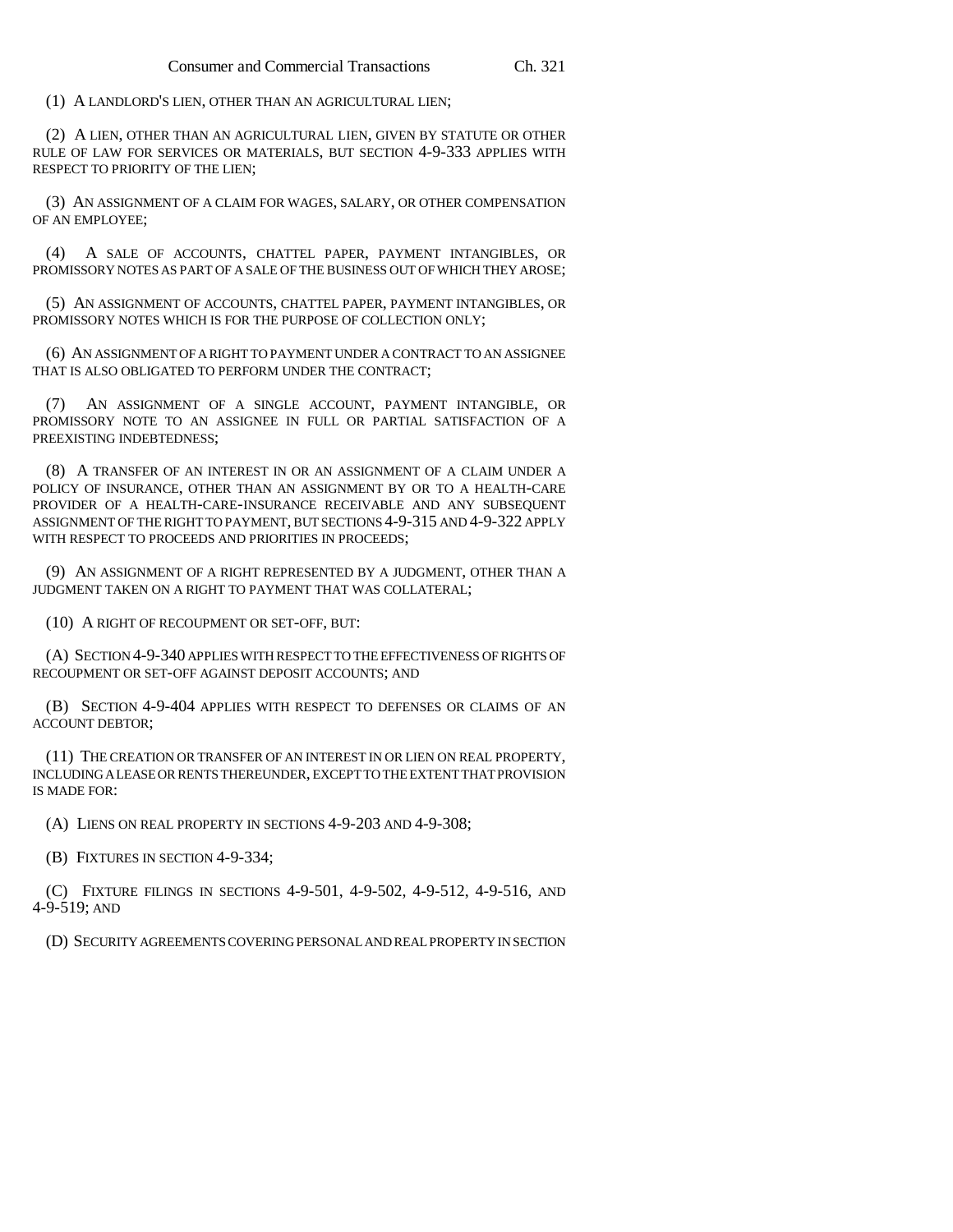4-9-604;

(12) AN ASSIGNMENT OF A CLAIM ARISING IN TORT, OTHER THAN A COMMERCIAL TORT CLAIM, BUT SECTIONS 4-9-315 AND 4-9-322 APPLY WITH RESPECT TO PROCEEDS AND PRIORITIES IN PROCEEDS;

(13) AN ASSIGNMENT OF A CONSUMER DEPOSIT ACCOUNT IN ANY TRANSACTION, BUT SECTIONS 4-9-315 AND 4-9-322 APPLY WITH RESPECT TO PROCEEDS AND PRIORITIES IN PROCEEDS;

(13.5) AN ASSIGNMENT OF A DEPOSIT ACCOUNT IN TRANSACTIONS WHERE THE PRINCIPAL OR THE MAXIMUM LINE OF CREDIT ON A REVOLVING LOAN ACCOUNT DO NOT EXCEED ONE HUNDRED THOUSAND DOLLARS, BUT SECTIONS 4-9-315 AND 4-9-322 APPLY WITH RESPECT TO PROCEEDS AND PRIORITIES IN PROCEEDS. A "REVOLVING LOAN ACCOUNT" MEANS AN ARRANGEMENT BETWEEN A CREDITOR AND A DEBTOR WHEREBY THE LENDER MAY PERMIT THE DEBTOR, FROM TIME TO TIME, TO PURCHASE OR LEASE ON CREDIT OR TO OBTAIN LOANS FROM THE CREDITOR.

(14) AN ASSIGNMENT OF AN INDIVIDUAL RETIREMENT ACCOUNT AS DEFINED IN 26 U.S.C. SEC. 408; OR

(15) AN ASSIGNMENT OF ANY PLAN AS DEFINED IN 26 U.S.C. SEC. 401.

(e) THE CREATION, PERFECTION, PRIORITY, AND ENFORCEMENT OF A SECURITY INTEREST, LIEN, OR PLEDGE CREATED BY THIS STATE OR A GOVERNMENTAL UNIT OF THIS STATE SHALL BE GOVERNED BY SECTION 11-57-208 (2), C.R.S., AND THIS ARTICLE SHALL NOT APPLY TO SUCH A SECURITY INTEREST, LIEN, OR PLEDGE REGARDLESS OF WHETHER, PURSUANT TO SECTION 11-57-204 (1), C.R.S., THE STATE OR SUCH GOVERNMENTAL UNIT ELECTED TO APPLY PART 2 OF ARTICLE 57 OF TITLE 11, C.R.S., TO SUCH A SECURITY INTEREST, LIEN, OR PLEDGE.

**4-9-110. Security interests arising under article 2 or 2.5.** A SECURITY INTEREST ARISING UNDER SECTION 4-2-401, 4-2-505, 4-2-711 (3), OR 4-2.5-508 (5) IS SUBJECT TO THIS ARTICLE. HOWEVER, UNTIL THE DEBTOR OBTAINS POSSESSION OF THE GOODS:

(1) THE SECURITY INTEREST IS ENFORCEABLE, EVEN IF SECTION 4-9-203 (b) (3) HAS NOT BEEN SATISFIED;

(2) FILING IS NOT REQUIRED TO PERFECT THE SECURITY INTEREST;

(3) THE RIGHTS OF THE SECURED PARTY AFTER DEFAULT BY THE DEBTOR ARE GOVERNED BY ARTICLE 2 OR 2.5 OF THIS TITLE; AND

(4) THE SECURITY INTEREST HAS PRIORITY OVER A CONFLICTING SECURITY INTEREST CREATED BY THE DEBTOR.

> PART 2 EFFECTIVENESS OF SECURITY AGREEMENT; ATTACHMENT OF SECURITY INTEREST; RIGHTS OF PARTIES TO SECURITY AGREEMENT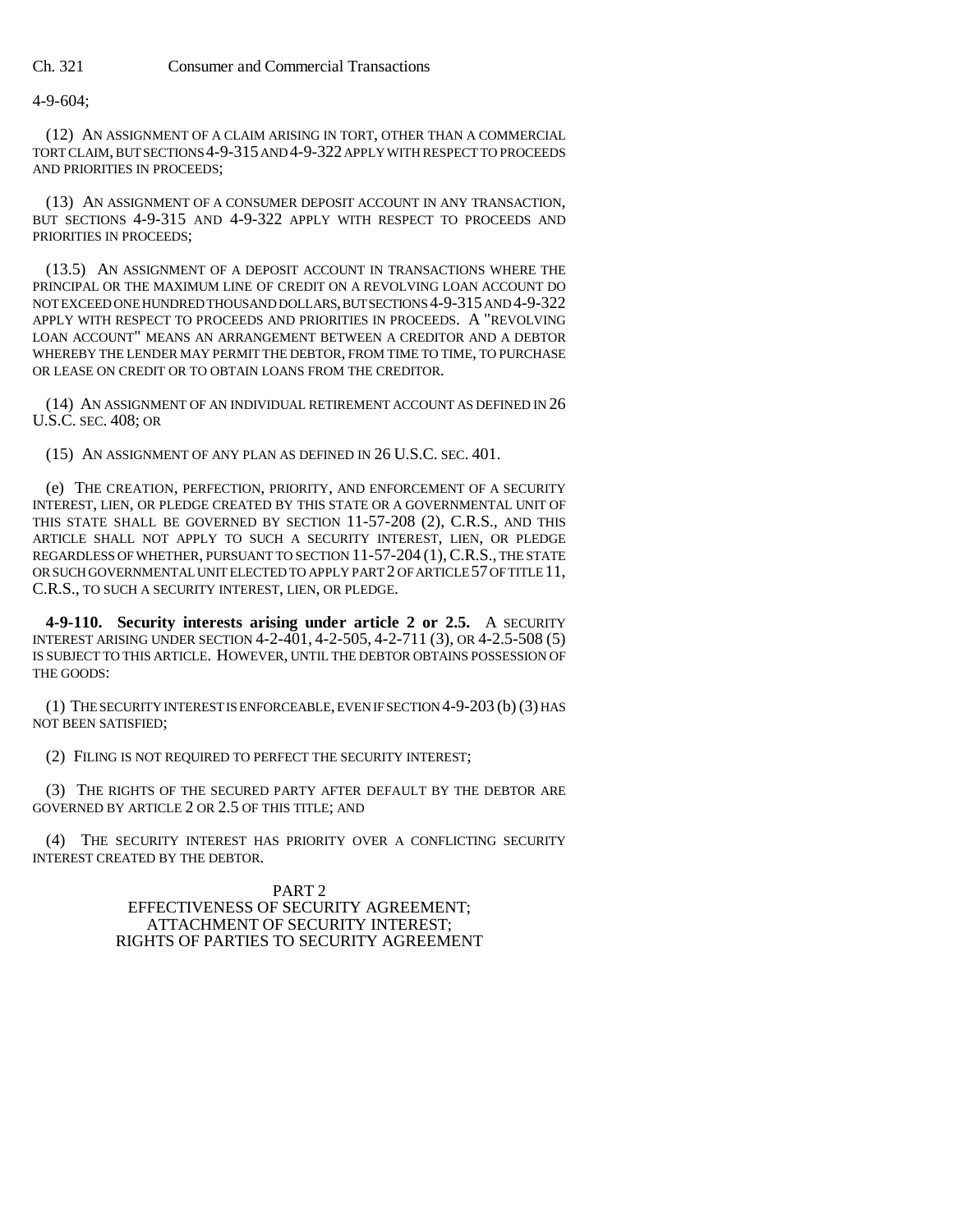**4-9-201. General effectiveness of security agreement.** (a) EXCEPT AS OTHERWISE PROVIDED BY THIS TITLE, A SECURITY AGREEMENT IS EFFECTIVE ACCORDING TO ITS TERMS BETWEEN THE PARTIES, AGAINST PURCHASERS OF THE COLLATERAL, AND AGAINST CREDITORS.

(b) A TRANSACTION SUBJECT TO THIS ARTICLE IS SUBJECT TO ANY OTHER STATUTE OR REGULATION OF THIS STATE THAT REGULATES THE RATES, CHARGES, AGREEMENTS, AND PRACTICES FOR LOANS, CREDIT SALES, OR OTHER EXTENSIONS OF CREDIT AND ANY CONSUMER PROTECTION STATUTE OR REGULATION OF THIS STATE, INCLUDING, BUT NOT LIMITED TO, THE "UNIFORM CONSUMER CREDIT CODE", ARTICLES 1 TO 9 OF TITLE 5,C.R.S., THE "COLORADO CONSUMER PROTECTION ACT", ARTICLE 1 OF TITLE 6, C.R.S., "ASSIGNMENT OF WAGES", ARTICLE 9 OF TITLE 8, C.R.S., "PROPERTY AND EARNINGS EXEMPT", ARTICLE 54 OF TITLE 13, C.R.S., AND THE "COLORADO FAIR DEBT COLLECTION PRACTICES ACT", ARTICLE 14 OF TITLE 12, C.R.S.

(c) IN CASE OF CONFLICT BETWEEN THIS ARTICLE AND A STATUTE OR REGULATION DESCRIBED IN SUBSECTION (b) OF THIS SECTION, THE STATUTE OR REGULATION CONTROLS. FAILURE TO COMPLY WITH A STATUTE OR REGULATION DESCRIBED IN SUBSECTION (b) OF THIS SECTION HAS ONLY THE EFFECT THE STATUTE OR REGULATION SPECIFIES.

(d) THIS ARTICLE DOES NOT:

(1) VALIDATE ANY RATE, CHARGE, AGREEMENT, OR PRACTICE THAT VIOLATES A RULE OF LAW, STATUTE, OR REGULATION DESCRIBED IN SUBSECTION (b) OF THIS SECTION; OR

(2) EXTEND THE APPLICATION OF THE RULE OF LAW, STATUTE, OR REGULATION TO A TRANSACTION NOT OTHERWISE SUBJECT TO IT.

**4-9-202. Title to collateral immaterial.** EXCEPT AS OTHERWISE PROVIDED WITH RESPECT TO CONSIGNMENTS OR SALES OF ACCOUNTS, CHATTEL PAPER, PAYMENT INTANGIBLES, OR PROMISSORY NOTES, THE PROVISIONS OF THIS ARTICLE WITH REGARD TO RIGHTS AND OBLIGATIONS APPLY WHETHER TITLE TO COLLATERAL IS IN THE SECURED PARTY OR THE DEBTOR.

**4-9-203. Attachment and enforceability of security interest; proceeds; supporting obligations; formal requisites.** (a) A SECURITY INTEREST ATTACHES TO COLLATERAL WHEN IT BECOMES ENFORCEABLE AGAINST THE DEBTOR WITH RESPECT TO THE COLLATERAL, UNLESS AN AGREEMENT EXPRESSLY POSTPONES THE TIME OF ATTACHMENT.

(b) EXCEPT AS OTHERWISE PROVIDED IN SUBSECTIONS (c) TO (i) OF THIS SECTION, A SECURITY INTEREST IS ENFORCEABLE AGAINST THE DEBTOR AND THIRD PARTIES WITH RESPECT TO THE COLLATERAL ONLY IF:

(1) VALUE HAS BEEN GIVEN;

(2) THE DEBTOR HAS RIGHTS IN THE COLLATERAL OR THE POWER TO TRANSFER RIGHTS IN THE COLLATERAL TO A SECURED PARTY; AND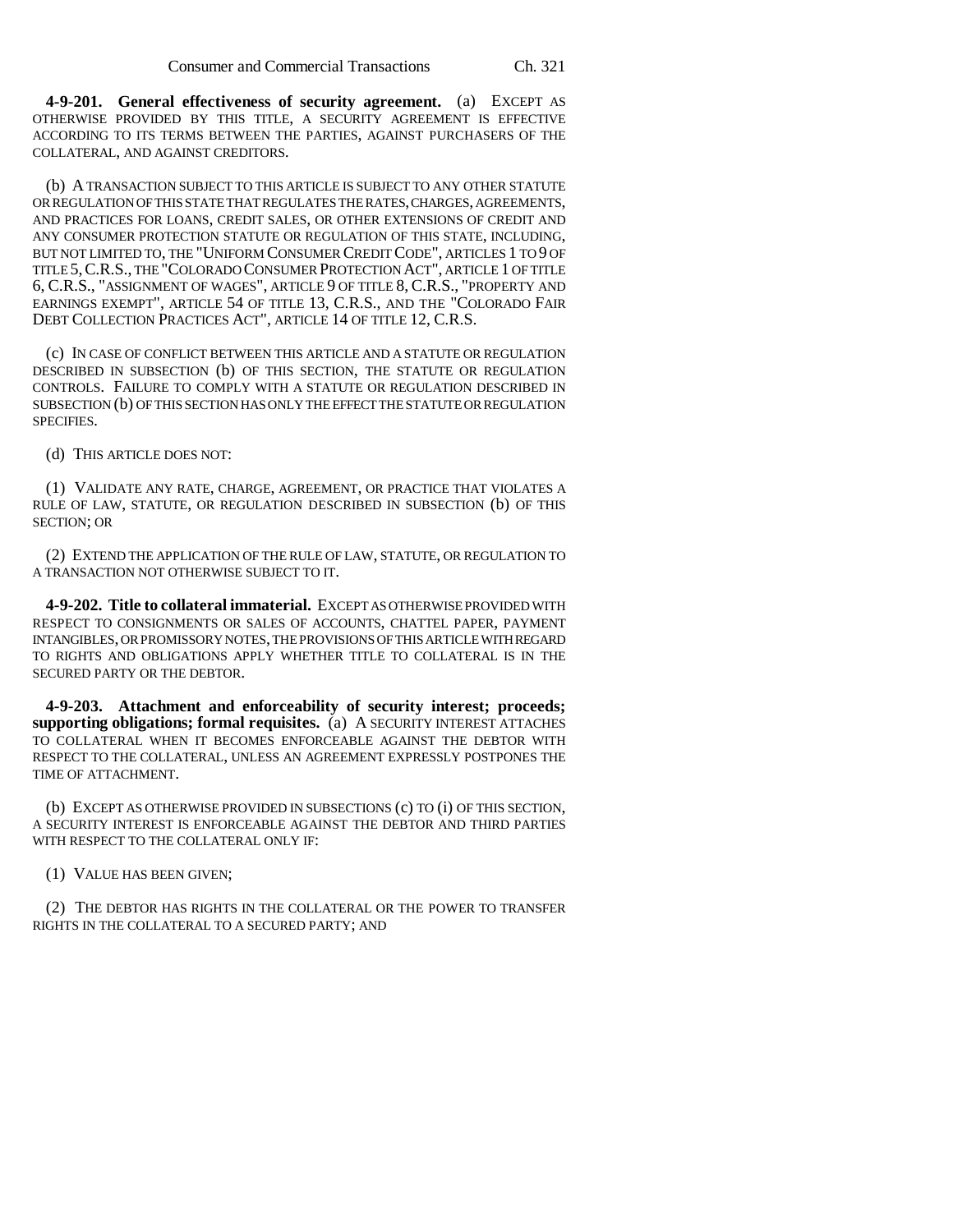(3) ONE OF THE FOLLOWING CONDITIONS IS MET:

(A) THE DEBTOR HAS AUTHENTICATED A SECURITY AGREEMENT THAT PROVIDES A DESCRIPTION OF THE COLLATERAL AND, IF THE SECURITY INTEREST COVERS TIMBER TO BE CUT, A DESCRIPTION OF THE LAND CONCERNED;

(B) THE COLLATERAL IS NOT A CERTIFICATED SECURITY AND IS IN THE POSSESSION OF THE SECURED PARTY UNDER SECTION 4-9-313 PURSUANT TO THE DEBTOR'S SECURITY AGREEMENT;

(C) THE COLLATERAL IS A CERTIFICATED SECURITY IN REGISTERED FORM AND THE SECURITY CERTIFICATE HAS BEEN DELIVERED TO THE SECURED PARTY UNDER SECTION 4-8-301 PURSUANT TO THE DEBTOR'S SECURITY AGREEMENT; OR

(D) THE COLLATERAL IS DEPOSIT ACCOUNTS, ELECTRONIC CHATTEL PAPER, INVESTMENT PROPERTY, OR LETTER-OF-CREDIT RIGHTS, AND THE SECURED PARTY HAS CONTROL UNDER SECTION 4-9-104, 4-9-105, 4-9-106, OR 4-9-107 PURSUANT TO THE DEBTOR'S SECURITY AGREEMENT.

(c) SUBSECTION (b) OF THIS SECTION IS SUBJECT TO SECTION 4-4-210 ON THE SECURITY INTEREST OF A COLLECTING BANK, SECTION 4-5-117.5 ON THE SECURITY INTEREST OF A LETTER-OF-CREDIT ISSUER OR NOMINATED PERSON, SECTION 4-9-110 ON A SECURITY INTEREST ARISING UNDER ARTICLE 2 OR 2.5 OF THIS TITLE, AND SECTION 4-9-206 ON SECURITY INTERESTS IN INVESTMENT PROPERTY.

(d) A PERSON BECOMES BOUND AS DEBTOR BY A SECURITY AGREEMENT ENTERED INTO BY ANOTHER PERSON IF, BY OPERATION OF LAW OTHER THAN THIS ARTICLE OR BY CONTRACT:

(1) THE SECURITY AGREEMENT BECOMES EFFECTIVE TO CREATE A SECURITY INTEREST IN THE PERSON'S PROPERTY; OR

(2) THE PERSON BECOMES GENERALLY OBLIGATED FOR THE OBLIGATIONS OF THE OTHER PERSON, INCLUDING THE OBLIGATION SECURED UNDER THE SECURITY AGREEMENT, AND ACQUIRES OR SUCCEEDS TO ALL OR SUBSTANTIALLY ALL OF THE ASSETS OF THE OTHER PERSON.

(e) IF A NEW DEBTOR BECOMES BOUND AS DEBTOR BY A SECURITY AGREEMENT ENTERED INTO BY ANOTHER PERSON:

(1) THE AGREEMENT SATISFIES PARAGRAPH (3) OF SUBSECTION (b) OF THIS SECTION WITH RESPECT TO EXISTING OR AFTER-ACQUIRED PROPERTY OF THE NEW DEBTOR TO THE EXTENT THE PROPERTY IS DESCRIBED IN THE AGREEMENT; AND

(2) ANOTHER AGREEMENT IS NOT NECESSARY TO MAKE A SECURITY INTEREST IN THE PROPERTY ENFORCEABLE.

(f) THE ATTACHMENT OF A SECURITY INTEREST IN COLLATERAL GIVES THE SECURED PARTY THE RIGHTS TO PROCEEDS PROVIDED BY SECTION 4-9-315 AND IS ALSO ATTACHMENT OF A SECURITY INTEREST IN A SUPPORTING OBLIGATION FOR THE COLLATERAL.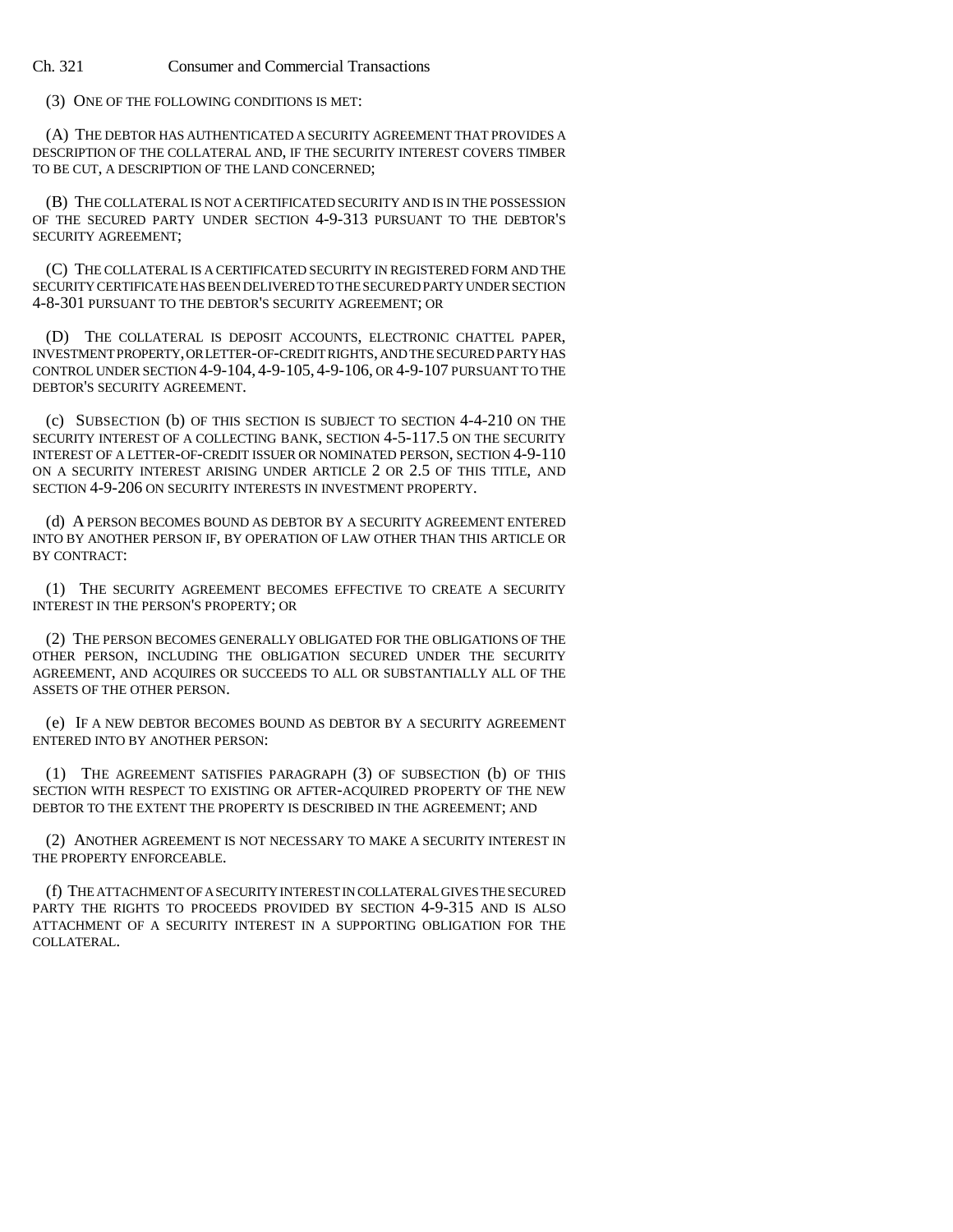(g) THE ATTACHMENT OF A SECURITY INTEREST IN A RIGHT TO PAYMENT OR PERFORMANCE SECURED BY A SECURITY INTEREST OR OTHER LIEN ON PERSONAL OR REAL PROPERTY IS ALSO ATTACHMENT OF A SECURITY INTEREST IN THE SECURITY INTEREST, MORTGAGE, OR OTHER LIEN.

(h) THE ATTACHMENT OF A SECURITY INTEREST IN A SECURITIES ACCOUNT IS ALSO ATTACHMENT OF A SECURITY INTEREST IN THE SECURITY ENTITLEMENTS CARRIED IN THE SECURITIES ACCOUNT.

(i) THE ATTACHMENT OF A SECURITY INTEREST IN A COMMODITY ACCOUNT IS ALSO ATTACHMENT OF A SECURITY INTEREST IN THE COMMODITY CONTRACTS CARRIED IN THE COMMODITY ACCOUNT.

(j) NO SECURITY INTEREST IN CONSUMER GOODS OWNED BY A MARRIED PERSON AND USED PRIMARILY FOR PERSONAL, FAMILY, OR HOUSEHOLD PURPOSES, OTHER THAN PROPERTY REFERRED TO IN SECTION 4-9-311 AND OTHER THAN ANY PURCHASE MONEY SECURITY INTEREST, SHALL BE ENFORCEABLE UNLESS THE SECURITY AGREEMENT DESCRIBING THE COLLATERAL IN ACCORDANCE WITH SECTION 4-9-108 IS AUTHENTICATED BY BOTH HUSBAND AND WIFE IF THEY ARE RESIDING TOGETHER AT THE TIME THE SECURITY INTEREST IS CREATED.

**4-9-204. After-acquired property - future advances.** (a) EXCEPT AS OTHERWISE PROVIDED IN SUBSECTION (b) OF THIS SECTION, A SECURITY AGREEMENT MAY CREATE OR PROVIDE FOR A SECURITY INTEREST IN AFTER-ACQUIRED COLLATERAL.

(b) A SECURITY INTEREST DOES NOT ATTACH UNDER A TERM CONSTITUTING AN AFTER-ACQUIRED PROPERTY CLAUSE TO:

(1) CONSUMER GOODS, OTHER THAN AN ACCESSION WHEN GIVEN AS ADDITIONAL SECURITY, UNLESS THE DEBTOR ACQUIRES RIGHTS IN THEM WITHIN TEN DAYS AFTER THE SECURED PARTY GIVES VALUE; OR

(2) A COMMERCIAL TORT CLAIM.

(c) A SECURITY AGREEMENT MAY PROVIDE THAT COLLATERAL SECURES, OR THAT ACCOUNTS, CHATTEL PAPER, PAYMENT INTANGIBLES, OR PROMISSORY NOTES ARE SOLD IN CONNECTION WITH, FUTURE ADVANCES OR OTHER VALUE, WHETHER OR NOT THE ADVANCES OR VALUE ARE GIVEN PURSUANT TO COMMITMENT.

**4-9-205. Use or disposition of collateral permissible.** (a) A SECURITY INTEREST IS NOT INVALID OR FRAUDULENT AGAINST CREDITORS SOLELY BECAUSE:

(1) THE DEBTOR HAS THE RIGHT OR ABILITY TO:

(A) USE, COMMINGLE, OR DISPOSE OF ALL OR PART OF THE COLLATERAL, INCLUDING RETURNED OR REPOSSESSED GOODS;

(B) COLLECT, COMPROMISE, ENFORCE, OR OTHERWISE DEAL WITH COLLATERAL;

(C) ACCEPT THE RETURN OF COLLATERAL OR MAKE REPOSSESSIONS; OR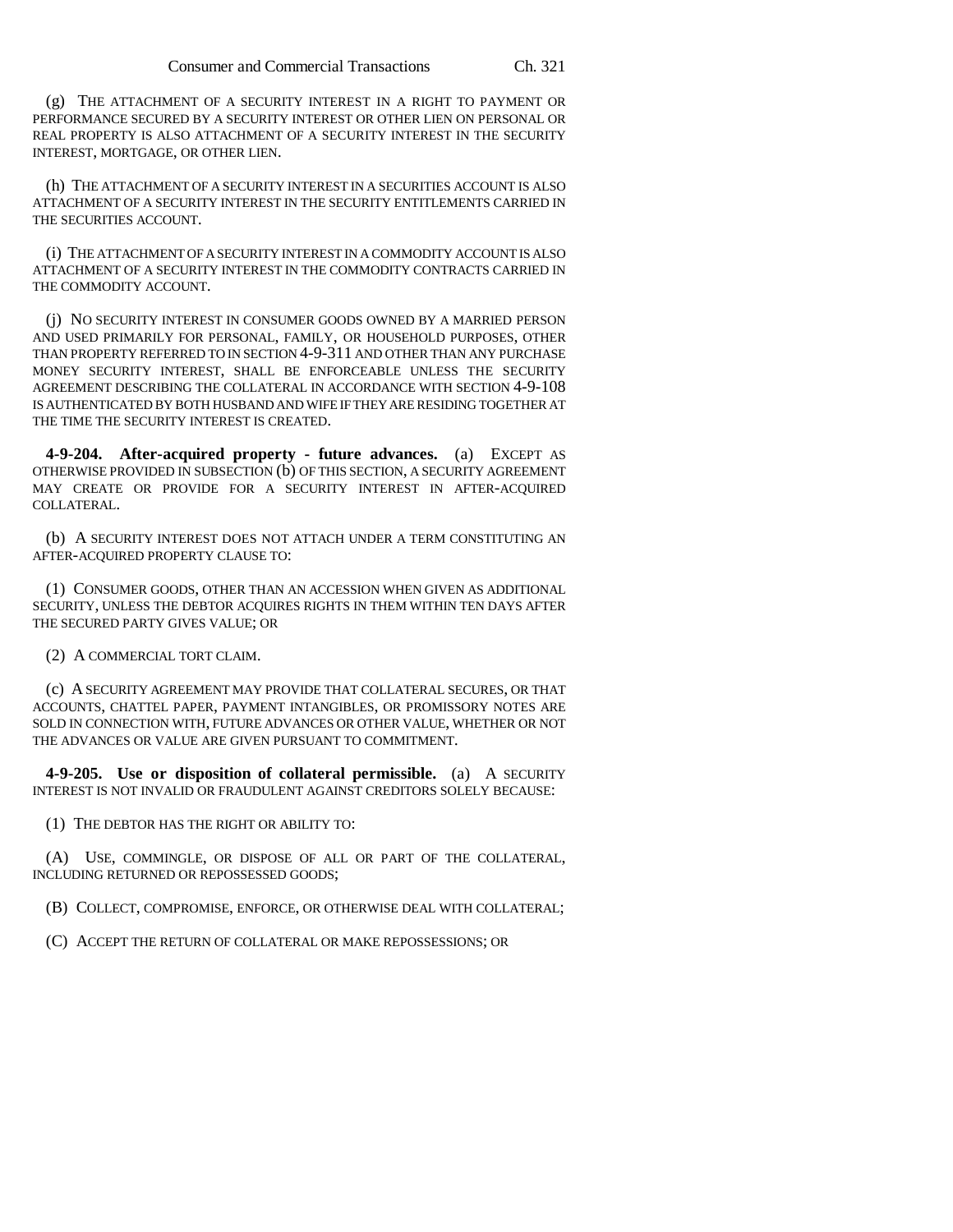(D) USE, COMMINGLE, OR DISPOSE OF PROCEEDS; OR

(2) THE SECURED PARTY FAILS TO REQUIRE THE DEBTOR TO ACCOUNT FOR PROCEEDS OR REPLACE COLLATERAL.

(b) THIS SECTION DOES NOT RELAX THE REQUIREMENTS OF POSSESSION IF ATTACHMENT, PERFECTION, OR ENFORCEMENT OF A SECURITY INTEREST DEPENDS UPON POSSESSION OF THE COLLATERAL BY THE SECURED PARTY.

**4-9-206. Security interest arising in purchase or delivery of financial asset.** (a) A SECURITY INTEREST IN FAVOR OF A SECURITIES INTERMEDIARY ATTACHES TO A PERSON'S SECURITY ENTITLEMENT IF:

(1) THE PERSON BUYS A FINANCIAL ASSET THROUGH THE SECURITIES INTERMEDIARY IN A TRANSACTION IN WHICH THE PERSON IS OBLIGATED TO PAY THE PURCHASE PRICE TO THE SECURITIES INTERMEDIARY AT THE TIME OF THE PURCHASE; AND

(2) THE SECURITIES INTERMEDIARY CREDITS THE FINANCIAL ASSET TO THE BUYER'S SECURITIES ACCOUNT BEFORE THE BUYER PAYS THE SECURITIES INTERMEDIARY.

(b) THE SECURITY INTEREST DESCRIBED IN SUBSECTION (a) OF THIS SECTION SECURES THE PERSON'S OBLIGATION TO PAY FOR THE FINANCIAL ASSET.

(c) A SECURITY INTEREST IN FAVOR OF A PERSON THAT DELIVERS A CERTIFICATED SECURITY OR OTHER FINANCIAL ASSET REPRESENTED BY A WRITING ATTACHES TO THE SECURITY OR OTHER FINANCIAL ASSET IF:

(1) THE SECURITY OR OTHER FINANCIAL ASSET:

(A) IN THE ORDINARY COURSE OF BUSINESS IS TRANSFERRED BY DELIVERY WITH ANY NECESSARY INDORSEMENT OR ASSIGNMENT; AND

(B) IS DELIVERED UNDER AN AGREEMENT BETWEEN PERSONS IN THE BUSINESS OF DEALING WITH SUCH SECURITIES OR FINANCIAL ASSETS; AND

(2) THE AGREEMENT CALLS FOR DELIVERY AGAINST PAYMENT.

(d) THE SECURITY INTEREST DESCRIBED IN SUBSECTION (c) OF THIS SECTION SECURES THE OBLIGATION TO MAKE PAYMENT FOR THE DELIVERY.

**4-9-207. Rights and duties of secured party having possession or control of collateral.** (a) EXCEPT AS OTHERWISE PROVIDED IN SUBSECTION (d) OF THIS SECTION, A SECURED PARTY SHALL USE REASONABLE CARE IN THE CUSTODY AND PRESERVATION OF COLLATERAL IN THE SECURED PARTY'S POSSESSION. IN THE CASE OF CHATTEL PAPER OR AN INSTRUMENT, REASONABLE CARE INCLUDES TAKING NECESSARY STEPS TO PRESERVE RIGHTS AGAINST PRIOR PARTIES UNLESS OTHERWISE AGREED.

(b) EXCEPT AS OTHERWISE PROVIDED IN SUBSECTION (d) OF THIS SECTION, IF A SECURED PARTY HAS POSSESSION OF COLLATERAL: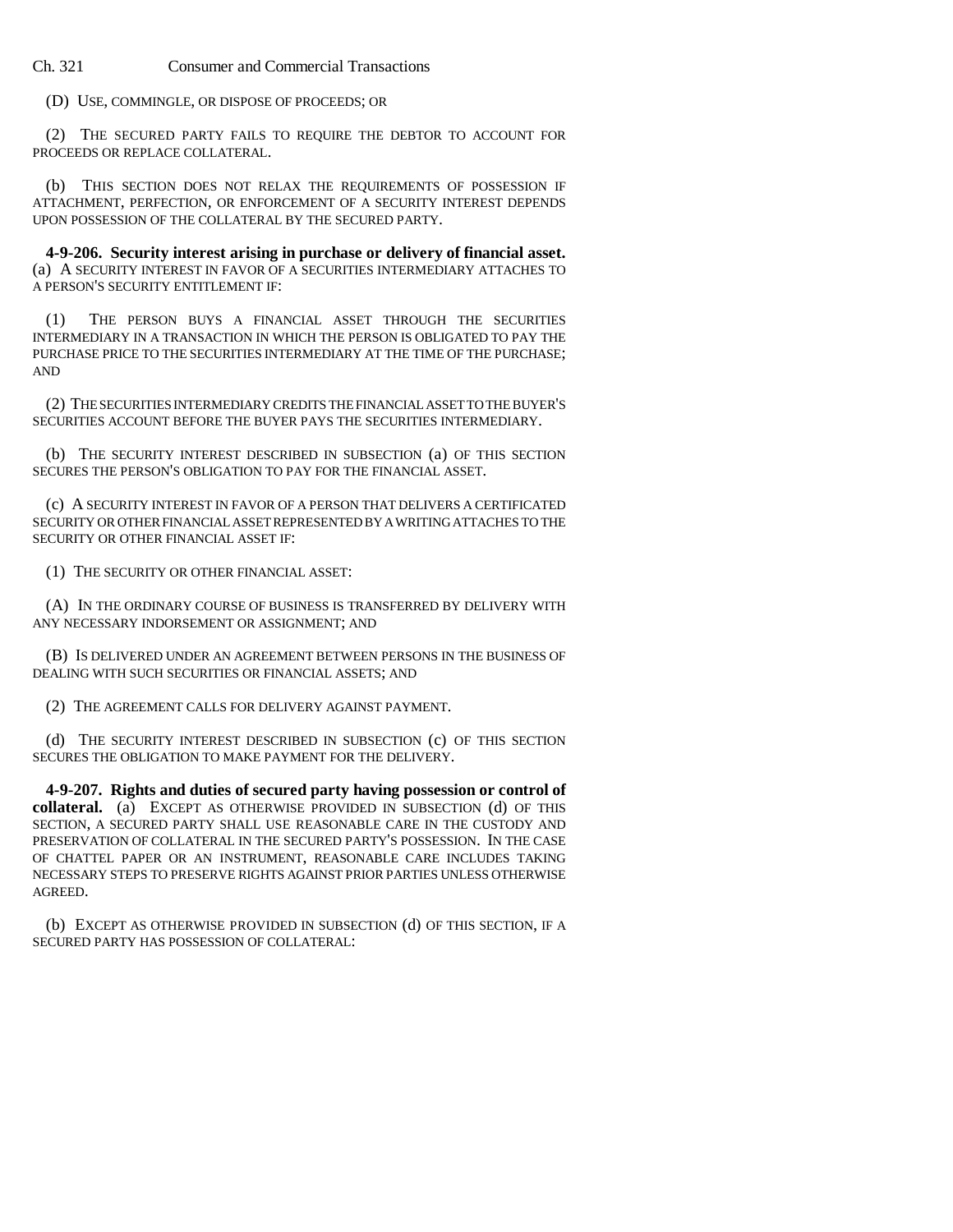(1) REASONABLE EXPENSES, INCLUDING THE COST OF INSURANCE AND PAYMENT OF TAXES OR OTHER CHARGES, INCURRED IN THE CUSTODY, PRESERVATION, USE, OR OPERATION OF THE COLLATERAL ARE CHARGEABLE TO THE DEBTOR AND ARE SECURED BY THE COLLATERAL;

(2) THE RISK OF ACCIDENTAL LOSS OR DAMAGE IS ON THE DEBTOR TO THE EXTENT OF A DEFICIENCY IN ANY EFFECTIVE INSURANCE COVERAGE;

(3) THE SECURED PARTY SHALL KEEP THE COLLATERAL IDENTIFIABLE, BUT FUNGIBLE COLLATERAL MAY BE COMMINGLED; AND

(4) THE SECURED PARTY MAY USE OR OPERATE THE COLLATERAL:

(A) FOR THE PURPOSE OF PRESERVING THE COLLATERAL OR ITS VALUE;

(B) AS PERMITTED BY AN ORDER OF A COURT HAVING COMPETENT JURISDICTION; OR

(C) EXCEPT IN THE CASE OF CONSUMER GOODS, IN THE MANNER AND TO THE EXTENT AGREED BY THE DEBTOR.

(c) EXCEPT AS OTHERWISE PROVIDED IN SUBSECTION (d) OF THIS SECTION, A SECURED PARTY HAVING POSSESSION OF COLLATERAL OR CONTROL OF COLLATERAL UNDER SECTION 4-9-104, 4-9-105, 4-9-106, OR 4-9-107:

(1) MAY HOLD AS ADDITIONAL SECURITY ANY PROCEEDS, EXCEPT MONEY OR FUNDS, RECEIVED FROM THE COLLATERAL;

(2) SHALL APPLY MONEY OR FUNDS RECEIVED FROM THE COLLATERAL TO REDUCE THE SECURED OBLIGATION, UNLESS REMITTED TO THE DEBTOR; AND

(3) MAY CREATE A SECURITY INTEREST IN THE COLLATERAL.

(d) IF THE SECURED PARTY IS A BUYER OF ACCOUNTS, CHATTEL PAPER, PAYMENT INTANGIBLES, OR PROMISSORY NOTES OR A CONSIGNOR:

(1) SUBSECTION (a) OF THIS SECTION DOES NOT APPLY UNLESS THE SECURED PARTY IS ENTITLED UNDER AN AGREEMENT:

(A) TO CHARGE BACK UNCOLLECTED COLLATERAL; OR

(B) OTHERWISE TO FULL OR LIMITED RECOURSE AGAINST THE DEBTOR OR A SECONDARY OBLIGOR BASED ON THE NONPAYMENT OR OTHER DEFAULT OF AN ACCOUNT DEBTOR OR OTHER OBLIGOR ON THE COLLATERAL; AND

(2) SUBSECTIONS (b) AND (c) OF THIS SECTION DO NOT APPLY.

**4-9-208. Additional duties of secured party having control of collateral.** (a) THIS SECTION APPLIES TO CASES IN WHICH THERE IS NO OUTSTANDING SECURED OBLIGATION AND THE SECURED PARTY IS NOT COMMITTED TO MAKE ADVANCES, INCUR OBLIGATIONS, OR OTHERWISE GIVE VALUE.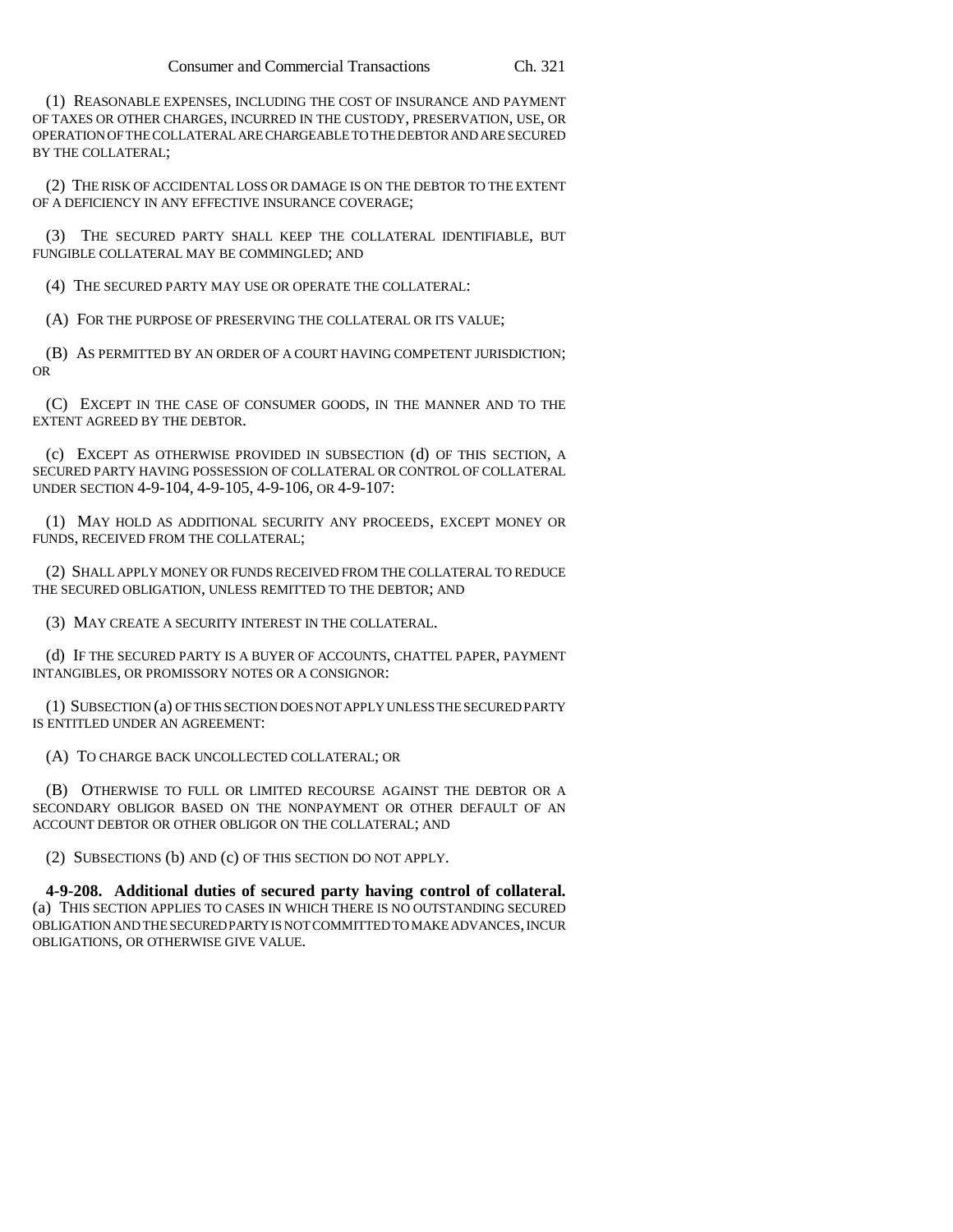(b) WITHIN FIVE BUSINESS DAYS AFTER RECEIVING AN AUTHENTICATED DEMAND BY THE DEBTOR:

(1) A SECURED PARTY HAVING CONTROL OF A DEPOSIT ACCOUNT UNDER SECTION 4-9-104 (a) (2) SHALL SEND TO THE BANK WITH WHICH THE DEPOSIT ACCOUNT IS MAINTAINED AN AUTHENTICATED STATEMENT THAT RELEASES THE BANK FROM ANY FURTHER OBLIGATION TO COMPLY WITH INSTRUCTIONS ORIGINATED BY THE SECURED PARTY;

(2) A SECURED PARTY HAVING CONTROL OF A DEPOSIT ACCOUNT UNDER SECTION 4-9-104 (a) (3) SHALL:

(A) PAY THE DEBTOR THE BALANCE ON DEPOSIT IN THE DEPOSIT ACCOUNT; OR

(B) AT THE REQUEST OF THE DEBTOR, TRANSFER THE BALANCE ON DEPOSIT INTO A DEPOSIT ACCOUNT IN THE DEBTOR'S NAME, PROVIDING SUFFICIENT INFORMATION SO THAT THE DEBTOR CAN ACCESS THE DEPOSIT ACCOUNT.

(2.5) THE AMOUNT DUE THE DEBTOR SHALL ALSO INCLUDE ALL INTEREST EARNED ON THE DEPOSIT ACCOUNT TO THE EXTENT NOT ALREADY CREDITED TO THE DEPOSIT ACCOUNT OR PAID TO THE DEBTOR FROM THE DATE THE CONDITIONS IN SUBSECTION (a) OF THIS SECTION ARE SATISFIED.

(3) A SECURED PARTY, OTHER THAN A BUYER, HAVING CONTROL OF ELECTRONIC CHATTEL PAPER UNDER SECTION 4-9-105 SHALL:

(A) COMMUNICATE THE AUTHORITATIVE COPY OF THE ELECTRONIC CHATTEL PAPER TO THE DEBTOR OR ITS DESIGNATED CUSTODIAN;

(B) IF THE DEBTOR DESIGNATES A CUSTODIAN THAT IS THE DESIGNATED CUSTODIAN WITH WHICH THE AUTHORITATIVE COPY OF THE ELECTRONIC CHATTEL PAPER IS MAINTAINED FOR THE SECURED PARTY, COMMUNICATE TO THE CUSTODIAN AN AUTHENTICATED RECORD RELEASING THE DESIGNATED CUSTODIAN FROM ANY FURTHER OBLIGATION TO COMPLY WITH INSTRUCTIONS ORIGINATED BY THE SECURED PARTY AND INSTRUCTING THE CUSTODIAN TO COMPLY WITH INSTRUCTIONS ORIGINATED BY THE DEBTOR; AND

(C) TAKE APPROPRIATE ACTION TO ENABLE THE DEBTOR OR ITS DESIGNATED CUSTODIAN TO MAKE COPIES OF OR REVISIONS TO THE AUTHORITATIVE COPY WHICH ADD OR CHANGE AN IDENTIFIED ASSIGNEE OF THE AUTHORITATIVE COPY WITHOUT THE CONSENT OF THE SECURED PARTY;

(4) A SECURED PARTY HAVING CONTROL OF INVESTMENT PROPERTY UNDER SECTION 4-8-106 (d) (2) OR 4-9-106 (b) SHALL SEND TO THE SECURITIES INTERMEDIARY OR COMMODITY INTERMEDIARY WITH WHICH THE SECURITY ENTITLEMENT OR COMMODITY CONTRACT IS MAINTAINED AN AUTHENTICATED RECORD THAT RELEASES THE SECURITIES INTERMEDIARY OR COMMODITY INTERMEDIARY FROM ANY FURTHER OBLIGATION TO COMPLY WITH ENTITLEMENT ORDERS OR DIRECTIONS ORIGINATED BY THE SECURED PARTY; AND

(5) A SECURED PARTY HAVING CONTROL OF A LETTER-OF-CREDIT RIGHT UNDER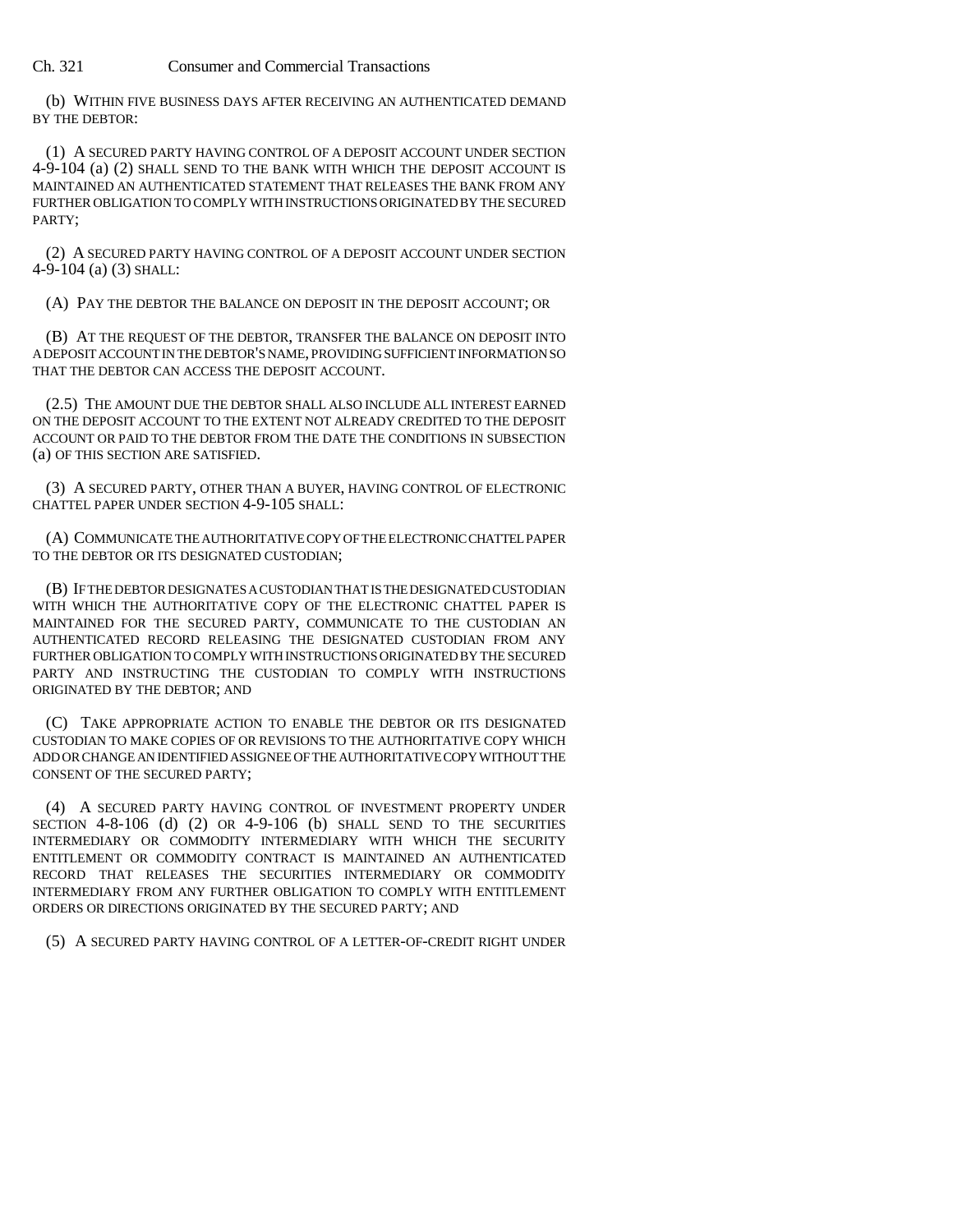SECTION 4-9-107 SHALL SEND TO EACH PERSON HAVING AN UNFULFILLED OBLIGATION TO PAY OR DELIVER PROCEEDS OF THE LETTER OF CREDIT TO THE SECURED PARTY AN AUTHENTICATED RELEASE FROM ANY FURTHER OBLIGATION TO PAY OR DELIVER PROCEEDS OF THE LETTER OF CREDIT TO THE SECURED PARTY.

**4-9-209. Duties of secured party if account debtor has been notified of assignment.** (a) EXCEPT AS OTHERWISE PROVIDED IN SUBSECTION (c) OF THIS SECTION, THIS SECTION APPLIES IF:

(1) THERE IS NO OUTSTANDING SECURED OBLIGATION; AND

(2) THE SECURED PARTY IS NOT COMMITTED TO MAKE ADVANCES, INCUR OBLIGATIONS, OR OTHERWISE GIVE VALUE.

(b) WITHIN TEN DAYS AFTER RECEIVING AN AUTHENTICATED DEMAND BY THE DEBTOR, A SECURED PARTY SHALL SEND TO AN ACCOUNT DEBTOR THAT HAS RECEIVED NOTIFICATION OF AN ASSIGNMENT TO THE SECURED PARTY AS ASSIGNEE UNDER SECTION 4-9-406 (a) AN AUTHENTICATED RECORD THAT RELEASES THE ACCOUNT DEBTOR FROM ANY FURTHER OBLIGATION TO THE SECURED PARTY.

(c) THIS SECTION DOES NOT APPLY TO AN ASSIGNMENT CONSTITUTING THE SALE OF AN ACCOUNT, CHATTEL PAPER, OR PAYMENT INTANGIBLE.

#### **4-9-210. Request for accounting - request regarding list of collateral or statement of account - definitions.** (a) IN THIS SECTION:

(1) "REQUEST" MEANS A RECORD OF A TYPE DESCRIBED IN PARAGRAPH (2),(3), OR (4) OF THIS SUBSECTION (a).

(2) "REQUEST FOR AN ACCOUNTING" MEANS A RECORD AUTHENTICATED BY A DEBTOR REQUESTING THAT THE RECIPIENT PROVIDE AN ACCOUNTING OF THE UNPAID OBLIGATIONS SECURED BY COLLATERAL AND REASONABLY IDENTIFYING THE TRANSACTION OR RELATIONSHIP THAT IS THE SUBJECT OF THE REQUEST.

(3) "REQUEST REGARDING A LIST OF COLLATERAL" MEANS A RECORD AUTHENTICATED BY A DEBTOR REQUESTING THAT THE RECIPIENT APPROVE OR CORRECT A LIST OF WHAT THE DEBTOR BELIEVES TO BE THE COLLATERAL SECURING AN OBLIGATION AND REASONABLY IDENTIFYING THE TRANSACTION OR RELATIONSHIP THAT IS THE SUBJECT OF THE REQUEST.

(4) "REQUEST REGARDING A STATEMENT OF ACCOUNT" MEANS A RECORD AUTHENTICATED BY A DEBTOR REQUESTING THAT THE RECIPIENT APPROVE OR CORRECT A STATEMENT INDICATING WHAT THE DEBTOR BELIEVES TO BE THE AGGREGATE AMOUNT OF UNPAID OBLIGATIONS SECURED BY COLLATERAL AS OF A SPECIFIED DATE AND REASONABLY IDENTIFYING THE TRANSACTION OR RELATIONSHIP THAT IS THE SUBJECT OF THE REQUEST.

(b) SUBJECT TO SUBSECTIONS (c), (d), (e), AND (f) OF THIS SECTION, A SECURED PARTY, OTHER THAN A BUYER OF ACCOUNTS, CHATTEL PAPER, PAYMENT INTANGIBLES, OR PROMISSORY NOTES OR A CONSIGNOR, SHALL COMPLY WITH A REQUEST WITHIN FOURTEEN DAYS AFTER RECEIPT: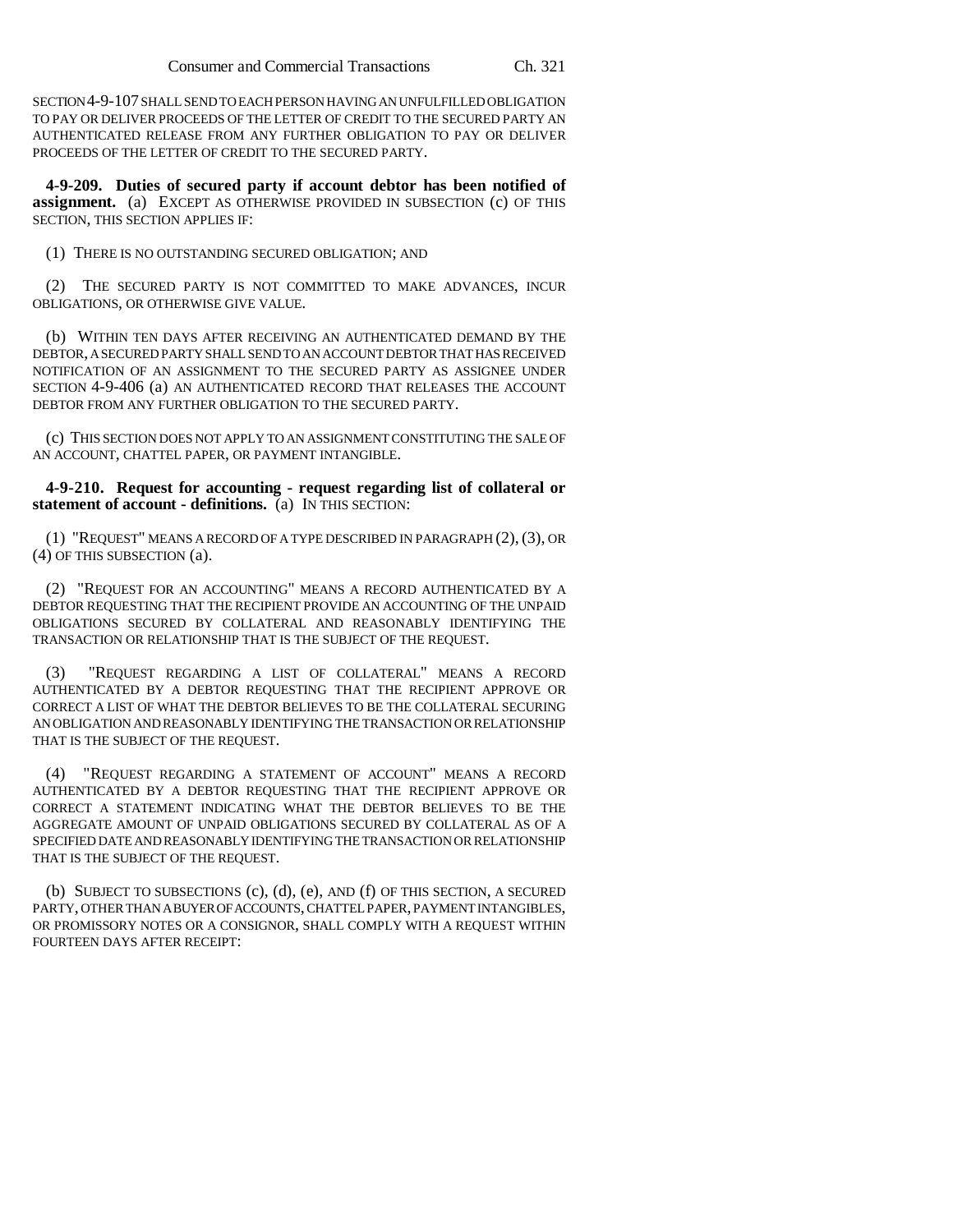(1) IN THE CASE OF A REQUEST FOR AN ACCOUNTING, BY AUTHENTICATING AND SENDING TO THE DEBTOR AN ACCOUNTING; AND

(2) IN THE CASE OF A REQUEST REGARDING A LIST OF COLLATERAL OR A REQUEST REGARDING A STATEMENT OF ACCOUNT, BY AUTHENTICATING AND SENDING TO THE DEBTOR AN APPROVAL OR CORRECTION.

(c) A SECURED PARTY THAT CLAIMS A SECURITY INTEREST IN ALL OF A PARTICULAR TYPE OF COLLATERAL OWNED BY THE DEBTOR MAY COMPLY WITH A REQUEST REGARDING A LIST OF COLLATERAL BY SENDING TO THE DEBTOR AN AUTHENTICATED RECORD INCLUDING A STATEMENT TO THAT EFFECT WITHIN FOURTEEN DAYS AFTER RECEIPT.

(d) A PERSON THAT RECEIVES A REQUEST REGARDING A LIST OF COLLATERAL, CLAIMS NO INTEREST IN THE COLLATERAL WHEN IT RECEIVES THE REQUEST, AND THAT CLAIMED AN INTEREST IN THE COLLATERAL AT AN EARLIER TIME SHALL COMPLY WITH THE REQUEST WITHIN FOURTEEN DAYS AFTER RECEIPT BY SENDING TO THE DEBTOR AN AUTHENTICATED RECORD:

(1) DISCLAIMING ANY INTEREST IN THE COLLATERAL; AND

(2) IF KNOWN TO THE RECIPIENT, PROVIDING THE NAME AND MAILING ADDRESS OF ANY ASSIGNEE OF OR SUCCESSOR TO THE RECIPIENT'S INTEREST IN THE COLLATERAL.

(e) A PERSON THAT RECEIVES A REQUEST FOR AN ACCOUNTING OR A REQUEST REGARDING A STATEMENT OF ACCOUNT, CLAIMS NO INTEREST IN THE OBLIGATIONS WHEN IT RECEIVES THE REQUEST, AND THAT CLAIMED AN INTEREST IN THE OBLIGATIONS AT AN EARLIER TIME SHALL COMPLY WITH THE REQUEST WITHIN FOURTEEN DAYS AFTER RECEIPT BY SENDING TO THE DEBTOR AN AUTHENTICATED RECORD:

(1) DISCLAIMING ANY INTEREST IN THE OBLIGATIONS; AND

(2) IF KNOWN TO THE RECIPIENT, PROVIDING THE NAME AND MAILING ADDRESS OF ANY ASSIGNEE OF OR SUCCESSOR TO THE RECIPIENT'S INTEREST IN THE OBLIGATIONS.

(f) A DEBTOR IS ENTITLED WITHOUT CHARGE TO A RESPONSE TO A REQUEST UNDER THIS SECTION DURING ANY SIX-MONTH PERIOD FOR EACH (i) AN ACCOUNTING, (ii) REGARDING A LIST OF COLLATERAL, AND (iii) REGARDING A STATEMENT OF ACCOUNT. THE SECURED PARTY MAY REQUIRE PAYMENT OF A CHARGE, NOT EXCEEDING FIFTEEN DOLLARS, FOR EACH ADDITIONAL RESPONSE. WHEREVER THE TERM "DEBTOR" IS USED IN THIS SECTION, IT MEANS EITHER THE DEBTOR OR THE PERSON DESIGNATED BY THE DEBTOR TO RECEIVE A RESPONSE IN A NOTIFICATION AUTHENTICATED BY THE DEBTOR AND RECEIVED BY THE SECURED PARTY OR OTHER APPLICABLE PERSON AT OR PRIOR TO THE TIME OF A REQUEST.

## PART 3 PERFECTION AND PRIORITY

**4-9-301. Law governing perfection and priority of security interests.** EXCEPT AS OTHERWISE PROVIDED IN SECTIONS 4-9-303 TO 4-9-306, THE FOLLOWING RULES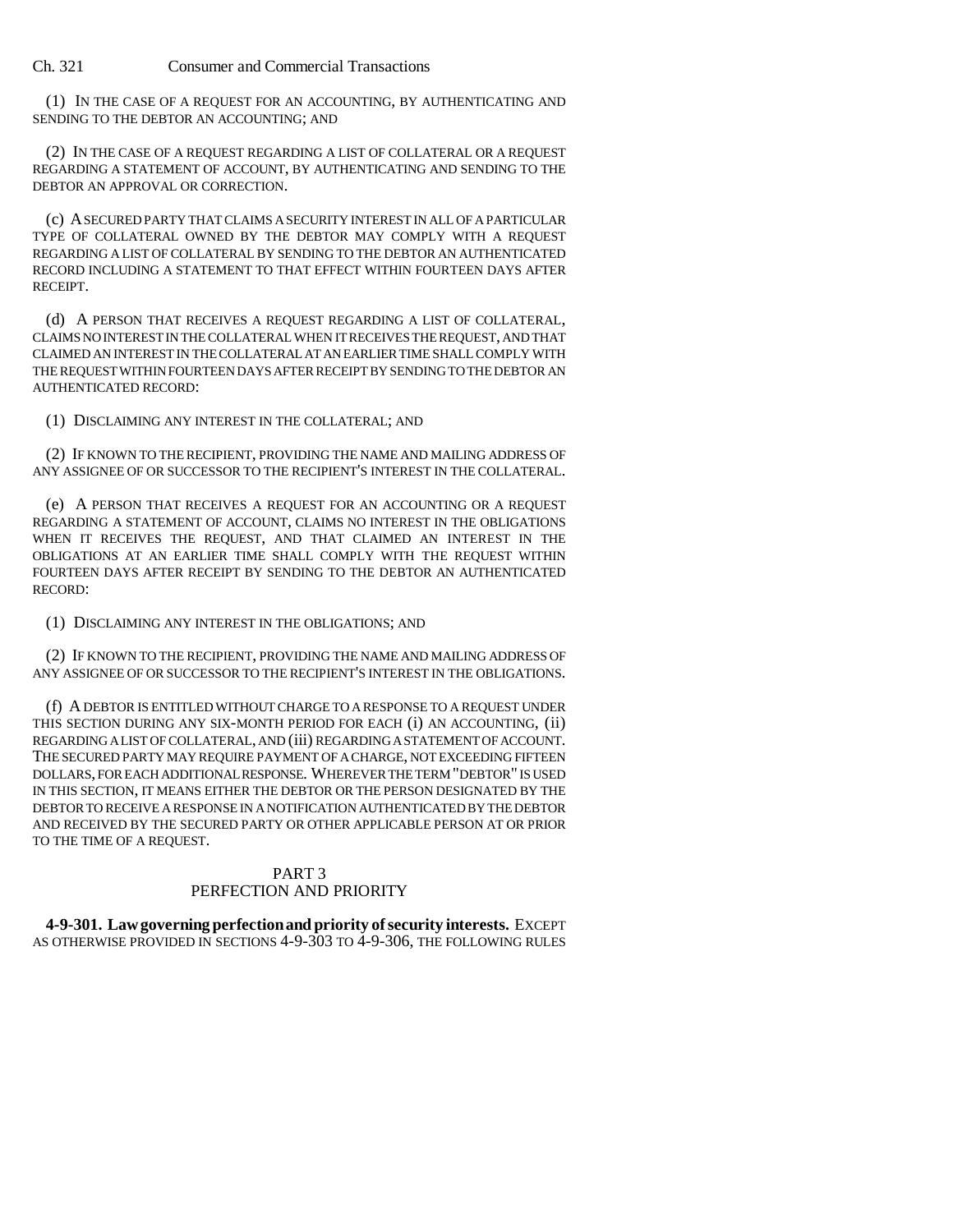DETERMINE THE LAW GOVERNING PERFECTION, THE EFFECT OF PERFECTION OR NONPERFECTION, AND THE PRIORITY OF A SECURITY INTEREST IN COLLATERAL:

(1) EXCEPT AS OTHERWISE PROVIDED IN THIS SECTION, WHILE A DEBTOR IS LOCATED IN A JURISDICTION, THE LOCAL LAW OF THAT JURISDICTION GOVERNS PERFECTION, THE EFFECT OF PERFECTION OR NONPERFECTION, AND THE PRIORITY OF A SECURITY INTEREST IN COLLATERAL.

(2) WHILE COLLATERAL IS LOCATED IN A JURISDICTION, THE LOCAL LAW OF THAT JURISDICTION GOVERNS PERFECTION, THE EFFECT OF PERFECTION OR NONPERFECTION, AND THE PRIORITY OF A POSSESSORY SECURITY INTEREST IN THAT COLLATERAL.

(3) EXCEPT AS OTHERWISE PROVIDED IN PARAGRAPH (4) OF THIS SECTION, WHILE NEGOTIABLE DOCUMENTS, GOODS, INSTRUMENTS, MONEY, OR TANGIBLE CHATTEL PAPER IS LOCATED IN A JURISDICTION, THE LOCAL LAW OF THAT JURISDICTION GOVERNS:

(A) PERFECTION OF A SECURITY INTEREST IN THE GOODS BY FILING A FIXTURE FILING;

(B) PERFECTION OF A SECURITY INTEREST IN TIMBER TO BE CUT; AND

(C) THE EFFECT OF PERFECTION OR NONPERFECTION AND THE PRIORITY OF A NONPOSSESSORY SECURITY INTEREST IN THE COLLATERAL.

(4) THE LOCAL LAW OF THE JURISDICTION IN WHICH THE WELLHEAD OR MINEHEAD IS LOCATED GOVERNS PERFECTION, THE EFFECT OF PERFECTION OR NONPERFECTION, AND THE PRIORITY OF A SECURITY INTEREST IN AS-EXTRACTED COLLATERAL.

**4-9-302. Law governing perfection and priority of agricultural liens.** WHILE FARM PRODUCTS ARE LOCATED IN A JURISDICTION, THE LOCAL LAW OF THAT JURISDICTION GOVERNS PERFECTION, THE EFFECT OF PERFECTION OR NONPERFECTION, AND THE PRIORITY OF AN AGRICULTURAL LIEN ON THE FARM PRODUCTS.

**4-9-303. Law governing perfection and priority of security interests in goods covered by a certificate of title.** (a) THIS SECTION APPLIES TO GOODS COVERED BY A CERTIFICATE OF TITLE, EVEN IF THERE IS NO OTHER RELATIONSHIP BETWEEN THE JURISDICTION UNDER WHOSE CERTIFICATE OF TITLE THE GOODS ARE COVERED AND THE GOODS OR THE DEBTOR.

(b) GOODS BECOME COVERED BY A CERTIFICATE OF TITLE WHEN A VALID APPLICATION FOR THE CERTIFICATE OF TITLE AND THE APPLICABLE FEE ARE DELIVERED TO THE APPROPRIATE AUTHORITY. GOODS CEASE TO BE COVERED BY A CERTIFICATE OF TITLE AT THE EARLIER OF THE TIME THE CERTIFICATE OF TITLE CEASES TO BE EFFECTIVE UNDER THE LAW OF THE ISSUING JURISDICTION OR THE TIME THE GOODS BECOME COVERED SUBSEQUENTLY BY A CERTIFICATE OF TITLE ISSUED BY ANOTHER JURISDICTION.

(c) THE LOCAL LAW OF THE JURISDICTION UNDER WHOSE CERTIFICATE OF TITLE THE GOODS ARE COVERED GOVERNS PERFECTION, THE EFFECT OF PERFECTION OR NONPERFECTION, AND THE PRIORITY OF A SECURITY INTEREST IN GOODS COVERED BY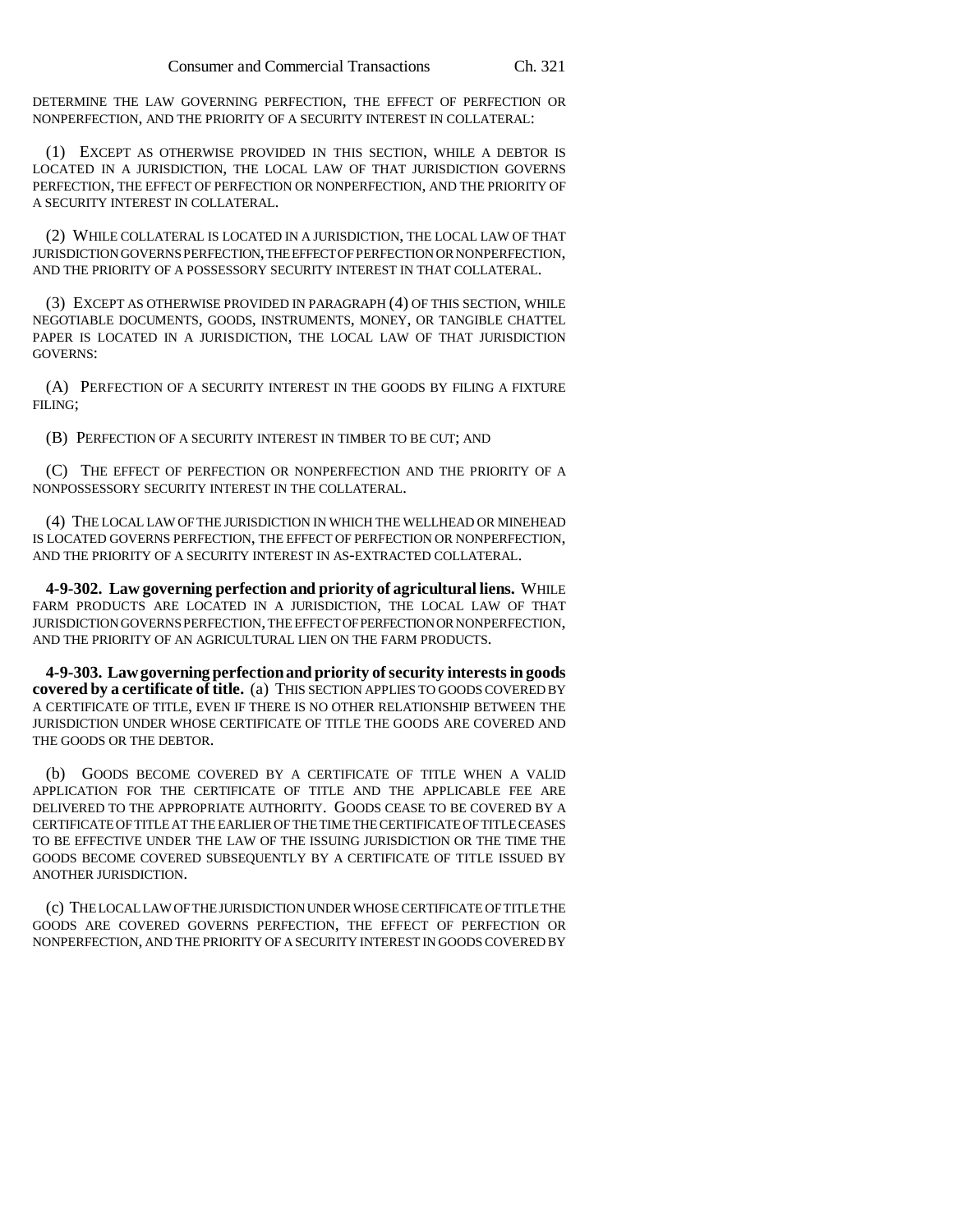A CERTIFICATE OF TITLE FROM THE TIME THE GOODS BECOME COVERED BY THE CERTIFICATE OF TITLE UNTIL THE GOODS CEASE TO BE COVERED BY THE CERTIFICATE OF TITLE.

**4-9-304. Law governing perfection and priority of security interests in deposit accounts.** (a) THE LOCAL LAW OF A BANK'S JURISDICTION GOVERNS PERFECTION, THE EFFECT OF PERFECTION OR NONPERFECTION, AND THE PRIORITY OF A SECURITY INTEREST IN A DEPOSIT ACCOUNT MAINTAINED WITH THAT BANK.

(b) THE FOLLOWING RULES DETERMINE A BANK'S JURISDICTION FOR PURPOSES OF THIS PART 3:

(1) IF AN AGREEMENT BETWEEN THE BANK AND THE DEBTOR GOVERNING THE DEPOSIT ACCOUNT EXPRESSLY PROVIDES THAT A PARTICULAR JURISDICTION IS THE BANK'S JURISDICTION FOR PURPOSES OF THIS PART 3, THIS ARTICLE, OR THIS TITLE, THAT JURISDICTION IS THE BANK'S JURISDICTION.

(2) IF PARAGRAPH (1) OF THIS SUBSECTION (b) DOES NOT APPLY AND AN AGREEMENT BETWEEN THE BANK AND ITS CUSTOMER GOVERNING THE DEPOSIT ACCOUNT EXPRESSLY PROVIDES THAT THE AGREEMENT IS GOVERNED BY THE LAW OF A PARTICULAR JURISDICTION, THAT JURISDICTION IS THE BANK'S JURISDICTION.

(3) IF NEITHER PARAGRAPH (1) NOR PARAGRAPH (2) OF THIS SUBSECTION (b) APPLIES AND AN AGREEMENT BETWEEN THE BANK AND ITS CUSTOMER GOVERNING THE DEPOSIT ACCOUNT EXPRESSLY PROVIDES THAT THE DEPOSIT ACCOUNT IS MAINTAINED AT AN OFFICE IN A PARTICULAR JURISDICTION, THAT JURISDICTION IS THE BANK'S JURISDICTION.

(4) IF NONE OF PARAGRAPHS (1),(2), AND (3) OF THIS SUBSECTION (b) APPLIES, THE BANK'S JURISDICTION IS THE JURISDICTION IN WHICH THE OFFICE IDENTIFIED IN AN ACCOUNT STATEMENT AS THE OFFICE SERVING THE CUSTOMER'S ACCOUNT IS LOCATED.

(5) IF NONE OF PARAGRAPHS (1),(2),(3), AND (4) OF THIS SUBSECTION (b) APPLIES, THE BANK'S JURISDICTION IS THE JURISDICTION IN WHICH THE CHIEF EXECUTIVE OFFICE OF THE BANK IS LOCATED.

**4-9-305. Law governing perfection and priority of security interests in investment property.** (a) EXCEPT AS OTHERWISE PROVIDED IN SUBSECTION (c) OF THIS SECTION, THE FOLLOWING RULES APPLY:

(1) WHILE A SECURITY CERTIFICATE IS LOCATED IN A JURISDICTION, THE LOCAL LAW OF THAT JURISDICTION GOVERNS PERFECTION, THE EFFECT OF PERFECTION OR NONPERFECTION, AND THE PRIORITY OF A SECURITY INTEREST IN THE CERTIFICATED SECURITY REPRESENTED THEREBY.

(2) THE LOCAL LAW OF THE ISSUER'S JURISDICTION AS SPECIFIED IN SECTION 4-8-110 (d) GOVERNS PERFECTION, THE EFFECT OF PERFECTION OR NONPERFECTION, AND THE PRIORITY OF A SECURITY INTEREST IN AN UNCERTIFICATED SECURITY.

(3) THE LOCAL LAW OF THE SECURITIES INTERMEDIARY'S JURISDICTION AS SPECIFIED IN SECTION 4-8-110 (e) GOVERNS PERFECTION, THE EFFECT OF PERFECTION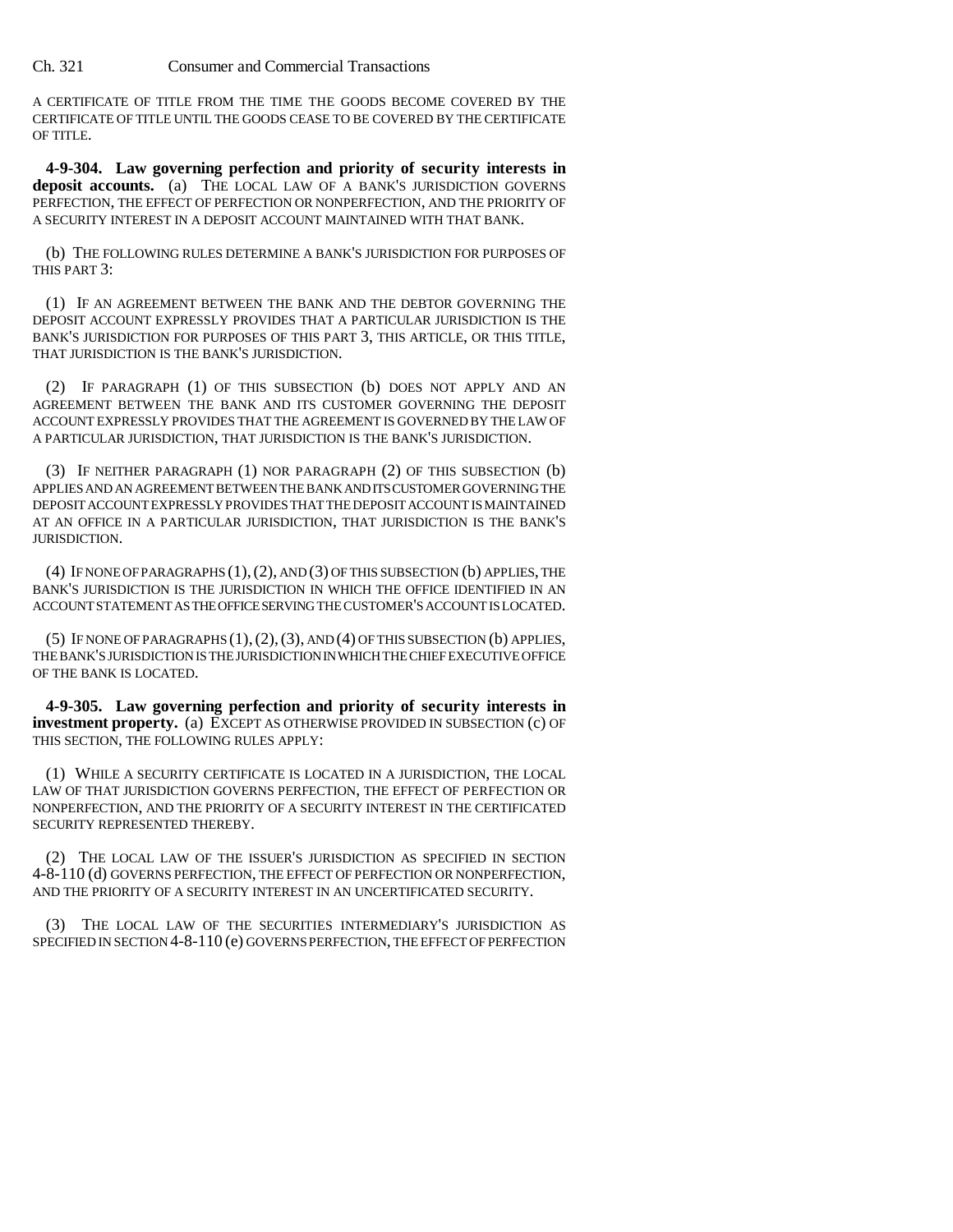OR NONPERFECTION, AND THE PRIORITY OF A SECURITY INTEREST IN A SECURITY ENTITLEMENT OR SECURITIES ACCOUNT.

(4) THE LOCAL LAW OF THE COMMODITY INTERMEDIARY'S JURISDICTION GOVERNS PERFECTION, THE EFFECT OF PERFECTION OR NONPERFECTION, AND THE PRIORITY OF A SECURITY INTEREST IN A COMMODITY CONTRACT OR COMMODITY ACCOUNT.

(b) THE FOLLOWING RULES DETERMINE A COMMODITY INTERMEDIARY'S JURISDICTION FOR PURPOSES OF THIS PART 3:

(1) IF AN AGREEMENT BETWEEN THE COMMODITY INTERMEDIARY AND COMMODITY CUSTOMER GOVERNING THE COMMODITY ACCOUNT EXPRESSLY PROVIDES THAT A PARTICULAR JURISDICTION IS THE COMMODITY INTERMEDIARY'S JURISDICTION FOR PURPOSES OF THIS PART 3, THIS ARTICLE, OR THIS TITLE, THAT JURISDICTION IS THE COMMODITY INTERMEDIARY'S JURISDICTION.

(2) IF PARAGRAPH (1) OF THIS SUBSECTION (b) DOES NOT APPLY AND AN AGREEMENT BETWEEN THE COMMODITY INTERMEDIARY AND COMMODITY CUSTOMER GOVERNING THE COMMODITY ACCOUNT EXPRESSLY PROVIDES THAT THE AGREEMENT IS GOVERNED BY THE LAW OF A PARTICULAR JURISDICTION, THAT JURISDICTION IS THE COMMODITY INTERMEDIARY'S JURISDICTION.

(3) IF NEITHER PARAGRAPH (1) NOR PARAGRAPH (2) OF THIS SUBSECTION (b) APPLIES AND AN AGREEMENT BETWEEN THE COMMODITY INTERMEDIARY AND COMMODITY CUSTOMER GOVERNING THE COMMODITY ACCOUNT EXPRESSLY PROVIDES THAT THE COMMODITY ACCOUNT IS MAINTAINED AT AN OFFICE IN A PARTICULAR JURISDICTION, THAT JURISDICTION IS THE COMMODITY INTERMEDIARY'S JURISDICTION.

(4) IF NONE OF PARAGRAPHS (1),(2), AND (3) OF THIS SUBSECTION (b) APPLIES, THE COMMODITY INTERMEDIARY'S JURISDICTION IS THE JURISDICTION IN WHICH THE OFFICE IDENTIFIED IN AN ACCOUNT STATEMENT AS THE OFFICE SERVING THE COMMODITY CUSTOMER'S ACCOUNT IS LOCATED.

(5) IF NONE OF PARAGRAPHS (1),(2),(3), AND (4) OF THIS SUBSECTION (b) APPLIES, THE COMMODITY INTERMEDIARY'S JURISDICTION IS THE JURISDICTION IN WHICH THE CHIEF EXECUTIVE OFFICE OF THE COMMODITY INTERMEDIARY IS LOCATED.

(c) THE LOCAL LAW OF THE JURISDICTION IN WHICH THE DEBTOR IS LOCATED GOVERNS:

(1) PERFECTION OF A SECURITY INTEREST IN INVESTMENT PROPERTY BY FILING;

(2) AUTOMATIC PERFECTION OF A SECURITY INTEREST IN INVESTMENT PROPERTY CREATED BY A BROKER OR SECURITIES INTERMEDIARY; AND

(3) AUTOMATIC PERFECTION OF A SECURITY INTEREST IN A COMMODITY CONTRACT OR COMMODITY ACCOUNT CREATED BY A COMMODITY INTERMEDIARY.

**4-9-306. Law governing perfection and priority of security interests in letter-of-credit rights.** (a) SUBJECT TO SUBSECTION (c) OF THIS SECTION, THE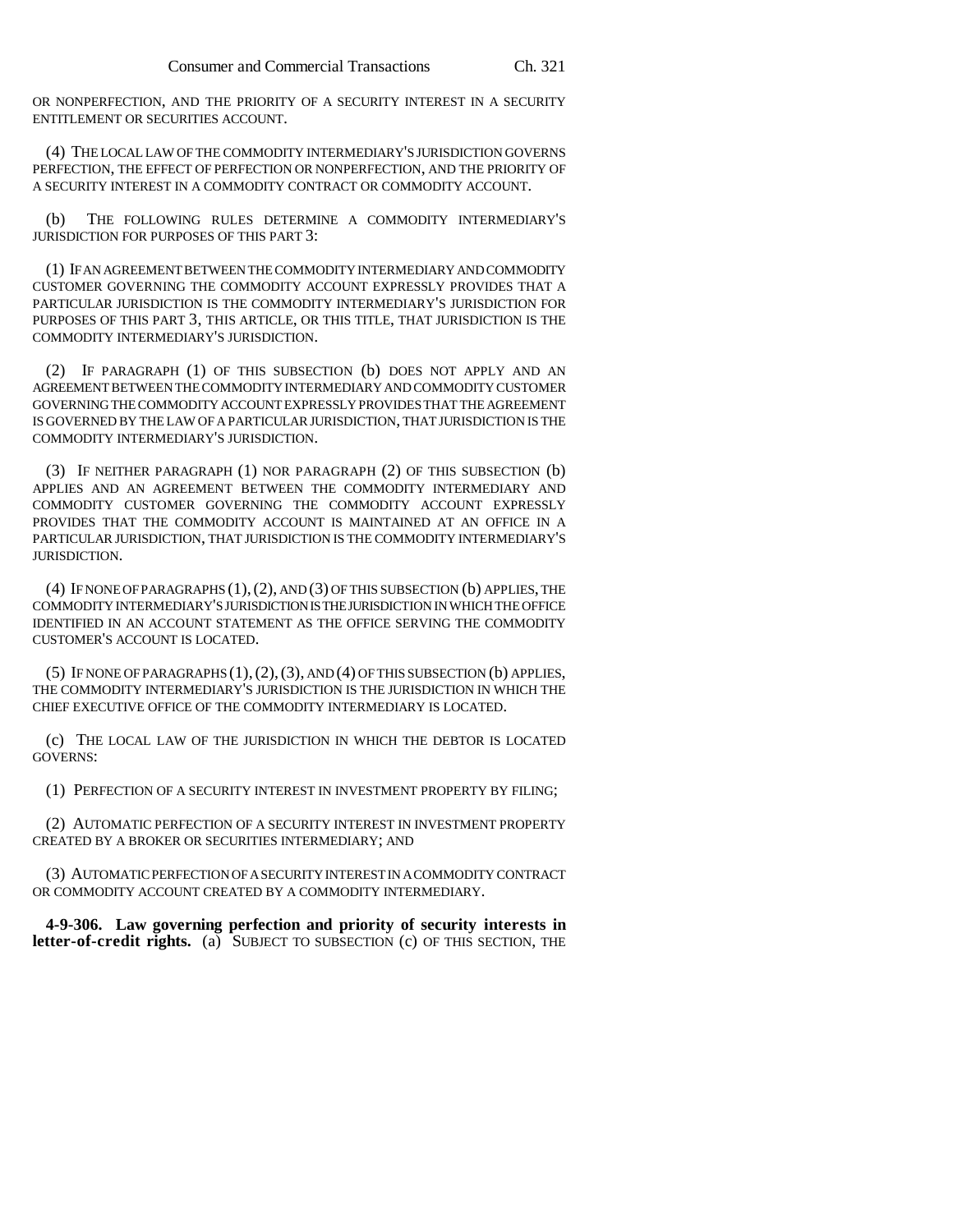LOCAL LAW OF THE ISSUER'S JURISDICTION OR A NOMINATED PERSON'S JURISDICTION GOVERNS PERFECTION, THE EFFECT OF PERFECTION OR NONPERFECTION, AND THE PRIORITY OF A SECURITY INTEREST IN A LETTER-OF-CREDIT RIGHT IF THE ISSUER'S JURISDICTION OR NOMINATED PERSON'S JURISDICTION IS A STATE.

(b) FOR PURPOSES OF THIS PART 3, AN ISSUER'S JURISDICTION OR NOMINATED PERSON'S JURISDICTION IS THE JURISDICTION WHOSE LAW GOVERNS THE LIABILITY OF THE ISSUER OR NOMINATED PERSON WITH RESPECT TO THE LETTER-OF-CREDIT RIGHT AS PROVIDED IN SECTION 4-5-116.

(c) THIS SECTION DOES NOT APPLY TO A SECURITY INTEREST THAT IS PERFECTED ONLY UNDER SECTION 4-9-308 (d).

**4-9-307. Location of debtor.** (a) IN THIS SECTION, "PLACE OF BUSINESS" MEANS A PLACE WHERE A DEBTOR CONDUCTS ITS AFFAIRS.

(b) EXCEPT AS OTHERWISE PROVIDED IN THIS SECTION, THE FOLLOWING RULES DETERMINE A DEBTOR'S LOCATION:

(1) A DEBTOR WHO IS AN INDIVIDUAL IS LOCATED AT THE INDIVIDUAL'S PRINCIPAL RESIDENCE.

(2) A DEBTOR THAT IS AN ORGANIZATION AND HAS ONLY ONE PLACE OF BUSINESS IS LOCATED AT ITS PLACE OF BUSINESS.

(3) A DEBTOR THAT IS AN ORGANIZATION AND HAS MORE THAN ONE PLACE OF BUSINESS IS LOCATED AT ITS CHIEF EXECUTIVE OFFICE.

(c) SUBSECTION (b) OF THIS SECTION APPLIES ONLY IF A DEBTOR'S RESIDENCE, PLACE OF BUSINESS, OR CHIEF EXECUTIVE OFFICE, AS APPLICABLE, IS LOCATED IN A JURISDICTION WHOSE LAW GENERALLY REQUIRES INFORMATION CONCERNING THE EXISTENCE OF A NONPOSSESSORY SECURITY INTEREST TO BE MADE GENERALLY AVAILABLE IN A FILING, RECORDING, OR REGISTRATION SYSTEM AS A CONDITION OR RESULT OF THE SECURITY INTEREST'S OBTAINING PRIORITY OVER THE RIGHTS OF A LIEN CREDITOR WITH RESPECT TO THE COLLATERAL. IF SUBSECTION (b) OF THIS SECTION DOES NOT APPLY, THE DEBTOR IS LOCATED IN THE DISTRICT OF COLUMBIA.

(d) A PERSON THAT CEASES TO EXIST, HAVE A RESIDENCE, OR HAVE A PLACE OF BUSINESS CONTINUES TO BE LOCATED IN THE JURISDICTION SPECIFIED BY SUBSECTIONS (b) AND (c) OF THIS SECTION.

(e) A REGISTERED ORGANIZATION THAT IS ORGANIZED UNDER THE LAW OF A STATE IS LOCATED IN THAT STATE.

(f) EXCEPT AS OTHERWISE PROVIDED IN SUBSECTION (i) OF THIS SECTION, A REGISTERED ORGANIZATION THAT IS ORGANIZED UNDER THE LAW OF THE UNITED STATES AND A BRANCH OR AGENCY OF A BANK THAT IS NOT ORGANIZED UNDER THE LAW OF THE UNITED STATES OR A STATE ARE LOCATED:

(1) IN THE STATE THAT THE LAW OF THE UNITED STATES DESIGNATES, IF THE LAW DESIGNATES A STATE OF LOCATION;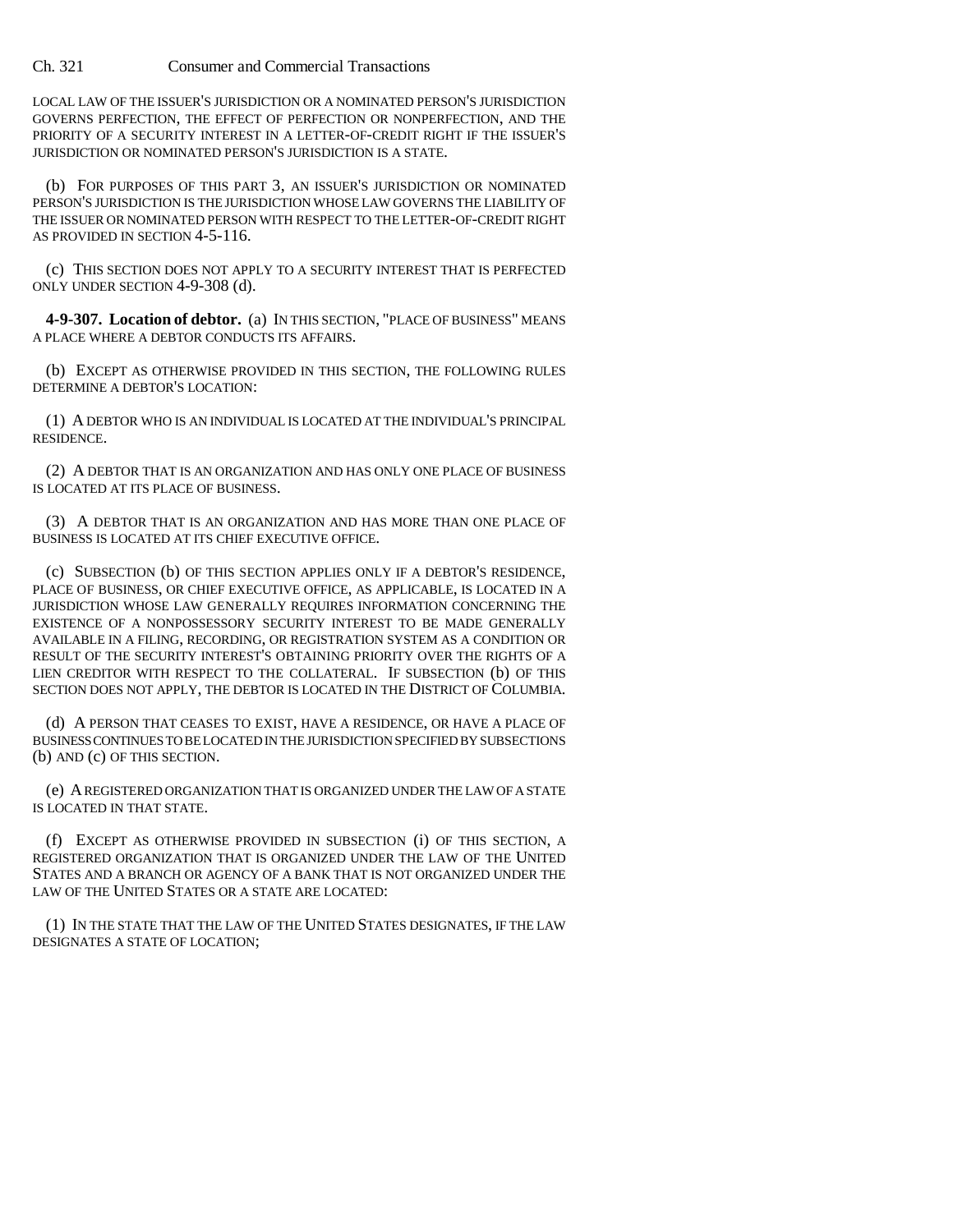(2) IN THE STATE THAT THE REGISTERED ORGANIZATION, BRANCH, OR AGENCY DESIGNATES, IF THE LAW OF THE UNITED STATES AUTHORIZES THE REGISTERED ORGANIZATION, BRANCH, OR AGENCY TO DESIGNATE ITS STATE OF LOCATION; OR

(3) IN THE DISTRICT OF COLUMBIA, IF NEITHER PARAGRAPH (1) NOR PARAGRAPH (2) OF THIS SUBSECTION (f) APPLIES.

(g) A REGISTERED ORGANIZATION CONTINUES TO BE LOCATED IN THE JURISDICTION SPECIFIED BY SUBSECTION (e) OR (f) OF THIS SECTION NOTWITHSTANDING:

(1) THE SUSPENSION, REVOCATION, FORFEITURE, OR LAPSE OF THE REGISTERED ORGANIZATION'S STATUS AS SUCH IN ITS JURISDICTION OF ORGANIZATION; OR

(2) THE DISSOLUTION, WINDING UP, OR CANCELLATION OF THE EXISTENCE OF THE REGISTERED ORGANIZATION.

(h) THE UNITED STATES IS LOCATED IN THE DISTRICT OF COLUMBIA.

(i) A BRANCH OR AGENCY OF A BANK THAT IS NOT ORGANIZED UNDER THE LAW OF THE UNITED STATES OR A STATE IS LOCATED IN THE STATE IN WHICH THE BRANCH OR AGENCY IS LICENSED, IF ALL BRANCHES AND AGENCIES OF THE BANK ARE LICENSED IN ONLY ONE STATE.

(j) A FOREIGN AIR CARRIER UNDER THE "FEDERAL AVIATION ACT OF 1958", AS AMENDED, IS LOCATED AT THE DESIGNATED OFFICE OF THE AGENT UPON WHICH SERVICE OF PROCESS MAY BE MADE ON BEHALF OF THE CARRIER.

(k) THIS SECTION APPLIES ONLY FOR PURPOSES OF THIS PART 3.

**4-9-308. When security interest or agricultural lien is perfected - continuity of perfection.** (a) EXCEPT AS OTHERWISE PROVIDED IN THIS SECTION AND SECTION 4-9-309, A SECURITY INTEREST IS PERFECTED IF IT HAS ATTACHED AND ALL OF THE APPLICABLE REQUIREMENTS FOR PERFECTION IN SECTIONS 4-9-310 TO 4-9-316 HAVE BEEN SATISFIED. A SECURITY INTEREST IS PERFECTED WHEN IT ATTACHES IF THE APPLICABLE REQUIREMENTS ARE SATISFIED BEFORE THE SECURITY INTEREST ATTACHES.

(b) AN AGRICULTURAL LIEN IS PERFECTED IF IT HAS BECOME EFFECTIVE AND ALL OF THE APPLICABLE REQUIREMENTS FOR PERFECTION IN SECTION 4-9-310 HAVE BEEN SATISFIED. AN AGRICULTURAL LIEN IS PERFECTED WHEN IT BECOMES EFFECTIVE IF THE APPLICABLE REQUIREMENTS ARE SATISFIED BEFORE THE AGRICULTURAL LIEN BECOMES EFFECTIVE.

(c) A SECURITY INTEREST OR AGRICULTURAL LIEN IS PERFECTED CONTINUOUSLY IF IT IS ORIGINALLY PERFECTED BY ONE METHOD UNDER THIS ARTICLE AND IS LATER PERFECTED BY ANOTHER METHOD UNDER THIS ARTICLE, WITHOUT AN INTERMEDIATE PERIOD WHEN IT WAS UNPERFECTED.

(d) PERFECTION OF A SECURITY INTEREST IN COLLATERAL ALSO PERFECTS A SECURITY INTEREST IN A SUPPORTING OBLIGATION FOR THE COLLATERAL.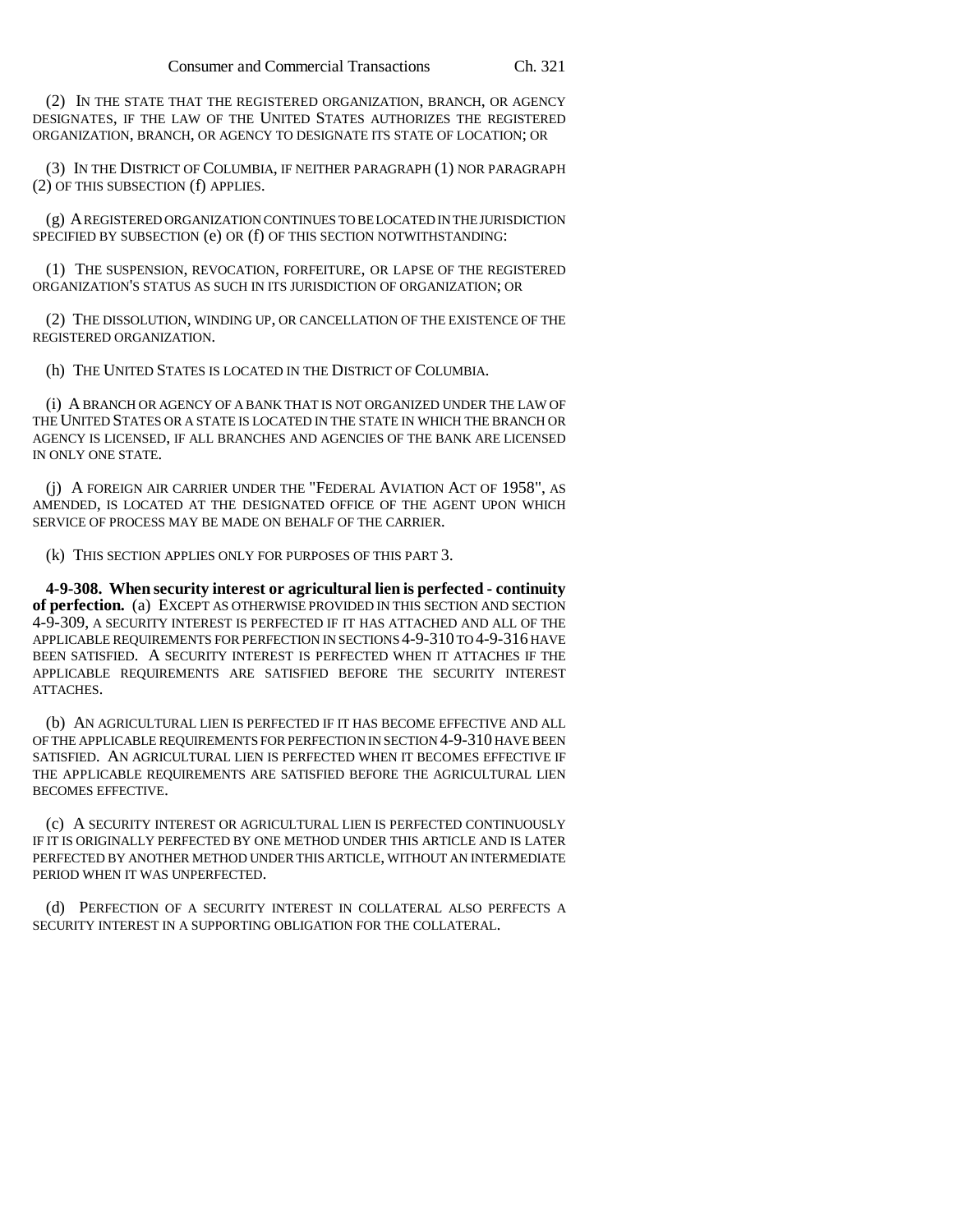(e) PERFECTION OF A SECURITY INTEREST IN A RIGHT TO PAYMENT OR PERFORMANCE ALSO PERFECTS A SECURITY INTEREST IN A SECURITY INTEREST, MORTGAGE, OR OTHER LIEN ON PERSONAL OR REAL PROPERTY SECURING THE RIGHT.

(f) PERFECTION OF A SECURITY INTEREST IN A SECURITIES ACCOUNT ALSO PERFECTS A SECURITY INTEREST IN THE SECURITY ENTITLEMENTS CARRIED IN THE SECURITIES ACCOUNT.

(g) PERFECTION OF A SECURITY INTEREST IN A COMMODITY ACCOUNT ALSO PERFECTS A SECURITY INTEREST IN THE COMMODITY CONTRACTS CARRIED IN THE COMMODITY ACCOUNT.

**4-9-309. Security interest perfected upon attachment.** THE FOLLOWING SECURITY INTERESTS ARE PERFECTED WHEN THEY ATTACH:

(1) A PURCHASE-MONEY SECURITY INTEREST IN CONSUMER GOODS, EXCEPT AS OTHERWISE PROVIDED IN SECTION 4-9-311 (b) WITH RESPECT TO CONSUMER GOODS THAT ARE SUBJECT TO A STATUTE OR TREATY DESCRIBED IN SECTION 4-9-311 (a);

(2) AN ASSIGNMENT OF ACCOUNTS OR PAYMENT INTANGIBLES WHICH DOES NOT BY ITSELF OR IN CONJUNCTION WITH OTHER ASSIGNMENTS TO THE SAME ASSIGNEE TRANSFER A SIGNIFICANT PART OF THE ASSIGNOR'S OUTSTANDING ACCOUNTS OR PAYMENT INTANGIBLES;

(3) A SALE OF A PAYMENT INTANGIBLE;

(4) A SALE OF A PROMISSORY NOTE;

(5) A SECURITY INTEREST CREATED BY THE ASSIGNMENT OF A HEALTH-CARE-INSURANCE RECEIVABLE TO THE PROVIDER OF THE HEALTH-CARE GOODS OR SERVICES;

(6) A SECURITY INTEREST ARISING UNDER SECTION 4-2-401, 4-2-505, 4-2-711 (3), OR 4-2.5-508 (5), UNTIL THE DEBTOR OBTAINS POSSESSION OF THE COLLATERAL;

(7) A SECURITY INTEREST OF A COLLECTING BANK ARISING UNDER SECTION 4-4-210;

(8) A SECURITY INTEREST OF AN ISSUER OR NOMINATED PERSON ARISING UNDER SECTION 4-5-117.5;

(9) A SECURITY INTEREST ARISING IN THE DELIVERY OF A FINANCIAL ASSET UNDER SECTION 4-9-206 (c);

(10) A SECURITY INTEREST IN INVESTMENT PROPERTY CREATED BY A BROKER OR SECURITIES INTERMEDIARY;

(11) A SECURITY INTEREST IN A COMMODITY CONTRACT OR A COMMODITY ACCOUNT CREATED BY A COMMODITY INTERMEDIARY;

(12) AN ASSIGNMENT FOR THE BENEFIT OF ALL CREDITORS OF THE TRANSFEROR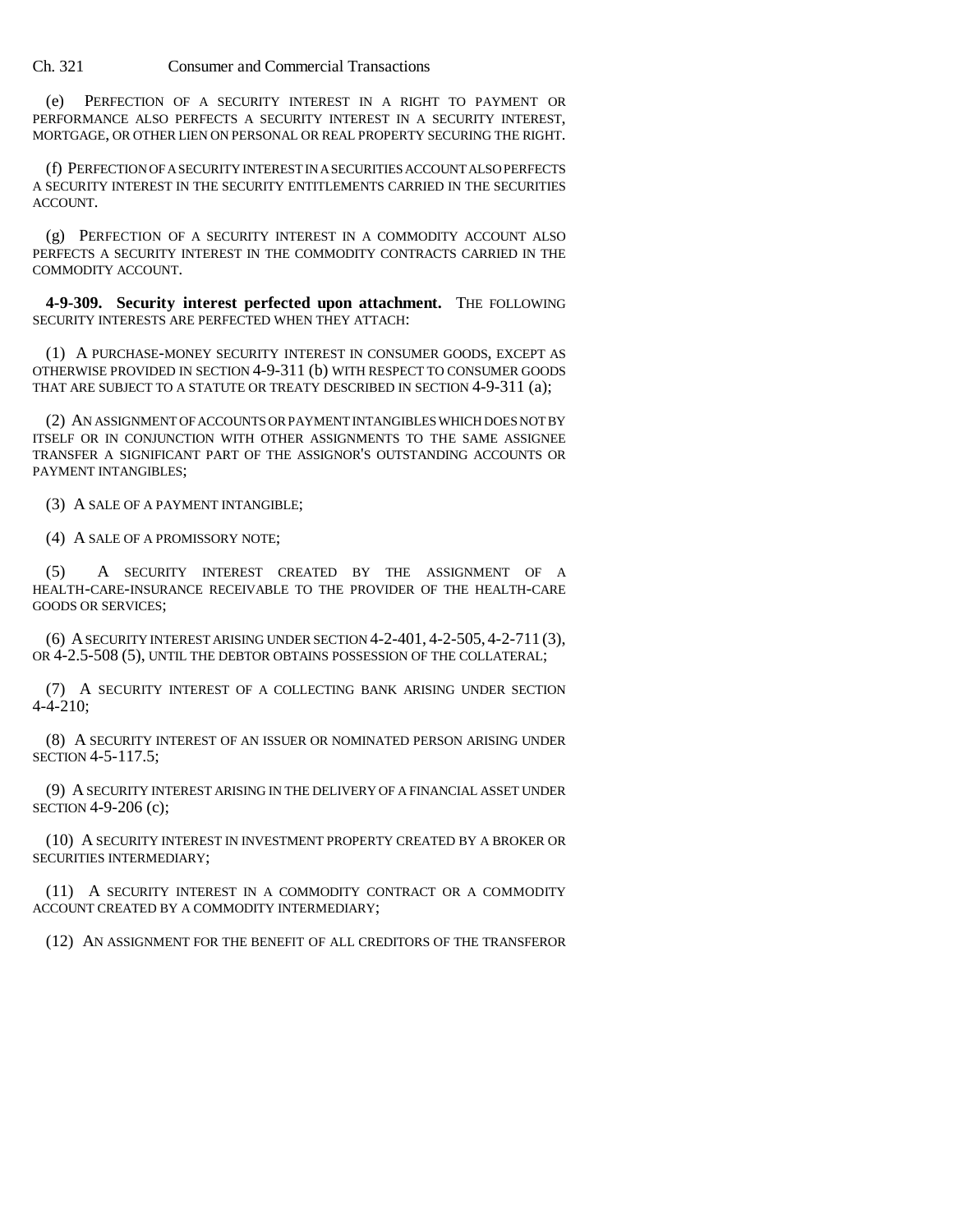AND SUBSEQUENT TRANSFERS BY THE ASSIGNEE THEREUNDER; AND

(13) A SECURITY INTEREST CREATED BY AN ASSIGNMENT OF A BENEFICIAL INTEREST IN A DECEDENT'S ESTATE.

**4-9-310. When filing required to perfect security interest or agricultural lien - security interests and agricultural liens to which filing provisions do not apply.** (a) EXCEPT AS OTHERWISE PROVIDED IN SUBSECTION (b) OF THIS SECTION AND SECTION 4-9-312 (b), A FINANCING STATEMENT MUST BE FILED TO PERFECT ALL SECURITY INTERESTS AND AGRICULTURAL LIENS.

(b) THE FILING OF A FINANCING STATEMENT IS NOT NECESSARY TO PERFECT A SECURITY INTEREST:

(1) THAT IS PERFECTED UNDER SECTION 4-9-308 (d), (e), (f), OR  $(g)$ ;

(2) THAT IS PERFECTED UNDER SECTION 4-9-309 WHEN IT ATTACHES;

(3) IN PROPERTY SUBJECT TO A STATUTE, REGULATION, OR TREATY DESCRIBED IN SECTION 4-9-311 (a);

(4) IN GOODS IN POSSESSION OF A BAILEE WHICH IS PERFECTED UNDER SECTION 4-9-312 (d) (1) OR (2);

(5) IN CERTIFICATED SECURITIES, DOCUMENTS, GOODS, OR INSTRUMENTS WHICH IS PERFECTED WITHOUT FILING OR POSSESSION UNDER SECTION 4-9-312 (e), (f), OR (g);

(6) IN COLLATERAL IN THE SECURED PARTY'S POSSESSION UNDER SECTION 4-9-313;

(7) IN A CERTIFICATED SECURITY WHICH IS PERFECTED BY DELIVERY OF THE SECURITY CERTIFICATE TO THE SECURED PARTY UNDER SECTION 4-9-313;

(8) IN DEPOSIT ACCOUNTS, ELECTRONIC CHATTEL PAPER, INVESTMENT PROPERTY, OR LETTER-OF-CREDIT RIGHTS WHICH IS PERFECTED BY CONTROL UNDER SECTION 4-9-314;

(9) IN PROCEEDS WHICH IS PERFECTED UNDER SECTION 4-9-315; OR

(10) THAT IS PERFECTED UNDER SECTION 4-9-316.

(c) IF A SECURED PARTY ASSIGNS A PERFECTED SECURITY INTEREST OR AGRICULTURAL LIEN, A FILING UNDER THIS ARTICLE IS NOT REQUIRED TO CONTINUE THE PERFECTED STATUS OF THE SECURITY INTEREST AGAINST CREDITORS OF AND TRANSFEREES FROM THE ORIGINAL DEBTOR.

**4-9-311. Perfection of security interests in property subject to certain statutes, regulations, and treaties.** (a) EXCEPT AS OTHERWISE PROVIDED IN SUBSECTION (d) OF THIS SECTION, THE FILING OF A FINANCING STATEMENT IS NOT NECESSARY OR EFFECTIVE TO PERFECT A SECURITY INTEREST IN PROPERTY SUBJECT TO: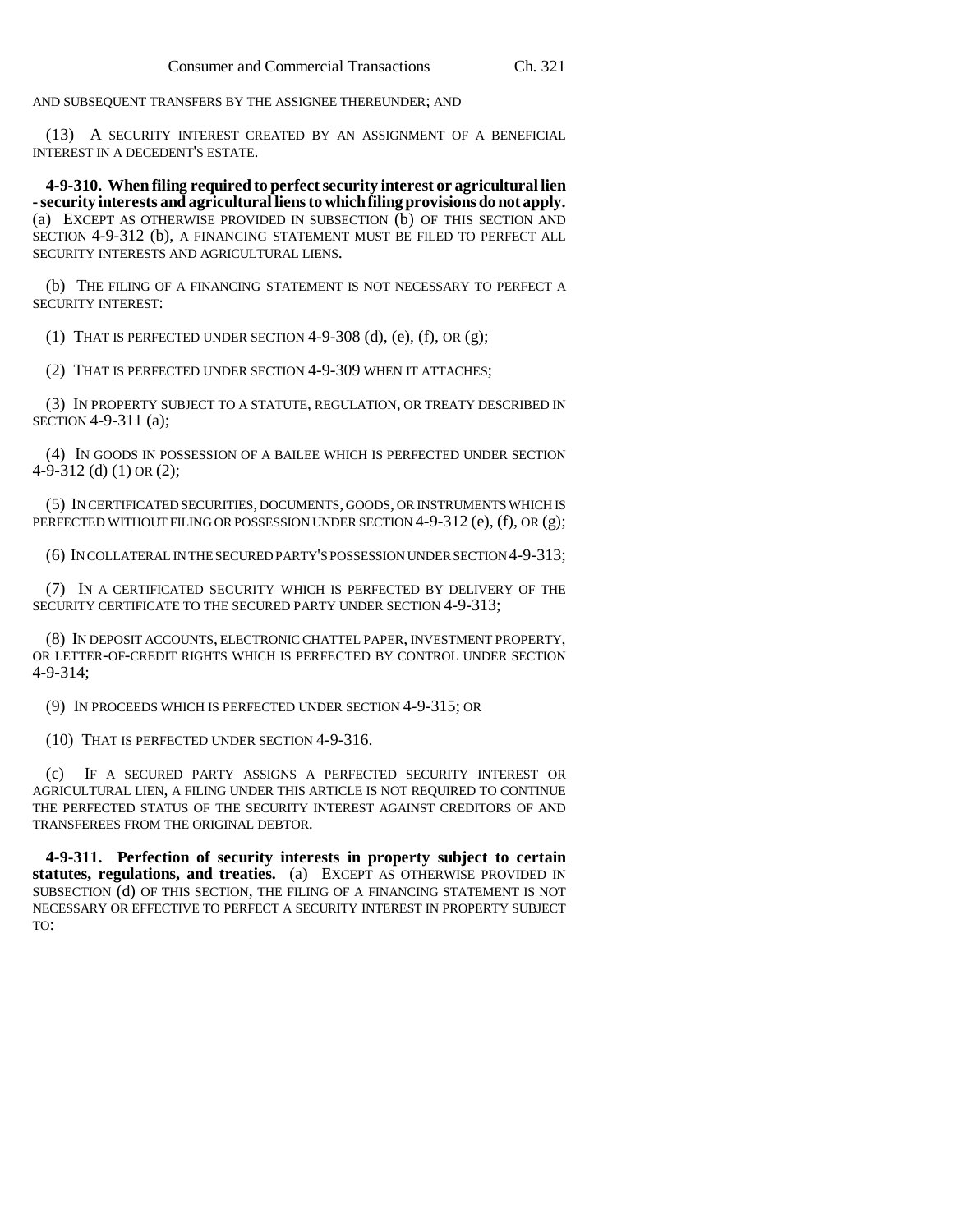(1) A STATUTE, REGULATION, OR TREATY OF THE UNITED STATES WHOSE REQUIREMENTS FOR A SECURITY INTEREST'S OBTAINING PRIORITY OVER THE RIGHTS OF A LIEN CREDITOR WITH RESPECT TO THE PROPERTY PREEMPT SECTION 4-9-310 (a);

(2) A CERTIFICATE-OF-TITLE STATUTE OF THIS STATE COVERING AUTOMOBILES OR OTHER GOODS, WHICH PROVIDES FOR A SECURITY INTEREST TO BE INDICATED ON THE CERTIFICATE AS A CONDITION OR RESULT OF PERFECTION OF THE SECURITY INTEREST; OR

(3) A CERTIFICATE-OF-TITLE STATUTE OF ANOTHER JURISDICTION WHICH PROVIDES FOR A SECURITY INTEREST TO BE INDICATED ON THE CERTIFICATE AS A CONDITION OR RESULT OF THE SECURITY INTEREST'S OBTAINING PRIORITY OVER THE RIGHTS OF A LIEN CREDITOR WITH RESPECT TO THE PROPERTY.

(b) COMPLIANCE WITH THE REQUIREMENTS OF A STATUTE, REGULATION, OR TREATY DESCRIBED IN SUBSECTION (a) OF THIS SECTION FOR OBTAINING PRIORITY OVER THE RIGHTS OF A LIEN CREDITOR IS EQUIVALENT TO THE FILING OF A FINANCING STATEMENT UNDER THIS ARTICLE. EXCEPT AS OTHERWISE PROVIDED IN SUBSECTION (d) OF THIS SECTION AND SECTIONS 4-9-313 AND 4-9-316 (d) AND (e) FOR GOODS COVERED BY A CERTIFICATE OF TITLE, A SECURITY INTEREST IN PROPERTY SUBJECT TO A STATUTE, REGULATION, OR TREATY DESCRIBED IN SUBSECTION (a) OF THIS SECTION MAY BE PERFECTED ONLY BY COMPLIANCE WITH THOSE REQUIREMENTS, AND A SECURITY INTEREST SO PERFECTED REMAINS PERFECTED NOTWITHSTANDING A CHANGE IN THE USE OR TRANSFER OF POSSESSION OF THE COLLATERAL.

(c) EXCEPT AS OTHERWISE PROVIDED IN SUBSECTION (d) OF THIS SECTION AND SECTION 4-9-316 (d) AND (e), DURATION AND RENEWAL OF PERFECTION OF A SECURITY INTEREST PERFECTED BY COMPLIANCE WITH THE REQUIREMENTS PRESCRIBED BY A STATUTE, REGULATION, OR TREATY DESCRIBED IN SUBSECTION (a) OF THIS SECTION ARE GOVERNED BY THE STATUTE, REGULATION, OR TREATY. IN OTHER RESPECTS, THE SECURITY INTEREST IS SUBJECT TO THIS ARTICLE.

(d) DURING ANY PERIOD IN WHICH COLLATERAL SUBJECT TO A STATUTE SPECIFIED IN PARAGRAPH (2) OF SUBSECTION (a) OF THIS SECTION IS INVENTORY HELD FOR SALE OR LEASE BY A PERSON OR LEASED BY THAT PERSON AS LESSOR AND THAT PERSON IS IN THE BUSINESS OF SELLING GOODS OF THAT KIND, THIS SECTION DOES NOT APPLY TO A SECURITY INTEREST IN THAT COLLATERAL CREATED BY THAT PERSON.

**4-9-312. Perfection of security interests in chattel paper, deposit accounts, documents, goods covered by documents, instruments, investment property, letter-of-credit rights, and money - perfection by permissive filing - temporary perfection without filing or transfer of possession.** (a) A SECURITY INTEREST IN CHATTEL PAPER, NEGOTIABLE DOCUMENTS, INSTRUMENTS, OR INVESTMENT PROPERTY MAY BE PERFECTED BY FILING.

(b) EXCEPT AS OTHERWISE PROVIDED IN SECTION 4-9-315 (c) AND (d) FOR PROCEEDS:

(1) A SECURITY INTEREST IN A DEPOSIT ACCOUNT MAY BE PERFECTED ONLY BY CONTROL UNDER SECTION 4-9-314; AND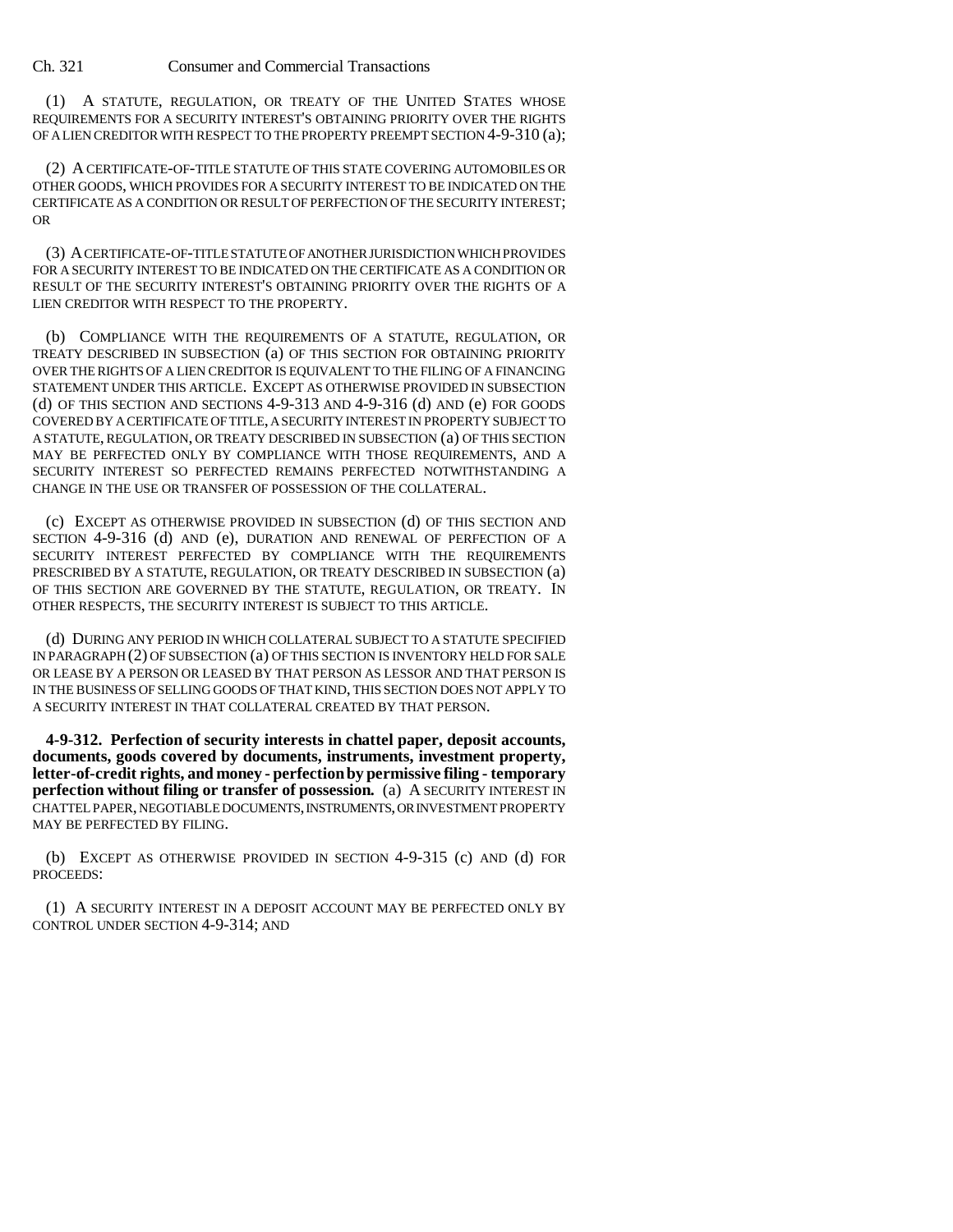(2) EXCEPT AS OTHERWISE PROVIDED IN SECTION 4-9-308 (d), A SECURITY INTEREST IN A LETTER-OF-CREDIT RIGHT MAY BE PERFECTED ONLY BY CONTROL UNDER SECTION 4-9-314; AND

(3) A SECURITY INTEREST IN MONEY MAY BE PERFECTED ONLY BY THE SECURED PARTY'S TAKING POSSESSION UNDER SECTION 4-9-313.

(c) WHILE GOODS ARE IN THE POSSESSION OF A BAILEE THAT HAS ISSUED A NEGOTIABLE DOCUMENT COVERING THE GOODS:

(1) A SECURITY INTEREST IN THE GOODS MAY BE PERFECTED BY PERFECTING A SECURITY INTEREST IN THE DOCUMENT; AND

(2) A SECURITY INTEREST PERFECTED IN THE DOCUMENT HAS PRIORITY OVER ANY SECURITY INTEREST THAT BECOMES PERFECTED IN THE GOODS BY ANOTHER METHOD DURING THAT TIME.

(d) WHILE GOODS ARE IN THE POSSESSION OF A BAILEE THAT HAS ISSUED A NONNEGOTIABLE DOCUMENT COVERING THE GOODS, A SECURITY INTEREST IN THE GOODS MAY BE PERFECTED BY:

(1) ISSUANCE OF A DOCUMENT IN THE NAME OF THE SECURED PARTY;

(2) THE BAILEE'S RECEIPT OF NOTIFICATION OF THE SECURED PARTY'S INTEREST; OR

(3) FILING AS TO THE GOODS.

(e) A SECURITY INTEREST IN CERTIFICATED SECURITIES, NEGOTIABLE DOCUMENTS, OR INSTRUMENTS IS PERFECTED WITHOUT FILING OR THE TAKING OF POSSESSION FOR A PERIOD OF TWENTY DAYS FROM THE TIME IT ATTACHES TO THE EXTENT THAT IT ARISES FOR NEW VALUE GIVEN UNDER AN AUTHENTICATED SECURITY AGREEMENT.

(f) A PERFECTED SECURITY INTEREST IN A NEGOTIABLE DOCUMENT OR GOODS IN POSSESSION OF A BAILEE, OTHER THAN ONE THAT HAS ISSUED A NEGOTIABLE DOCUMENT FOR THE GOODS, REMAINS PERFECTED FOR TWENTY DAYS WITHOUT FILING IF THE SECURED PARTY MAKES AVAILABLE TO THE DEBTOR THE GOODS OR DOCUMENTS REPRESENTING THE GOODS FOR THE PURPOSE OF:

(1) ULTIMATE SALE OR EXCHANGE; OR

(2) LOADING, UNLOADING, STORING, SHIPPING, TRANSSHIPPING, MANUFACTURING, PROCESSING, OR OTHERWISE DEALING WITH THEM IN A MANNER PRELIMINARY TO THEIR SALE OR EXCHANGE.

(g) A PERFECTED SECURITY INTEREST IN A CERTIFICATED SECURITY OR INSTRUMENT REMAINS PERFECTED FOR TWENTY DAYS WITHOUT FILING IF THE SECURED PARTY DELIVERS THE SECURITY CERTIFICATE OR INSTRUMENT TO THE DEBTOR FOR THE PURPOSE OF:

(1) ULTIMATE SALE OR EXCHANGE; OR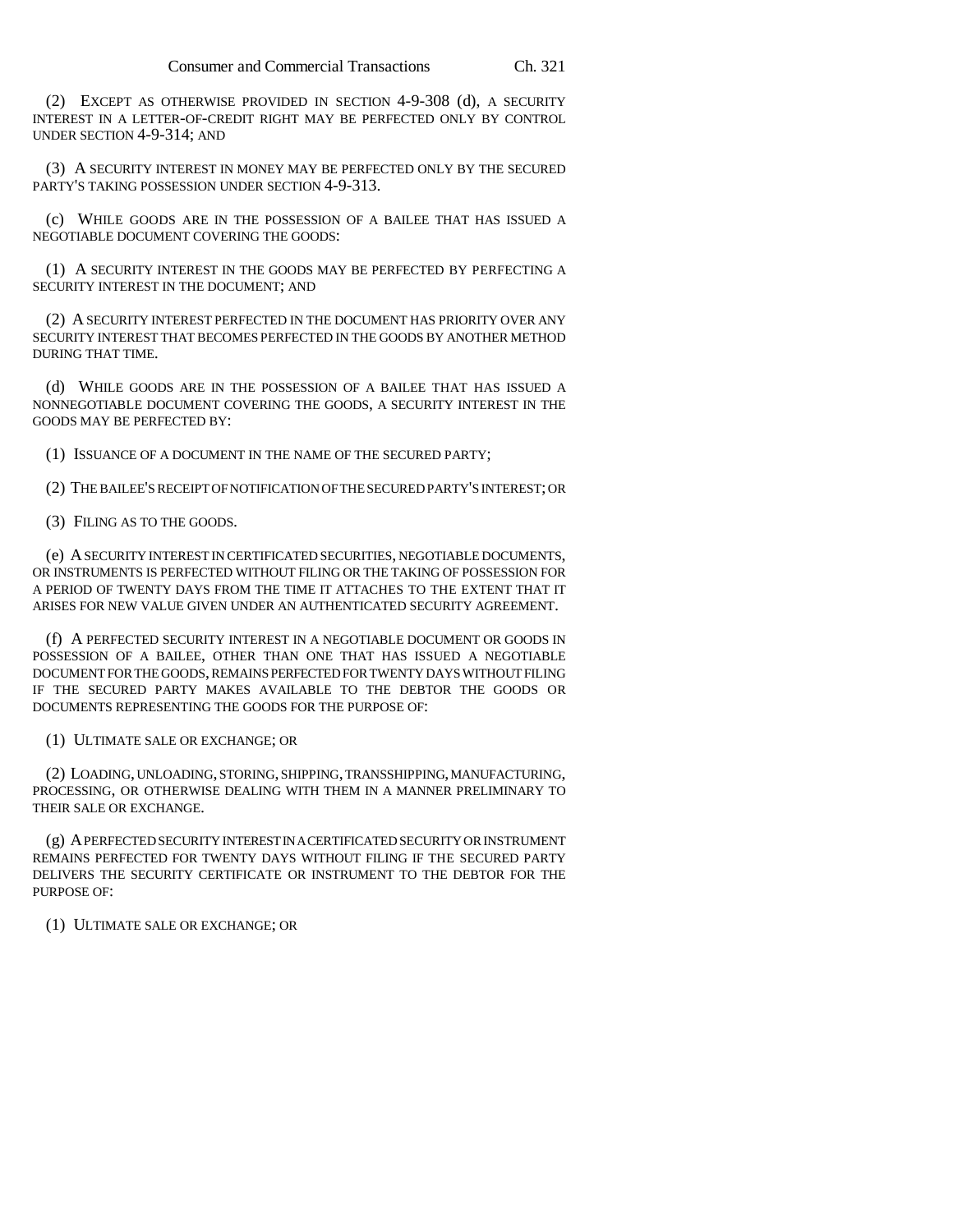(2) PRESENTATION, COLLECTION, ENFORCEMENT, RENEWAL, OR REGISTRATION OF TRANSFER.

(h) AFTER THE TWENTY-DAY PERIOD SPECIFIED IN SUBSECTION (e), (f), OR (g) OF THIS SECTION EXPIRES, PERFECTION DEPENDS UPON COMPLIANCE WITH THIS ARTICLE.

**4-9-313. When possession by or delivery to secured party perfects security interest without filing.** (a) EXCEPT AS OTHERWISE PROVIDED IN SUBSECTION (b) OF THIS SECTION, A SECURED PARTY MAY PERFECT A SECURITY INTEREST IN NEGOTIABLE DOCUMENTS, GOODS, INSTRUMENTS, MONEY, OR TANGIBLE CHATTEL PAPER BY TAKING POSSESSION OF THE COLLATERAL. A SECURED PARTY MAY PERFECT A SECURITY INTEREST IN CERTIFICATED SECURITIES BY TAKING DELIVERY OF THE CERTIFICATED SECURITIES UNDER SECTION 4-8-301.

(b) WITH RESPECT TO GOODS COVERED BY A CERTIFICATE OF TITLE ISSUED BY THIS STATE, A SECURED PARTY MAY PERFECT A SECURITY INTEREST IN THE GOODS BY TAKING POSSESSION OF THE GOODS ONLY IN THE CIRCUMSTANCES DESCRIBED IN SECTION 4-9-316 (d).

(c) WITH RESPECT TO COLLATERAL OTHER THAN CERTIFICATED SECURITIES AND GOODS COVERED BY A DOCUMENT, A SECURED PARTY TAKES POSSESSION OF COLLATERAL IN THE POSSESSION OF A PERSON OTHER THAN THE DEBTOR, THE SECURED PARTY, OR A LESSEE OF THE COLLATERAL FROM THE DEBTOR IN THE ORDINARY COURSE OF THE DEBTOR'S BUSINESS, WHEN:

(1) THE PERSON IN POSSESSION AUTHENTICATES A RECORD ACKNOWLEDGING THAT IT HOLDS POSSESSION OF THE COLLATERAL FOR THE SECURED PARTY'S BENEFIT; OR

(2) THE PERSON TAKES POSSESSION OF THE COLLATERAL AFTER HAVING AUTHENTICATED A RECORD ACKNOWLEDGING THAT IT WILL HOLD POSSESSION OF COLLATERAL FOR THE SECURED PARTY'S BENEFIT.

(d) IF PERFECTION OF A SECURITY INTEREST DEPENDS UPON POSSESSION OF THE COLLATERAL BY A SECURED PARTY, PERFECTION OCCURS NO EARLIER THAN THE TIME THE SECURED PARTY TAKES POSSESSION AND CONTINUES ONLY WHILE THE SECURED PARTY RETAINS POSSESSION.

(e) A SECURITY INTEREST IN A CERTIFICATED SECURITY IN REGISTERED FORM IS PERFECTED BY DELIVERY WHEN DELIVERY OF THE CERTIFICATED SECURITY OCCURS UNDER SECTION 4-8-301 AND REMAINS PERFECTED BY DELIVERY UNTIL THE DEBTOR OBTAINS POSSESSION OF THE SECURITY CERTIFICATE.

(f) A PERSON IN POSSESSION OF COLLATERAL IS NOT REQUIRED TO ACKNOWLEDGE THAT IT HOLDS POSSESSION FOR A SECURED PARTY'S BENEFIT.

(g) IF A PERSON ACKNOWLEDGES THAT IT HOLDS POSSESSION FOR THE SECURED PARTY'S BENEFIT:

(1) THE ACKNOWLEDGMENT IS EFFECTIVE UNDER SUBSECTION (c) OF THIS SECTION OR SECTION 4-8-301 (a), EVEN IF THE ACKNOWLEDGMENT VIOLATES THE RIGHTS OF A DEBTOR; AND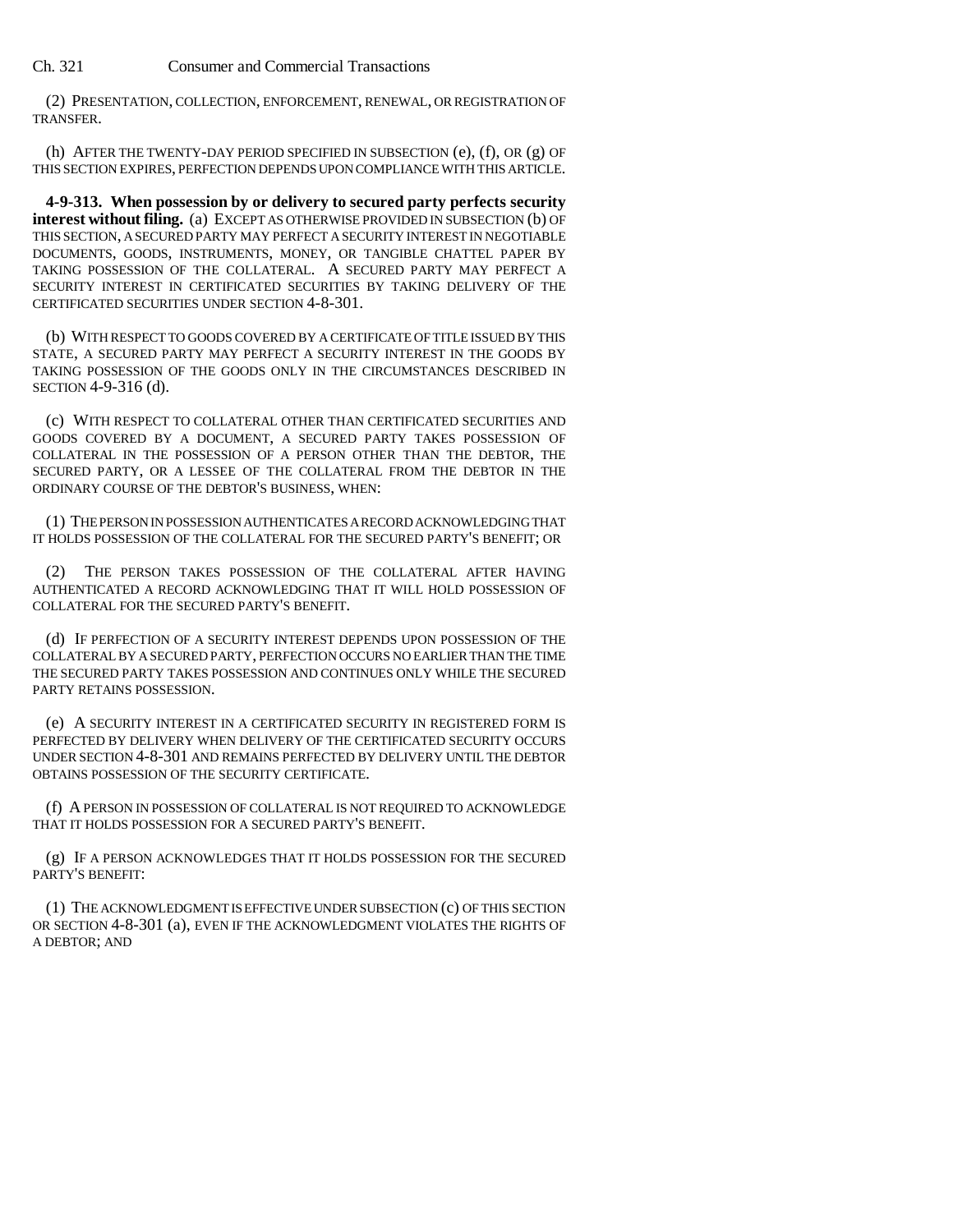(2) UNLESS THE PERSON OTHERWISE AGREES OR LAW OTHER THAN THIS ARTICLE OTHERWISE PROVIDES, THE PERSON DOES NOT OWE ANY DUTY TO THE SECURED PARTY AND IS NOT REQUIRED TO CONFIRM THE ACKNOWLEDGMENT TO ANOTHER PERSON.

(h) A SECURED PARTY HAVING POSSESSION OF COLLATERAL DOES NOT RELINQUISH POSSESSION BY DELIVERING THE COLLATERAL TO A PERSON OTHER THAN THE DEBTOR OR A LESSEE OF THE COLLATERAL FROM THE DEBTOR IN THE ORDINARY COURSE OF THE DEBTOR'S BUSINESS IF THE PERSON WAS INSTRUCTED BEFORE THE DELIVERY OR IS INSTRUCTED CONTEMPORANEOUSLY WITH THE DELIVERY:

(1) TO HOLD POSSESSION OF THE COLLATERAL FOR THE SECURED PARTY'S BENEFIT; OR

(2) TO REDELIVER THE COLLATERAL TO THE SECURED PARTY.

(i) A SECURED PARTY DOES NOT RELINQUISH POSSESSION, EVEN IF A DELIVERY UNDER SUBSECTION (h) OF THIS SECTION VIOLATES THE RIGHTS OF A DEBTOR. A PERSON TO WHICH COLLATERAL IS DELIVERED UNDER SUBSECTION (h) OF THIS SECTION DOES NOT OWE ANY DUTY TO THE SECURED PARTY AND IS NOT REQUIRED TO CONFIRM THE DELIVERY TO ANOTHER PERSON UNLESS THE PERSON OTHERWISE AGREES OR LAW OTHER THAN THIS ARTICLE OTHERWISE PROVIDES.

(j) REFERENCES IN SUBSECTIONS (g) OR (i) OF THIS SECTION REGARDING VIOLATION OF THE RIGHTS OF A DEBTOR SHALL NOT BE CONSTRUED AS LIMITING THE DEBTOR'S RIGHTS.

**4-9-314. Perfection by control.** (a) A SECURITY INTEREST IN INVESTMENT PROPERTY, DEPOSIT ACCOUNTS, LETTER-OF-CREDIT RIGHTS, OR ELECTRONIC CHATTEL PAPER MAY BE PERFECTED BY CONTROL OF THE COLLATERAL UNDER SECTION 4-9-104, 4-9-105, 4-9-106, OR 4-9-107.

(b) A SECURITY INTEREST IN DEPOSIT ACCOUNTS, ELECTRONIC CHATTEL PAPER, OR LETTER-OF-CREDIT RIGHTS IS PERFECTED BY CONTROL UNDER SECTION 4-9-104, 4-9-105, OR 4-9-107 WHEN THE SECURED PARTY OBTAINS CONTROL AND REMAINS PERFECTED BY CONTROL ONLY WHILE THE SECURED PARTY RETAINS CONTROL.

(c) A SECURITY INTEREST IN INVESTMENT PROPERTY IS PERFECTED BY CONTROL UNDER SECTION 4-9-106 FROM THE TIME THE SECURED PARTY OBTAINS CONTROL AND REMAINS PERFECTED BY CONTROL UNTIL:

(1) THE SECURED PARTY DOES NOT HAVE CONTROL; AND

(2) ONE OF THE FOLLOWING OCCURS:

(A) IF THE COLLATERAL IS A CERTIFICATED SECURITY, THE DEBTOR HAS OR ACQUIRES POSSESSION OF THE SECURITY CERTIFICATE;

(B) IF THE COLLATERAL IS AN UNCERTIFICATED SECURITY, THE ISSUER HAS REGISTERED OR REGISTERS THE DEBTOR AS THE REGISTERED OWNER; OR

(C) IF THE COLLATERAL IS A SECURITY ENTITLEMENT, THE DEBTOR IS OR BECOMES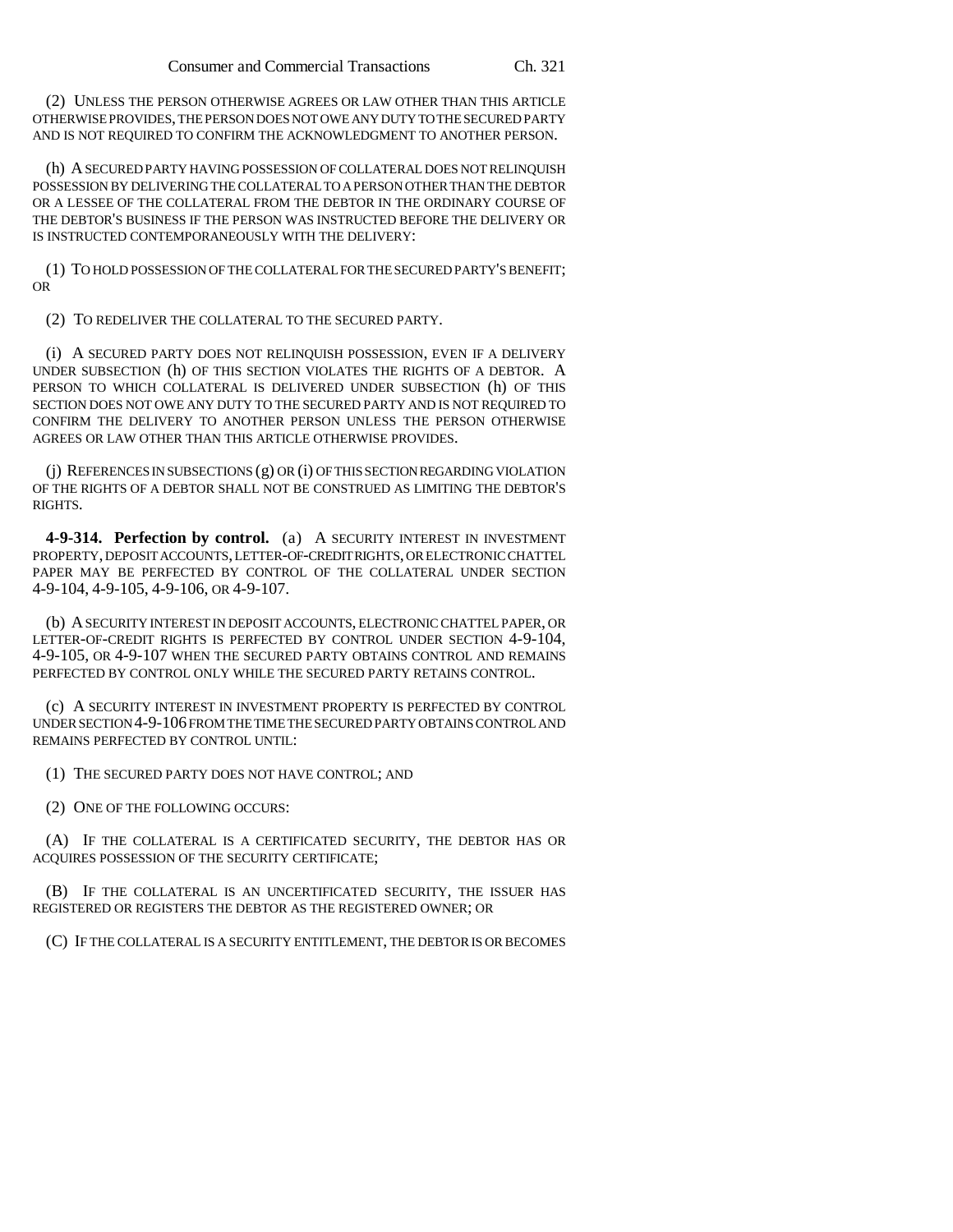THE ENTITLEMENT HOLDER.

**4-9-315. Secured party's rights on disposition of collateral and in proceeds.** (a) EXCEPT AS OTHERWISE PROVIDED IN THIS ARTICLE AND IN SECTION 4-2-403 (2):

(1) A SECURITY INTEREST OR AGRICULTURAL LIEN CONTINUES IN COLLATERAL NOTWITHSTANDING SALE, LEASE, LICENSE, EXCHANGE, OR OTHER DISPOSITION THEREOF UNLESS THE SECURED PARTY AUTHORIZED THE DISPOSITION FREE OF THE SECURITY INTEREST OR AGRICULTURAL LIEN; AND

(2) A SECURITY INTEREST ATTACHES TO ANY IDENTIFIABLE PROCEEDS OF COLLATERAL.

(b) PROCEEDS THAT ARE COMMINGLED WITH OTHER PROPERTY ARE IDENTIFIABLE PROCEEDS:

(1) IF THE PROCEEDS ARE GOODS, TO THE EXTENT PROVIDED BY SECTION 4-9-336; AND

(2) IF THE PROCEEDS ARE NOT GOODS, TO THE EXTENT THAT THE SECURED PARTY IDENTIFIES THE PROCEEDS BY A METHOD OF TRACING, INCLUDING APPLICATION OF EQUITABLE PRINCIPLES, THAT IS PERMITTED UNDER LAW OTHER THAN THIS ARTICLE WITH RESPECT TO COMMINGLED PROPERTY OF THE TYPE INVOLVED.

(c) A SECURITY INTEREST IN PROCEEDS IS A PERFECTED SECURITY INTEREST IF THE SECURITY INTEREST IN THE ORIGINAL COLLATERAL WAS PERFECTED.

(d) A PERFECTED SECURITY INTEREST IN PROCEEDS BECOMES UNPERFECTED ON THE TWENTY-FIRST DAY AFTER THE SECURITY INTEREST ATTACHES TO THE PROCEEDS UNLESS:

(1) THE FOLLOWING CONDITIONS ARE SATISFIED:

(A) A FILED FINANCING STATEMENT COVERS THE ORIGINAL COLLATERAL;

(B) THE PROCEEDS ARE COLLATERAL IN WHICH A SECURITY INTEREST MAY BE PERFECTED BY FILING IN THE OFFICE IN WHICH THE FINANCING STATEMENT HAS BEEN FILED; AND

(C) THE PROCEEDS ARE NOT ACQUIRED WITH CASH PROCEEDS;

(2) THE PROCEEDS ARE IDENTIFIABLE CASH PROCEEDS; OR

(3) THE SECURITY INTEREST IN THE PROCEEDS IS PERFECTED OTHER THAN UNDER SUBSECTION (c) OF THIS SECTION WHEN THE SECURITY INTEREST ATTACHES TO THE PROCEEDS OR WITHIN TWENTY DAYS THEREAFTER.

(e) IF A FILED FINANCING STATEMENT COVERS THE ORIGINAL COLLATERAL, A SECURITY INTEREST IN PROCEEDS WHICH REMAINS PERFECTED UNDER PARAGRAPH (1) OF SUBSECTION (d) OF THIS SECTION BECOMES UNPERFECTED AT THE LATER OF: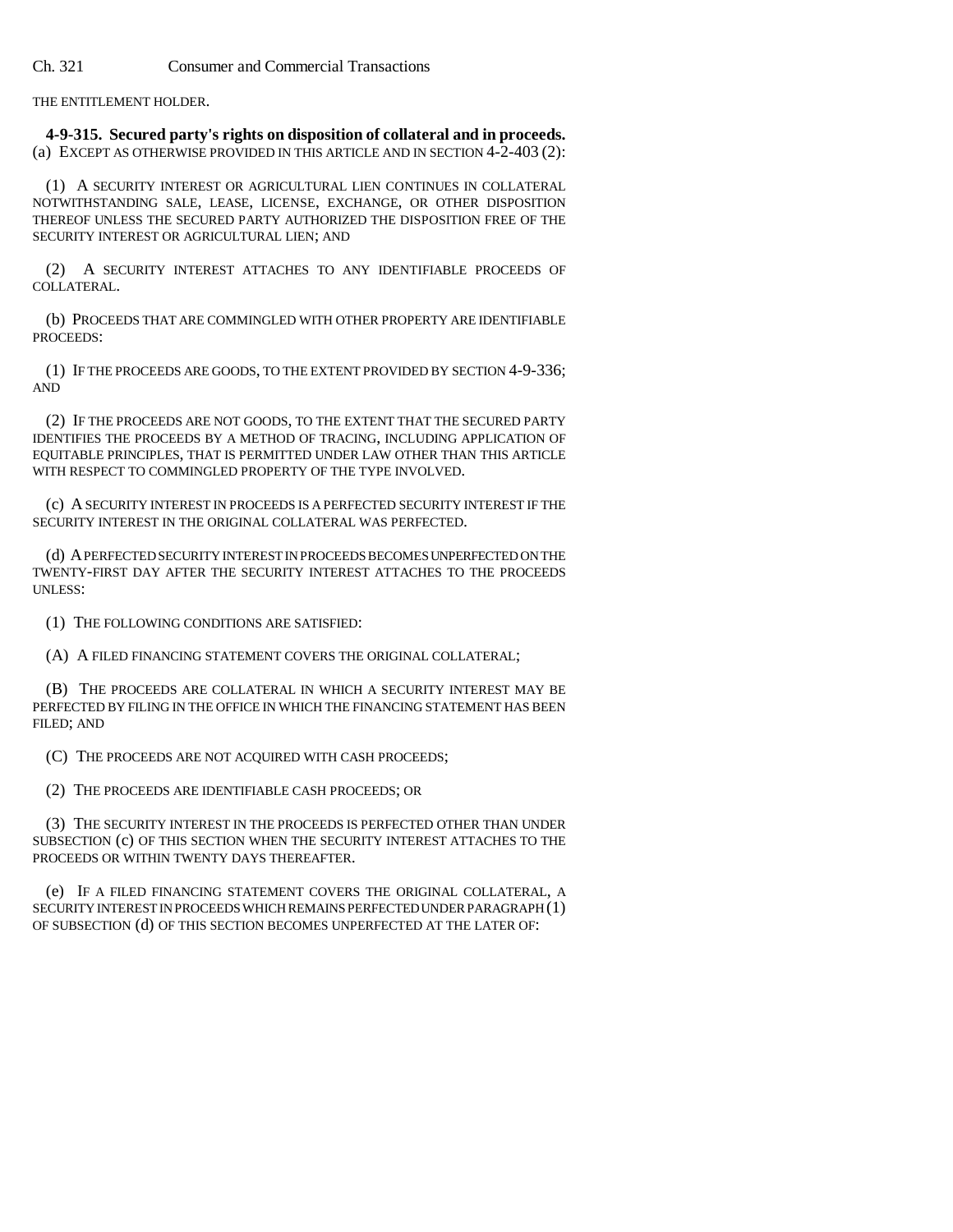(1) WHEN THE EFFECTIVENESS OF THE FILED FINANCING STATEMENT LAPSES UNDER SECTION 4-9-515 OR IS TERMINATED UNDER SECTION 4-9-513; OR

(2) THE TWENTY-FIRST DAY AFTER THE SECURITY INTEREST ATTACHES TO THE PROCEEDS.

**4-9-316. Continued perfection of security interest following change in governing law.** (a) A SECURITY INTEREST PERFECTED PURSUANT TO THE LAW OF THE JURISDICTION DESIGNATED IN SECTION 4-9-301 (1) OR 4-9-305 (c) REMAINS PERFECTED UNTIL THE EARLIEST OF:

(1) THE TIME PERFECTION WOULD HAVE CEASED UNDER THE LAW OF THAT JURISDICTION;

(2) THE EXPIRATION OF FOUR MONTHS AFTER A CHANGE OF THE DEBTOR'S LOCATION TO ANOTHER JURISDICTION; OR

(3) THE EXPIRATION OF ONE YEAR AFTER A TRANSFER OF COLLATERAL TO A PERSON THAT THEREBY BECOMES A DEBTOR AND IS LOCATED IN ANOTHER JURISDICTION.

(b) IF A SECURITY INTEREST DESCRIBED IN SUBSECTION (a) OF THIS SECTION BECOMES PERFECTED UNDER THE LAW OF THE OTHER JURISDICTION BEFORE THE EARLIEST TIME OR EVENT DESCRIBED IN SAID SUBSECTION, IT REMAINS PERFECTED THEREAFTER. IF THE SECURITY INTEREST DOES NOT BECOME PERFECTED UNDER THE LAW OF THE OTHER JURISDICTION BEFORE THE EARLIEST TIME OR EVENT, IT BECOMES UNPERFECTED AND IS DEEMED NEVER TO HAVE BEEN PERFECTED AS AGAINST A PURCHASER OF THE COLLATERAL FOR VALUE.

(c) A POSSESSORY SECURITY INTEREST IN COLLATERAL, OTHER THAN GOODS COVERED BY A CERTIFICATE OF TITLE AND AS-EXTRACTED COLLATERAL CONSISTING OF GOODS, REMAINS CONTINUOUSLY PERFECTED IF:

(1) THE COLLATERAL IS LOCATED IN ONE JURISDICTION AND SUBJECT TO A SECURITY INTEREST PERFECTED UNDER THE LAW OF THAT JURISDICTION;

(2) THEREAFTER THE COLLATERAL IS BROUGHT INTO ANOTHER JURISDICTION; AND

(3) UPON ENTRY INTO THE OTHER JURISDICTION, THE SECURITY INTEREST IS PERFECTED UNDER THE LAW OF THE OTHER JURISDICTION.

(d) EXCEPT AS OTHERWISE PROVIDED IN SUBSECTION (e) OF THIS SECTION, A SECURITY INTEREST IN GOODS COVERED BY A CERTIFICATE OF TITLE WHICH IS PERFECTED BY ANY METHOD UNDER THE LAW OF ANOTHER JURISDICTION WHEN THE GOODS BECOME COVERED BY A CERTIFICATE OF TITLE FROM THIS STATE REMAINS PERFECTED UNTIL THE SECURITY INTEREST WOULD HAVE BECOME UNPERFECTED UNDER THE LAW OF THE OTHER JURISDICTION HAD THE GOODS NOT BECOME SO COVERED.

(e) A SECURITY INTEREST DESCRIBED IN SUBSECTION (d) OF THIS SECTION BECOMES UNPERFECTED AS AGAINST A PURCHASER OF THE GOODS FOR VALUE AND IS DEEMED NEVER TO HAVE BEEN PERFECTED AS AGAINST A PURCHASER OF THE GOODS FOR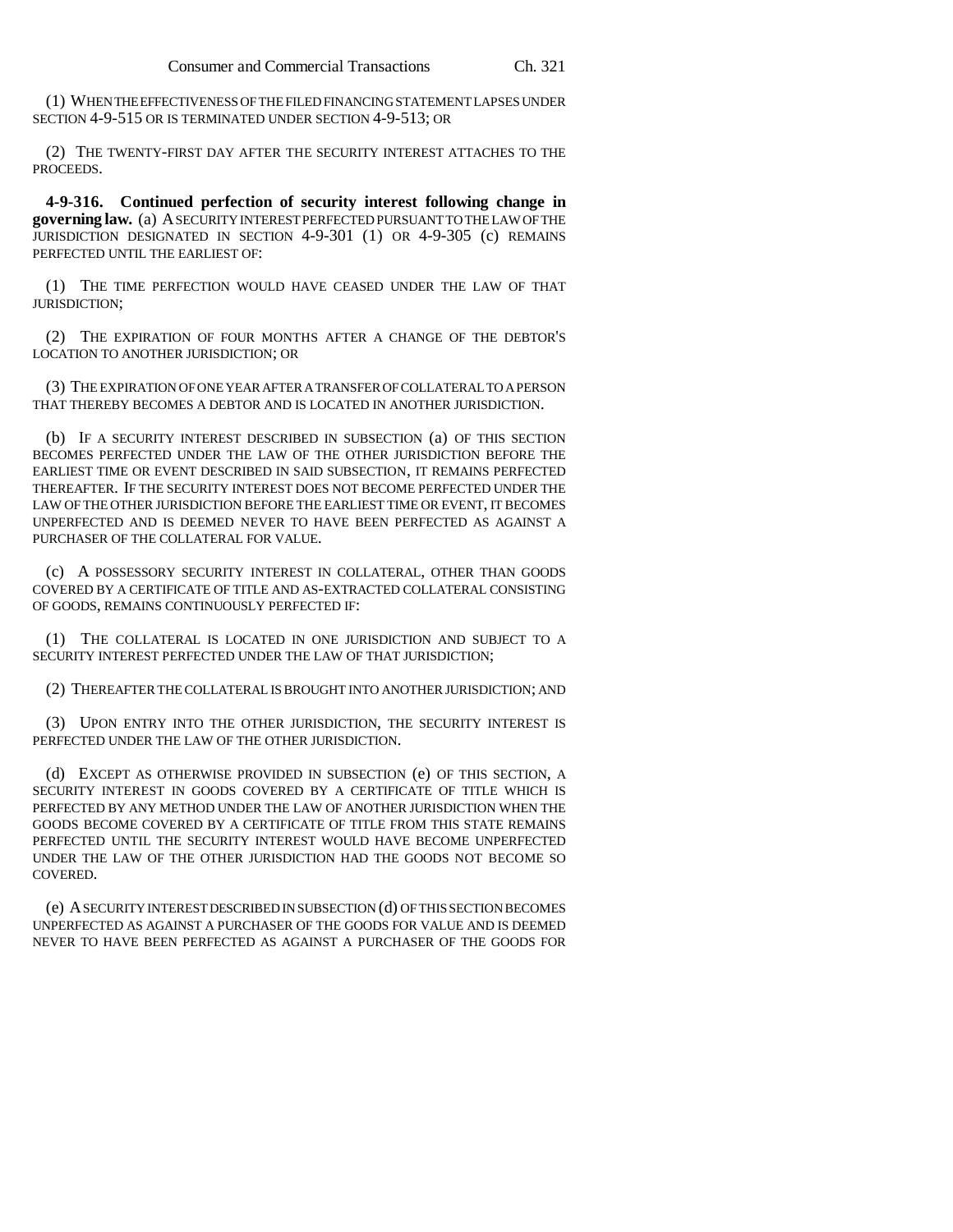VALUE IF THE APPLICABLE REQUIREMENTS FOR PERFECTION UNDER SECTION 4-9-311 (b) OR 4-9-313 ARE NOT SATISFIED BEFORE THE EARLIER OF:

(1) THE TIME THE SECURITY INTEREST WOULD HAVE BECOME UNPERFECTED UNDER THE LAW OF THE OTHER JURISDICTION HAD THE GOODS NOT BECOME COVERED BY A CERTIFICATE OF TITLE FROM THIS STATE; OR

(2) THE EXPIRATION OF FOUR MONTHS AFTER THE GOODS HAD BECOME SO COVERED.

(f) A SECURITY INTEREST IN DEPOSIT ACCOUNTS, LETTER-OF-CREDIT RIGHTS, OR INVESTMENT PROPERTY WHICH IS PERFECTED UNDER THE LAW OF THE BANK'S JURISDICTION, THE ISSUER'S JURISDICTION, A NOMINATED PERSON'S JURISDICTION, THE SECURITIES INTERMEDIARY'S JURISDICTION, OR THE COMMODITY INTERMEDIARY'S JURISDICTION, AS APPLICABLE, REMAINS PERFECTED UNTIL THE EARLIER OF:

(1) THE TIME THE SECURITY INTEREST WOULD HAVE BECOME UNPERFECTED UNDER THE LAW OF THAT JURISDICTION; OR

(2) THE EXPIRATION OF FOUR MONTHS AFTER A CHANGE OF THE APPLICABLE JURISDICTION TO ANOTHER JURISDICTION.

(g) IF A SECURITY INTEREST DESCRIBED IN SUBSECTION (f) OF THIS SECTION BECOMES PERFECTED UNDER THE LAW OF THE OTHER JURISDICTION BEFORE THE EARLIER OF THE TIME OR THE END OF THE PERIOD DESCRIBED IN SAID SUBSECTION, IT REMAINS PERFECTED THEREAFTER. IF THE SECURITY INTEREST DOES NOT BECOME PERFECTED UNDER THE LAW OF THE OTHER JURISDICTION BEFORE THE EARLIER OF THAT TIME OR THE END OF THAT PERIOD, IT BECOMES UNPERFECTED AND IS DEEMED NEVER TO HAVE BEEN PERFECTED AS AGAINST A PURCHASER OF THE COLLATERAL FOR VALUE.

**4-9-317. Interests that take priority over or take free of security interest or agricultural lien.** (a) A SECURITY INTEREST OR AGRICULTURAL LIEN IS SUBORDINATE TO THE RIGHTS OF:

(1) A PERSON ENTITLED TO PRIORITY UNDER SECTION 4-9-322; AND

(2) EXCEPT AS OTHERWISE PROVIDED IN SUBSECTION (e) OF THIS SECTION, A PERSON THAT BECOMES A LIEN CREDITOR BEFORE THE SECURITY INTEREST OR AGRICULTURAL LIEN IS PERFECTED.

(b) EXCEPT AS OTHERWISE PROVIDED IN SUBSECTION (e) OF THIS SECTION, A BUYER, OTHER THAN A SECURED PARTY, OF TANGIBLE CHATTEL PAPER, DOCUMENTS, GOODS, INSTRUMENTS, OR A SECURITY CERTIFICATE TAKES FREE OF A SECURITY INTEREST OR AGRICULTURAL LIEN IF THE BUYER GIVES VALUE AND RECEIVES DELIVERY OF THE COLLATERAL WITHOUT KNOWLEDGE OF THE SECURITY INTEREST OR AGRICULTURAL LIEN AND BEFORE IT IS PERFECTED.

(c) EXCEPT AS OTHERWISE PROVIDED IN SUBSECTION (e) OF THIS SECTION, A LESSEE OF GOODS TAKES FREE OF A SECURITY INTEREST OR AGRICULTURAL LIEN IF THE LESSEE GIVES VALUE AND RECEIVES DELIVERY OF THE COLLATERAL WITHOUT KNOWLEDGE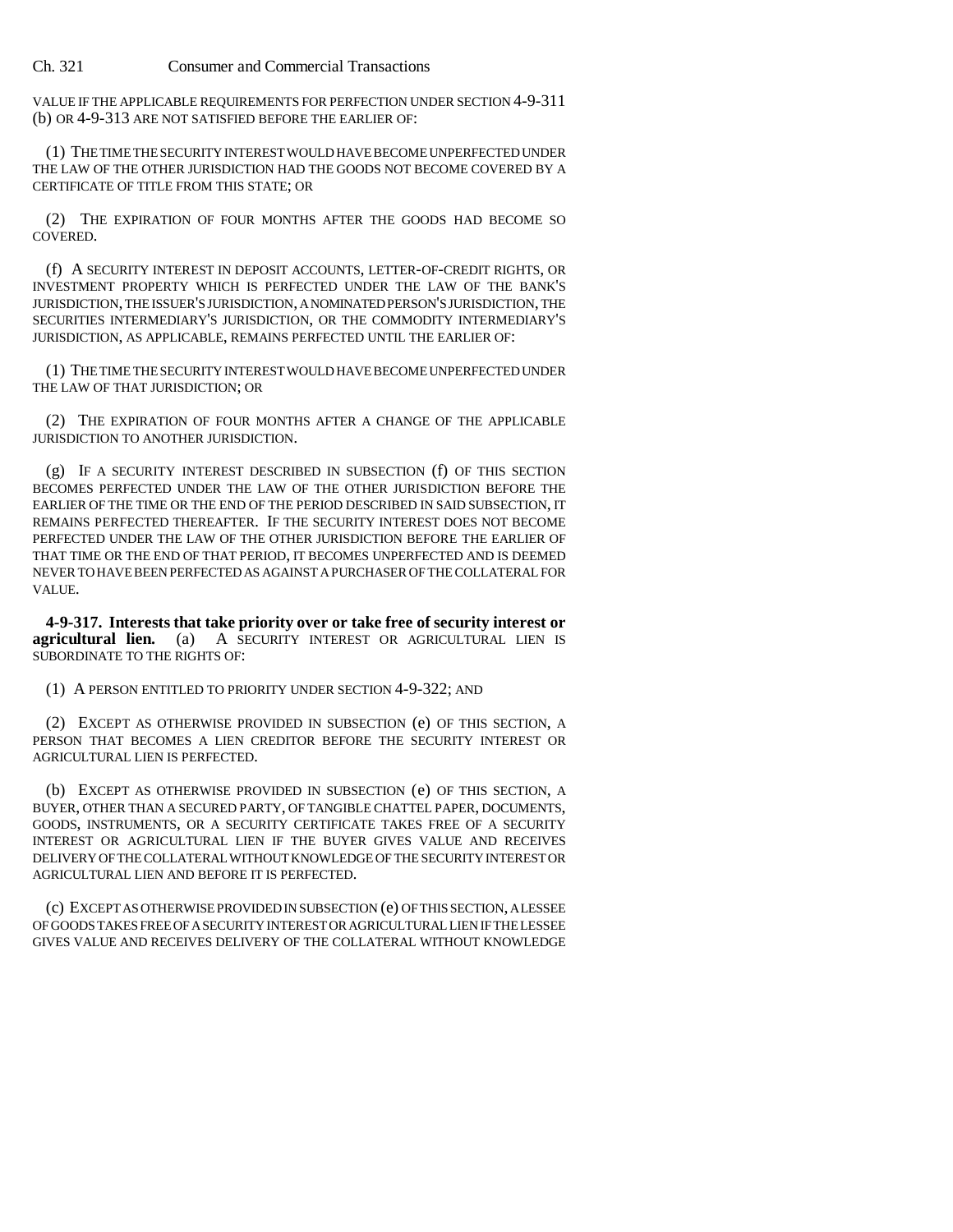OF THE SECURITY INTEREST OR AGRICULTURAL LIEN AND BEFORE IT IS PERFECTED.

(d) A LICENSEE OF A GENERAL INTANGIBLE OR A BUYER, OTHER THAN A SECURED PARTY, OF ACCOUNTS, ELECTRONIC CHATTEL PAPER, GENERAL INTANGIBLES, OR INVESTMENT PROPERTY OTHER THAN A CERTIFICATED SECURITY TAKES FREE OF A SECURITY INTEREST IF THE LICENSEE OR BUYER GIVES VALUE WITHOUT KNOWLEDGE OF THE SECURITY INTEREST AND BEFORE IT IS PERFECTED.

(e) EXCEPT AS OTHERWISE PROVIDED IN SECTIONS 4-9-320 AND 4-9-321, IF A PERSON FILES A FINANCING STATEMENT WITH RESPECT TO A PURCHASE-MONEY SECURITY INTEREST BEFORE OR WITHIN TWENTY DAYS AFTER THE DEBTOR RECEIVES DELIVERY OF THE COLLATERAL, THE SECURITY INTEREST TAKES PRIORITY OVER THE RIGHTS OF A BUYER, LESSEE, OR LIEN CREDITOR WHICH ARISE BETWEEN THE TIME THE SECURITY INTEREST ATTACHES AND THE TIME OF FILING.

**4-9-318. No interest retained in right to payment that is sold - rights and title of seller of account or chattel paper with respect to creditors and purchasers.** (a) A DEBTOR THAT HAS SOLD AN ACCOUNT, CHATTEL PAPER, PAYMENT INTANGIBLE, OR PROMISSORY NOTE DOES NOT RETAIN A LEGAL OR EQUITABLE INTEREST IN THE COLLATERAL SOLD.

(b) FOR PURPOSES OF DETERMINING THE RIGHTS OF CREDITORS OF, AND PURCHASERS FOR VALUE OF AN ACCOUNT OR CHATTEL PAPER FROM, A DEBTOR THAT HAS SOLD AN ACCOUNT OR CHATTEL PAPER, WHILE THE BUYER'S SECURITY INTEREST IS UNPERFECTED, THE DEBTOR IS DEEMED TO HAVE RIGHTS AND TITLE TO THE ACCOUNT OR CHATTEL PAPER IDENTICAL TO THOSE THE DEBTOR SOLD.

**4-9-319. Rights and title of consignee with respect to creditors and purchasers.** (a) EXCEPT AS OTHERWISE PROVIDED IN SUBSECTION (b) OF THIS SECTION, FOR PURPOSES OF DETERMINING THE RIGHTS OF CREDITORS OF, AND PURCHASERS FOR VALUE OF GOODS FROM, A CONSIGNEE, WHILE THE GOODS ARE IN THE POSSESSION OF THE CONSIGNEE, THE CONSIGNEE IS DEEMED TO HAVE RIGHTS AND TITLE TO THE GOODS IDENTICAL TO THOSE THE CONSIGNOR HAD OR HAD POWER TO TRANSFER.

(b) FOR PURPOSES OF DETERMINING THE RIGHTS OF A CREDITOR OF A CONSIGNEE, LAW OTHER THAN THIS ARTICLE DETERMINES THE RIGHTS AND TITLE OF A CONSIGNEE WHILE GOODS ARE IN THE CONSIGNEE'S POSSESSION IF, UNDER THIS PART 3, A PERFECTED SECURITY INTEREST HELD BY THE CONSIGNOR WOULD HAVE PRIORITY OVER THE RIGHTS OF THE CREDITOR.

**4-9-320. Buyer of goods.** (a) EXCEPT AS OTHERWISE PROVIDED IN SUBSECTION (e) OF THIS SECTION, A BUYER IN ORDINARY COURSE OF BUSINESS, OTHER THAN A PERSON BUYING FARM PRODUCTS FROM A PERSON ENGAGED IN FARMING OPERATIONS, TAKES FREE OF A SECURITY INTEREST CREATED BY THE BUYER'S SELLER, EVEN IF THE SECURITY INTEREST IS PERFECTED AND THE BUYER KNOWS OF ITS EXISTENCE.

(b) EXCEPT AS OTHERWISE PROVIDED IN SUBSECTION (e) OF THIS SECTION, A BUYER OF GOODS FROM A PERSON WHO USED OR BOUGHT THE GOODS FOR USE PRIMARILY FOR PERSONAL, FAMILY, OR HOUSEHOLD PURPOSES TAKES FREE OF A SECURITY INTEREST, EVEN IF PERFECTED, IF THE BUYER BUYS: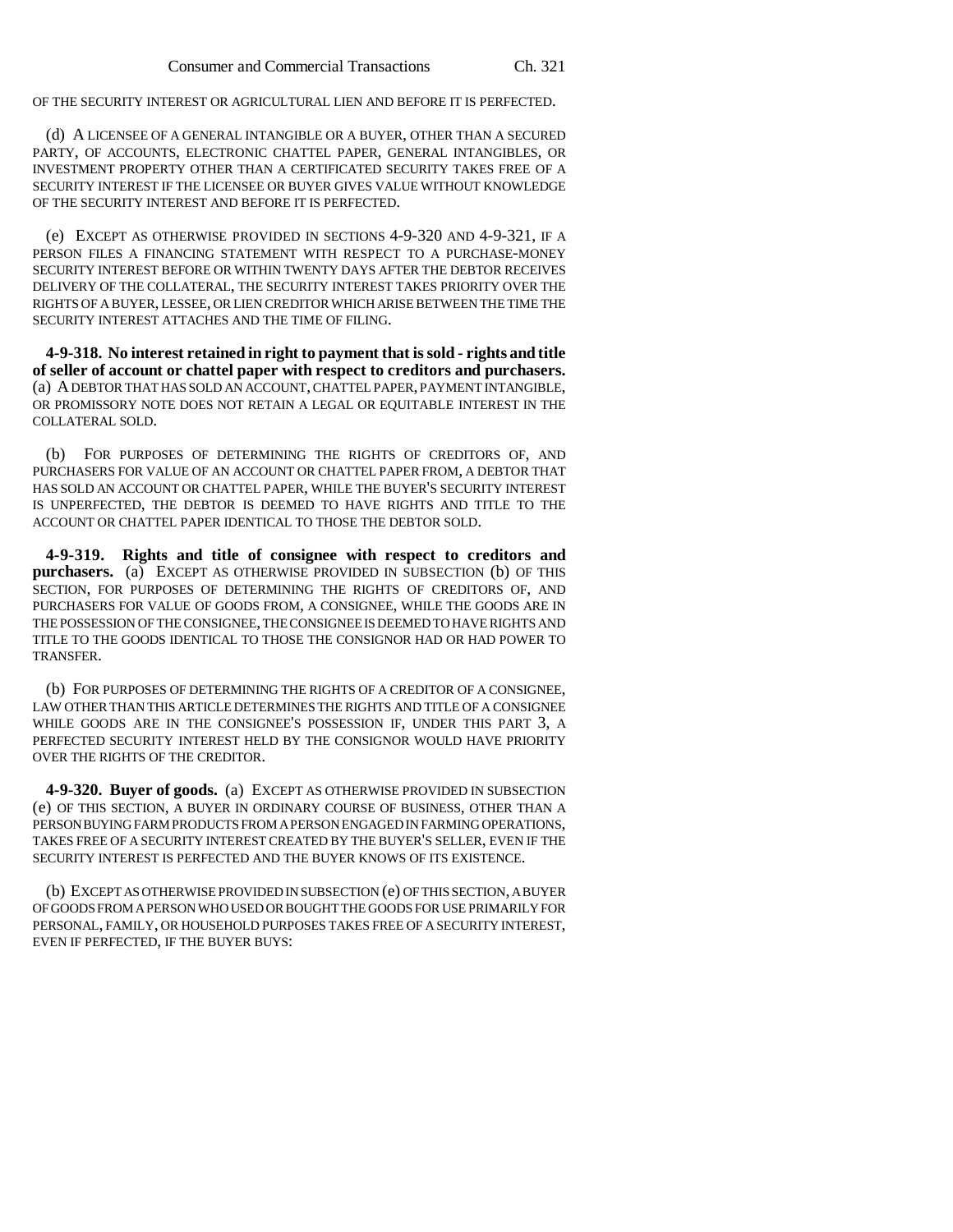(1) WITHOUT KNOWLEDGE OF THE SECURITY INTEREST;

(2) FOR VALUE;

(3) PRIMARILY FOR THE BUYER'S PERSONAL, FAMILY, OR HOUSEHOLD PURPOSES; AND

(4) BEFORE THE FILING OF A FINANCING STATEMENT COVERING THE GOODS.

(c) TO THE EXTENT THAT IT AFFECTS THE PRIORITY OF A SECURITY INTEREST OVER A BUYER OF GOODS UNDER SUBSECTION (b) OF THIS SECTION, THE PERIOD OF EFFECTIVENESS OF A FILING MADE IN THE JURISDICTION IN WHICH THE SELLER IS LOCATED IS GOVERNED BY SECTION 4-9-316 (a) AND (b).

(d) A BUYER IN ORDINARY COURSE OF BUSINESS BUYING OIL, GAS, OR OTHER MINERALS AT THE WELLHEAD OR MINEHEAD OR AFTER EXTRACTION TAKES FREE OF AN INTEREST ARISING OUT OF AN ENCUMBRANCE.

(e) SUBSECTIONS (a) AND (b) OF THIS SECTION DO NOT AFFECT A SECURITY INTEREST IN GOODS IN THE POSSESSION OF THE SECURED PARTY UNDER SECTION 4-9-313.

**4-9-321. Licensee of general intangible and lessee of goods in ordinary course of business.** (a) IN THIS SECTION, "LICENSEE IN ORDINARY COURSE OF BUSINESS" MEANS A PERSON THAT BECOMES A LICENSEE OF A GENERAL INTANGIBLE IN GOOD FAITH, WITHOUT KNOWLEDGE THAT THE LICENSE VIOLATES THE RIGHTS OF ANOTHER PERSON IN THE GENERAL INTANGIBLE, AND IN THE ORDINARY COURSE FROM A PERSON IN THE BUSINESS OF LICENSING GENERAL INTANGIBLES OF THAT KIND. A PERSON BECOMES A LICENSEE IN THE ORDINARY COURSE IF THE LICENSE TO THE PERSON COMPORTS WITH THE USUAL OR CUSTOMARY PRACTICES IN THE KIND OF BUSINESS IN WHICH THE LICENSOR IS ENGAGED OR WITH THE LICENSOR'S OWN USUAL OR CUSTOMARY PRACTICES.

(b) A LICENSEE IN ORDINARY COURSE OF BUSINESS TAKES ITS RIGHTS UNDER A NONEXCLUSIVE LICENSE FREE OF A SECURITY INTEREST IN THE GENERAL INTANGIBLE CREATED BY THE LICENSOR, EVEN IF THE SECURITY INTEREST IS PERFECTED AND THE LICENSEE KNOWS OF ITS EXISTENCE.

(c) A LESSEE IN ORDINARY COURSE OF BUSINESS TAKES ITS LEASEHOLD INTEREST FREE OF A SECURITY INTEREST IN THE GOODS CREATED BY THE LESSOR, EVEN IF THE SECURITY INTEREST IS PERFECTED AND THE LESSEE KNOWS OF ITS EXISTENCE.

**4-9-322. Priorities among conflicting security interests in and agricultural liens on same collateral.** (a) EXCEPT AS OTHERWISE PROVIDED IN THIS SECTION, PRIORITY AMONG CONFLICTING SECURITY INTERESTS AND AGRICULTURAL LIENS IN THE SAME COLLATERAL IS DETERMINED ACCORDING TO THE FOLLOWING RULES:

(1) CONFLICTING PERFECTED SECURITY INTERESTS AND AGRICULTURAL LIENS RANK ACCORDING TO PRIORITY IN TIME OF FILING OR PERFECTION. PRIORITY DATES FROM THE EARLIER OF THE TIME A FILING COVERING THE COLLATERAL IS FIRST MADE OR THE SECURITY INTEREST OR AGRICULTURAL LIEN IS FIRST PERFECTED, IF THERE IS NO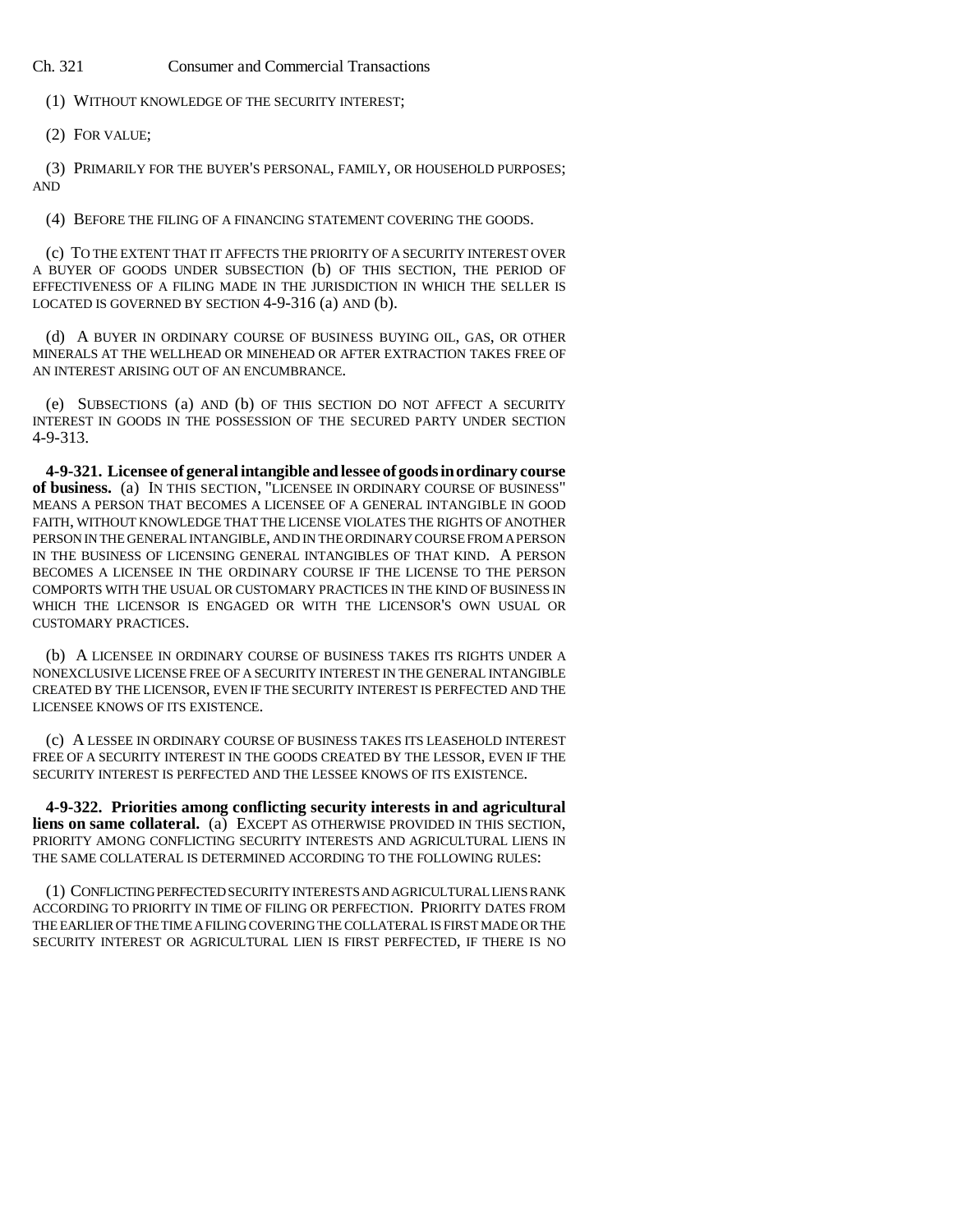PERIOD THEREAFTER WHEN THERE IS NEITHER FILING NOR PERFECTION.

(2) A PERFECTED SECURITY INTEREST OR AGRICULTURAL LIEN HAS PRIORITY OVER A CONFLICTING UNPERFECTED SECURITY INTEREST OR AGRICULTURAL LIEN.

(3) THE FIRST SECURITY INTEREST OR AGRICULTURAL LIEN TO ATTACH OR BECOME EFFECTIVE HAS PRIORITY IF CONFLICTING SECURITY INTERESTS AND AGRICULTURAL LIENS ARE UNPERFECTED.

(b) FOR THE PURPOSES OF PARAGRAPH (1) OF SUBSECTION (a) OF THIS SECTION:

(1) THE TIME OF FILING OR PERFECTION AS TO A SECURITY INTEREST IN COLLATERAL IS ALSO THE TIME OF FILING OR PERFECTION AS TO A SECURITY INTEREST IN PROCEEDS; AND

(2) THE TIME OF FILING OR PERFECTION AS TO A SECURITY INTEREST IN COLLATERAL SUPPORTED BY A SUPPORTING OBLIGATION IS ALSO THE TIME OF FILING OR PERFECTION AS TO A SECURITY INTEREST IN THE SUPPORTING OBLIGATION.

(c) EXCEPT AS OTHERWISE PROVIDED IN SUBSECTION (f) OF THIS SECTION, A SECURITY INTEREST IN COLLATERAL WHICH QUALIFIES FOR PRIORITY OVER A CONFLICTING SECURITY INTEREST UNDER SECTION 4-9-327, 4-9-328, 4-9-329, 4-9-330, OR 4-9-331 ALSO HAS PRIORITY OVER A CONFLICTING SECURITY INTEREST IN:

(1) ANY SUPPORTING OBLIGATION FOR THE COLLATERAL; AND

(2) PROCEEDS OF THE COLLATERAL IF:

(A) THE SECURITY INTEREST IN PROCEEDS IS PERFECTED;

(B) THE PROCEEDS ARE CASH PROCEEDS OR OF THE SAME TYPE AS THE COLLATERAL; AND

(C) IN THE CASE OF PROCEEDS THAT ARE PROCEEDS OF PROCEEDS, ALL INTERVENING PROCEEDS ARE CASH PROCEEDS, PROCEEDS OF THE SAME TYPE AS THE COLLATERAL, OR AN ACCOUNT RELATING TO THE COLLATERAL.

(d) SUBJECT TO SUBSECTION (e) OF THIS SECTION AND EXCEPT AS OTHERWISE PROVIDED IN SUBSECTION (f) OF THIS SECTION, IF A SECURITY INTEREST IN CHATTEL PAPER, DEPOSIT ACCOUNTS, NEGOTIABLE DOCUMENTS, INSTRUMENTS, INVESTMENT PROPERTY, OR LETTER-OF-CREDIT RIGHTS IS PERFECTED BY A METHOD OTHER THAN FILING, CONFLICTING PERFECTED SECURITY INTERESTS IN PROCEEDS OF THE COLLATERAL RANK ACCORDING TO PRIORITY IN TIME OF FILING.

(e) SUBSECTION (d) OF THIS SECTION APPLIES ONLY IF THE PROCEEDS OF THE COLLATERAL ARE NOT CASH PROCEEDS, CHATTEL PAPER, NEGOTIABLE DOCUMENTS, INSTRUMENTS, INVESTMENT PROPERTY, OR LETTER-OF-CREDIT RIGHTS.

(f) SUBSECTIONS (a) TO (e) OF THIS SECTION ARE SUBJECT TO: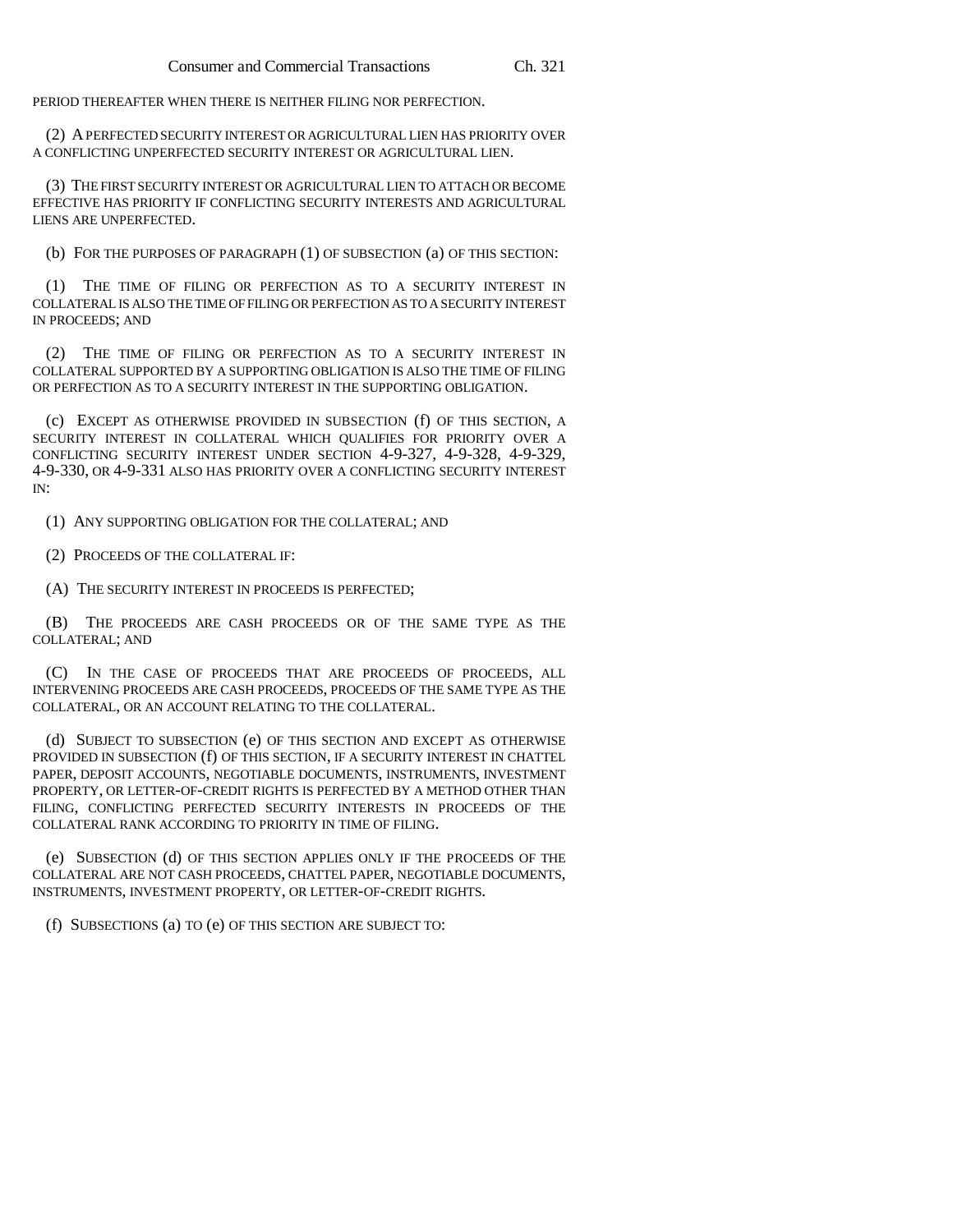(1) SUBSECTION (g) OF THIS SECTION AND THE OTHER PROVISIONS OF THIS PART 3;

(2) SECTION 4-4-210 WITH RESPECT TO A SECURITY INTEREST OF A COLLECTING BANK;

(3) SECTION 4-5-117.5 WITH RESPECT TO A SECURITY INTEREST OF AN ISSUER OR NOMINATED PERSON; AND

(4) SECTION 4-9-110 WITH RESPECT TO A SECURITY INTEREST ARISING UNDER ARTICLE 2 OR 2.5 OF THIS TITLE.

(g) A PERFECTED AGRICULTURAL LIEN ON COLLATERAL HAS PRIORITY OVER A CONFLICTING SECURITY INTEREST IN OR AGRICULTURAL LIEN ON THE SAME COLLATERAL IF THE STATUTE CREATING THE AGRICULTURAL LIEN SO PROVIDES.

**4-9-323. Future advances.** (a) EXCEPT AS OTHERWISE PROVIDED IN SUBSECTION (c) OF THIS SECTION, FOR PURPOSES OF DETERMINING THE PRIORITY OF A PERFECTED SECURITY INTEREST UNDER SECTION 4-9-322 (a) (1), PERFECTION OF THE SECURITY INTEREST DATES FROM THE TIME AN ADVANCE IS MADE TO THE EXTENT THAT THE SECURITY INTEREST SECURES AN ADVANCE THAT:

(1) IS MADE WHILE THE SECURITY INTEREST IS PERFECTED ONLY:

(A) UNDER SECTION 4-9-309 WHEN IT ATTACHES; OR

(B) TEMPORARILY UNDER SECTION 4-9-312 (e), (f), OR (g); AND

(2) IS NOT MADE PURSUANT TO A COMMITMENT ENTERED INTO BEFORE OR WHILE THE SECURITY INTEREST IS PERFECTED BY A METHOD OTHER THAN UNDER SECTION 4-9-309 OR 4-9-312 (e), (f), OR (g).

(b) EXCEPT AS OTHERWISE PROVIDED IN SUBSECTION (c) OF THIS SECTION, A SECURITY INTEREST IS SUBORDINATE TO THE RIGHTS OF A PERSON THAT BECOMES A LIEN CREDITOR TO THE EXTENT THAT THE SECURITY INTEREST SECURES AN ADVANCE MADE MORE THAN FORTY-FIVE DAYS AFTER THE PERSON BECOMES A LIEN CREDITOR UNLESS THE ADVANCE IS MADE:

(1) WITHOUT KNOWLEDGE OF THE LIEN; OR

(2) PURSUANT TO A COMMITMENT ENTERED INTO WITHOUT KNOWLEDGE OF THE LIEN.

(c) SUBSECTIONS (a) AND (b) OF THIS SECTION DO NOT APPLY TO A SECURITY INTEREST HELD BY A SECURED PARTY THAT IS A BUYER OF ACCOUNTS, CHATTEL PAPER, PAYMENT INTANGIBLES, OR PROMISSORY NOTES OR A CONSIGNOR.

(d) EXCEPT AS OTHERWISE PROVIDED IN SUBSECTION (e) OF THIS SECTION, A BUYER OF GOODS OTHER THAN A BUYER IN ORDINARY COURSE OF BUSINESS TAKES FREE OF A SECURITY INTEREST TO THE EXTENT THAT IT SECURES ADVANCES MADE AFTER THE EARLIER OF: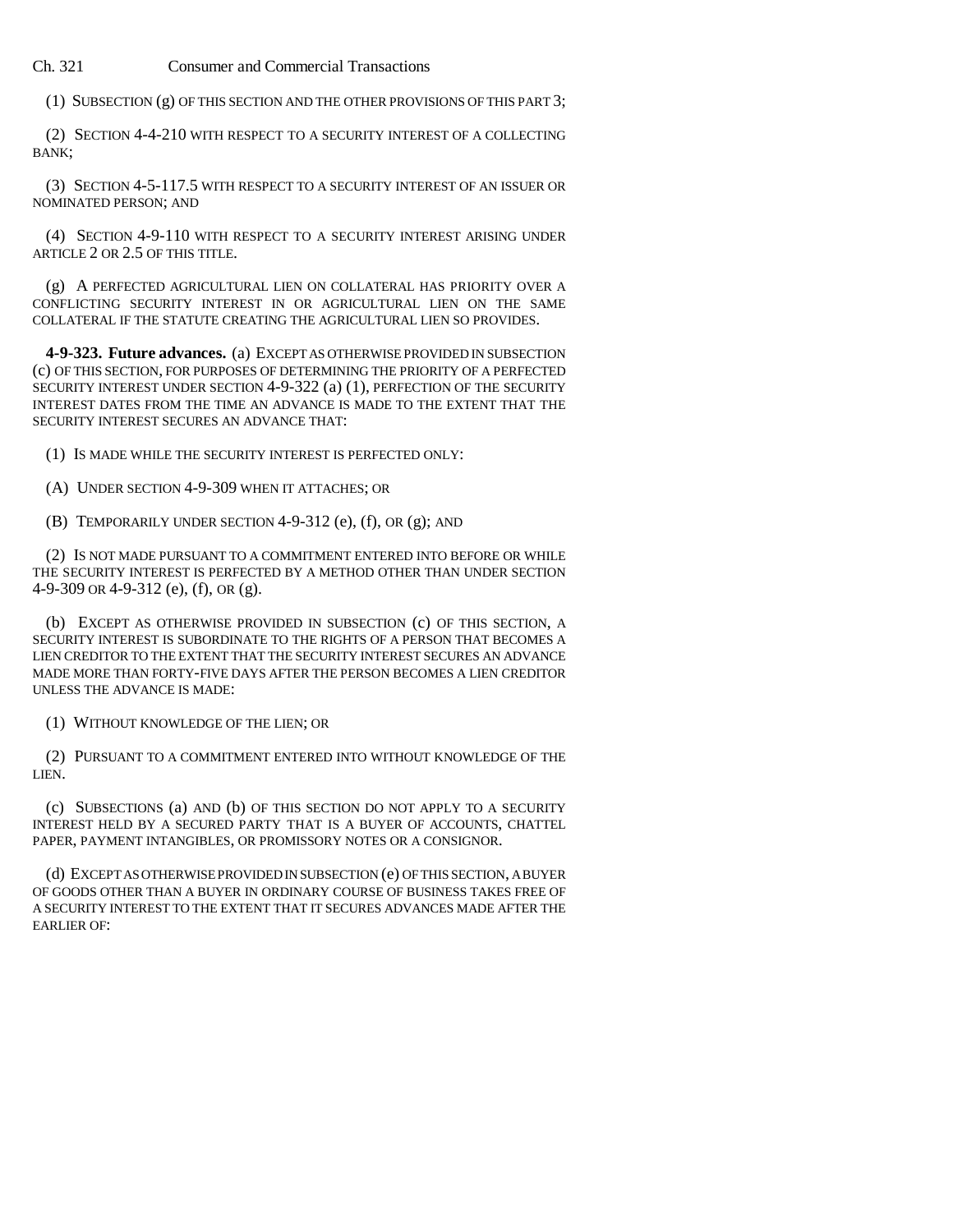(1) THE TIME THE SECURED PARTY ACQUIRES KNOWLEDGE OF THE BUYER'S PURCHASE; OR

(2) FORTY-FIVE DAYS AFTER THE PURCHASE.

(e) SUBSECTION (d) OF THIS SECTION DOES NOT APPLY IF THE ADVANCE IS MADE PURSUANT TO A COMMITMENT ENTERED INTO WITHOUT KNOWLEDGE OF THE BUYER'S PURCHASE AND BEFORE THE EXPIRATION OF THE FORTY-FIVE-DAY PERIOD.

(f) EXCEPT AS OTHERWISE PROVIDED IN SUBSECTION (g) OF THIS SECTION, A LESSEE OF GOODS, OTHER THAN A LESSEE IN ORDINARY COURSE OF BUSINESS, TAKES THE LEASEHOLD INTEREST FREE OF A SECURITY INTEREST TO THE EXTENT THAT IT SECURES ADVANCES MADE AFTER THE EARLIER OF:

(1) THE TIME THE SECURED PARTY ACQUIRES KNOWLEDGE OF THE LEASE; OR

(2) FORTY-FIVE DAYS AFTER THE LEASE CONTRACT BECOMES ENFORCEABLE.

(g) SUBSECTION (f) OF THIS SECTION DOES NOT APPLY IF THE ADVANCE IS MADE PURSUANT TO A COMMITMENT ENTERED INTO WITHOUT KNOWLEDGE OF THE LEASE AND BEFORE THE EXPIRATION OF THE FORTY-FIVE-DAY PERIOD.

**4-9-324. Priority of purchase-money security interests.** (a) EXCEPT AS OTHERWISE PROVIDED IN SUBSECTION (g) OF THIS SECTION, A PERFECTED PURCHASE-MONEY SECURITY INTEREST IN GOODS OTHER THAN INVENTORY OR LIVESTOCK HAS PRIORITY OVER A CONFLICTING SECURITY INTEREST IN THE SAME GOODS, AND, EXCEPT AS OTHERWISE PROVIDED IN SECTION 4-9-327, A PERFECTED SECURITY INTEREST IN ITS IDENTIFIABLE PROCEEDS ALSO HAS PRIORITY, IF THE PURCHASE-MONEY SECURITY INTEREST IS PERFECTED WHEN THE DEBTOR RECEIVES POSSESSION OF THE COLLATERAL OR WITHIN TWENTY DAYS THEREAFTER.

(b) SUBJECT TO SUBSECTION (c) OF THIS SECTION AND EXCEPT AS OTHERWISE PROVIDED IN SUBSECTION (g) OF THIS SECTION, A PERFECTED PURCHASE-MONEY SECURITY INTEREST IN INVENTORY HAS PRIORITY OVER A CONFLICTING SECURITY INTEREST IN THE SAME INVENTORY, HAS PRIORITY OVER A CONFLICTING SECURITY INTEREST IN CHATTEL PAPER OR AN INSTRUMENT CONSTITUTING PROCEEDS OF THE INVENTORY AND IN PROCEEDS OF THE CHATTEL PAPER, IF SO PROVIDED IN SECTION 4-9-330, AND, EXCEPT AS OTHERWISE PROVIDED IN SECTION 4-9-327, ALSO HAS PRIORITY IN IDENTIFIABLE CASH PROCEEDS OF THE INVENTORY TO THE EXTENT THE IDENTIFIABLE CASH PROCEEDS ARE RECEIVED ON OR BEFORE THE DELIVERY OF THE INVENTORY TO A BUYER, IF:

(1) THE PURCHASE-MONEY SECURITY INTEREST IS PERFECTED WHEN THE DEBTOR RECEIVES POSSESSION OF THE INVENTORY;

(2) THE PURCHASE-MONEY SECURED PARTY SENDS AN AUTHENTICATED NOTIFICATION TO THE HOLDER OF THE CONFLICTING SECURITY INTEREST;

(3) THE HOLDER OF THE CONFLICTING SECURITY INTEREST RECEIVES THE NOTIFICATION WITHIN FIVE YEARS BEFORE THE DEBTOR RECEIVES POSSESSION OF THE INVENTORY; AND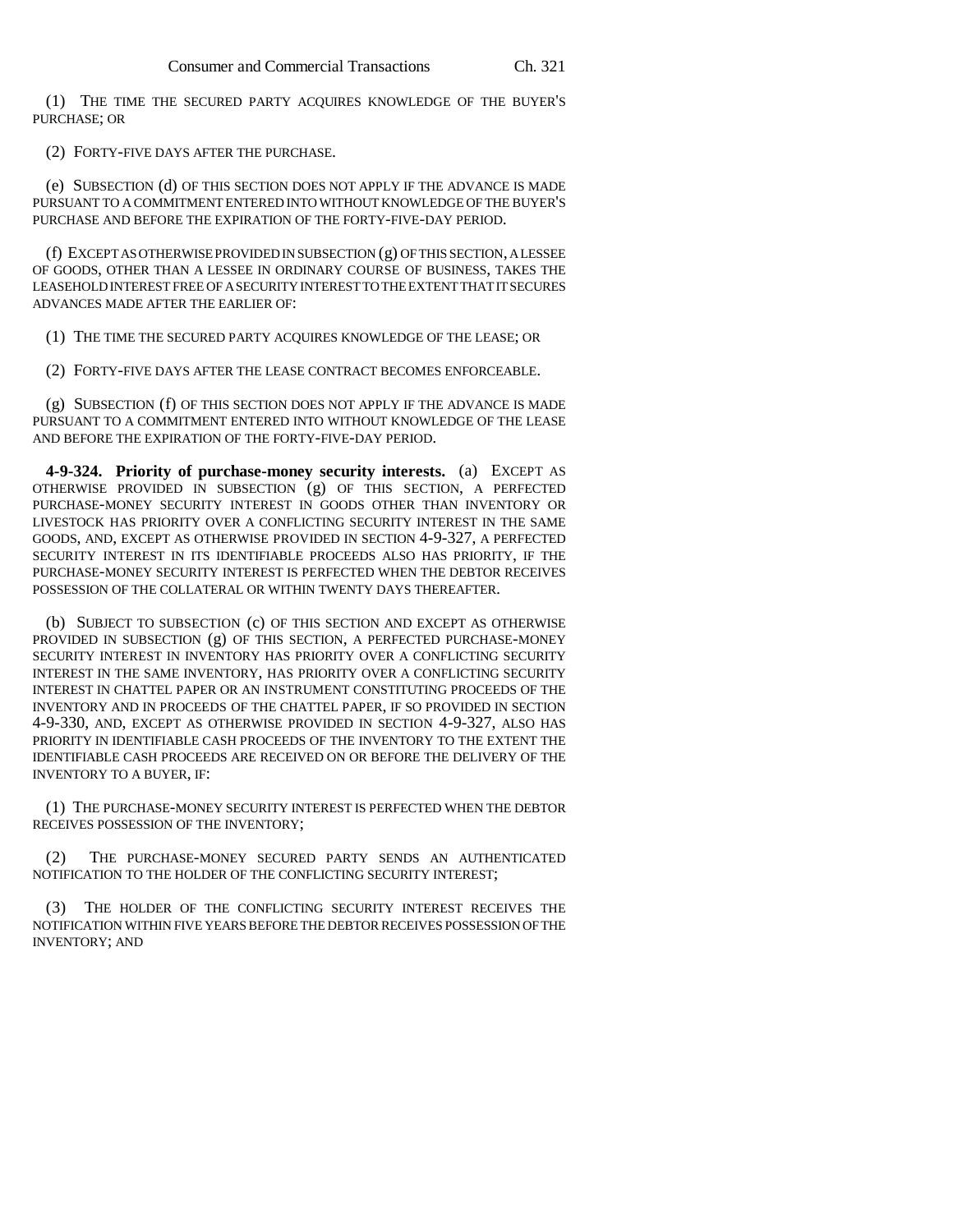(4) THE NOTIFICATION STATES THAT THE PERSON SENDING THE NOTIFICATION HAS OR EXPECTS TO ACQUIRE A PURCHASE-MONEY SECURITY INTEREST IN INVENTORY OF THE DEBTOR AND DESCRIBES THE INVENTORY.

(c) PARAGRAPHS (2) TO (4) OF SUBSECTION (b) OF THIS SECTION APPLY ONLY IF THE HOLDER OF THE CONFLICTING SECURITY INTEREST HAD FILED A FINANCING STATEMENT COVERING THE SAME TYPES OF INVENTORY:

(1) IF THE PURCHASE-MONEY SECURITY INTEREST IS PERFECTED BY FILING, BEFORE THE DATE OF THE FILING; OR

(2) IF THE PURCHASE-MONEY SECURITY INTEREST IS TEMPORARILY PERFECTED WITHOUT FILING OR POSSESSION UNDER SECTION 4-9-312 (f), BEFORE THE BEGINNING OF THE TWENTY-DAY PERIOD THEREUNDER.

(d) SUBJECT TO SUBSECTION (e) OF THIS SECTION AND EXCEPT AS OTHERWISE PROVIDED IN SUBSECTION (g) OF THIS SECTION, A PERFECTED PURCHASE-MONEY SECURITY INTEREST IN LIVESTOCK THAT ARE FARM PRODUCTS HAS PRIORITY OVER A CONFLICTING SECURITY INTEREST IN THE SAME LIVESTOCK, AND, EXCEPT AS OTHERWISE PROVIDED IN SECTION 4-9-327, A PERFECTED SECURITY INTEREST IN THEIR IDENTIFIABLE PROCEEDS AND IDENTIFIABLE PRODUCTS IN THEIR UNMANUFACTURED STATES ALSO HAS PRIORITY, IF:

(1) THE PURCHASE-MONEY SECURITY INTEREST IS PERFECTED WHEN THE DEBTOR RECEIVES POSSESSION OF THE LIVESTOCK;

(2) THE PURCHASE-MONEY SECURED PARTY SENDS AN AUTHENTICATED NOTIFICATION TO THE HOLDER OF THE CONFLICTING SECURITY INTEREST;

(3) THE HOLDER OF THE CONFLICTING SECURITY INTEREST RECEIVES THE NOTIFICATION WITHIN SIX MONTHS BEFORE THE DEBTOR RECEIVES POSSESSION OF THE LIVESTOCK; AND

(4) THE NOTIFICATION STATES THAT THE PERSON SENDING THE NOTIFICATION HAS OR EXPECTS TO ACQUIRE A PURCHASE-MONEY SECURITY INTEREST IN LIVESTOCK OF THE DEBTOR AND DESCRIBES THE LIVESTOCK.

(e) PARAGRAPHS (2) TO (4) OF SUBSECTION (d) OF THIS SECTION APPLY ONLY IF THE HOLDER OF THE CONFLICTING SECURITY INTEREST HAD FILED A FINANCING STATEMENT COVERING THE SAME TYPES OF LIVESTOCK:

(1) IF THE PURCHASE-MONEY SECURITY INTEREST IS PERFECTED BY FILING, BEFORE THE DATE OF THE FILING; OR

(2) IF THE PURCHASE-MONEY SECURITY INTEREST IS TEMPORARILY PERFECTED WITHOUT FILING OR POSSESSION UNDER SECTION 4-9-312 (f), BEFORE THE BEGINNING OF THE TWENTY-DAY PERIOD THEREUNDER.

(f) EXCEPT AS OTHERWISE PROVIDED IN SUBSECTION (g) OF THIS SECTION, A PERFECTED PURCHASE-MONEY SECURITY INTEREST IN SOFTWARE HAS PRIORITY OVER A CONFLICTING SECURITY INTEREST IN THE SAME COLLATERAL, AND, EXCEPT AS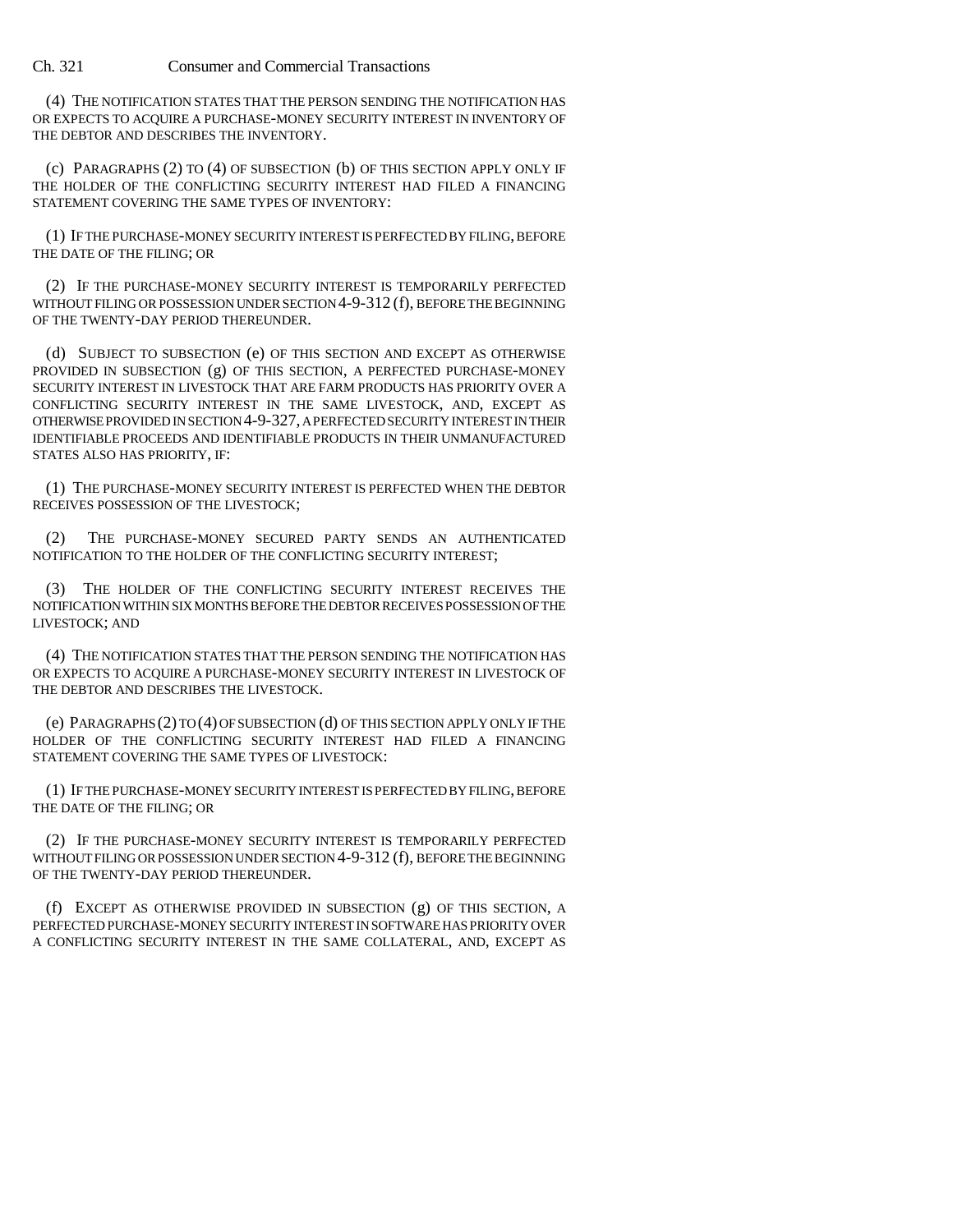OTHERWISE PROVIDED IN SECTION 4-9-327, A PERFECTED SECURITY INTEREST IN ITS IDENTIFIABLE PROCEEDS ALSO HAS PRIORITY, TO THE EXTENT THAT THE PURCHASE-MONEY SECURITY INTEREST IN THE GOODS IN WHICH THE SOFTWARE WAS ACQUIRED FOR USE HAS PRIORITY IN THE GOODS AND PROCEEDS OF THE GOODS UNDER THIS SECTION.

(g) IF MORE THAN ONE SECURITY INTEREST QUALIFIES FOR PRIORITY IN THE SAME COLLATERAL UNDER SUBSECTION (a), (b), (d), OR (f) OF THIS SECTION:

(1) A SECURITY INTEREST SECURING AN OBLIGATION INCURRED AS ALL OR PART OF THE PRICE OF THE COLLATERAL HAS PRIORITY OVER A SECURITY INTEREST SECURING AN OBLIGATION INCURRED FOR VALUE GIVEN TO ENABLE THE DEBTOR TO ACQUIRE RIGHTS IN OR THE USE OF COLLATERAL; AND

(2) IN ALL OTHER CASES, SECTION 4-9-322 (a) APPLIES TO THE QUALIFYING SECURITY INTERESTS.

**4-9-325. Priority of security interests in transferred collateral.** (a) EXCEPT AS OTHERWISE PROVIDED IN SUBSECTION (b) OF THIS SECTION, A SECURITY INTEREST CREATED BY A DEBTOR IS SUBORDINATE TO A SECURITY INTEREST IN THE SAME COLLATERAL CREATED BY ANOTHER PERSON IF:

(1) THE DEBTOR ACQUIRED THE COLLATERAL SUBJECT TO THE SECURITY INTEREST CREATED BY THE OTHER PERSON;

(2) THE SECURITY INTEREST CREATED BY THE OTHER PERSON WAS PERFECTED WHEN THE DEBTOR ACQUIRED THE COLLATERAL; AND

(3) THERE IS NO PERIOD THEREAFTER WHEN THE SECURITY INTEREST IS UNPERFECTED.

(b) SUBSECTION (a) OF THIS SECTION SUBORDINATES A SECURITY INTEREST ONLY IF THE SECURITY INTEREST:

(1) OTHERWISE WOULD HAVE PRIORITY SOLELY UNDER SECTION 4-9-322 (a) OR 4-9-324; OR

(2) AROSE SOLELY UNDER SECTION 4-2-711 (3) OR 4-2.5-508 (5).

**4-9-326. Priority of security interests created by new debtor.** (a) SUBJECT TO SUBSECTION (b) OF THIS SECTION, A SECURITY INTEREST CREATED BY A NEW DEBTOR WHICH IS PERFECTED BY A FILED FINANCING STATEMENT THAT IS EFFECTIVE SOLELY UNDER SECTION 4-9-508 IN COLLATERAL IN WHICH A NEW DEBTOR HAS OR ACQUIRES RIGHTS IS SUBORDINATE TO A SECURITY INTEREST IN THE SAME COLLATERAL WHICH IS PERFECTED OTHER THAN BY A FILED FINANCING STATEMENT THAT IS EFFECTIVE SOLELY UNDER SECTION 4-9-508.

(b) THE OTHER PROVISIONS OF THIS PART 3 DETERMINE THE PRIORITY AMONG CONFLICTING SECURITY INTERESTS IN THE SAME COLLATERAL PERFECTED BY FILED FINANCING STATEMENTS THAT ARE EFFECTIVE SOLELY UNDER SECTION 4-9-508. HOWEVER, IF THE SECURITY AGREEMENTS TO WHICH A NEW DEBTOR BECAME BOUND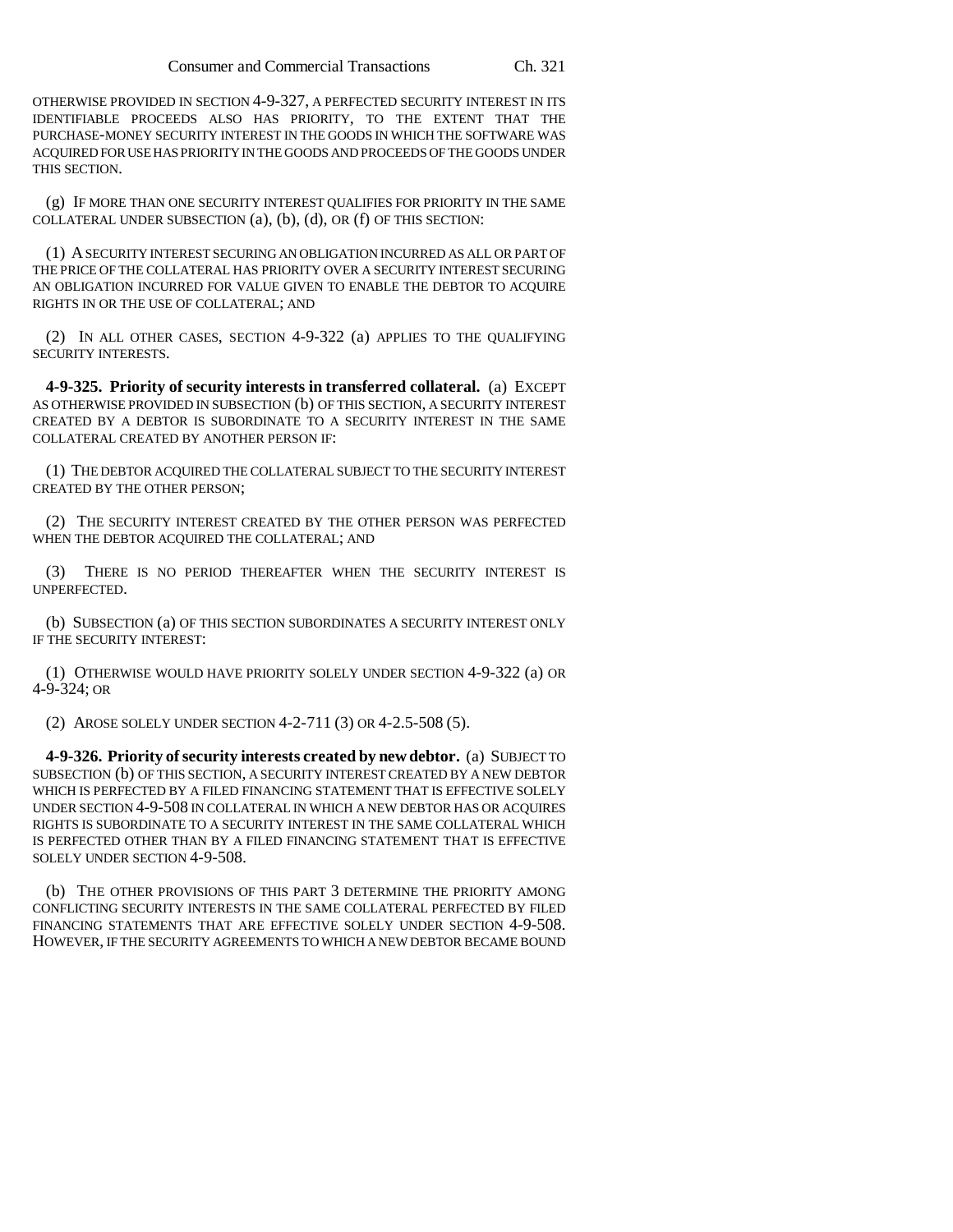AS DEBTOR WERE NOT ENTERED INTO BY THE SAME ORIGINAL DEBTOR, THE CONFLICTING SECURITY INTERESTS RANK ACCORDING TO PRIORITY IN TIME OF THE NEW DEBTOR'S HAVING BECOME BOUND.

**4-9-327. Priority of security interests in deposit account.** THE FOLLOWING RULES GOVERN PRIORITY AMONG CONFLICTING SECURITY INTERESTS IN THE SAME DEPOSIT ACCOUNT:

(1) A SECURITY INTEREST HELD BY A SECURED PARTY HAVING CONTROL OF THE DEPOSIT ACCOUNT UNDER SECTION 4-9-104 HAS PRIORITY OVER A CONFLICTING SECURITY INTEREST HELD BY A SECURED PARTY THAT DOES NOT HAVE CONTROL.

(2) EXCEPT AS OTHERWISE PROVIDED IN PARAGRAPHS (3) AND (4) OF THIS SECTION, SECURITY INTERESTS PERFECTED BY CONTROL UNDER SECTION 4-9-314 RANK ACCORDING TO PRIORITY IN TIME OF OBTAINING CONTROL.

(3) EXCEPT AS OTHERWISE PROVIDED IN PARAGRAPH (4) OF THIS SECTION, A SECURITY INTEREST HELD BY THE BANK WITH WHICH THE DEPOSIT ACCOUNT IS MAINTAINED HAS PRIORITY OVER A CONFLICTING SECURITY INTEREST HELD BY ANOTHER SECURED PARTY.

(4) A SECURITY INTEREST PERFECTED BY CONTROL UNDER SECTION 4-9-104 (a) (3) HAS PRIORITY OVER A SECURITY INTEREST HELD BY THE BANK WITH WHICH THE DEPOSIT ACCOUNT IS MAINTAINED.

**4-9-328. Priority of security interests in investment property.** THE FOLLOWING RULES GOVERN PRIORITY AMONG CONFLICTING SECURITY INTERESTS IN THE SAME INVESTMENT PROPERTY:

(1) A SECURITY INTEREST HELD BY A SECURED PARTY HAVING CONTROL OF INVESTMENT PROPERTY UNDER SECTION 4-9-106 HAS PRIORITY OVER A SECURITY INTEREST HELD BY A SECURED PARTY THAT DOES NOT HAVE CONTROL OF THE INVESTMENT PROPERTY.

(2) EXCEPT AS OTHERWISE PROVIDED IN PARAGRAPHS (3) AND (4) OF THIS SECTION, CONFLICTING SECURITY INTERESTS HELD BY SECURED PARTIES EACH OF WHICH HAS CONTROL UNDER SECTION 4-9-106 RANK ACCORDING TO PRIORITY IN TIME OF:

(A) IF THE COLLATERAL IS A SECURITY, OBTAINING CONTROL;

(B) IF THE COLLATERAL IS A SECURITY ENTITLEMENT CARRIED IN A SECURITIES ACCOUNT AND:

(i) IF THE SECURED PARTY OBTAINED CONTROL UNDER SECTION 4-8-106 (d) (1), THE SECURED PARTY'S BECOMING THE PERSON FOR WHICH THE SECURITIES ACCOUNT IS MAINTAINED;

(ii) IF THE SECURED PARTY OBTAINED CONTROL UNDER SECTION 4-8-106 (d) (2), THE SECURITIES INTERMEDIARY'S AGREEMENT TO COMPLY WITH THE SECURED PARTY'S ENTITLEMENT ORDERS WITH RESPECT TO SECURITY ENTITLEMENTS CARRIED OR TO BE CARRIED IN THE SECURITIES ACCOUNT; OR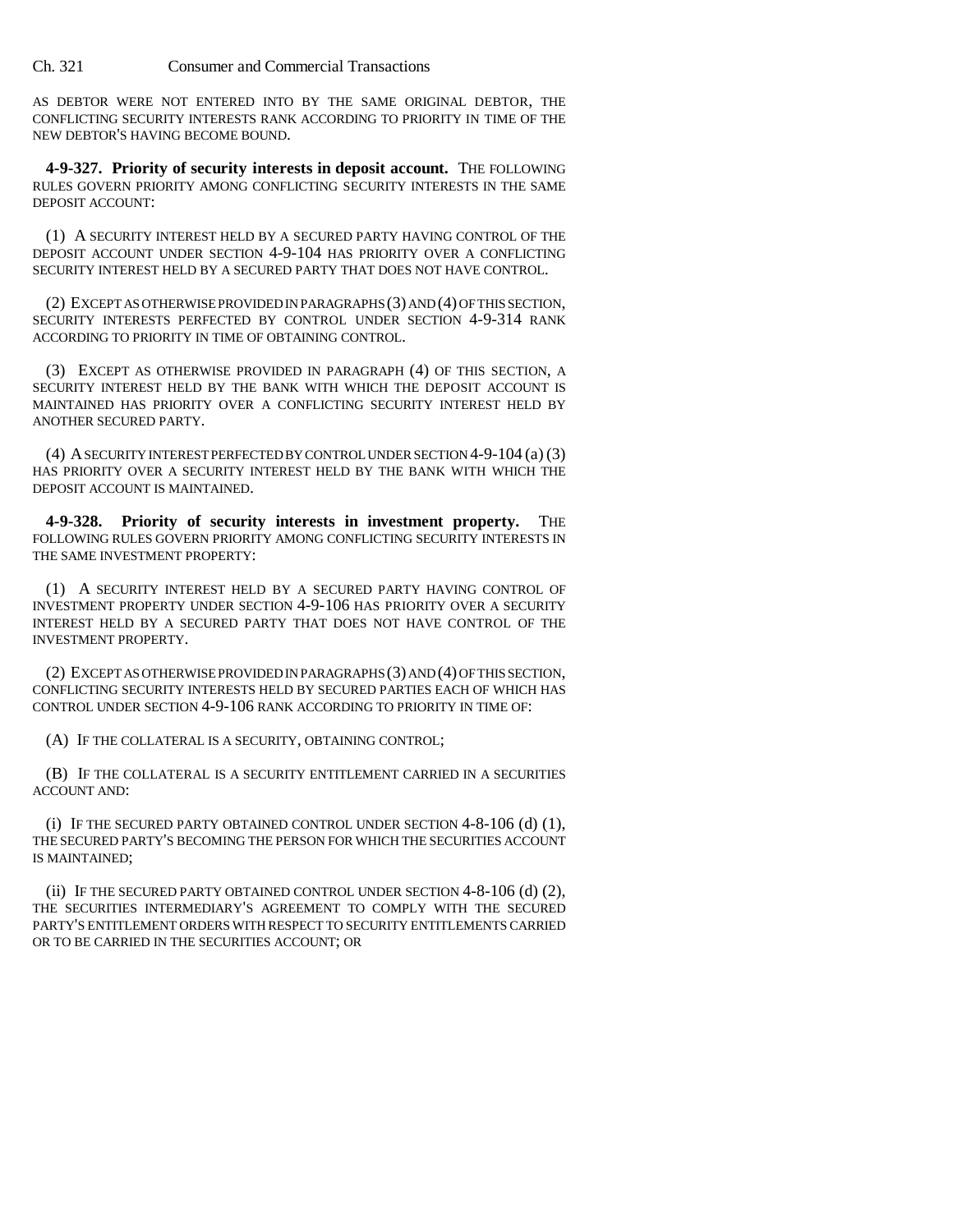(iii) IF THE SECURED PARTY OBTAINED CONTROL THROUGH ANOTHER PERSON UNDER SECTION 4-8-106 (d) (3), THE TIME ON WHICH PRIORITY WOULD BE BASED UNDER THIS PARAGRAPH (2) IF THE OTHER PERSON WERE THE SECURED PARTY; OR

(C) IF THE COLLATERAL IS A COMMODITY CONTRACT CARRIED WITH A COMMODITY INTERMEDIARY, THE SATISFACTION OF THE REQUIREMENT FOR CONTROL SPECIFIED IN SECTION 4-9-106 (b) (2) WITH RESPECT TO COMMODITY CONTRACTS CARRIED OR TO BE CARRIED WITH THE COMMODITY INTERMEDIARY.

(3) A SECURITY INTEREST HELD BY A SECURITIES INTERMEDIARY IN A SECURITY ENTITLEMENT OR A SECURITIES ACCOUNT MAINTAINED WITH THE SECURITIES INTERMEDIARY HAS PRIORITY OVER A CONFLICTING SECURITY INTEREST HELD BY ANOTHER SECURED PARTY.

(4) A SECURITY INTEREST HELD BY A COMMODITY INTERMEDIARY IN A COMMODITY CONTRACT OR A COMMODITY ACCOUNT MAINTAINED WITH THE COMMODITY INTERMEDIARY HAS PRIORITY OVER A CONFLICTING SECURITY INTEREST HELD BY ANOTHER SECURED PARTY.

(5) A SECURITY INTEREST IN A CERTIFICATED SECURITY IN REGISTERED FORM WHICH IS PERFECTED BY TAKING DELIVERY UNDER SECTION 4-9-313 (a) AND NOT BY CONTROL UNDER SECTION 4-9-314 HAS PRIORITY OVER A CONFLICTING SECURITY INTEREST PERFECTED BY A METHOD OTHER THAN CONTROL.

(6) CONFLICTING SECURITY INTERESTS CREATED BY A BROKER, SECURITIES INTERMEDIARY, OR COMMODITY INTERMEDIARY WHICH ARE PERFECTED WITHOUT CONTROL UNDER SECTION 4-9-106 RANK EQUALLY.

(7) IN ALL OTHER CASES, PRIORITY AMONG CONFLICTING SECURITY INTERESTS IN INVESTMENT PROPERTY IS GOVERNED BY SECTIONS 4-9-322 AND 4-9-323.

**4-9-329. Priority of security interests in letter-of-credit right.** THE FOLLOWING RULES GOVERN PRIORITY AMONG CONFLICTING SECURITY INTERESTS IN THE SAME LETTER-OF-CREDIT RIGHT:

(1) A SECURITY INTEREST HELD BY A SECURED PARTY HAVING CONTROL OF THE LETTER-OF-CREDIT RIGHT UNDER SECTION 4-9-107 HAS PRIORITY TO THE EXTENT OF ITS CONTROL OVER A CONFLICTING SECURITY INTEREST HELD BY A SECURED PARTY THAT DOES NOT HAVE CONTROL.

(2) SECURITY INTERESTS PERFECTED BY CONTROL UNDER SECTION 4-9-314 RANK ACCORDING TO PRIORITY IN TIME OF OBTAINING CONTROL.

**4-9-330. Priority of purchaser of chattel paper or instrument.** (a) A PURCHASER OF CHATTEL PAPER HAS PRIORITY OVER A SECURITY INTEREST IN THE CHATTEL PAPER WHICH IS CLAIMED MERELY AS PROCEEDS OF INVENTORY SUBJECT TO A SECURITY INTEREST IF:

(1) IN GOOD FAITH AND IN THE ORDINARY COURSE OF THE PURCHASER'S BUSINESS, THE PURCHASER GIVES NEW VALUE AND TAKES POSSESSION OF THE CHATTEL PAPER OR OBTAINS CONTROL OF THE CHATTEL PAPER UNDER SECTION 4-9-105; AND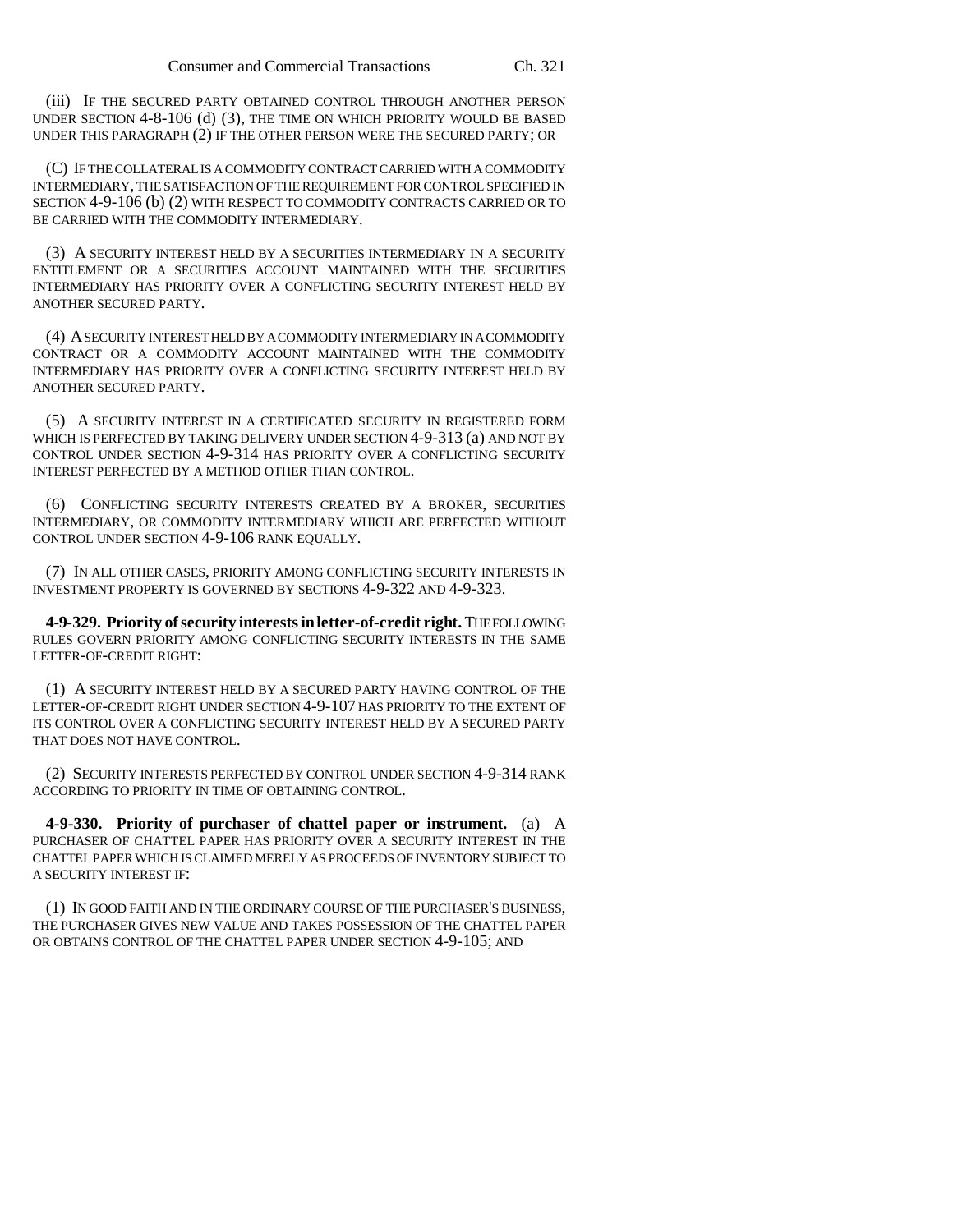(2) THE CHATTEL PAPER DOES NOT INDICATE THAT IT HAS BEEN ASSIGNED TO AN IDENTIFIED ASSIGNEE OTHER THAN THE PURCHASER.

(b) A PURCHASER OF CHATTEL PAPER HAS PRIORITY OVER A SECURITY INTEREST IN THE CHATTEL PAPER WHICH IS CLAIMED OTHER THAN MERELY AS PROCEEDS OF INVENTORY SUBJECT TO A SECURITY INTEREST IF THE PURCHASER GIVES NEW VALUE AND TAKES POSSESSION OF THE CHATTEL PAPER OR OBTAINS CONTROL OF THE CHATTEL PAPER UNDER SECTION 4-9-105 IN GOOD FAITH, IN THE ORDINARY COURSE OF THE PURCHASER'S BUSINESS, AND WITHOUT KNOWLEDGE THAT THE PURCHASE VIOLATES THE RIGHTS OF THE SECURED PARTY.

(c) EXCEPT AS OTHERWISE PROVIDED IN SECTION 4-9-327, A PURCHASER HAVING PRIORITY IN CHATTEL PAPER UNDER SUBSECTION (a) OR (b) OF THIS SECTION ALSO HAS PRIORITY IN PROCEEDS OF THE CHATTEL PAPER TO THE EXTENT THAT:

(1) SECTION 4-9-322 PROVIDES FOR PRIORITY IN THE PROCEEDS; OR

(2) THE PROCEEDS CONSIST OF THE SPECIFIC GOODS COVERED BY THE CHATTEL PAPER OR CASH PROCEEDS OF THE SPECIFIC GOODS, EVEN IF THE PURCHASER'S SECURITY INTEREST IN THE PROCEEDS IS UNPERFECTED.

(d) EXCEPT AS OTHERWISE PROVIDED IN SECTION 4-9-331 (a), A PURCHASER OF AN INSTRUMENT HAS PRIORITY OVER A SECURITY INTEREST IN THE INSTRUMENT PERFECTED BY A METHOD OTHER THAN POSSESSION IF THE PURCHASER GIVES VALUE AND TAKES POSSESSION OF THE INSTRUMENT IN GOOD FAITH AND WITHOUT KNOWLEDGE THAT THE PURCHASE VIOLATES THE RIGHTS OF THE SECURED PARTY.

(e) FOR PURPOSES OF SUBSECTIONS (a) AND (b) OF THIS SECTION, THE HOLDER OF A PURCHASE-MONEY SECURITY INTEREST IN INVENTORY GIVES NEW VALUE FOR CHATTEL PAPER CONSTITUTING PROCEEDS OF THE INVENTORY.

(f) FOR PURPOSES OF SUBSECTIONS (b) AND (d) OF THIS SECTION, IF CHATTEL PAPER OR AN INSTRUMENT INDICATES THAT IT HAS BEEN ASSIGNED TO AN IDENTIFIED SECURED PARTY OTHER THAN THE PURCHASER, A PURCHASER OF THE CHATTEL PAPER OR INSTRUMENT HAS KNOWLEDGE THAT THE PURCHASE VIOLATES THE RIGHTS OF THE SECURED PARTY.

**4-9-331. Priority of rights of purchasers of instruments, documents, and securities under other articles - priority of interests in financial assets and security entitlements under article 8.** (a) THIS ARTICLE DOES NOT LIMIT THE RIGHTS OF A HOLDER IN DUE COURSE OF A NEGOTIABLE INSTRUMENT, A HOLDER TO WHICH A NEGOTIABLE DOCUMENT OF TITLE HAS BEEN DULY NEGOTIATED, OR A PROTECTED PURCHASER OF A SECURITY. THESE HOLDERS OR PURCHASERS TAKE PRIORITY OVER AN EARLIER SECURITY INTEREST, EVEN IF PERFECTED, TO THE EXTENT PROVIDED IN ARTICLES 3, 7, AND 8 OF THIS TITLE.

(b) THIS ARTICLE DOES NOT LIMIT THE RIGHTS OF OR IMPOSE LIABILITY ON A PERSON TO THE EXTENT THAT THE PERSON IS PROTECTED AGAINST THE ASSERTION OF AN ADVERSE CLAIM UNDER ARTICLE 8 OF THIS TITLE.

(c) FILING UNDER THIS ARTICLE DOES NOT CONSTITUTE NOTICE OF A CLAIM OR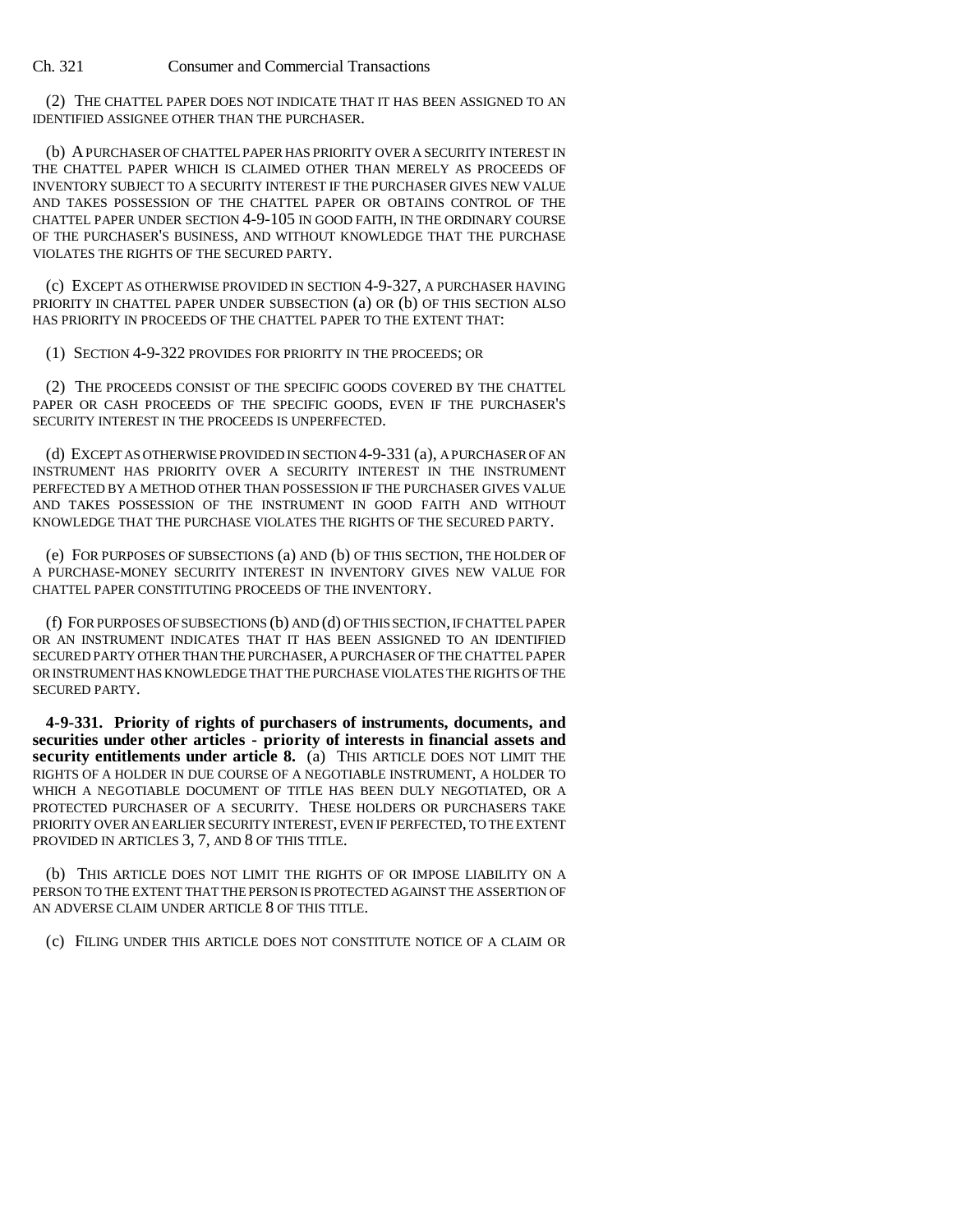DEFENSE TO THE HOLDERS, OR PURCHASERS, OR PERSONS DESCRIBED IN SUBSECTIONS (a) AND (b) OF THIS SECTION.

**4-9-332. Transfer of money - transfer of funds from deposit account.** (a) A TRANSFEREE OF MONEY TAKES THE MONEY FREE OF A SECURITY INTEREST UNLESS THE TRANSFEREE ACTS IN COLLUSION WITH THE DEBTOR IN VIOLATING THE RIGHTS OF THE SECURED PARTY.

(b) A TRANSFEREE OF FUNDS FROM A DEPOSIT ACCOUNT TAKES THE FUNDS FREE OF A SECURITY INTEREST IN THE DEPOSIT ACCOUNT UNLESS THE TRANSFEREE ACTS IN COLLUSION WITH THE DEBTOR IN VIOLATING THE RIGHTS OF THE SECURED PARTY.

**4-9-333. Priority of certain liens arising by operation of law.** (a) IN THIS SECTION, "POSSESSORY LIEN" MEANS AN INTEREST, OTHER THAN A SECURITY INTEREST OR AN AGRICULTURAL LIEN:

(1) WHICH SECURES PAYMENT OR PERFORMANCE OF AN OBLIGATION FOR SERVICES OR MATERIALS FURNISHED WITH RESPECT TO GOODS BY A PERSON IN THE ORDINARY COURSE OF THE PERSON'S BUSINESS;

(2) WHICH IS CREATED BY STATUTE OR RULE OF LAW IN FAVOR OF THE PERSON; AND

(3) WHOSE EFFECTIVENESS DEPENDS ON THE PERSON'S POSSESSION OF THE GOODS.

(b) A POSSESSORY LIEN ON GOODS HAS PRIORITY OVER A SECURITY INTEREST IN THE GOODS IF THE LIEN IS CREATED BY A STATUTE THAT EXPRESSLY SO PROVIDES.

**4-9-334. Priority of security interests in fixtures and crops.** (a) A SECURITY INTEREST UNDER THIS ARTICLE MAY BE CREATED IN GOODS THAT ARE FIXTURES OR MAY CONTINUE IN GOODS THAT BECOME FIXTURES. A SECURITY INTEREST DOES NOT EXIST UNDER THIS ARTICLE IN ORDINARY BUILDING MATERIALS INCORPORATED INTO AN IMPROVEMENT ON LAND.

(b) THIS ARTICLE DOES NOT PREVENT CREATION OF AN ENCUMBRANCE UPON FIXTURES UNDER REAL PROPERTY LAW.

(c) IN CASES NOT GOVERNED BY SUBSECTIONS (d) TO (h) OF THIS SECTION, A SECURITY INTEREST IN FIXTURES IS SUBORDINATE TO A CONFLICTING INTEREST OF AN ENCUMBRANCER OR OWNER OF THE RELATED REAL PROPERTY OTHER THAN THE DEBTOR.

(d) EXCEPT AS OTHERWISE PROVIDED IN SUBSECTION (h) OF THIS SECTION, A PERFECTED SECURITY INTEREST IN FIXTURES HAS PRIORITY OVER A CONFLICTING INTEREST OF AN ENCUMBRANCER OR OWNER OF THE REAL PROPERTY IF THE DEBTOR HAS AN INTEREST OF RECORD IN OR IS IN POSSESSION OF THE REAL PROPERTY AND:

(1) THE SECURITY INTEREST IS A PURCHASE-MONEY SECURITY INTEREST;

(2) THE INTEREST OF THE ENCUMBRANCER OR OWNER ARISES BEFORE THE GOODS BECOME FIXTURES; AND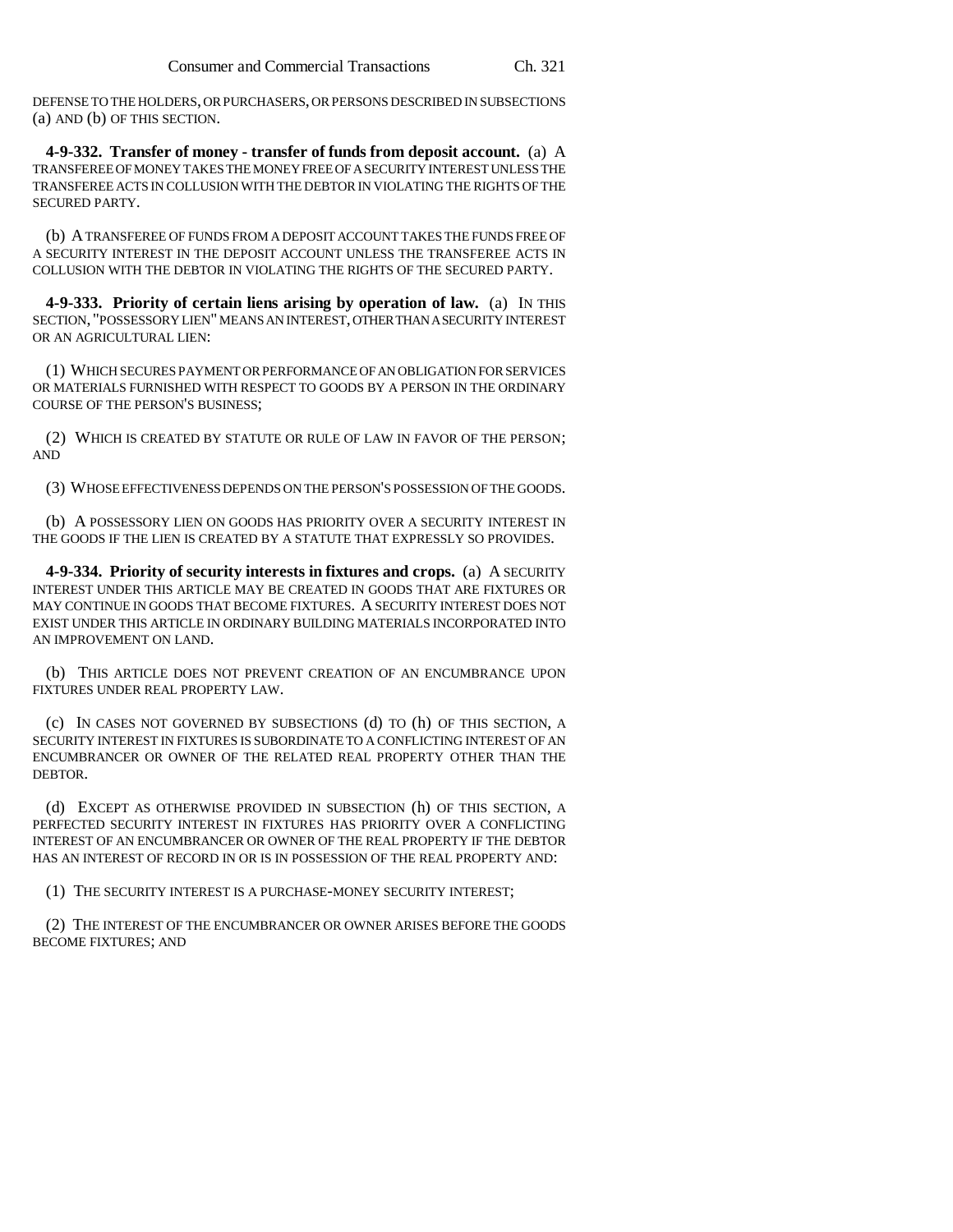(3) THE SECURITY INTEREST IS PERFECTED BY A FIXTURE FILING BEFORE THE GOODS BECOME FIXTURES OR WITHIN TWENTY DAYS THEREAFTER.

(e) A PERFECTED SECURITY INTEREST IN FIXTURES HAS PRIORITY OVER A CONFLICTING INTEREST OF AN ENCUMBRANCER OR OWNER OF THE REAL PROPERTY IF:

(1) THE DEBTOR HAS AN INTEREST OF RECORD IN THE REAL PROPERTY OR IS IN POSSESSION OF THE REAL PROPERTY AND THE SECURITY INTEREST:

(A) IS PERFECTED BY A FIXTURE FILING BEFORE THE INTEREST OF THE ENCUMBRANCER OR OWNER IS OF RECORD; AND

(B) HAS PRIORITY OVER ANY CONFLICTING INTEREST OF A PREDECESSOR IN TITLE OF THE ENCUMBRANCER OR OWNER;

(2) BEFORE THE GOODS BECOME FIXTURES, THE SECURITY INTEREST IS PERFECTED BY ANY METHOD PERMITTED BY THIS ARTICLE AND THE FIXTURES ARE READILY REMOVABLE:

(A) FACTORY OR OFFICE MACHINES;

(B) EQUIPMENT THAT IS NOT PRIMARILY USED OR LEASED FOR USE IN THE OPERATION OF THE REAL PROPERTY; OR

(C) REPLACEMENTS OF DOMESTIC APPLIANCES THAT ARE CONSUMER GOODS;

(3) THE CONFLICTING INTEREST IS A LIEN ON THE REAL PROPERTY OBTAINED BY LEGAL OR EQUITABLE PROCEEDINGS AFTER THE SECURITY INTEREST WAS PERFECTED BY ANY METHOD PERMITTED BY THIS ARTICLE; OR

(4) THE SECURITY INTEREST IS:

(A) CREATED IN A MANUFACTURED HOME IN A MANUFACTURED-HOME TRANSACTION; AND

(B) PERFECTED PURSUANT TO A STATUTE DESCRIBED IN SECTION 4-9-311 (a) (2).

(f) A SECURITY INTEREST IN FIXTURES, WHETHER OR NOT PERFECTED, HAS PRIORITY OVER A CONFLICTING INTEREST OF AN ENCUMBRANCER OR OWNER OF THE REAL PROPERTY IF:

(1) THE ENCUMBRANCER OR OWNER HAS, IN AN AUTHENTICATED RECORD, CONSENTED TO THE SECURITY INTEREST OR DISCLAIMED AN INTEREST IN THE GOODS AS FIXTURES; OR

(2) THE DEBTOR HAS A RIGHT TO REMOVE THE GOODS AS AGAINST THE ENCUMBRANCER OR OWNER.

(g) THE PRIORITY OF THE SECURITY INTEREST UNDER PARAGRAPH (2) OF SUBSECTION (f) OF THIS SECTION CONTINUES FOR A REASONABLE TIME IF THE DEBTOR'S RIGHT TO REMOVE THE GOODS AS AGAINST THE ENCUMBRANCER OR OWNER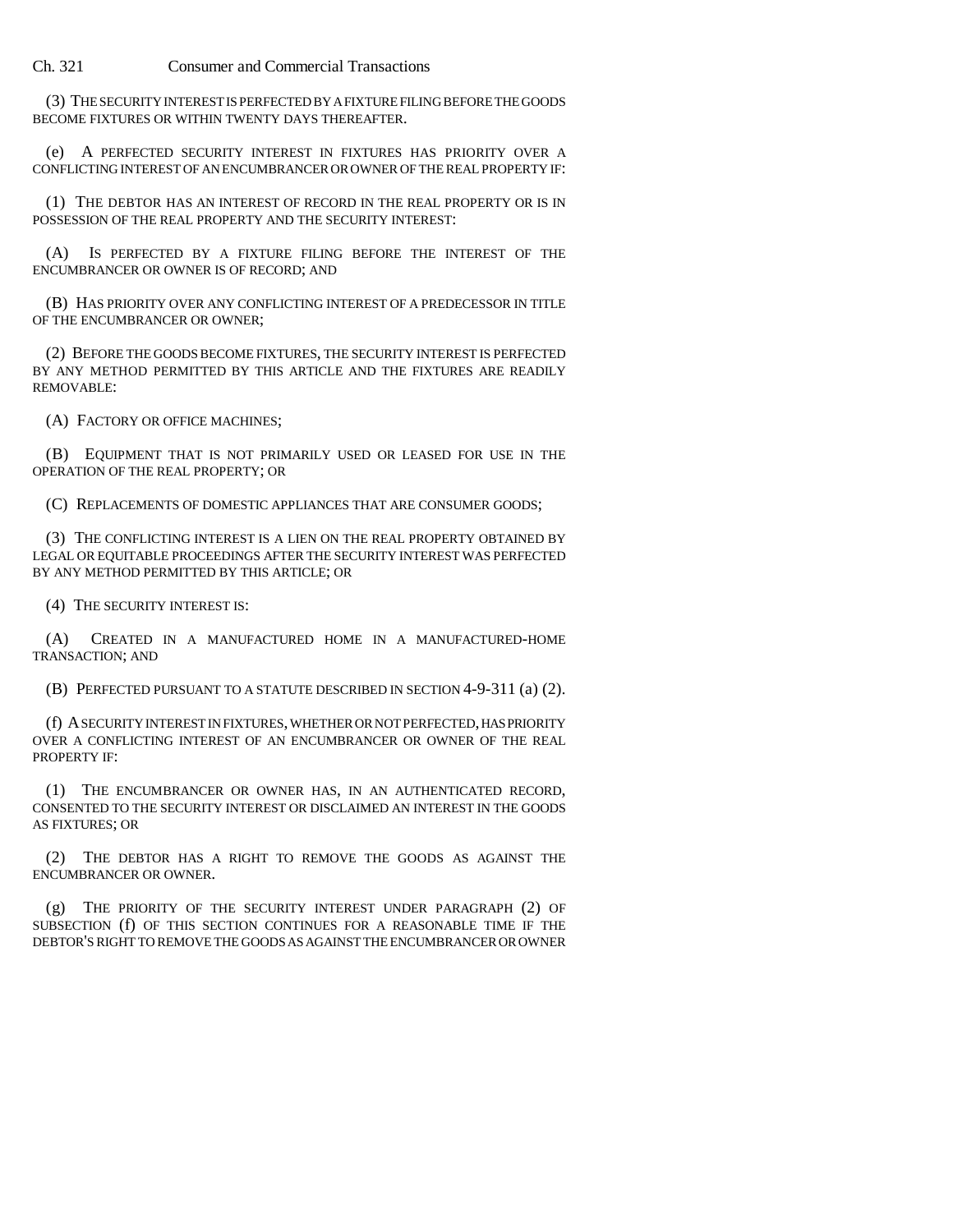## TERMINATES.

(h) A MORTGAGE IS A CONSTRUCTION MORTGAGE TO THE EXTENT THAT IT SECURES AN OBLIGATION INCURRED FOR THE CONSTRUCTION OF AN IMPROVEMENT ON LAND, INCLUDING THE ACQUISITION COST OF THE LAND, IF A RECORDED RECORD OF THE MORTGAGE SO INDICATES. EXCEPT AS OTHERWISE PROVIDED IN SUBSECTIONS (e) AND (f) OF THIS SECTION, A SECURITY INTEREST IN FIXTURES IS SUBORDINATE TO A CONSTRUCTION MORTGAGE IF A RECORD OF THE MORTGAGE IS RECORDED BEFORE THE GOODS BECOME FIXTURES AND THE GOODS BECOME FIXTURES BEFORE THE COMPLETION OF THE CONSTRUCTION. A MORTGAGE HAS THIS PRIORITY TO THE SAME EXTENT AS A CONSTRUCTION MORTGAGE TO THE EXTENT THAT IT IS GIVEN TO REFINANCE A CONSTRUCTION MORTGAGE.

(i) A PERFECTED SECURITY INTEREST IN CROPS GROWING ON REAL PROPERTY HAS PRIORITY OVER A CONFLICTING INTEREST OF AN ENCUMBRANCER OR OWNER OF THE REAL PROPERTY IF THE DEBTOR HAS AN INTEREST OF RECORD IN OR IS IN POSSESSION OF THE REAL PROPERTY.

**4-9-335. Accessions.** (a) A SECURITY INTEREST MAY BE CREATED IN AN ACCESSION AND CONTINUES IN COLLATERAL THAT BECOMES AN ACCESSION.

(b) IF A SECURITY INTEREST IS PERFECTED WHEN THE COLLATERAL BECOMES AN ACCESSION, THE SECURITY INTEREST REMAINS PERFECTED IN THE COLLATERAL.

(c) EXCEPT AS OTHERWISE PROVIDED IN SUBSECTION (d) OF THIS SECTION, THE OTHER PROVISIONS OF THIS PART 3 DETERMINE THE PRIORITY OF A SECURITY INTEREST IN AN ACCESSION.

(d) A SECURITY INTEREST IN AN ACCESSION IS SUBORDINATE TO A SECURITY INTEREST IN THE WHOLE WHICH IS PERFECTED BY COMPLIANCE WITH THE REQUIREMENTS OF A CERTIFICATE-OF-TITLE STATUTE UNDER SECTION 4-9-311 (b).

(e) AFTER DEFAULT, SUBJECT TO PART 6 OF THIS ARTICLE, A SECURED PARTY MAY REMOVE AN ACCESSION FROM OTHER GOODS IF THE SECURITY INTEREST IN THE ACCESSION HAS PRIORITY OVER THE CLAIMS OF EVERY PERSON HAVING AN INTEREST IN THE WHOLE.

(f) A SECURED PARTY THAT REMOVES AN ACCESSION FROM OTHER GOODS UNDER SUBSECTION (e) OF THIS SECTION SHALL PROMPTLY REIMBURSE ANY HOLDER OF A SECURITY INTEREST OR OTHER LIEN ON, OR OWNER OF, THE WHOLE OR OF THE OTHER GOODS, OTHER THAN THE DEBTOR, FOR THE COST OF REPAIR OF ANY PHYSICAL INJURY TO THE WHOLE OR THE OTHER GOODS. THE SECURED PARTY NEED NOT REIMBURSE THE HOLDER OR OWNER FOR ANY DIMINUTION IN VALUE OF THE WHOLE OR THE OTHER GOODS CAUSED BY THE ABSENCE OF THE ACCESSION REMOVED OR BY ANY NECESSITY FOR REPLACING IT. A PERSON ENTITLED TO REIMBURSEMENT MAY REFUSE PERMISSION TO REMOVE UNTIL THE SECURED PARTY GIVES ADEQUATE ASSURANCE FOR THE PERFORMANCE OF THE OBLIGATION TO REIMBURSE.

**4-9-336. Commingled goods.** (a) IN THIS SECTION, "COMMINGLED GOODS" MEANS GOODS THAT ARE PHYSICALLY UNITED WITH OTHER GOODS IN SUCH A MANNER THAT THEIR IDENTITY IS LOST IN A PRODUCT OR MASS.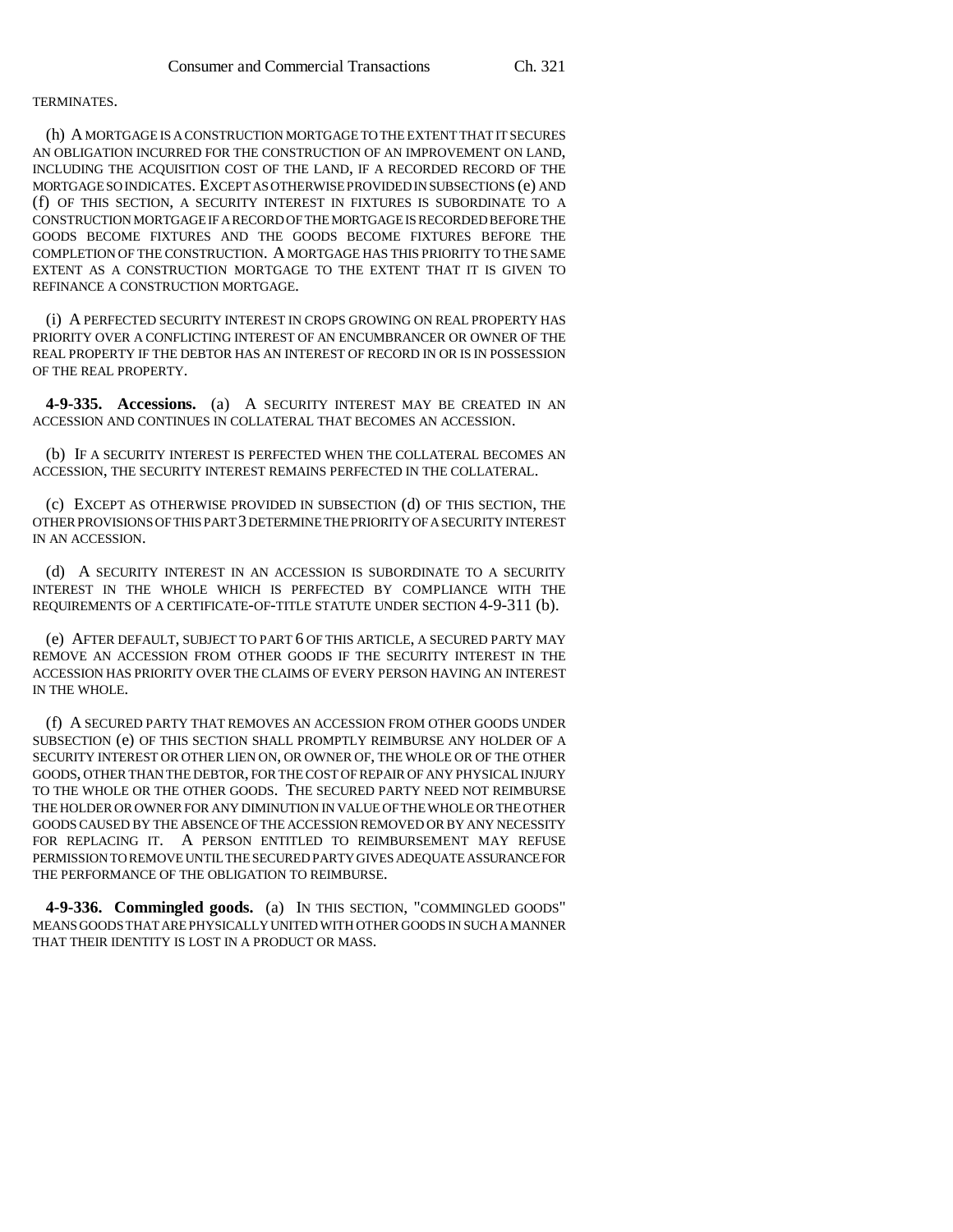(b) A SECURITY INTEREST DOES NOT EXIST IN COMMINGLED GOODS AS SUCH. HOWEVER, A SECURITY INTEREST MAY ATTACH TO A PRODUCT OR MASS THAT RESULTS WHEN GOODS BECOME COMMINGLED GOODS.

(c) IF COLLATERAL BECOMES COMMINGLED GOODS, A SECURITY INTEREST ATTACHES TO THE PRODUCT OR MASS.

(d) IF A SECURITY INTEREST IN COLLATERAL IS PERFECTED BEFORE THE COLLATERAL BECOMES COMMINGLED GOODS, THE SECURITY INTEREST THAT ATTACHES TO THE PRODUCT OR MASS UNDER SUBSECTION (c) OF THIS SECTION IS PERFECTED.

(e) EXCEPT AS OTHERWISE PROVIDED IN SUBSECTION (f) OF THIS SECTION, THE OTHER PROVISIONS OF THIS PART 3 DETERMINE THE PRIORITY OF A SECURITY INTEREST THAT ATTACHES TO THE PRODUCT OR MASS UNDER SUBSECTION (c) OF THIS SECTION.

(f) IF MORE THAN ONE SECURITY INTEREST ATTACHES TO THE PRODUCT OR MASS UNDER SUBSECTION (c) OF THIS SECTION, THE FOLLOWING RULES DETERMINE PRIORITY:

(1) A SECURITY INTEREST THAT IS PERFECTED UNDER SUBSECTION (d) OF THIS SECTION HAS PRIORITY OVER A SECURITY INTEREST THAT IS UNPERFECTED AT THE TIME THE COLLATERAL BECOMES COMMINGLED GOODS.

(2) IF MORE THAN ONE SECURITY INTEREST IS PERFECTED UNDER SUBSECTION (d) OF THIS SECTION, THE SECURITY INTERESTS RANK EQUALLY IN PROPORTION TO THE VALUE OF THE COLLATERAL AT THE TIME IT BECAME COMMINGLED GOODS.

**4-9-337. Priority of security interests in goods covered by certificate of title.** IF, WHILE A SECURITY INTEREST IN GOODS IS PERFECTED BY ANY METHOD UNDER THE LAW OF ANOTHER JURISDICTION, THIS STATE ISSUES A CERTIFICATE OF TITLE THAT DOES NOT SHOW THAT THE GOODS ARE SUBJECT TO THE SECURITY INTEREST OR CONTAIN A STATEMENT THAT THEY MAY BE SUBJECT TO SECURITY INTERESTS NOT SHOWN ON THE CERTIFICATE:

(1) A BUYER OF THE GOODS, OTHER THAN A PERSON IN THE BUSINESS OF SELLING GOODS OF THAT KIND, TAKES FREE OF THE SECURITY INTEREST IF THE BUYER GIVES VALUE AND RECEIVES DELIVERY OF THE GOODS AFTER ISSUANCE OF THE CERTIFICATE AND WITHOUT KNOWLEDGE OF THE SECURITY INTEREST; AND

(2) THE SECURITY INTEREST IS SUBORDINATE TO A CONFLICTING SECURITY INTEREST IN THE GOODS THAT ATTACHES, AND IS PERFECTED UNDER SECTION 4-9-311 (b), AFTER ISSUANCE OF THE CERTIFICATE AND WITHOUT THE CONFLICTING SECURED PARTY'S KNOWLEDGE OF THE SECURITY INTEREST.

**4-9-338. Priority of security interest or agricultural lien perfected by filed financing statement providing certain incorrect information.** IF A SECURITY INTEREST OR AGRICULTURAL LIEN IS PERFECTED BY A FILED FINANCING STATEMENT PROVIDING INFORMATION DESCRIBED IN SECTION 4-9-516 (b) (5) WHICH IS INCORRECT AT THE TIME THE FINANCING STATEMENT IS FILED: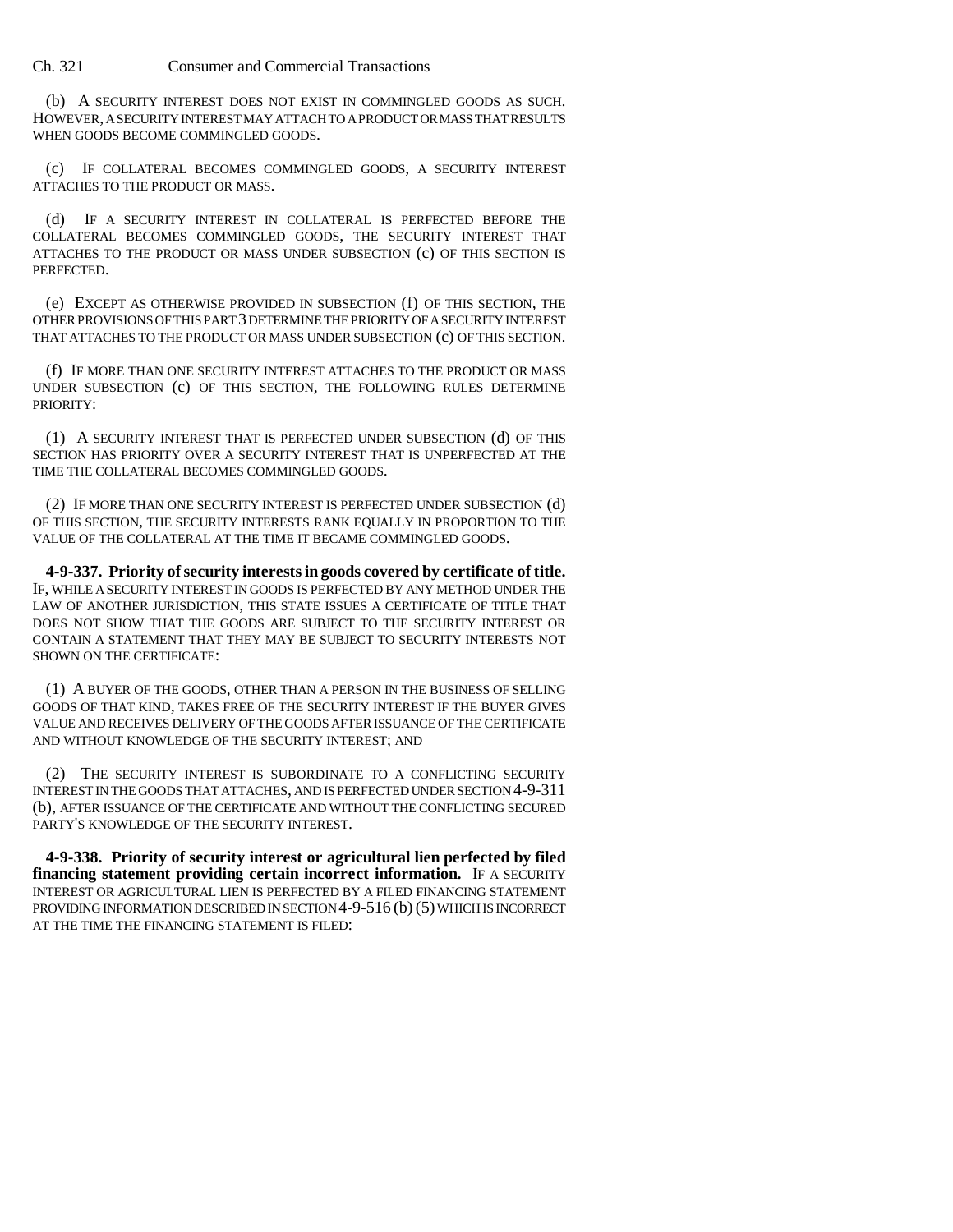(1) THE SECURITY INTEREST OR AGRICULTURAL LIEN IS SUBORDINATE TO A CONFLICTING PERFECTED SECURITY INTEREST IN THE COLLATERAL TO THE EXTENT THAT THE HOLDER OF THE CONFLICTING SECURITY INTEREST GIVES VALUE IN REASONABLE RELIANCE UPON THE INCORRECT INFORMATION; AND

(2) A PURCHASER, OTHER THAN A SECURED PARTY, OF THE COLLATERAL TAKES FREE OF THE SECURITY INTEREST OR AGRICULTURAL LIEN TO THE EXTENT THAT, IN REASONABLE RELIANCE UPON THE INCORRECT INFORMATION, THE PURCHASER GIVES VALUE AND, IN THE CASE OF CHATTEL PAPER, DOCUMENTS, GOODS, INSTRUMENTS, OR A SECURITY CERTIFICATE, RECEIVES DELIVERY OF THE COLLATERAL.

**4-9-339. Priority subject to subordination.** THIS ARTICLE DOES NOT PRECLUDE SUBORDINATION BY AGREEMENT BY A PERSON ENTITLED TO PRIORITY.

**4-9-340. Effectiveness of right of recoupment or set-off against deposit account.** (a) EXCEPT AS OTHERWISE PROVIDED IN SUBSECTION (c) OF THIS SECTION, A BANK WITH WHICH A DEPOSIT ACCOUNT IS MAINTAINED MAY EXERCISE ANY RIGHT OF RECOUPMENT OR SET-OFF AGAINST A SECURED PARTY THAT HOLDS A SECURITY INTEREST IN THE DEPOSIT ACCOUNT.

(b) EXCEPT AS OTHERWISE PROVIDED IN SUBSECTION (c) OF THIS SECTION, THE APPLICATION OF THIS ARTICLE TO A SECURITY INTEREST IN A DEPOSIT ACCOUNT DOES NOT AFFECT A RIGHT OF RECOUPMENT OR SET-OFF OF THE SECURED PARTY AS TO A DEPOSIT ACCOUNT MAINTAINED WITH THE SECURED PARTY.

(c) THE EXERCISE BY A BANK OF A SET-OFF AGAINST A DEPOSIT ACCOUNT IS INEFFECTIVE AGAINST A SECURED PARTY THAT HOLDS A SECURITY INTEREST IN THE DEPOSIT ACCOUNT WHICH IS PERFECTED BY CONTROL UNDER SECTION 4-9-104 (a) (3), IF THE SET-OFF IS BASED ON A CLAIM AGAINST THE DEBTOR.

**4-9-341. Bank's rights and duties with respect to deposit account.** EXCEPT AS OTHERWISE PROVIDED IN SECTION 4-9-340 (c), AND UNLESS THE BANK OTHERWISE AGREES IN AN AUTHENTICATED RECORD, A BANK'S RIGHTS AND DUTIES WITH RESPECT TO A DEPOSIT ACCOUNT MAINTAINED WITH THE BANK ARE NOT TERMINATED, SUSPENDED, OR MODIFIED BY:

(1) THE CREATION, ATTACHMENT, OR PERFECTION OF A SECURITY INTEREST IN THE DEPOSIT ACCOUNT;

(2) THE BANK'S KNOWLEDGE OF THE SECURITY INTEREST; OR

(3) THE BANK'S RECEIPT OF INSTRUCTIONS FROM THE SECURED PARTY.

**4-9-342. Bank's right to refuse to enter into or disclose existence of control agreement.** THIS ARTICLE DOES NOT REQUIRE A BANK TO ENTER INTO AN AGREEMENT OF THE KIND DESCRIBED IN SECTION 4-9-104 (a) (2), EVEN IF ITS CUSTOMER SO REQUESTS OR DIRECTS. A BANK THAT HAS ENTERED INTO SUCH AN AGREEMENT IS NOT REQUIRED TO CONFIRM THE EXISTENCE OF THE AGREEMENT TO ANOTHER PERSON UNLESS REQUESTED TO DO SO BY ITS CUSTOMER.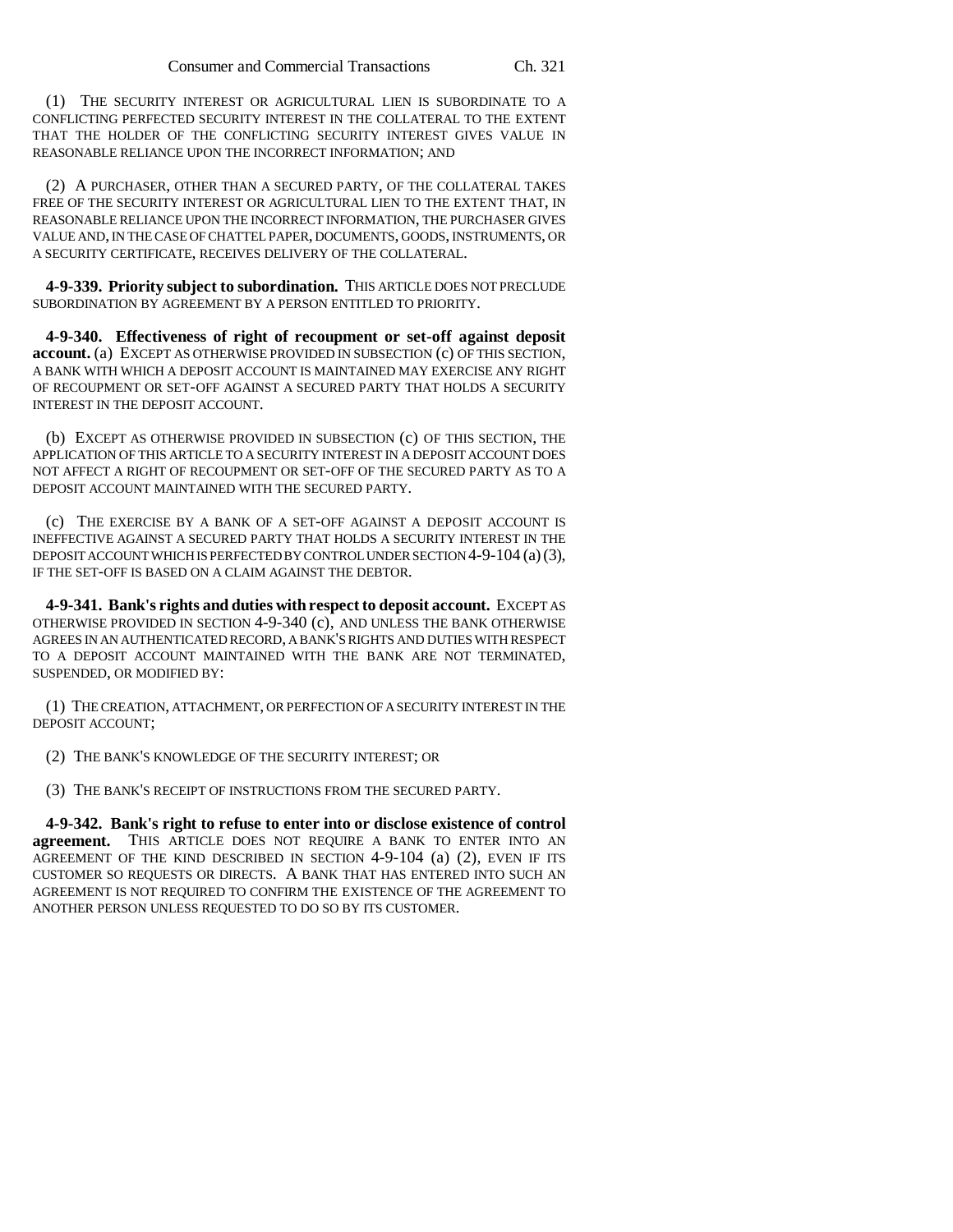## PART 4 RIGHTS OF THIRD PARTIES

**4-9-401. Alienability of debtor's rights.** (a) EXCEPT AS OTHERWISE PROVIDED IN SUBSECTION (b) OF THIS SECTION AND SECTIONS 4-9-406, 4-9-407, 4-9-408, AND 4-9-409, WHETHER A DEBTOR'S RIGHTS IN COLLATERAL MAY BE VOLUNTARILY OR INVOLUNTARILY TRANSFERRED IS GOVERNED BY LAW OTHER THAN THIS ARTICLE.

(b) AN AGREEMENT BETWEEN THE DEBTOR AND SECURED PARTY WHICH PROHIBITS A TRANSFER OF THE DEBTOR'S RIGHTS IN COLLATERAL OR MAKES THE TRANSFER A DEFAULT DOES NOT PREVENT THE TRANSFER FROM TAKING EFFECT.

(c) THIS SECTION SHALL NOT BE CONSTRUED AS BEING INCONSISTENT WITH CRIMINAL SANCTIONS NOW OR HEREAFTER APPLICABLE TO TRANSACTIONS INVOLVING COLLATERAL OR AS JUSTIFYING ANY TRANSFER THAT WOULD OTHERWISE BE A VIOLATION OF LAW.

**4-9-402. Secured party not obligated on contract of debtor or in tort.** THE EXISTENCE OF A SECURITY INTEREST, AGRICULTURAL LIEN, OR AUTHORITY GIVEN TO A DEBTOR TO DISPOSE OF OR USE COLLATERAL, WITHOUT MORE, DOES NOT SUBJECT A SECURED PARTY TO LIABILITY IN CONTRACT OR TORT FOR THE DEBTOR'S ACTS OR OMISSIONS.

**4-9-403. Agreement not to assert defenses against assignee.** (a) IN THIS SECTION, "VALUE" HAS THE MEANING PROVIDED IN SECTION 4-3-303 (a).

(b) EXCEPT AS OTHERWISE PROVIDED IN THIS SECTION, AN AGREEMENT BETWEEN AN ACCOUNT DEBTOR AND AN ASSIGNOR NOT TO ASSERT AGAINST AN ASSIGNEE ANY CLAIM OR DEFENSE THAT THE ACCOUNT DEBTOR MAY HAVE AGAINST THE ASSIGNOR IS ENFORCEABLE BY AN ASSIGNEE THAT TAKES AN ASSIGNMENT:

(1) FOR VALUE;

(2) IN GOOD FAITH;

(3) WITHOUT NOTICE OF A CLAIM OF A PROPERTY OR POSSESSORY RIGHT TO THE PROPERTY ASSIGNED; AND

(4) WITHOUT NOTICE OF A DEFENSE OR CLAIM IN RECOUPMENT OF THE TYPE THAT MAY BE ASSERTED AGAINST A PERSON ENTITLED TO ENFORCE A NEGOTIABLE INSTRUMENT UNDER SECTION 4-3-305 (a).

(c) SUBSECTION (b) OF THIS SECTION DOES NOT APPLY TO DEFENSES OF A TYPE THAT MAY BE ASSERTED AGAINST A HOLDER IN DUE COURSE OF A NEGOTIABLE INSTRUMENT UNDER SECTION 4-3-305 (b).

(d) IN A CONSUMER TRANSACTION, IF A RECORD EVIDENCES THE ACCOUNT DEBTOR'S OBLIGATION, LAW OTHER THAN THIS ARTICLE REQUIRES THAT THE RECORD INCLUDE A STATEMENT TO THE EFFECT THAT THE RIGHTS OF AN ASSIGNEE ARE SUBJECT TO CLAIMS OR DEFENSES THAT THE ACCOUNT DEBTOR COULD ASSERT AGAINST THE ORIGINAL OBLIGEE, AND THE RECORD DOES NOT INCLUDE SUCH A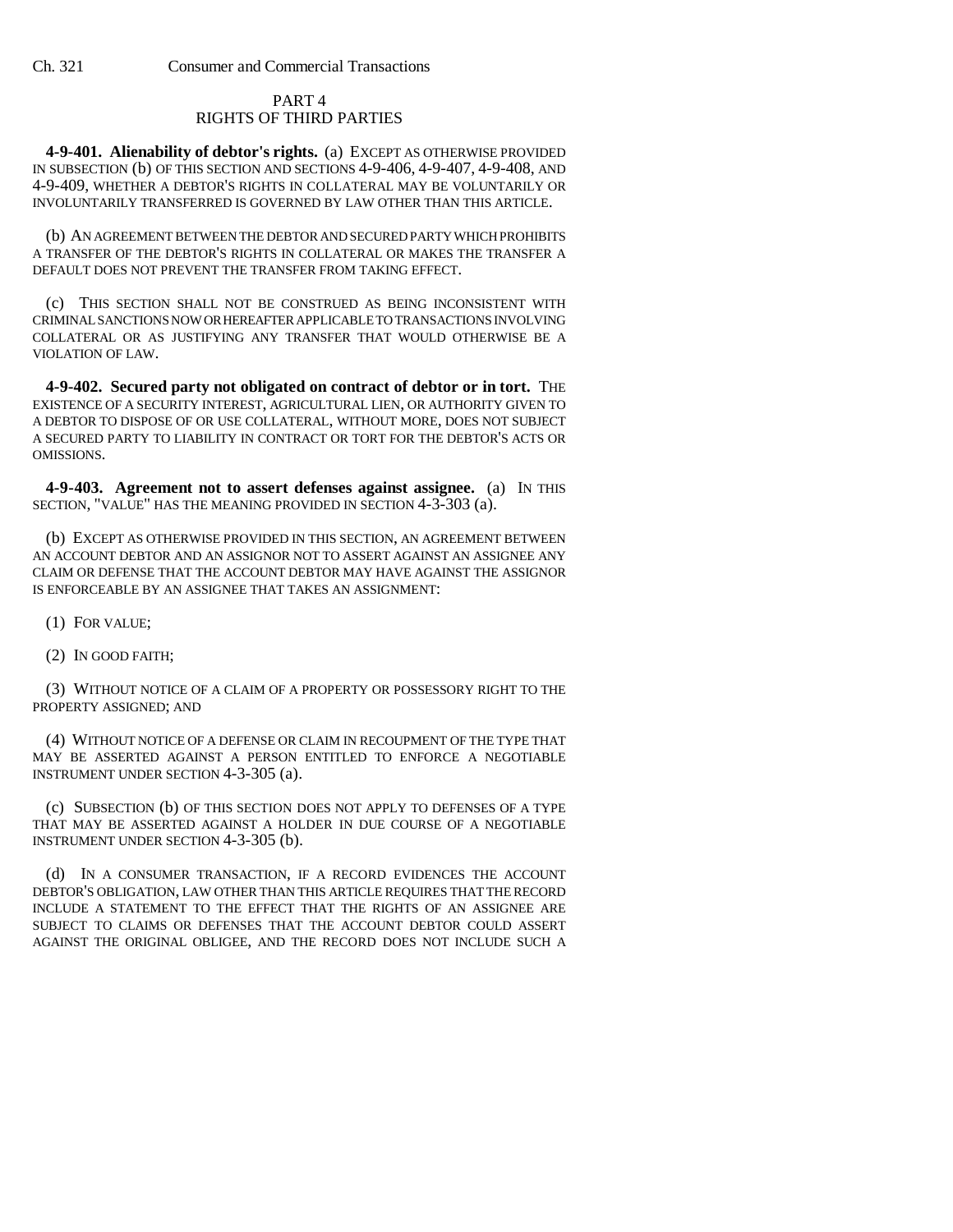STATEMENT:

(1) THE RECORD HAS THE SAME EFFECT AS IF THE RECORD INCLUDED SUCH A STATEMENT; AND

(2) THE ACCOUNT DEBTOR MAY ASSERT AGAINST AN ASSIGNEE THOSE CLAIMS AND DEFENSES THAT WOULD HAVE BEEN AVAILABLE IF THE RECORD INCLUDED SUCH A **STATEMENT** 

(e) THIS SECTION IS SUBJECT TO LAW OTHER THAN THIS ARTICLE WHICH ESTABLISHES A DIFFERENT RULE FOR AN ACCOUNT DEBTOR WHO IS AN INDIVIDUAL AND WHO INCURRED THE OBLIGATION PRIMARILY FOR PERSONAL, FAMILY, OR HOUSEHOLD PURPOSES.

(f) EXCEPT AS OTHERWISE PROVIDED IN SUBSECTION (d) OF THIS SECTION, THIS SECTION DOES NOT DISPLACE LAW OTHER THAN THIS ARTICLE WHICH GIVES EFFECT TO AN AGREEMENT BY AN ACCOUNT DEBTOR NOT TO ASSERT A CLAIM OR DEFENSE AGAINST AN ASSIGNEE.

**4-9-404. Rights acquired by assignee; claims and defenses against assignee.** (a) UNLESS AN ACCOUNT DEBTOR HAS MADE AN ENFORCEABLE AGREEMENT NOT TO ASSERT DEFENSES OR CLAIMS, AND SUBJECT TO SUBSECTIONS (b) TO (e) OF THIS SECTION, THE RIGHTS OF AN ASSIGNEE ARE SUBJECT TO:

(1) ALL TERMS OF THE AGREEMENT BETWEEN THE ACCOUNT DEBTOR AND ASSIGNOR AND ANY DEFENSE OR CLAIM IN RECOUPMENT ARISING FROM THE TRANSACTION THAT GAVE RISE TO THE CONTRACT; AND

(2) ANY OTHER DEFENSE OR CLAIM OF THE ACCOUNT DEBTOR AGAINST THE ASSIGNOR WHICH ACCRUES BEFORE THE ACCOUNT DEBTOR RECEIVES A NOTIFICATION OF THE ASSIGNMENT AUTHENTICATED BY THE ASSIGNOR OR THE ASSIGNEE.

(b) SUBJECT TO SUBSECTION (c) OF THIS SECTION AND EXCEPT AS OTHERWISE PROVIDED IN SUBSECTION (d) OF THIS SECTION, THE CLAIM OF AN ACCOUNT DEBTOR AGAINST AN ASSIGNOR MAY BE ASSERTED AGAINST AN ASSIGNEE UNDER SUBSECTION (a) OF THIS SECTION ONLY TO REDUCE THE AMOUNT THE ACCOUNT DEBTOR OWES.

(c) THIS SECTION IS SUBJECT TO LAW OTHER THAN THIS ARTICLE WHICH ESTABLISHES A DIFFERENT RULE FOR AN ACCOUNT DEBTOR WHO IS AN INDIVIDUAL AND WHO INCURRED THE OBLIGATION PRIMARILY FOR PERSONAL, FAMILY, OR HOUSEHOLD PURPOSES.

(d) IN A CONSUMER TRANSACTION, IF A RECORD EVIDENCES THE ACCOUNT DEBTOR'S OBLIGATION, LAW OTHER THAN THIS ARTICLE REQUIRES THAT THE RECORD INCLUDE A STATEMENT TO THE EFFECT THAT THE ACCOUNT DEBTOR'S RECOVERY AGAINST AN ASSIGNEE WITH RESPECT TO CLAIMS AND DEFENSES AGAINST THE ASSIGNOR MAY NOT EXCEED AMOUNTS PAID BY THE ACCOUNT DEBTOR UNDER THE RECORD, AND THE RECORD DOES NOT INCLUDE SUCH A STATEMENT, THE EXTENT TO WHICH A CLAIM OF AN ACCOUNT DEBTOR AGAINST THE ASSIGNOR MAY BE ASSERTED AGAINST AN ASSIGNEE IS DETERMINED AS IF THE RECORD INCLUDED SUCH A STATEMENT.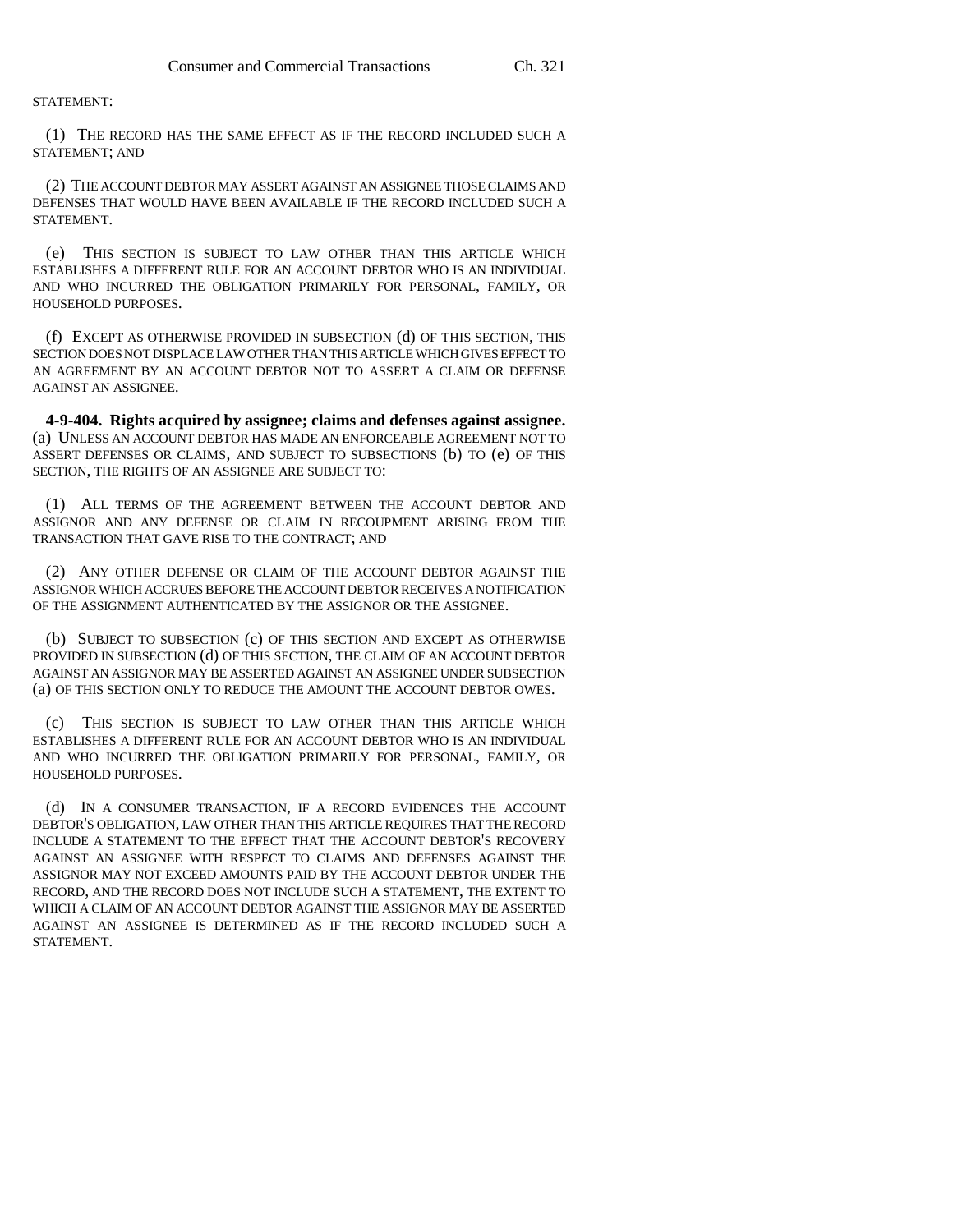(e) THIS SECTION DOES NOT APPLY TO AN ASSIGNMENT OF A HEALTH-CARE-INSURANCE RECEIVABLE.

**4-9-405. Modification of assigned contract.** (a) A MODIFICATION OF OR SUBSTITUTION FOR AN ASSIGNED CONTRACT IS EFFECTIVE AGAINST AN ASSIGNEE IF MADE IN GOOD FAITH. THE ASSIGNEE ACQUIRES CORRESPONDING RIGHTS UNDER THE MODIFIED OR SUBSTITUTED CONTRACT. THE ASSIGNMENT MAY PROVIDE THAT THE MODIFICATION OR SUBSTITUTION IS A BREACH OF CONTRACT BY THE ASSIGNOR. THIS SUBSECTION (a) IS SUBJECT TO SUBSECTIONS (b) TO (d) OF THIS SECTION.

(b) SUBSECTION (a) OF THIS SECTION APPLIES TO THE EXTENT THAT:

(1) THE RIGHT TO PAYMENT OR A PART THEREOF UNDER AN ASSIGNED CONTRACT HAS NOT BEEN FULLY EARNED BY PERFORMANCE; OR

(2) THE RIGHT TO PAYMENT OR A PART THEREOF HAS BEEN FULLY EARNED BY PERFORMANCE AND THE ACCOUNT DEBTOR HAS NOT RECEIVED NOTIFICATION OF THE ASSIGNMENT UNDER SECTION 4-9-406 (a).

(c) THIS SECTION IS SUBJECT TO LAW OTHER THAN THIS ARTICLE WHICH ESTABLISHES A DIFFERENT RULE FOR AN ACCOUNT DEBTOR WHO IS AN INDIVIDUAL AND WHO INCURRED THE OBLIGATION PRIMARILY FOR PERSONAL, FAMILY, OR HOUSEHOLD PURPOSES.

(d) THIS SECTION DOES NOT APPLY TO AN ASSIGNMENT OF A HEALTH-CARE-INSURANCE RECEIVABLE.

**4-9-406. Discharge of account debtor - notification of assignment identification and proof of assignment - restrictions on assignment of accounts, chattel paper, payment intangibles, and promissory notes ineffective.** (a) SUBJECT TO SUBSECTIONS (b) TO (i) OF THIS SECTION, AN ACCOUNT DEBTOR ON AN ACCOUNT, CHATTEL PAPER, OR A PAYMENT INTANGIBLE MAY DISCHARGE ITS OBLIGATION BY PAYING THE ASSIGNOR UNTIL, BUT NOT AFTER, THE ACCOUNT DEBTOR RECEIVES A NOTIFICATION, AUTHENTICATED BY THE ASSIGNOR OR THE ASSIGNEE, THAT THE AMOUNT DUE OR TO BECOME DUE HAS BEEN ASSIGNED AND THAT PAYMENT IS TO BE MADE TO THE ASSIGNEE. AFTER RECEIPT OF THE NOTIFICATION, THE ACCOUNT DEBTOR MAY DISCHARGE ITS OBLIGATION BY PAYING THE ASSIGNEE AND MAY NOT DISCHARGE THE OBLIGATION BY PAYING THE ASSIGNOR.

(b) SUBJECT TO SUBSECTION (h) OF THIS SECTION, NOTIFICATION IS INEFFECTIVE UNDER SUBSECTION (a) OF THIS SECTION:

(1) IF IT DOES NOT REASONABLY IDENTIFY THE RIGHTS ASSIGNED;

(2) TO THE EXTENT THAT AN AGREEMENT BETWEEN AN ACCOUNT DEBTOR AND A SELLER OF A PAYMENT INTANGIBLE LIMITS THE ACCOUNT DEBTOR'S DUTY TO PAY A PERSON OTHER THAN THE SELLER AND THE LIMITATION IS EFFECTIVE UNDER LAW OTHER THAN THIS ARTICLE; OR

(3) AT THE OPTION OF AN ACCOUNT DEBTOR, IF THE NOTIFICATION NOTIFIES THE ACCOUNT DEBTOR TO MAKE LESS THAN THE FULL AMOUNT OF ANY INSTALLMENT OR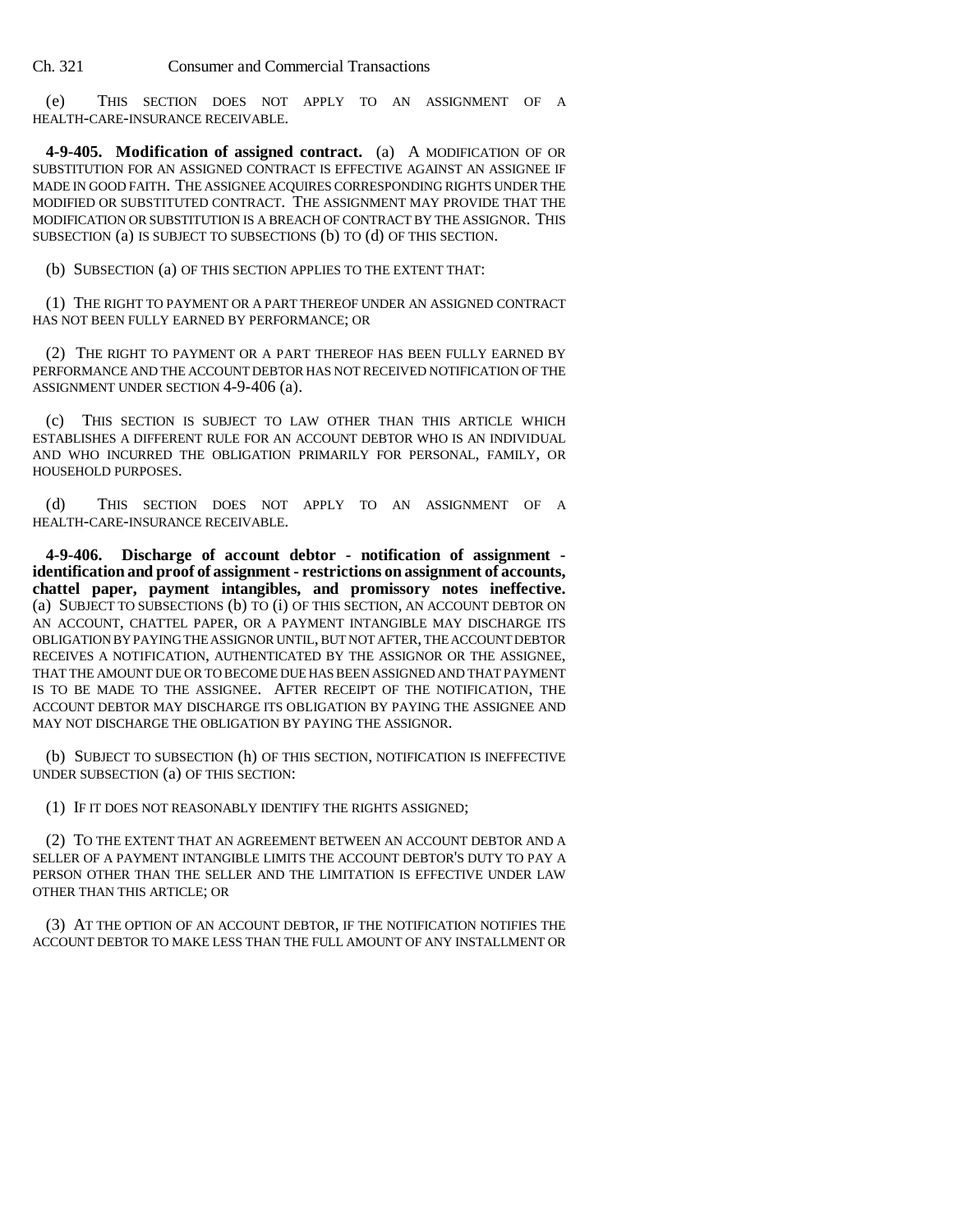OTHER PERIODIC PAYMENT TO THE ASSIGNEE, EVEN IF:

(A) ONLY A PORTION OF THE ACCOUNT, CHATTEL PAPER, OR PAYMENT INTANGIBLE HAS BEEN ASSIGNED TO THAT ASSIGNEE;

(B) A PORTION HAS BEEN ASSIGNED TO ANOTHER ASSIGNEE; OR

(C) THE ACCOUNT DEBTOR KNOWS THAT THE ASSIGNMENT TO THAT ASSIGNEE IS LIMITED.

(c) SUBJECT TO SUBSECTION (h) OF THIS SECTION, IF REQUESTED BY THE ACCOUNT DEBTOR, AN ASSIGNEE SHALL SEASONABLY FURNISH REASONABLE PROOF THAT THE ASSIGNMENT HAS BEEN MADE. UNLESS THE ASSIGNEE COMPLIES, THE ACCOUNT DEBTOR MAY DISCHARGE ITS OBLIGATION BY PAYING THE ASSIGNOR, EVEN IF THE ACCOUNT DEBTOR HAS RECEIVED A NOTIFICATION UNDER SUBSECTION (a) OF THIS SECTION.

(d) EXCEPT AS OTHERWISE PROVIDED IN SUBSECTIONS (e) AND (k) OF THIS SECTION AND SECTIONS 4-2.5-303,4-9-407,8-80-103,8-42-124,13-64-210, AND 24-4.1-114, C.R.S., AND SUBJECT TO SUBSECTION (h) OF THIS SECTION, A TERM IN AN AGREEMENT BETWEEN AN ACCOUNT DEBTOR AND AN ASSIGNOR OR IN A PROMISSORY NOTE IS INEFFECTIVE TO THE EXTENT THAT IT:

(1) PROHIBITS, RESTRICTS, OR REQUIRES THE CONSENT OF THE ACCOUNT DEBTOR OR PERSON OBLIGATED ON THE PROMISSORY NOTE TO THE ASSIGNMENT OR TRANSFER OF, OR THE CREATION, ATTACHMENT, PERFECTION, OR ENFORCEMENT OF A SECURITY INTEREST IN, THE ACCOUNT, CHATTEL PAPER, PAYMENT INTANGIBLE, OR PROMISSORY NOTE; OR

(2) PROVIDES THAT THE ASSIGNMENT OR TRANSFER OR THE CREATION, ATTACHMENT, PERFECTION, OR ENFORCEMENT OF THE SECURITY INTEREST MAY GIVE RISE TO A DEFAULT, BREACH, RIGHT OF RECOUPMENT, CLAIM, DEFENSE, TERMINATION, RIGHT OF TERMINATION, OR REMEDY UNDER THE ACCOUNT, CHATTEL PAPER, PAYMENT INTANGIBLE, OR PROMISSORY NOTE.

(e) SUBSECTION (d) OF THIS SECTION DOES NOT APPLY TO THE SALE OF A PAYMENT INTANGIBLE OR PROMISSORY NOTE.

(f) EXCEPT AS OTHERWISE PROVIDED IN SECTIONS 4-2.5-303, 4-9-407, 8-80-103, 8-42-124, 13-64-210, AND 24-4.1-114, C.R.S., AND SUBJECT TO SUBSECTIONS (h) AND (i) OF THIS SECTION, A RULE OF LAW, STATUTE, OR REGULATION THAT PROHIBITS, RESTRICTS, OR REQUIRES THE CONSENT OF A GOVERNMENT, GOVERNMENTAL BODY OR OFFICIAL, OR ACCOUNT DEBTOR TO THE ASSIGNMENT OR TRANSFER OF, OR CREATION OF A SECURITY INTEREST IN, AN ACCOUNT OR CHATTEL PAPER IS INEFFECTIVE TO THE EXTENT THAT THE RULE OF LAW, STATUTE, OR REGULATION:

(1) PROHIBITS, RESTRICTS, OR REQUIRES THE CONSENT OF THE GOVERNMENT, GOVERNMENTAL BODY OR OFFICIAL, OR ACCOUNT DEBTOR TO THE ASSIGNMENT OR TRANSFER OF, OR THE CREATION, ATTACHMENT, PERFECTION, OR ENFORCEMENT OF A SECURITY INTEREST IN THE ACCOUNT OR CHATTEL PAPER; OR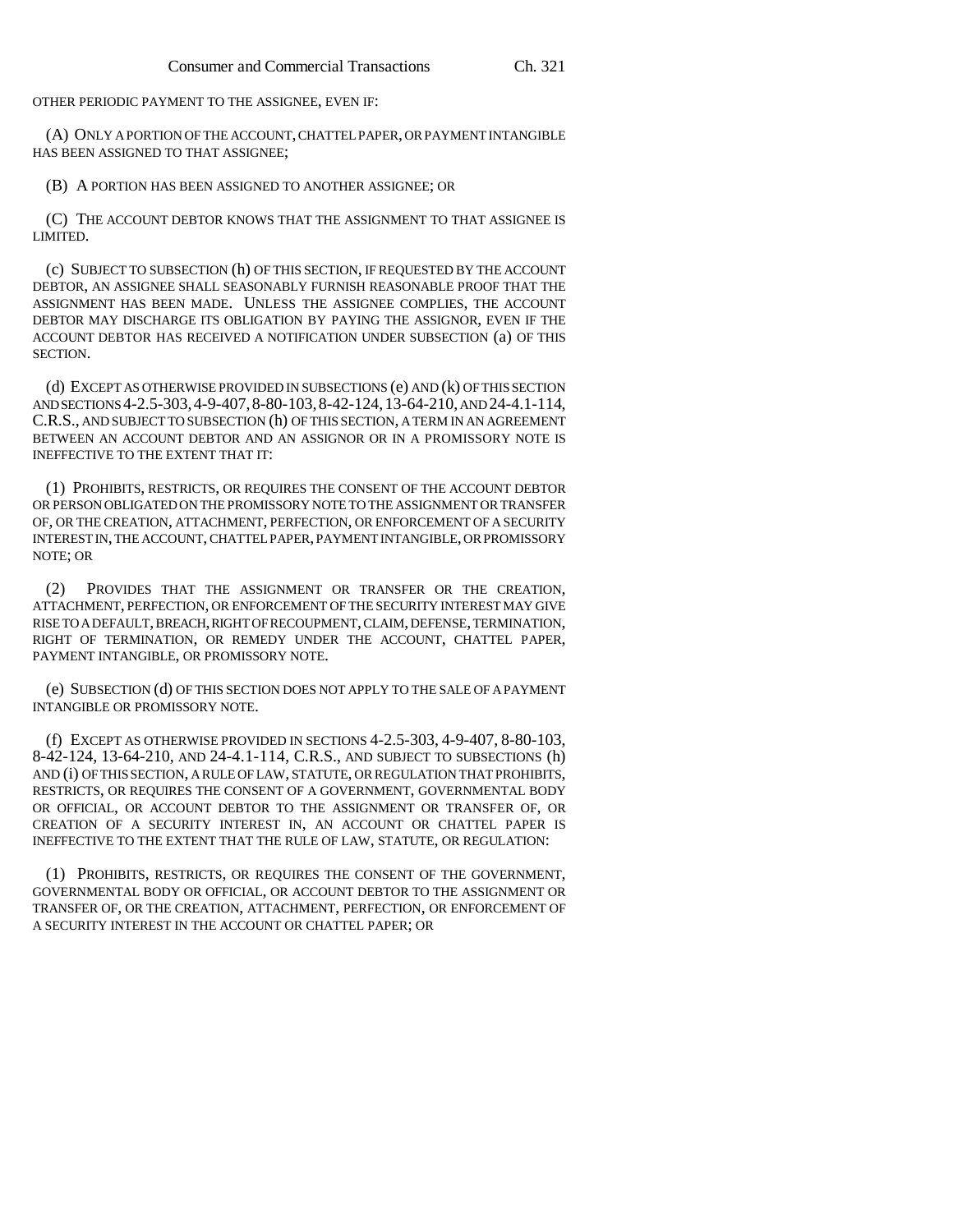(2) PROVIDES THAT THE ASSIGNMENT OR TRANSFER OR THE CREATION, ATTACHMENT, PERFECTION, OR ENFORCEMENT OF THE SECURITY INTEREST MAY GIVE RISE TO A DEFAULT, BREACH, RIGHT OF RECOUPMENT, CLAIM, DEFENSE, TERMINATION, RIGHT OF TERMINATION, OR REMEDY UNDER THE ACCOUNT OR CHATTEL PAPER.

(g) SUBJECT TO SUBSECTION (h) OF THIS SECTION, AN ACCOUNT DEBTOR MAY NOT WAIVE OR VARY ITS OPTION UNDER PARAGRAPH (3) OF SUBSECTION (b) OF THIS **SECTION** 

(h) THIS SECTION IS SUBJECT TO LAW OTHER THAN THIS ARTICLE WHICH ESTABLISHES A DIFFERENT RULE FOR AN ACCOUNT DEBTOR WHO IS AN INDIVIDUAL AND WHO INCURRED THE OBLIGATION PRIMARILY FOR PERSONAL, FAMILY, OR HOUSEHOLD PURPOSES.

(i) THIS SECTION DOES NOT APPLY TO AN ASSIGNMENT OF A HEALTH-CARE-INSURANCE RECEIVABLE.

(j) RESERVED.

(k) SUBSECTION (d) OF THIS SECTION DOES NOT APPLY TO THE ASSIGNMENT, TRANSFER, OR CREATION OF A SECURITY INTEREST IN:

(1) A CLAIM OR RIGHT TO RECEIVE COMPENSATION FOR INJURIES OR SICKNESS AS DESCRIBED IN 26 U.S.C. SEC. 104 (a) (1) OR (2), AS AMENDED; OR

(2) A CLAIM OR RIGHT TO RECEIVE BENEFITS UNDER A SPECIAL NEEDS TRUST AS DESCRIBED IN 42 U.S.C. SEC. 1396p (d) (4), AS AMENDED.

**4-9-407. Restrictions on creation or enforcement of security interest in leasehold interest or in lessor's residual interest.** (a) EXCEPT AS OTHERWISE PROVIDED IN SUBSECTION (b) OF THIS SECTION, A TERM IN A LEASE AGREEMENT IS INEFFECTIVE TO THE EXTENT THAT IT:

(1) PROHIBITS, RESTRICTS, OR REQUIRES THE CONSENT OF A PARTY TO THE LEASE TO THE ASSIGNMENT OR TRANSFER OF, OR THE CREATION, ATTACHMENT, PERFECTION, OR ENFORCEMENT OF A SECURITY INTEREST IN, AN INTEREST OF A PARTY UNDER THE LEASE CONTRACT OR IN THE LESSOR'S RESIDUAL INTEREST IN THE GOODS; OR

(2) PROVIDES THAT THE ASSIGNMENT OR TRANSFER OR THE CREATION, ATTACHMENT, PERFECTION, OR ENFORCEMENT OF THE SECURITY INTEREST MAY GIVE RISE TO A DEFAULT, BREACH, RIGHT OF RECOUPMENT, CLAIM, DEFENSE, TERMINATION, RIGHT OF TERMINATION, OR REMEDY UNDER THE LEASE.

(b) EXCEPT AS OTHERWISE PROVIDED IN SECTION 4-2.5-303(7), A TERM DESCRIBED IN PARAGRAPH (2) OF SUBSECTION (a) OF THIS SECTION IS EFFECTIVE TO THE EXTENT THAT THERE IS:

(1) A TRANSFER BY THE LESSEE OF THE LESSEE'S RIGHT OF POSSESSION OR USE OF THE GOODS IN VIOLATION OF THE TERM; OR

(2) A DELEGATION OF A MATERIAL PERFORMANCE OF EITHER PARTY TO THE LEASE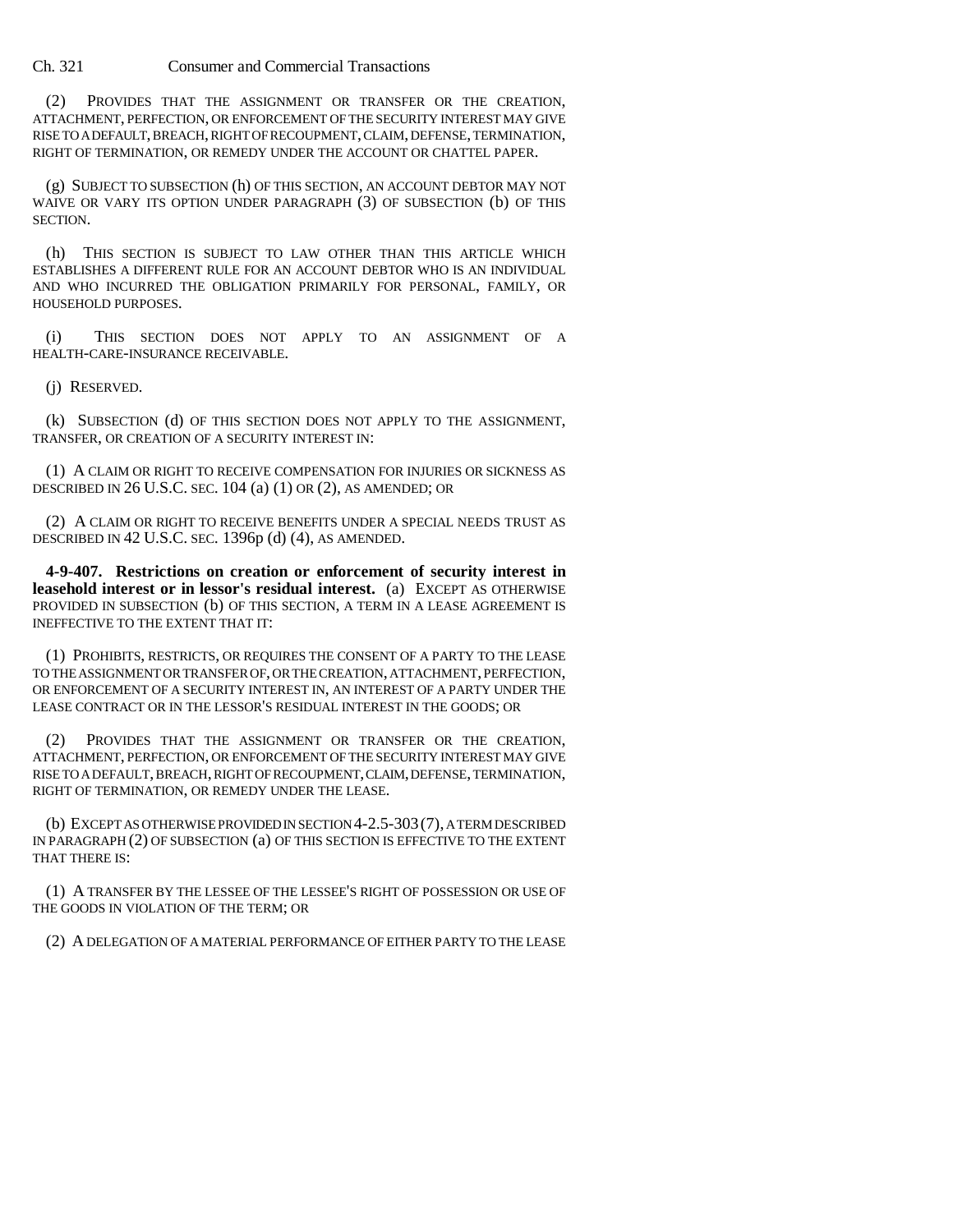CONTRACT IN VIOLATION OF THE TERM.

(c) THE CREATION, ATTACHMENT, PERFECTION, OR ENFORCEMENT OF A SECURITY INTEREST IN THE LESSOR'S INTEREST UNDER THE LEASE CONTRACT OR THE LESSOR'S RESIDUAL INTEREST IN THE GOODS IS NOT A TRANSFER THAT MATERIALLY IMPAIRS THE LESSEE'S PROSPECT OF OBTAINING RETURN PERFORMANCE OR MATERIALLY CHANGES THE DUTY OF OR MATERIALLY INCREASES THE BURDEN OR RISK IMPOSED ON THE LESSEE WITHIN THE PURVIEW OF SECTION 4-2.5-303 (4) UNLESS, AND THEN ONLY TO THE EXTENT THAT, ENFORCEMENT ACTUALLY RESULTS IN A DELEGATION OF MATERIAL PERFORMANCE OF THE LESSOR.

**4-9-408. Restrictions on assignment of promissory notes, health-care-insurance receivables, and certain general intangibles ineffective.** (a) EXCEPT AS OTHERWISE PROVIDED IN SUBSECTION (b) OF THIS SECTION, A TERM IN A PROMISSORY NOTE OR IN AN AGREEMENT BETWEEN AN ACCOUNT DEBTOR AND A DEBTOR WHICH RELATES TO A HEALTH-CARE-INSURANCE RECEIVABLE OR A GENERAL INTANGIBLE, INCLUDING A CONTRACT, PERMIT, LICENSE, OR FRANCHISE, AND WHICH TERM PROHIBITS, RESTRICTS, OR REQUIRES THE CONSENT OF THE PERSON OBLIGATED ON THE PROMISSORY NOTE OR THE ACCOUNT DEBTOR TO, THE ASSIGNMENT OR TRANSFER OF, OR CREATION, ATTACHMENT, OR PERFECTION OF A SECURITY INTEREST IN, THE PROMISSORY NOTE, HEALTH-CARE-INSURANCE RECEIVABLE, OR GENERAL INTANGIBLE, IS INEFFECTIVE TO THE EXTENT THAT THE TERM:

(1) WOULD IMPAIR THE CREATION, ATTACHMENT, OR PERFECTION OF A SECURITY INTEREST; OR

(2) PROVIDES THAT THE ASSIGNMENT OR TRANSFER OR THE CREATION, ATTACHMENT, OR PERFECTION OF THE SECURITY INTEREST MAY GIVE RISE TO A DEFAULT, BREACH, RIGHT OF RECOUPMENT, CLAIM, DEFENSE, TERMINATION, RIGHT OF TERMINATION, OR REMEDY UNDER THE PROMISSORY NOTE, HEALTH-CARE-INSURANCE RECEIVABLE, OR GENERAL INTANGIBLE.

(b) SUBSECTION (a) OF THIS SECTION APPLIES TO A SECURITY INTEREST IN A PAYMENT INTANGIBLE OR PROMISSORY NOTE ONLY IF THE SECURITY INTEREST ARISES OUT OF A SALE OF THE PAYMENT INTANGIBLE OR PROMISSORY NOTE.

(c) EXCEPT AS PROVIDED IN SECTIONS 8-80-103 AND 8-42-124,C.R.S., A RULE OF LAW, STATUTE, OR REGULATION THAT PROHIBITS, RESTRICTS, OR REQUIRES THE CONSENT OF A GOVERNMENT, GOVERNMENTAL BODY OR OFFICIAL, PERSON OBLIGATED ON A PROMISSORY NOTE, OR ACCOUNT DEBTOR TO THE ASSIGNMENT OR TRANSFER OF, OR CREATION OF A SECURITY INTEREST IN, A PROMISSORY NOTE, HEALTH-CARE-INSURANCE RECEIVABLE, OR GENERAL INTANGIBLE, INCLUDING A CONTRACT, PERMIT, LICENSE, OR FRANCHISE BETWEEN AN ACCOUNT DEBTOR AND A DEBTOR, IS INEFFECTIVE TO THE EXTENT THAT THE RULE OF LAW, STATUTE, OR REGULATION:

(1) WOULD IMPAIR THE CREATION, ATTACHMENT, OR PERFECTION OF A SECURITY INTEREST; OR

(2) PROVIDES THAT THE ASSIGNMENT OR TRANSFER OR THE CREATION, ATTACHMENT, OR PERFECTION OF THE SECURITY INTEREST MAY GIVE RISE TO A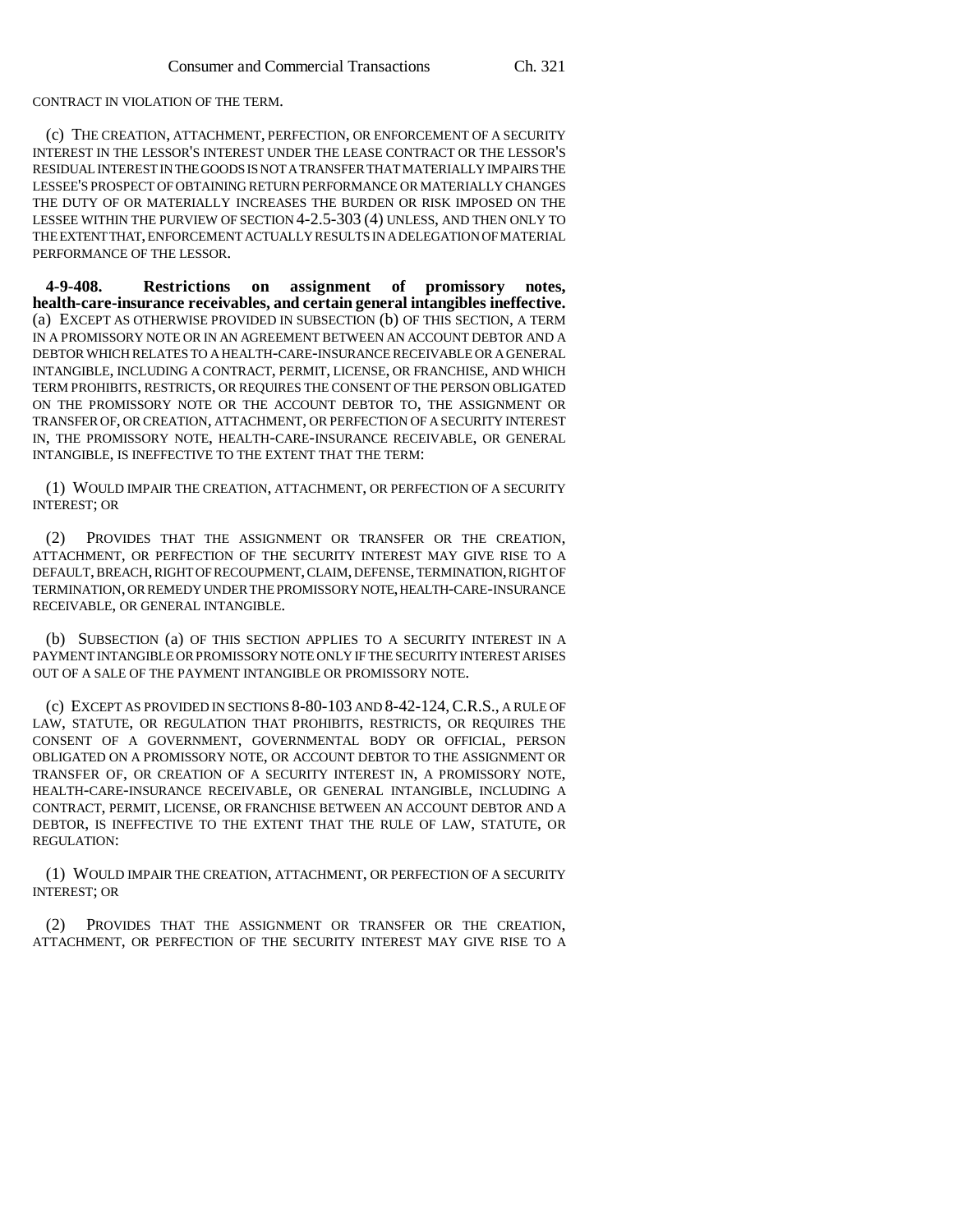DEFAULT, BREACH, RIGHT OF RECOUPMENT, CLAIM, DEFENSE, TERMINATION, RIGHT OF TERMINATION, OR REMEDY UNDER THE PROMISSORY NOTE, HEALTH-CARE-INSURANCE RECEIVABLE, OR GENERAL INTANGIBLE.

(d) TO THE EXTENT THAT A TERM IN A PROMISSORY NOTE OR IN AN AGREEMENT BETWEEN AN ACCOUNT DEBTOR AND A DEBTOR WHICH RELATES TO A HEALTH-CARE-INSURANCE RECEIVABLE OR GENERAL INTANGIBLE OR A RULE OF LAW, STATUTE, OR REGULATION DESCRIBED IN SUBSECTION (c) OF THIS SECTION WOULD BE EFFECTIVE UNDER LAW OTHER THAN THIS ARTICLE BUT IS INEFFECTIVE UNDER SUBSECTION (a) OR (c) OF THIS SECTION, THE CREATION, ATTACHMENT, OR PERFECTION OF A SECURITY INTEREST IN THE PROMISSORY NOTE, HEALTH-CARE-INSURANCE RECEIVABLE, OR GENERAL INTANGIBLE:

(1) IS NOT ENFORCEABLE AGAINST THE PERSON OBLIGATED ON THE PROMISSORY NOTE OR THE ACCOUNT DEBTOR;

(2) DOES NOT IMPOSE A DUTY OR OBLIGATION ON THE PERSON OBLIGATED ON THE PROMISSORY NOTE OR THE ACCOUNT DEBTOR;

(3) DOES NOT REQUIRE THE PERSON OBLIGATED ON THE PROMISSORY NOTE OR THE ACCOUNT DEBTOR TO RECOGNIZE THE SECURITY INTEREST, PAY OR RENDER PERFORMANCE TO THE SECURED PARTY, OR ACCEPT PAYMENT OR PERFORMANCE FROM THE SECURED PARTY;

(4) DOES NOT ENTITLE THE SECURED PARTY TO USE OR ASSIGN THE DEBTOR'S RIGHTS UNDER THE PROMISSORY NOTE, HEALTH-CARE-INSURANCE RECEIVABLE, OR GENERAL INTANGIBLE, INCLUDING ANY RELATED INFORMATION OR MATERIALS FURNISHED TO THE DEBTOR IN THE TRANSACTION GIVING RISE TO THE PROMISSORY NOTE, HEALTH-CARE-INSURANCE RECEIVABLE, OR GENERAL INTANGIBLE;

(5) DOES NOT ENTITLE THE SECURED PARTY TO USE, ASSIGN, POSSESS, OR HAVE ACCESS TO ANY TRADE SECRETS OR CONFIDENTIAL INFORMATION OF THE PERSON OBLIGATED ON THE PROMISSORY NOTE OR THE ACCOUNT DEBTOR; AND

(6) DOES NOT ENTITLE THE SECURED PARTY TO ENFORCE THE SECURITY INTEREST IN THE PROMISSORY NOTE, HEALTH-CARE-INSURANCE RECEIVABLE, OR GENERAL INTANGIBLE.

(e) RESERVED.

(f) SUBSECTIONS (a) AND (c) OF THIS SECTION DO NOT APPLY TO THE ASSIGNMENT, TRANSFER, OR CREATION OF A SECURITY INTEREST IN:

(1) A CLAIM OR RIGHT TO RECEIVE COMPENSATION FOR INJURIES OR SICKNESS AS DESCRIBED IN 26 U.S.C. SEC. 104 (a) (1) OR (2), AS AMENDED; OR

(2) A CLAIM OR RIGHT TO RECEIVE BENEFITS UNDER A SPECIAL NEEDS TRUST AS DESCRIBED IN 42 U.S.C. SEC. 1396p (d) (4), AS AMENDED.

**4-9-409. Restrictions on assignment of letter-of-credit rights ineffective.**

(a) A TERM IN A LETTER OF CREDIT OR A RULE OF LAW, STATUTE, REGULATION,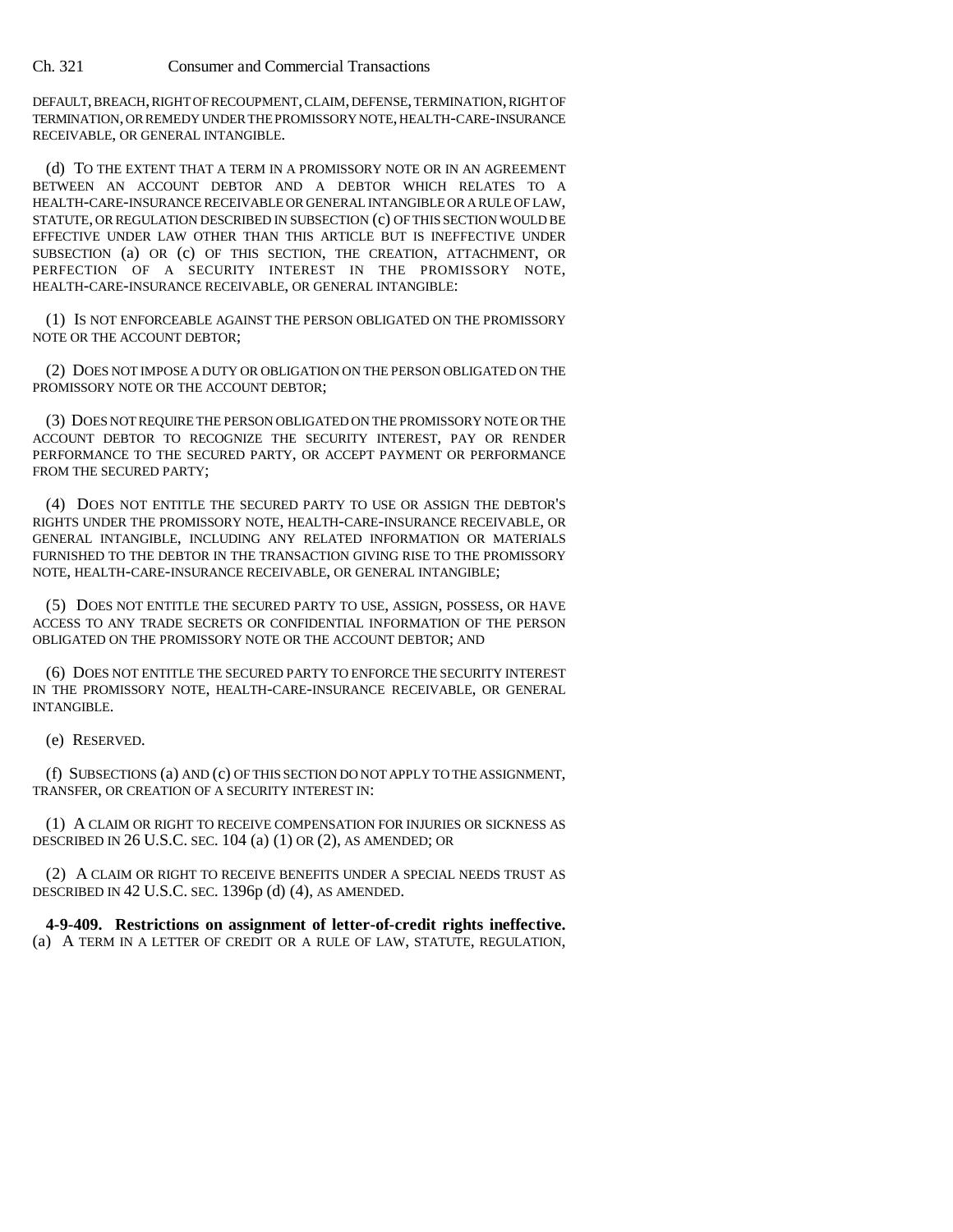CUSTOM, OR PRACTICE APPLICABLE TO THE LETTER OF CREDIT WHICH PROHIBITS, RESTRICTS, OR REQUIRES THE CONSENT OF AN APPLICANT, ISSUER, OR NOMINATED PERSON TO A BENEFICIARY'S ASSIGNMENT OF OR CREATION OF A SECURITY INTEREST IN A LETTER-OF-CREDIT RIGHT IS INEFFECTIVE TO THE EXTENT THAT THE TERM OR RULE OF LAW, STATUTE, REGULATION, CUSTOM, OR PRACTICE:

(1) WOULD IMPAIR THE CREATION, ATTACHMENT, OR PERFECTION OF A SECURITY INTEREST IN THE LETTER-OF-CREDIT RIGHT; OR

(2) PROVIDES THAT THE ASSIGNMENT OR THE CREATION, ATTACHMENT, OR PERFECTION OF THE SECURITY INTEREST MAY GIVE RISE TO A DEFAULT, BREACH, RIGHT OF RECOUPMENT, CLAIM, DEFENSE, TERMINATION, RIGHT OF TERMINATION, OR REMEDY UNDER THE LETTER-OF-CREDIT RIGHT.

(b) TO THE EXTENT THAT A TERM IN A LETTER OF CREDIT IS INEFFECTIVE UNDER SUBSECTION (a) OF THIS SECTION BUT WOULD BE EFFECTIVE UNDER LAW OTHER THAN THIS ARTICLE OR A CUSTOM OR PRACTICE APPLICABLE TO THE LETTER OF CREDIT, TO THE TRANSFER OF A RIGHT TO DRAW OR OTHERWISE DEMAND PERFORMANCE UNDER THE LETTER OF CREDIT, OR TO THE ASSIGNMENT OF A RIGHT TO PROCEEDS OF THE LETTER OF CREDIT, THE CREATION, ATTACHMENT, OR PERFECTION OF A SECURITY INTEREST IN THE LETTER-OF-CREDIT RIGHT:

(1) IS NOT ENFORCEABLE AGAINST THE APPLICANT, ISSUER, NOMINATED PERSON, OR TRANSFEREE BENEFICIARY;

(2) IMPOSES NO DUTIES OR OBLIGATIONS ON THE APPLICANT, ISSUER, NOMINATED PERSON, OR TRANSFEREE BENEFICIARY; AND

(3) DOES NOT REQUIRE THE APPLICANT, ISSUER, NOMINATED PERSON, OR TRANSFEREE BENEFICIARY TO RECOGNIZE THE SECURITY INTEREST, PAY OR RENDER PERFORMANCE TO THE SECURED PARTY, OR ACCEPT PAYMENT OR OTHER PERFORMANCE FROM THE SECURED PARTY.

## PART 5 FILING

**4-9-501. Filing office.** (a) EXCEPT AS OTHERWISE PROVIDED IN SUBSECTION (b) OF THIS SECTION, IF THE LOCAL LAW OF THIS STATE GOVERNS PERFECTION OF A SECURITY INTEREST OR AGRICULTURAL LIEN, THE OFFICE IN WHICH TO FILE A FINANCING STATEMENT TO PERFECT THE SECURITY INTEREST OR AGRICULTURAL LIEN IS:

(1) THE OFFICE DESIGNATED FOR THE FILING OR RECORDING OF A RECORD OF A MORTGAGE ON THE RELATED REAL PROPERTY, IF:

(A) THE COLLATERAL IS AS-EXTRACTED COLLATERAL OR TIMBER TO BE CUT; OR

(B) THE FINANCING STATEMENT IS FILED AS A FIXTURE FILING AND THE COLLATERAL IS GOODS THAT ARE OR ARE TO BECOME FIXTURES; OR

(2) THE OFFICE OF THE SECRETARY OF STATE, IN ALL OTHER CASES, INCLUDING A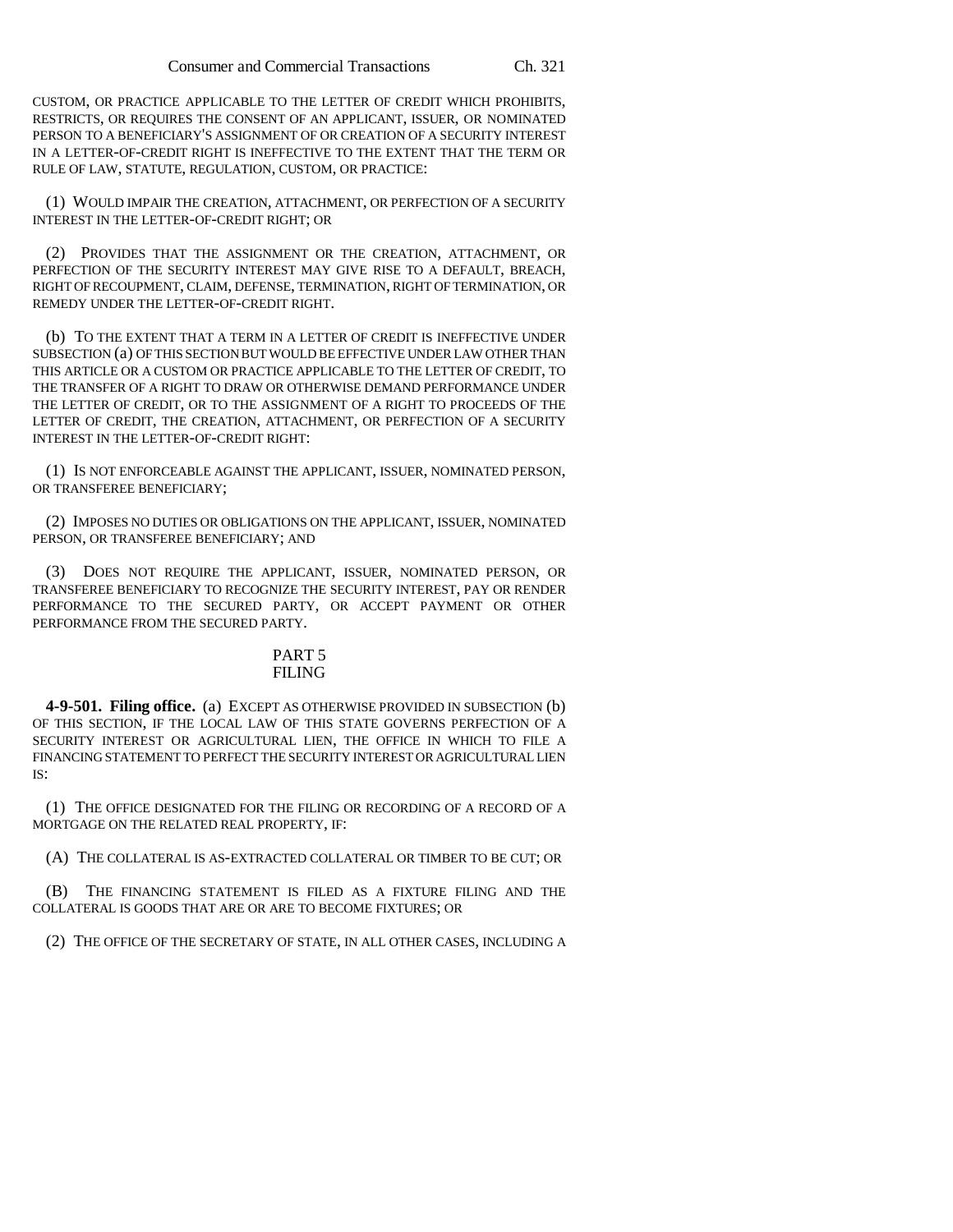CASE IN WHICH THE COLLATERAL IS GOODS THAT ARE OR ARE TO BECOME FIXTURES AND THE FINANCING STATEMENT IS NOT FILED AS A FIXTURE FILING.

(b) THE OFFICE IN WHICH TO FILE A FINANCING STATEMENT TO PERFECT A SECURITY INTEREST IN COLLATERAL, INCLUDING FIXTURES, OF A TRANSMITTING UTILITY IS THE OFFICE OF THE SECRETARY OF STATE. THE FINANCING STATEMENT ALSO CONSTITUTES A FIXTURE FILING AS TO THE COLLATERAL INDICATED IN THE FINANCING STATEMENT WHICH IS OR IS TO BECOME FIXTURES.

(c) THE OFFICE IN WHICH TO FILE AN EFFECTIVE FINANCING STATEMENT PURSUANT TO ARTICLE 9.5 OF THIS TITLE IS THE OFFICE OF THE SECRETARY OF STATE.

**4-9-502. Contents of financing statement - record of mortgage as financing statement - time of filing financing statement.** (a) SUBJECT TO SUBSECTION (b) OF THIS SECTION, A FINANCING STATEMENT IS SUFFICIENT ONLY IF IT:

(1) PROVIDES THE NAME OF THE DEBTOR;

(2) PROVIDES THE NAME OF THE SECURED PARTY OR A REPRESENTATIVE OF THE SECURED PARTY; AND

(3) INDICATES THE COLLATERAL COVERED BY THE FINANCING STATEMENT.

(b) EXCEPT AS OTHERWISE PROVIDED IN SECTION 4-9-501 (b), TO BE SUFFICIENT, A FINANCING STATEMENT THAT COVERS AS-EXTRACTED COLLATERAL OR TIMBER TO BE CUT, OR WHICH IS FILED AS A FIXTURE FILING AND COVERS GOODS THAT ARE OR ARE TO BECOME FIXTURES, MUST SATISFY SUBSECTION (a) OF THIS SECTION AND ALSO:

(1) INDICATE THAT IT COVERS THIS TYPE OF COLLATERAL;

(2) INDICATE THAT IT IS TO BE FILED FOR RECORD IN THE REAL PROPERTY RECORDS;

(3) PROVIDE A DESCRIPTION OF THE REAL PROPERTY TO WHICH THE COLLATERAL IS RELATED SUFFICIENT TO GIVE CONSTRUCTIVE NOTICE OF A MORTGAGE UNDER THE LAW OF THIS STATE IF THE DESCRIPTION WERE CONTAINED IN A RECORD OF THE MORTGAGE OF THE REAL PROPERTY; AND

(4) IF THE DEBTOR DOES NOT HAVE AN INTEREST OF RECORD IN THE REAL PROPERTY, PROVIDE THE NAME OF A RECORD OWNER.

(c) A RECORD OF A MORTGAGE IS EFFECTIVE, FROM THE DATE OF RECORDING, AS A FINANCING STATEMENT FILED AS A FIXTURE FILING OR AS A FINANCING STATEMENT COVERING AS-EXTRACTED COLLATERAL OR TIMBER TO BE CUT ONLY IF:

(1) THE RECORD INDICATES THE GOODS OR ACCOUNTS THAT IT COVERS;

(2) THE GOODS ARE OR ARE TO BECOME FIXTURES RELATED TO THE REAL PROPERTY DESCRIBED IN THE RECORD OR THE COLLATERAL IS RELATED TO THE REAL PROPERTY DESCRIBED IN THE RECORD AND IS AS-EXTRACTED COLLATERAL OR TIMBER TO BE CUT;

(3) THE RECORD SATISFIES THE REQUIREMENTS FOR A FINANCING STATEMENT IN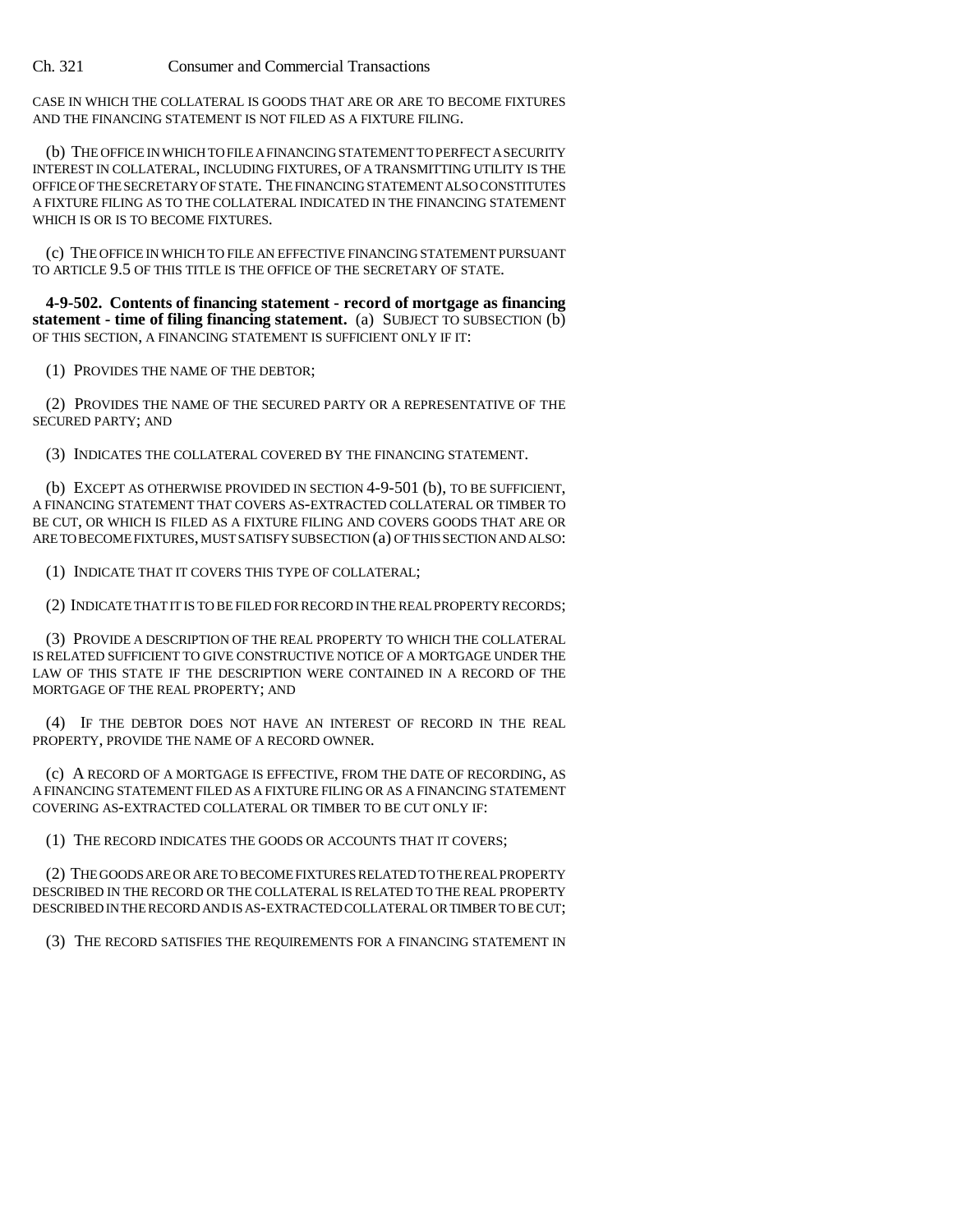THIS SECTION OTHER THAN AN INDICATION THAT IT IS TO BE FILED IN THE REAL PROPERTY RECORDS; AND

(4) THE RECORD IS DULY RECORDED.

(d) A FINANCING STATEMENT MAY BE FILED BEFORE A SECURITY AGREEMENT IS MADE OR A SECURITY INTEREST OTHERWISE ATTACHES.

**4-9-503. Name of debtor and secured party.** (a) A FINANCING STATEMENT SUFFICIENTLY PROVIDES THE NAME OF THE DEBTOR:

(1) IF THE DEBTOR IS A REGISTERED ORGANIZATION, ONLY IF THE FINANCING STATEMENT PROVIDES THE NAME OF THE DEBTOR INDICATED ON THE PUBLIC RECORD OF THE DEBTOR'S JURISDICTION OF ORGANIZATION WHICH SHOWS THE DEBTOR TO HAVE BEEN ORGANIZED;

(2) IF THE DEBTOR IS A DECEDENT'S ESTATE, ONLY IF THE FINANCING STATEMENT PROVIDES THE NAME OF THE DECEDENT AND INDICATES THAT THE DEBTOR IS AN ESTATE;

(3) IF THE DEBTOR IS A TRUST OR A TRUSTEE ACTING WITH RESPECT TO PROPERTY HELD IN TRUST, ONLY IF THE FINANCING STATEMENT:

(A) PROVIDES THE NAME SPECIFIED FOR THE TRUST IN ITS ORGANIC DOCUMENTS OR, IF NO NAME IS SPECIFIED, PROVIDES THE NAME OF THE SETTLOR AND ADDITIONAL INFORMATION SUFFICIENT TO DISTINGUISH THE DEBTOR FROM OTHER TRUSTS HAVING ONE OR MORE OF THE SAME SETTLORS; AND

(B) INDICATES, IN THE DEBTOR'S NAME OR OTHERWISE, THAT THE DEBTOR IS A TRUST OR IS A TRUSTEE ACTING WITH RESPECT TO PROPERTY HELD IN TRUST; AND

(4) IN OTHER CASES:

(A) IF THE DEBTOR HAS A NAME, ONLY IF IT PROVIDES THE INDIVIDUAL OR ORGANIZATIONAL NAME OF THE DEBTOR; AND

(B) IF THE DEBTOR DOES NOT HAVE A NAME, ONLY IF IT PROVIDES THE NAMES OF THE PARTNERS, MEMBERS, ASSOCIATES, OR OTHER PERSONS COMPRISING THE DEBTOR.

(b) A FINANCING STATEMENT THAT PROVIDES THE NAME OF THE DEBTOR IN ACCORDANCE WITH SUBSECTION (a) IS NOT RENDERED INEFFECTIVE BY THE ABSENCE OF:

(1) A TRADE NAME OR OTHER NAME OF THE DEBTOR; OR

(2) UNLESS REQUIRED UNDER SUBPARAGRAPH (B) OF PARAGRAPH (4) OF SUBSECTION (a) OF THIS SECTION, NAMES OF PARTNERS, MEMBERS, ASSOCIATES, OR OTHER PERSONS COMPRISING THE DEBTOR.

(c) A FINANCING STATEMENT THAT PROVIDES ONLY THE DEBTOR'S TRADE NAME DOES NOT SUFFICIENTLY PROVIDE THE NAME OF THE DEBTOR.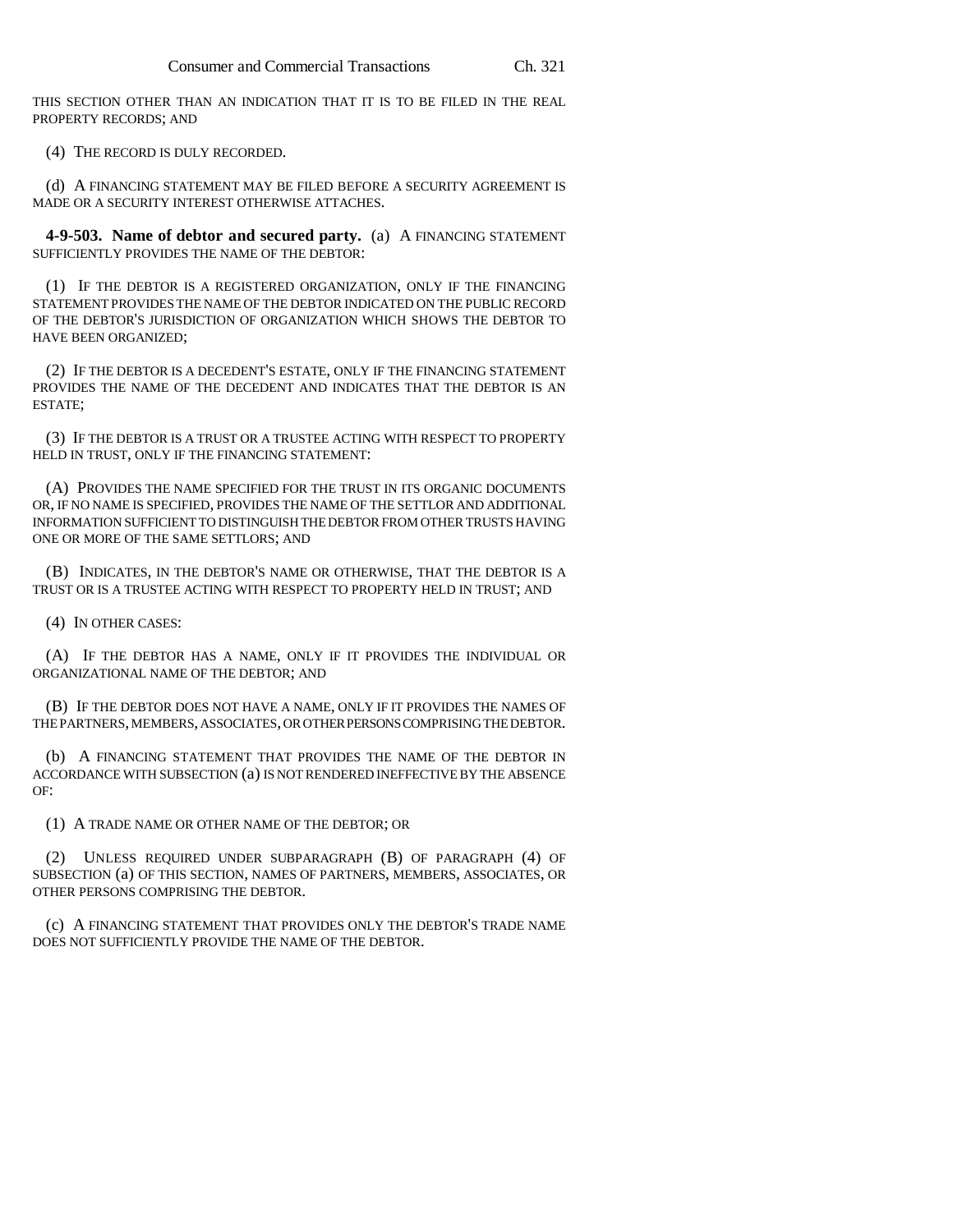(d) FAILURE TO INDICATE THE REPRESENTATIVE CAPACITY OF A SECURED PARTY OR REPRESENTATIVE OF A SECURED PARTY DOES NOT AFFECT THE SUFFICIENCY OF A FINANCING STATEMENT.

(e) A FINANCING STATEMENT MAY PROVIDE THE NAME OF MORE THAN ONE DEBTOR AND THE NAME OF MORE THAN ONE SECURED PARTY.

**4-9-504. Indication of collateral.** A FINANCING STATEMENT SUFFICIENTLY INDICATES THE COLLATERAL THAT IT COVERS IF THE FINANCING STATEMENT PROVIDES:

(1) A DESCRIPTION OF THE COLLATERAL PURSUANT TO SECTION 4-9-108; OR

(2) AN INDICATION THAT THE FINANCING STATEMENT COVERS ALL ASSETS OR ALL PERSONAL PROPERTY.

**4-9-505. Filing and compliance with other statutes and treaties for consignments, leases, other bailments, and other transactions.** (a) A CONSIGNOR, LESSOR, OR OTHER BAILOR OF GOODS, A LICENSOR, OR A BUYER OF A PAYMENT INTANGIBLE OR PROMISSORY NOTE MAY FILE A FINANCING STATEMENT, OR MAY COMPLY WITH A STATUTE OR TREATY DESCRIBED IN SECTION 4-9-311 (a), USING THE TERMS "CONSIGNOR", "CONSIGNEE", "LESSOR", "LESSEE", "BAILOR", "BAILEE", "LICENSOR", "LICENSEE", "OWNER", "REGISTERED OWNER", "BUYER", "SELLER", OR WORDS OF SIMILAR IMPORT, INSTEAD OF THE TERMS "SECURED PARTY" AND "DEBTOR".

(b) THIS PART 5 APPLIES TO THE FILING OF A FINANCING STATEMENT UNDER SUBSECTION (a) OF THIS SECTION AND, AS APPROPRIATE, TO COMPLIANCE THAT IS EQUIVALENT TO FILING A FINANCING STATEMENT UNDER SECTION 4-9-311 (b), BUT THE FILING OR COMPLIANCE IS NOT OF ITSELF A FACTOR IN DETERMINING WHETHER THE COLLATERAL SECURES AN OBLIGATION. IF IT IS DETERMINED FOR ANOTHER REASON THAT THE COLLATERAL SECURES AN OBLIGATION, A SECURITY INTEREST HELD BY THE CONSIGNOR, LESSOR, BAILOR, LICENSOR, OWNER, OR BUYER WHICH ATTACHES TO THE COLLATERAL IS PERFECTED BY THE FILING OR COMPLIANCE.

**4-9-506. Effect of errors or omissions.** (a) A FINANCING STATEMENT SUBSTANTIALLY SATISFYING THE REQUIREMENTS OF THIS PART 5 IS EFFECTIVE, EVEN IF IT HAS MINOR ERRORS OR OMISSIONS, UNLESS THE ERRORS OR OMISSIONS MAKE THE FINANCING STATEMENT SERIOUSLY MISLEADING.

(b) EXCEPT AS OTHERWISE PROVIDED IN SUBSECTION (c) OF THIS SECTION, A FINANCING STATEMENT THAT FAILS SUFFICIENTLY TO PROVIDE THE NAME OF THE DEBTOR IN ACCORDANCE WITH SECTION 4-9-503 (a) IS SERIOUSLY MISLEADING.

(c) IF A SEARCH OF THE RECORDS OF THE FILING OFFICE UNDER THE DEBTOR'S CORRECT NAME, USING THE FILING OFFICE'S STANDARD SEARCH LOGIC, IF ANY, WOULD DISCLOSE A FINANCING STATEMENT THAT FAILS SUFFICIENTLY TO PROVIDE THE NAME OF THE DEBTOR IN ACCORDANCE WITH SECTION 4-9-503 (a), THE NAME PROVIDED DOES NOT MAKE THE FINANCING STATEMENT SERIOUSLY MISLEADING.

(d) FOR PURPOSES OF SECTION 4-9-508 (b), THE "DEBTOR'S CORRECT NAME" IN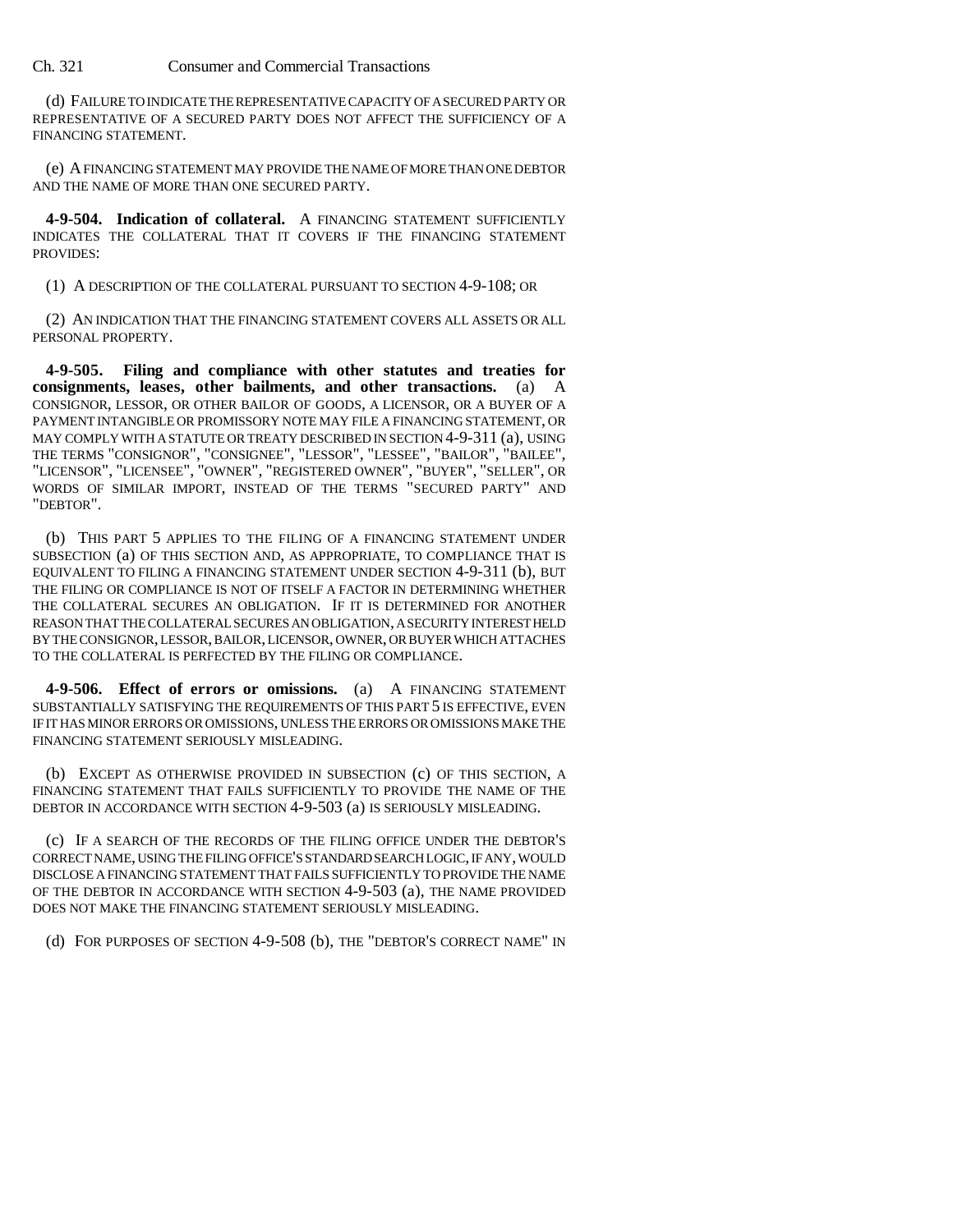SUBSECTION (c) OF THIS SECTION MEANS THE CORRECT NAME OF THE NEW DEBTOR.

**4-9-507. Effect of certain events on effectiveness of financing statement.** (a) A FILED FINANCING STATEMENT REMAINS EFFECTIVE WITH RESPECT TO COLLATERAL THAT IS SOLD, EXCHANGED, LEASED, LICENSED, OR OTHERWISE DISPOSED OF AND IN WHICH A SECURITY INTEREST OR AGRICULTURAL LIEN CONTINUES, EVEN IF THE SECURED PARTY KNOWS OF OR CONSENTS TO THE DISPOSITION.

(b) EXCEPT AS OTHERWISE PROVIDED IN SUBSECTION (c) OF THIS SECTION AND SECTION 4-9-508, A FINANCING STATEMENT IS NOT RENDERED INEFFECTIVE IF, AFTER THE FINANCING STATEMENT IS FILED, THE INFORMATION PROVIDED IN THE FINANCING STATEMENT BECOMES SERIOUSLY MISLEADING UNDER SECTION 4-9-506.

(c) IF A DEBTOR SO CHANGES ITS NAME THAT A FILED FINANCING STATEMENT BECOMES SERIOUSLY MISLEADING UNDER SECTION 4-9-506:

(1) THE FINANCING STATEMENT IS EFFECTIVE TO PERFECT A SECURITY INTEREST IN COLLATERAL ACQUIRED BY THE DEBTOR BEFORE, OR WITHIN FOUR MONTHS AFTER, THE CHANGE; AND

(2) THE FINANCING STATEMENT IS NOT EFFECTIVE TO PERFECT A SECURITY INTEREST IN COLLATERAL ACQUIRED BY THE DEBTOR MORE THAN FOUR MONTHS AFTER THE CHANGE, UNLESS AN AMENDMENT TO THE FINANCING STATEMENT WHICH RENDERS THE FINANCING STATEMENT NOT SERIOUSLY MISLEADING IS FILED WITHIN FOUR MONTHS AFTER THE CHANGE.

**4-9-508. Effectiveness of financing statement if new debtor becomes bound by security agreement.** (a) EXCEPT AS OTHERWISE PROVIDED IN THIS SECTION, A FILED FINANCING STATEMENT NAMING AN ORIGINAL DEBTOR IS EFFECTIVE TO PERFECT A SECURITY INTEREST IN COLLATERAL IN WHICH A NEW DEBTOR HAS OR ACQUIRES RIGHTS TO THE EXTENT THAT THE FINANCING STATEMENT WOULD HAVE BEEN EFFECTIVE HAD THE ORIGINAL DEBTOR ACQUIRED RIGHTS IN THE COLLATERAL.

(b) IF THE DIFFERENCE BETWEEN THE NAME OF THE ORIGINAL DEBTOR AND THAT OF THE NEW DEBTOR CAUSES A FILED FINANCING STATEMENT THAT IS EFFECTIVE UNDER SUBSECTION (a) OF THIS SECTION TO BE SERIOUSLY MISLEADING UNDER SECTION 4-9-506:

(1) THE FINANCING STATEMENT IS EFFECTIVE TO PERFECT A SECURITY INTEREST IN COLLATERAL ACQUIRED BY THE NEW DEBTOR BEFORE, AND WITHIN FOUR MONTHS AFTER, THE NEW DEBTOR BECOMES BOUND UNDER SECTION 4-9-203 (d); AND

(2) THE FINANCING STATEMENT IS NOT EFFECTIVE TO PERFECT A SECURITY INTEREST IN COLLATERAL ACQUIRED BY THE NEW DEBTOR MORE THAN FOUR MONTHS AFTER THE NEW DEBTOR BECOMES BOUND UNDER SECTION 4-9-203 (d) UNLESS AN INITIAL FINANCING STATEMENT PROVIDING THE NAME OF THE NEW DEBTOR IS FILED BEFORE THE EXPIRATION OF THAT TIME.

(c) THIS SECTION DOES NOT APPLY TO COLLATERAL AS TO WHICH A FILED FINANCING STATEMENT REMAINS EFFECTIVE AGAINST THE NEW DEBTOR UNDER SECTION 4-9-507 (a).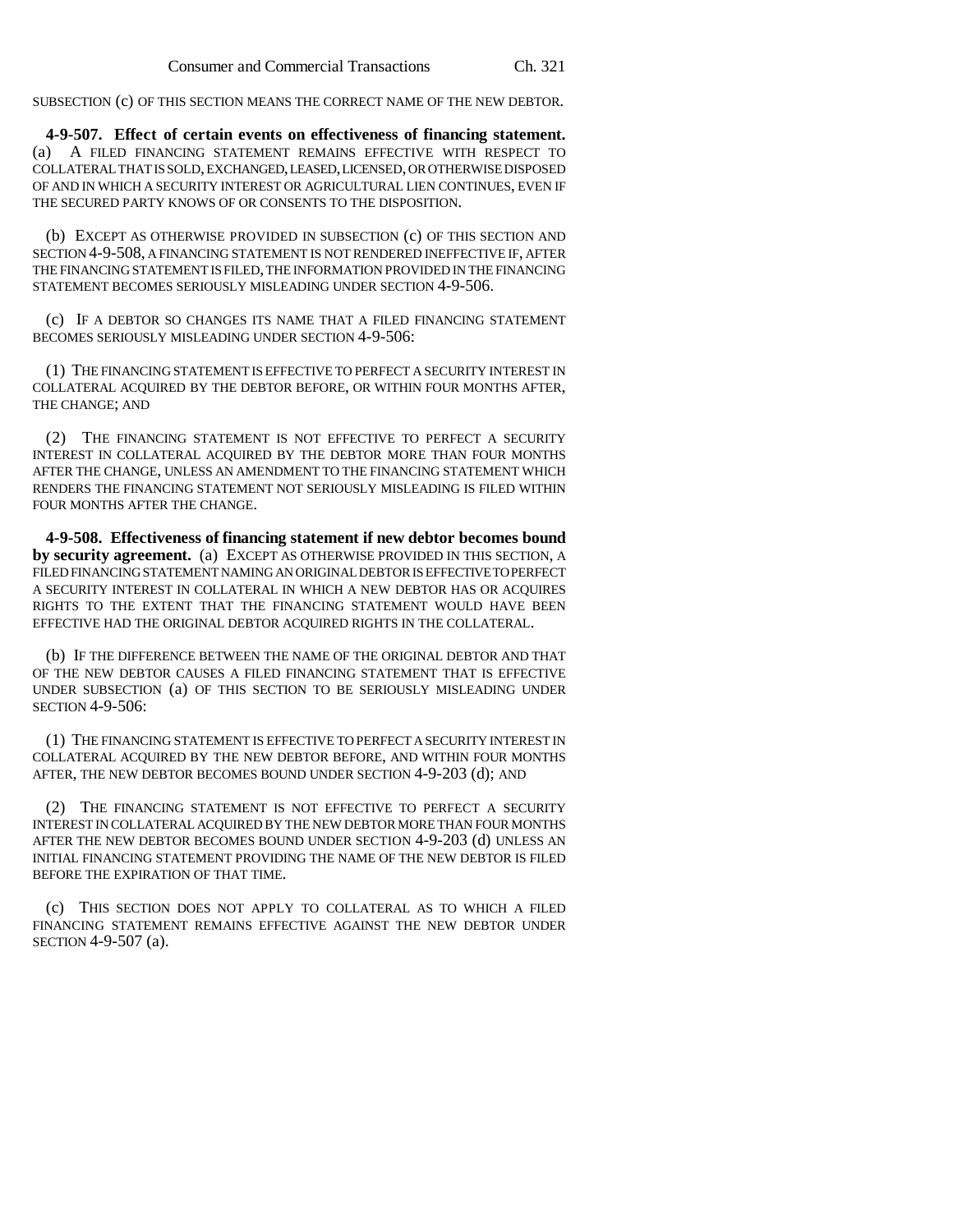**4-9-509. Persons entitled to file a record.** (a) A PERSON MAY FILE AN INITIAL FINANCING STATEMENT, AMENDMENT THAT ADDS COLLATERAL COVERED BY A FINANCING STATEMENT, OR AMENDMENT THAT ADDS A DEBTOR TO A FINANCING STATEMENT ONLY IF:

(1) THE DEBTOR AUTHORIZES THE FILING IN AN AUTHENTICATED RECORD OR PURSUANT TO SUBSECTION (b) OR (c) OF THIS SECTION; OR

(2) THE PERSON HOLDS AN AGRICULTURAL LIEN THAT HAS BECOME EFFECTIVE AT THE TIME OF FILING AND THE FINANCING STATEMENT COVERS ONLY COLLATERAL IN WHICH THE PERSON HOLDS AN AGRICULTURAL LIEN.

(b) BY AUTHENTICATING OR BECOMING BOUND AS DEBTOR BY A SECURITY AGREEMENT, A DEBTOR OR NEW DEBTOR AUTHORIZES THE FILING OF AN INITIAL FINANCING STATEMENT, AND AN AMENDMENT, COVERING:

(1) THE COLLATERAL DESCRIBED IN THE SECURITY AGREEMENT; AND

(2) PROPERTY THAT BECOMES COLLATERAL UNDER SECTION 4-9-315 (a) (2), WHETHER OR NOT THE SECURITY AGREEMENT EXPRESSLY COVERS PROCEEDS.

(c) BY ACQUIRING COLLATERAL IN WHICH A SECURITY INTEREST OR AGRICULTURAL LIEN CONTINUES UNDER SECTION 4-9-315 (a) (1), A DEBTOR AUTHORIZES THE FILING OF AN INITIAL FINANCING STATEMENT, AND AN AMENDMENT, COVERING THE COLLATERAL AND PROPERTY THAT BECOMES COLLATERAL UNDER SECTION 4-9-315 (a) (2).

(d) A PERSON MAY FILE AN AMENDMENT OTHER THAN AN AMENDMENT THAT ADDS COLLATERAL COVERED BY A FINANCING STATEMENT OR AN AMENDMENT THAT ADDS A DEBTOR TO A FINANCING STATEMENT ONLY IF:

(1) THE SECURED PARTY OF RECORD AUTHORIZES THE FILING; OR

(2) THE AMENDMENT IS A TERMINATION STATEMENT FOR A FINANCING STATEMENT AS TO WHICH THE SECURED PARTY OF RECORD HAS FAILED TO FILE OR SEND A TERMINATION STATEMENT AS REQUIRED BY SECTION 4-9-513 (a) OR (c), THE DEBTOR AUTHORIZES THE FILING, AND THE TERMINATION STATEMENT INDICATES THAT THE DEBTOR AUTHORIZED IT TO BE FILED.

(e) IF THERE IS MORE THAN ONE SECURED PARTY OF RECORD FOR A FINANCING STATEMENT, EACH SECURED PARTY OF RECORD MAY AUTHORIZE THE FILING OF AN AMENDMENT UNDER SUBSECTION (d) OF THIS SECTION.

**4-9-510. Effectiveness of filed record.** (a) A FILED RECORD IS EFFECTIVE ONLY TO THE EXTENT THAT IT WAS FILED BY A PERSON THAT MAY FILE IT UNDER SECTION 4-9-509.

(b) A RECORD AUTHORIZED BY ONE SECURED PARTY OF RECORD DOES NOT AFFECT THE FINANCING STATEMENT WITH RESPECT TO ANOTHER SECURED PARTY OF RECORD.

(c) SUBJECT TO SECTION 4-9-528 AND SUBSECTION (d) OF THIS SECTION, A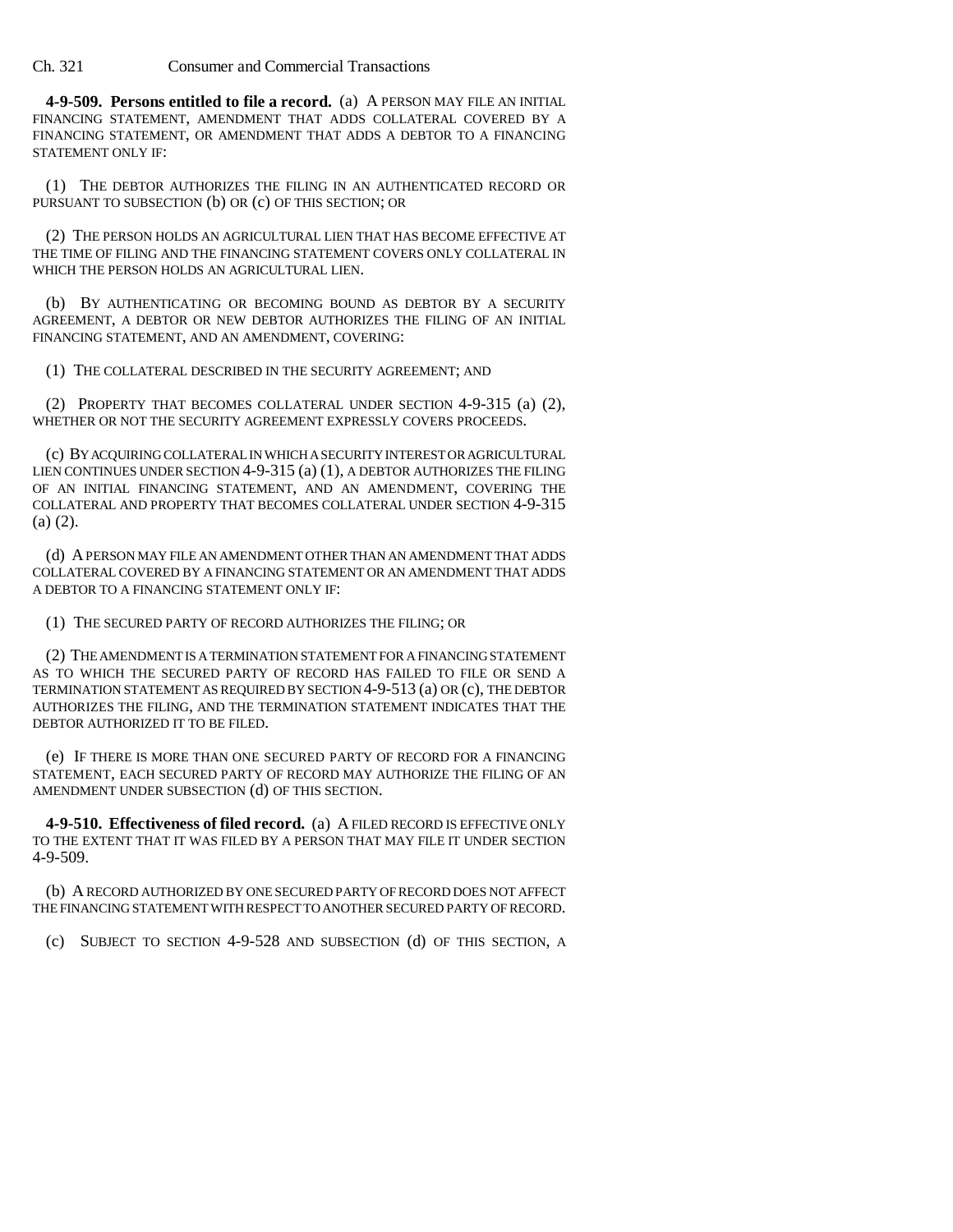CONTINUATION STATEMENT THAT IS NOT FILED WITHIN THE SIX-MONTH PERIOD PRESCRIBED BY SECTION 4-9-515 (d) IS INEFFECTIVE.

(d) ANY CONTINUATION STATEMENT FILED ON OR AFTER JULY 1,1996, AND BEFORE JANUARY 1, 1998, INCLUDING ONE THAT WAS PERFECTED BY FILING WITH BOTH THE OFFICES OF THE SECRETARY OF STATE AND A COUNTY CLERK AND RECORDER, CONTINUES THE PERFECTION IN ALL OF THE COLLATERAL LISTED ON THE FILING. WITH RESPECT TO CONTINUATION STATEMENTS FILED ON OR AFTER JULY 1, 1996, AND BEFORE JANUARY 1,1998, THE FILING OF A SINGLE CONTINUATION STATEMENT SHALL MAINTAIN THE EFFECTIVENESS OF FINANCING STATEMENTS THAT NAME IDENTICAL COLLATERAL BUT HAVE BEEN FILED IN MULTIPLE LOCATIONS.

(e) NO CONTINUATION STATEMENT FILED ON OR AFTER JULY 1, 1995, SHALL BE INEFFECTIVE SOLELY BECAUSE IT FAILED TO INCLUDE A STATEMENT THAT THE ORIGINAL FINANCING STATEMENT IS STILL EFFECTIVE.

**4-9-511. Secured party of record.** (a) A SECURED PARTY OF RECORD WITH RESPECT TO A FINANCING STATEMENT IS A PERSON WHOSE NAME IS PROVIDED AS THE NAME OF THE SECURED PARTY OR A REPRESENTATIVE OF THE SECURED PARTY IN AN INITIAL FINANCING STATEMENT THAT HAS BEEN FILED. IF AN INITIAL FINANCING STATEMENT IS FILED UNDER SECTION 4-9-514 (a), THE ASSIGNEE NAMED IN THE INITIAL FINANCING STATEMENT IS THE SECURED PARTY OF RECORD WITH RESPECT TO THE FINANCING STATEMENT.

(b) IF AN AMENDMENT OF A FINANCING STATEMENT WHICH PROVIDES THE NAME OF A PERSON AS A SECURED PARTY OR A REPRESENTATIVE OF A SECURED PARTY IS FILED, THE PERSON NAMED IN THE AMENDMENT IS A SECURED PARTY OF RECORD. IF AN AMENDMENT IS FILED UNDER SECTION 4-9-514 (b), THE ASSIGNEE NAMED IN THE AMENDMENT IS A SECURED PARTY OF RECORD.

(c) A PERSON REMAINS A SECURED PARTY OF RECORD UNTIL THE FILING OF AN AMENDMENT OF THE FINANCING STATEMENT WHICH DELETES THE PERSON.

**4-9-512. Amendment of financing statement.** (a) SUBJECT TO SECTION 4-9-509, A PERSON MAY ADD OR DELETE COLLATERAL COVERED BY, CONTINUE OR TERMINATE THE EFFECTIVENESS OF, OR, SUBJECT TO SUBSECTION (e) OF THIS SECTION, OTHERWISE AMEND THE INFORMATION PROVIDED IN, A FINANCING STATEMENT BY FILING AN AMENDMENT THAT:

(1) IDENTIFIES, BY FILE NUMBER, THE INITIAL FINANCING STATEMENT TO WHICH THE AMENDMENT RELATES; AND

(2) PROVIDES THE DATE THAT THE INITIAL FINANCING STATEMENT WAS FILED OR RECORDED.

(b) EXCEPT AS OTHERWISE PROVIDED IN SECTION 4-9-515, THE FILING OF AN AMENDMENT DOES NOT EXTEND THE PERIOD OF EFFECTIVENESS OF THE FINANCING STATEMENT.

(c) A FINANCING STATEMENT THAT IS AMENDED BY AN AMENDMENT THAT ADDS COLLATERAL IS EFFECTIVE AS TO THE ADDED COLLATERAL ONLY FROM THE DATE OF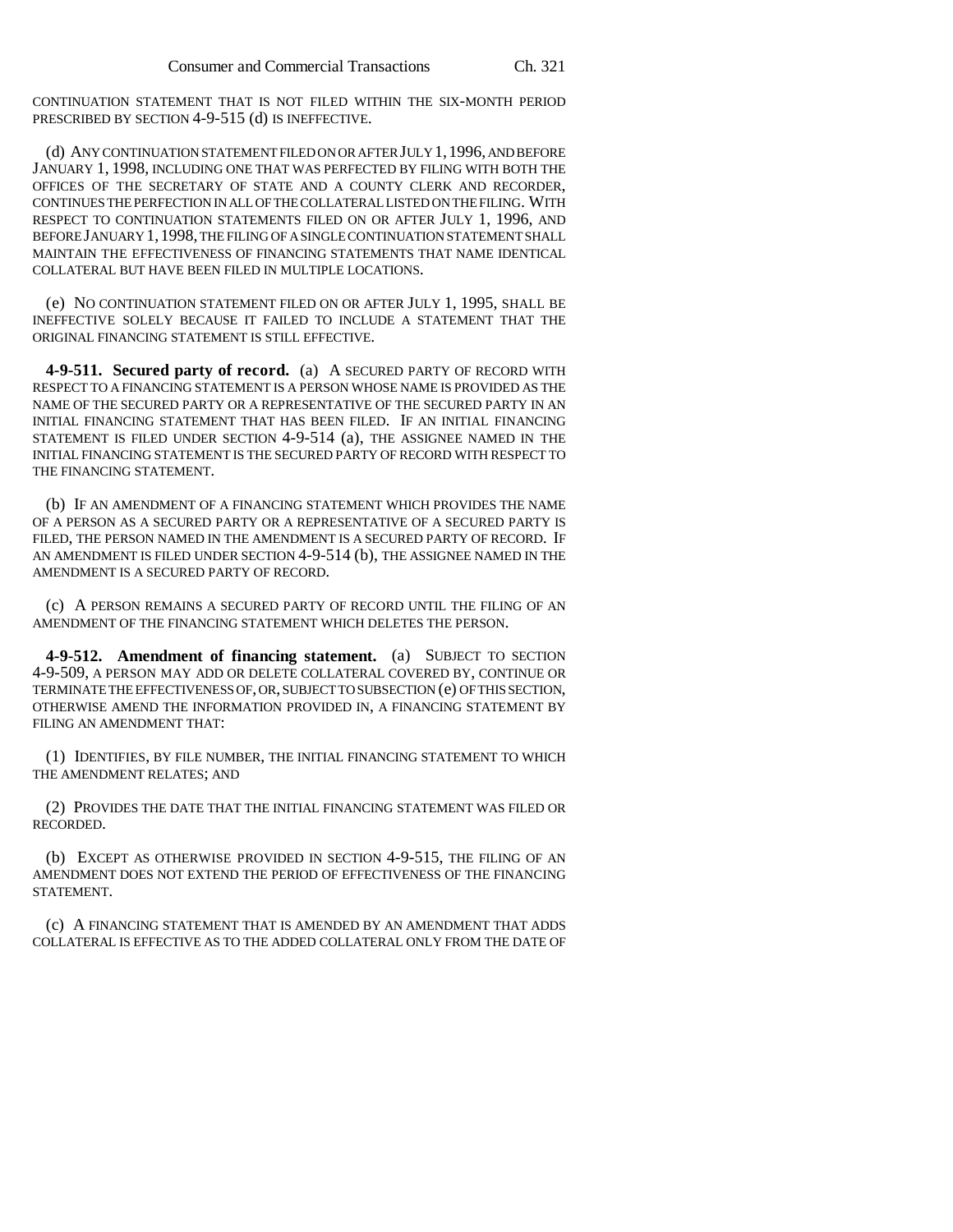THE FILING OF THE AMENDMENT.

(d) A FINANCING STATEMENT THAT IS AMENDED BY AN AMENDMENT THAT ADDS A DEBTOR IS EFFECTIVE AS TO THE ADDED DEBTOR ONLY FROM THE DATE OF THE FILING OF THE AMENDMENT.

(e) AN AMENDMENT IS INEFFECTIVE TO THE EXTENT IT:

(1) PURPORTS TO DELETE ALL DEBTORS AND FAILS TO PROVIDE THE NAME OF A DEBTOR TO BE COVERED BY THE FINANCING STATEMENT; OR

(2) PURPORTS TO DELETE ALL SECURED PARTIES OF RECORD AND FAILS TO PROVIDE THE NAME OF A NEW SECURED PARTY OF RECORD.

**4-9-513. Termination statement.** (a) A SECURED PARTY SHALL CAUSE THE SECURED PARTY OF RECORD FOR A FINANCING STATEMENT TO FILE A TERMINATION STATEMENT FOR THE FINANCING STATEMENT IF THE FINANCING STATEMENT COVERS CONSUMER GOODS AND:

(1) THERE IS NO OBLIGATION SECURED BY THE COLLATERAL COVERED BY THE FINANCING STATEMENT AND NO COMMITMENT TO MAKE AN ADVANCE, INCUR AN OBLIGATION, OR OTHERWISE GIVE VALUE; OR

(2) THE DEBTOR DID NOT AUTHORIZE THE FILING OF THE INITIAL FINANCING STATEMENT.

(b) TO COMPLY WITH SUBSECTION (a) OF THIS SECTION, A SECURED PARTY SHALL CAUSE THE SECURED PARTY OF RECORD TO FILE THE TERMINATION STATEMENT:

(1) WITHIN ONE MONTH AFTER THERE IS NO OBLIGATION SECURED BY THE COLLATERAL COVERED BY THE FINANCING STATEMENT AND NO COMMITMENT TO MAKE AN ADVANCE, INCUR AN OBLIGATION, OR OTHERWISE GIVE VALUE; OR

(2) IF EARLIER, WITHIN TWENTY DAYS AFTER THE SECURED PARTY RECEIVES AN AUTHENTICATED DEMAND FROM A DEBTOR.

(c) IN CASES NOT GOVERNED BY SUBSECTION (a) OF THIS SECTION, WITHIN TWENTY DAYS AFTER A SECURED PARTY RECEIVES AN AUTHENTICATED DEMAND FROM A DEBTOR, THE SECURED PARTY SHALL CAUSE THE SECURED PARTY OF RECORD FOR A FINANCING STATEMENT TO SEND TO THE DEBTOR A TERMINATION STATEMENT FOR THE FINANCING STATEMENT OR FILE THE TERMINATION STATEMENT IN THE FILING OFFICE IF:

(1) EXCEPT IN THE CASE OF A FINANCING STATEMENT COVERING ACCOUNTS OR CHATTEL PAPER THAT HAS BEEN SOLD OR GOODS THAT ARE THE SUBJECT OF A CONSIGNMENT, THERE IS NO OBLIGATION SECURED BY THE COLLATERAL COVERED BY THE FINANCING STATEMENT AND NO COMMITMENT TO MAKE AN ADVANCE, INCUR AN OBLIGATION, OR OTHERWISE GIVE VALUE;

(2) THE FINANCING STATEMENT COVERS ACCOUNTS OR CHATTEL PAPER THAT HAS BEEN SOLD BUT AS TO WHICH THE ACCOUNT DEBTOR OR OTHER PERSON OBLIGATED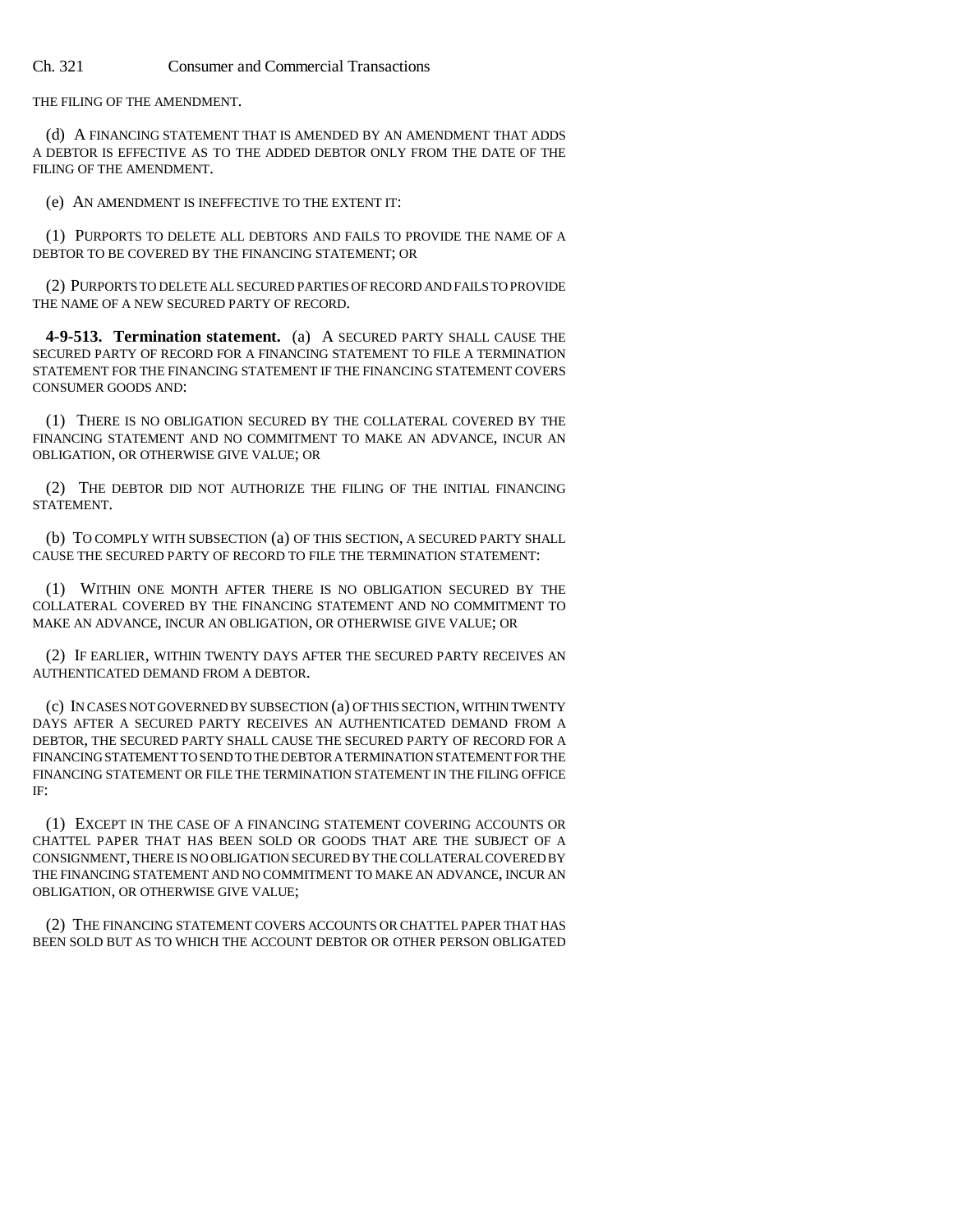HAS DISCHARGED ITS OBLIGATION;

(3) THE FINANCING STATEMENT COVERS GOODS THAT WERE THE SUBJECT OF A CONSIGNMENT TO THE DEBTOR BUT ARE NOT IN THE DEBTOR'S POSSESSION; OR

(4) THE DEBTOR DID NOT AUTHORIZE THE FILING OF THE INITIAL FINANCING STATEMENT.

(d) EXCEPT AS OTHERWISE PROVIDED IN SECTION 4-9-510, UPON THE FILING OF A TERMINATION STATEMENT WITH THE FILING OFFICE, THE FINANCING STATEMENT TO WHICH THE TERMINATION STATEMENT RELATES CEASES TO BE EFFECTIVE. EXCEPT AS OTHERWISE PROVIDED IN SECTION 4-9-510, FOR PURPOSES OF SECTIONS 4-9-519 (g), 4-9-522 (a), AND 4-9-523 (c), THE FILING WITH THE FILING OFFICE OF A TERMINATION STATEMENT RELATING TO A FINANCING STATEMENT THAT INDICATES THAT THE DEBTOR IS A TRANSMITTING UTILITY ALSO CAUSES THE EFFECTIVENESS OF THE FINANCING STATEMENT TO LAPSE.

**4-9-514. Assignment of powers of secured party of record.** (a) EXCEPT AS OTHERWISE PROVIDED IN SUBSECTION (c) OF THIS SECTION, AN INITIAL FINANCING STATEMENT MAY REFLECT AN ASSIGNMENT OF ALL OF THE SECURED PARTY'S POWER TO AUTHORIZE AN AMENDMENT TO THE FINANCING STATEMENT BY PROVIDING THE NAME AND MAILING ADDRESS OF THE ASSIGNEE AS THE NAME AND ADDRESS OF THE SECURED PARTY.

(b) EXCEPT AS OTHERWISE PROVIDED IN SUBSECTION (c) OF THIS SECTION, A SECURED PARTY OF RECORD MAY ASSIGN OF RECORD ALL OR PART OF ITS POWER TO AUTHORIZE AN AMENDMENT TO A FINANCING STATEMENT BY FILING IN THE FILING OFFICE AN AMENDMENT OF THE FINANCING STATEMENT WHICH:

(1) IDENTIFIES, BY ITS FILE NUMBER, THE INITIAL FINANCING STATEMENT TO WHICH IT RELATES;

(2) PROVIDES THE NAME OF THE ASSIGNOR AND THE NAME OF ONE OF THE DEBTORS; AND

(3) PROVIDES THE NAME AND MAILING ADDRESS OF THE ASSIGNEE.

(c) AN ASSIGNMENT OF RECORD OF A SECURITY INTEREST IN A FIXTURE COVERED BY A RECORD OF A MORTGAGE WHICH IS EFFECTIVE AS A FINANCING STATEMENT FILED AS A FIXTURE FILING UNDER SECTION 4-9-502 (c) MAY BE MADE ONLY BY AN ASSIGNMENT OF RECORD OF THE MORTGAGE IN THE MANNER PROVIDED BY LAW OF THIS STATE OTHER THAN THIS TITLE.

**4-9-515. Duration and effectiveness of financing statement - effect of lapsed financing statement.** (a) EXCEPT AS OTHERWISE PROVIDED IN SUBSECTIONS (b), (e), (f), AND (g) OF THIS SECTION AND SECTION 4-9-528, A FILED FINANCING STATEMENT IS EFFECTIVE FOR A PERIOD OF FIVE YEARS AFTER THE DATE OF FILING.

(b) EXCEPT AS OTHERWISE PROVIDED IN SUBSECTIONS (e), (f), AND (g) OF THIS SECTION, AN INITIAL FINANCING STATEMENT FILED IN CONNECTION WITH A MANUFACTURED-HOME TRANSACTION IS EFFECTIVE FOR A PERIOD OF THIRTY YEARS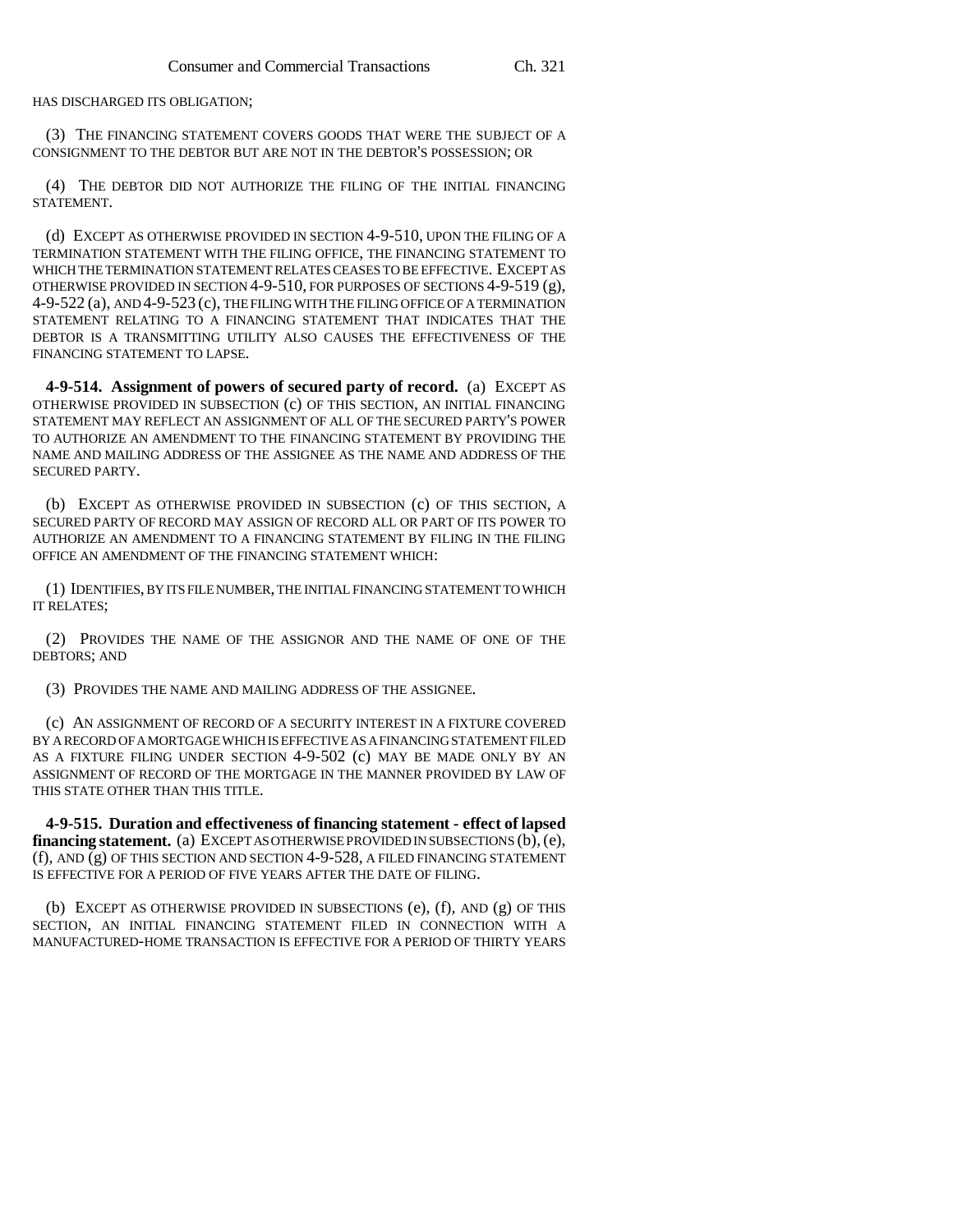AFTER THE DATE OF FILING IF IT INDICATES THAT IT IS FILED IN CONNECTION WITH A MANUFACTURED-HOME TRANSACTION.

(c) THE EFFECTIVENESS OF A FILED FINANCING STATEMENT LAPSES ON THE EXPIRATION OF THE PERIOD OF ITS EFFECTIVENESS UNLESS BEFORE THE LAPSE A CONTINUATION STATEMENT IS FILED PURSUANT TO SUBSECTION (d) OF THIS SECTION. UPON LAPSE, A FINANCING STATEMENT CEASES TO BE EFFECTIVE AND ANY SECURITY INTEREST OR AGRICULTURAL LIEN THAT WAS PERFECTED BY THE FINANCING STATEMENT BECOMES UNPERFECTED, UNLESS THE SECURITY INTEREST IS PERFECTED OTHERWISE. IF THE SECURITY INTEREST OR AGRICULTURAL LIEN BECOMES UNPERFECTED UPON LAPSE, IT IS DEEMED NEVER TO HAVE BEEN PERFECTED AS AGAINST A PURCHASER OF THE COLLATERAL FOR VALUE.

(d) A CONTINUATION STATEMENT MAY BE FILED ONLY WITHIN SIX MONTHS BEFORE THE EXPIRATION OF THE FIVE-YEAR PERIOD SPECIFIED IN SUBSECTION (a) OF THIS SECTION, THE THIRTY-YEAR PERIOD SPECIFIED IN SUBSECTION (b) OF THIS SECTION, OR THE FIVE-YEAR PERIOD SPECIFIED IN SECTION 4-9-528 (a) (1), WHICHEVER IS APPLICABLE.

(e) EXCEPT AS OTHERWISE PROVIDED IN SECTION 4-9-510, UPON TIMELY FILING OF A CONTINUATION STATEMENT, THE EFFECTIVENESS OF THE INITIAL FINANCING STATEMENT CONTINUES FOR A PERIOD OF FIVE YEARS COMMENCING ON THE DAY ON WHICH THE FINANCING STATEMENT WOULD HAVE BECOME INEFFECTIVE IN THE ABSENCE OF THE FILING. UPON THE EXPIRATION OF THE FIVE-YEAR PERIOD, THE FINANCING STATEMENT LAPSES IN THE SAME MANNER AS PROVIDED IN SUBSECTION (c) OF THIS SECTION, UNLESS, BEFORE THE LAPSE, ANOTHER CONTINUATION STATEMENT IS FILED PURSUANT TO SUBSECTION (d) OF THIS SECTION. SUCCEEDING CONTINUATION STATEMENTS MAY BE FILED IN THE SAME MANNER TO CONTINUE THE EFFECTIVENESS OF THE INITIAL FINANCING STATEMENT.

(f) IF A DEBTOR IS A TRANSMITTING UTILITY AND A FILED FINANCING STATEMENT SO INDICATES, THE FINANCING STATEMENT IS EFFECTIVE UNTIL A TERMINATION STATEMENT IS FILED.

(g) A RECORD OF A MORTGAGE THAT IS EFFECTIVE AS A FINANCING STATEMENT FILED AS A FIXTURE FILING UNDER SECTION 4-9-502 (c) REMAINS EFFECTIVE AS A FINANCING STATEMENT FILED AS A FIXTURE FILING UNTIL THE MORTGAGE IS RELEASED OR SATISFIED OF RECORD OR ITS EFFECTIVENESS OTHERWISE TERMINATES AS TO THE REAL PROPERTY.

**4-9-516. What constitutes filing - effectiveness of filing.** (a) EXCEPT AS OTHERWISE PROVIDED IN SUBSECTION (b) OF THIS SECTION, COMMUNICATION OF A RECORD TO A FILING OFFICE AND TENDER OF THE FILING FEE OR ACCEPTANCE OF THE RECORD BY THE FILING OFFICE CONSTITUTES FILING.

(b) FILING DOES NOT OCCUR WITH RESPECT TO A RECORD THAT A FILING OFFICE REFUSES TO ACCEPT BECAUSE:

(1) THE RECORD IS NOT COMMUNICATED BY A METHOD OR MEDIUM OF COMMUNICATION AUTHORIZED BY THE FILING OFFICE;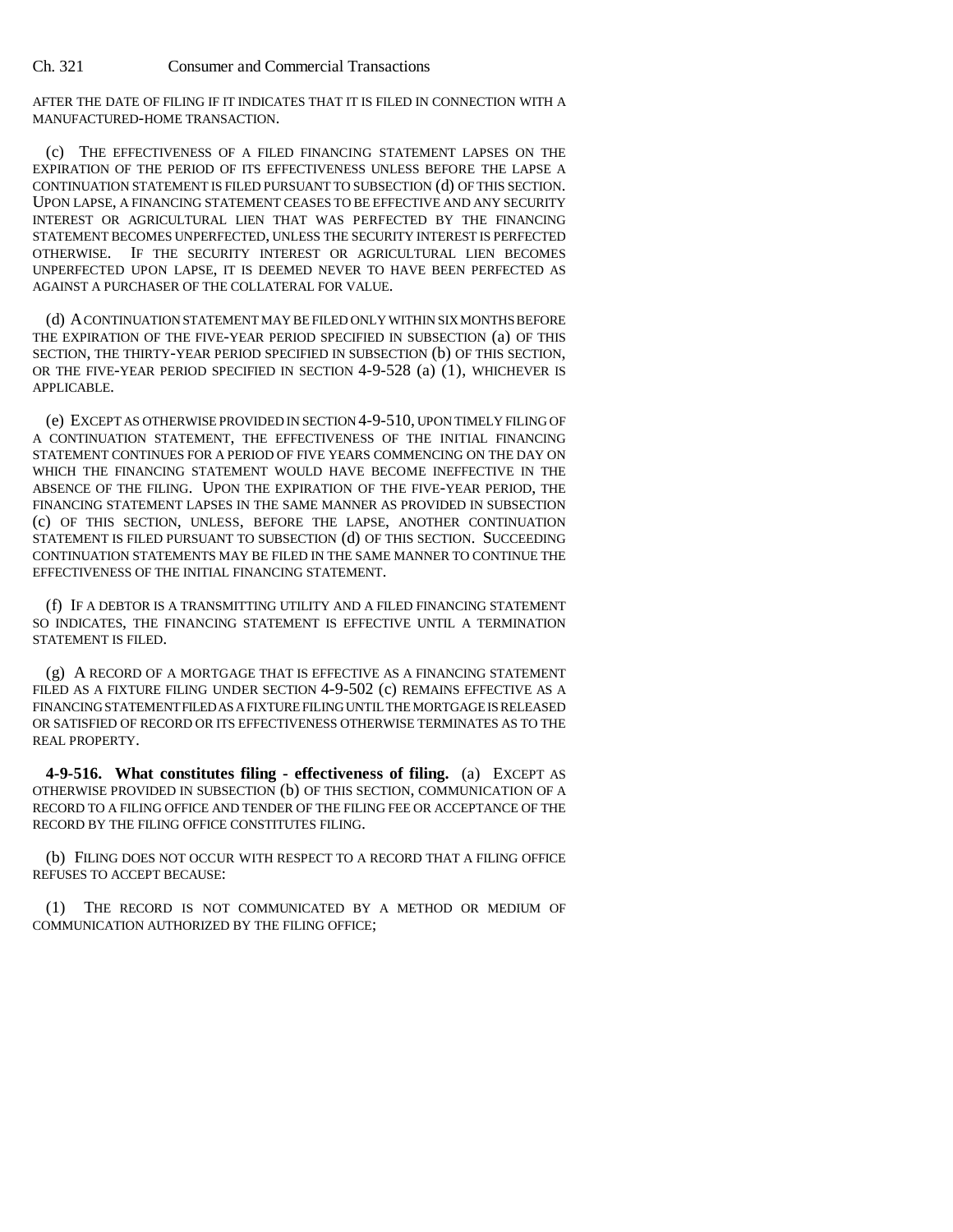(2) AN AMOUNT EQUAL TO OR GREATER THAN THE APPLICABLE FILING FEE IS NOT TENDERED;

(3) THE FILING OFFICE IS UNABLE TO INDEX THE RECORD BECAUSE:

(A) IN THE CASE OF AN INITIAL FINANCING STATEMENT, THE RECORD DOES NOT PROVIDE A NAME FOR THE DEBTOR;

(B) IN THE CASE OF AN AMENDMENT OR CORRECTION STATEMENT, THE RECORD:

(i) DOES NOT IDENTIFY THE INITIAL FINANCING STATEMENT AS REQUIRED BY SECTION 4-9-512 OR 4-9-518, AS APPLICABLE; OR

(ii) IDENTIFIES AN INITIAL FINANCING STATEMENT WHOSE EFFECTIVENESS HAS LAPSED UNDER SECTION 4-9-515;

(C) IN THE CASE OF AN INITIAL FINANCING STATEMENT THAT PROVIDES THE NAME OF A DEBTOR IDENTIFIED AS AN INDIVIDUAL OR AN AMENDMENT THAT PROVIDES A NAME OF A DEBTOR IDENTIFIED AS AN INDIVIDUAL WHICH WAS NOT PREVIOUSLY PROVIDED IN THE FINANCING STATEMENT TO WHICH THE RECORD RELATES, THE RECORD DOES NOT IDENTIFY THE DEBTOR'S LAST NAME; OR

(D) IN THE CASE OF A RECORD FILED OR RECORDED IN THE FILING OFFICE DESCRIBED IN SECTION 4-9-501 (a) (1), THE RECORD DOES NOT PROVIDE A SUFFICIENT DESCRIPTION OF THE REAL PROPERTY TO WHICH IT RELATES;

(4) IN THE CASE OF AN INITIAL FINANCING STATEMENT OR AN AMENDMENT THAT ADDS A SECURED PARTY OF RECORD, THE RECORD DOES NOT PROVIDE A NAME AND MAILING ADDRESS FOR THE SECURED PARTY OF RECORD;

(5) IN THE CASE OF AN INITIAL FINANCING STATEMENT OR AN AMENDMENT THAT PROVIDES A NAME OF A DEBTOR WHICH WAS NOT PREVIOUSLY PROVIDED IN THE FINANCING STATEMENT TO WHICH THE AMENDMENT RELATES, THE RECORD DOES NOT:

(A) PROVIDE A MAILING ADDRESS FOR THE DEBTOR;

(B) INDICATE WHETHER THE DEBTOR IS AN INDIVIDUAL OR AN ORGANIZATION; OR

(C) IF THE FINANCING STATEMENT INDICATES THAT THE DEBTOR IS AN ORGANIZATION, PROVIDE:

(i) A TYPE OF ORGANIZATION FOR THE DEBTOR;

(ii) A JURISDICTION OF ORGANIZATION FOR THE DEBTOR; OR

(iii) AN ORGANIZATIONAL IDENTIFICATION NUMBER FOR THE DEBTOR OR INDICATE THAT THE DEBTOR HAS NONE;

(6) IN THE CASE OF AN ASSIGNMENT REFLECTED IN AN INITIAL FINANCING STATEMENT UNDER SECTION 4-9-514 (a) OR AN AMENDMENT FILED UNDER SECTION 4-9-514 (b), THE RECORD DOES NOT PROVIDE A NAME AND MAILING ADDRESS FOR THE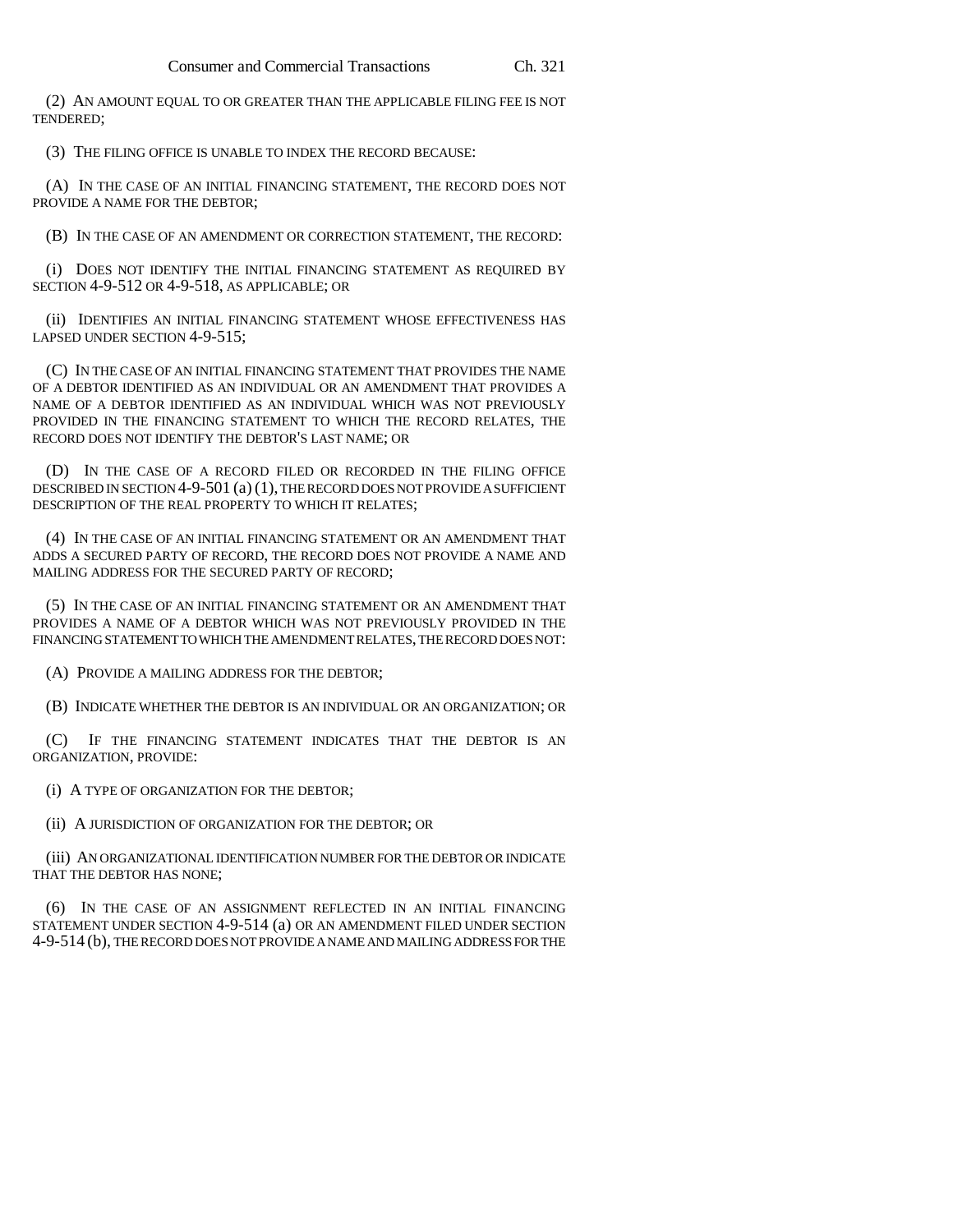ASSIGNEE; OR

(7) IN THE CASE OF A CONTINUATION STATEMENT, THE RECORD IS NOT FILED WITHIN THE SIX-MONTH PERIOD PRESCRIBED BY SECTION 4-9-515 (d).

(c) FOR PURPOSES OF SUBSECTION (b) OF THIS SECTION:

(1) A RECORD DOES NOT PROVIDE INFORMATION IF THE FILING OFFICE IS UNABLE TO READ OR DECIPHER THE INFORMATION; AND

(2) A RECORD THAT DOES NOT INDICATE THAT IT IS AN AMENDMENT OR IDENTIFY AN INITIAL FINANCING STATEMENT TO WHICH IT RELATES, AS REQUIRED BY SECTION 4-9-512, 4-9-514, OR 4-9-518, IS AN INITIAL FINANCING STATEMENT.

(d) A RECORD THAT IS COMMUNICATED TO THE FILING OFFICE WITH TENDER OF THE FILING FEE, BUT WHICH THE FILING OFFICE REFUSES TO ACCEPT FOR A REASON OTHER THAN ONE SET FORTH IN SUBSECTION (b) OF THIS SECTION, IS EFFECTIVE AS A FILED RECORD EXCEPT AS AGAINST A PURCHASER OF THE COLLATERAL WHICH GIVES VALUE IN REASONABLE RELIANCE UPON THE ABSENCE OF THE RECORD FROM THE FILES.

**4-9-517. Effect of indexing errors.** THE FAILURE OF THE FILING OFFICE TO INDEX A RECORD CORRECTLY DOES NOT AFFECT THE EFFECTIVENESS OF THE FILED RECORD.

**4-9-518. Claim concerning inaccurate or wrongfully filed record.** (a) A PERSON MAY FILE IN THE FILING OFFICE A CORRECTION STATEMENT WITH RESPECT TO A RECORD INDEXED THERE UNDER THE PERSON'S NAME IF THE PERSON BELIEVES THAT THE RECORD IS INACCURATE OR WAS WRONGFULLY FILED.

(b) A CORRECTION STATEMENT MUST:

(1) IDENTIFY THE RECORD TO WHICH IT RELATES BY:

(A) THE FILE NUMBER ASSIGNED TO THE INITIAL FINANCING STATEMENT TO WHICH THE RECORD RELATES; AND

(B) IF THE CORRECTION STATEMENT RELATES TO A RECORD FILED OR RECORDED IN A FILING OFFICE DESCRIBED IN SECTION 4-9-501 (a) (1), THE DATE THAT THE INITIAL FINANCING STATEMENT WAS FILED OR RECORDED;

(2) INDICATE THAT IT IS A CORRECTION STATEMENT; AND

(3) PROVIDE THE BASIS FOR THE PERSON'S BELIEF THAT THE RECORD IS INACCURATE AND INDICATE THE MANNER IN WHICH THE PERSON BELIEVES THE RECORD SHOULD BE AMENDED TO CURE ANY INACCURACY OR PROVIDE THE BASIS FOR THE PERSON'S BELIEF THAT THE RECORD WAS WRONGFULLY FILED.

(c) THE FILING OF A CORRECTION STATEMENT DOES NOT AFFECT THE EFFECTIVENESS OF AN INITIAL FINANCING STATEMENT OR OTHER FILED RECORD.

**4-9-519. Numbering, maintaining, and indexing records - communicating information provided in records.** (a) FOR EACH RECORD FILED IN A FILING OFFICE,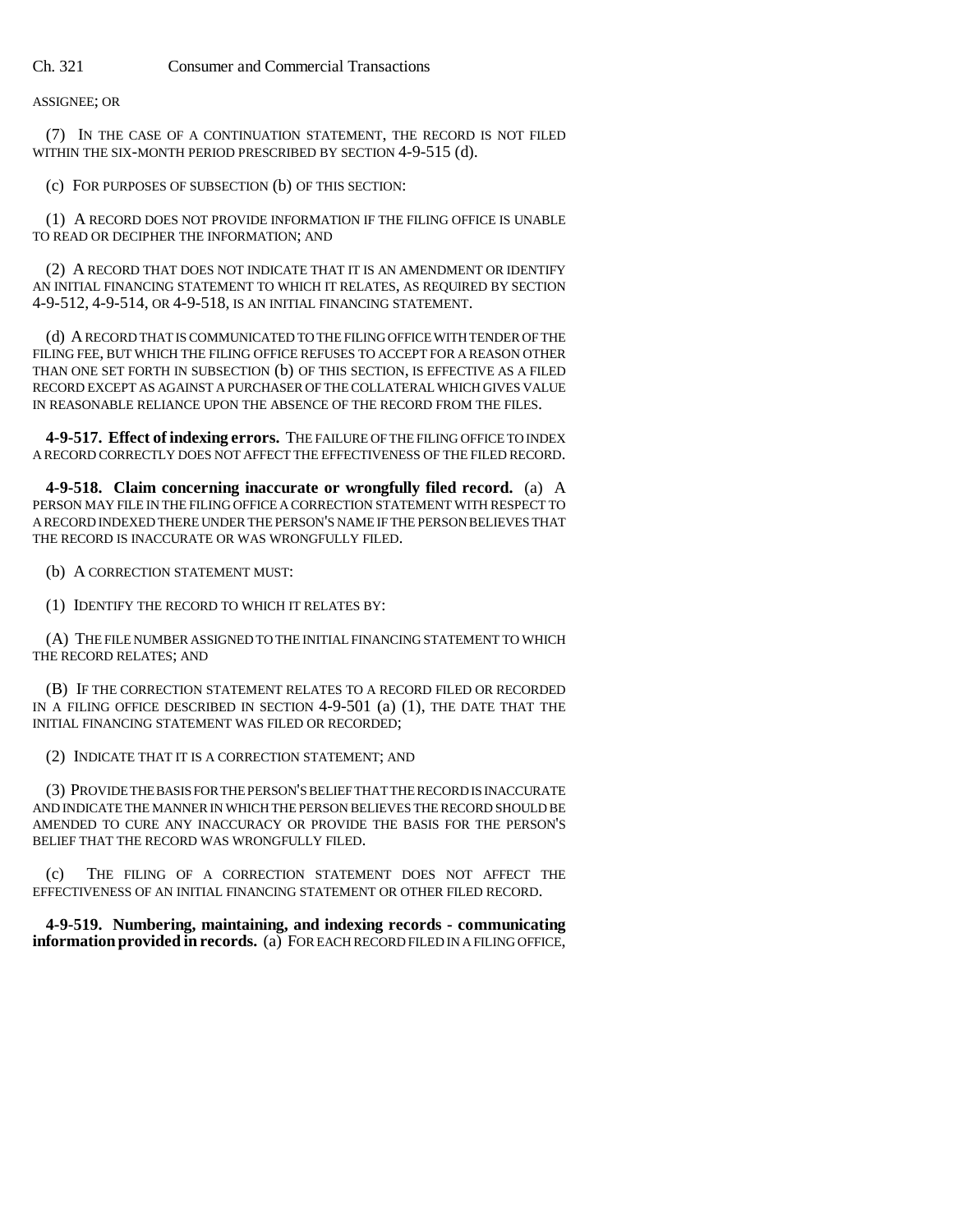THE FILING OFFICE SHALL:

(1) ASSIGN A UNIQUE NUMBER TO THE FILED RECORD;

(2) CREATE A RECORD THAT BEARS THE NUMBER ASSIGNED TO THE FILED RECORD AND THE DATE AND TIME OF FILING;

(3) MAINTAIN THE FILED RECORD FOR PUBLIC INSPECTION; AND

(4) INDEX THE FILED RECORD IN ACCORDANCE WITH SUBSECTIONS (c), (d), AND (e) OF THIS SECTION.

(b) A FILE NUMBER ASSIGNED AFTER JULY 1, 2001, MUST INCLUDE A DIGIT THAT:

(1) IS MATHEMATICALLY DERIVED FROM OR RELATED TO THE OTHER DIGITS OF THE FILE NUMBER; AND

(2) AIDS THE FILING OFFICE IN DETERMINING WHETHER A NUMBER COMMUNICATED AS THE FILE NUMBER INCLUDES A SINGLE-DIGIT OR TRANSPOSITIONAL ERROR.

(c) EXCEPT AS OTHERWISE PROVIDED IN SUBSECTIONS (d) AND (e) OF THIS SECTION, THE FILING OFFICE SHALL:

(1) INDEX AN INITIAL FINANCING STATEMENT ACCORDING TO THE NAME OF THE DEBTOR AND INDEX ALL FILED RECORDS RELATING TO THE INITIAL FINANCING STATEMENT IN A MANNER THAT ASSOCIATES WITH ONE ANOTHER AN INITIAL FINANCING STATEMENT AND ALL FILED RECORDS RELATING TO THE INITIAL FINANCING STATEMENT; AND

(2) INDEX A RECORD THAT PROVIDES A NAME OF A DEBTOR WHICH WAS NOT PREVIOUSLY PROVIDED IN THE FINANCING STATEMENT TO WHICH THE RECORD RELATES ALSO ACCORDING TO THE NAME THAT WAS NOT PREVIOUSLY PROVIDED.

(d) IF A FINANCING STATEMENT IS FILED AS A FIXTURE FILING OR COVERS AS-EXTRACTED COLLATERAL OR TIMBER TO BE CUT, IT MUST BE FILED FOR RECORD AND THE FILING OFFICE SHALL INDEX IT:

(1) UNDER THE NAMES OF THE DEBTOR AND OF EACH OWNER OF RECORD SHOWN ON THE FINANCING STATEMENT AS IF THEY WERE THE MORTGAGORS UNDER A MORTGAGE OF THE REAL PROPERTY DESCRIBED; AND

(2) TO THE EXTENT THAT THE LAW OF THIS STATE PROVIDES FOR INDEXING OF RECORDS OF MORTGAGES UNDER THE NAME OF THE MORTGAGEE, UNDER THE NAME OF THE SECURED PARTY AS IF THE SECURED PARTY WERE THE MORTGAGEE THEREUNDER, OR, IF INDEXING IS BY DESCRIPTION, AS IF THE FINANCING STATEMENT WERE A RECORD OF A MORTGAGE OF THE REAL PROPERTY DESCRIBED.

(e) IF A FINANCING STATEMENT IS FILED AS A FIXTURE FILING OR COVERS AS-EXTRACTED COLLATERAL OR TIMBER TO BE CUT, THE FILING OFFICE SHALL INDEX AN ASSIGNMENT FILED UNDER SECTION 4-9-514 (a) OR AN AMENDMENT FILED UNDER SECTION 4-9-514 (b):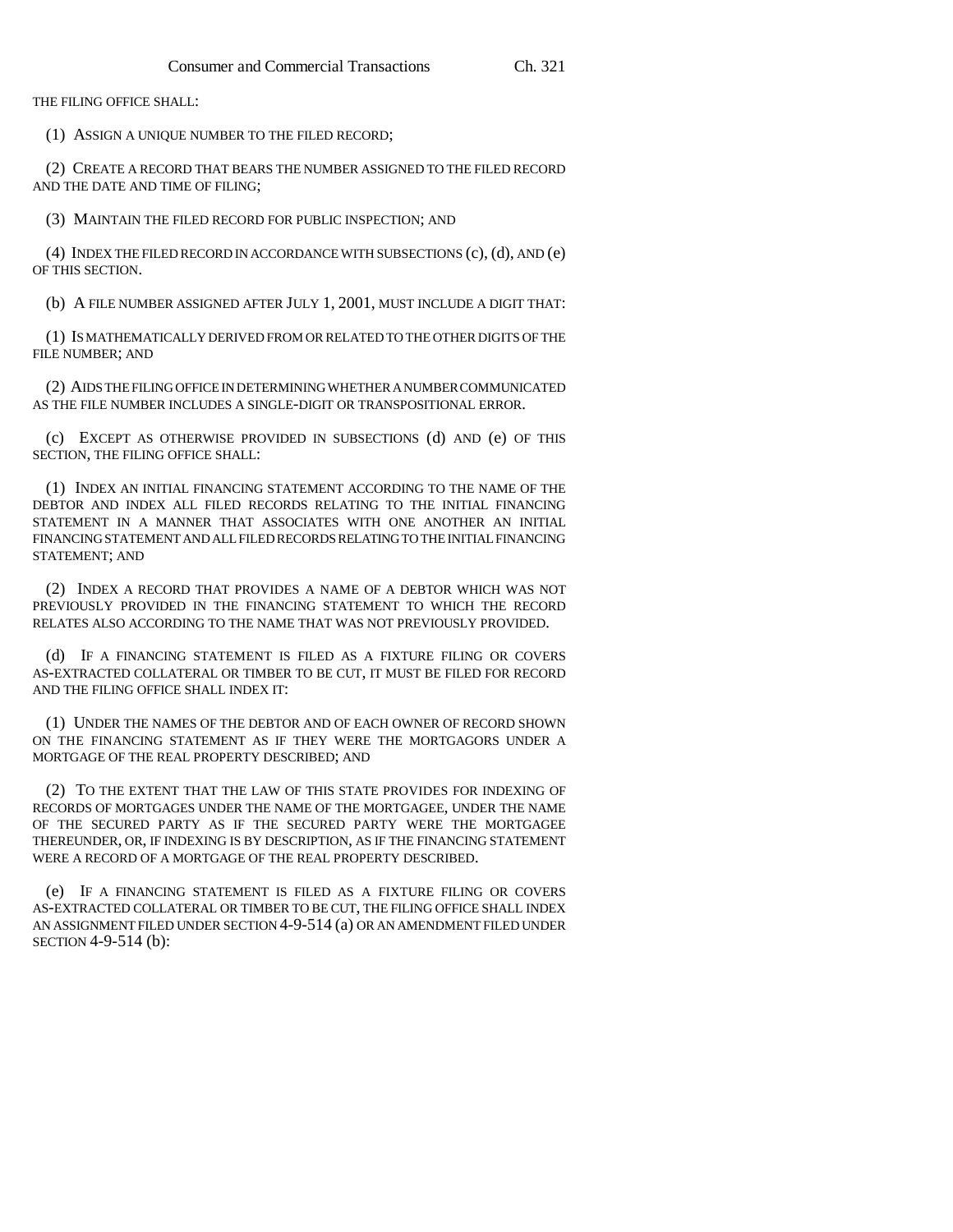(1) UNDER THE NAME OF THE ASSIGNOR AS GRANTOR; AND

(2) TO THE EXTENT THAT THE LAW OF THIS STATE PROVIDES FOR INDEXING A RECORD OF THE ASSIGNMENT OF A MORTGAGE UNDER THE NAME OF THE ASSIGNEE, UNDER THE NAME OF THE ASSIGNEE.

(f) THE FILING OFFICE SHALL MAINTAIN A CAPABILITY:

(1) TO RETRIEVE A RECORD BY THE NAME OF THE DEBTOR AND:

(A) IF THE FILING OFFICE IS DESCRIBED IN SECTION 4-9-501 (a) (1), BY THE FILE NUMBER ASSIGNED TO THE INITIAL FINANCING STATEMENT TO WHICH THE RECORD RELATES AND THE DATE THAT THE RECORD WAS FILED OR RECORDED; OR

(B) IF THE FILING OFFICE IS DESCRIBED IN SECTION 4-9-501 (a) (2), BY THE FILE NUMBER ASSIGNED TO THE INITIAL FINANCING STATEMENT TO WHICH THE RECORD RELATES; AND

(2) TO ASSOCIATE AND RETRIEVE WITH ONE ANOTHER AN INITIAL FINANCING STATEMENT AND EACH FILED RECORD RELATING TO THE INITIAL FINANCING STATEMENT.

(g) THE FILING OFFICE MAY NOT REMOVE A DEBTOR'S NAME FROM THE INDEX UNTIL ONE YEAR AFTER THE EFFECTIVENESS OF A FINANCING STATEMENT NAMING THE DEBTOR LAPSES UNDER SECTION 4-9-515 WITH RESPECT TO ALL SECURED PARTIES OF RECORD.

(h) THE FILING OFFICE SHALL PERFORM THE ACTS REQUIRED BY SUBSECTIONS (a) TO (e) OF THIS SECTION AT THE TIME AND IN THE MANNER PRESCRIBED BY FILING-OFFICE RULE, BUT NOT LATER THAN FIVE BUSINESS DAYS AFTER THE FILING OFFICE RECEIVES THE RECORD IN QUESTION.

**4-9-520. Acceptance and refusal to accept record.** (a) A FILING OFFICE SHALL REFUSE TO ACCEPT A RECORD FOR FILING FOR A REASON SET FORTH IN SECTION 4-9-516 (b) AND MAY REFUSE TO ACCEPT A RECORD FOR FILING ONLY FOR A REASON SET FORTH IN SECTION 4-9-516 (b).

(b) IF A FILING OFFICE REFUSES TO ACCEPT A RECORD FOR FILING, IT SHALL COMMUNICATE TO THE PERSON THAT PRESENTED THE RECORD THE FACT OF AND REASON FOR THE REFUSAL AND THE DATE AND TIME THE RECORD WOULD HAVE BEEN FILED HAD THE FILING OFFICE ACCEPTED IT. THE COMMUNICATION MUST BE MADE AT THE TIME AND IN THE MANNER PRESCRIBED BY FILING-OFFICE RULE BUT IN NO EVENT MORE THAN FIVE BUSINESS DAYS AFTER THE FILING OFFICE RECEIVES THE RECORD.

(c) A FILED FINANCING STATEMENT SATISFYING SECTION 4-9-502 (a) AND (b) IS EFFECTIVE, EVEN IF THE FILING OFFICE IS REQUIRED TO REFUSE TO ACCEPT IT FOR FILING UNDER SUBSECTION (a) OF THIS SECTION. HOWEVER, SECTION 4-9-338 APPLIES TO A FILED FINANCING STATEMENT PROVIDING INFORMATION DESCRIBED IN SECTION 4-9-516 (b) (5) WHICH IS INCORRECT AT THE TIME THE FINANCING STATEMENT IS FILED.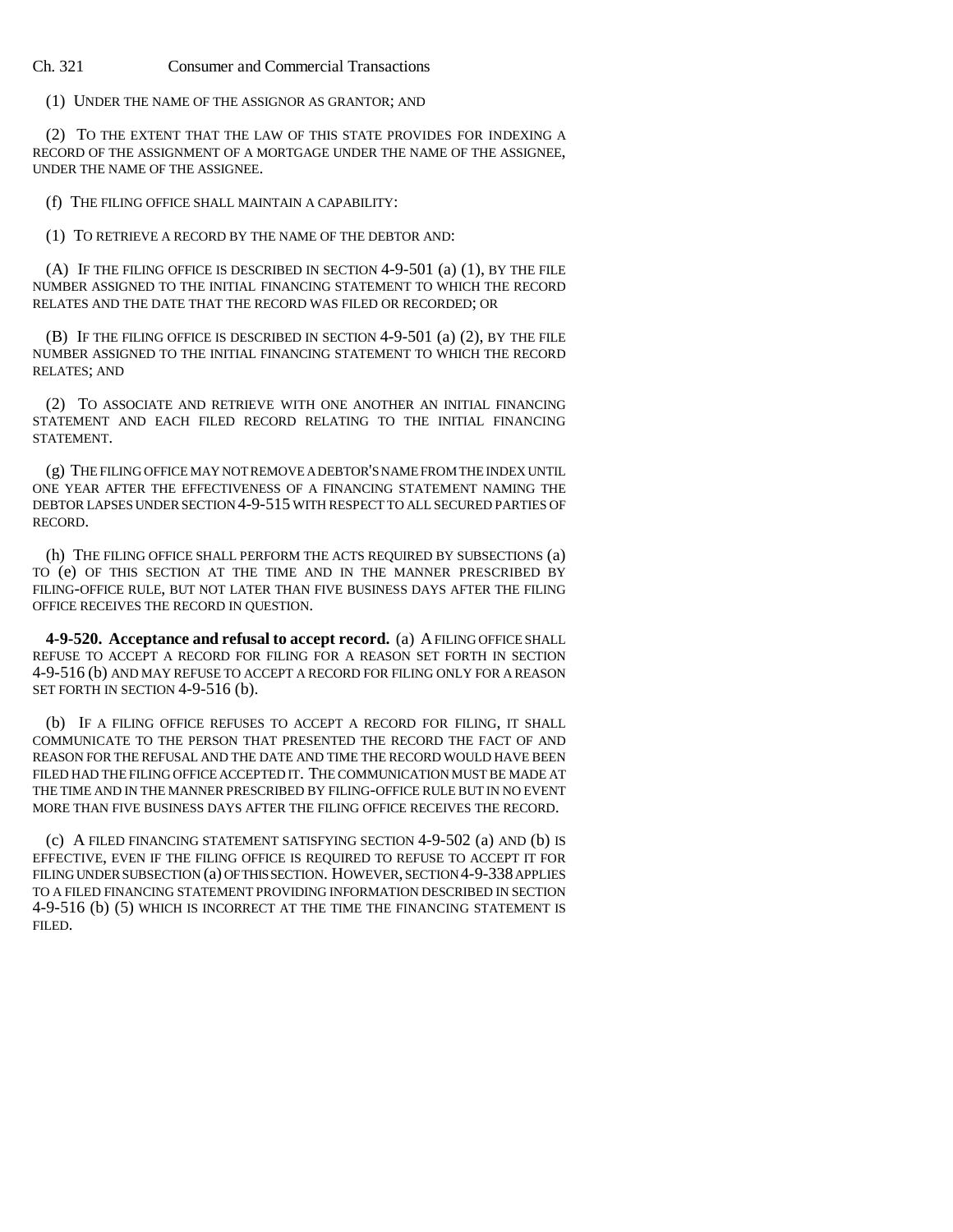(d) IF A RECORD COMMUNICATED TO A FILING OFFICE PROVIDES INFORMATION THAT RELATES TO MORE THAN ONE DEBTOR, THIS PART 5 APPLIES AS TO EACH DEBTOR SEPARATELY.

**4-9-521. Uniform form of written financing statement and amendment.** (a) A FILING OFFICE THAT ACCEPTS WRITTEN RECORDS MAY NOT REFUSE TO ACCEPT A WRITTEN INITIAL FINANCING STATEMENT IN THE FORM AND FORMAT ADOPTED FROM TIME TO TIME BY THE SECRETARY OF STATE, EXCEPT FOR A REASON SET FORTH IN SECTION 4-9-516 (b).

(b) A FILING OFFICE THAT ACCEPTS WRITTEN RECORDS MAY NOT REFUSE TO ACCEPT A WRITTEN RECORD IN THE FORM AND FORMAT ADOPTED FROM TIME TO TIME BY THE SECRETARY OF STATE, EXCEPT FOR A REASON SET FORTH IN SECTION 4-9-516 (b).

**4-9-522. Maintenance and destruction of records.** (a) THE FILING OFFICE SHALL MAINTAIN A RECORD OF THE INFORMATION PROVIDED IN A FILED FINANCING STATEMENT FOR AT LEAST ONE YEAR AFTER THE EFFECTIVENESS OF THE FINANCING STATEMENT HAS LAPSED UNDER SECTION 4-9-515 WITH RESPECT TO ALL SECURED PARTIES OF RECORD. THE RECORD MUST BE RETRIEVABLE BY USING THE NAME OF THE DEBTOR AND THE FILE NUMBER ASSIGNED TO THE INITIAL FINANCING STATEMENT TO WHICH THE RECORD RELATES AND THE DATE THAT THE RECORD WAS FILED OR RECORDED.

(b) EXCEPT TO THE EXTENT THAT A STATUTE GOVERNING DISPOSITION OF PUBLIC RECORDS PROVIDES OTHERWISE, THE FILING OFFICE IMMEDIATELY MAY DESTROY ANY WRITTEN RECORD EVIDENCING A FINANCING STATEMENT. HOWEVER, IF THE FILING OFFICE DESTROYS A WRITTEN RECORD, IT SHALL MAINTAIN ANOTHER RECORD OF THE FINANCING STATEMENT WHICH COMPLIES WITH SUBSECTION (a) OF THIS SECTION.

**4-9-523. Information from filing office - sale or license of records.** (a) IF A PERSON THAT FILES A WRITTEN RECORD REQUESTS AN ACKNOWLEDGMENT OF THE FILING, THE FILING OFFICE SHALL SEND TO THE PERSON AN IMAGE OF THE RECORD SHOWING THE NUMBER ASSIGNED TO THE RECORD PURSUANT TO SECTION 4-9-519 (a) (1), THE NAME OF THE DEBTOR AND THE DATE AND TIME OF THE FILING OF THE RECORD. HOWEVER, IF THE PERSON FURNISHES A COPY OF THE RECORD TO THE FILING OFFICE, THE FILING OFFICE MAY INSTEAD:

(1) NOTE UPON THE COPY THE NUMBER ASSIGNED TO THE RECORD PURSUANT TO SECTION 4-9-519 (a) (1) AND THE DATE AND TIME OF THE FILING OF THE RECORD; AND

(2) SEND THE COPY TO THE PERSON.

(b) IF A PERSON FILES A RECORD OTHER THAN A WRITTEN RECORD, THE FILING OFFICE SHALL COMMUNICATE TO THE PERSON AN ACKNOWLEDGMENT THAT PROVIDES:

(1) THE INFORMATION IN THE RECORD;

(2) THE NUMBER ASSIGNED TO THE RECORD PURSUANT TO SECTION 4-9-519 (a) (1); AND

(3) THE DATE AND TIME OF THE FILING OF THE RECORD.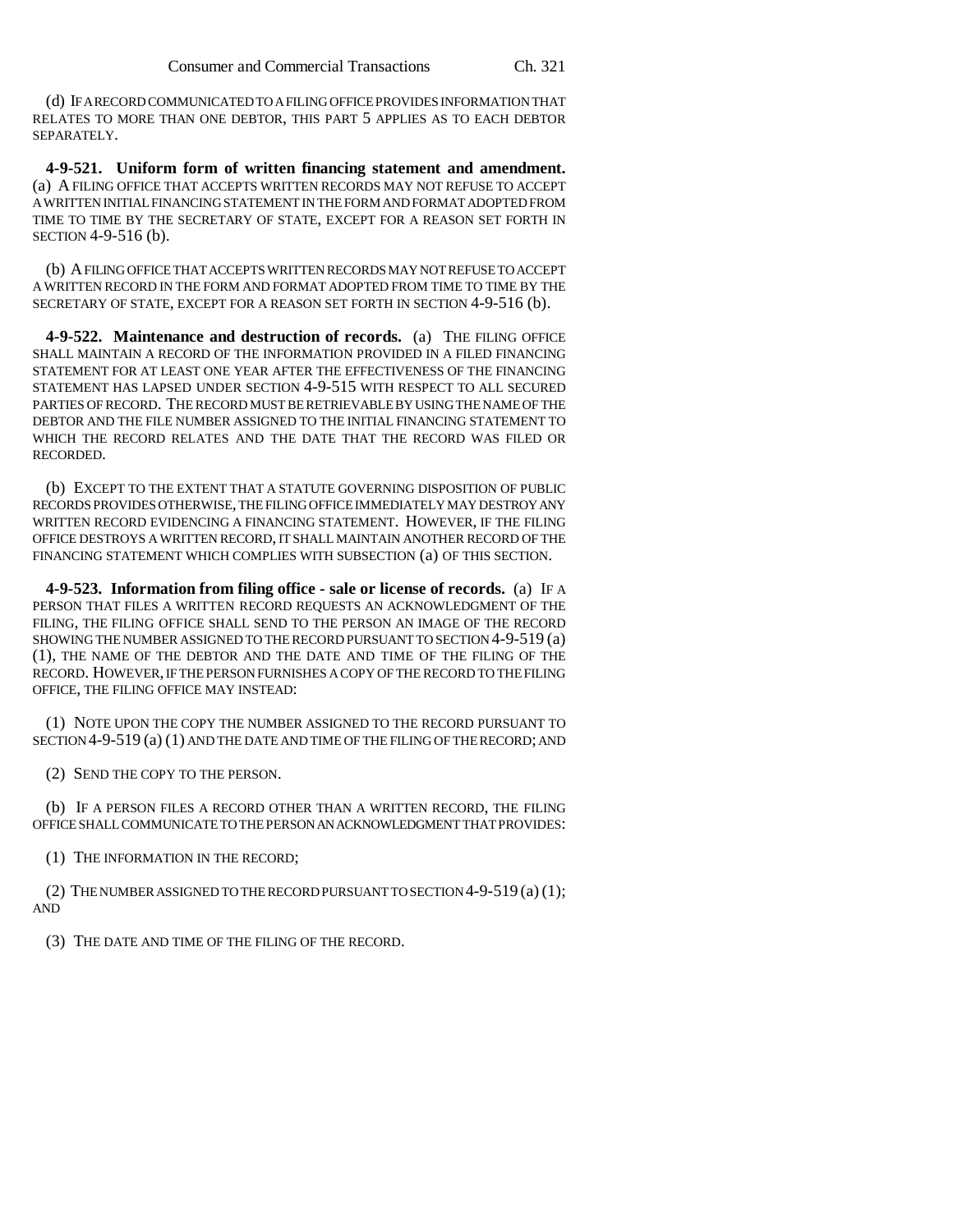(c) THE FILING OFFICE SHALL COMMUNICATE OR OTHERWISE MAKE AVAILABLE IN A RECORD THE FOLLOWING INFORMATION TO ANY PERSON THAT REQUESTS IT:

(1) WHETHER THERE IS ON FILE ON A DATE AND TIME SPECIFIED BY THE FILING OFFICE, BUT NOT A DATE EARLIER THAN THREE BUSINESS DAYS BEFORE THE FILING OFFICE RECEIVES THE REQUEST, ANY FINANCING STATEMENT OR FEDERAL TAX LIEN NOTICE THAT:

(A) DESIGNATES A PARTICULAR DEBTOR;

(B) HAS NOT LAPSED UNDER SECTION 4-9-515 WITH RESPECT TO ALL SECURED PARTIES OF RECORD; AND

(C) IF THE REQUEST SO STATES, HAS LAPSED UNDER SECTION 4-9-515 AND A RECORD OF WHICH IS MAINTAINED BY THE FILING OFFICE UNDER SECTION 4-9-522 (a);

(2) THE DATE AND TIME OF FILING OF EACH FINANCING STATEMENT AND FEDERAL TAX LIEN NOTICE; AND

(3) THE INFORMATION PROVIDED IN EACH FINANCING STATEMENT AND FEDERAL TAX LIEN NOTICE.

(d) IN COMPLYING WITH ITS DUTY UNDER SUBSECTION (c) OF THIS SECTION, THE FILING OFFICE MAY COMMUNICATE INFORMATION IN ANY MEDIUM. HOWEVER, IF REQUESTED, THE FILING OFFICE SHALL COMMUNICATE INFORMATION BY ISSUING ITS WRITTEN CERTIFICATE.

(e) THE FILING OFFICE SHALL PERFORM THE ACTS REQUIRED BY SUBSECTIONS (a) TO (d) OF THIS SECTION AT THE TIME AND IN THE MANNER PRESCRIBED BY FILING-OFFICE RULE, BUT NOT LATER THAN FIVE BUSINESS DAYS AFTER THE FILING OFFICE RECEIVES THE REQUEST.

(f) AT LEAST WEEKLY, THE FILING OFFICE SHALL OFFER TO SELL OR LICENSE TO THE PUBLIC ON A NONEXCLUSIVE BASIS, IN BULK, COPIES OF ALL RECORDS FILED IN IT UNDER THIS PART 5, IN SUCH DIGITAL OR ELECTRONIC MEDIUM AS IS FROM TIME TO TIME AVAILABLE TO THE FILING OFFICE.

**4-9-524. Delay by filing office.** DELAY BY THE FILING OFFICE BEYOND A TIME LIMIT PRESCRIBED BY THIS PART 5 IS EXCUSED IF:

(1) THE DELAY IS CAUSED BY INTERRUPTION OF COMMUNICATION OR COMPUTER FACILITIES, WAR, EMERGENCY CONDITIONS, FAILURE OF EQUIPMENT, OR OTHER CIRCUMSTANCES BEYOND CONTROL OF THE FILING OFFICE; AND

(2) THE FILING OFFICE EXERCISES REASONABLE DILIGENCE UNDER THE CIRCUMSTANCES.

**4-9-525. Fees.** (a) EXCEPT AS OTHERWISE PROVIDED IN SUBSECTION (f) OF THIS SECTION AND SUBJECT TO SECTION 24-75-402,C.R.S., FEES FOR SERVICES RENDERED BY THE SECRETARY OF STATE UNDER THIS PART 5 SHALL BE DETERMINED AND COLLECTED PURSUANT TO SECTION 24-21-104, C.R.S.; EXCEPT THAT IF A RECORD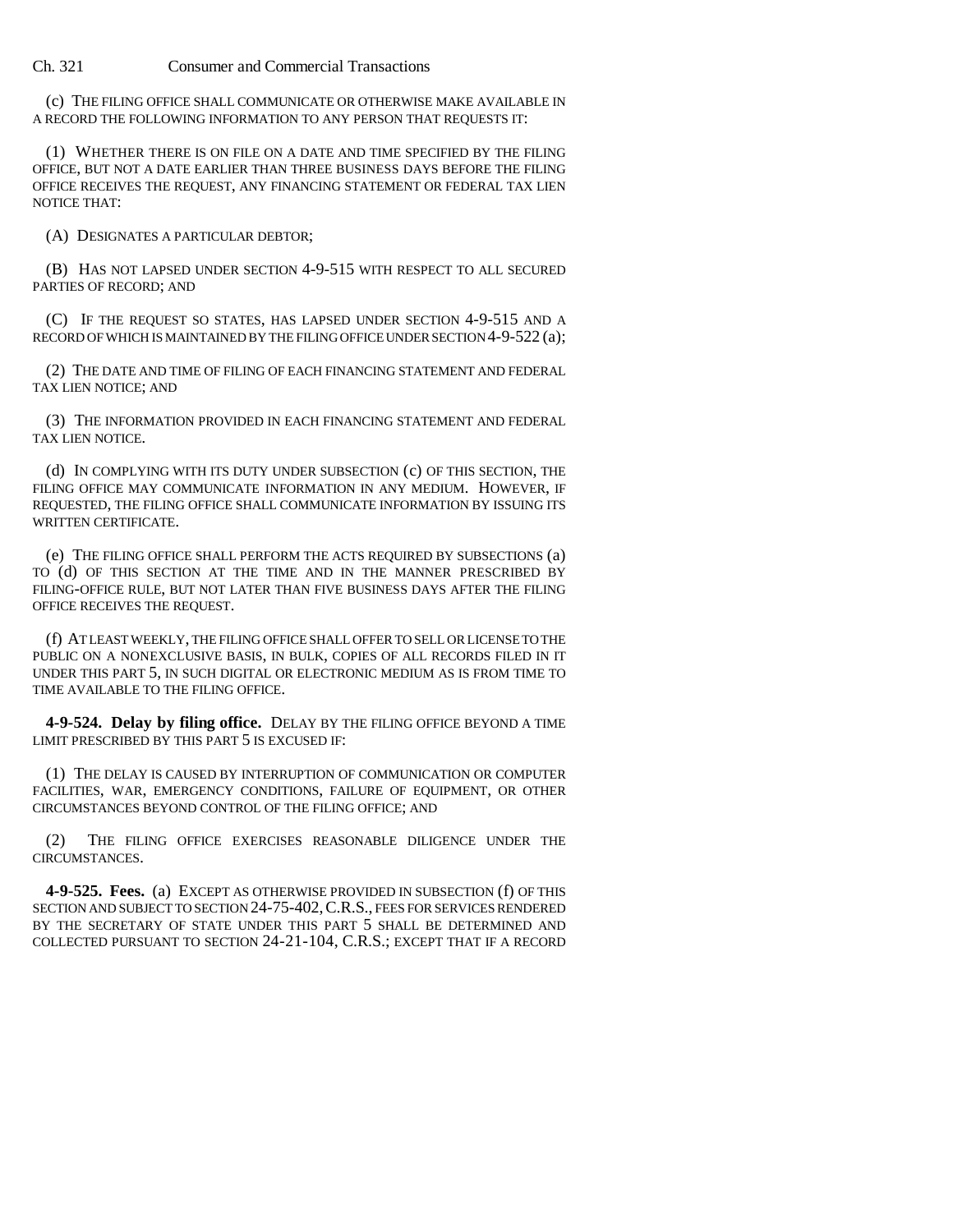PRESENTED FOR FILING IS COMMUNICATED TO THE SECRETARY OF STATE IN WRITING, THE FEE FOR FILING AND INDEXING THE RECORD MUST BE AT LEAST TWICE THE AMOUNT OF THE FEE FOR A RECORD COMMUNICATED BY ANOTHER MEDIUM AUTHORIZED BY THE SECRETARY OF STATE.

(b) EXCEPT AS OTHERWISE PROVIDED IN SUBSECTION (f) OF THIS SECTION, THE FEE FOR FILING AND INDEXING A RECORD UNDER THIS PART 5 IN A FILING OFFICE DESCRIBED IN SECTION 4-9-501 (a) (1) SHALL NOT EXCEED:

(1) TEN DOLLARS IF THE RECORD IS COMMUNICATED IN WRITING AND CONSISTS OF ONE OR TWO PAGES;

(2) FIFTEEN DOLLARS IF THE RECORD IS COMMUNICATED IN WRITING AND CONSISTS OF MORE THAN TWO PAGES; AND

(3) FIVE DOLLARS IF THE RECORD IS COMMUNICATED BY ANOTHER MEDIUM AUTHORIZED BY FILING-OFFICE RULE.

(c) THE NUMBER OF NAMES REQUIRED TO BE INDEXED DOES NOT AFFECT THE AMOUNT OF THE FEE IN SUBSECTIONS (a) AND (b) OF THIS SECTION.

(d) THE SECRETARY OF STATE MUST SET THE FEE FOR RESPONDING TO A REQUEST FOR INFORMATION FROM THE SECRETARY OF STATE, INCLUDING THE FEE FOR ISSUING A CERTIFICATE SHOWING WHETHER THERE IS ON FILE ANY FINANCING STATEMENT NAMING A PARTICULAR DEBTOR. THE SECRETARY OF STATE NEED NOT SET A FEE FOR REMOTE ACCESS TO THE SECRETARY OF STATE'S DATA BASE.

(e) THE FEE FOR RESPONDING TO A REQUEST FOR INFORMATION FROM A FILING OFFICE DESCRIBED IN SECTION 4-9-501 (a) (1), INCLUDING FOR ISSUING A CERTIFICATE SHOWING WHETHER THERE IS ON FILE ANY FINANCING STATEMENT NAMING A PARTICULAR DEBTOR, SHALL NOT EXCEED:

(1) FIVE DOLLARS IF THE REQUEST IS COMMUNICATED IN WRITING; AND

(2) THREE DOLLARS IF THE REQUEST IS COMMUNICATED BY ANOTHER MEDIUM AUTHORIZED BY FILING-OFFICE RULE.

(f) THIS SECTION DOES NOT REQUIRE A FEE WITH RESPECT TO A RECORD OF A MORTGAGE WHICH IS EFFECTIVE AS A FINANCING STATEMENT FILED AS A FIXTURE FILING OR AS A FINANCING STATEMENT COVERING AS-EXTRACTED COLLATERAL OR TIMBER TO BE CUT UNDER SECTION 4-9-502 (c). HOWEVER, THE RECORDING AND SATISFACTION FEES THAT OTHERWISE WOULD BE APPLICABLE TO THE RECORD OF THE MORTGAGE APPLY.

**4-9-526. Filing-office rules.** (a) THE SECRETARY OF STATE SHALL ADOPT AND PUBLISH RULES TO IMPLEMENT THIS ARTICLE. THE FILING-OFFICE RULES MUST BE:

(1) CONSISTENT WITH THIS ARTICLE; AND

(2) ADOPTED AND PUBLISHED IN ACCORDANCE WITH THE "STATE ADMINISTRATIVE PROCEDURE ACT", ARTICLE 4 OF TITLE 24, C.R.S.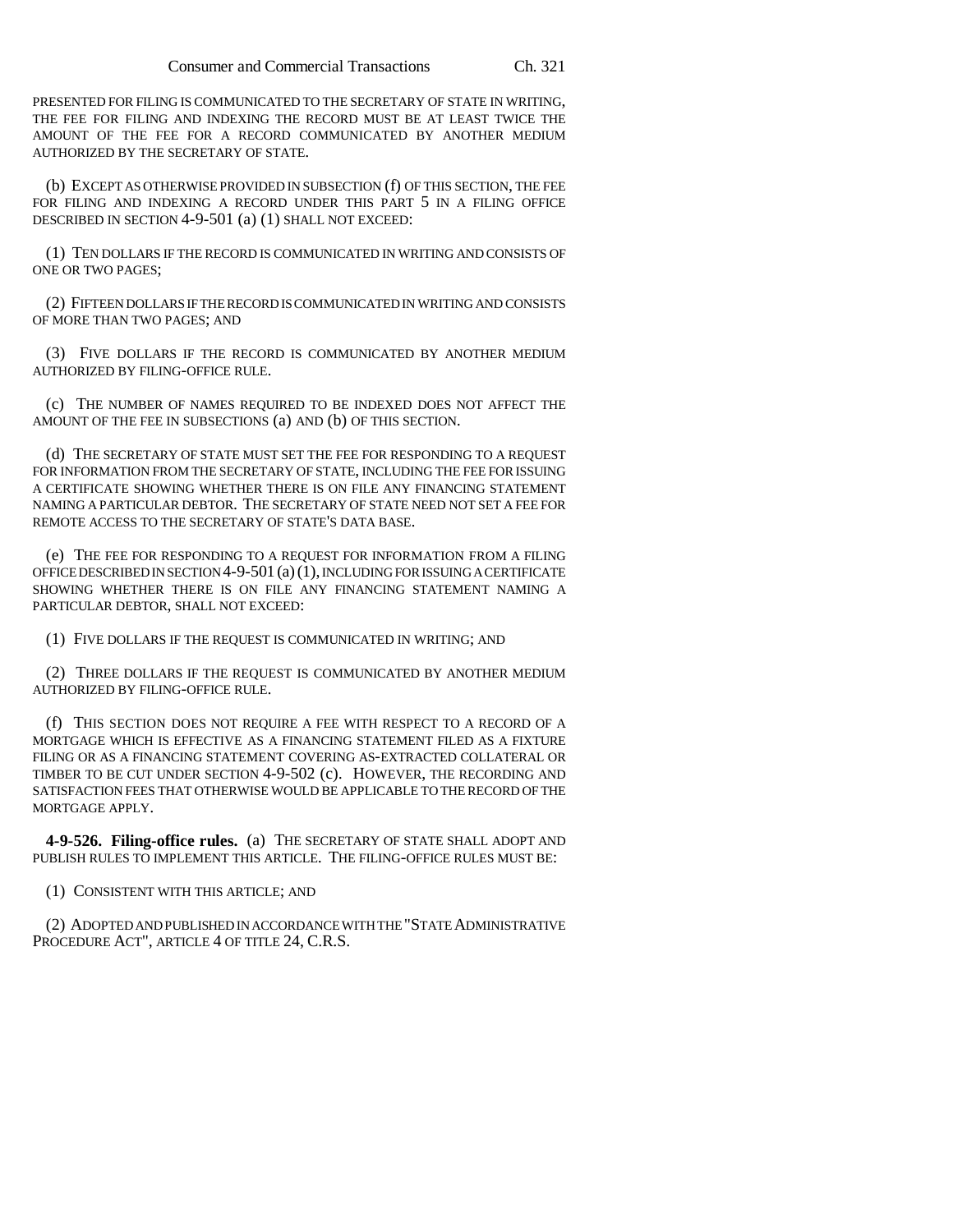(b) TO KEEP THE FILING-OFFICE RULES AND PRACTICES OF THE FILING OFFICE IN HARMONY WITH THE RULES AND PRACTICES OF FILING OFFICES IN OTHER JURISDICTIONS THAT ENACT SUBSTANTIALLY THIS PART 5, AND TO KEEP THE TECHNOLOGY USED BY THE FILING OFFICE COMPATIBLE WITH THE TECHNOLOGY USED BY FILING OFFICES IN OTHER JURISDICTIONS THAT ENACT SUBSTANTIALLY THIS PART 5, THE SECRETARY OF STATE, SO FAR AS IS CONSISTENT WITH THE PURPOSES, POLICIES, AND PROVISIONS OF THIS ARTICLE, IN ADOPTING, AMENDING, AND REPEALING FILING-OFFICE RULES, SHALL:

(1) CONSULT WITH FILING OFFICES IN OTHER JURISDICTIONS THAT ENACT SUBSTANTIALLY THIS PART 5; AND

(2) CONSULT THE MOST RECENT VERSION OF THE MODEL RULES PROMULGATED BY THE INTERNATIONAL ASSOCIATION OF CORPORATE ADMINISTRATORS OR ANY SUCCESSOR ORGANIZATION; AND

(3) TAKE INTO CONSIDERATION THE RULES AND PRACTICES OF, AND THE TECHNOLOGY USED BY, FILING OFFICES IN OTHER JURISDICTIONS THAT ENACT SUBSTANTIALLY THIS PART 5.

**4-9-527. Duty to report.** THE SECRETARY OF STATE SHALL REPORT ANNUALLY ON OR BEFORE JUNE 30 TO THE GOVERNOR AND LEGISLATURE ON THE OPERATION OF THE FILING OFFICE. THE REPORT MUST CONTAIN A STATEMENT OF THE EXTENT TO WHICH:

(1) THE FILING-OFFICE RULES ARE NOT IN HARMONY WITH THE RULES OF FILING OFFICES IN OTHER JURISDICTIONS THAT ENACT SUBSTANTIALLY THIS PART 5 AND THE REASONS FOR THESE VARIATIONS; AND

(2) THE FILING-OFFICE RULES ARE NOT IN HARMONY WITH THE MOST RECENT VERSION OF THE MODEL RULES PROMULGATED BY THE INTERNATIONAL ASSOCIATION OF CORPORATE ADMINISTRATORS, OR ANY SUCCESSOR ORGANIZATION, AND THE REASONS FOR THESE VARIATIONS.

**4-9-528. Refiling required.** (a) (1) THE EFFECTIVENESS OF A FINANCING STATEMENT THAT WAS FILED BEFORE JULY 1, 1996, AND THAT HAS NOT OTHERWISE LAPSED BY DECEMBER 31, 1997, SHALL LAPSE IN THE MANNER PROVIDED IN SECTION 4-9-403 (2) OF FORMER ARTICLE 9 OF THIS TITLE ON DECEMBER 31, 1997, UNLESS A CONTINUATION STATEMENT WAS FILED ON OR AFTER JULY 1,1996, BUT ON OR BEFORE DECEMBER 31, 1997, THAT IDENTIFIED THE ORIGINAL STATEMENT BY FILING OFFICE, FILE NUMBER, AND DATE OF FILING AND CONTAINS A STATEMENT INDICATING THE TYPES OR DESCRIBING THE ITEMS OF COLLATERAL INDICATED IN THE FINANCING STATEMENT. IF A CONTINUATION STATEMENT WAS FILED IN ACCORDANCE WITH THIS PARAGRAPH (1), THE EFFECTIVENESS OF THE ORIGINAL FINANCING STATEMENT IS CONTINUED FOR FIVE YEARS AFTER THE LAST DATE TO WHICH THE FILING WOULD OTHERWISE HAVE BEEN EFFECTIVE, WHEREUPON IT LAPSES IN THE MANNER PROVIDED IN SECTION 4-9-515 UNLESS ANOTHER CONTINUATION STATEMENT IS FILED PURSUANT TO SECTION 4-9-515 PRIOR TO SUCH LAPSE.

(2) NO CONTINUATION STATEMENT FILED PURSUANT TO THIS SUBSECTION (a) ON OR AFTER JULY 1, 1996, SHALL BE INEFFECTIVE SOLELY BECAUSE IT: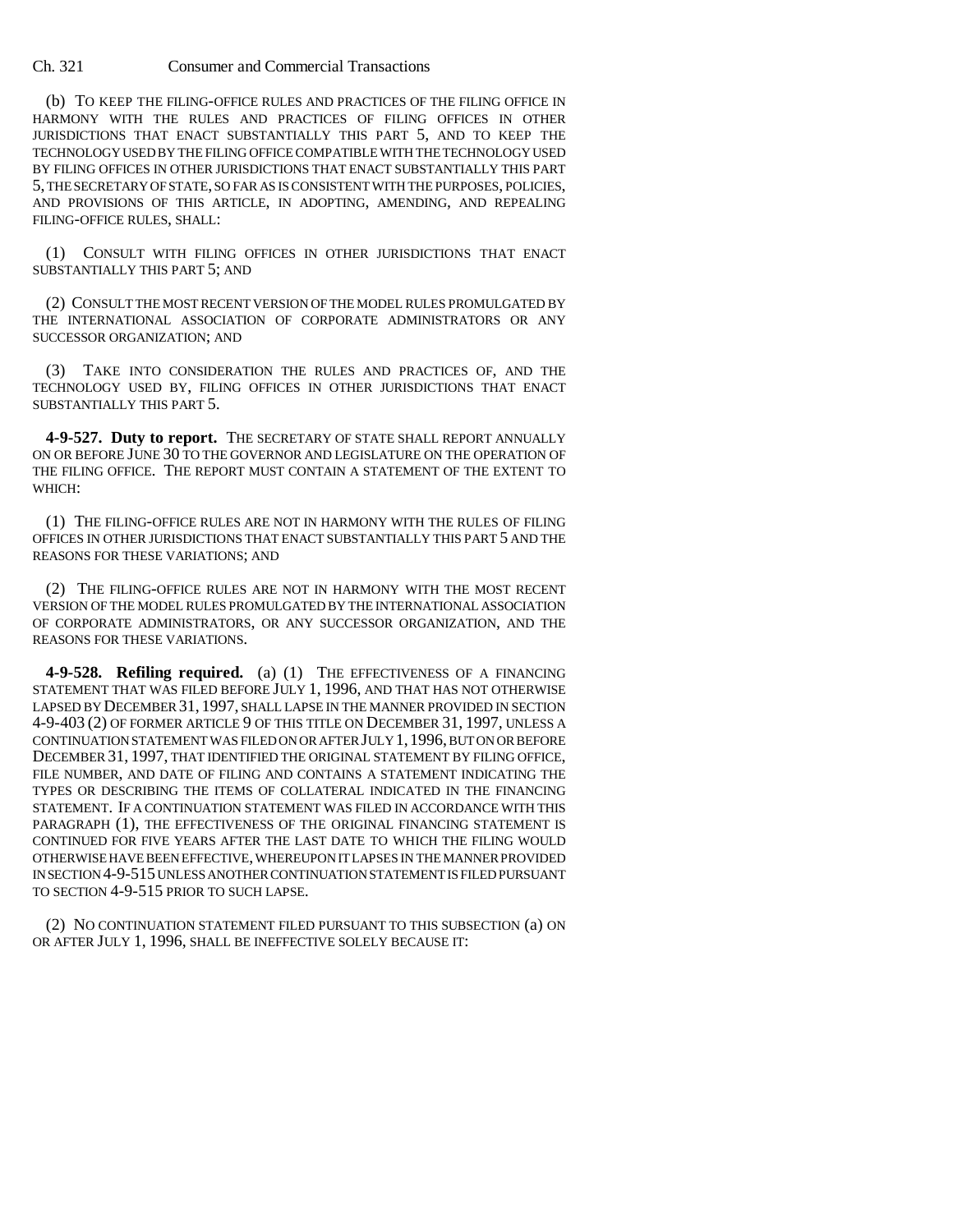(A) FAILED TO IDENTIFY THE ORIGINAL STATEMENT BY COUNTY, IF THE FILING OFFICE WAS THE OFFICE OF THE SECRETARY OF STATE AND THE STATEMENT SO STATED, OR BY TIME OF FILING;

(B) INDICATED THE TYPES OR DESCRIBED THE ITEMS OF THE COLLATERAL INDICATED IN THE FINANCING STATEMENT INSTEAD OF LISTING THE COLLATERAL OF THE ORIGINAL FILING; OR

(C) FAILED TO INCLUDE A STATEMENT THAT THE ORIGINAL FINANCING STATEMENT IS STILL EFFECTIVE.

(b) FOR PURPOSES OF THE REFILING PROVISIONS OF THIS SECTION ONLY, A CONTINUATION STATEMENT DOES NOT HAVE TO BE FILED DURING THE PERIOD BEGINNING JULY 1, 1996, TO DECEMBER 31, 1997, WHEN THE ONLY COLLATERAL ON A FINANCING STATEMENT IS TIMBER TO BE CUT; MINERALS OR OTHER SUBSTANCES OF VALUE WHICH MAY BE EXTRACTED FROM THE EARTH; FIXTURES; A MORTGAGE OR DEED OF TRUST EFFECTIVE AS A FIXTURE FILING; COLLATERAL, INCLUDING FIXTURES, OF A TRANSMITTING UTILITY; OR ACCOUNTS SUBJECT TO SECTION 4-9-103 (5) OF FORMER ARTICLE 9 OF THIS TITLE.

(c) REFERENCES IN THIS SECTION TO "FORMER ARTICLE 9 OF THIS TITLE" ARE TO ARTICLE 9 OF THIS TITLE AS IN EFFECT IMMEDIATELY BEFORE JULY 1, 2001.

**4-9-529. Electronic and other filings.** (a) THE SECRETARY OF STATE SHALL ENSURE THAT DOCUMENTS MAY BE PRESENTED FOR FILING BY FACSIMILE TRANSMISSION. AFTER FILING, ALL DOCUMENTS SO PRESENTED SHALL BE RETAINED IN A FORM THAT FACILITATES LOCATION AND REPRODUCTION OF A TRUE COPY OF ANY SUCH DOCUMENT.

(b) THE SECRETARY OF STATE SHALL ENSURE THAT PRESENTATION FOR FILING MAY BE ACCOMPLISHED ELECTRONICALLY, WITHOUT THE NECESSITY FOR THE PRESENTATION OF A PHYSICAL ORIGINAL DOCUMENT OR THE IMAGE THEREOF, IF ALL REQUIRED INFORMATION IS INCLUDED AND READILY RETRIEVABLE FROM THE DATA TRANSMITTED. ALL ELECTRONIC FILINGS SHALL BE RETAINED IN A FORM THAT FACILITATES LOCATION OF THE INFORMATION SO FILED AND PRODUCTION OF A TRUE AND ACCURATE PHYSICAL PRINTOUT OR OTHER REPRESENTATION OF THE INFORMATION SO FILED.

(c) THE SECRETARY OF STATE IS HEREBY SPECIFICALLY AUTHORIZED TO ESTABLISH PREPAID ACCOUNTS, AN ELECTRONIC DEBIT SYSTEM, A SYSTEM FOR THE ACCEPTANCE OF CREDIT CARDS OR ELECTRONIC FUNDS TRANSFERS, OR ANY COMBINATION THEREOF.

(d) TO FACILITATE THE FILING OF DOCUMENTS IN THE OFFICE OF THE SECRETARY OF STATE ELECTRONICALLY OR BY FACSIMILE TRANSMISSION, THE SECRETARY OF STATE IS HEREBY SPECIFICALLY AUTHORIZED TO ADOPT, BY RULE, TECHNICAL STANDARDS GOVERNING SUCH FILINGS AND TO REJECT DOCUMENTS THAT DO NOT COMPLY WITH SUCH STANDARDS. SUCH STANDARDS MAY INCLUDE, WITHOUT LIMITATION, THE SPECIFICATION OF COMMERCIALLY AVAILABLE SOFTWARE OR THE DISSEMINATION OF SOFTWARE COMPATIBLE WITH THE SECRETARY OF STATE'S RECEPTION, STORAGE, AND RETRIEVAL SYSTEM. WHERE NATIONAL STANDARDS ARE AVAILABLE AND HAVE BEEN PROMULGATED BY A RECOGNIZED PROFESSIONAL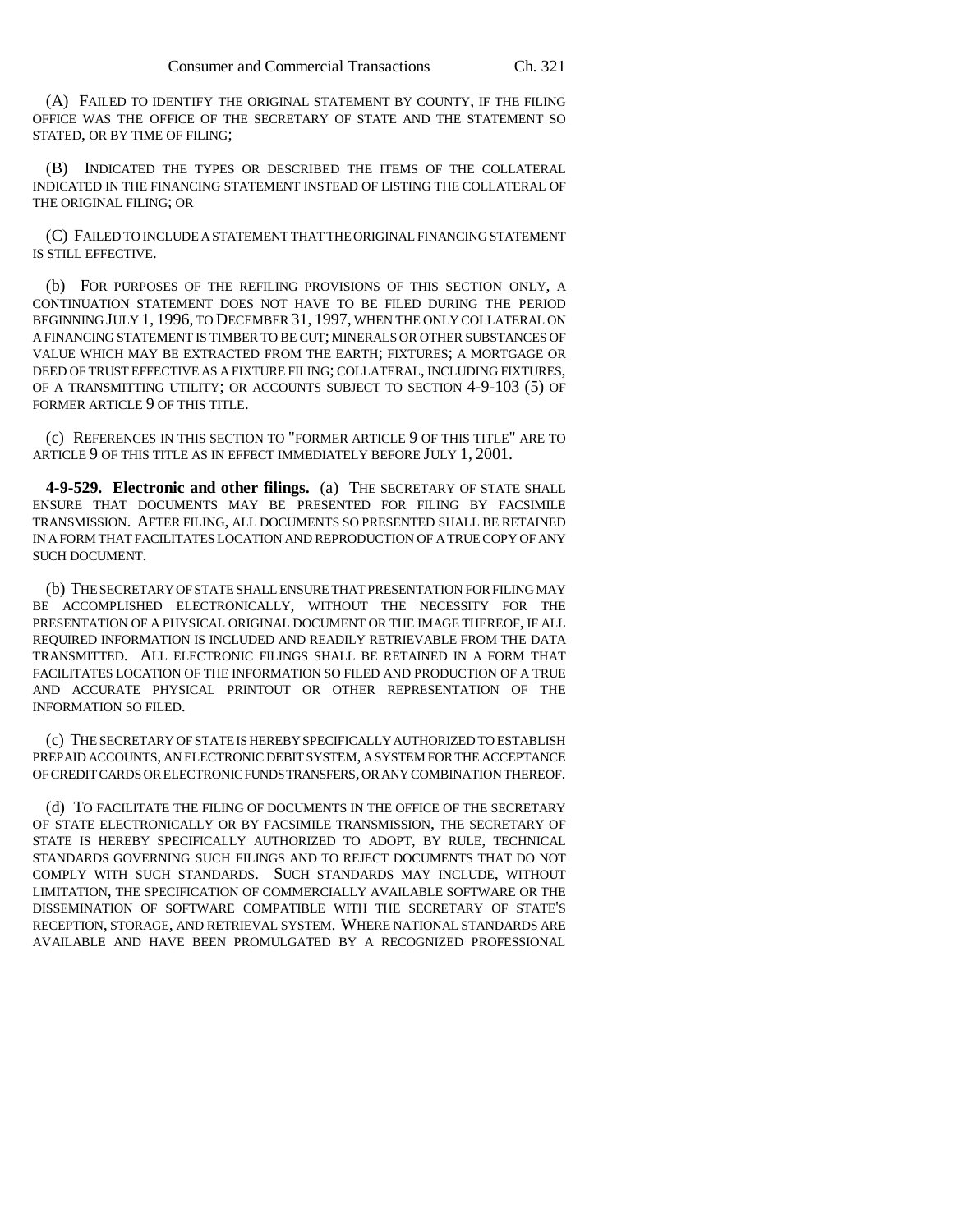ORGANIZATION, THE SECRETARY OF STATE SHALL CONSIDER AND MAY USE SUCH NATIONAL STANDARDS AS THE BASIS FOR THE RULES.

(e) NOTHING IN THIS SECTION SHALL BE CONSTRUED TO IMPLY THAT AN EFFECTIVE FILING MAY NOT BE MADE BY THE PRESENTATION OF A HARD COPY OF THE FINANCING STATEMENT, IN PROPER FORM, TO THE CORRECT FILING OFFICER. IT IS THE GENERAL ASSEMBLY'S INTENT THAT ELECTRONIC FILING BE AVAILABLE IN ADDITION TO, BUT NOT TO THE EXCLUSION OF, FILING BY TRADITIONAL METHODS.

**4-9-530. Proper office to file certain amendments.** (a) A FINANCING STATEMENT FILED BEFORE JANUARY 1, 2000, MAY BE CONTINUED, AMENDED, ASSIGNED, OR TERMINATED OF RECORD BETWEEN JANUARY 1, 2000, AND JUNE 30, 2001, ONLY BY FILING A CONTINUATION STATEMENT, AMENDMENT, OR TERMINATION STATEMENT, AS APPLICABLE, IN THE FILING OFFICE IN WHICH SUCH FINANCING STATEMENT WOULD BE REQUIRED TO BE FILED ON OR AFTER JANUARY 1, 2000, AND PRIOR TO JULY 1, 2001, PURSUANT TO SECTION 4-9-401 (b) TO PERFECT A SECURITY INTEREST IN THE COLLATERAL DESCRIBED IN SUCH FINANCING STATEMENT.

(b) COLLATERAL MAY BE RELEASED OF RECORD BETWEEN JANUARY 1, 2000, AND JUNE 30, 2001, ONLY BY FILING A STATEMENT OF RELEASE IN THE FILING OFFICE IN WHICH THE FINANCING STATEMENT THAT IS THE SUBJECT OF THE STATEMENT OF RELEASE WOULD BE REQUIRED TO BE FILED ON OR AFTER JANUARY 1, 2000, AND PRIOR TO JULY 1, 2001, PURSUANT TO SECTION 4-9-401 (b) TO PERFECT A SECURITY INTEREST IN THE COLLATERAL DESCRIBED IN SUCH FINANCING STATEMENT.

(c) A FINANCING STATEMENT FILED BEFORE JANUARY 1,2000, MAY BE CONTINUED, AMENDED, ASSIGNED OR TERMINATED OF RECORD ON OR AFTER JULY 1, 2001, ONLY BY FILING A CONTINUATION STATEMENT, AMENDMENT, OR TERMINATION STATEMENT, AS APPLICABLE, IN THE FILING OFFICE IN WHICH SUCH FINANCING STATEMENT WOULD BE REQUIRED TO BE FILED ON OR AFTER JULY 1, 2001, PURSUANT TO SECTIONS 4-9-501 (a) AND (b) TO PERFECT A SECURITY INTEREST IN THE COLLATERAL DESCRIBED IN SUCH FINANCING STATEMENT.

(d) COLLATERAL MAY BE RELEASED OF RECORD ON AND AFTER JULY 1,2001, ONLY BY FILING A STATEMENT OF RELEASE IN THE FILING OFFICE IN WHICH THE FINANCING STATEMENT THAT IS THE SUBJECT OF THE STATEMENT OF RELEASE WOULD BE REQUIRED TO BE FILED ON OR AFTER JULY 1, 2001, PURSUANT TO SECTIONS 4-9-501 (a) AND (b) TO PERFECT A SECURITY INTEREST IN THE COLLATERAL DESCRIBED IN SUCH FINANCING STATEMENT.

### PART 6 DEFAULT

**4-9-601. Rights after default - judicial enforcement - consignor or buyer of accounts, chattel paper, payment intangibles, or promissory notes.** (a) AFTER DEFAULT, A SECURED PARTY HAS THE RIGHTS PROVIDED IN THIS PART 6 AND, EXCEPT AS OTHERWISE PROVIDED IN SECTION 4-9-602, THOSE PROVIDED BY AGREEMENT OF THE PARTIES. A SECURED PARTY:

(1) MAY REDUCE A CLAIM TO JUDGMENT, FORECLOSE, OR OTHERWISE ENFORCE THE CLAIM, SECURITY INTEREST, OR AGRICULTURAL LIEN BY ANY AVAILABLE JUDICIAL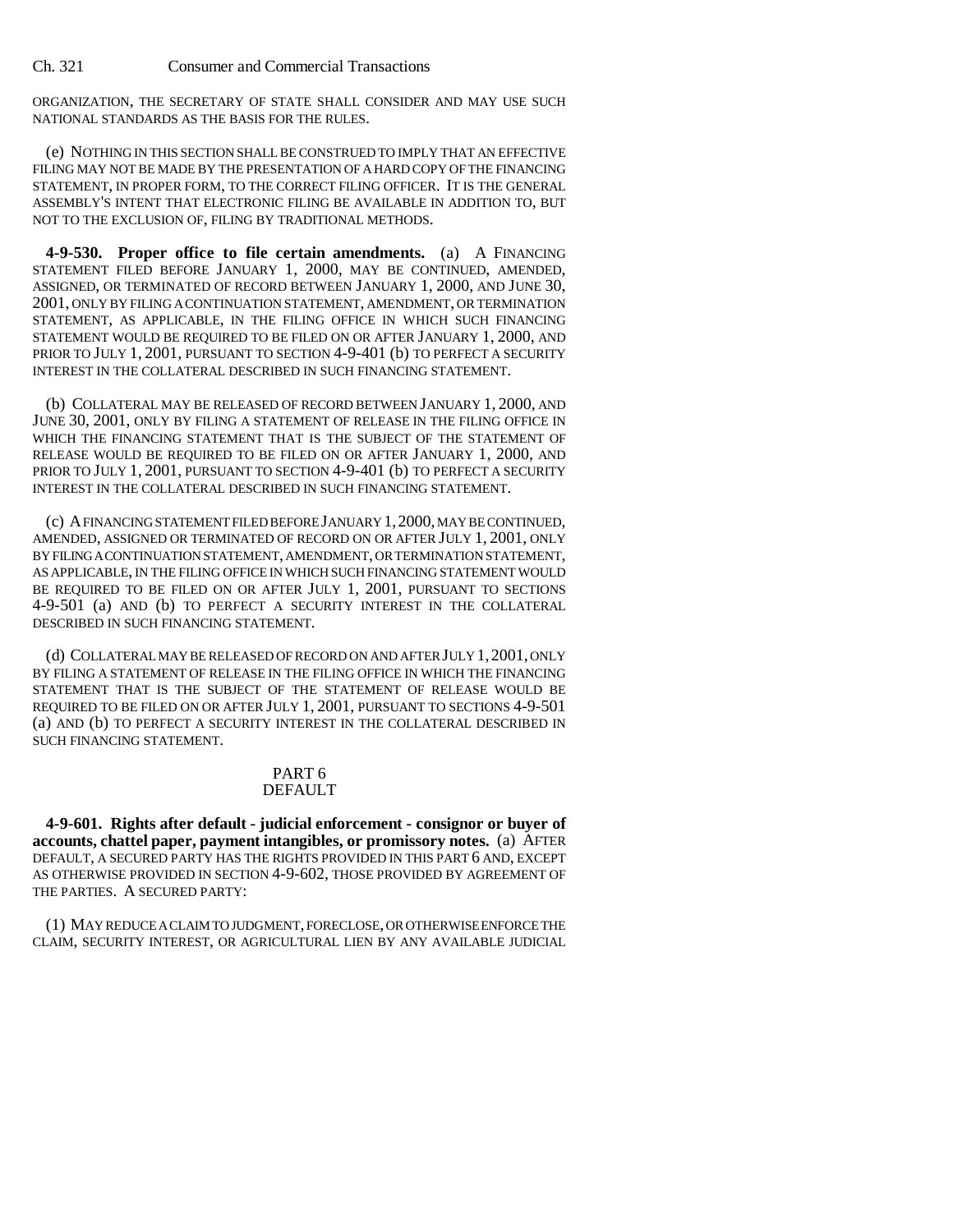PROCEDURE; AND

(2) IF THE COLLATERAL IS DOCUMENTS, MAY PROCEED EITHER AS TO THE DOCUMENTS OR AS TO THE GOODS THEY COVER.

(b) A SECURED PARTY IN POSSESSION OF COLLATERAL OR CONTROL OF COLLATERAL UNDER SECTION 4-9-104,4-9-105,4-9-106, OR 4-9-107 HAS THE RIGHTS AND DUTIES PROVIDED IN SECTION 4-9-207.

(c) THE RIGHTS UNDER SUBSECTIONS (a) AND (b) OF THIS SECTION ARE CUMULATIVE AND MAY BE EXERCISED SIMULTANEOUSLY.

(d) EXCEPT AS OTHERWISE PROVIDED IN SUBSECTION (g) OF THIS SECTION AND SECTION 4-9-605, AFTER DEFAULT, A DEBTOR AND AN OBLIGOR HAVE THE RIGHTS PROVIDED IN THIS PART 6 AND BY AGREEMENT OF THE PARTIES.

(e) IF A SECURED PARTY HAS REDUCED ITS CLAIM TO JUDGMENT, THE LIEN OF ANY LEVY THAT MAY BE MADE UPON THE COLLATERAL BY VIRTUE OF AN EXECUTION BASED UPON THE JUDGMENT RELATES BACK TO THE EARLIEST OF:

(1) THE DATE OF PERFECTION OF THE SECURITY INTEREST OR AGRICULTURAL LIEN IN THE COLLATERAL;

(2) THE DATE OF FILING A FINANCING STATEMENT COVERING THE COLLATERAL; OR

(3) ANY DATE SPECIFIED IN A STATUTE UNDER WHICH THE AGRICULTURAL LIEN WAS CREATED.

(f) A SALE PURSUANT TO AN EXECUTION IS A FORECLOSURE OF THE SECURITY INTEREST OR AGRICULTURAL LIEN BY JUDICIAL PROCEDURE WITHIN THE MEANING OF THIS SECTION. A SECURED PARTY MAY PURCHASE AT THE SALE AND THEREAFTER HOLD THE COLLATERAL FREE OF ANY OTHER REQUIREMENTS OF THIS ARTICLE.

(g) EXCEPT AS OTHERWISE PROVIDED IN SECTION 4-9-607 (c), THIS PART 6 IMPOSES NO DUTIES UPON A SECURED PARTY THAT IS A CONSIGNOR OR IS A BUYER OF ACCOUNTS, CHATTEL PAPER, PAYMENT INTANGIBLES, OR PROMISSORY NOTES.

(h) FOR PURPOSES OF THIS PART 6, IN TAKING POSSESSION OF COLLATERAL BY SELF-HELP, "BREACH OF THE PEACE" INCLUDES, BUT IS NOT LIMITED TO, ENGAGING IN THE FOLLOWING ACTIONS WITHOUT THE CONTEMPORANEOUS PERMISSION OF THE DEBTOR:

(1) ENTERING A LOCKED OR UNLOCKED RESIDENCE OR RESIDENTIAL GARAGE;

(2) BREAKING, OPENING, OR MOVING ANY LOCK, GATE, OR OTHER BARRIER TO ENTER ENCLOSED REAL PROPERTY; OR

(3) USING OR THREATENING TO USE VIOLENT MEANS.

**4-9-602. Waiver and variance of rights and duties.** EXCEPT AS OTHERWISE PROVIDED IN SECTION 4-9-624, TO THE EXTENT THAT THEY GIVE RIGHTS TO A DEBTOR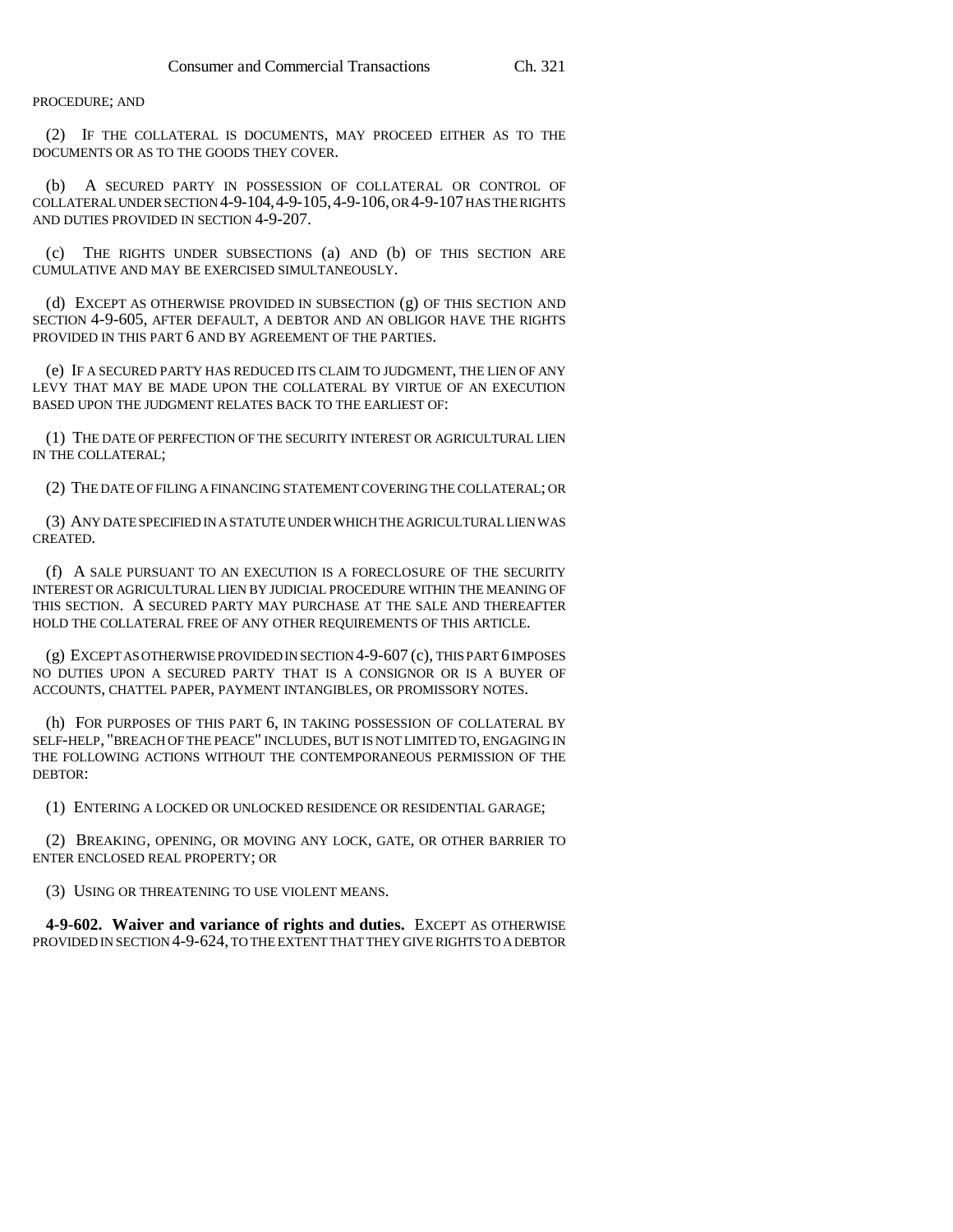OR OBLIGOR AND IMPOSE DUTIES ON A SECURED PARTY, THE DEBTOR OR OBLIGOR MAY NOT WAIVE OR VARY THE RULES STATED IN THE FOLLOWING LISTED SECTIONS:

(1) SECTION 4-9-207 (b) (4) (C), WHICH DEALS WITH USE AND OPERATION OF THE COLLATERAL BY THE SECURED PARTY;

(2) SECTION 4-9-210, WHICH DEALS WITH REQUESTS FOR AN ACCOUNTING AND REQUESTS CONCERNING A LIST OF COLLATERAL AND STATEMENT OF ACCOUNT;

(3) SECTION 4-9-607 (c), WHICH DEALS WITH COLLECTION AND ENFORCEMENT OF COLLATERAL;

(4) SECTIONS 4-9-608 (a) AND 4-9-615 (c) TO THE EXTENT THAT THEY DEAL WITH APPLICATION OR PAYMENT OF NONCASH PROCEEDS OF COLLECTION, ENFORCEMENT, OR DISPOSITION;

(5) SECTIONS 4-9-608 (a) AND 4-9-615 (d) TO THE EXTENT THAT THEY REQUIRE ACCOUNTING FOR OR PAYMENT OF SURPLUS PROCEEDS OF COLLATERAL;

(6) SECTION 4-9-609 TO THE EXTENT THAT IT IMPOSES UPON A SECURED PARTY THAT TAKES POSSESSION OF COLLATERAL WITHOUT JUDICIAL PROCESS THE DUTY TO DO SO WITHOUT BREACH OF THE PEACE;

(7) SECTIONS 4-9-610 (b), 4-9-611, 4-9-613, AND 4-9-614, WHICH DEAL WITH DISPOSITION OF COLLATERAL;

(8) SECTION 4-9-615 (f), WHICH DEALS WITH CALCULATION OF A DEFICIENCY OR SURPLUS WHEN A DISPOSITION IS MADE TO THE SECURED PARTY, A PERSON RELATED TO THE SECURED PARTY, OR A SECONDARY OBLIGOR;

(9) SECTION 4-9-616, WHICH DEALS WITH EXPLANATION OF THE CALCULATION OF A SURPLUS OR DEFICIENCY;

(10) SECTION 4-9-620, 4-9-621, AND 4-9-622, WHICH DEAL WITH ACCEPTANCE OF COLLATERAL IN SATISFACTION OF OBLIGATION;

(11) SECTION 4-9-623, WHICH DEALS WITH REDEMPTION OF COLLATERAL;

(12) SECTION 4-9-624, WHICH DEALS WITH PERMISSIBLE WAIVERS; AND

(13) SECTIONS 4-9-625 AND 4-9-626, WHICH DEAL WITH THE SECURED PARTY'S LIABILITY FOR FAILURE TO COMPLY WITH THIS ARTICLE.

**4-9-603. Agreement on standards concerning rights and duties.** (a) THE PARTIES MAY DETERMINE BY AGREEMENT THE STANDARDS MEASURING THE FULFILLMENT OF THE RIGHTS OF A DEBTOR OR OBLIGOR AND THE DUTIES OF A SECURED PARTY UNDER A RULE STATED IN SECTION 4-9-602 IF THE STANDARDS ARE NOT UNREASONABLE.

(b) SUBSECTION (a) OF THIS SECTION DOES NOT EMPOWER THE PARTIES TO SET STANDARDS AFFECTING THE DUTY UNDER SECTION 4-9-609 TO REFRAIN FROM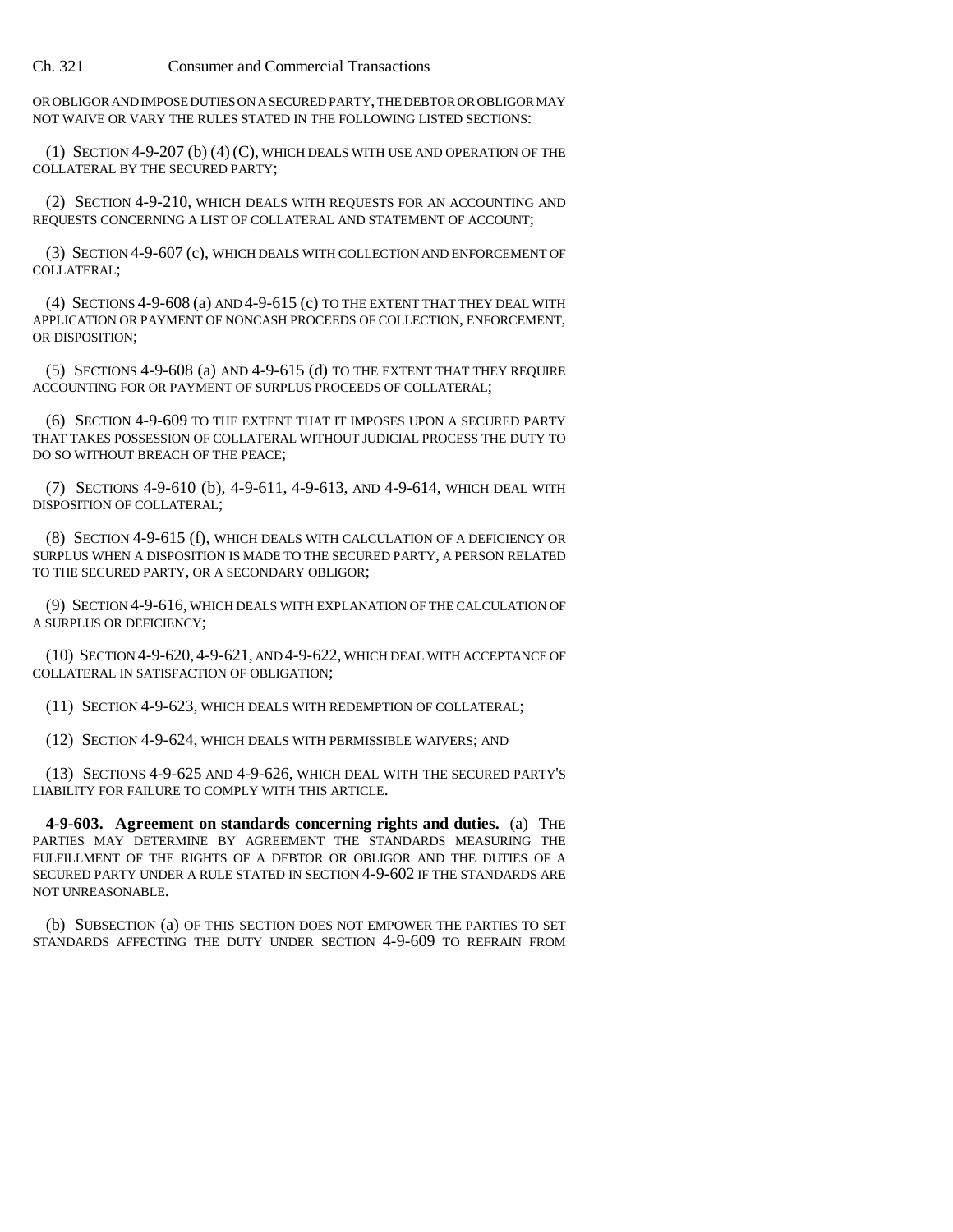BREACHING THE PEACE.

**4-9-604. Procedure if security agreement covers real property or fixtures.** (a) IF A SECURITY AGREEMENT COVERS BOTH PERSONAL AND REAL PROPERTY, A SECURED PARTY MAY PROCEED:

(1) UNDER THIS PART 6 AS TO THE PERSONAL PROPERTY WITHOUT PREJUDICING ANY RIGHTS WITH RESPECT TO THE REAL PROPERTY; OR

(2) AS TO BOTH THE PERSONAL PROPERTY AND THE REAL PROPERTY IN ACCORDANCE WITH THE RIGHTS WITH RESPECT TO THE REAL PROPERTY, IN WHICH CASE THE OTHER PROVISIONS OF THIS PART 6 DO NOT APPLY.

(b) SUBJECT TO SUBSECTION (c) OF THIS SECTION, IF A SECURITY AGREEMENT COVERS GOODS THAT ARE OR BECOME FIXTURES, A SECURED PARTY MAY PROCEED:

(1) UNDER THIS PART 6; OR

(2) IN ACCORDANCE WITH THE RIGHTS WITH RESPECT TO REAL PROPERTY, IN WHICH CASE THE OTHER PROVISIONS OF THIS PART 6 DO NOT APPLY.

(c) SUBJECT TO THE OTHER PROVISIONS OF THIS PART 6, IF A SECURED PARTY HOLDING A SECURITY INTEREST IN FIXTURES HAS PRIORITY OVER ALL OWNERS AND ENCUMBRANCERS OF THE REAL PROPERTY, THE SECURED PARTY, AFTER DEFAULT, MAY REMOVE THE COLLATERAL FROM THE REAL PROPERTY.

(d) A SECURED PARTY THAT REMOVES COLLATERAL SHALL PROMPTLY REIMBURSE ANY ENCUMBRANCER OR OWNER OF THE REAL PROPERTY FOR THE COST OF REPAIR OF ANY PHYSICAL INJURY CAUSED BY THE REMOVAL. THE SECURED PARTY NEED NOT REIMBURSE THE ENCUMBRANCER OR OWNER FOR ANY DIMINUTION IN VALUE OF THE REAL PROPERTY CAUSED BY THE ABSENCE OF THE GOODS REMOVED OR BY ANY NECESSITY OF REPLACING THEM. A PERSON ENTITLED TO REIMBURSEMENT MAY REFUSE PERMISSION TO REMOVE UNTIL THE SECURED PARTY GIVES ADEQUATE ASSURANCE FOR THE PERFORMANCE OF THE OBLIGATION TO REIMBURSE.

**4-9-605. Unknown debtor or secondary obligor.** A SECURED PARTY DOES NOT OWE A DUTY BASED ON ITS STATUS AS SECURED PARTY:

(1) TO A PERSON THAT IS A DEBTOR OR OBLIGOR, UNLESS THE SECURED PARTY KNOWS:

(A) THAT THE PERSON IS A DEBTOR OR OBLIGOR;

(B) THE IDENTITY OF THE PERSON; AND

(C) HOW TO COMMUNICATE WITH THE PERSON; OR

(2) TO A SECURED PARTY OR LIENHOLDER THAT HAS FILED A FINANCING STATEMENT AGAINST A PERSON, UNLESS THE SECURED PARTY KNOWS:

(A) THAT THE PERSON IS A DEBTOR; AND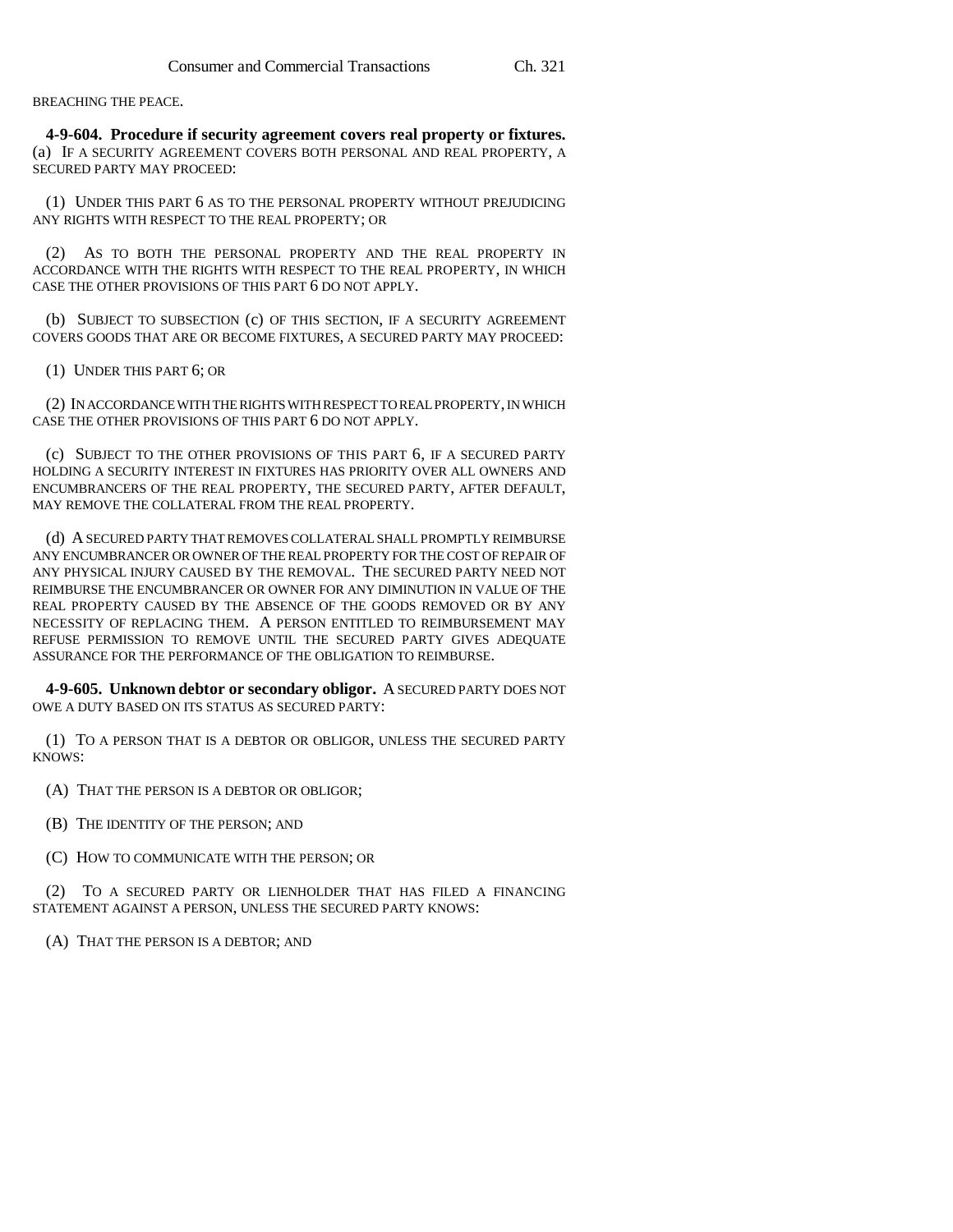(B) THE IDENTITY OF THE PERSON.

**4-9-606. Time of default for agricultural lien.** FOR PURPOSES OF THIS PART 6, A DEFAULT OCCURS IN CONNECTION WITH AN AGRICULTURAL LIEN AT THE TIME THE SECURED PARTY BECOMES ENTITLED TO ENFORCE THE LIEN IN ACCORDANCE WITH THE STATUTE UNDER WHICH IT WAS CREATED.

**4-9-607. Collection and enforcement by secured party.** (a) IF SO AGREED, AND IN ANY EVENT AFTER DEFAULT, A SECURED PARTY:

(1) MAY NOTIFY AN ACCOUNT DEBTOR OR OTHER PERSON OBLIGATED ON COLLATERAL TO MAKE PAYMENT OR OTHERWISE RENDER PERFORMANCE TO OR FOR THE BENEFIT OF THE SECURED PARTY;

(2) MAY TAKE ANY PROCEEDS TO WHICH THE SECURED PARTY IS ENTITLED UNDER SECTION 4-9-315;

(3) MAY ENFORCE THE OBLIGATIONS OF AN ACCOUNT DEBTOR OR OTHER PERSON OBLIGATED ON COLLATERAL AND EXERCISE THE RIGHTS OF THE DEBTOR WITH RESPECT TO THE OBLIGATION OF THE ACCOUNT DEBTOR OR OTHER PERSON OBLIGATED ON COLLATERAL TO MAKE PAYMENT OR OTHERWISE RENDER PERFORMANCE TO THE DEBTOR, AND WITH RESPECT TO ANY PROPERTY THAT SECURES THE OBLIGATIONS OF THE ACCOUNT DEBTOR OR OTHER PERSON OBLIGATED ON THE COLLATERAL;

(4) IF IT HOLDS A SECURITY INTEREST IN A DEPOSIT ACCOUNT PERFECTED BY CONTROL UNDER SECTION 4-9-104 (a) (1), MAY APPLY THE BALANCE OF THE DEPOSIT ACCOUNT TO THE OBLIGATION SECURED BY THE DEPOSIT ACCOUNT; AND

(5) IF IT HOLDS A SECURITY INTEREST IN A DEPOSIT ACCOUNT PERFECTED BY CONTROL UNDER SECTION 4-9-104 (a) (2) OR (3), MAY INSTRUCT THE BANK TO PAY THE BALANCE OF THE DEPOSIT ACCOUNT TO OR FOR THE BENEFIT OF THE SECURED PARTY.

(b) IF NECESSARY TO ENABLE A SECURED PARTY TO EXERCISE UNDER PARAGRAPH (3) OF SUBSECTION (a) OF THIS SECTION THE RIGHT OF A DEBTOR TO ENFORCE A MORTGAGE NONJUDICIALLY, THE SECURED PARTY MAY RECORD IN THE OFFICE IN WHICH A RECORD OF THE MORTGAGE IS RECORDED:

(1) A COPY OF THE SECURITY AGREEMENT THAT CREATES OR PROVIDES FOR A SECURITY INTEREST IN THE OBLIGATION SECURED BY THE MORTGAGE; AND

(2) THE SECURED PARTY'S SWORN AFFIDAVIT IN RECORDABLE FORM STATING THAT:

(A) A DEFAULT HAS OCCURRED; AND

(B) THE SECURED PARTY IS ENTITLED TO ENFORCE THE MORTGAGE NONJUDICIALLY.

(c) A SECURED PARTY SHALL PROCEED IN A COMMERCIALLY REASONABLE MANNER IF THE SECURED PARTY: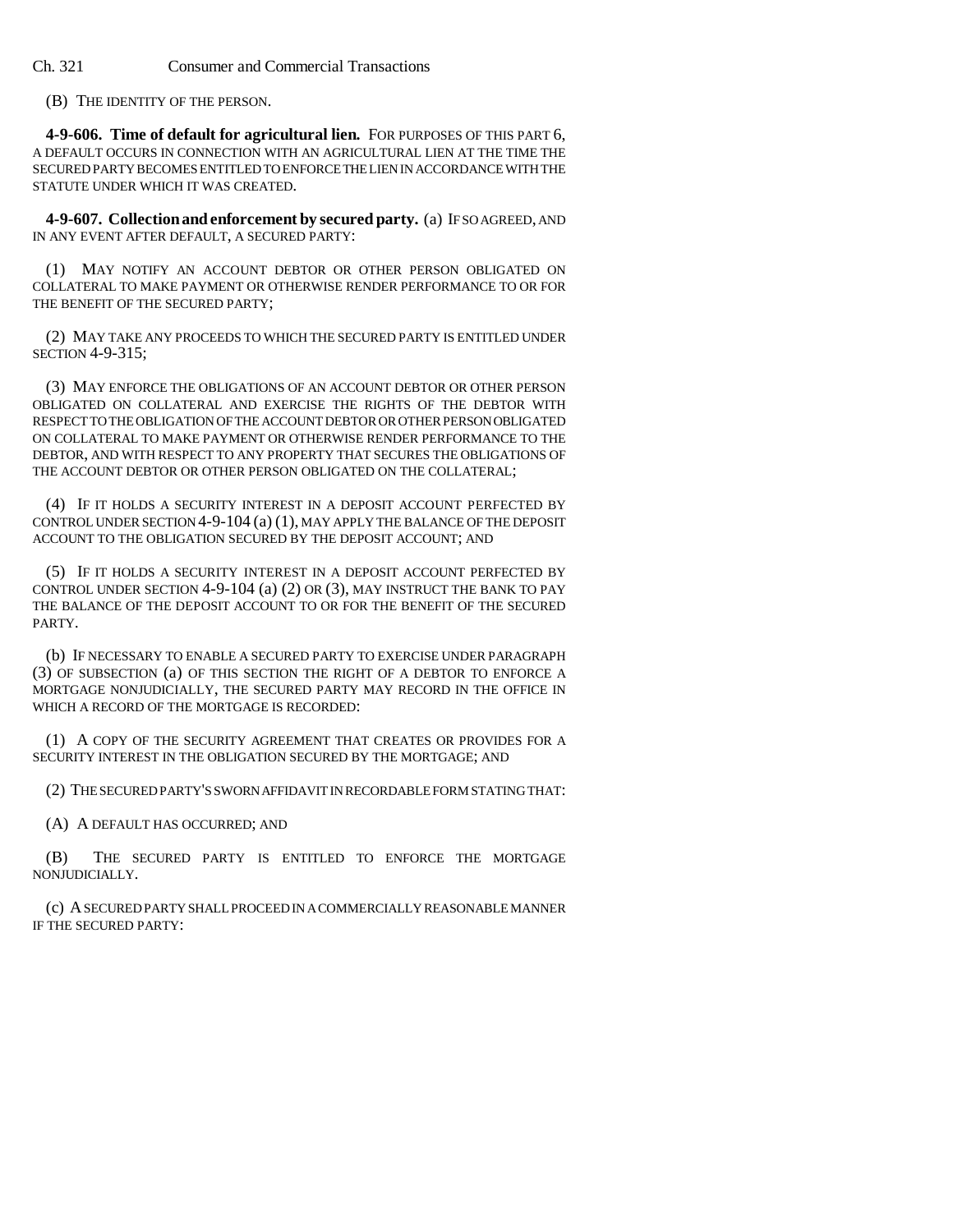(1) UNDERTAKES TO COLLECT FROM OR ENFORCE AN OBLIGATION OF AN ACCOUNT DEBTOR OR OTHER PERSON OBLIGATED ON COLLATERAL; AND

(2) IS ENTITLED TO CHARGE BACK UNCOLLECTED COLLATERAL OR OTHERWISE TO FULL OR LIMITED RECOURSE AGAINST THE DEBTOR OR A SECONDARY OBLIGOR.

(d) A SECURED PARTY MAY DEDUCT FROM THE COLLECTIONS MADE PURSUANT TO SUBSECTION (c) OF THIS SECTION REASONABLE EXPENSES OF COLLECTION AND ENFORCEMENT, INCLUDING REASONABLE ATTORNEY'S FEES AND REASONABLE LEGAL EXPENSES INCURRED BY THE SECURED PARTY.

(e) THIS SECTION DOES NOT DETERMINE WHETHER AN ACCOUNT DEBTOR, BANK, OR OTHER PERSON OBLIGATED ON COLLATERAL OWES A DUTY TO A SECURED PARTY.

**4-9-608. Application of proceeds of collection or enforcement - liability for deficiency and right to surplus.** (a) IF A SECURITY INTEREST OR AGRICULTURAL LIEN SECURES PAYMENT OR PERFORMANCE OF AN OBLIGATION, THE FOLLOWING RULES APPLY:

(1) A SECURED PARTY SHALL APPLY OR PAY OVER FOR APPLICATION THE CASH PROCEEDS OF COLLECTION OR ENFORCEMENT UNDER SECTION 4-9-607 IN THE FOLLOWING ORDER TO:

(A) THE REASONABLE EXPENSES OF COLLECTION AND ENFORCEMENT AND, TO THE EXTENT PROVIDED FOR BY AGREEMENT AND NOT PROHIBITED BY LAW, REASONABLE ATTORNEY'S FEES AND REASONABLE LEGAL EXPENSES INCURRED BY THE SECURED PARTY;

(B) THE SATISFACTION OF OBLIGATIONS SECURED BY THE SECURITY INTEREST OR AGRICULTURAL LIEN UNDER WHICH THE COLLECTION OR ENFORCEMENT IS MADE; AND

(C) THE SATISFACTION OF OBLIGATIONS SECURED BY ANY SUBORDINATE SECURITY INTEREST IN OR OTHER LIEN ON THE COLLATERAL SUBJECT TO THE SECURITY INTEREST OR AGRICULTURAL LIEN UNDER WHICH THE COLLECTION OR ENFORCEMENT IS MADE IF THE SECURED PARTY RECEIVES AN AUTHENTICATED DEMAND FOR PROCEEDS BEFORE DISTRIBUTION OF THE PROCEEDS IS COMPLETED.

(2) IF REQUESTED BY A SECURED PARTY, A HOLDER OF A SUBORDINATE SECURITY INTEREST OR OTHER LIEN SHALL FURNISH REASONABLE PROOF OF THE INTEREST OR LIEN WITHIN A REASONABLE TIME. UNLESS THE HOLDER COMPLIES, THE SECURED PARTY NEED NOT COMPLY WITH THE HOLDER'S DEMAND UNDER SUBPARAGRAPH (C) OF PARAGRAPH (1) OF THIS SUBSECTION (a).

(3) A SECURED PARTY NEED NOT APPLY OR PAY OVER FOR APPLICATION NONCASH PROCEEDS OF COLLECTION AND ENFORCEMENT UNDER SECTION 4-9-607 UNLESS THE FAILURE TO DO SO WOULD BE COMMERCIALLY UNREASONABLE. A SECURED PARTY THAT APPLIES OR PAYS OVER FOR APPLICATION NONCASH PROCEEDS SHALL DO SO IN A COMMERCIALLY REASONABLE MANNER.

(4) A SECURED PARTY SHALL ACCOUNT TO AND PAY A DEBTOR FOR ANY SURPLUS, AND THE OBLIGOR IS LIABLE FOR ANY DEFICIENCY.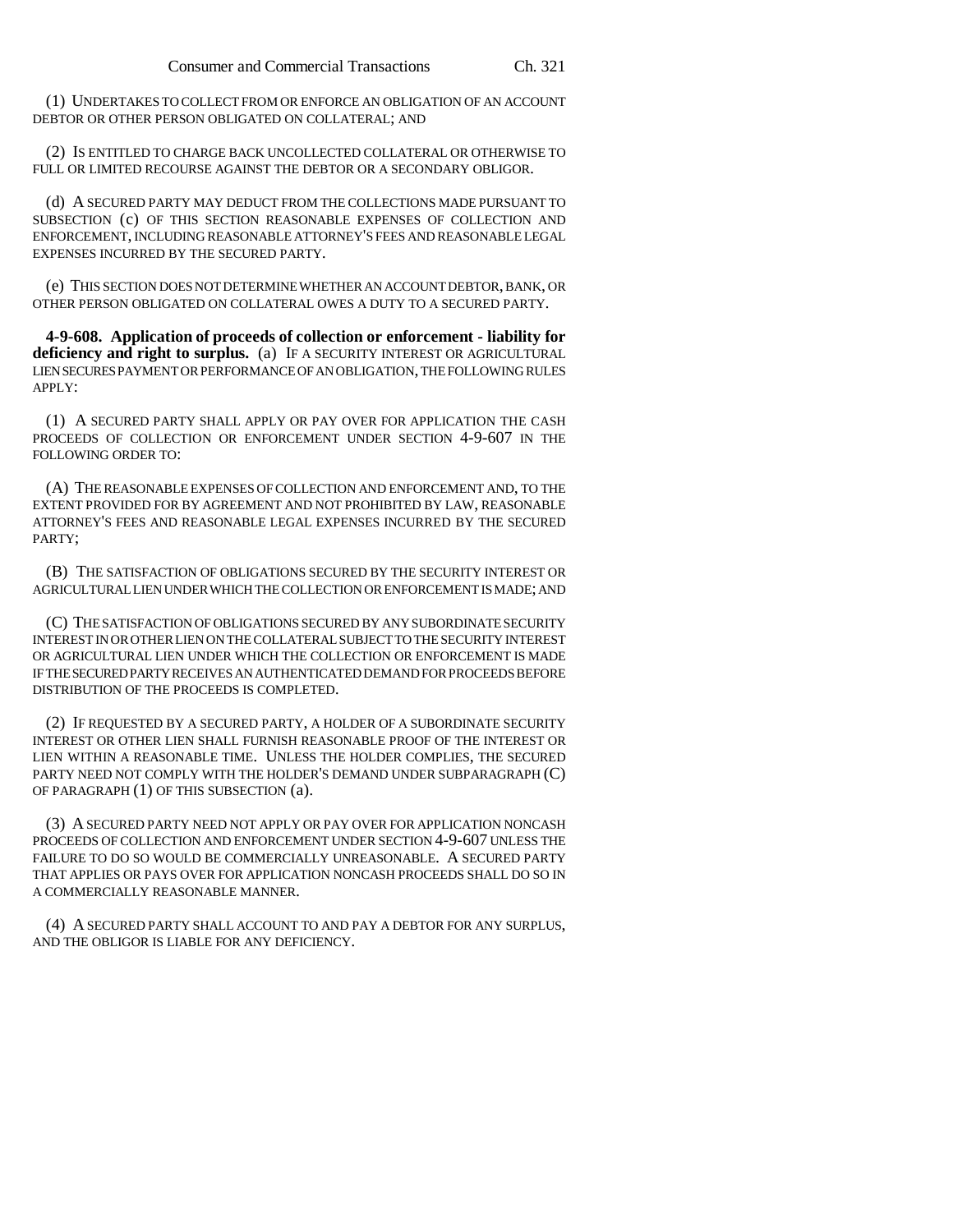(b) IF THE UNDERLYING TRANSACTION IS A SALE OF ACCOUNTS, CHATTEL PAPER, PAYMENT INTANGIBLES, OR PROMISSORY NOTES, THE DEBTOR IS NOT ENTITLED TO ANY SURPLUS, AND THE OBLIGOR IS NOT LIABLE FOR ANY DEFICIENCY.

**4-9-609. Secured party's right to take possession after default.** (a) AFTER DEFAULT, A SECURED PARTY:

(1) MAY TAKE POSSESSION OF THE COLLATERAL; AND

(2) WITHOUT REMOVAL, MAY RENDER EQUIPMENT UNUSABLE AND DISPOSE OF COLLATERAL ON A DEBTOR'S PREMISES UNDER SECTION 4-9-610.

(b) A SECURED PARTY MAY PROCEED UNDER SUBSECTION (a) OF THIS SECTION:

(1) PURSUANT TO JUDICIAL PROCESS; OR

(2) WITHOUT JUDICIAL PROCESS, IF IT PROCEEDS WITHOUT BREACH OF THE PEACE.

(c) IF SO AGREED, AND IN ANY EVENT AFTER DEFAULT, A SECURED PARTY MAY REQUIRE THE DEBTOR TO ASSEMBLE THE COLLATERAL AND MAKE IT AVAILABLE TO THE SECURED PARTY AT A PLACE TO BE DESIGNATED BY THE SECURED PARTY WHICH IS REASONABLY CONVENIENT TO BOTH PARTIES.

(d) IF THE COLLATERAL IS A MANUFACTURED HOME OR TRAILER COACH, AS DEFINED IN SECTION 42-1-102 (106), C.R.S., AND IS USED AND OCCUPIED BY THE DEBTOR AS A PLACE OF RESIDENCE, THE SECURED PARTY MAY TAKE POSSESSION OF THE COLLATERAL PURSUANT TO THIS SECTION WITHOUT JUDICIAL PROCESS ONLY IF THERE IS CLEAR AND CONVINCING EVIDENCE THAT THE DEBTOR HAS VACATED OR ABANDONED THE COLLATERAL OR THE DEBTOR VOLUNTARILY SURRENDERS THE COLLATERAL TO THE SECURED PARTY.

(e) IN EXERCISING ITS RIGHTS UNDER PARAGRAPH (2) OF SUBSECTION (a) OF THIS SECTION WITH RESPECT TO COLLATERAL, A SECURED PARTY MAY NOT DISABLE OR RENDER UNUSABLE ANY COMPUTER PROGRAM OR OTHER SIMILAR DEVICE EMBEDDED IN THE COLLATERAL IF IMMEDIATE INJURY TO ANY PERSON OR PROPERTY IS A REASONABLY FORESEEABLE CONSEQUENCE OF SUCH ACTION. ANY SECURED PARTY WHO DISABLES OR RENDERS UNUSABLE SUCH A COMPUTER PROGRAM OR OTHER SIMILAR DEVICE IN SUCH CIRCUMSTANCES SHALL BE LIABLE IN ACCORDANCE WITH APPLICABLE RULES OF LAW TO ANY PERSON WHO SUSTAINS AN INJURY TO PERSON OR PROPERTY AS A REASONABLY FORESEEABLE RESULT OF THE SECURED PARTY'S ACTION.

**4-9-610. Disposition of collateral after default.** (a) AFTER DEFAULT, A SECURED PARTY MAY SELL, LEASE, LICENSE, OR OTHERWISE DISPOSE OF ANY OR ALL OF THE COLLATERAL IN ITS PRESENT CONDITION OR FOLLOWING ANY COMMERCIALLY REASONABLE PREPARATION OR PROCESSING.

(b) EVERY ASPECT OF A DISPOSITION OF COLLATERAL, INCLUDING THE METHOD, MANNER, TIME, PLACE, AND OTHER TERMS, MUST BE COMMERCIALLY REASONABLE. IF COMMERCIALLY REASONABLE, A SECURED PARTY MAY DISPOSE OF COLLATERAL BY PUBLIC OR PRIVATE PROCEEDINGS, BY ONE OR MORE CONTRACTS, AS A UNIT OR IN PARCELS, AND AT ANY TIME AND PLACE AND ON ANY TERMS.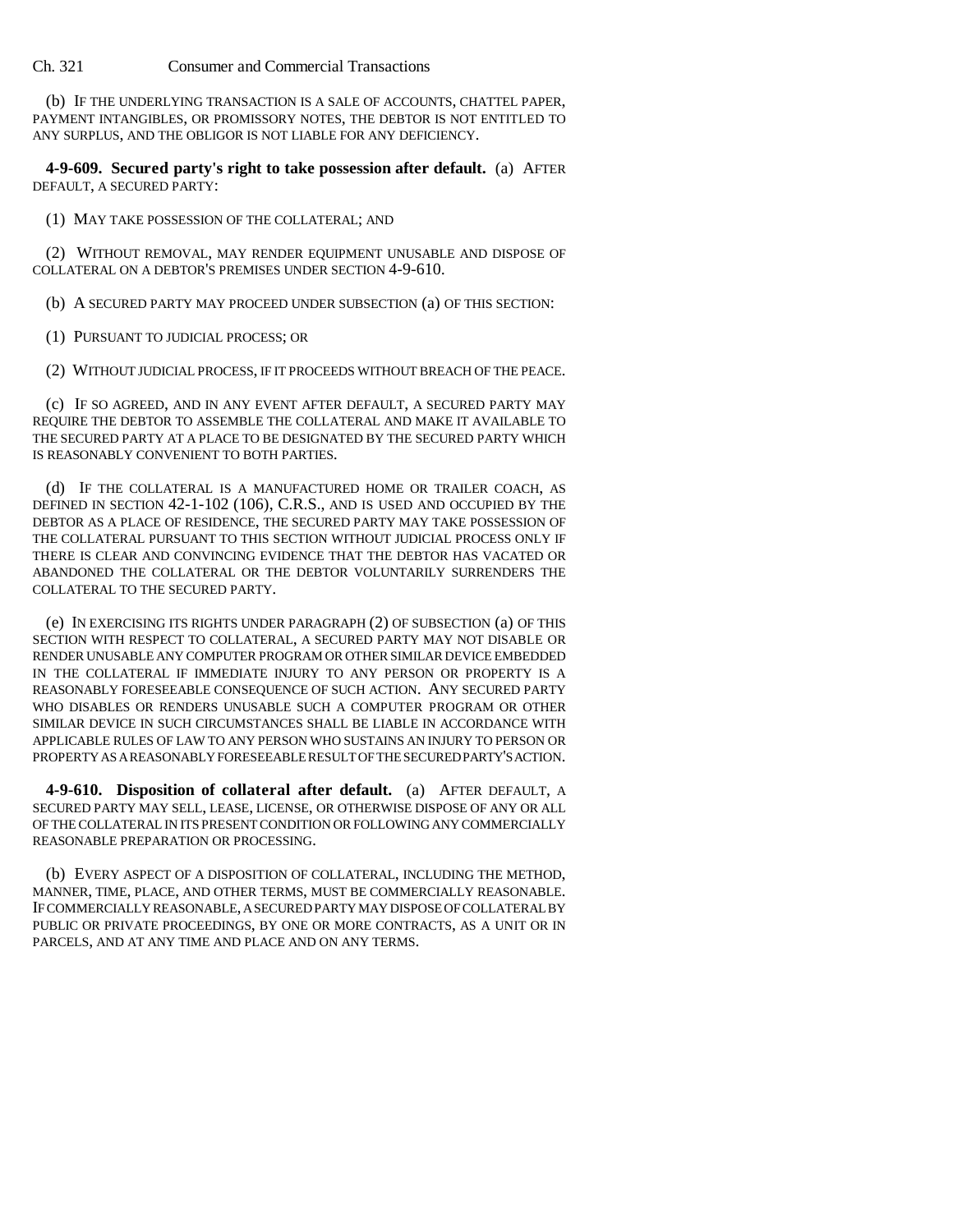(c) A SECURED PARTY MAY PURCHASE COLLATERAL:

(1) AT A PUBLIC DISPOSITION; OR

(2) AT A PRIVATE DISPOSITION ONLY IF THE COLLATERAL IS OF A KIND THAT IS CUSTOMARILY SOLD ON A RECOGNIZED MARKET OR THE SUBJECT OF WIDELY DISTRIBUTED STANDARD PRICE QUOTATIONS.

(d) A CONTRACT FOR SALE, LEASE, LICENSE, OR OTHER DISPOSITION INCLUDES THE WARRANTIES RELATING TO TITLE, POSSESSION, QUIET ENJOYMENT, AND THE LIKE WHICH BY OPERATION OF LAW ACCOMPANY A VOLUNTARY DISPOSITION OF PROPERTY OF THE KIND SUBJECT TO THE CONTRACT.

(e) A SECURED PARTY MAY DISCLAIM OR MODIFY WARRANTIES UNDER SUBSECTION (d) OF THIS SECTION:

(1) IN A MANNER THAT WOULD BE EFFECTIVE TO DISCLAIM OR MODIFY THE WARRANTIES IN A VOLUNTARY DISPOSITION OF PROPERTY OF THE KIND SUBJECT TO THE CONTRACT OF DISPOSITION; OR

(2) BY COMMUNICATING TO THE PURCHASER, PRIOR TO COMPLETION OF THE TRANSACTION, A RECORD EVIDENCING THE CONTRACT FOR DISPOSITION AND INCLUDING AN EXPRESS DISCLAIMER OR MODIFICATION OF THE WARRANTIES.

(f) A RECORD IS SUFFICIENT TO DISCLAIM WARRANTIES UNDER SUBSECTION (e) OF THIS SECTION IF IT INDICATES "THERE IS NO WARRANTY RELATING TO TITLE, POSSESSION, QUIET ENJOYMENT, OR THE LIKE IN THIS DISPOSITION" OR USES WORDS OF SIMILAR IMPORT.

**4-9-611. Notification before disposition of collateral.** (a) IN THIS SECTION, "NOTIFICATION DATE" MEANS THE EARLIER OF THE DATE ON WHICH:

(1) A SECURED PARTY SENDS TO THE DEBTOR AND ANY SECONDARY OBLIGOR AN AUTHENTICATED NOTIFICATION OF DISPOSITION; OR

(2) THE DEBTOR AND ANY SECONDARY OBLIGOR WAIVE THE RIGHT TO NOTIFICATION AS PROVIDED IN SECTION 4-9-624 (a).

(b) EXCEPT AS OTHERWISE PROVIDED IN SUBSECTION (d) OF THIS SECTION, A SECURED PARTY THAT DISPOSES OF COLLATERAL UNDER SECTION 4-9-610 SHALL SEND TO THE PERSONS SPECIFIED IN SUBSECTION (c) OF THIS SECTION A REASONABLE AUTHENTICATED NOTIFICATION OF DISPOSITION.

(c) TO COMPLY WITH SUBSECTION (b) OF THIS SECTION, THE SECURED PARTY SHALL SEND AN AUTHENTICATED NOTIFICATION OF DISPOSITION TO:

(1) THE DEBTOR;

(2) ANY SECONDARY OBLIGOR; AND

(3) IF THE COLLATERAL IS OTHER THAN CONSUMER GOODS: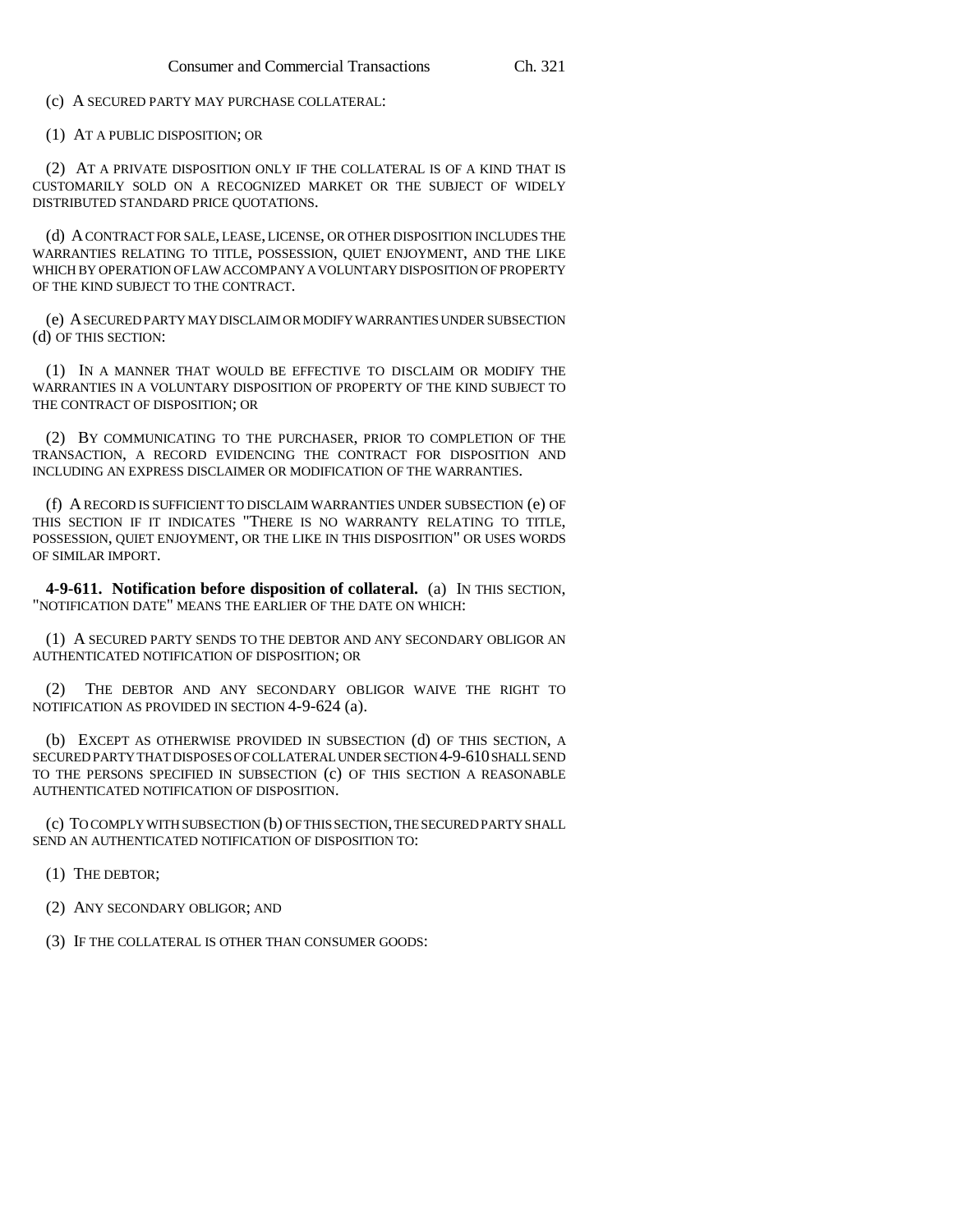(A) ANY OTHER PERSON FROM WHICH THE SECURED PARTY HAS RECEIVED, BEFORE THE NOTIFICATION DATE, AN AUTHENTICATED NOTIFICATION OF A CLAIM OF AN INTEREST IN THE COLLATERAL;

(B) ANY OTHER SECURED PARTY OR LIENHOLDER THAT, TEN DAYS BEFORE THE NOTIFICATION DATE, HELD A SECURITY INTEREST IN OR OTHER LIEN ON THE COLLATERAL PERFECTED BY THE FILING OF A FINANCING STATEMENT THAT:

(i) IDENTIFIED THE COLLATERAL;

(ii) WAS INDEXED UNDER THE DEBTOR'S NAME AS OF THAT DATE; AND

(iii) WAS FILED IN THE OFFICE IN WHICH TO FILE A FINANCING STATEMENT AGAINST THE DEBTOR COVERING THE COLLATERAL AS OF THAT DATE; AND

(C) ANY OTHER SECURED PARTY THAT, TEN DAYS BEFORE THE NOTIFICATION DATE, HELD A SECURITY INTEREST IN THE COLLATERAL PERFECTED BY COMPLIANCE WITH A STATUTE, REGULATION, OR TREATY DESCRIBED IN SECTION 4-9-311 (a).

(d) SUBSECTION (b) OF THIS SECTION DOES NOT APPLY IF THE COLLATERAL IS PERISHABLE OR THE CREDITOR IN GOOD FAITH BELIEVES THAT THE COLLATERAL THREATENS TO DECLINE SPEEDILY IN VALUE OR IS OF A TYPE CUSTOMARILY SOLD ON A RECOGNIZED MARKET. THE SPECIFIC REFERENCE TO GOOD FAITH IN THIS SUBSECTION (d) DOES NOT ABROGATE THE GENERAL OBLIGATION OF THE SECURED PARTY TO PROCEED IN A COMMERCIALLY REASONABLE MANNER.

(e) A SECURED PARTY COMPLIES WITH THE REQUIREMENT FOR NOTIFICATION PRESCRIBED BY SUBPARAGRAPH (B) OF PARAGRAPH (3) OF SUBSECTION (c) OF THIS SECTION IF:

(1) NOT LATER THAN TWENTY DAYS OR EARLIER THAN THIRTY DAYS BEFORE THE NOTIFICATION DATE, THE SECURED PARTY REQUESTS, IN A COMMERCIALLY REASONABLE MANNER, INFORMATION CONCERNING FINANCING STATEMENTS INDEXED UNDER THE DEBTOR'S NAME IN THE OFFICE INDICATED IN SUBPARAGRAPH (B) OF PARAGRAPH (3) OF SUBSECTION (c) OF THIS SECTION; AND

(2) BEFORE THE NOTIFICATION DATE, THE SECURED PARTY:

(A) DID NOT RECEIVE A RESPONSE TO THE REQUEST FOR INFORMATION; OR

(B) RECEIVED A RESPONSE TO THE REQUEST FOR INFORMATION AND SENT AN AUTHENTICATED NOTIFICATION OF DISPOSITION TO EACH SECURED PARTY OR OTHER LIENHOLDER NAMED IN THAT RESPONSE WHOSE FINANCING STATEMENT COVERED THE COLLATERAL.

**4-9-612. Timeliness of notification before disposition of collateral.** (a) EXCEPT AS OTHERWISE PROVIDED IN SUBSECTION (b) OF THIS SECTION, WHETHER A NOTIFICATION IS SENT WITHIN A REASONABLE TIME IS A QUESTION OF FACT.

(b) IN A TRANSACTION OTHER THAN A CONSUMER TRANSACTION, A NOTIFICATION OF DISPOSITION SENT AFTER DEFAULT AND TEN DAYS OR MORE BEFORE THE EARLIEST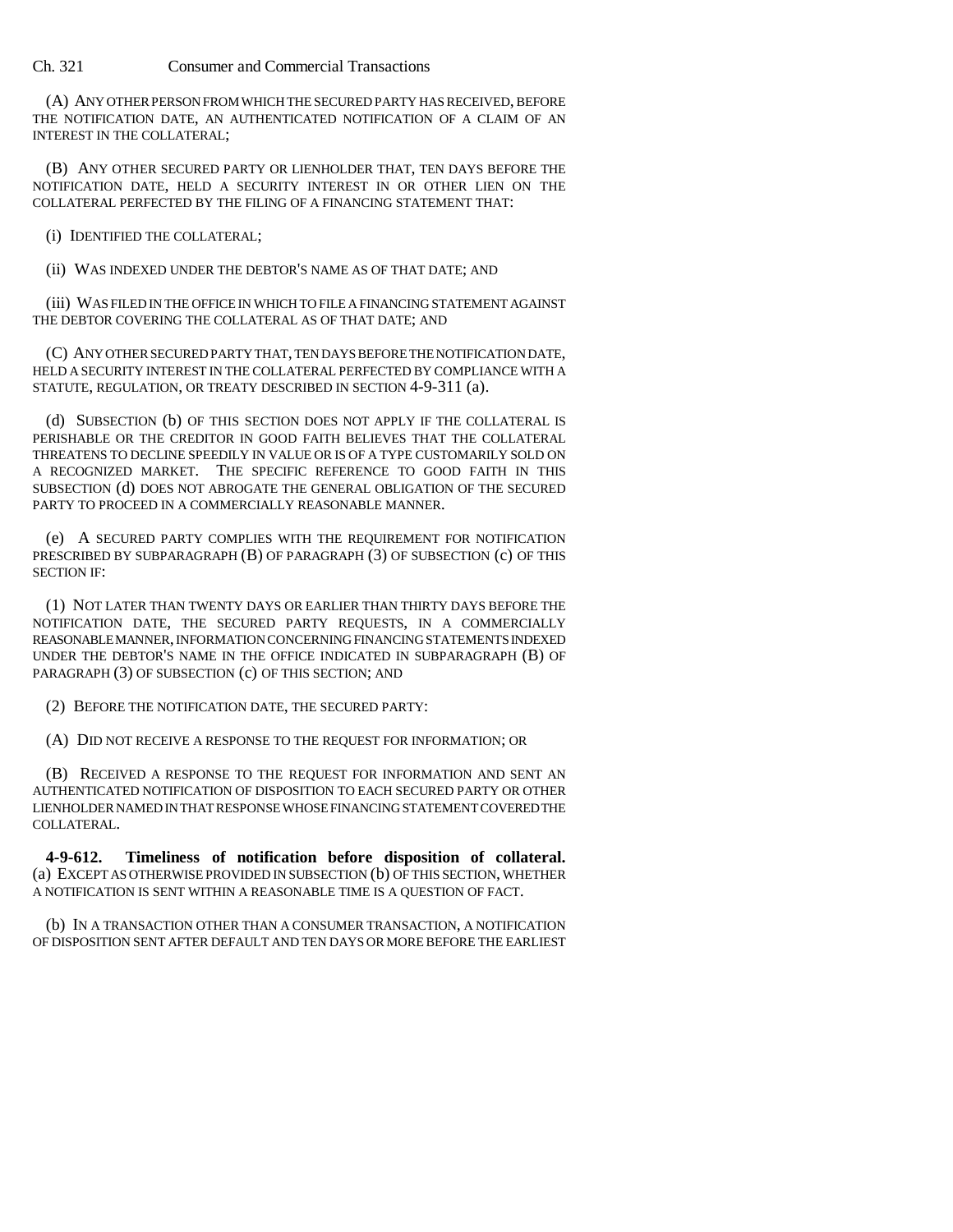TIME OF DISPOSITION SET FORTH IN THE NOTIFICATION IS SENT WITHIN A REASONABLE TIME BEFORE THE DISPOSITION.

**4-9-613. Contents and form of notification before disposition of collateral: general.** (a) EXCEPT IN A CONSUMER-GOODS TRANSACTION, THE FOLLOWING RULES APPLY:

(1) THE CONTENTS OF A NOTIFICATION OF DISPOSITION ARE SUFFICIENT IF THE NOTIFICATION:

(A) DESCRIBES THE DEBTOR AND THE SECURED PARTY;

(B) DESCRIBES THE COLLATERAL THAT IS THE SUBJECT OF THE INTENDED DISPOSITION;

(C) STATES THE METHOD OF INTENDED DISPOSITION;

(D) STATES THAT THE DEBTOR IS ENTITLED TO AN ACCOUNTING OF THE UNPAID INDEBTEDNESS AND STATES THE CHARGE, IF ANY, FOR AN ACCOUNTING; AND

(E) STATES THE TIME AND PLACE OF A PUBLIC DISPOSITION OR THE TIME AFTER WHICH ANY OTHER DISPOSITION IS TO BE MADE.

(2) WHETHER THE CONTENTS OF A NOTIFICATION THAT LACKS ANY OF THE INFORMATION SPECIFIED IN PARAGRAPH (1) OF THIS SUBSECTION (a) ARE NEVERTHELESS SUFFICIENT IS A QUESTION OF FACT.

(3) THE CONTENTS OF A NOTIFICATION PROVIDING SUBSTANTIALLY THE INFORMATION SPECIFIED IN PARAGRAPH (1) OF THIS SUBSECTION (a) ARE SUFFICIENT, EVEN IF THE NOTIFICATION INCLUDES:

(A) INFORMATION NOT SPECIFIED BY SAID PARAGRAPH (1); OR

(B) MINOR ERRORS THAT DO NOT CAUSE DAMAGES TO A PERSON WHO RELIES ON THE INFORMATION.

(4) A PARTICULAR PHRASING OF THE NOTIFICATION IS NOT REQUIRED.

(5) THE FOLLOWING FORM OF NOTIFICATION AND THE FORM APPEARING IN SECTION 4-9-614 (3), WHEN COMPLETED, EACH PROVIDES SUFFICIENT INFORMATION:

## **NOTIFICATION OF DISPOSITION OF COLLATERAL**

TO: [*NAME OF DEBTOR, OBLIGOR, OR OTHER PERSON TO WHICH THE NOTIFICATION IS SENT*]

FROM: [*NAME, ADDRESS, AND TELEPHONE NUMBER OF SECURED PARTY*]

NAME OF DEBTOR(S): [*INCLUDE ONLY IF DEBTOR(S) ARE NOT AN ADDRESSEE*]

[*FOR A PUBLIC DISPOSITION:*]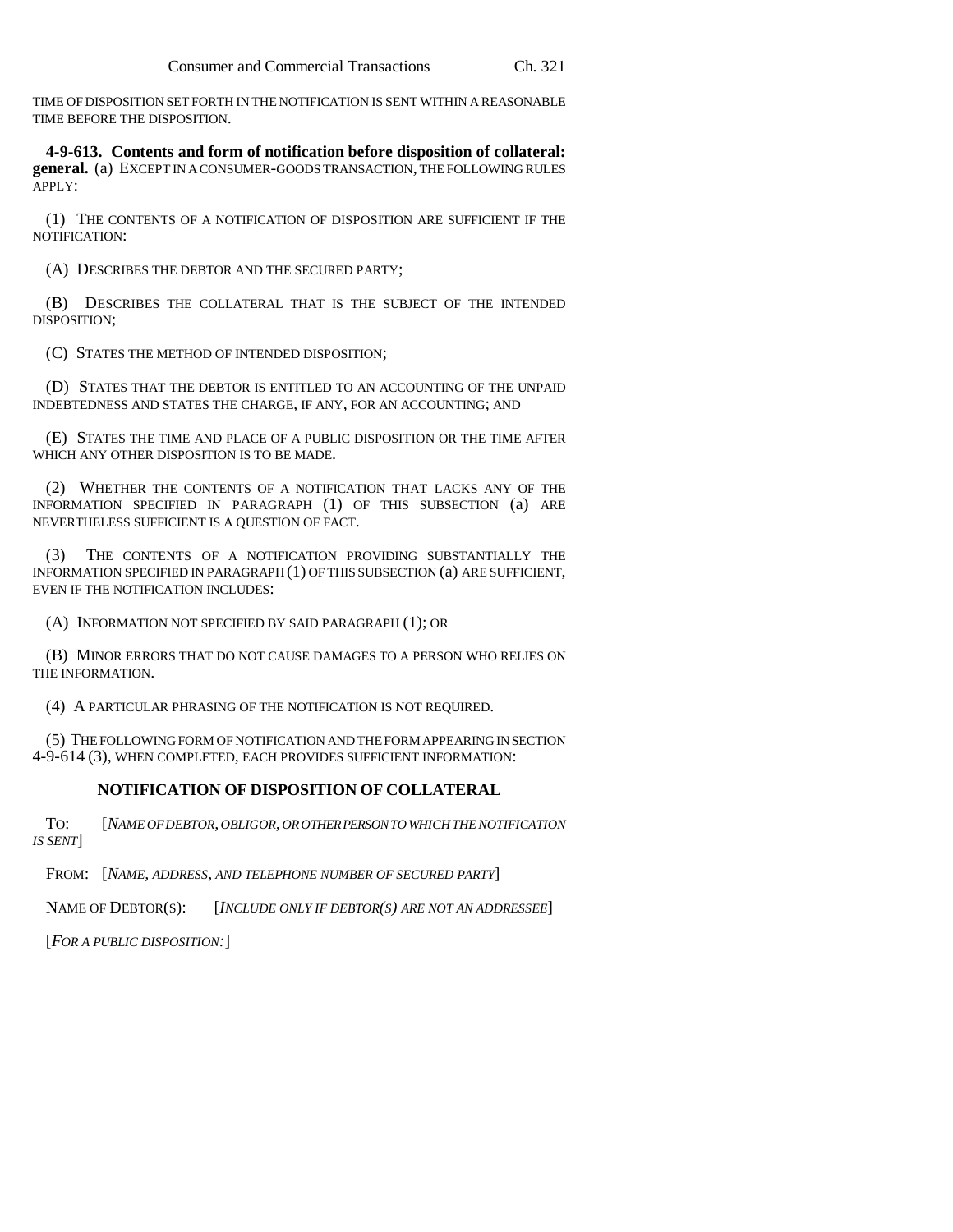WE WILL SELL [OR LEASE OR LICENSE, *AS APPLICABLE*] THE [*DESCRIBE COLLATERAL*] [TO THE HIGHEST QUALIFIED BIDDER] IN PUBLIC AS FOLLOWS:

DAY AND DATE: \_\_\_\_\_\_\_\_\_\_\_\_\_\_\_\_\_\_\_\_

TIME:

PLACE:

[*FOR A PRIVATE DISPOSITION:*]

WE WILL SELL [OR LEASE OR LICENSE, *AS APPLICABLE*] THE [*DESCRIBE COLLATERAL*] PRIVATELY SOMETIME AFTER [*DAY AND DATE*].

YOU ARE ENTITLED TO AN ACCOUNTING OF THE UNPAID INDEBTEDNESS SECURED BY THE PROPERTY THAT WE INTEND TO SELL [OR LEASE OR LICENSE, *AS APPLICABLE*][FOR A CHARGE OF \$ The MONDAY REQUEST AN ACCOUNTING BY CALLING US AT [*TELEPHONE NUMBER*] OR WRITING US AT [*ADDRESS*].

**4-9-614. Contents and form of notification before disposition of collateral: consumer-goods transaction.** (a) IN A CONSUMER-GOODS TRANSACTION, THE FOLLOWING RULES APPLY:

(1) A NOTIFICATION OF DISPOSITION MUST PROVIDE THE FOLLOWING INFORMATION:

(A) THE INFORMATION SPECIFIED IN SECTION 4-9-613 (1);

(B) A DESCRIPTION OF ANY LIABILITY FOR A DEFICIENCY OF THE PERSON TO WHICH THE NOTIFICATION IS SENT;

(C) A TELEPHONE NUMBER AND MAILING ADDRESS FROM WHICH THE AMOUNT THAT MUST BE PAID TO THE SECURED PARTY TO REDEEM THE COLLATERAL UNDER SECTION 4-9-623 IS AVAILABLE; AND

(D) A TELEPHONE NUMBER AND MAILING ADDRESS FROM WHICH ADDITIONAL INFORMATION CONCERNING THE DISPOSITION AND THE OBLIGATION SECURED IS AVAILABLE.

(2) A PARTICULAR PHRASING OF THE NOTIFICATION IS NOT REQUIRED.

(3) THE FOLLOWING FORM OF NOTIFICATION, WHEN COMPLETED, PROVIDES SUFFICIENT INFORMATION:

[*NAME AND ADDRESS OF SECURED PARTY*]

[*DATE*]

# **NOTICE OF OUR PLAN TO SELL PROPERTY**

[*NAME AND ADDRESS OF ANY OBLIGOR WHO IS ALSO A DEBTOR*]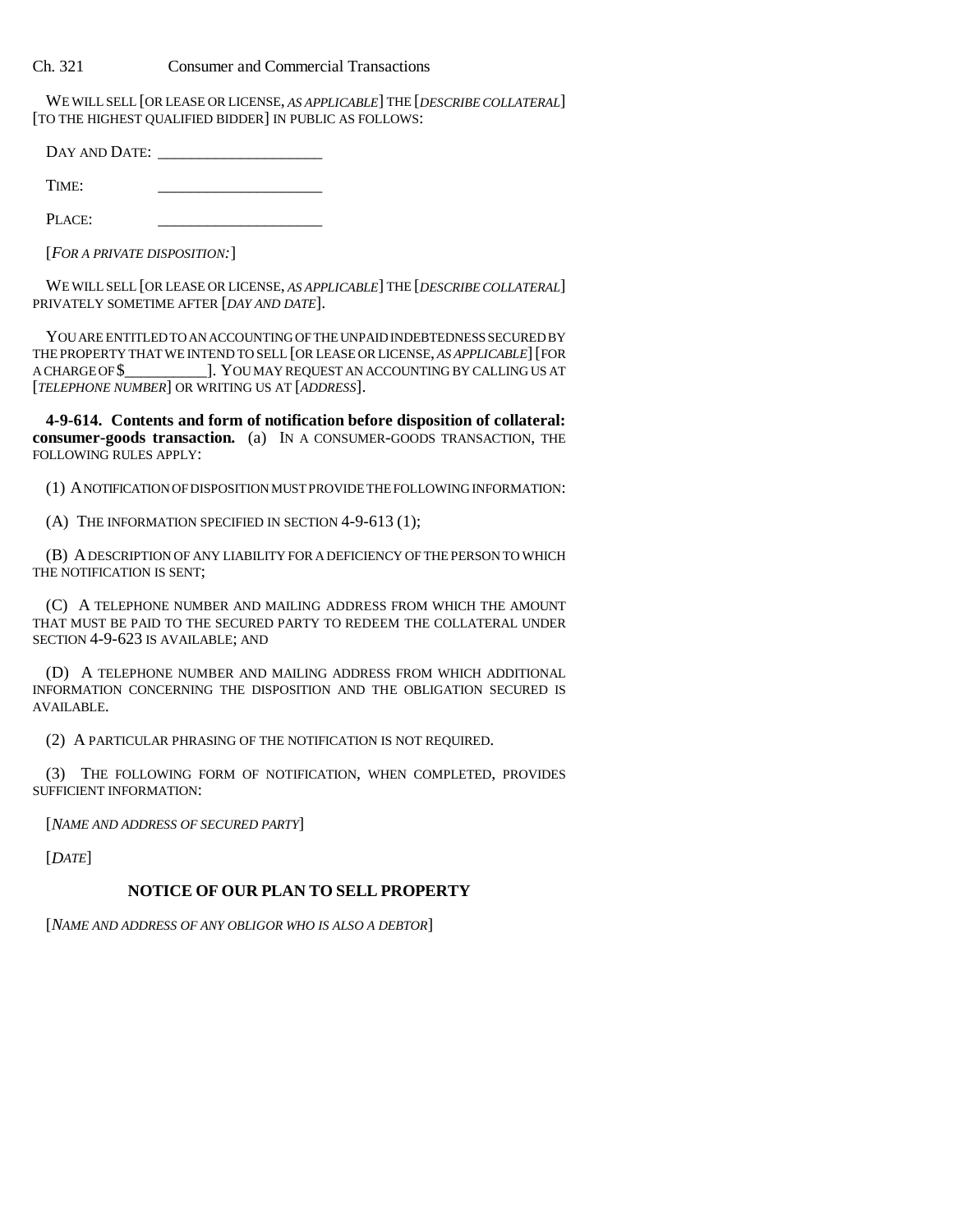SUBJECT: [*IDENTIFICATION OF TRANSACTION*]

WE HAVE YOUR [*DESCRIBE COLLATERAL*], BECAUSE YOU BROKE PROMISES IN OUR AGREEMENT.

[*FOR A PUBLIC DISPOSITION:*]

WE WILL SELL [*DESCRIBE COLLATERAL*] AT PUBLIC SALE. A SALE COULD INCLUDE A LEASE OR LICENSE. THE SALE WILL BE HELD AS FOLLOWS:

DATE: \_\_\_\_\_\_\_\_\_\_\_\_\_\_\_\_\_\_\_\_

TIME:

PLACE:

YOU MAY ATTEND THE SALE AND BRING BIDDERS IF YOU WANT.

[*FOR A PRIVATE DISPOSITION:*]

WE WILL SELL [*DESCRIBE COLLATERAL*] AT PRIVATE SALE SOMETIME AFTER [*DATE*]. A SALE COULD INCLUDE A LEASE OR LICENSE.

THE MONEY THAT WE GET FROM THE SALE (AFTER PAYING OUR COSTS) WILL REDUCE THE AMOUNT YOU OWE. IF WE GET LESS MONEY THAN YOU OWE, YOU [*WILL OR WILL NOT, AS APPLICABLE*] STILL OWE US THE DIFFERENCE. IF WE GET MORE MONEY THAN YOU OWE, YOU WILL GET THE EXTRA MONEY, UNLESS WE MUST PAY IT TO SOMEONE ELSE.

YOU CAN GET THE PROPERTY BACK AT ANY TIME BEFORE WE SELL IT BY PAYING US THE FULL AMOUNT YOU OWE (NOT JUST THE PAST DUE PAYMENTS), INCLUDING OUR EXPENSES. TO LEARN THE EXACT AMOUNT YOU MUST PAY, CALL US AT [*TELEPHONE NUMBER*] OR WRITE US AT [*SECURED PARTY'S ADDRESS*].

IF YOU WANT US TO EXPLAIN TO YOU IN WRITING HOW WE HAVE FIGURED THE AMOUNT THAT YOU OWE US, YOU MAY CALL US AT [*TELEPHONE NUMBER*] [OR WRITE US AT [*SECURED PARTY'S ADDRESS*]] AND REQUEST A WRITTEN EXPLANATION. [WE FOR THE EXPLANATION IF WE HAVE ALREADY SENT YOU AN EXPLANATION OF THE TYPE REQUESTED WITHIN THE LAST SIX MONTHS.]

IF YOU NEED MORE INFORMATION ABOUT THE SALE CALL US AT [*TELEPHONE NUMBER*] [OR WRITE US AT [*SECURED PARTY'S ADDRESS*]].

WE ARE SENDING THIS NOTICE TO THE FOLLOWING OTHER PEOPLE WHO HAVE AN INTEREST IN [*DESCRIBE COLLATERAL*] OR WHO OWE MONEY UNDER YOUR AGREEMENT:

### [*NAMES OF ALL OTHER DEBTORS AND OBLIGORS, IF ANY*]

(4) A NOTIFICATION IN THE FORM OF PARAGRAPH (3) OF THIS SUBSECTION (a) IS SUFFICIENT, EVEN IF ADDITIONAL INFORMATION APPEARS AT THE END OF THE FORM.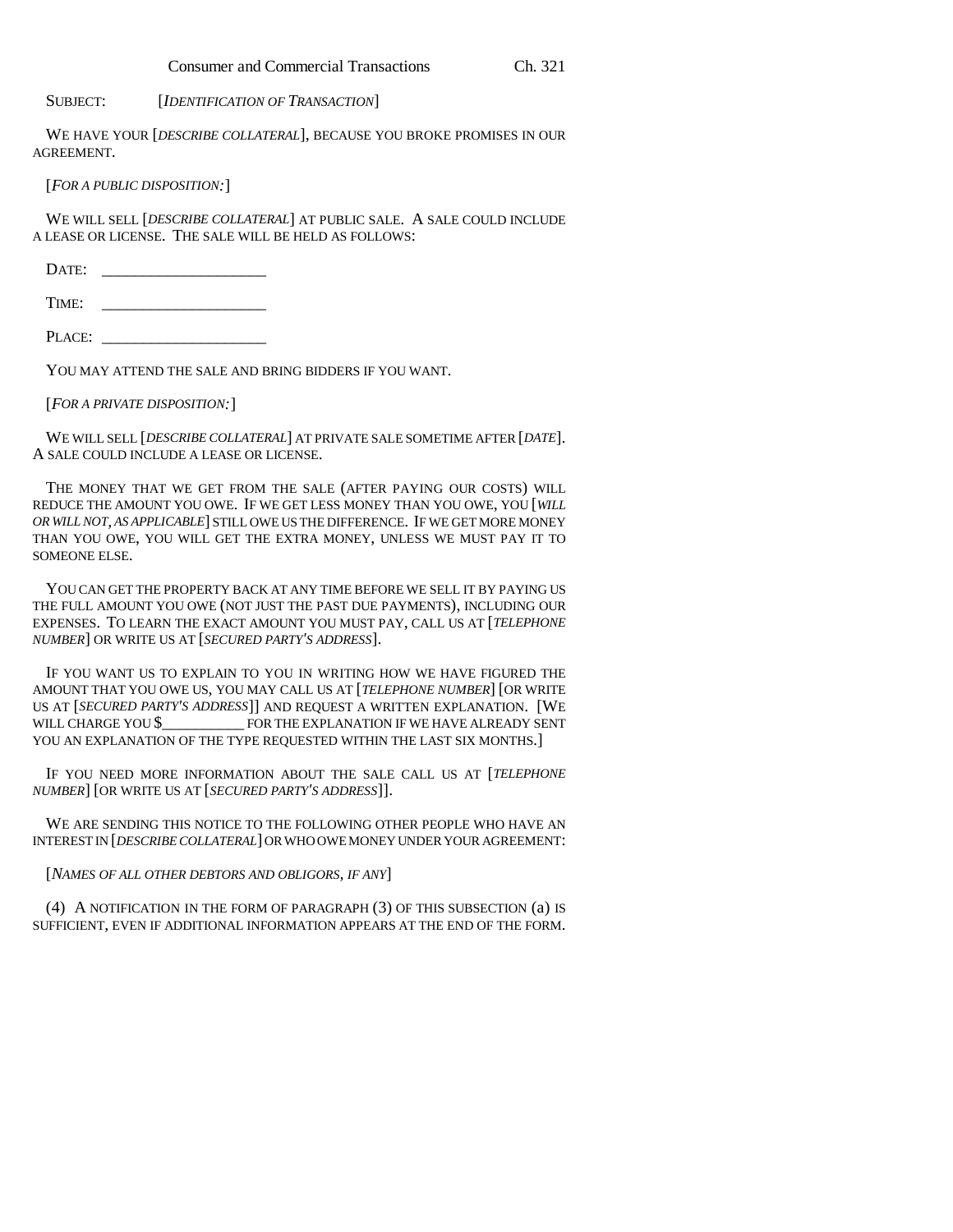(5) A NOTIFICATION IN THE FORM OF PARAGRAPH (3) OF THIS SUBSECTION (a) IS SUFFICIENT, EVEN IF IT INCLUDES ERRORS IN INFORMATION NOT REQUIRED BY PARAGRAPH (1) OF THIS SUBSECTION (a), UNLESS THE ERROR IS MISLEADING WITH RESPECT TO RIGHTS ARISING UNDER THIS ARTICLE.

(6) IF A NOTIFICATION UNDER THIS SECTION IS NOT IN THE FORM OF PARAGRAPH (3) OF THIS SUBSECTION (a), LAW OTHER THAN THIS ARTICLE DETERMINES THE EFFECT OF INCLUDING INFORMATION NOT REQUIRED BY PARAGRAPH (1) OF THIS SECTION.

**4-9-615. Application of proceeds of disposition; liability for deficiency and right to surplus.** (a) A SECURED PARTY SHALL APPLY OR PAY OVER FOR APPLICATION THE CASH PROCEEDS OF DISPOSITION UNDER SECTION 4-9-610 IN THE FOLLOWING ORDER TO:

(1) THE REASONABLE EXPENSES OF RETAKING, HOLDING, PREPARING FOR DISPOSITION, PROCESSING, AND DISPOSING, AND, TO THE EXTENT PROVIDED FOR BY AGREEMENT AND NOT PROHIBITED BY LAW, REASONABLE ATTORNEY'S FEES AND REASONABLE LEGAL EXPENSES INCURRED BY THE SECURED PARTY;

(2) THE SATISFACTION OF OBLIGATIONS SECURED BY THE SECURITY INTEREST OR AGRICULTURAL LIEN UNDER WHICH THE DISPOSITION IS MADE;

(3) THE SATISFACTION OF OBLIGATIONS SECURED BY ANY SUBORDINATE SECURITY INTEREST IN OR OTHER SUBORDINATE LIEN ON THE COLLATERAL IF:

(A) THE SECURED PARTY RECEIVES FROM THE HOLDER OF THE SUBORDINATE SECURITY INTEREST OR OTHER LIEN AN AUTHENTICATED DEMAND FOR PROCEEDS BEFORE DISTRIBUTION OF THE PROCEEDS IS COMPLETED; AND

(B) IN A CASE IN WHICH A CONSIGNOR HAS AN INTEREST IN THE COLLATERAL, THE SUBORDINATE SECURITY INTEREST OR OTHER LIEN IS SENIOR TO THE INTEREST OF THE CONSIGNOR; AND

(4) A SECURED PARTY THAT IS A CONSIGNOR OF THE COLLATERAL IF THE SECURED PARTY RECEIVES FROM THE CONSIGNOR AN AUTHENTICATED DEMAND FOR PROCEEDS BEFORE DISTRIBUTION OF THE PROCEEDS IS COMPLETED.

(b) IF REQUESTED BY A SECURED PARTY, A HOLDER OF A SUBORDINATE SECURITY INTEREST OR OTHER LIEN SHALL FURNISH REASONABLE PROOF OF THE INTEREST OR LIEN WITHIN A REASONABLE TIME. UNLESS THE HOLDER DOES SO, THE SECURED PARTY NEED NOT COMPLY WITH THE HOLDER'S DEMAND UNDER PARAGRAPH (3) OF SUBSECTION (a) OF THIS SECTION.

(c) A SECURED PARTY NEED NOT APPLY OR PAY OVER FOR APPLICATION NONCASH PROCEEDS OF DISPOSITION UNDER SECTION 4-9-610 UNLESS THE FAILURE TO DO SO WOULD BE COMMERCIALLY UNREASONABLE. A SECURED PARTY THAT APPLIES OR PAYS OVER FOR APPLICATION NONCASH PROCEEDS SHALL DO SO IN A COMMERCIALLY REASONABLE MANNER.

(d) IF THE SECURITY INTEREST UNDER WHICH A DISPOSITION IS MADE SECURES PAYMENT OR PERFORMANCE OF AN OBLIGATION, AFTER MAKING THE PAYMENTS AND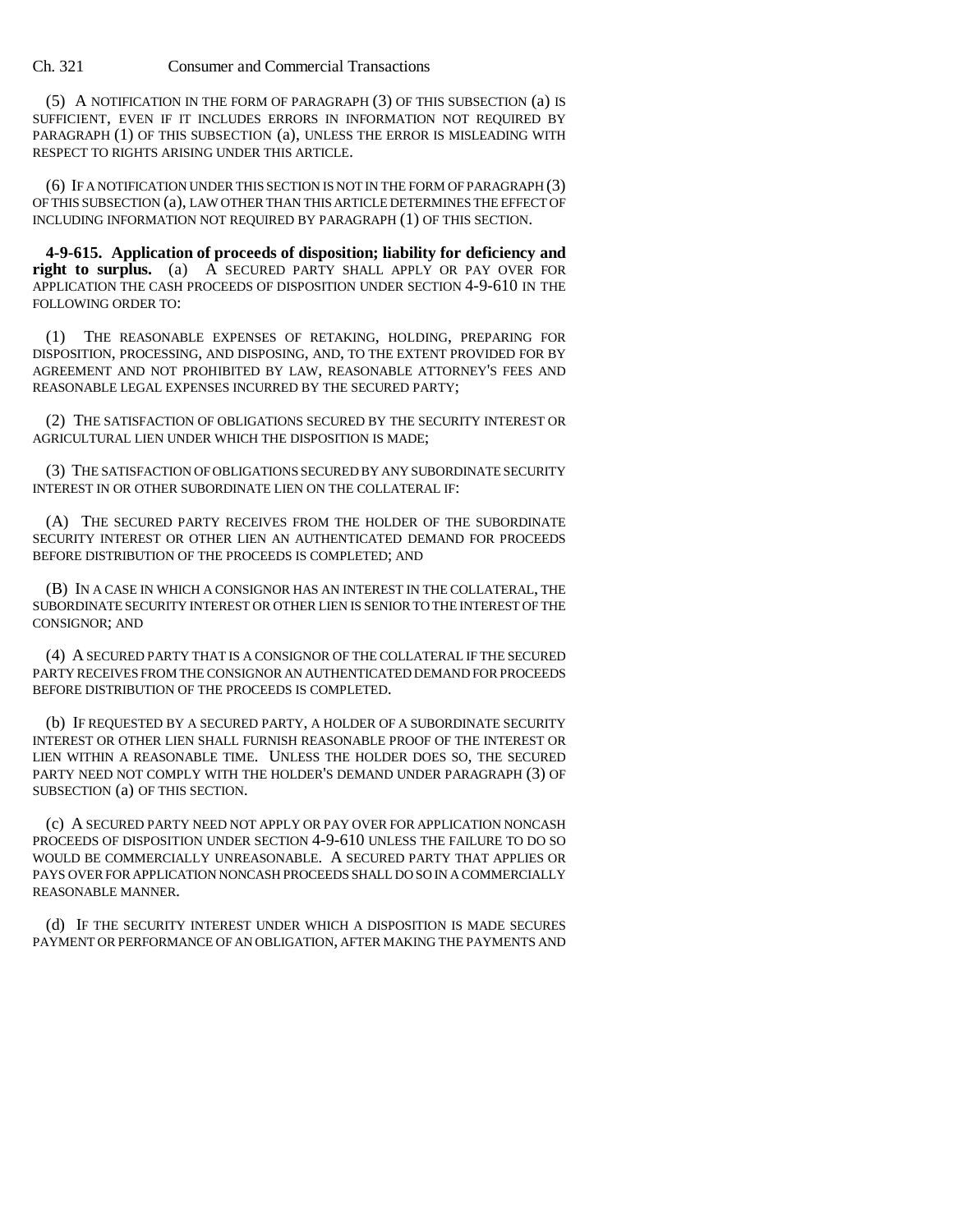APPLICATIONS REQUIRED BY SUBSECTION (a) OF THIS SECTION AND PERMITTED BY SUBSECTION (c) OF THIS SECTION:

(1) UNLESS PARAGRAPH (4) OF SUBSECTION (a) OF THIS SECTION REQUIRES THE SECURED PARTY TO APPLY OR PAY OVER CASH PROCEEDS TO A CONSIGNOR, THE SECURED PARTY SHALL ACCOUNT TO AND PAY A DEBTOR FOR ANY SURPLUS; AND

(2) THE OBLIGOR IS LIABLE FOR ANY DEFICIENCY.

(e) IF THE UNDERLYING TRANSACTION IS A SALE OF ACCOUNTS, CHATTEL PAPER, PAYMENT INTANGIBLES, OR PROMISSORY NOTES:

(1) THE DEBTOR IS NOT ENTITLED TO ANY SURPLUS; AND

(2) THE OBLIGOR IS NOT LIABLE FOR ANY DEFICIENCY.

(f) THE SURPLUS OR DEFICIENCY FOLLOWING A DISPOSITION IS CALCULATED BASED ON THE AMOUNT OF PROCEEDS THAT WOULD HAVE BEEN REALIZED IN A DISPOSITION COMPLYING WITH THIS PART 6 TO A TRANSFEREE OTHER THAN THE SECURED PARTY, A PERSON RELATED TO THE SECURED PARTY, OR A SECONDARY OBLIGOR IF:

(1) THE TRANSFEREE IN THE DISPOSITION IS THE SECURED PARTY, A PERSON RELATED TO THE SECURED PARTY, OR A SECONDARY OBLIGOR; AND

(2) THE AMOUNT OF PROCEEDS OF THE DISPOSITION IS SIGNIFICANTLY BELOW THE RANGE OF PROCEEDS THAT A COMPLYING DISPOSITION TO A PERSON OTHER THAN THE SECURED PARTY, A PERSON RELATED TO THE SECURED PARTY, OR A SECONDARY OBLIGOR WOULD HAVE BROUGHT.

(g) A SECURED PARTY THAT RECEIVES CASH PROCEEDS OF A DISPOSITION IN GOOD FAITH AND WITHOUT KNOWLEDGE THAT THE RECEIPT VIOLATES THE RIGHTS OF THE HOLDER OF A SECURITY INTEREST OR OTHER LIEN THAT IS NOT SUBORDINATE TO THE SECURITY INTEREST OR AGRICULTURAL LIEN UNDER WHICH THE DISPOSITION IS MADE:

(1) TAKES THE CASH PROCEEDS FREE OF THE SECURITY INTEREST OR OTHER LIEN;

(2) IS NOT OBLIGATED TO APPLY THE PROCEEDS OF THE DISPOSITION TO THE SATISFACTION OF OBLIGATIONS SECURED BY THE SECURITY INTEREST OR OTHER LIEN; AND

(3) IS NOT OBLIGATED TO ACCOUNT TO OR PAY THE HOLDER OF THE SECURITY INTEREST OR OTHER LIEN FOR ANY SURPLUS.

**4-9-616. Explanation of calculation of surplus or deficiency - definitions.** (a) IN THIS SECTION:

(1) "EXPLANATION" MEANS A WRITING THAT:

(A) STATES THE AMOUNT OF THE SURPLUS OR DEFICIENCY;

(B) PROVIDES AN EXPLANATION IN ACCORDANCE WITH SUBSECTION (c) OF THIS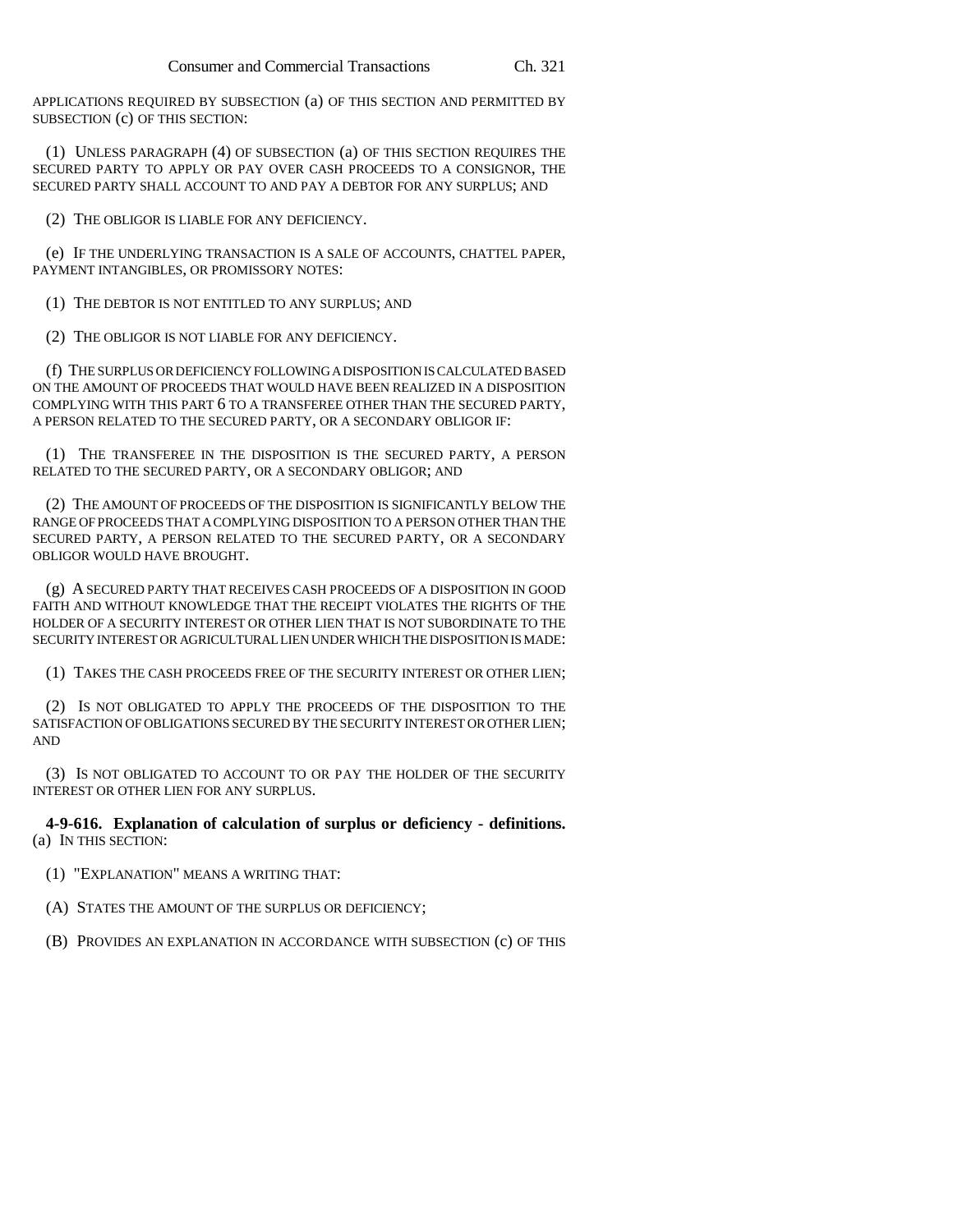SECTION OF HOW THE SECURED PARTY CALCULATED THE SURPLUS OR DEFICIENCY;

(C) STATES, IF APPLICABLE, THAT FUTURE DEBITS, CREDITS, CHARGES, INCLUDING ADDITIONAL CREDIT SERVICE CHARGES OR INTEREST, REBATES, AND EXPENSES MAY AFFECT THE AMOUNT OF THE SURPLUS OR DEFICIENCY; AND

(D) PROVIDES A TELEPHONE NUMBER AND MAILING ADDRESS FROM WHICH ADDITIONAL INFORMATION CONCERNING THE TRANSACTION IS AVAILABLE.

(2) "REQUEST" MEANS A RECORD:

(A) AUTHENTICATED BY A DEBTOR OR CONSUMER OBLIGOR;

(B) REQUESTING THAT THE RECIPIENT PROVIDE AN EXPLANATION; AND

(C) SENT AFTER DISPOSITION OF THE COLLATERAL UNDER SECTION 4-9-610.

(b) IN A CONSUMER-GOODS TRANSACTION IN WHICH THE DEBTOR IS ENTITLED TO A SURPLUS OR A CONSUMER OBLIGOR IS LIABLE FOR A DEFICIENCY UNDER SECTION 4-9-615, THE SECURED PARTY SHALL:

(1) SEND AN EXPLANATION TO THE DEBTOR OR CONSUMER OBLIGOR, AS APPLICABLE, AFTER THE DISPOSITION AND:

(A) BEFORE OR WHEN THE SECURED PARTY ACCOUNTS TO THE DEBTOR AND PAYS ANY SURPLUS OR FIRST MAKES WRITTEN DEMAND ON THE CONSUMER OBLIGOR AFTER THE DISPOSITION FOR PAYMENT OF THE DEFICIENCY; AND

(B) WITHIN FOURTEEN DAYS AFTER RECEIPT OF A REQUEST; OR

(2) IN THE CASE OF A CONSUMER OBLIGOR WHO IS LIABLE FOR A DEFICIENCY, WITHIN FOURTEEN DAYS AFTER RECEIPT OF A REQUEST, SEND TO THE CONSUMER OBLIGOR A RECORD WAIVING THE SECURED PARTY'S RIGHT TO A DEFICIENCY.

(c) TO COMPLY WITH SUBPARAGRAPH (B) OF PARAGRAPH (1) OF SUBSECTION (a) OF THIS SECTION, A WRITING MUST PROVIDE THE FOLLOWING INFORMATION IN THE FOLLOWING ORDER:

(1) THE AGGREGATE AMOUNT OF OBLIGATIONS SECURED BY THE SECURITY INTEREST UNDER WHICH THE DISPOSITION WAS MADE, AND, IF THE AMOUNT REFLECTS A REBATE OF UNEARNED INTEREST OR CREDIT SERVICE CHARGE, AN INDICATION OF THAT FACT, CALCULATED AS OF A SPECIFIED DATE:

(A) IF THE SECURED PARTY TAKES OR RECEIVES POSSESSION OF THE COLLATERAL AFTER DEFAULT, NOT MORE THAN THIRTY-FIVE DAYS BEFORE THE SECURED PARTY TAKES OR RECEIVES POSSESSION; OR

(B) IF THE SECURED PARTY TAKES OR RECEIVES POSSESSION OF THE COLLATERAL BEFORE DEFAULT OR DOES NOT TAKE POSSESSION OF THE COLLATERAL, NOT MORE THAN THIRTY-FIVE DAYS BEFORE THE DISPOSITION;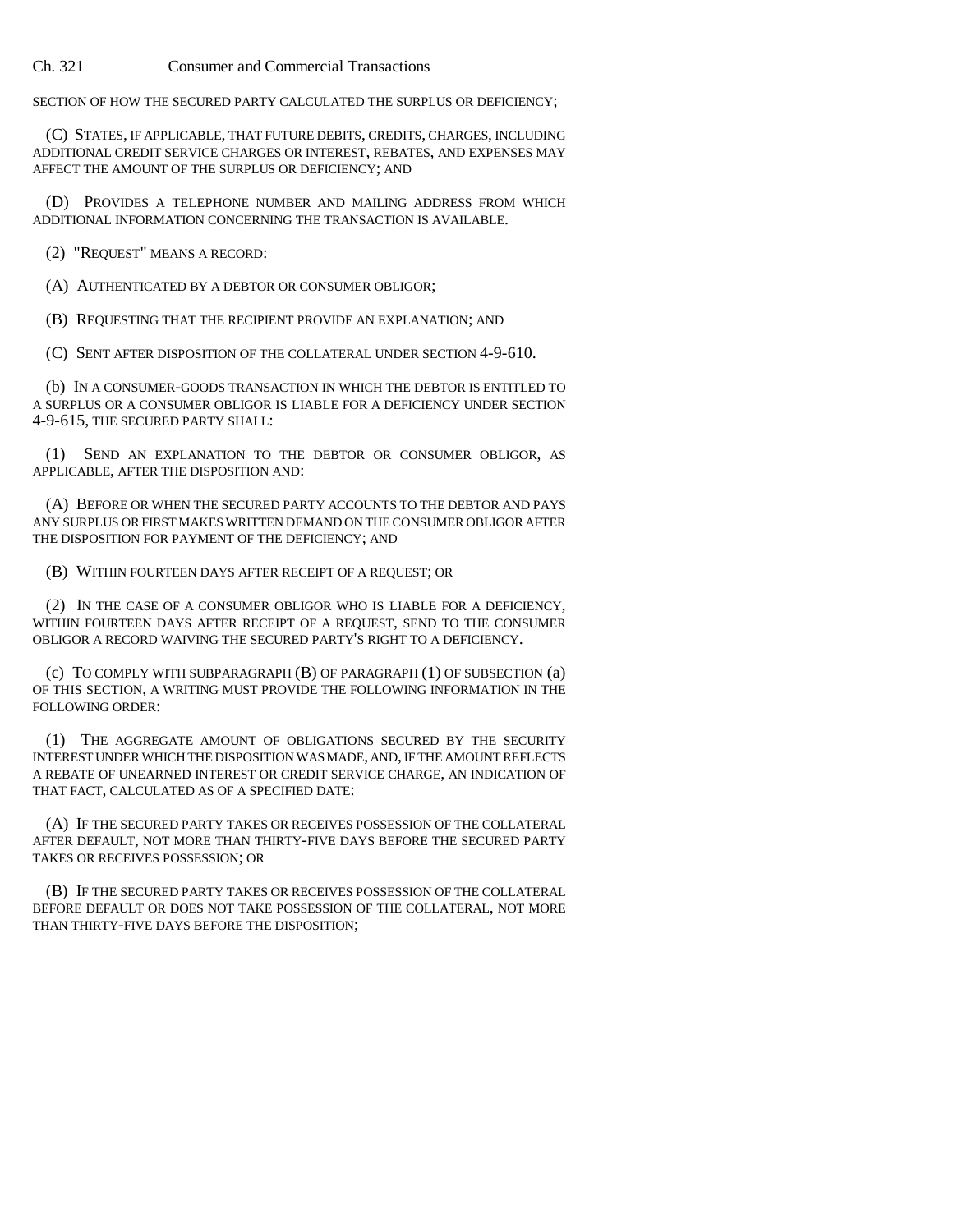(2) THE AMOUNT OF PROCEEDS OF THE DISPOSITION;

(3) THE AGGREGATE AMOUNT OF THE OBLIGATIONS AFTER DEDUCTING THE AMOUNT OF PROCEEDS;

(4) THE AMOUNT, IN THE AGGREGATE OR BY TYPE, AND TYPES OF EXPENSES, INCLUDING REASONABLE EXPENSES OF RETAKING, HOLDING, PREPARING FOR DISPOSITION, PROCESSING, AND DISPOSING OF THE COLLATERAL, AND REASONABLE ATTORNEY'S FEES SECURED BY THE COLLATERAL WHICH ARE KNOWN TO THE SECURED PARTY AND RELATE TO THE CURRENT DISPOSITION;

(5) THE AMOUNT, IN THE AGGREGATE OR BY TYPE, AND TYPES OF CREDITS, INCLUDING REBATES OF INTEREST OR CREDIT SERVICE CHARGES, TO WHICH THE OBLIGOR IS KNOWN TO BE ENTITLED AND WHICH ARE NOT REFLECTED IN THE AMOUNT IN PARAGRAPH (1) OF THIS SUBSECTION (c); AND

(6) THE AMOUNT OF THE SURPLUS OR DEFICIENCY.

(d) A PARTICULAR PHRASING OF THE EXPLANATION IS NOT REQUIRED. AN EXPLANATION COMPLYING SUBSTANTIALLY WITH THE REQUIREMENTS OF SUBSECTION (a) OF THIS SECTION IS SUFFICIENT, EVEN IF IT INCLUDES MINOR ERRORS THAT DO NOT CAUSE DAMAGES TO A PERSON WHO RELIES ON THE INFORMATION.

(e) A DEBTOR OR CONSUMER OBLIGOR IS ENTITLED WITHOUT CHARGE TO THREE RESPONSES TO A REQUEST UNDER THIS SECTION DURING ANY SIX-MONTH PERIOD IN WHICH THE SECURED PARTY DID NOT SEND TO THE DEBTOR OR CONSUMER OBLIGOR AN EXPLANATION PURSUANT TO PARAGRAPH (1) OF SUBSECTION (b) OF THIS SECTION. THE SECURED PARTY MAY REQUIRE PAYMENT OF A CHARGE, NOT EXCEEDING FIFTEEN DOLLARS, FOR EACH ADDITIONAL RESPONSE.

**4-9-617. Rights of transferee of collateral.** (a) A SECURED PARTY'S DISPOSITION OF COLLATERAL AFTER DEFAULT:

(1) TRANSFERS TO A TRANSFEREE FOR VALUE ALL OF THE DEBTOR'S RIGHTS IN THE COLLATERAL;

(2) DISCHARGES THE SECURITY INTEREST UNDER WHICH THE DISPOSITION IS MADE; AND

(3) DISCHARGES ANY SUBORDINATE SECURITY INTEREST OR OTHER SUBORDINATE LIEN.

(b) A TRANSFEREE THAT ACTS IN GOOD FAITH TAKES FREE OF THE RIGHTS AND INTERESTS DESCRIBED IN SUBSECTION (a) OF THIS SECTION, EVEN IF THE SECURED PARTY FAILS TO COMPLY WITH THIS ARTICLE OR THE REQUIREMENTS OF ANY JUDICIAL PROCEEDING.

(c) IF A TRANSFEREE DOES NOT TAKE FREE OF THE RIGHTS AND INTERESTS DESCRIBED IN SUBSECTION (a) OF THIS SECTION, THE TRANSFEREE TAKES THE COLLATERAL SUBJECT TO: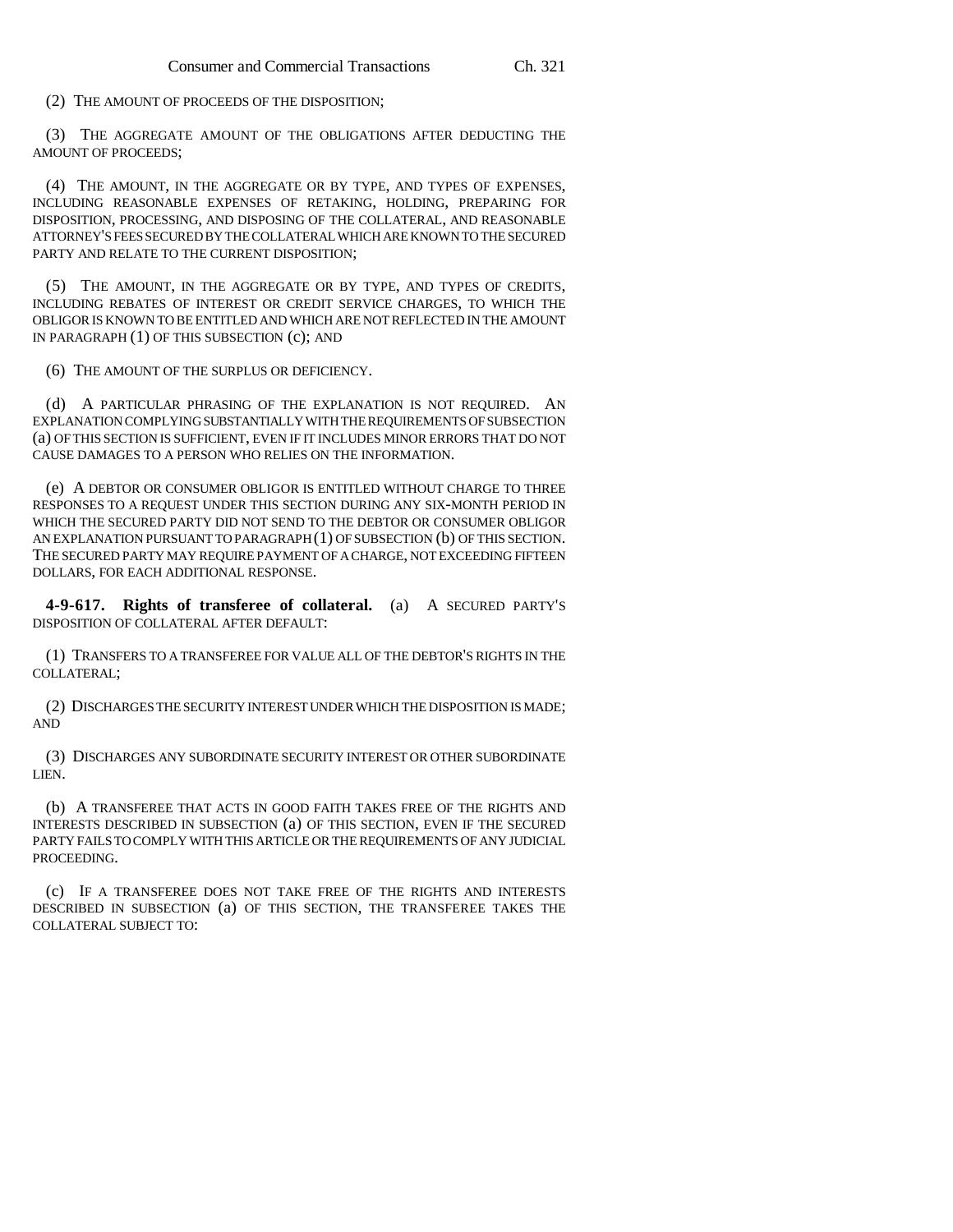(1) THE DEBTOR'S RIGHTS IN THE COLLATERAL;

(2) THE SECURITY INTEREST OR AGRICULTURAL LIEN UNDER WHICH THE DISPOSITION IS MADE; AND

(3) ANY OTHER SECURITY INTEREST OR OTHER LIEN.

**4-9-618. Rights and duties of certain secondary obligors.** (a) A SECONDARY OBLIGOR ACQUIRES THE RIGHTS AND BECOMES OBLIGATED TO PERFORM THE DUTIES OF THE SECURED PARTY AFTER THE SECONDARY OBLIGOR:

(1) RECEIVES AN ASSIGNMENT OF A SECURED OBLIGATION FROM THE SECURED PARTY;

(2) RECEIVES A TRANSFER OF COLLATERAL FROM THE SECURED PARTY AND AGREES TO ACCEPT THE RIGHTS AND ASSUME THE DUTIES OF THE SECURED PARTY; OR

(3) IS SUBROGATED TO THE RIGHTS OF A SECURED PARTY WITH RESPECT TO COLLATERAL.

(b) AN ASSIGNMENT, TRANSFER, OR SUBROGATION DESCRIBED IN SUBSECTION (a) OF THIS SECTION:

(1) IS NOT A DISPOSITION OF COLLATERAL UNDER SECTION 4-9-610; AND

(2) RELIEVES THE SECURED PARTY OF FURTHER DUTIES UNDER THIS ARTICLE.

**4-9-619. Transfer of record or legal title.** (a) IN THIS SECTION, "TRANSFER STATEMENT" MEANS A RECORD AUTHENTICATED BY A SECURED PARTY STATING:

(1) THAT THE DEBTOR HAS DEFAULTED IN CONNECTION WITH AN OBLIGATION SECURED BY SPECIFIED COLLATERAL;

(2) THAT THE SECURED PARTY HAS EXERCISED ITS POST-DEFAULT REMEDIES WITH RESPECT TO THE COLLATERAL;

(3) THAT, BY REASON OF THE EXERCISE, A TRANSFEREE HAS ACQUIRED THE RIGHTS OF THE DEBTOR IN THE COLLATERAL; AND

(4) THE NAME AND MAILING ADDRESS OF THE SECURED PARTY, DEBTOR, AND TRANSFEREE.

(b) A TRANSFER STATEMENT ENTITLES THE TRANSFEREE TO THE TRANSFER OF RECORD OF ALL RIGHTS OF THE DEBTOR IN THE COLLATERAL SPECIFIED IN THE STATEMENT IN ANY OFFICIAL FILING, RECORDING, REGISTRATION, OR CERTIFICATE-OF-TITLE SYSTEM COVERING THE COLLATERAL. IF A TRANSFER STATEMENT IS PRESENTED WITH THE APPLICABLE FEE AND REQUEST FORM TO THE OFFICIAL OR OFFICE RESPONSIBLE FOR MAINTAINING THE SYSTEM, THE OFFICIAL OR OFFICE SHALL:

(1) ACCEPT THE TRANSFER STATEMENT;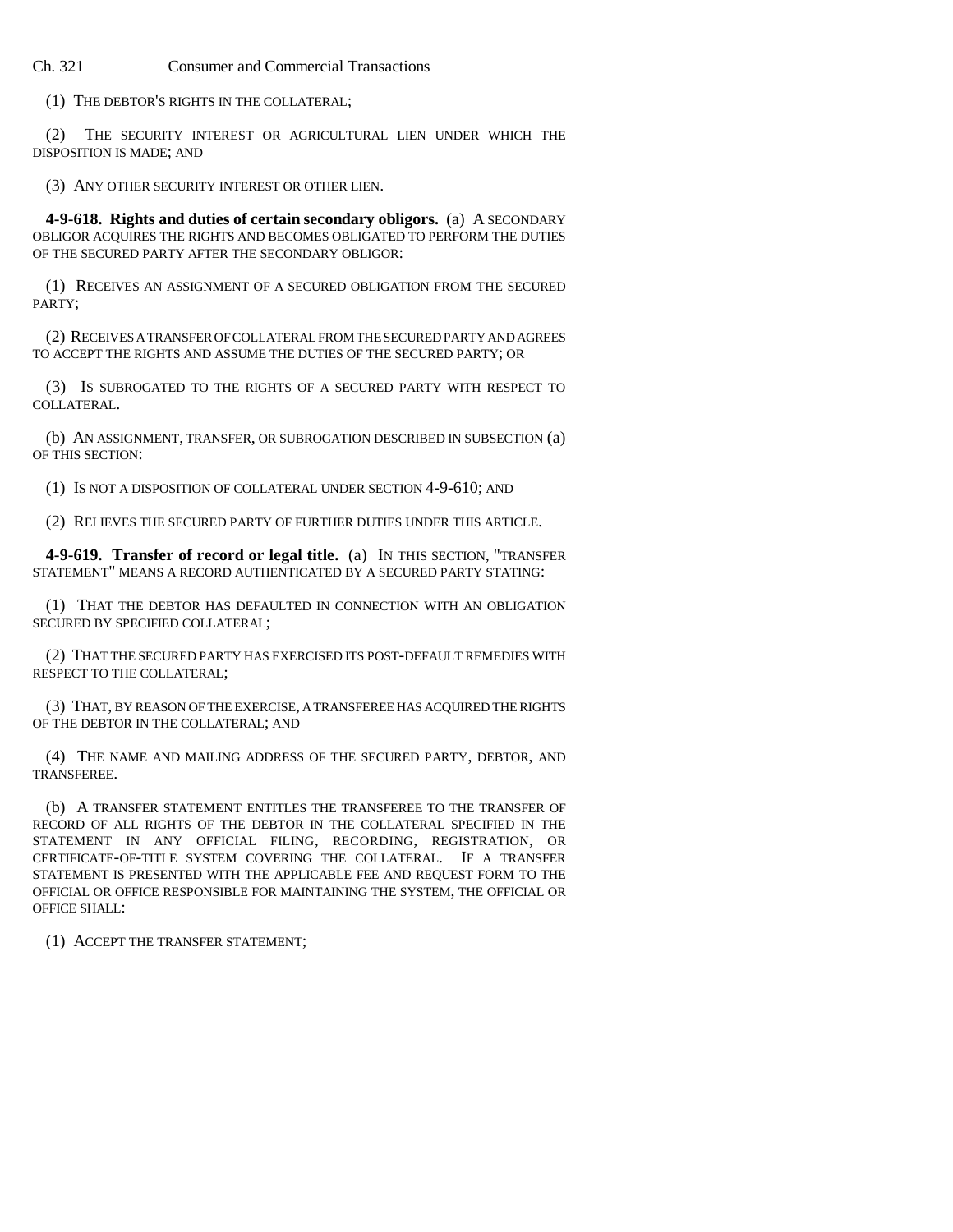(2) PROMPTLY AMEND ITS RECORDS TO REFLECT THE TRANSFER; AND

(3) IF APPLICABLE, ISSUE A NEW APPROPRIATE CERTIFICATE OF TITLE IN THE NAME OF THE TRANSFEREE.

(c) A TRANSFER OF THE RECORD OR LEGAL TITLE TO COLLATERAL TO A SECURED PARTY UNDER SUBSECTION (b) OF THIS SECTION OR OTHERWISE IS NOT OF ITSELF A DISPOSITION OF COLLATERAL UNDER THIS ARTICLE AND DOES NOT OF ITSELF RELIEVE THE SECURED PARTY OF ITS DUTIES UNDER THIS ARTICLE.

**4-9-620. Acceptance of collateral in full or partial satisfaction of obligation - compulsory disposition of collateral.** (a) EXCEPT AS OTHERWISE PROVIDED IN SUBSECTION (g) OF THIS SECTION, A SECURED PARTY MAY ACCEPT COLLATERAL IN FULL OR PARTIAL SATISFACTION OF THE OBLIGATION IT SECURES ONLY IF:

(1) THE DEBTOR CONSENTS TO THE ACCEPTANCE UNDER SUBSECTION (c) OF THIS SECTION;

(2) THE SECURED PARTY DOES NOT RECEIVE, WITHIN THE TIME SET FORTH IN SUBSECTION (d) OF THIS SECTION, A NOTIFICATION OF OBJECTION TO THE PROPOSAL AUTHENTICATED BY:

(A) A PERSON TO WHICH THE SECURED PARTY WAS REQUIRED TO SEND A PROPOSAL UNDER SECTION 4-9-621; OR

(B) ANY OTHER PERSON, OTHER THAN THE DEBTOR, HOLDING AN INTEREST IN THE COLLATERAL SUBORDINATE TO THE SECURITY INTEREST THAT IS THE SUBJECT OF THE PROPOSAL;

(3) IF THE COLLATERAL IS CONSUMER GOODS, THE COLLATERAL IS NOT IN THE POSSESSION OF THE DEBTOR WHEN THE DEBTOR CONSENTS TO THE ACCEPTANCE; AND

(4) SUBSECTION (e) OF THIS SECTION DOES NOT REQUIRE THE SECURED PARTY TO DISPOSE OF THE COLLATERAL OR THE DEBTOR WAIVES THE REQUIREMENT PURSUANT TO SECTION 4-9-624.

(b) RESERVED.

(c) FOR PURPOSES OF THIS SECTION:

(1) A DEBTOR CONSENTS TO AN ACCEPTANCE OF COLLATERAL IN PARTIAL SATISFACTION OF THE OBLIGATION IT SECURES ONLY IF THE DEBTOR AGREES TO THE TERMS OF THE ACCEPTANCE IN A RECORD AUTHENTICATED AFTER DEFAULT; AND

(2) A DEBTOR CONSENTS TO AN ACCEPTANCE OF COLLATERAL IN FULL SATISFACTION OF THE OBLIGATION IT SECURES ONLY IF THE DEBTOR AGREES TO THE TERMS OF THE ACCEPTANCE IN A RECORD AUTHENTICATED AFTER DEFAULT OR THE SECURED PARTY:

(A) SENDS TO THE DEBTOR AFTER DEFAULT A PROPOSAL THAT IS UNCONDITIONAL OR SUBJECT ONLY TO A CONDITION THAT COLLATERAL NOT IN THE POSSESSION OF THE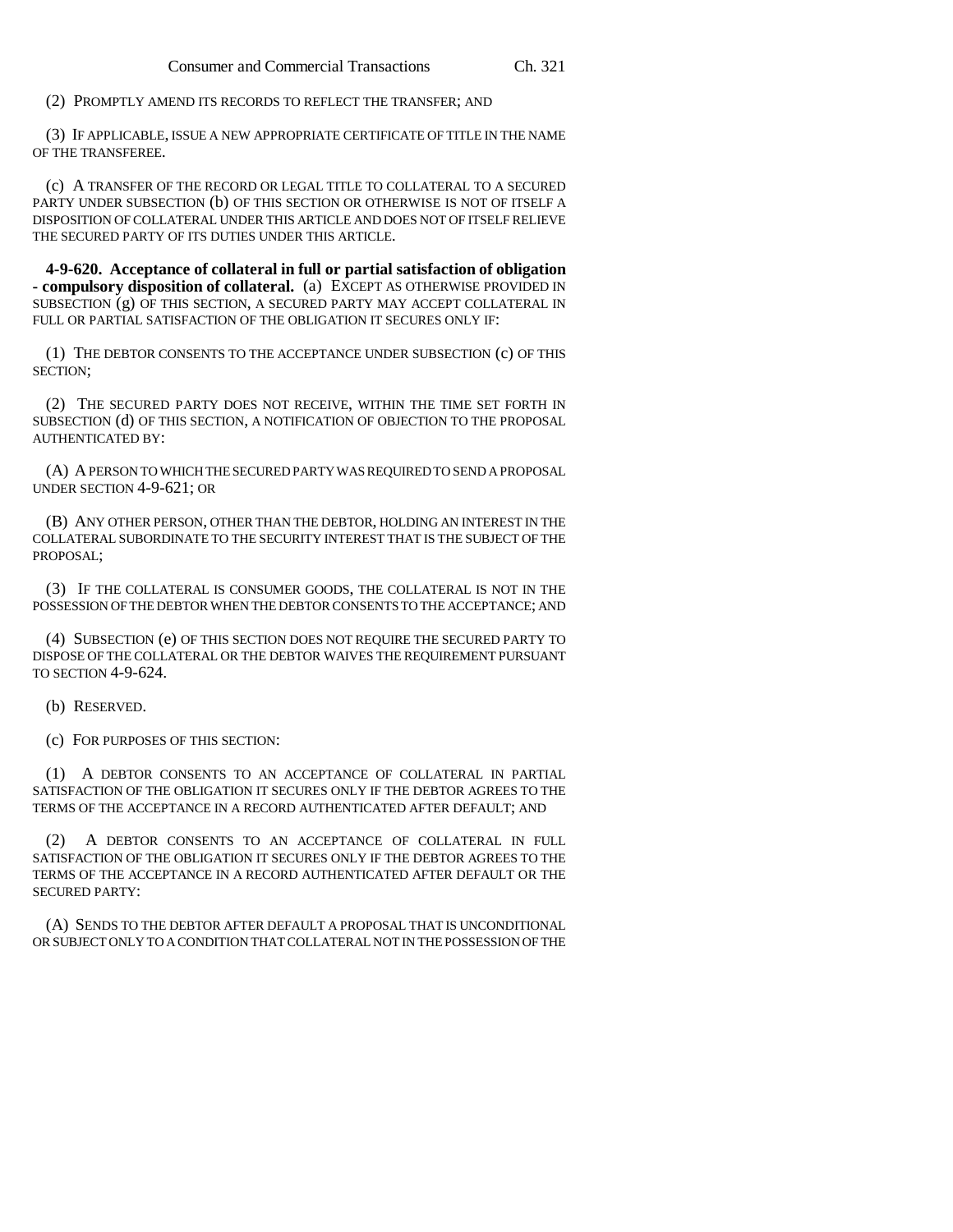SECURED PARTY BE PRESERVED OR MAINTAINED;

(B) IN THE PROPOSAL, PROPOSES TO ACCEPT COLLATERAL IN FULL SATISFACTION OF THE OBLIGATION IT SECURES; AND

(C) DOES NOT RECEIVE A NOTIFICATION OF OBJECTION AUTHENTICATED BY THE DEBTOR WITHIN TWENTY DAYS AFTER THE PROPOSAL IS SENT.

(d) TO BE EFFECTIVE UNDER PARAGRAPH (2) OF SUBSECTION (a) OF THIS SECTION, A NOTIFICATION OF OBJECTION MUST BE RECEIVED BY THE SECURED PARTY:

(1) IN THE CASE OF A PERSON TO WHICH THE PROPOSAL WAS SENT PURSUANT TO SECTION 4-9-621, WITHIN TWENTY DAYS AFTER NOTIFICATION WAS SENT TO THAT PERSON; AND

(2) IN OTHER CASES:

(A) WITHIN TWENTY DAYS AFTER THE LAST NOTIFICATION WAS SENT PURSUANT TO SECTION 4-9-621; OR

(B) IF A NOTIFICATION WAS NOT SENT, BEFORE THE DEBTOR CONSENTS TO THE ACCEPTANCE UNDER SUBSECTION (c) OF THIS SECTION.

(e) A SECURED PARTY THAT HAS TAKEN POSSESSION OF COLLATERAL SHALL DISPOSE OF THE COLLATERAL PURSUANT TO SECTION 4-9-610 WITHIN THE TIME SPECIFIED IN SUBSECTION (f) OF THIS SECTION IF:

(1) SIXTY PERCENT OF THE CASH PRICE HAS BEEN PAID IN THE CASE OF A PURCHASE-MONEY SECURITY INTEREST IN CONSUMER GOODS; OR

(2) SIXTY PERCENT OF THE PRINCIPAL AMOUNT OF THE OBLIGATION SECURED HAS BEEN PAID IN THE CASE OF A NON-PURCHASE-MONEY SECURITY INTEREST IN CONSUMER GOODS.

(f) TO COMPLY WITH SUBSECTION (e) OF THIS SECTION, THE SECURED PARTY SHALL DISPOSE OF THE COLLATERAL:

(1) WITHIN NINETY DAYS AFTER TAKING POSSESSION; OR

(2) WITHIN ANY LONGER PERIOD TO WHICH THE DEBTOR AND ALL SECONDARY OBLIGORS HAVE AGREED IN AN AGREEMENT TO THAT EFFECT ENTERED INTO AND AUTHENTICATED AFTER DEFAULT.

(g) IN A CONSUMER TRANSACTION, A SECURED PARTY MAY NOT ACCEPT COLLATERAL IN PARTIAL SATISFACTION OF THE OBLIGATION IT SECURES.

**4-9-621. Notification of proposal to accept collateral.** (a) A SECURED PARTY THAT DESIRES TO ACCEPT COLLATERAL IN FULL OR PARTIAL SATISFACTION OF THE OBLIGATION IT SECURES SHALL SEND ITS PROPOSAL TO:

(1) ANY PERSON FROM WHICH THE SECURED PARTY HAS RECEIVED, BEFORE THE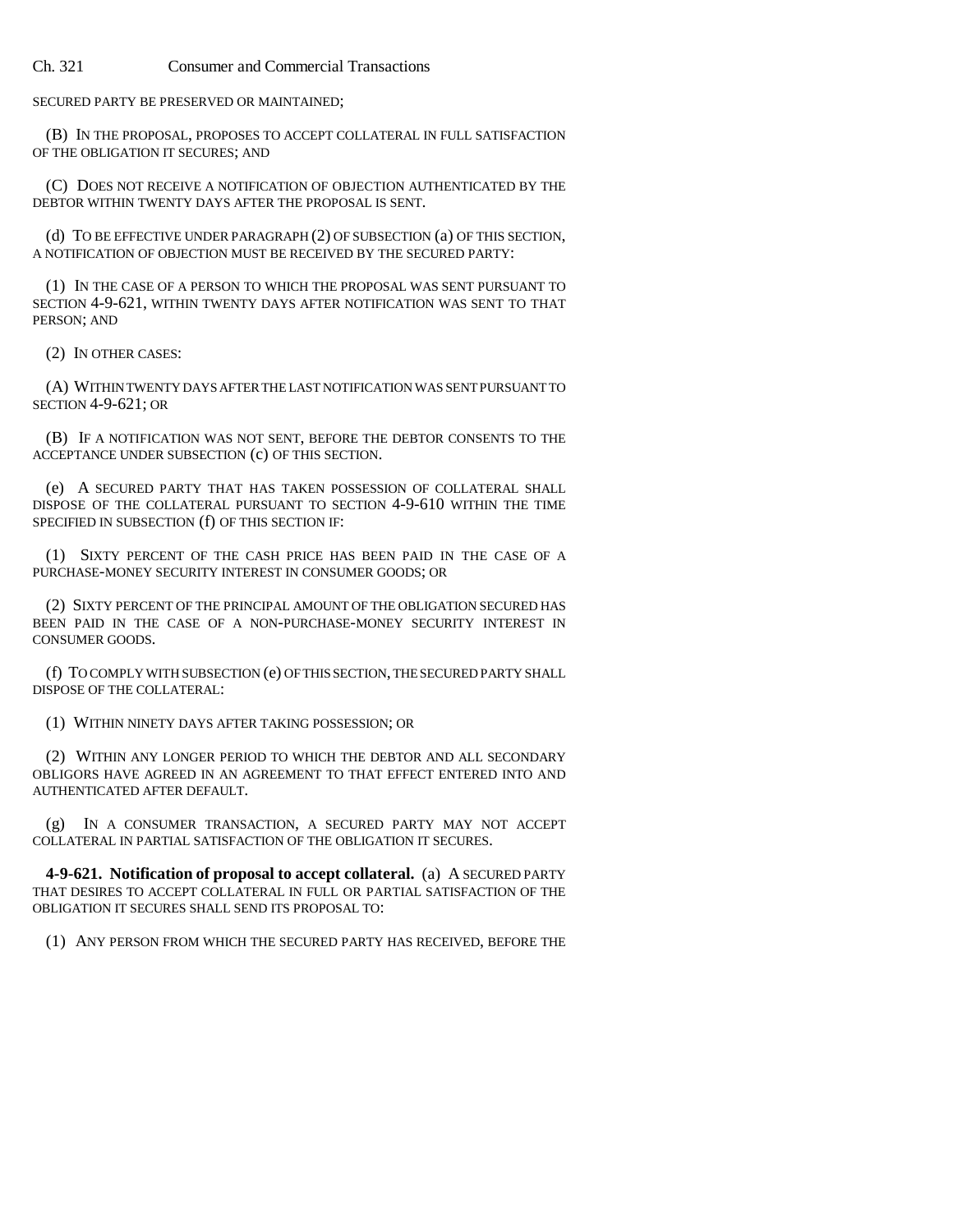DEBTOR CONSENTED TO THE ACCEPTANCE, AN AUTHENTICATED NOTIFICATION OF A CLAIM OF AN INTEREST IN THE COLLATERAL;

(2) ANY OTHER SECURED PARTY OR LIENHOLDER THAT, TEN DAYS BEFORE THE DEBTOR CONSENTED TO THE ACCEPTANCE, HELD A SECURITY INTEREST IN OR OTHER LIEN ON THE COLLATERAL PERFECTED BY THE FILING OF A FINANCING STATEMENT THAT:

(A) IDENTIFIED THE COLLATERAL;

(B) WAS INDEXED UNDER THE DEBTOR'S NAME AS OF THAT DATE; AND

(C) WAS FILED IN THE OFFICE OR OFFICES IN WHICH TO FILE A FINANCING STATEMENT AGAINST THE DEBTOR COVERING THE COLLATERAL AS OF THAT DATE; AND

(3) ANY OTHER SECURED PARTY THAT, TEN DAYS BEFORE THE DEBTOR CONSENTED TO THE ACCEPTANCE, HELD A SECURITY INTEREST IN THE COLLATERAL PERFECTED BY COMPLIANCE WITH A STATUTE, REGULATION, OR TREATY DESCRIBED IN SECTION 4-9-311 (a).

(b) A SECURED PARTY THAT DESIRES TO ACCEPT COLLATERAL IN PARTIAL SATISFACTION OF THE OBLIGATION IT SECURES SHALL SEND ITS PROPOSAL TO ANY SECONDARY OBLIGOR IN ADDITION TO THE PERSONS DESCRIBED IN SUBSECTION (a) OF THIS SECTION.

**4-9-622. Effect of acceptance of collateral.** (a) A SECURED PARTY'S ACCEPTANCE OF COLLATERAL IN FULL OR PARTIAL SATISFACTION OF THE OBLIGATION IT SECURES:

(1) DISCHARGES THE OBLIGATION TO THE EXTENT CONSENTED TO BY THE DEBTOR;

(2) TRANSFERS TO THE SECURED PARTY ALL OF A DEBTOR'S RIGHTS IN THE COLLATERAL;

(3) DISCHARGES THE SECURITY INTEREST OR AGRICULTURAL LIEN THAT IS THE SUBJECT OF THE DEBTOR'S CONSENT AND ANY SUBORDINATE SECURITY INTEREST OR OTHER SUBORDINATE LIEN; AND

(4) TERMINATES ANY OTHER SUBORDINATE INTEREST.

(b) A SUBORDINATE INTEREST IS DISCHARGED OR TERMINATED UNDER SUBSECTION (a) OF THIS SECTION, EVEN IF THE SECURED PARTY FAILS TO COMPLY WITH THIS ARTICLE.

**4-9-623. Right to redeem collateral.** (a) A DEBTOR, ANY SECONDARY OBLIGOR, OR ANY OTHER SECURED PARTY OR LIENHOLDER MAY REDEEM COLLATERAL.

(b) TO REDEEM COLLATERAL, A PERSON SHALL TENDER:

(1) FULFILLMENT OF ALL OBLIGATIONS SECURED BY THE COLLATERAL; AND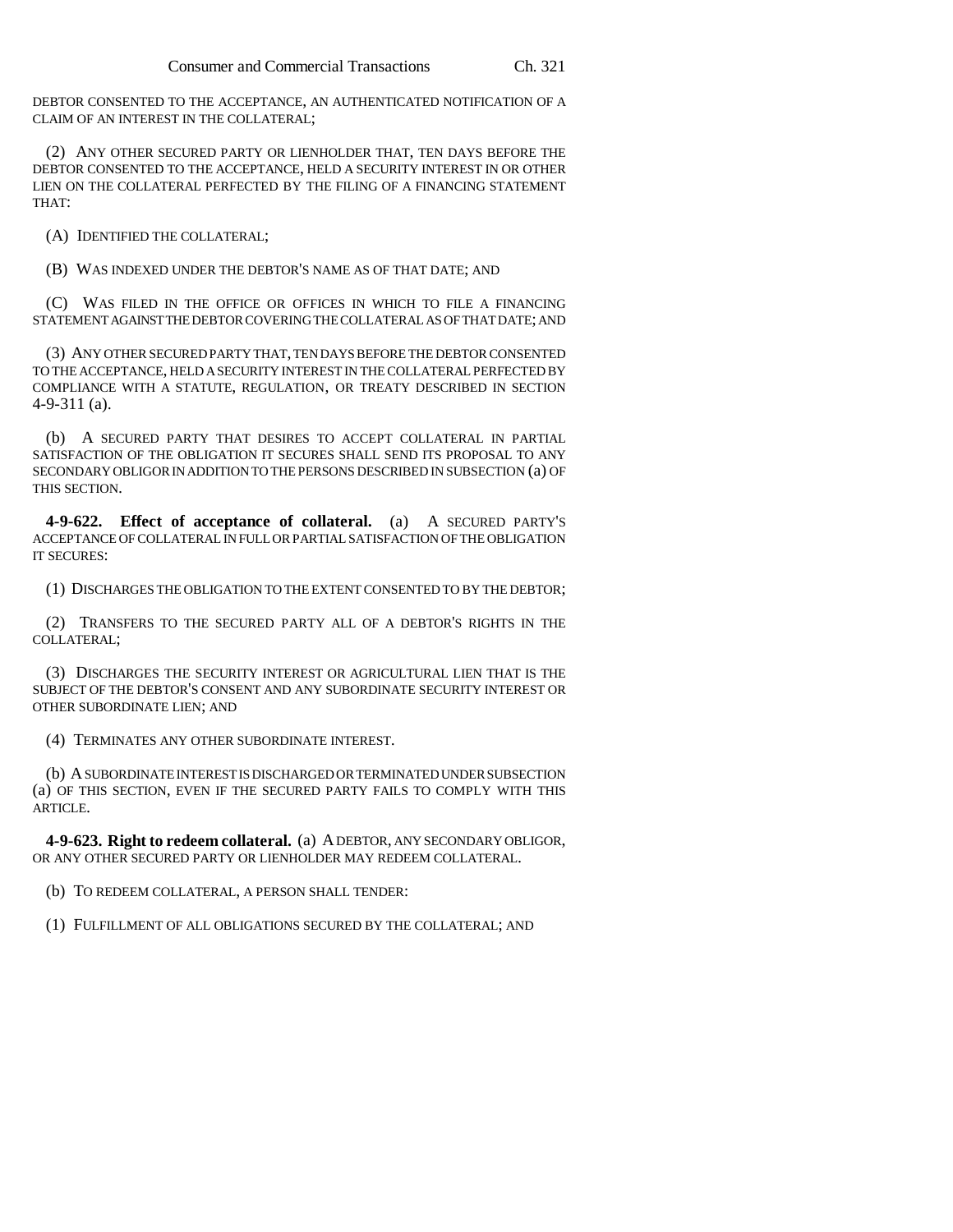(2) THE REASONABLE EXPENSES AND REASONABLE ATTORNEY'S FEES DESCRIBED IN SECTION 4-9-615 (a) (1).

(c) A REDEMPTION MAY OCCUR AT ANY TIME BEFORE A SECURED PARTY:

(1) HAS COLLECTED COLLATERAL UNDER SECTION 4-9-607;

(2) HAS DISPOSED OF COLLATERAL OR ENTERED INTO A CONTRACT FOR ITS DISPOSITION UNDER SECTION 4-9-610; OR

(3) HAS ACCEPTED COLLATERAL IN FULL OR PARTIAL SATISFACTION OF THE OBLIGATION IT SECURES UNDER SECTION 4-9-622.

**4-9-624. Waiver.** (a) A DEBTOR OR SECONDARY OBLIGOR MAY WAIVE THE RIGHT TO NOTIFICATION OF DISPOSITION OF COLLATERAL UNDER SECTION 4-9-611 ONLY BY AN AGREEMENT TO THAT EFFECT ENTERED INTO AND AUTHENTICATED AFTER DEFAULT.

(b) A DEBTOR MAY WAIVE THE RIGHT TO REQUIRE DISPOSITION OF COLLATERAL UNDER SECTION 4-9-620 (e) ONLY BY AN AGREEMENT TO THAT EFFECT ENTERED INTO AND AUTHENTICATED AFTER DEFAULT.

(c) EXCEPT IN A CONSUMER-GOODS TRANSACTION, A DEBTOR OR SECONDARY OBLIGOR MAY WAIVE THE RIGHT TO REDEEM COLLATERAL UNDER SECTION 4-9-623. ANY SUCH WAIVER MUST BE BY AN AGREEMENT TO THAT EFFECT ENTERED INTO AND AUTHENTICATED AFTER DEFAULT.

**4-9-625. Remedies for secured party's failure to comply with article.** (a) IF IT IS ESTABLISHED THAT A SECURED PARTY IS NOT PROCEEDING IN ACCORDANCE WITH THIS ARTICLE, A COURT MAY ORDER OR RESTRAIN COLLECTION, ENFORCEMENT, OR DISPOSITION OF COLLATERAL ON APPROPRIATE TERMS AND CONDITIONS.

(b) SUBJECT TO SUBSECTIONS (c), (d), AND (f) OF THIS SECTION, A PERSON IS LIABLE FOR DAMAGES IN THE AMOUNT OF ANY LOSS CAUSED BY A FAILURE TO COMPLY WITH THIS ARTICLE. LOSS CAUSED BY A FAILURE TO COMPLY MAY INCLUDE LOSS RESULTING FROM THE DEBTOR'S INABILITY TO OBTAIN, OR INCREASED COSTS OF, ALTERNATIVE FINANCING.

(c) EXCEPT AS OTHERWISE PROVIDED IN SECTION 4-9-628:

(1) A PERSON THAT, AT THE TIME OF THE FAILURE, WAS A DEBTOR, WAS AN OBLIGOR, OR HELD A SECURITY INTEREST IN OR OTHER LIEN ON THE COLLATERAL MAY RECOVER DAMAGES UNDER SUBSECTION (b) OF THIS SECTION FOR ITS LOSS; AND

(2) IF THE COLLATERAL IS CONSUMER GOODS, A PERSON THAT WAS A DEBTOR OR SECONDARY OBLIGOR AT THE TIME A SECURED PARTY FAILED TO COMPLY WITH THIS PART 6 MAY RECOVER FOR THAT FAILURE IN ANY EVENT AN AMOUNT NOT LESS THAN THE CREDIT SERVICE CHARGE PLUS TEN PERCENT OF THE PRINCIPAL AMOUNT OF THE OBLIGATION OR THE TIME-PRICE DIFFERENTIAL PLUS TEN PERCENT OF THE CASH PRICE.

(d) A DEBTOR WHOSE DEFICIENCY IS ELIMINATED UNDER SECTION 4-9-626 MAY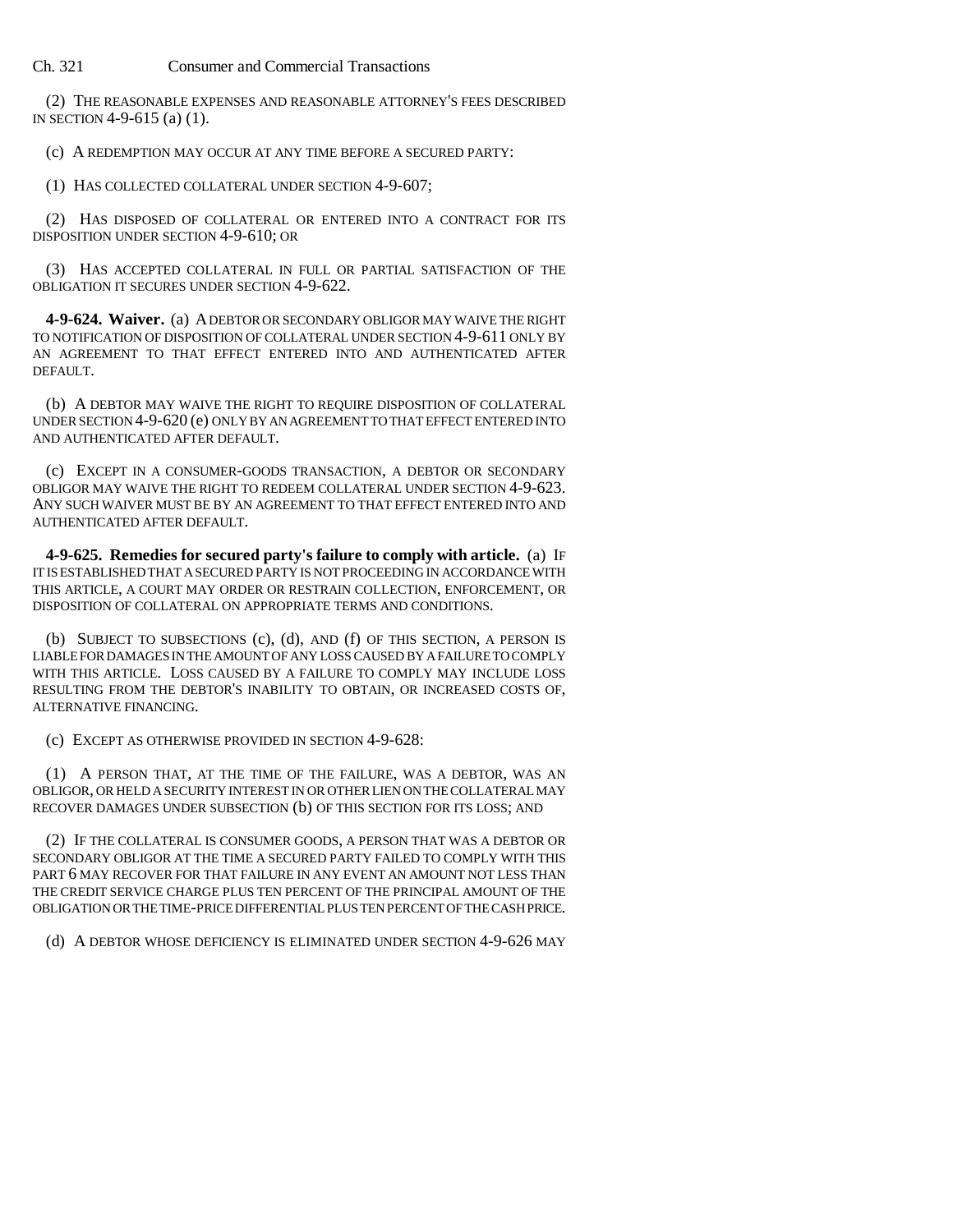RECOVER DAMAGES FOR THE LOSS OF ANY SURPLUS. HOWEVER, A DEBTOR OR SECONDARY OBLIGOR WHOSE DEFICIENCY IS ELIMINATED OR REDUCED UNDER SECTION 4-9-626 MAY NOT OTHERWISE RECOVER UNDER SUBSECTION (b) OF THIS SECTION FOR NONCOMPLIANCE WITH THE PROVISIONS OF THIS PART 6 RELATING TO COLLECTION, ENFORCEMENT, DISPOSITION, OR ACCEPTANCE.

(e) IN ADDITION TO ANY DAMAGES RECOVERABLE UNDER SUBSECTION (b) OF THIS SECTION, THE DEBTOR, CONSUMER OBLIGOR, OR PERSON NAMED AS A DEBTOR IN A FILED RECORD, AS APPLICABLE, MAY RECOVER FIVE HUNDRED DOLLARS IN EACH CASE FROM A PERSON THAT:

(1) FAILS TO COMPLY WITH SECTION 4-9-208;

(2) FAILS TO COMPLY WITH SECTION 4-9-209;

(3) FILES A RECORD THAT THE PERSON IS NOT ENTITLED TO FILE UNDER SECTION 4-9-509 (a);

(4) FAILS TO CAUSE THE SECURED PARTY OF RECORD TO FILE OR SEND A TERMINATION STATEMENT AS REQUIRED BY SECTION 4-9-513 (a) OR (c);

(5) FAILS TO COMPLY WITH SECTION 4-9-616 (b) (1) AND WHOSE FAILURE IS PART OF A PATTERN, OR CONSISTENT WITH A PRACTICE, OF NONCOMPLIANCE; OR

### (6) FAILS TO COMPLY WITH SECTION 4-9-616 (b) (2).

(f) A DEBTOR OR CONSUMER OBLIGOR MAY RECOVER DAMAGES UNDER SUBSECTION (b) OF THIS SECTION AND, IN ADDITION, FIVE HUNDRED DOLLARS IN EACH CASE FROM A PERSON THAT, WITHOUT REASONABLE CAUSE, FAILS TO COMPLY WITH A REQUEST UNDER SECTION 4-9-210. A RECIPIENT OF A REQUEST UNDER SECTION 4-9-210 WHICH NEVER CLAIMED AN INTEREST IN THE COLLATERAL OR OBLIGATIONS THAT ARE THE SUBJECT OF A REQUEST UNDER THAT SECTION HAS A REASONABLE EXCUSE FOR FAILURE TO COMPLY WITH THE REQUEST WITHIN THE MEANING OF THIS SUBSECTION (f).

(g) IF A SECURED PARTY FAILS TO COMPLY WITH A REQUEST REGARDING A LIST OF COLLATERAL OR A STATEMENT OF ACCOUNT UNDER SECTION 4-9-210, THE SECURED PARTY MAY CLAIM A SECURITY INTEREST ONLY AS SHOWN IN THE LIST OR STATEMENT INCLUDED IN THE REQUEST AS AGAINST A PERSON THAT IS REASONABLY MISLED BY THE FAILURE.

(h) IF A PERSON IN THE COURSE OF TAKING POSSESSION OF COLLATERAL BY SELF-HELP BREACHES THE PEACE AS DEFINED IN PARAGRAPH (1), (2), OR (3) OF SUBSECTION (h) OF SECTION 4-9-601 OR USES UNIFORMED LAW ENFORCEMENT OFFICERS WITHOUT THE BENEFIT OF JUDICIAL PROCESS, THAT PERSON SHALL BE LIABLE TO THE DEBTOR FOR ONE THOUSAND DOLLARS AS A PENALTY.

(i) THE PREVAILING PARTY IN ANY LEGAL ACTION, OTHER THAN A CLASS ACTION, UNDER THIS SECTION MAY ALSO RECOVER REASONABLE ATTORNEY'S FEES AND REASONABLE LEGAL EXPENSES; EXCEPT THAT AS TO CONSUMER TRANSACTIONS, SUCH ATTORNEY'S FEES FOR ANY PARTY SHALL NOT EXCEED FIFTEEN PERCENT OF THE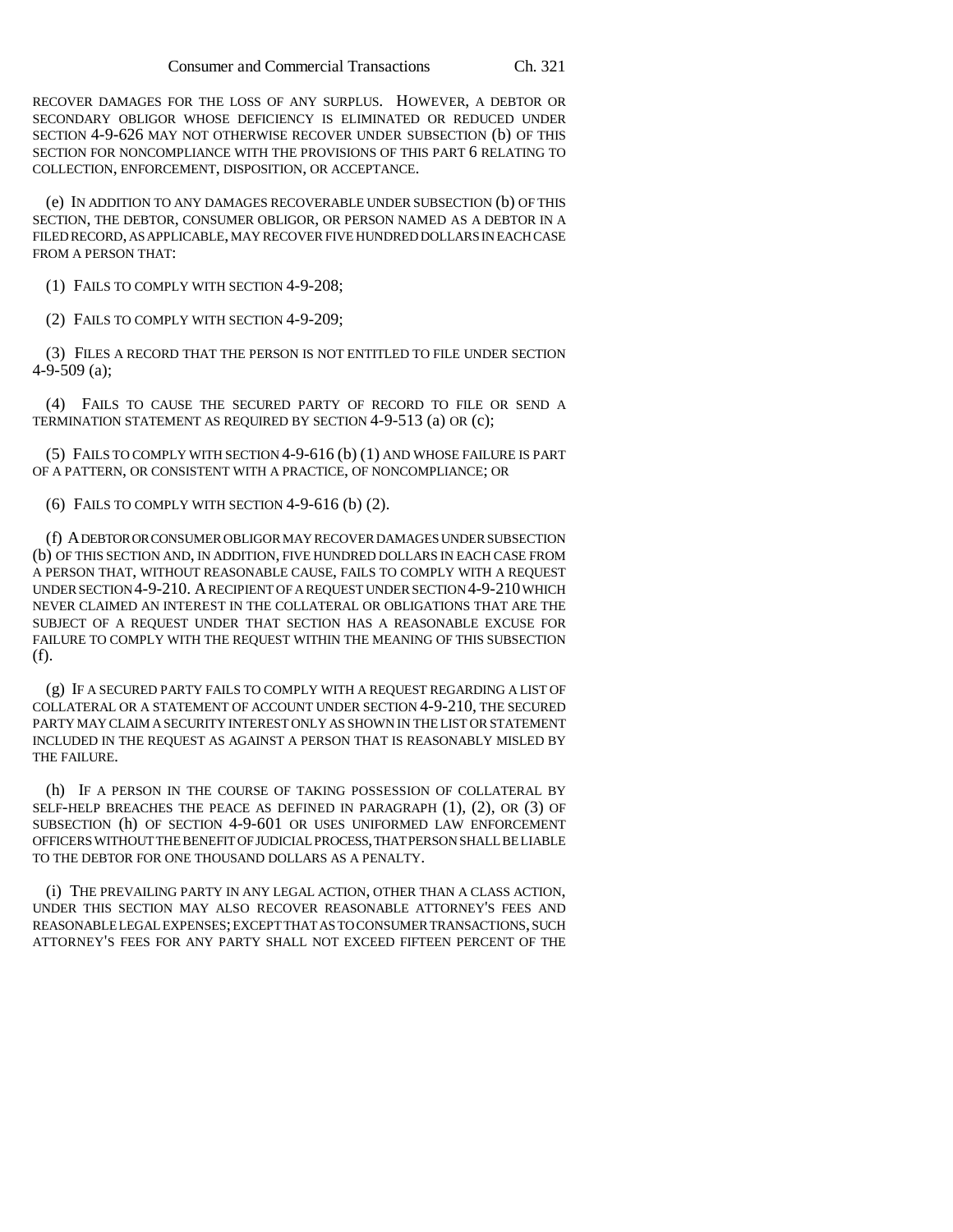UNPAID DEBT OR SUCH ADDITIONAL FEE AS MAY BE DIRECTED BY THE COURT.

(j) THE NUMBER "FIVE HUNDRED DOLLARS" AS PROVIDED IN SUBSECTIONS (e) AND (f) OF THIS SECTION SHALL BE INCREASED ON JULY 1, 2004, AND ON JULY 1 OF EACH THIRD SUCCEEDING YEAR IN ACCORDANCE WITH ANY AGGREGATE INCREASE IN THE UNITED STATES DEPARTMENT OF LABOR BUREAU OF LABOR STATISTICS CONSUMER PRICE INDEX FOR ALL URBAN CONSUMERS FOR THE DENVER-BOULDER CONSOLIDATED METROPOLITAN STATISTICAL AREA FOR THE PRECEDING THREE CALENDAR YEARS AS REFLECTED IN THE FINAL CONSUMER PRICE INDEX FOR THE DENVER-BOULDER CONSOLIDATED METROPOLITAN STATISTICAL AREA FOR THE CALENDAR YEAR IMMEDIATELY PRECEDING THE CALENDAR YEAR IN WHICH THE ADJUSTMENT IS TO BE MADE; EXCEPT THAT:

(1) SUCH DOLLAR AMOUNT SHALL NOT BE INCREASED IF SUCH FINAL CONSUMER PRICE INDEX DOES NOT REFLECT AN AGGREGATE INCREASE IN THE CONSUMER PRICE INDEX FOR THE PRECEDING THREE CALENDAR YEARS AND SHALL NOT BE DECREASED IF SUCH FINAL CONSUMER PRICE INDEX REFLECTS AN AGGREGATE DECREASE IN THE CONSUMER PRICE INDEX FOR THE PRECEDING THREE CALENDAR YEARS.

(2) THE DOLLAR AMOUNT AS ADJUSTED PURSUANT TO THIS SUBSECTION (j) SHALL BE ROUNDED TO THE NEAREST TEN DOLLARS.

**4-9-626. Action in which deficiency or surplus is in issue.** (a) IN AN ACTION ARISING FROM A TRANSACTION, OTHER THAN A CONSUMER TRANSACTION, IN WHICH THE AMOUNT OF A DEFICIENCY OR SURPLUS IS IN ISSUE, THE FOLLOWING RULES APPLY:

(1) A SECURED PARTY NEED NOT PROVE COMPLIANCE WITH THE PROVISIONS OF THIS PART 6 RELATING TO COLLECTION, ENFORCEMENT, DISPOSITION, OR ACCEPTANCE UNLESS THE DEBTOR OR A SECONDARY OBLIGOR PLACES THE SECURED PARTY'S COMPLIANCE IN ISSUE.

(2) IF THE SECURED PARTY'S COMPLIANCE IS PLACED IN ISSUE, THE SECURED PARTY HAS THE BURDEN OF ESTABLISHING THAT THE COLLECTION, ENFORCEMENT, DISPOSITION, OR ACCEPTANCE WAS CONDUCTED IN ACCORDANCE WITH THIS PART 6.

(3) EXCEPT AS OTHERWISE PROVIDED IN SECTION 4-9-628, IF A SECURED PARTY FAILS TO PROVE THAT THE COLLECTION, ENFORCEMENT, DISPOSITION, OR ACCEPTANCE WAS CONDUCTED IN ACCORDANCE WITH THE PROVISIONS OF THIS PART 6 RELATING TO COLLECTION, ENFORCEMENT, DISPOSITION, OR ACCEPTANCE, THE LIABILITY OF A DEBTOR OR A SECONDARY OBLIGOR FOR A DEFICIENCY IS LIMITED TO AN AMOUNT BY WHICH THE SUM OF THE SECURED OBLIGATION, REASONABLE EXPENSES, AND REASONABLE ATTORNEY'S FEES EXCEEDS THE GREATER OF:

(A) THE PROCEEDS OF THE COLLECTION, ENFORCEMENT, DISPOSITION, OR ACCEPTANCE; OR

(B) THE AMOUNT OF PROCEEDS THAT WOULD HAVE BEEN REALIZED HAD THE NONCOMPLYING SECURED PARTY PROCEEDED IN ACCORDANCE WITH THE PROVISIONS OF THIS PART 6 RELATING TO COLLECTION, ENFORCEMENT, DISPOSITION, OR ACCEPTANCE.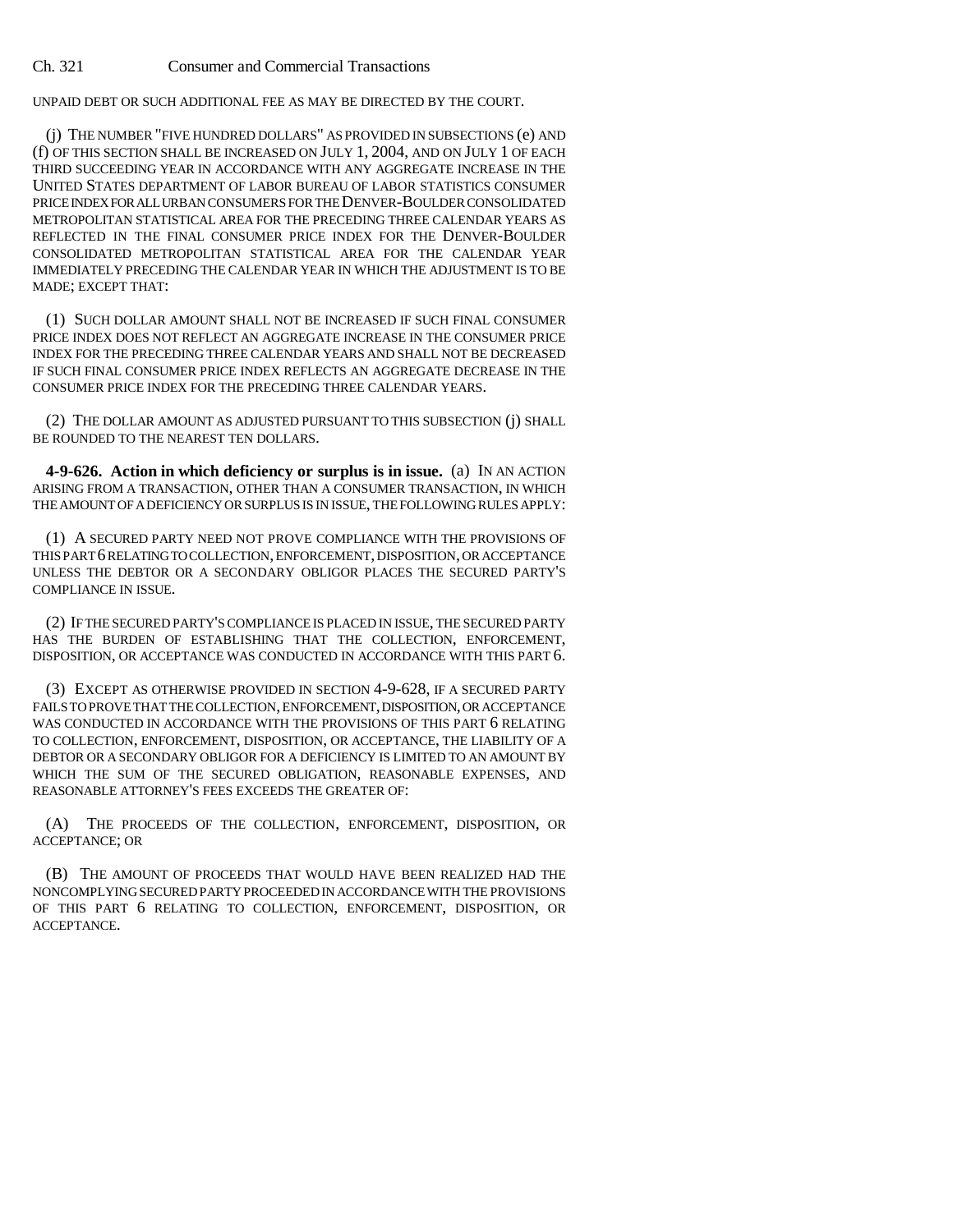(4) FOR PURPOSES OF SUBPARAGRAPH (B) OF PARAGRAPH (3) OF THIS SUBSECTION (a), THE AMOUNT OF PROCEEDS THAT WOULD HAVE BEEN REALIZED IS EQUAL TO THE SUM OF THE SECURED OBLIGATION, REASONABLE EXPENSES, AND REASONABLE ATTORNEY'S FEES UNLESS THE SECURED PARTY PROVES THAT THE AMOUNT IS LESS THAN THAT SUM.

(5) IF A DEFICIENCY OR SURPLUS IS CALCULATED UNDER SECTION 4-9-615 (f), THE DEBTOR OR OBLIGOR HAS THE BURDEN OF ESTABLISHING THAT THE AMOUNT OF PROCEEDS OF THE DISPOSITION IS SIGNIFICANTLY BELOW THE RANGE OF PRICES THAT A COMPLYING DISPOSITION TO A PERSON OTHER THAN THE SECURED PARTY, A PERSON RELATED TO THE SECURED PARTY, OR A SECONDARY OBLIGOR WOULD HAVE BROUGHT.

(b) SUBJECT TO SECTION 5-5-103, C.R.S., THE LIMITATION OF THE RULES IN SUBSECTION (a) OF THIS SECTION TO TRANSACTIONS OTHER THAN CONSUMER TRANSACTIONS IS INTENDED TO LEAVE TO THE COURT THE DETERMINATION OF THE PROPER RULES IN CONSUMER TRANSACTIONS. THE COURT MAY NOT INFER FROM THAT LIMITATION THE NATURE OF THE PROPER RULE IN CONSUMER TRANSACTIONS AND MAY CONTINUE TO APPLY ESTABLISHED APPROACHES.

**4-9-627. Determination of whether conduct was commercially reasonable.** (a) THE FACT THAT A GREATER AMOUNT COULD HAVE BEEN OBTAINED BY A COLLECTION, ENFORCEMENT, DISPOSITION, OR ACCEPTANCE AT A DIFFERENT TIME OR IN A DIFFERENT METHOD FROM THAT SELECTED BY THE SECURED PARTY IS NOT OF ITSELF SUFFICIENT TO PRECLUDE THE SECURED PARTY FROM ESTABLISHING THAT THE COLLECTION, ENFORCEMENT, DISPOSITION, OR ACCEPTANCE WAS MADE IN A COMMERCIALLY REASONABLE MANNER.

(b) A DISPOSITION OF COLLATERAL IS MADE IN A COMMERCIALLY REASONABLE MANNER IF THE DISPOSITION IS MADE:

(1) IN THE USUAL MANNER ON ANY RECOGNIZED MARKET;

(2) AT THE PRICE CURRENT IN ANY RECOGNIZED MARKET AT THE TIME OF THE DISPOSITION; OR

(3) OTHERWISE IN CONFORMITY WITH REASONABLE COMMERCIAL PRACTICES AMONG DEALERS IN THE TYPE OF PROPERTY THAT WAS THE SUBJECT OF THE DISPOSITION.

(c) A COLLECTION, ENFORCEMENT, DISPOSITION, OR ACCEPTANCE IS COMMERCIALLY REASONABLE IF IT HAS BEEN APPROVED:

- (1) IN A JUDICIAL PROCEEDING;
- (2) BY A BONA FIDE CREDITORS' COMMITTEE;
- (3) BY A REPRESENTATIVE OF CREDITORS; OR
- (4) BY AN ASSIGNEE FOR THE BENEFIT OF CREDITORS.
- (d) APPROVAL UNDER SUBSECTION (c) OF THIS SECTION NEED NOT BE OBTAINED,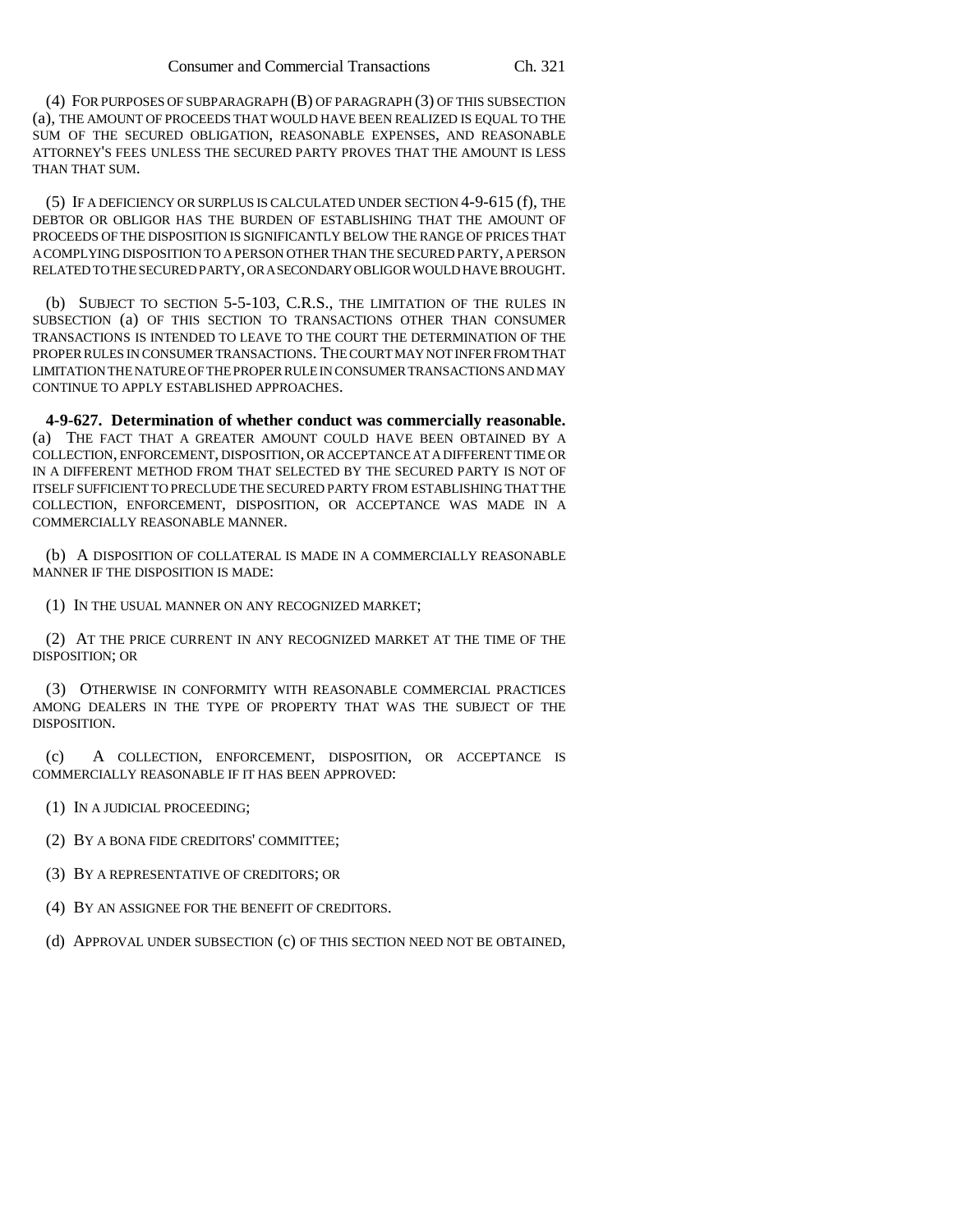AND LACK OF APPROVAL DOES NOT MEAN THAT THE COLLECTION, ENFORCEMENT, DISPOSITION, OR ACCEPTANCE IS NOT COMMERCIALLY REASONABLE.

**4-9-628. Nonliability and limitation on liability of secured party - liability of secondary obligor.** (a) UNLESS A SECURED PARTY KNOWS THAT A PERSON IS A DEBTOR OR OBLIGOR, KNOWS THE IDENTITY OF THE PERSON, AND KNOWS HOW TO COMMUNICATE WITH THE PERSON:

(1) THE SECURED PARTY IS NOT LIABLE TO THE PERSON, OR TO A SECURED PARTY OR LIENHOLDER THAT HAS FILED A FINANCING STATEMENT AGAINST THE PERSON, FOR FAILURE TO COMPLY WITH THIS ARTICLE; AND

(2) THE SECURED PARTY'S FAILURE TO COMPLY WITH THIS ARTICLE DOES NOT AFFECT THE LIABILITY OF THE PERSON FOR A DEFICIENCY.

(b) A SECURED PARTY IS NOT LIABLE BECAUSE OF ITS STATUS AS SECURED PARTY:

(1) TO A PERSON THAT IS A DEBTOR OR OBLIGOR, UNLESS THE SECURED PARTY KNOWS:

(A) THAT THE PERSON IS A DEBTOR OR OBLIGOR;

(B) THE IDENTITY OF THE PERSON; AND

(C) HOW TO COMMUNICATE WITH THE PERSON; OR

(2) TO A SECURED PARTY OR LIENHOLDER THAT HAS FILED A FINANCING STATEMENT AGAINST A PERSON, UNLESS THE SECURED PARTY KNOWS:

(A) THAT THE PERSON IS A DEBTOR; AND

(B) THE IDENTITY OF THE PERSON.

(c) A SECURED PARTY IS NOT LIABLE TO ANY PERSON, AND A PERSON'S LIABILITY FOR A DEFICIENCY IS NOT AFFECTED, BECAUSE OF ANY ACT OR OMISSION ARISING OUT OF THE SECURED PARTY'S REASONABLE BELIEF THAT A TRANSACTION IS NOT A CONSUMER-GOODS TRANSACTION OR A CONSUMER TRANSACTION OR THAT GOODS ARE NOT CONSUMER GOODS, IF THE SECURED PARTY'S BELIEF IS BASED ON ITS REASONABLE RELIANCE ON:

(1) A RECORD AUTHENTICATED BY THE DEBTOR CONCERNING THE PURPOSE FOR WHICH COLLATERAL WAS TO BE USED, ACQUIRED, OR HELD, OR INDICATING THAT COLLATERAL IS NOT A CONSUMER DEPOSIT ACCOUNT; OR

(2) A RECORD AUTHENTICATED BY THE OBLIGOR CONCERNING THE PURPOSE FOR WHICH A SECURED OBLIGATION WAS INCURRED.

(d) (1) A SECURED PARTY IS NOT LIABLE UNDER SECTION 4-9-625 (c) (2) FOR ITS FAILURE TO COMPLY WITH SECTION 4-9-616.

(2) THIS SUBSECTION (d) IS REPEALED, EFFECTIVE JULY 1, 2003.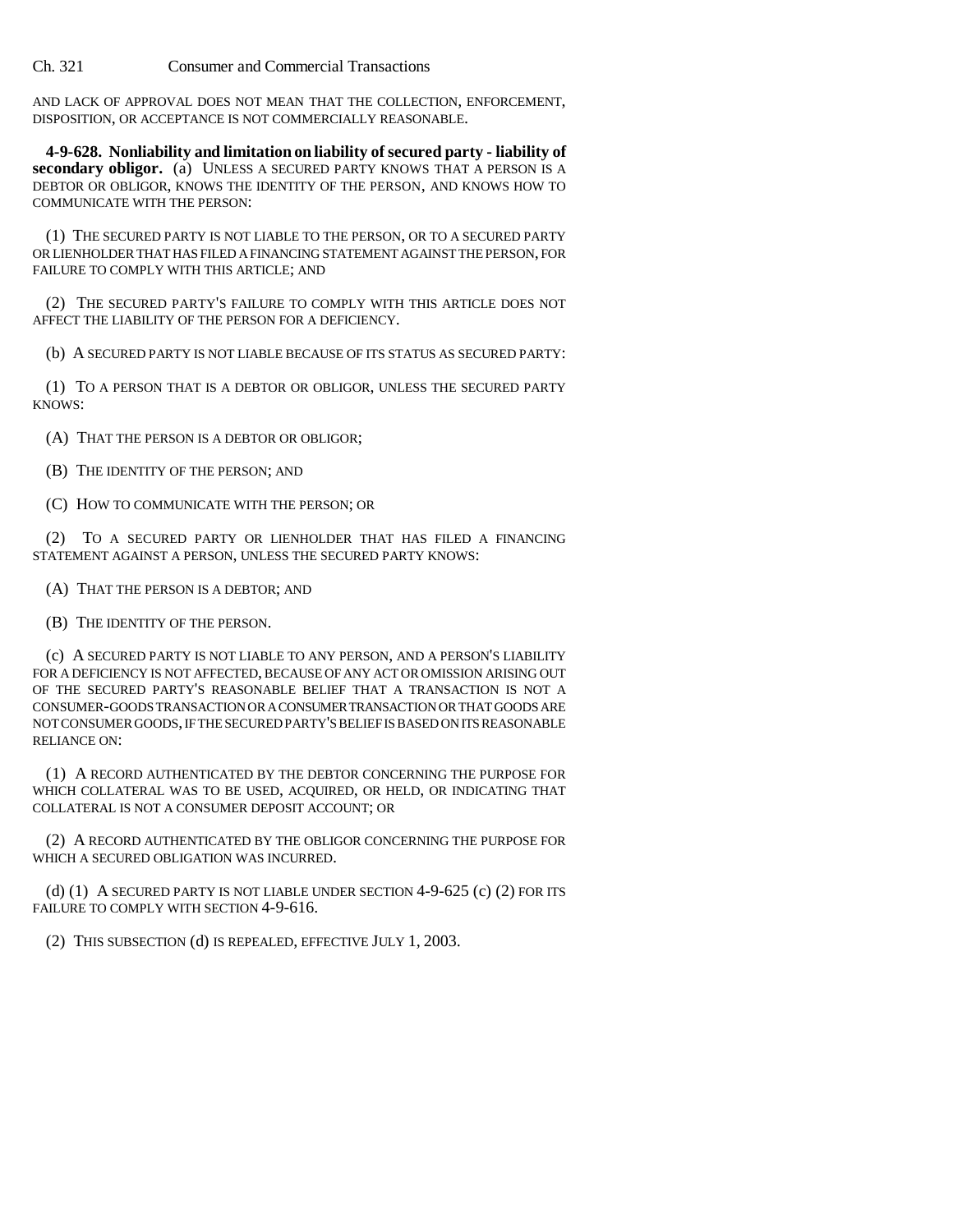(e) A SECURED PARTY IS NOT LIABLE UNDER SECTION 4-9-625 (c) (2) MORE THAN ONCE WITH RESPECT TO ANY ONE SECURED OBLIGATION.

**4-9-629. Secured party's liability when taking possession after default legislative declaration - fund.** (a) THE GENERAL ASSEMBLY RECOGNIZES THAT, IN THE PAST, CERTAIN DEBTORS MAY HAVE BEEN DISADVANTAGED BY THE ACTIONS OF REPOSSESSORS AND THAT SUCH DEBTORS WERE THEN UNABLE TO OBTAIN JUST REDRESS FOR THEIR LOSSES IN THE COURTS, ESPECIALLY IN CASES IN WHICH THE CREDITOR WHO INITIATED THE ACTION BY EMPLOYING OR CONTRACTING WITH THE REPOSSESSOR WAS SHIELDED FROM LIABILITY BECAUSE THE REPOSSESSOR WAS CATEGORIZED BY THE COURTS AS AN INDEPENDENT CONTRACTOR. THE GENERAL ASSEMBLY WISHES TO ENSURE THAT THE REPOSSESSOR IS BONDED OR THAT THE SECURED PARTY OR ASSIGNEE IS HELD RESPONSIBLE AT LAW AS A PRINCIPAL UNDER THE GENERAL PRINCIPLES OF AGENCY LAW FOR THE ACTIONS OF A REPOSSESSOR WHO IS ACTING AT THE BEHEST OF THE CREDITOR IN THE EVENT THAT NO BOND HAS BEEN POSTED.

(b) A SECURED PARTY OR SUCH PARTY'S ASSIGNEE WHO WISHES TO CONTRACT WITH A PERSON TO RECOVER OR TAKE POSSESSION OF COLLATERAL UPON DEFAULT, INCLUDING A MOTOR VEHICLE REPOSSESSED PURSUANT TO SECTION 42-6-146,C.R.S., SHALL CONTRACT TO RECOVER OR TAKE POSSESSION OF COLLATERAL ONLY WITH A PERSON WHO IS BONDED FOR PROPERTY DAMAGE TO OR CONVERSION OF SUCH COLLATERAL IN THE AMOUNT OF AT LEAST FIFTY THOUSAND DOLLARS. SUCH BOND SHALL BE FILED WITH AND DRAWN IN FAVOR OF THE ATTORNEY GENERAL OF THE STATE OF COLORADO FOR USE OF THE PEOPLE OF THE STATE OF COLORADO, AND SHALL BE REVOCABLE ONLY WITH THE WRITTEN CONSENT OF THE ATTORNEY GENERAL PURSUANT TO RULES PROMULGATED BY THE OFFICE OF THE ATTORNEY GENERAL. THE OFFICE OF THE ATTORNEY GENERAL MAY CHARGE A FEE TO BE PAID BY THE PERSON FILING SUCH BOND IN ORDER TO COVER THE DIRECT AND INDIRECT COSTS INCURRED BY SUCH OFFICE IN FULFILLING ITS DUTIES UNDER THE PROVISIONS OF THIS SECTION.

(c) A SECURED PARTY OR SECURED PARTY'S ASSIGNEE WHO EMPLOYS OR CONTRACTS WITH A PERSON WHO HAS NOT COMPLIED WITH THE REQUIREMENTS SPECIFIED IN SUBSECTION (b) OF THIS SECTION SHALL BE LIABLE AS PRINCIPAL FOR THE ACTIONS OF ANY PERSON THE SECURED PARTY OR ASSIGNEE EMPLOYS OR CONTRACTS WITH TO RECOVER OR TAKE POSSESSION OF THE COLLATERAL AFTER DEFAULT AS PROVIDED IN SECTION 4-9-609 IN THE SAME MANNER AS IF SUCH PERSON WERE THE AGENT OF THE SECURED PARTY OR ASSIGNEE, WHETHER OR NOT SUCH PERSON HAS BEEN OR MAY BE DEEMED TO BE ACTING AS AN INDEPENDENT CONTRACTOR IN LAW.

(d) A REPOSSESSOR SHALL NOT ENGAGE IN REPOSSESSING, RECOVERING, OR REMOVING COLLATERAL OR PERSONAL PROPERTY ON BEHALF OF A SECURED CREDITOR OR ASSIGNEE WITHOUT FIRST DISCLOSING TO SUCH SECURED CREDITOR OR ASSIGNEE WHETHER SUCH REPOSSESSOR IS BONDED PURSUANT TO THIS ARTICLE. ANY PERSON WHO FAILS TO DISCLOSE OR MISREPRESENTS TO A SECURED PARTY SUCH PERSON'S BONDED STATUS OR FAILS TO FILE SUCH BOND WITH THE ATTORNEY GENERAL SHALL BE IN VIOLATION OF THE "COLORADO CONSUMER PROTECTION ACT", ARTICLE 1 OF TITLE 6, C.R.S., AND SHALL BE SUBJECT TO REMEDIES OR PENALTIES OR BOTH PURSUANT TO SAID ARTICLE.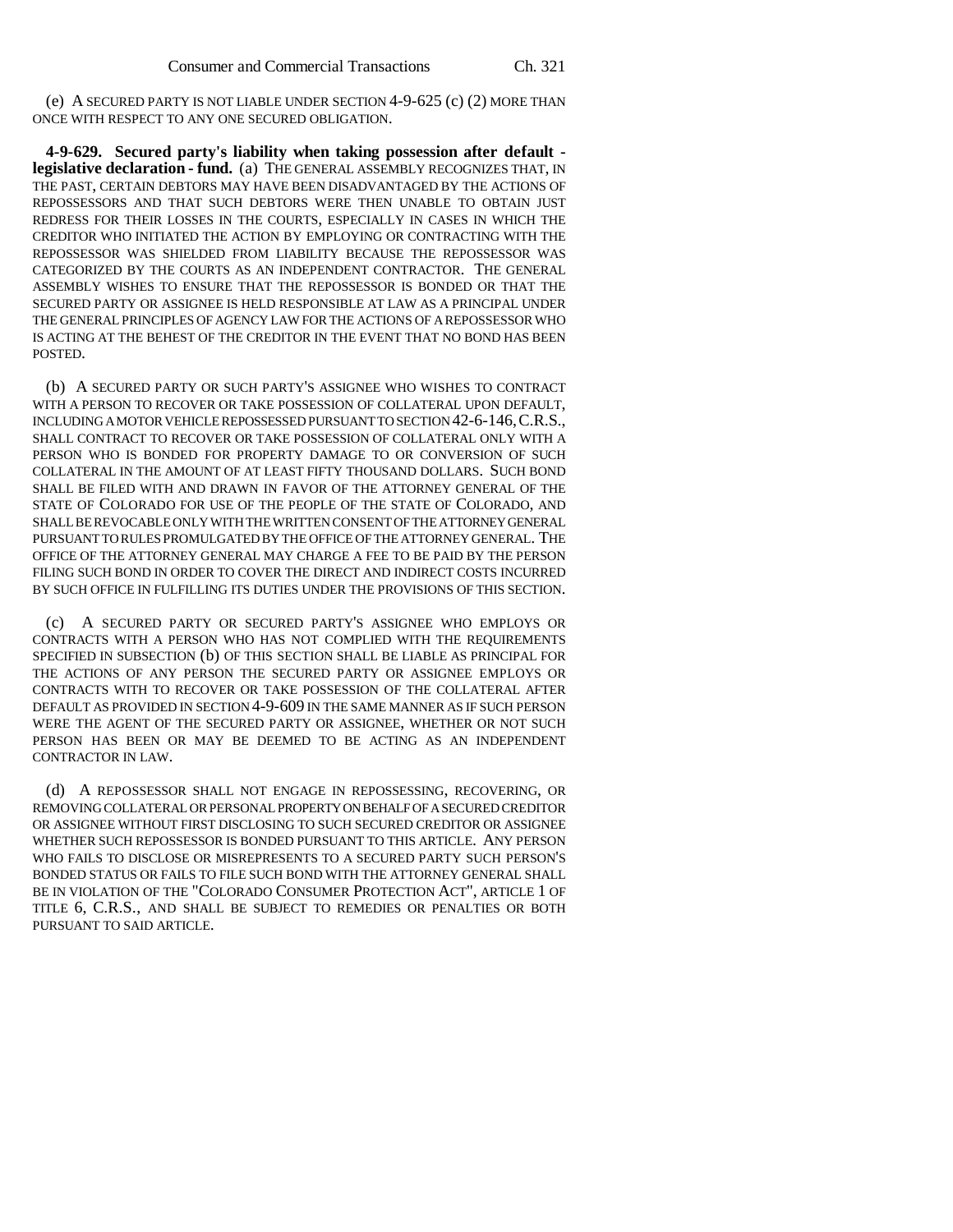(e) ANY PERSON WHO KNOWINGLY FALSIFIES A REPOSSESSOR BOND APPLICATION OR MISREPRESENTS INFORMATION CONTAINED THEREIN COMMITS A CLASS 1 MISDEMEANOR AND SHALL BE PUNISHED AS PROVIDED IN SECTION 18-1-106, C.R.S.

(f) ALL MONEYS COLLECTED BY THE ATTORNEY GENERAL PURSUANT TO THIS SECTION SHALL BE TRANSMITTED TO THE STATE TREASURER, WHO SHALL CREDIT THE SAME TO THE GENERAL FUND.

### PART 7 TRANSITION

**4-9-701. Effective date.** THIS ACT TAKES EFFECT ON JULY 1, 2001. REFERENCES IN THIS PART 7 TO "THIS ACT" REFER TO THE REPEALED AND REENACTED ARTICLE 9 OF THIS TITLE AS CONTAINED IN SENATE BILL 01-\_\_\_\_\_, ENACTED AT THE FIRST REGULAR SESSION OF THE SIXTY-THIRD GENERAL ASSEMBLY. REFERENCES IN THIS PART 7 TO "FORMER ARTICLE 9" ARE TO ARTICLE 9 OF THIS TITLE AS IN EFFECT IMMEDIATELY BEFORE JULY 1, 2001.

**4-9-702. Savings clause.** (a) EXCEPT AS OTHERWISE PROVIDED IN THIS PART 7, THIS ACT APPLIES TO A TRANSACTION OR LIEN WITHIN ITS SCOPE, EVEN IF THE TRANSACTION OR LIEN WAS ENTERED INTO OR CREATED BEFORE JULY 1, 2001.

(b) EXCEPT AS OTHERWISE PROVIDED IN SUBSECTION (c) OF THIS SECTION AND SECTIONS 4-9-703 TO 4-9-709:

(1) TRANSACTIONS AND LIENS THAT WERE NOT GOVERNED BY FORMER ARTICLE 9, WERE VALIDLY ENTERED INTO OR CREATED BEFORE JULY 1, 2001, AND WOULD BE SUBJECT TO THIS ACT IF THEY HAD BEEN ENTERED INTO OR CREATED ON OR AFTER JULY 1, 2001, AND THE RIGHTS, DUTIES, AND INTERESTS FLOWING FROM THOSE TRANSACTIONS AND LIENS REMAIN VALID ON OR AFTER JULY 1, 2001; AND

(2) THE TRANSACTIONS AND LIENS MAY BE TERMINATED, COMPLETED, CONSUMMATED, AND ENFORCED AS REQUIRED OR PERMITTED BY THIS ACT OR BY THE LAW THAT OTHERWISE WOULD APPLY IF THIS ACT HAD NOT TAKEN EFFECT.

(c) THIS ACT DOES NOT AFFECT AN ACTION, CASE, OR PROCEEDING COMMENCED BEFORE JULY 1, 2001.

**4-9-703. Security interest perfected before effective date.** (a) A SECURITY INTEREST THAT IS ENFORCEABLE IMMEDIATELY BEFORE JULY 1, 2001, AND WOULD HAVE PRIORITY OVER THE RIGHTS OF A PERSON THAT BECOMES A LIEN CREDITOR AT THAT TIME IS A PERFECTED SECURITY INTEREST UNDER THIS ACT IF, ON JULY 1, 2001, THE APPLICABLE REQUIREMENTS FOR ENFORCEABILITY AND PERFECTION UNDER THIS ACT ARE SATISFIED WITHOUT FURTHER ACTION.

(b) EXCEPT AS OTHERWISE PROVIDED IN SECTION 4-9-705, IF, IMMEDIATELY BEFORE JULY 1, 2001, A SECURITY INTEREST IS ENFORCEABLE AND WOULD HAVE PRIORITY OVER THE RIGHTS OF A PERSON THAT BECOMES A LIEN CREDITOR AT THAT TIME, BUT THE APPLICABLE REQUIREMENTS FOR ENFORCEABILITY OR PERFECTION UNDER THIS ACT ARE NOT SATISFIED ON JULY 1, 2001, THE SECURITY INTEREST: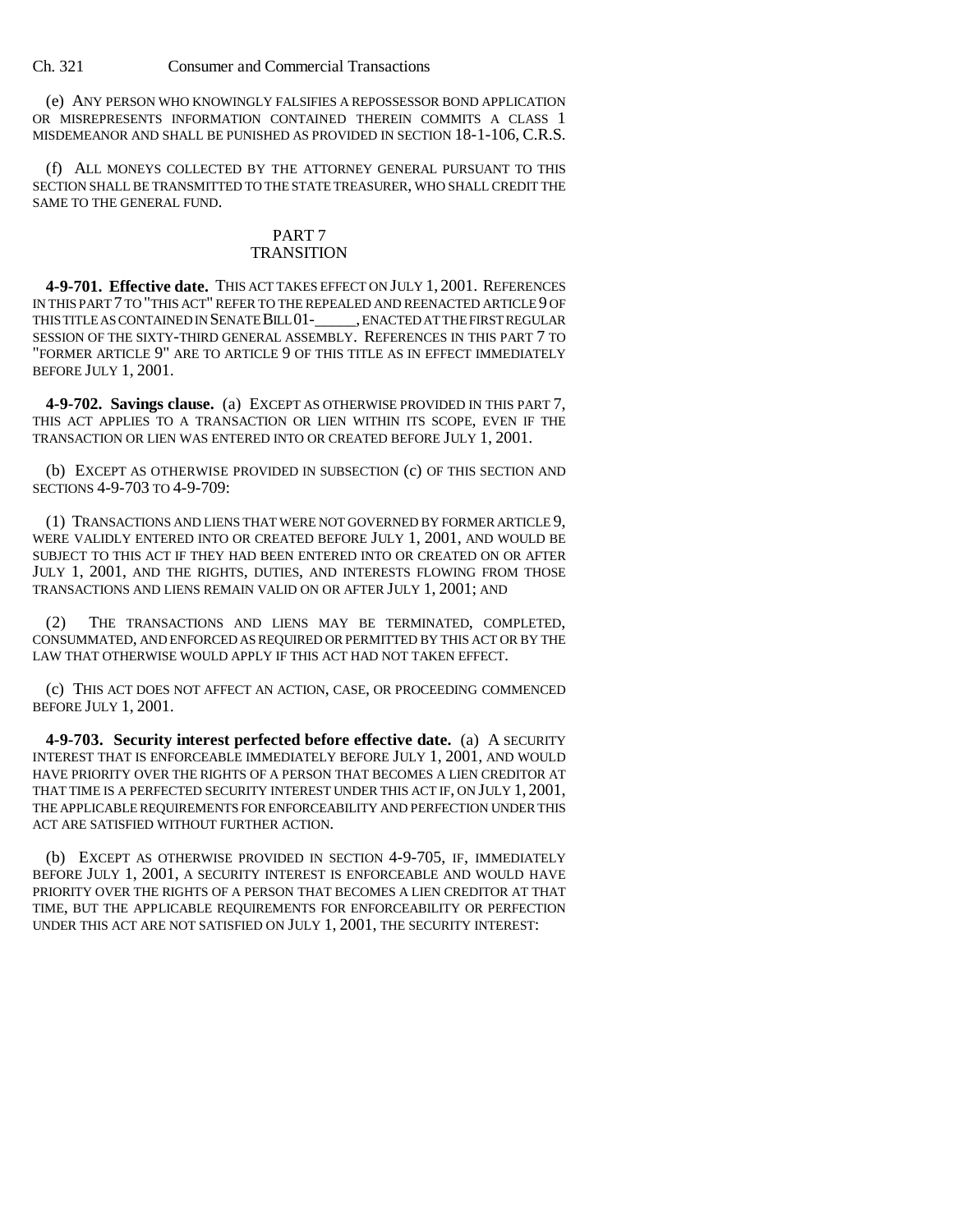(1) IS A PERFECTED SECURITY INTEREST FOR ONE YEAR AFTER JULY 1, 2001;

(2) REMAINS ENFORCEABLE AFTER JUNE 30,2002, ONLY IF THE SECURITY INTEREST BECOMES ENFORCEABLE UNDER SECTION 4-9-203 BEFORE JULY 1, 2002; AND

(3) REMAINS PERFECTED AFTER JUNE 30, 2002, ONLY IF THE APPLICABLE REQUIREMENTS FOR PERFECTION UNDER THIS ACT ARE SATISFIED BEFORE JULY 1, 2002.

(c) NOTWITHSTANDING SUBSECTIONS (a) AND (b) OF THIS SECTION, A LIEN, PLEDGE, OR SECURITY INTEREST GRANTED BY A GOVERNMENTAL UNIT PRIOR TO JULY 1, 2001, THAT IS ENFORCEABLE IMMEDIATELY BEFORE JULY 1, 2001, AND THAT WOULD HAVE PRIORITY OVER THE RIGHTS OF A PERSON THAT BECOMES A LIEN CREDITOR AT THAT TIME, SHALL REMAIN ENFORCEABLE AND CONTINUE TO HAVE SUCH PRIORITY ON OR AFTER JULY 1, 2001.

**4-9-704. Security interest unperfected before effective date.** A SECURITY INTEREST THAT IS ENFORCEABLE IMMEDIATELY BEFORE JULY 1, 2001, BUT THAT WOULD BE SUBORDINATE TO THE RIGHTS OF A PERSON THAT BECOMES A LIEN CREDITOR AT THAT TIME:

(1) REMAINS AN ENFORCEABLE SECURITY INTEREST FOR ONE YEAR AFTER JULY 1, 2001;

(2) REMAINS ENFORCEABLE AFTER JUNE 30,2002, ONLY IF THE SECURITY INTEREST BECOMES ENFORCEABLE UNDER SECTION 4-9-203 ON OR BEFORE JUNE 30, 2002; AND

(3) BECOMES PERFECTED:

(A) WITHOUT FURTHER ACTION, ON JULY 1, 2001, IF THE APPLICABLE REQUIREMENTS FOR PERFECTION UNDER THIS ACT ARE SATISFIED ON OR BEFORE JULY 1, 2001; OR

(B) WHEN THE APPLICABLE REQUIREMENTS FOR PERFECTION ARE SATISFIED IF THE REQUIREMENTS ARE SATISFIED AFTER JULY 1, 2001.

**4-9-705. Effectiveness of action taken before effective date.** (a) IF ACTION, OTHER THAN THE FILING OF A FINANCING STATEMENT, IS TAKEN BEFORE THIS ACT TAKES EFFECT AND THE ACTION WOULD HAVE RESULTED IN PRIORITY OF A SECURITY INTEREST OVER THE RIGHTS OF A PERSON THAT BECOMES A LIEN CREDITOR HAD THE SECURITY INTEREST BECOME ENFORCEABLE BEFORE THIS ACT TAKES EFFECT, THE ACTION IS EFFECTIVE TO PERFECT A SECURITY INTEREST THAT ATTACHES UNDER THIS ACT ON OR BEFORE JUNE 30, 2002. AN ATTACHED SECURITY INTEREST BECOMES UNPERFECTED ON JULY 1, 2002, UNLESS THE SECURITY INTEREST BECOMES A PERFECTED SECURITY INTEREST UNDER THIS ACT ON OR BEFORE JUNE 30, 2002.

(b) THE FILING OF A FINANCING STATEMENT BEFORE THIS ACT TAKES EFFECT IS EFFECTIVE TO PERFECT A SECURITY INTEREST TO THE EXTENT THE FILING WOULD SATISFY THE APPLICABLE REQUIREMENTS FOR PERFECTION UNDER THIS ACT.

(c) THIS ACT DOES NOT RENDER INEFFECTIVE AN EFFECTIVE FINANCING STATEMENT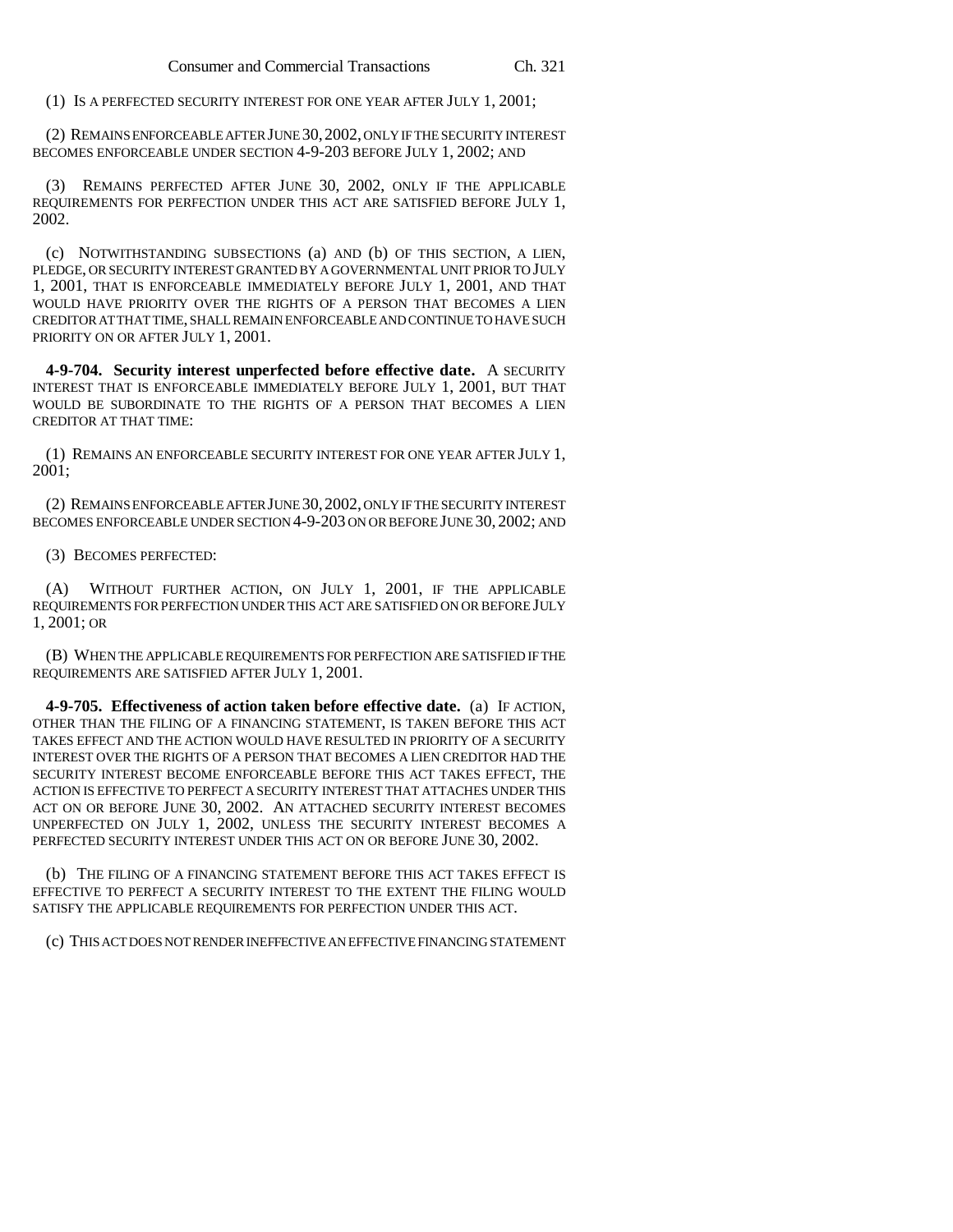THAT, BEFORE THIS ACT TAKES EFFECT, IS FILED AND SATISFIES THE APPLICABLE REQUIREMENTS FOR PERFECTION UNDER THE LAW OF THE JURISDICTION GOVERNING PERFECTION AS PROVIDED IN FORMER SECTION 4-9-103. HOWEVER, EXCEPT AS OTHERWISE PROVIDED IN SUBSECTIONS (d) AND (e) OF THIS SECTION AND SECTION 4-9-706, THE FINANCING STATEMENT CEASES TO BE EFFECTIVE AT THE EARLIER OF:

(1) THE TIME THE FINANCING STATEMENT WOULD HAVE CEASED TO BE EFFECTIVE UNDER THE LAW OF THE JURISDICTION IN WHICH IT IS FILED; OR

(2) JUNE 30, 2006.

(d) THE FILING OF A CONTINUATION STATEMENT AFTER THIS ACT TAKES EFFECT DOES NOT CONTINUE THE EFFECTIVENESS OF THE FINANCING STATEMENT FILED BEFORE THIS ACT TAKES EFFECT. HOWEVER, UPON THE TIMELY FILING OF A CONTINUATION STATEMENT AFTER THIS ACT TAKES EFFECT AND IN ACCORDANCE WITH THE LAW OF THE JURISDICTION GOVERNING PERFECTION AS PROVIDED IN PART 3 OF THIS ARTICLE, THE EFFECTIVENESS OF A FINANCING STATEMENT FILED IN THE SAME OFFICE IN THAT JURISDICTION BEFORE THIS ACT TAKES EFFECT CONTINUES FOR THE PERIOD PROVIDED BY THE LAW OF THAT JURISDICTION.

(e) PARAGRAPH (2) OF SUBSECTION (c) OF THIS SECTION APPLIES TO A FINANCING STATEMENT THAT, BEFORE THIS ACT TAKES EFFECT, IS FILED AGAINST A TRANSMITTING UTILITY AND SATISFIES THE APPLICABLE REQUIREMENTS FOR PERFECTION UNDER THE LAW OF THE JURISDICTION GOVERNING PERFECTION AS PROVIDED IN FORMER SECTION 4-9-103 ONLY TO THE EXTENT THAT PART 3 OF THIS ARTICLE PROVIDES THAT THE LAW OF A JURISDICTION OTHER THAN THE JURISDICTION IN WHICH THE FINANCING STATEMENT IS FILED GOVERNS PERFECTION OF A SECURITY INTEREST IN COLLATERAL COVERED BY THE FINANCING STATEMENT.

(f) A FINANCING STATEMENT THAT INCLUDES A FINANCING STATEMENT FILED BEFORE THIS ACT TAKES EFFECT AND A CONTINUATION STATEMENT FILED AFTER THIS ACT TAKES EFFECT IS EFFECTIVE ONLY TO THE EXTENT THAT IT SATISFIES THE REQUIREMENTS OF PART 5 OF THIS ARTICLE FOR AN INITIAL FINANCING STATEMENT.

**4-9-706. When initial financing statement suffices to continue effectiveness of financing statement.** (a) THE FILING OF AN INITIAL FINANCING STATEMENT IN THE OFFICE SPECIFIED IN SECTION 4-9-501 CONTINUES THE EFFECTIVENESS OF A FINANCING STATEMENT FILED BEFORE THIS ACT TAKES EFFECT IF:

(1) THE FILING OF AN INITIAL FINANCING STATEMENT IN THAT OFFICE WOULD BE EFFECTIVE TO PERFECT A SECURITY INTEREST UNDER THIS ACT;

(2) THE PRE-EFFECTIVE-DATE FINANCING STATEMENT WAS FILED IN AN OFFICE IN ANOTHER STATE OR ANOTHER OFFICE IN THIS STATE; AND

(3) THE INITIAL FINANCING STATEMENT SATISFIES SUBSECTION (c) OF THIS SECTION.

(b) THE FILING OF AN INITIAL FINANCING STATEMENT UNDER SUBSECTION (a) OF THIS SECTION CONTINUES THE EFFECTIVENESS OF THE PRE-EFFECTIVE-DATE FINANCING STATEMENT: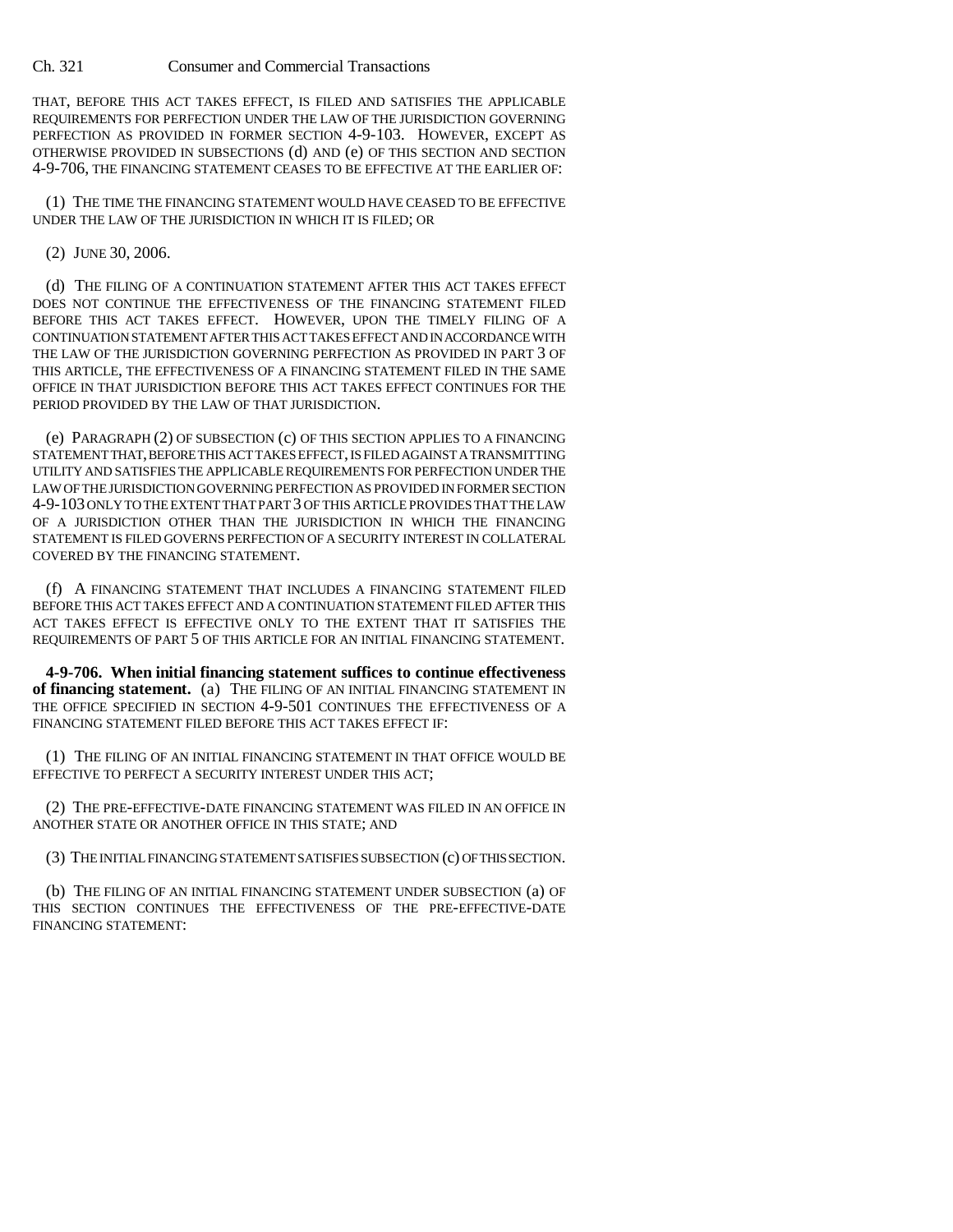(1) IF THE INITIAL FINANCING STATEMENT IS FILED BEFORE THIS ACT TAKES EFFECT, FOR THE PERIOD PROVIDED IN FORMER SECTION 4-9-403 WITH RESPECT TO A FINANCING STATEMENT; AND

(2) IF THE INITIAL FINANCING STATEMENT IS FILED AFTER THIS ACT TAKES EFFECT, FOR THE PERIOD PROVIDED IN SECTION 4-9-515 WITH RESPECT TO AN INITIAL FINANCING STATEMENT.

(c) TO BE EFFECTIVE FOR PURPOSES OF SUBSECTION (a) OF THIS SECTION, AN INITIAL FINANCING STATEMENT MUST:

(1) SATISFY THE REQUIREMENTS OF PART 5 OF THIS ARTICLE FOR AN INITIAL FINANCING STATEMENT;

(2) IDENTIFY THE PRE-EFFECTIVE-DATE FINANCING STATEMENT BY INDICATING THE OFFICE IN WHICH THE FINANCING STATEMENT WAS FILED AND PROVIDING THE DATES OF FILING AND FILE NUMBERS, IF ANY, OF THE FINANCING STATEMENT AND OF THE MOST RECENT CONTINUATION STATEMENT FILED WITH RESPECT TO THE FINANCING STATEMENT; AND

(3) INDICATE THAT THE PRE-EFFECTIVE-DATE FINANCING STATEMENT REMAINS EFFECTIVE.

**4-9-707. Amendment of pre-effective-date financing statement.** (a) AS USED IN THIS PART 7, "PRE-EFFECTIVE-DATE FINANCING STATEMENT" MEANS A FINANCING STATEMENT FILED BEFORE THIS ACT TAKES EFFECT.

(b) AFTER THIS ACT TAKES EFFECT, A PERSON MAY ADD OR DELETE COLLATERAL COVERED BY, CONTINUE OR TERMINATE THE EFFECTIVENESS OF, OR OTHERWISE AMEND THE INFORMATION PROVIDED IN, A PRE-EFFECTIVE-DATE FINANCING STATEMENT ONLY IN ACCORDANCE WITH THE LAW OF THE JURISDICTION GOVERNING PERFECTION AS PROVIDED IN PART 3 OF THIS ARTICLE. HOWEVER, THE EFFECTIVENESS OF A PRE-EFFECTIVE-DATE FINANCING STATEMENT ALSO MAY BE TERMINATED IN ACCORDANCE WITH THE LAW OF THE JURISDICTION IN WHICH THE FINANCING STATEMENT IS FILED.

(c) EXCEPT AS OTHERWISE PROVIDED IN SUBSECTION (d) OF THIS SECTION, IF THE LAW OF THIS STATE GOVERNS PERFECTION OF A SECURITY INTEREST, THE INFORMATION IN A PRE-EFFECTIVE-DATE FINANCING STATEMENT MAY BE AMENDED AFTER THIS ACT TAKES EFFECT ONLY IF:

(1) THE PRE-EFFECTIVE-DATE FINANCING STATEMENT AND AN AMENDMENT ARE FILED IN THE OFFICE SPECIFIED IN SECTION 4-9-501:

(2) AN AMENDMENT IS FILED IN THE OFFICE SPECIFIED IN SECTION 4-9-501 CONCURRENTLY WITH, OR AFTER THE FILING IN THAT OFFICE OF, AN INITIAL FINANCING STATEMENT THAT SATISFIES SECTION 4-9-706 (c); OR

(3) AN INITIAL FINANCING STATEMENT THAT PROVIDES THE INFORMATION AS AMENDED AND SATISFIES SECTION 4-9-706 (c) IS FILED IN THE OFFICE SPECIFIED IN SECTION 4-9-501.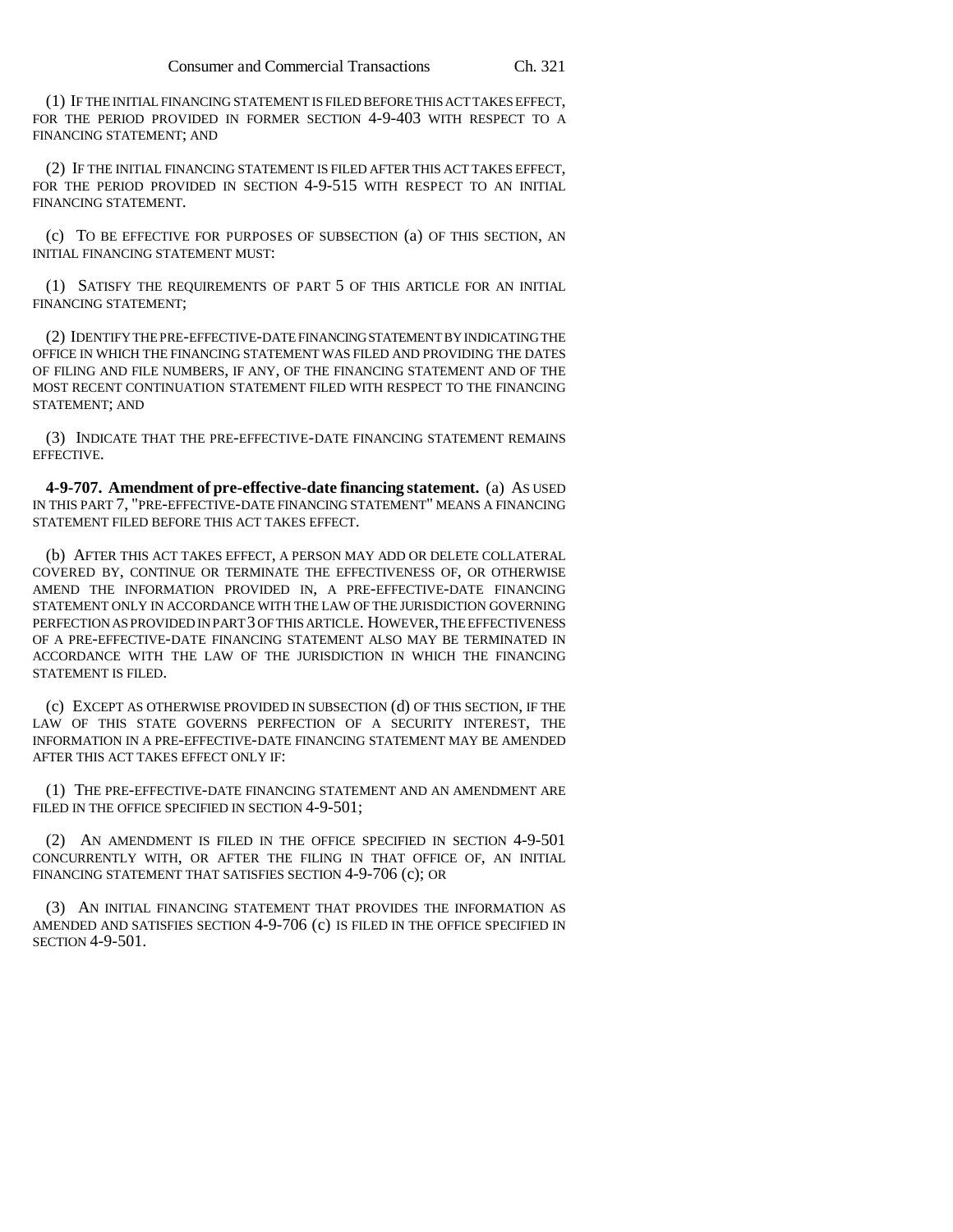(d) IF THE LAW OF THIS STATE GOVERNS PERFECTION OF A SECURITY INTEREST, THE EFFECTIVENESS OF A PRE-EFFECTIVE-DATE FINANCING STATEMENT MAY BE CONTINUED ONLY UNDER SECTION 4-9-705 (d) AND (f) OR 4-9-706.

(e) WHETHER OR NOT THE LAW OF THIS STATE GOVERNS PERFECTION OF A SECURITY INTEREST, THE EFFECTIVENESS OF A PRE-EFFECTIVE-DATE FINANCING STATEMENT FILED IN THIS STATE MAY BE TERMINATED AFTER THIS ACT TAKES EFFECT BY FILING A TERMINATION STATEMENT IN THE OFFICE IN WHICH THE PRE-EFFECTIVE DATE FINANCING STATEMENT IS FILED, UNLESS AN INITIAL FINANCING STATEMENT THAT SATISFIES SECTION 4-9-706 (c) HAS BEEN FILED IN THE OFFICE SPECIFIED BY THE LAW OF THE JURISDICTION GOVERNING PERFECTION AS PROVIDED IN PART 3 OF THIS ARTICLE AS THE OFFICE IN WHICH TO FILE A FINANCING STATEMENT.

**4-9-708. Persons entitled to file initial financing statement or continuation statement.** A PERSON MAY FILE AN INITIAL FINANCING STATEMENT OR A CONTINUATION STATEMENT UNDER THIS PART 7 IF:

(1) THE SECURED PARTY OF RECORD AUTHORIZES THE FILING; AND

(2) THE FILING IS NECESSARY UNDER THIS PART 7:

(A) TO CONTINUE THE EFFECTIVENESS OF A FINANCING STATEMENT FILED BEFORE THIS ACT TAKES EFFECT; OR

(B) TO PERFECT OR CONTINUE THE PERFECTION OF A SECURITY INTEREST.

**4-9-709. Priority.** (a) THIS ACT DETERMINES THE PRIORITY OF CONFLICTING CLAIMS TO COLLATERAL. HOWEVER, IF THE RELATIVE PRIORITIES OF THE CLAIMS WERE ESTABLISHED BEFORE THIS ACT TAKES EFFECT, FORMER ARTICLE 9 DETERMINES PRIORITY.

(b) FOR PURPOSES OF SECTION 4-9-322 (a), THE PRIORITY OF A SECURITY INTEREST THAT BECOMES ENFORCEABLE UNDER SECTION 4-9-203 OF THIS ACT DATES FROM THE TIME THIS ACT TAKES EFFECT IF THE SECURITY INTEREST IS PERFECTED UNDER THIS ACT BY THE FILING OF A FINANCING STATEMENT BEFORE THIS ACT TAKES EFFECT WHICH WOULD NOT HAVE BEEN EFFECTIVE TO PERFECT THE SECURITY INTEREST UNDER FORMER ARTICLE 9. THIS SUBSECTION (b) DOES NOT APPLY TO CONFLICTING SECURITY INTERESTS EACH OF WHICH IS PERFECTED BY THE FILING OF SUCH A FINANCING STATEMENT.

**SECTION 2.** 4-9.3-102 (2), Colorado Revised Statutes, is amended to read:

**4-9.3-102. Definitions.** As used in this article, unless the context otherwise requires:

(2) "Central filing officer" means the person designated by the board pursuant to section 4-9.3-103 SECRETARY OF STATE.

**SECTION 3. Repeal.** 4-9.3-103 (3) (j), Colorado Revised Statutes, is repealed as follows: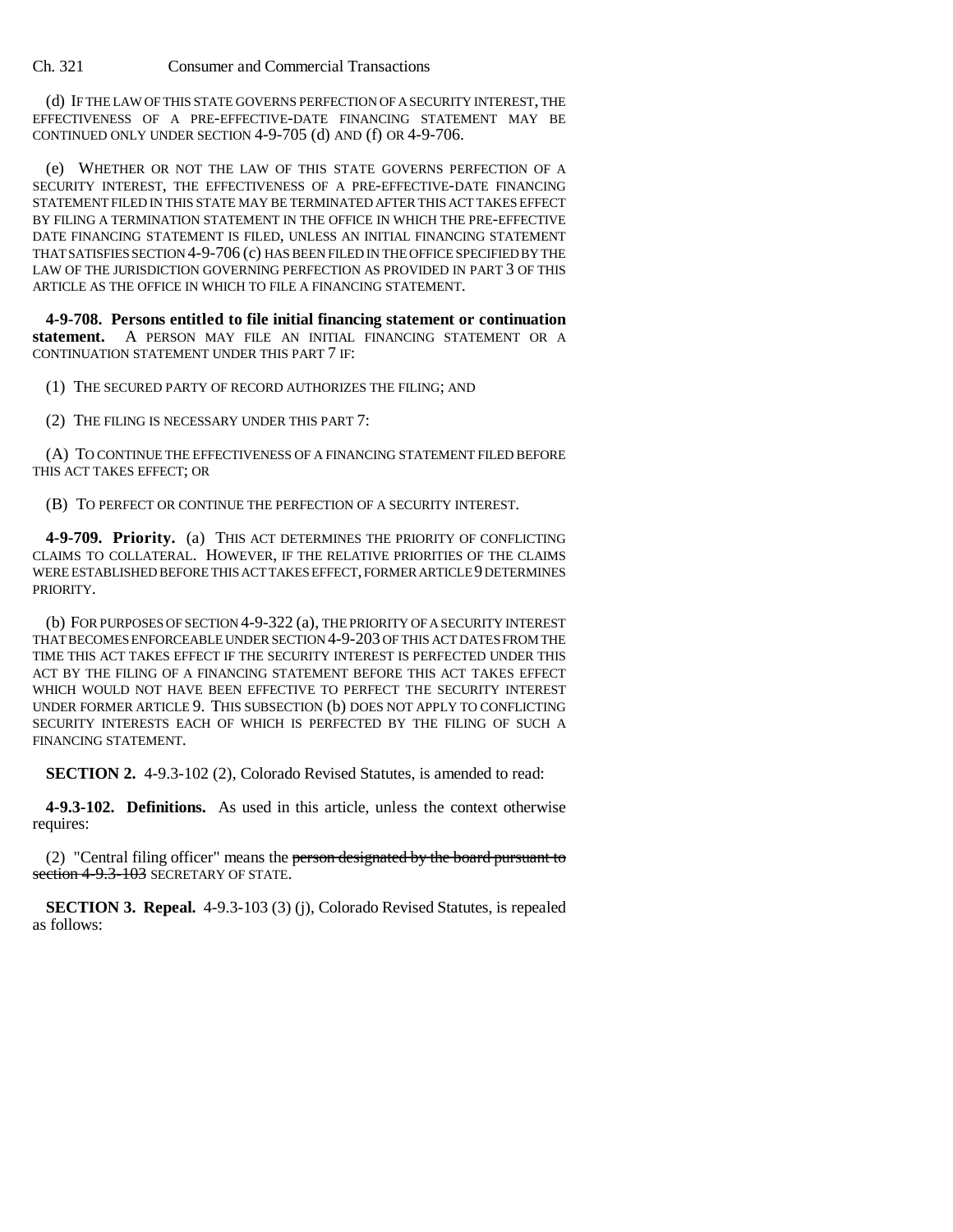**4-9.3-103. Central information system board - director - duties - repeal.** (3) In performing its duties pursuant to this article, the board has the power to:

(j) On or before November 1, 1999, appoint a person to perform the duties of the central filing officer under this article and part 4 of article 9 and article 9.5 of this title. The person so appointed shall exercise such powers as may be delegated by the board or that may be necessary to discharge the duties of the central filing officer, including, without limitation, the implementation of all contracts entered into by the board pertaining to the performance of such duties. The central filing officer shall serve for an indefinite term, at the pleasure of the board.

**SECTION 4.** 4-9.3-103 (3) (a), (3) (b), (3) (e), and (3) (f), Colorado Revised Statutes, are amended to read:

**4-9.3-103. Central information system board - director - duties - repeal.** (3) In performing its duties pursuant to this article, the board has the power to:

(a) Create and implement the central information system; which shall include the operation and improvement of the central filing system;

(b) Adopt, rescind, modify, or amend rules, orders, and resolutions for the exercise of its and the central filing officer's powers and duties;

(e) Monitor program performance and accountability; including the performance of the central filing officer designated pursuant to paragraph (j) of this subsection  $(3)$ ;

(f) Hire all necessary personnel and procure all necessary personal services and equipment to assist the central filing officer in exercising the powers and carrying CARRY out the duties set forth in this article and part 4 PART 5 of article 9 and article 9.5 of this title, including, without limitation, acquiring the capability to receive electronic filings. Whenever practicable, the board shall contract with private entities for the performance of such duties.

**SECTION 5.** 4-9.3-105 (4), Colorado Revised Statutes, is amended to read:

**4-9.3-105. Central information system cash fund - creation.** (4) All equipment, software, and other property purchased with moneys from the county clerk's technology fund shall become the property of the respective counties in which such property exists as of December 31, 1999. The board shall determine, and may establish subcommittees to recommend, formulae pursuant to which any unexpended, unencumbered moneys remaining in the county clerk's technology fund as of December 31, 1999, shall be allocated among the county clerks. It is the intent of the general assembly that moneys in the fund be distributed directly to each county clerk in an amount equal to the allocation determined by the board and that such distribution not be considered a transfer to a county's general fund or subject to appropriation by a county commission. ALL EQUIPMENT, SOFTWARE, AND OTHER PROPERTY THAT IS IN THE POSSESSION OF A COUNTY AND THAT WAS PURCHASED WITH MONEYS FROM THE CENTRAL INFORMATION SYSTEM CASH FUND MAY BE TRANSFERRED TO SUCH COUNTY AND, UPON SUCH TRANSFER, SHALL BECOME THE PROPERTY OF THE COUNTY.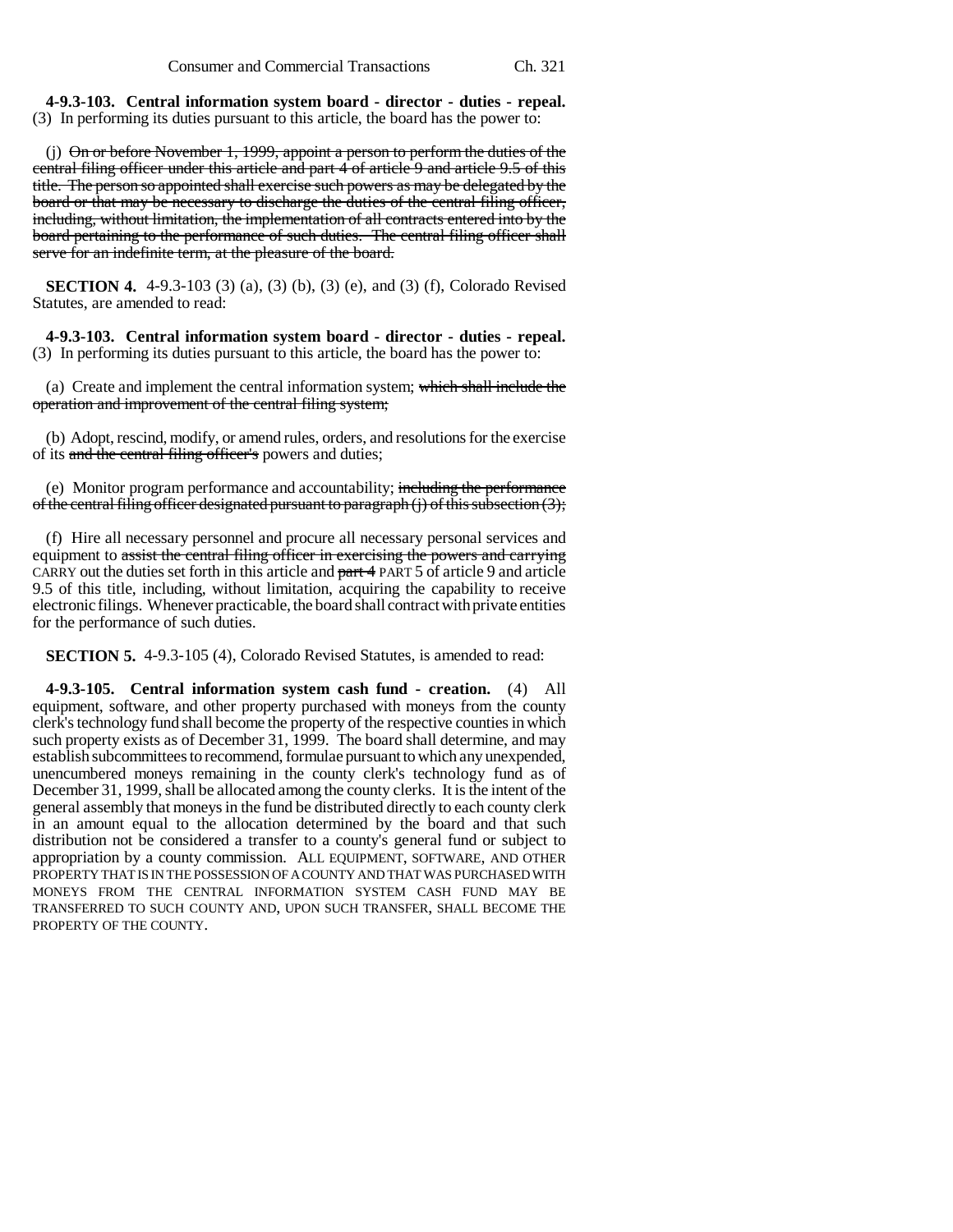**SECTION 6.** 4-9.3-105 (3.4), Colorado Revised Statutes, is amended to read:

**4-9.3-105. Central information system cash fund - creation.** (3.4) Revenues collected by the board and the central filing officer from their respective ITS operations shall be transmitted to the state treasurer, who shall credit the same to the central information system cash fund, which fund is hereby created in the state treasury. Such revenues shall be subject to annual appropriation by the general assembly to the board for the purposes described in subsection (1) of this section and in section 4-9.3-103. The board may allocate a share of such revenues to the governmental agencies that provide database information to the central information system for public access purposes.

**SECTION 7.** Article 9.3 of title 4, Colorado Revised Statutes, is amended BY THE ADDITION OF A NEW SECTION to read:

**4-9.3-108. Transfer from central filing officer to secretary of state.** (1) IN ADDITION TO THE POWERS AND DUTIES OF THE SECRETARY OF STATE UNDER ARTICLE 9 OF THIS TITLE, THE SECRETARY OF STATE SHALL PERFORM THE FUNCTIONS OF THE CENTRAL FILING OFFICER UNDER THIS ARTICLE AND ARTICLE 9.5 OF THIS TITLE.

(2) ON JULY 1, 2001, ALL EMPLOYEES OF THE CENTRAL FILING OFFICE WHOSE PRINCIPAL DUTIES ARE CONCERNED WITH THE DUTIES AND FUNCTIONS TO BE PERFORMED BY THE SECRETARY OF STATE AND WHOSE EMPLOYMENT BY THE SECRETARY OF STATE IS DEEMED NECESSARY BY THE SECRETARY OF STATE TO CARRY OUT THE PURPOSES OF THIS ARTICLE AND OF ARTICLES 9 AND 9.5 OF THIS TITLE SHALL BE TRANSFERRED TO THE SECRETARY OF STATE AND SHALL BECOME EMPLOYEES THEREOF. SUCH EMPLOYEES SHALL RETAIN ALL RIGHTS TO THE STATE PERSONNEL SYSTEM AND RETIREMENT BENEFITS UNDER THE LAWS OF THIS STATE, AND THEIR SERVICES SHALL BE DEEMED TO HAVE BEEN CONTINUOUS. ALL TRANSFERS AND ANY ABOLISHMENT OF POSITIONS IN THE STATE PERSONNEL SYSTEM SHALL BE MADE AND PROCESSED IN ACCORDANCE WITH STATE PERSONNEL SYSTEM LAWS AND RULES.

(3) ON JULY 1, 2001, ALL ITEMS OF PROPERTY, REAL AND PERSONAL, INCLUDING OFFICE FURNITURE AND FIXTURES, BOOKS, DOCUMENTS, AND RECORDS OF THE CENTRAL FILING OFFICER PERTAINING TO THE DUTIES AND FUNCTIONS TRANSFERRED TO THE SECRETARY OF STATE, SHALL BE TRANSFERRED TO THE SECRETARY OF STATE AND SHALL BECOME THE PROPERTY THEREOF.

(4) ON OR AFTER JULY 1, 2001, WHENEVER THE CENTRAL FILING OFFICER IS REFERRED TO OR DESIGNATED BY ANY CONTRACT OR OTHER DOCUMENT ENTERED INTO PRIOR TO JULY 1, 2001, TO WHICH THE CENTRAL FILING OFFICER IS A PARTY IN CONNECTION WITH THE DUTIES AND FUNCTIONS TO BE PERFORMED BY THE SECRETARY OF STATE UNDER THIS TITLE, SUCH REFERENCE OR DESIGNATION SHALL BE DEEMED TO REFER TO OR DESIGNATE THE SECRETARY OF STATE. ALL CONTRACTS ENTERED INTO BY THE CENTRAL FILING OFFICER PRIOR TO JULY 1, 2001, IN CONNECTION WITH THE DUTIES AND FUNCTIONS TO BE PERFORMED BY THE SECRETARY OF STATE UNDER THIS TITLE ARE HEREBY VALIDATED, WITH THE SECRETARY OF STATE SUCCEEDING TO ALL THE RIGHTS AND OBLIGATIONS OF SUCH CONTRACTS. ANY APPROPRIATIONS OF FUNDS FROM PRIOR FISCAL YEARS OPEN TO SATISFY OBLIGATIONS INCURRED UNDER SUCH CONTRACTS ARE HEREBY TRANSFERRED AND APPROPRIATED TO THE BOARD FOR THE PAYMENT OF SUCH OBLIGATIONS.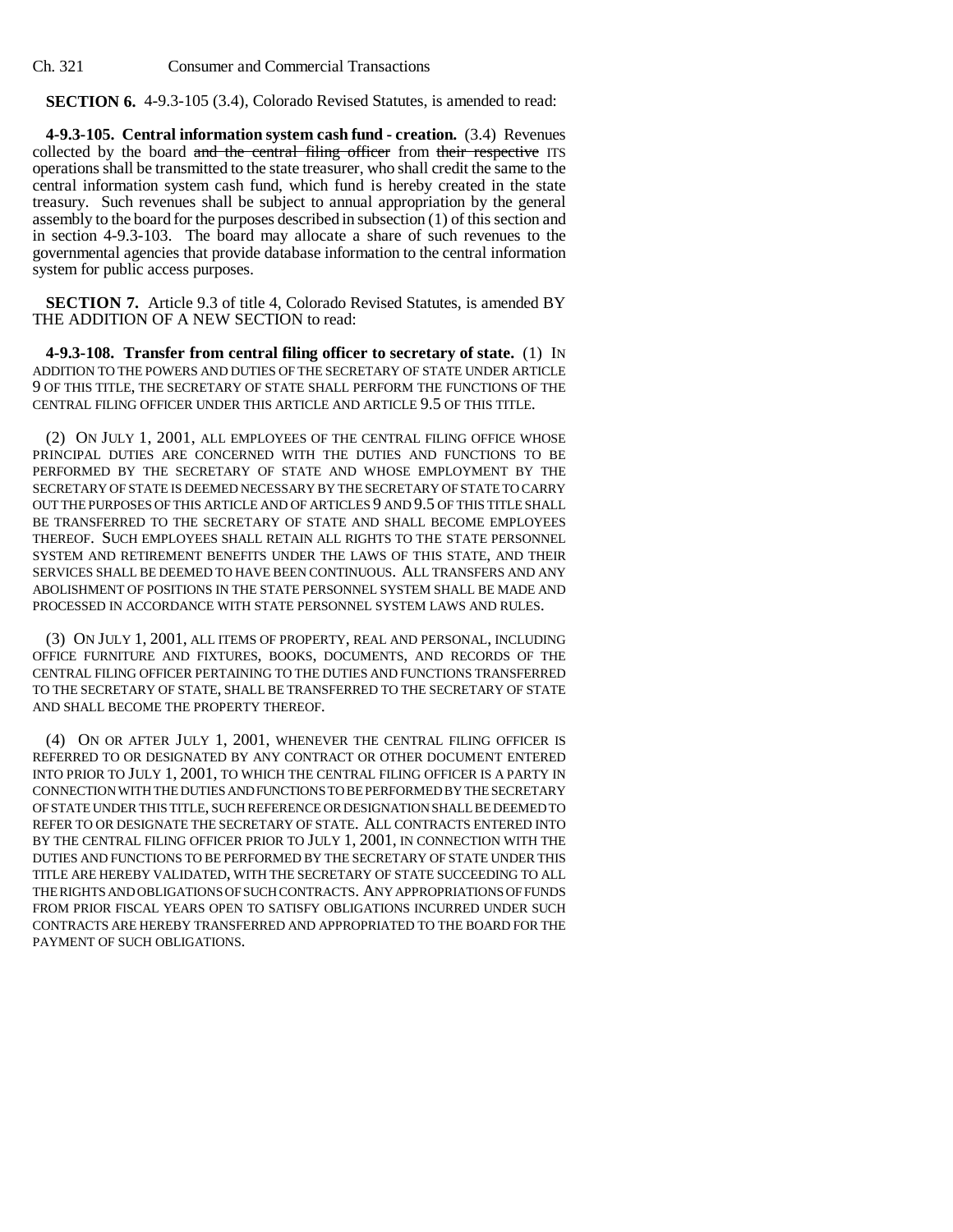**SECTION 8.** 4-9.5-103 (2.5), (3), (7) (e), and (7) (j), Colorado Revised Statutes, are amended to read:

**4-9.5-103. Definitions.** As used in this article, unless the context otherwise requires:

(2.5) "Central filing officer" means the person designated by the board pursuant to section 4-9.3-103 SECRETARY OF STATE.

(3) "Central filing system" means a system for filing effective financing statements or notice of such financing statements on a statewide basis and which has been certified by the secretary of the United States department of agriculture pursuant to section 1324 of the "Food Security Act of 1985". It is the intent of the general assembly that, effective January 1, 2000, the filing system established by section 4-9-401 SECTION 4-9-501 shall constitute the central filing system.

(7) "Effective financing statement" means a statement that:

(e) Shall be amended in writing within three months after any material change, similarly signed, and filed to reflect material changes. Such amendment and material change shall be signed by the secured party, and if such amendment is filed electronically it shall be signed electronically, pursuant to section  $4-9-413$  (2) SECTION 24-71-101,C.R.S. However, if the security interest is terminated as to one or more of the farm products shown on the filed effective financing statement and the effective financing statement is to remain effective as to one or more other farm products, an amendment shall be filed showing such partial termination within thirty days after termination of such security interest, and if the affected secured party fails to file an amendment showing such partial termination within the thirty-day period, he shall be liable to the debtor for one hundred dollars, and, in addition, for any loss caused to the debtor by such failure.

(j) Is accompanied by the requisite filing fee, established pursuant to section  $4 - 11 - 102$  SECTION 4-9-525;

**SECTION 9.** 4-9.5-107 (1) and (2) (a) (I), Colorado Revised Statutes, are amended to read:

**4-9.5-107. Notice of termination.** (1) Whenever there is no outstanding secured obligation and no commitment to make advances, incur obligations, or otherwise give value, the secured party shall, within thirty days, file with the central filing officer a notice of termination of the effective financing statement and provide notice to the debtor of such filing, unless the debtor otherwise requests. If the affected secured party fails to file a termination statement within the thirty-day period, the secured party shall be liable to the debtor for one FIVE hundred dollars, and, in addition, for any loss caused to the debtor by such failure.

(2) (a) The notice of termination of an effective financing statement shall:

(I) Be signed by the secured party, and if such notice is filed electronically it shall be signed electronically, pursuant to section 4-9-413 (2) SECTION 24-71-101, C.R.S.;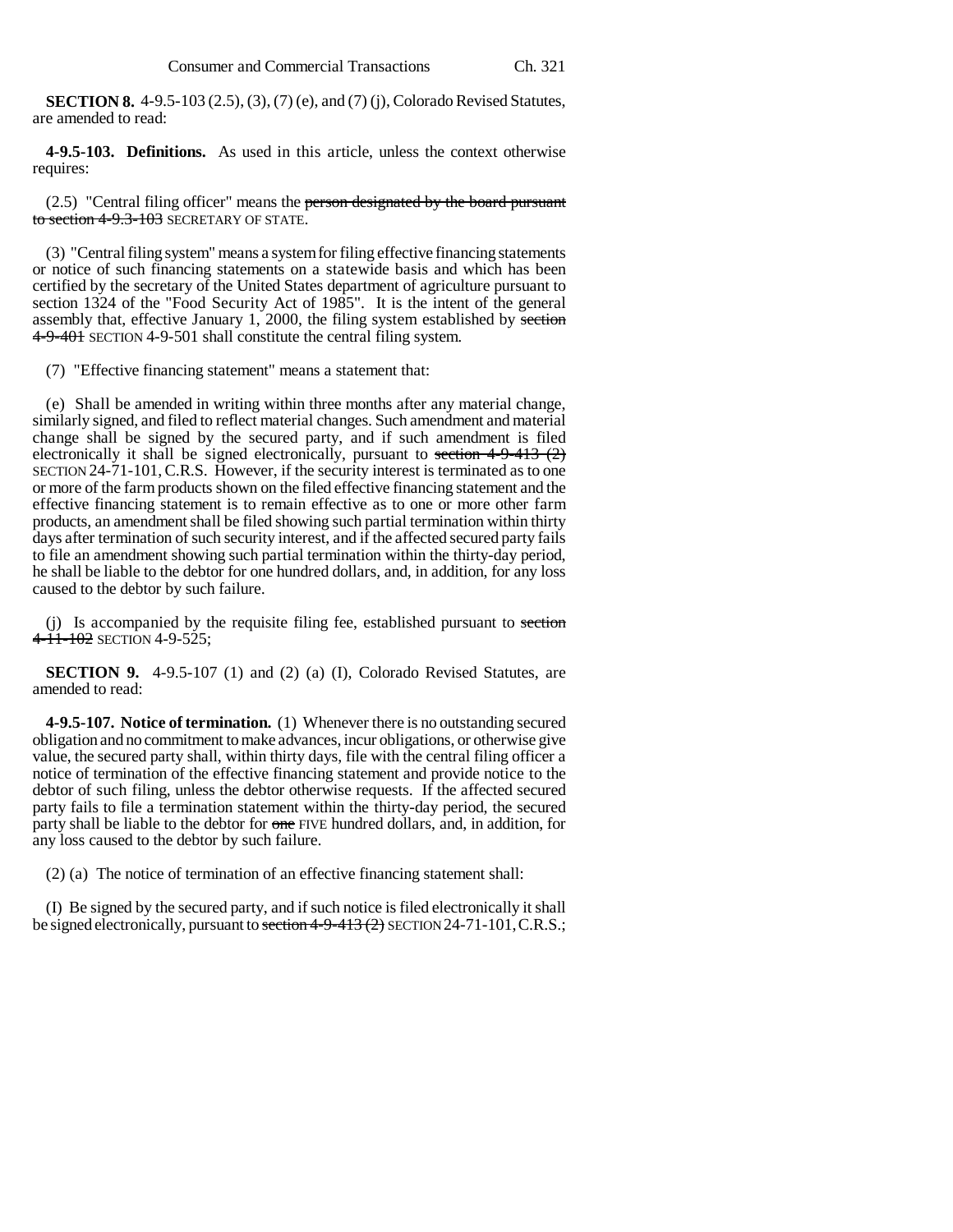**SECTION 10.** 4-9.5-108 (1) and (3), Colorado Revised Statutes, are amended to read:

**4-9.5-108. Filings generally.** (1) The central filing officer shall accept for filing all filings pursuant to this title during regular business hours. The central filing officer shall record the date and hour of the filing of such statements. In the event of an electronic filing made other than during regular business hours, the central filing officer shall record the date of filing as follows: If an electronic filing is made other than during the regular business hours of the filing office, the date of filing shall be the day on which such office next commences business, and the hour of filing shall be the commencement of business on such day. All filings made pursuant to this title that are filed as paper documents and not electronically shall be filed in duplicate, and one copy of the statement shall be returned to the filing party stamped to show the time of receipt of the filing. All filings shall be submitted for filing on forms prescribed by the board. Nothing in this section shall be construed to require the central filing officer to accept for filing any item the rejection of which is required or permitted under section 4-9-403.5 SECTION 4-9-520.

(3) Any termination, amendment, assignment, or release of collateral filing made pursuant to this article shall include the signature of the secured party, and if such filing is made electronically it shall be signed electronically, pursuant to section 4-9-413 (2) SECTION 24-71-101, C.R.S.

**SECTION 11.** 38-25-102 (2) and (2.5), Colorado Revised Statutes, are amended to read:

**38-25-102. Federal liens - places of filing.** (2) Notices of federal liens upon personal property, whether tangible or intangible, for obligations payable to the United States and certificates and notices affecting the liens shall be filed as follows:

(a) If the person against whose interest the lien applies is a corporation, partnership, or limited liability company whose chief executive office is in this state, as these entities are defined in the internal revenue laws of the United States, in the office of the central filing officer SECRETARY OF STATE;

(b) If the person against whose interest the lien applies is a trust that is not covered by paragraph (a) of this subsection (2), in the office of the central filing officer SECRETARY OF STATE;

(c) If the person against whose interest the lien applies is the estate of a decedent, in the office of the central filing officer SECRETARY OF STATE;

(d) In all other cases, WHERE THE PERSON AGAINST WHOSE INTEREST THE LIEN APPLIES HAS HIS, HER, OR ITS PRINCIPAL RESIDENCE IN THIS STATE AT THE TIME OF RECORDING OF THE NOTICE OF LIEN, the notice of lien shall be recorded in the office of the county clerk and recorder of the county where the person against whose interest the lien applies resides at the time of recording of the notice of lien SECRETARY OF STATE.

(2.5) As used in this article, unless the context otherwise requires, "central filing officer" means the central filing officer designated pursuant to section 4-9.3-103,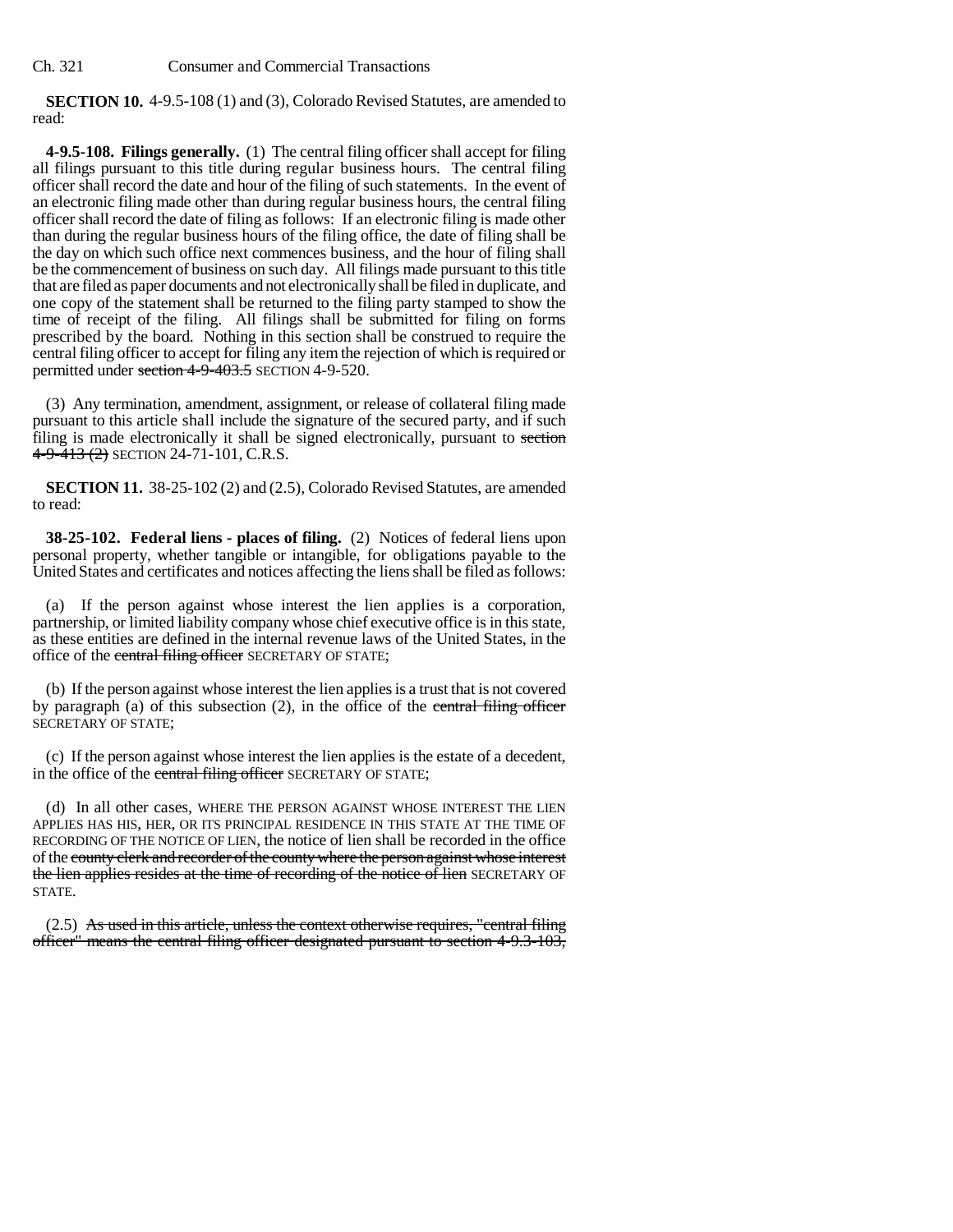# C.R.S.

**SECTION 12.** 38-25-104 (1) (a), the introductory portion to 38-25-104 (2), and 38-25-104 (4), Colorado Revised Statutes, are amended to read:

**38-25-104. Duties of filing officer.** (1) If a notice of federal lien, a refiling of a notice of federal lien, or a notice of revocation of any certificate described in subsection (2) of this section is presented to a filing officer who is:

(a) The central filing officer SECRETARY OF STATE, then the central filing officer SECRETARY OF STATE shall cause the notice to be marked, held, and indexed in accordance with the provisions of section 4-9-403 (4) SECTION 4-9-519, C.R.S., as if the notice were a financing statement within the meaning of such section; or

(2) If a certificate of release, nonattachment, discharge, or subordination of any lien is presented to the central filing officer SECRETARY OF STATE for filing, the central filing officer SECRETARY OF STATE shall:

(4) Upon request of any person, the filing officer shall issue a certificate showing whether there is on file, or recorded on the date and hour stated therein, any notice of lien or certificate or notice affecting any lien filed under this article, naming a particular person and, if a notice or certificate is on file, giving the date and hour of filing of each notice or certificate. The fee for the issuance of a certificate by the central filing officer SECRETARY OF STATE shall be determined and collected pursuant to section 24-21-104 (3), C.R.S., and the fee for the issuance of a certificate by a county clerk and recorder shall be the same as provided in section  $4-11-102$  (1) (g) (I), C.R.S. FIVE DOLLARS. Upon request, the filing officer shall furnish a copy of any notice of federal lien or notice or certificate affecting a federal lien. The fee for furnishing and for certifying such copy and affixing the seal thereto shall be determined and collected pursuant to section 24-21-104 (3), C.R.S., if furnished by the central filing officer SECRETARY OF STATE, and the said fee shall be the same as provided in section 4-11-102 (1) (g) (II), C.R.S. FIVE DOLLARS, if furnished by a county clerk and recorder.

**SECTION 13.** 38-25-105 (1) (c) and (2), Colorado Revised Statutes, are amended to read:

**38-25-105.** Fees. (1) (c) When the filing officer is the central filing officer SECRETARY OF STATE, the fees required by this subsection (1) shall be determined and collected pursuant to section 24-21-104 (3), C.R.S.

(2) The FILING officer shall bill the district directors of internal revenue or other appropriate federal officials on a monthly basis for fees for documents filed by them.

**SECTION 14.** 38-25-106, Colorado Revised Statutes, is amended to read:

**38-25-106. Lien not valid until notice filed.** Prior to the time of the filing of a notice of lien in the office of the central filing officer SECRETARY OF STATE or the county clerk and recorder, as the case may be, the lien shall not be valid as against any mortgagee, purchaser, or judgment creditor.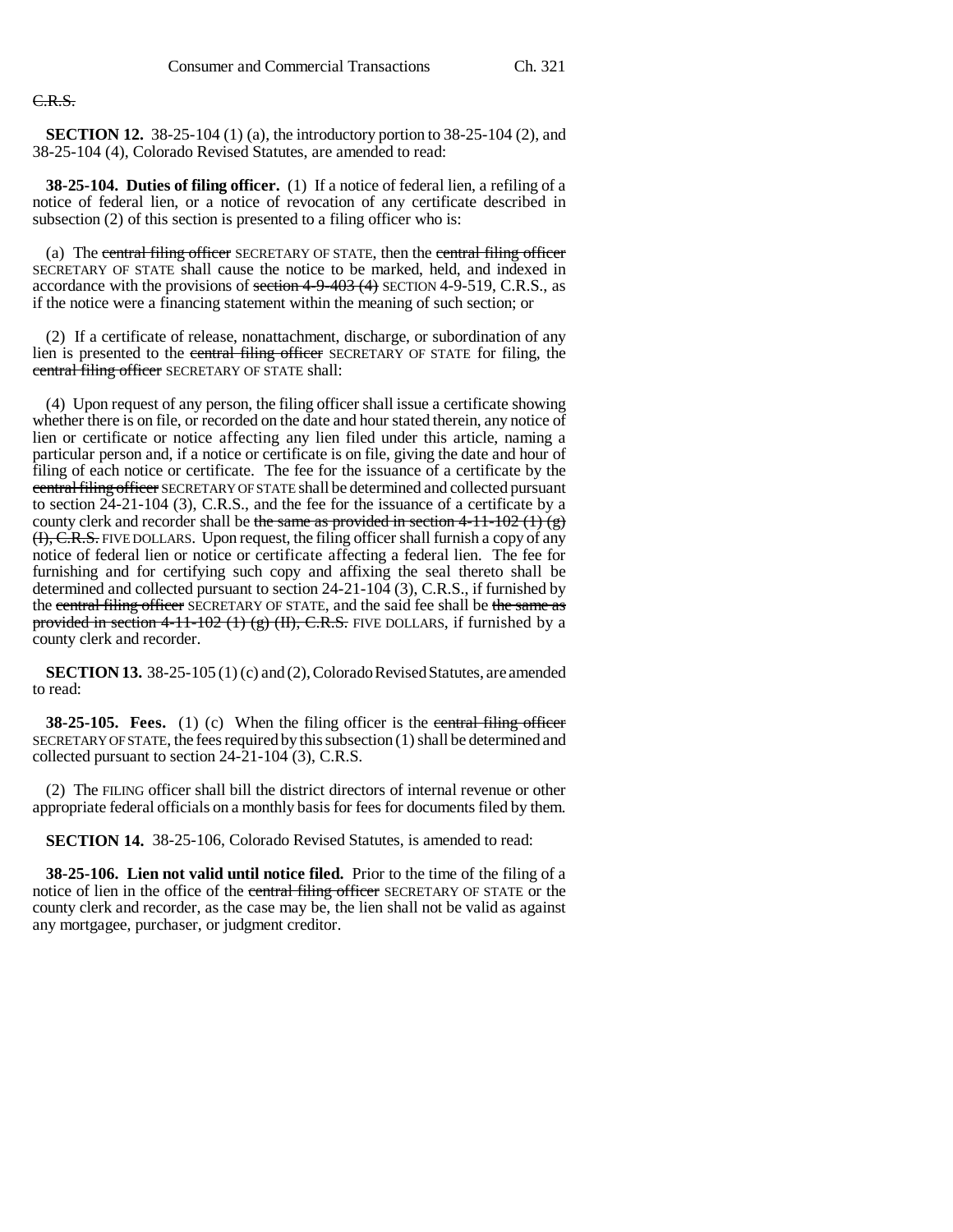**SECTION 15.** 38-27-102, Colorado Revised Statutes, is amended to read:

**38-27-102. Notice of lien.** Such lien shall take effect if, prior to any such judgment, settlement, or compromise, a written notice of lien containing the name and address of the injured person, the date of the accident, the name and location of the hospital, and the name of the person alleged to be liable to the injured person for the injuries received is filed by the hospital in the office of the central filing officer designated pursuant to section 4-9.3-103, C.R.S. SECRETARY OF STATE. Hospital liens properly recorded with the division of insurance prior to July 1, 1994, shall be valid and enforceable without filing with the office of the secretary of state. Within ten days after such filing, the hospital shall mail by certified mail, return receipt requested, a copy of said notice to such injured person at the last address provided to the hospital by such person, to his or her attorney, if known, to the persons alleged to be liable to such injured person for the injuries sustained, if known, and to the insurance carriers, if known, which have insured such persons alleged to be liable against such liability. If an action for damages on account of such injuries or death is pending, the requirements of notice contained in this section shall be satisfied by the filing of the said notice of lien in the pending action, with copies thereof to the attorneys of record for the parties thereto.

**SECTION 16.** 4-1-105 (2), Colorado Revised Statutes, is amended to read:

**4-1-105. Territorial application of title - parties' power to choose applicable law.** (2) Where one of the following provisions of this title specifies the applicable law, that provision governs and a contrary agreement is effective only to the extent permitted by the law (including the conflict of laws rules) so specified:

Rights of creditors against sold goods. Section 4-2-402.

Applicability of the article on leases. Sections 4-2.5-105 and 4-2.5-106.

Applicability of the article on bank deposits and collections. Section 4-4-102.

Governing law in the article on funds transfers. Section 4-4.5-507.

Letters of credit. Section 4-5-116.

Applicability of the article on investment securities. Section 4-8-110.

Perfection provisions of the article on secured transactions. Section 4-9-103.

LAW GOVERNING PERFECTION, THE EFFECT OF PERFECTION OR NONPERFECTION, AND THE PRIORITY OF SECURITY INTERESTS AND AGRICULTURAL LIENS. SECTIONS 4-9-301 TO 4-9-307.

**SECTION 17.** The introductory portion to 4-1-201 and 4-1-201 (9), (32), and (37), Colorado Revised Statutes, are amended to read:

**4-1-201. General definitions.** Subject to additional definitions contained in the subsequent articles of this title which are applicable to specific articles or portions PARTS thereof, and unless the context otherwise requires, in this title: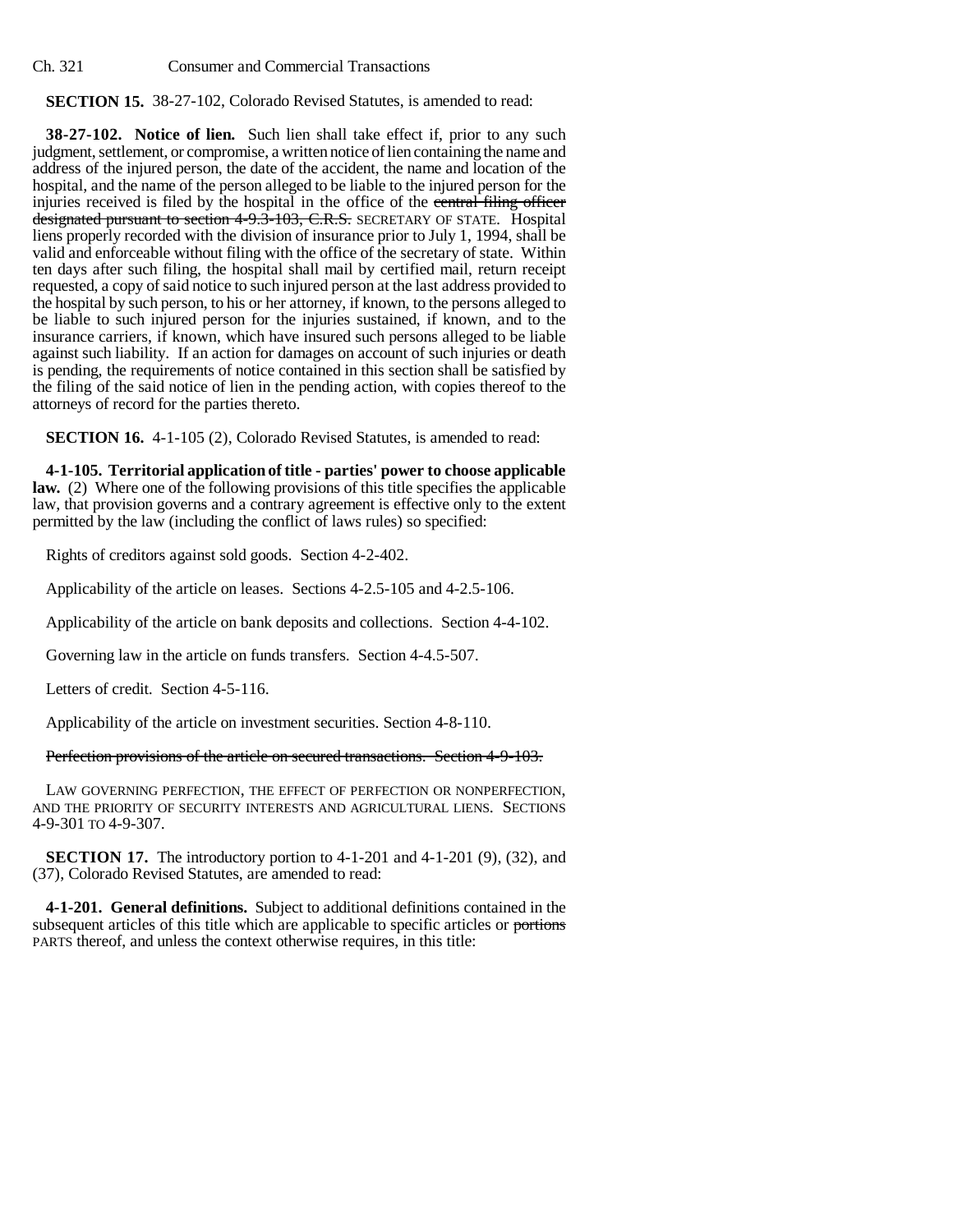(9) "Buyer in ordinary course of business" means a person  $w$ ho THAT BUYS GOODS in good faith, and without knowledge that the sale to him is in violation of VIOLATES the ownership rights or security interest of a third party ANOTHER PERSON in the goods, AND buys in THE ordinary course from a person, OTHER THAN A PAWNBROKER, in the business of selling goods of that kind. but does not include a pawnbroker. All persons who sell minerals or the like (including oil and gas) at wellhead or minehead shall be deemed persons A PERSON BUYS GOODS IN THE ORDINARY COURSE IF THE SALE TO THE PERSON COMPORTS WITH THE USUAL OR CUSTOMARY PRACTICES IN THE KIND OF BUSINESS IN WHICH THE SELLER IS ENGAGED OR WITH THE SELLER'S OWN USUAL OR CUSTOMARY PRACTICES. A PERSON THAT SELLS OIL, GAS, OR OTHER MINERALS AT THE WELLHEAD OR MINEHEAD IS A PERSON in the business of selling goods of that kind. "Buying" A BUYER IN ORDINARY COURSE OF BUSINESS may be BUY for cash, or by exchange of other property, or on secured or unsecured credit, and includes receiving MAY ACQUIRE goods or documents of title under a preexisting contract for sale. but does not include a transfer in bulk or as security for or in total or partial satisfaction of a money debt ONLY A BUYER THAT TAKES POSSESSION OF THE GOODS OR HAS A RIGHT TO RECOVER THE GOODS FROM THE SELLER UNDER ARTICLE 2 OF THIS TITLE MAY BE A BUYER IN ORDINARY COURSE OF BUSINESS. A PERSON THAT ACQUIRES GOODS IN A TRANSFER IN BULK OR AS SECURITY FOR OR IN TOTAL OR PARTIAL SATISFACTION OF A MONEY DEBT IS NOT A BUYER IN ORDINARY COURSE OF BUSINESS.

(32) "Purchase" includes taking by sale, discount, negotiation, mortgage, pledge, lien, SECURITY INTEREST, issue or reissue, gift, or any other voluntary transaction creating an interest in property.

(37) "Security interest" means an interest in personal property or fixtures which THAT secures payment or performance of an obligation. The retention or reservation of title by a seller of goods notwithstanding shipment or delivery to the buyer (section 4-2-401) is limited in effect to a reservation of a "security interest". The term also includes any interest of a CONSIGNOR AND A buyer of accounts,  $\sigma$  chattel paper, which A PAYMENT INTANGIBLE, OR A PROMISSORY NOTE IN A TRANSACTION THAT is subject to article 9 of this title. The special property interest of a buyer of goods on identification of such goods to a contract for sale under section 4-2-401 is not a "security interest", but a buyer may also acquire a "security interest" by complying with said article 9. Unless a consignment is intended as security, reservation of title thereunder is not a "security interest", but a consignment is in any event subject to the provisions on consignment sales (section 4-2-326). EXCEPT AS OTHERWISE PROVIDED IN SECTION 4-2-505, THE RIGHT OF A SELLER OR LESSOR OF GOODS UNDER ARTICLE 2 OR 2.5 OF THIS TITLE TO RETAIN OR ACQUIRE POSSESSION OF THE GOODS IS NOT A "SECURITY INTEREST", BUT A SELLER OR LESSOR MAY ALSO ACQUIRE A "SECURITY INTEREST" BY COMPLYING WITH ARTICLE 9 OF THIS TITLE. THE RETENTION OR RESERVATION OF TITLE BY A SELLER OF GOODS NOTWITHSTANDING SHIPMENT OR DELIVERY TO THE BUYER (SECTION 4-2-401) IS LIMITED IN EFFECT TO A RESERVATION OF A "SECURITY INTEREST". Whether a transaction creates a lease or security interest is determined by the facts of each case; however, a transaction creates a security interest if the consideration the lessee is to pay the lessor for the right to possession and use of the goods is an obligation for the term of the lease not subject to termination by the lessee, and

(a) The original term of the lease is equal to or greater than the remaining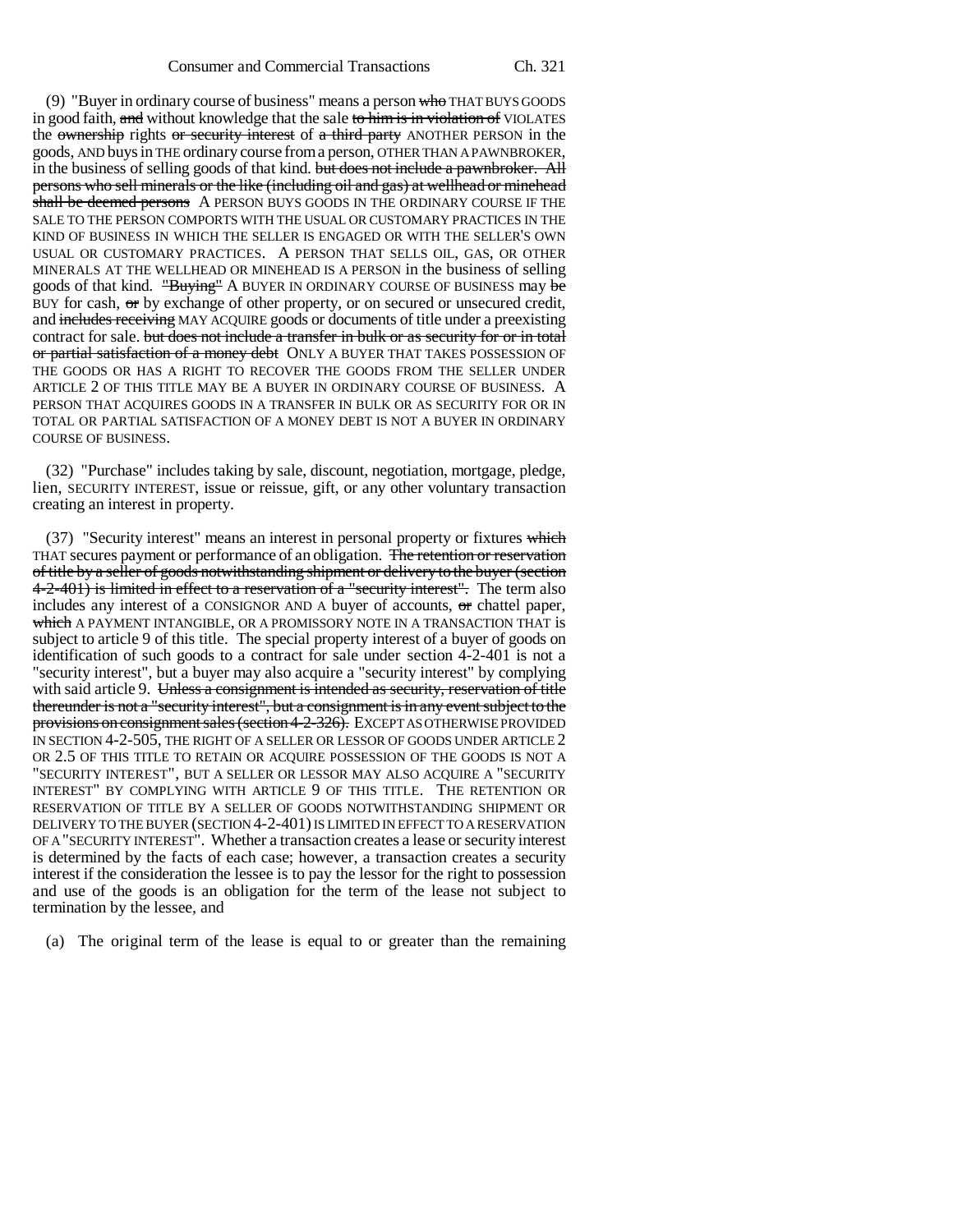economic life of the goods,

(b) The lessee is bound to renew the lease for the remaining economic life of the goods or is bound to become the owner of the goods,

(c) The lessee has an option to renew the lease for the remaining economic life of the goods for no additional consideration or nominal addition consideration upon compliance with the lease agreement, or

(d) The lessee has an option to become the owner of the goods for no additional consideration or nominal addition consideration upon compliance with the lease agreement.

A transaction does not create a security interest merely because it provides that

(a) The present value of the consideration the lessee is obligated to pay the lessor for the right to possession and use of the goods is substantially equal to or is greater than the fair market value of the goods at the time the lease is entered into,

(b) The lessee assumes risk of loss of the goods, or agrees to pay taxes, insurance, filing, recording, or registration fees, or service or maintenance costs with respect to the goods,

(c) The lessee has an option to renew the lease or to become the owner of the goods,

(d) The lessee has an option to renew the lease for a fixed rent that is equal to or greater than the reasonably predictable fair market rent for the use of the goods for the term of the renewal at the time the option is to be performed, or

(e) The lessee has an option to become the owner of the goods for a fixed price that is equal to or greater than the reasonably predictable fair market value of the goods at the time the option is to be performed.

For purposes of this subsection (37):

(x) Additional consideration is not nominal if (i) when the option to renew the lease is granted to the lessee the rent is stated to be the fair market rent for the use of the goods for the term of the renewal determined at the time the option is to be performed, or (ii) when the option to become the owner of the goods is granted to the lessee the price is stated to be the fair market value of the goods determined at the time the option is to be performed. Additional consideration is nominal if it is less than the lessee's reasonably predictable cost of performing under the lease agreement if the option is not exercised;

(y) "Reasonably predictable" and "remaining economic life of goods" are to be determined with reference to the facts and circumstances at the time the transaction is entered into.

(z) "Present value" means the amount as of a date certain of one or more sums payable in the future, discounted to the date certain. The discount is determined by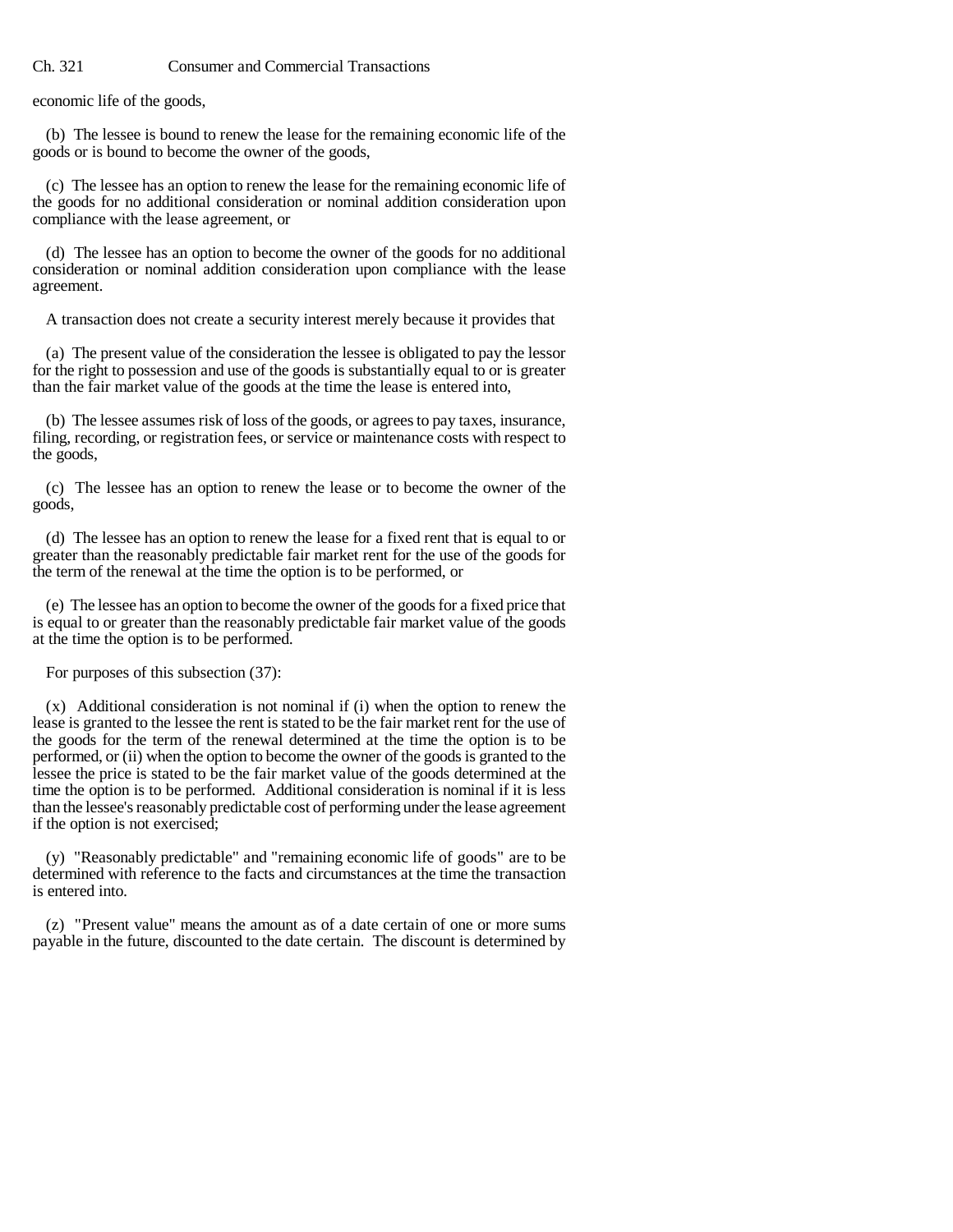the interest rate specified by the parties if the rate is not manifestly unreasonable at the time the transaction is entered into; otherwise, the discount is determined by a commercially reasonable rate that takes into account the facts and circumstances of each case at the time the transaction was entered into.

**SECTION 18.** 4-2-103 (3), Colorado Revised Statutes, is amended to read:

**4-2-103. Definitions and index of definitions.** (3) The following definitions in other articles apply to this article:

| "Check".          | Section 4-3-104.                        |
|-------------------|-----------------------------------------|
| "Consignee".      | Section 4-7-102.                        |
| "Consignor".      | Section 4-7-102.                        |
| "Consumer goods". | <b>Section 4-9-109</b> SECTION 4-9-102. |
| "Dishonor".       | Section 4-3-502.                        |
| "Draft".          | Section 4-3-104.                        |

**SECTION 19.** 4-2-210 (2), Colorado Revised Statutes, is amended, and the said 4-2-210 is further amended BY THE ADDITION OF A NEW SUBSECTION, to read:

**4-2-210. Delegation of performance - assignment of rights.** (2) EXCEPT AS OTHERWISE PROVIDED IN SECTION 4-9-406, unless otherwise agreed, all rights of either seller or buyer can be assigned except where the assignment would materially change the duty of the other party, or increase materially the burden or risk imposed on him OR HER by his OR HER contract, or impair materially his OR HER chance of obtaining return performance. A right to damages for breach of the whole contract or a right arising out of the assignor's due performance of his OR HER entire obligation can be assigned despite agreement otherwise.

(2.5) THE CREATION, ATTACHMENT, PERFECTION, OR ENFORCEMENT OF A SECURITY INTEREST IN THE SELLER'S INTEREST UNDER A CONTRACT IS NOT A TRANSFER THAT MATERIALLY CHANGES THE DUTY OF OR INCREASES MATERIALLY THE BURDEN OR RISK IMPOSED ON THE BUYER OR IMPAIRS MATERIALLY THE BUYER'S CHANCE OF OBTAINING RETURN PERFORMANCE WITHIN THE PURVIEW OF SUBSECTION (2) OF THIS SECTION UNLESS, AND THEN ONLY TO THE EXTENT THAT ENFORCEMENT ACTUALLY RESULTS IN A DELEGATION OF MATERIAL PERFORMANCE OF THE SELLER. EVEN IN THAT EVENT, THE CREATION, ATTACHMENT, PERFECTION, AND ENFORCEMENT OF THE SECURITY INTEREST REMAIN EFFECTIVE, BUT (i) THE SELLER IS LIABLE TO THE BUYER FOR DAMAGES CAUSED BY THE DELEGATION TO THE EXTENT THAT THE DAMAGES COULD NOT REASONABLY BE PREVENTED BY THE BUYER, AND (ii) A COURT HAVING JURISDICTION MAY GRANT OTHER APPROPRIATE RELIEF, INCLUDING CANCELLATION OF THE CONTRACT FOR SALE OR AN INJUNCTION AGAINST ENFORCEMENT OF THE SECURITY INTEREST OR CONSUMMATION OF THE ENFORCEMENT.

**SECTION 20.** 4-2-326, Colorado Revised Statutes, is amended to read: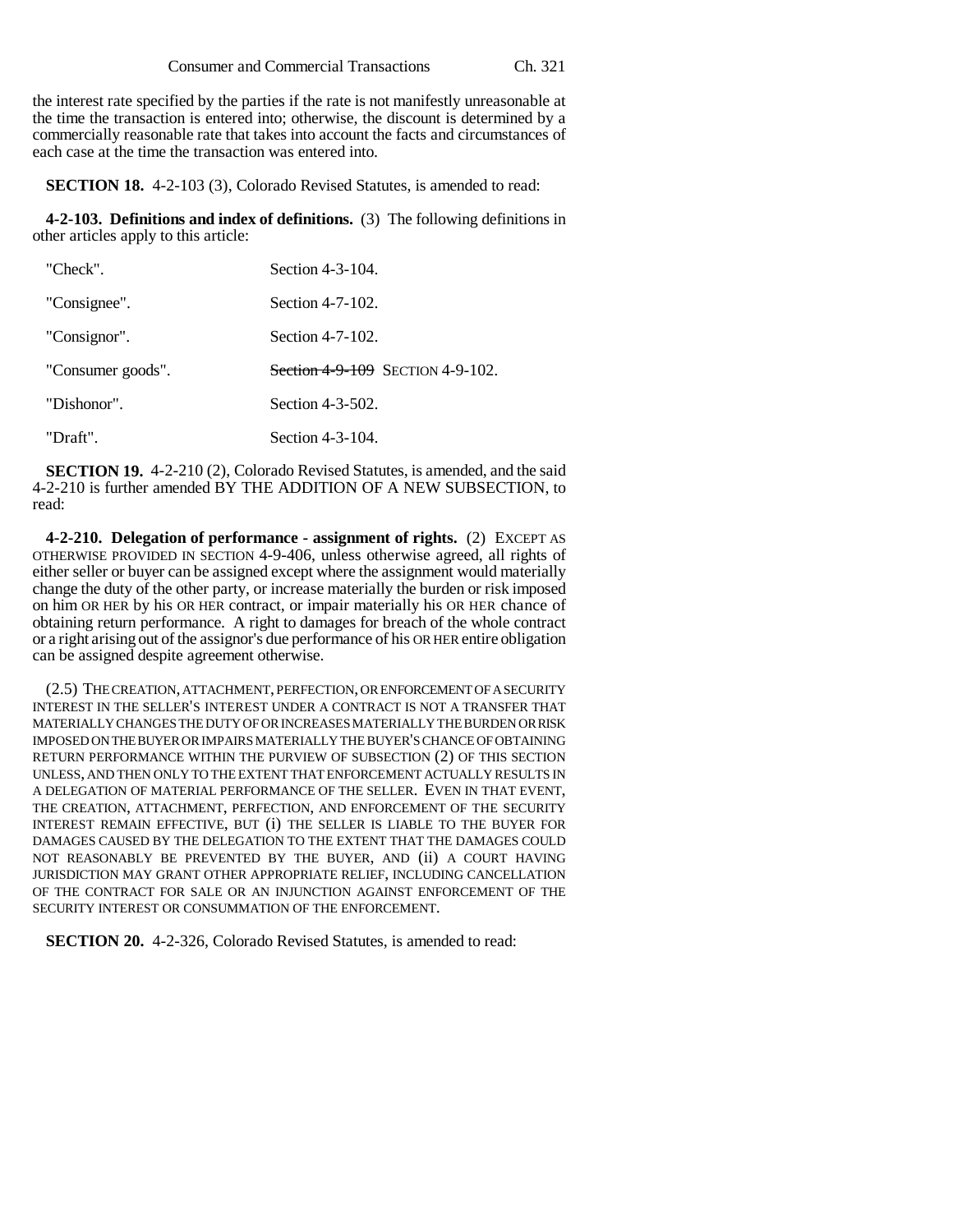**4-2-326. Sale on approval and sale or return - rights of creditors.** (1) Unless otherwise agreed, if delivered goods may be returned by the buyer even though they conform to the contract, the transaction is:

(a) A "sale on approval" if the goods are delivered primarily for use; and

(b) A "sale or return" if the goods are delivered primarily for resale.

(2) Except as provided in subsection  $(3)$  of this section, Goods held on approval are not subject to the claims of the buyer's creditors until acceptance; goods held on sale or return are subject to such claims while in the buyer's possession.

(3) Where goods are delivered to a person for sale and such person maintains a place of business at which he deals in goods of the kind involved, under a name other than the name of the person making delivery, then, with respect to claims of creditors of the person conducting the business, the goods are deemed to be on sale or return. The provisions of this subsection are applicable even though an agreement purports to reserve title to the person making delivery until payment or resale or uses such words as "on consignment" or "on memorandum"; however, this subsection is not applicable if the person making delivery:

(a) Complies with an applicable law providing for a consignor's interest or the like to be evidenced by a sign; or

(b) Establishes that the person conducting the business is generally known by his creditors to be substantially engaged in selling the goods of others; or

(c) Complies with the filing provisions of the article on secured transactions (article 9 of this title).

 $(4)$  (3) Any "or return" term of a contract for sale is to be treated as a separate contract for sale within the statute of frauds section of this article (section 4-2-201) and as contradicting the sale aspect of the contract within the provisions of this article on parol or extrinsic evidence (section 4-2-202).

 $(5)$  (4) The provisions of this section shall not apply to the placement of works of fine art on consignment, which shall be governed by the provisions of article 15 of title 6, C.R.S.

**SECTION 21.** 4-2-502, Colorado Revised Statutes, is amended to read:

**4-2-502. Buyer's right to goods on seller's insolvency - repudiation - failure to deliver.** (1) Subject to subsection  $(2)$  SUBSECTIONS  $(2)$  AND  $(3)$  of this section and even though the goods have not been shipped, a buyer who has paid a part or all of the price of goods in which he OR SHE has a special property under the provisions of section 4-2-501 may on making and keeping good a tender of any unpaid portion of their price recover them from the seller if:

(a) IN THE CASE OF GOODS BOUGHT FOR PERSONAL, FAMILY, OR HOUSEHOLD PURPOSES, THE SELLER REPUDIATES OR FAILS TO DELIVER AS REQUIRED BY THE CONTRACT; OR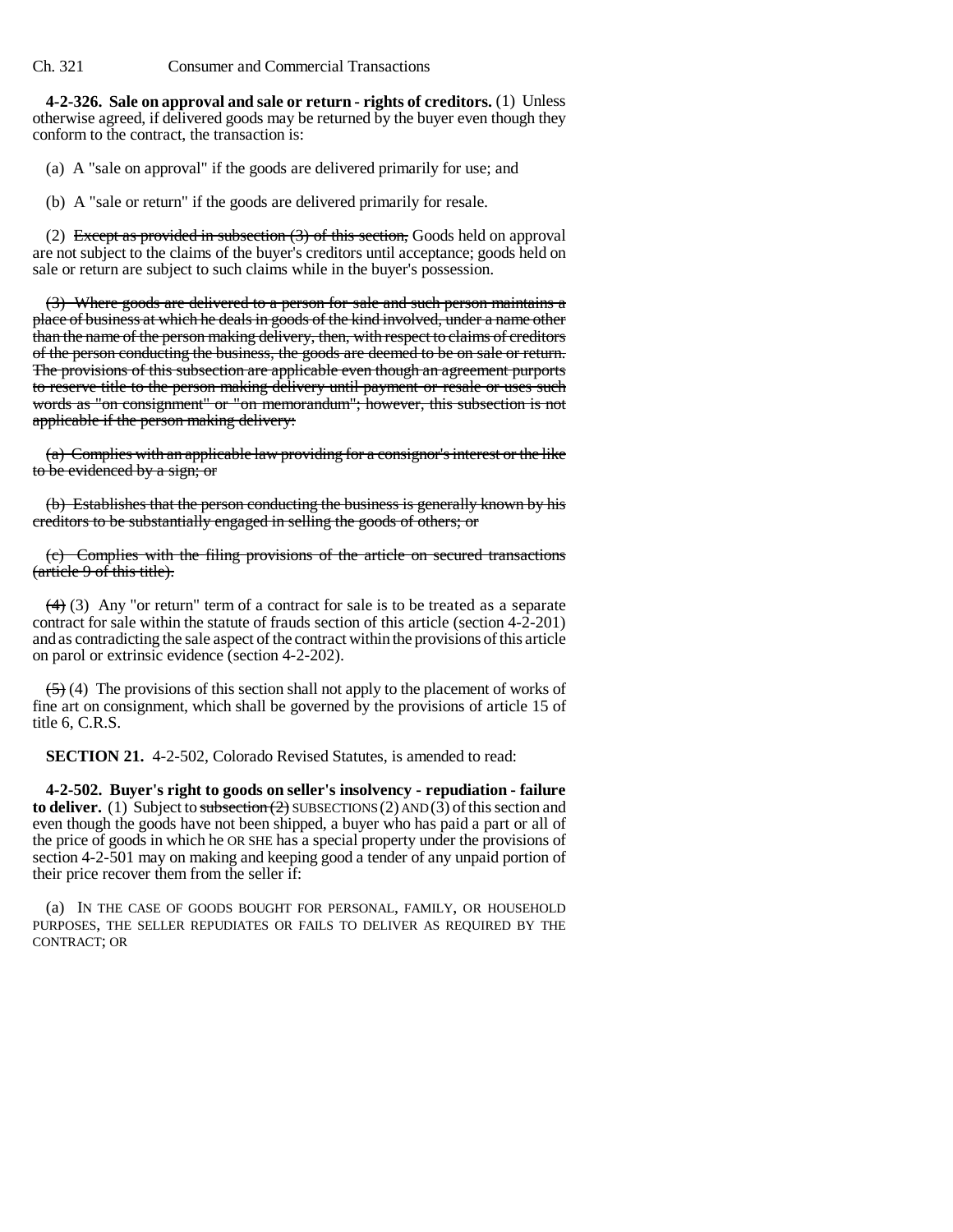(b) IN ALL CASES, the seller becomes insolvent within ten days after receipt of the first installment on their price.

(2) THE BUYER'S RIGHT TO RECOVER THE GOODS UNDER PARAGRAPH (a) OF SUBSECTION (1) OF THIS SECTION VESTS UPON ACQUISITION OF A SPECIAL PROPERTY, EVEN IF THE SELLER HAD NOT THEN REPUDIATED OR FAILED TO DELIVER.

 $\left(\frac{1}{2}\right)$  (3) If the identification creating his OR HER special property has been made by the buyer, he OR SHE acquires the right to recover the goods only if they conform to the contract for sale.

**SECTION 22.** 4-2-716 (3), Colorado Revised Statutes, is amended to read:

**4-2-716. Buyer's right to specific performance or replevin.** (3) The buyer has a right of replevin for goods identified to the contract if after reasonable effort he OR SHE is unable to effect "cover" for such goods or the circumstances reasonably indicate that such effort will be unavailing or if the goods have been shipped under reservation and satisfaction of the security interest in them has been made or tendered. IN THE CASE OF GOODS BOUGHT FOR PERSONAL, FAMILY, OR HOUSEHOLD PURPOSES, THE BUYER'S RIGHT OF REPLEVIN VESTS UPON ACQUISITION OF A SPECIAL PROPERTY, EVEN IF THE SELLER HAD NOT THEN REPUDIATED OR FAILED TO DELIVER.

**SECTION 23.** 4-2.5-103 (3), Colorado Revised Statutes, is amended to read:

**4-2.5-103. Definitions and index of definitions.** (3) The following definitions in other articles apply to this article:

| "Account".             | Section 4-9-106<br>SECTION 4-9-102 (a) $(2)$ .            |
|------------------------|-----------------------------------------------------------|
| "Between merchants".   | Section $4-2-104$ (3).                                    |
| "Buyer".               | Section 4-2-103 $(1)$ (a).                                |
| "Chattel paper".       | Section 4-9-105 $(1)$ (b)<br>SECTION 4-9-102 (a) $(11)$ . |
| "Consumer goods".      | Section 4-9-109 (1)<br>SECTION 4-9-102 (a) $(23)$ .       |
| "Document".            | Section 4-9-105 $(1)$ (f)<br>SECTION 4-9-102 (a) (30).    |
| "Entrusting".          | Section $4-2-403$ (3).                                    |
| "General intangibles". | Section 4-9-106                                           |
| "GENERAL INTANGIBLE".  | SECTION 4-9-102 (a) (42).                                 |
| "Good faith".          | Section 4-2-103 $(1)$ (b).                                |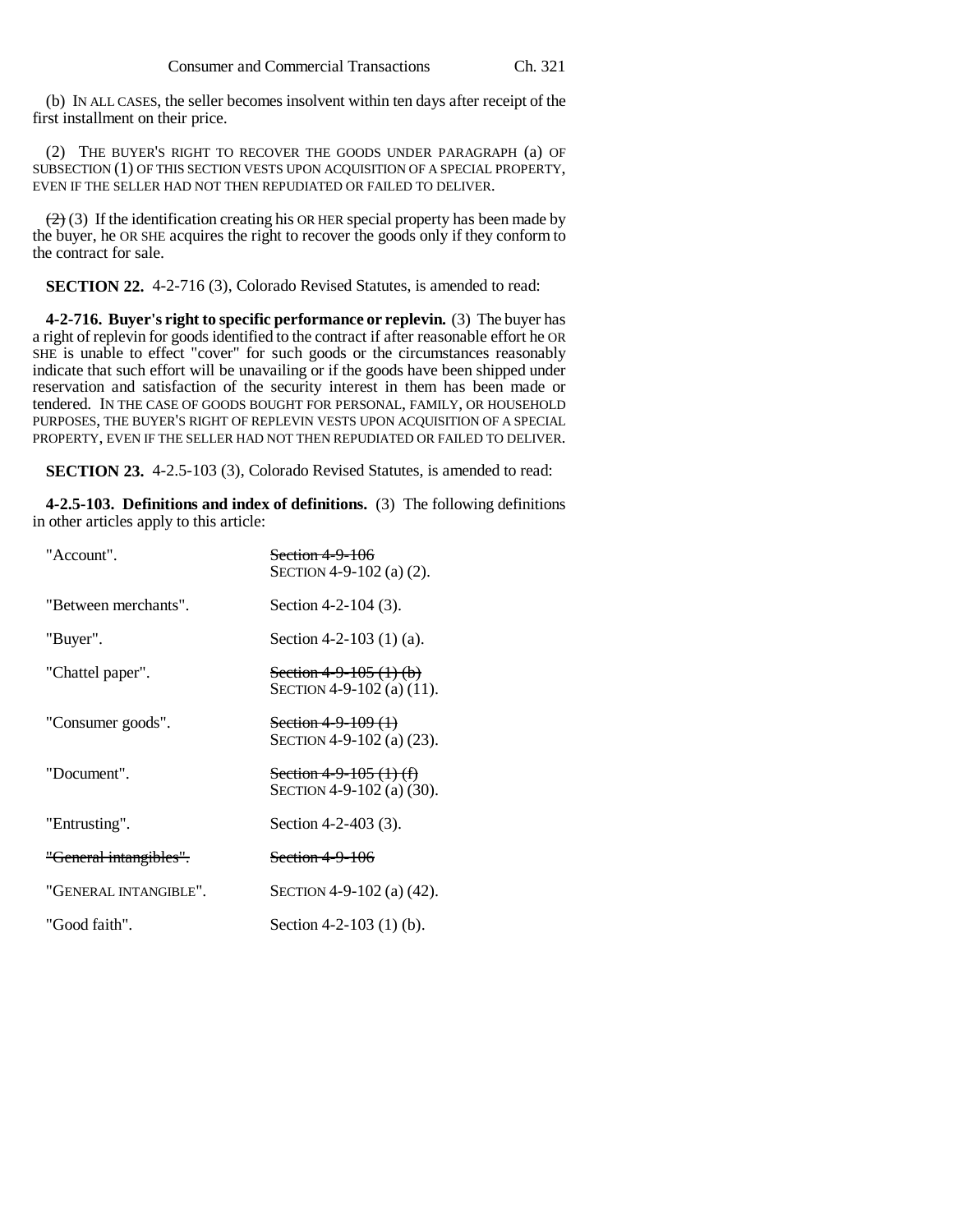| <b>Consumer and Commercial Transactions</b><br>Ch. 321 |  |                                                             |
|--------------------------------------------------------|--|-------------------------------------------------------------|
| "Instrument".                                          |  | Section 4-9-105 (1) (i)<br>SECTION 4-9-102 (a) $(47)$ .     |
| "Merchant".                                            |  | Section 4-2-104 $(1)$ .                                     |
| "Mortgage".                                            |  | Section 4-9-105 (1) (i)<br>SECTION 4-9-102 (a) (55).        |
| "Pursuant to commitment".                              |  | Section 4-9-105 $(1)$ $(k)$<br>SECTION 4-9-102 (a) $(68)$ . |
| "Receipt".                                             |  | Section 4-2-103 $(1)$ (c).                                  |
| "Sale".                                                |  | Section 4-2-106 $(1)$ .                                     |
| "Sale on approval".                                    |  | Section 4-2-326.                                            |
| "Sale or return".                                      |  | Section 4-2-326.                                            |
| "Seller".                                              |  | Section 4-2-103 $(1)$ $(d)$ .                               |

**SECTION 24.** 4-2.5-303, Colorado Revised Statutes, is REPEALED AND REENACTED, WITH AMENDMENTS, to read:

**4-2.5-303. Alienability of party's interest under lease contract or of lessor's residual interest in goods; delegation of performance; transfer of rights.** (1) AS USED IN THIS SECTION, "CREATION OF A SECURITY INTEREST" INCLUDES THE SALE OF A LEASE CONTRACT THAT IS SUBJECT TO ARTICLE 9 OF THIS TITLE BY REASON OF SECTION 4-9-109 (a) (3).

(2) EXCEPT AS PROVIDED IN SUBSECTION (3) OF THIS SECTION AND SECTION 4-9-407, A PROVISION IN A LEASE AGREEMENT THAT (i) PROHIBITS THE VOLUNTARY OR INVOLUNTARY TRANSFER, INCLUDING A TRANSFER BY SALE, SUBLEASE, CREATION OR ENFORCEMENT OF A SECURITY INTEREST, OR ATTACHMENT, LEVY, OR OTHER JUDICIAL PROCESS, OF AN INTEREST OF A PARTY UNDER THE LEASE CONTRACT OR OF THE LESSOR'S RESIDUAL INTEREST IN THE GOODS, OR (ii) MAKES SUCH A TRANSFER AN EVENT OF DEFAULT, GIVES RISE TO THE RIGHTS AND REMEDIES PROVIDED IN SUBSECTION (4) OF THIS SECTION, BUT A TRANSFER THAT IS PROHIBITED OR IS AN EVENT OF DEFAULT UNDER THE LEASE AGREEMENT IS OTHERWISE EFFECTIVE.

(3) A PROVISION IN A LEASE AGREEMENT THAT (i) PROHIBITS A TRANSFER OF A RIGHT TO DAMAGES FOR DEFAULT WITH RESPECT TO THE WHOLE LEASE CONTRACT OR OF A RIGHT TO PAYMENT ARISING OUT OF THE TRANSFEROR'S DUE PERFORMANCE OF THE TRANSFEROR'S ENTIRE OBLIGATION, OR (ii) MAKES SUCH A TRANSFER AN EVENT OF DEFAULT, IS NOT ENFORCEABLE, AND SUCH A TRANSFER IS NOT A TRANSFER THAT MATERIALLY IMPAIRS THE PROSPECT OF OBTAINING RETURN PERFORMANCE BY, MATERIALLY CHANGES THE DUTY OF, OR MATERIALLY INCREASES THE BURDEN OR RISK IMPOSED ON, THE OTHER PARTY TO THE LEASE CONTRACT WITHIN THE PURVIEW OF SUBSECTION (4) OF THIS SECTION.

(4) SUBJECT TO SUBSECTION (3) OF THIS SECTION AND SECTION 4-9-407: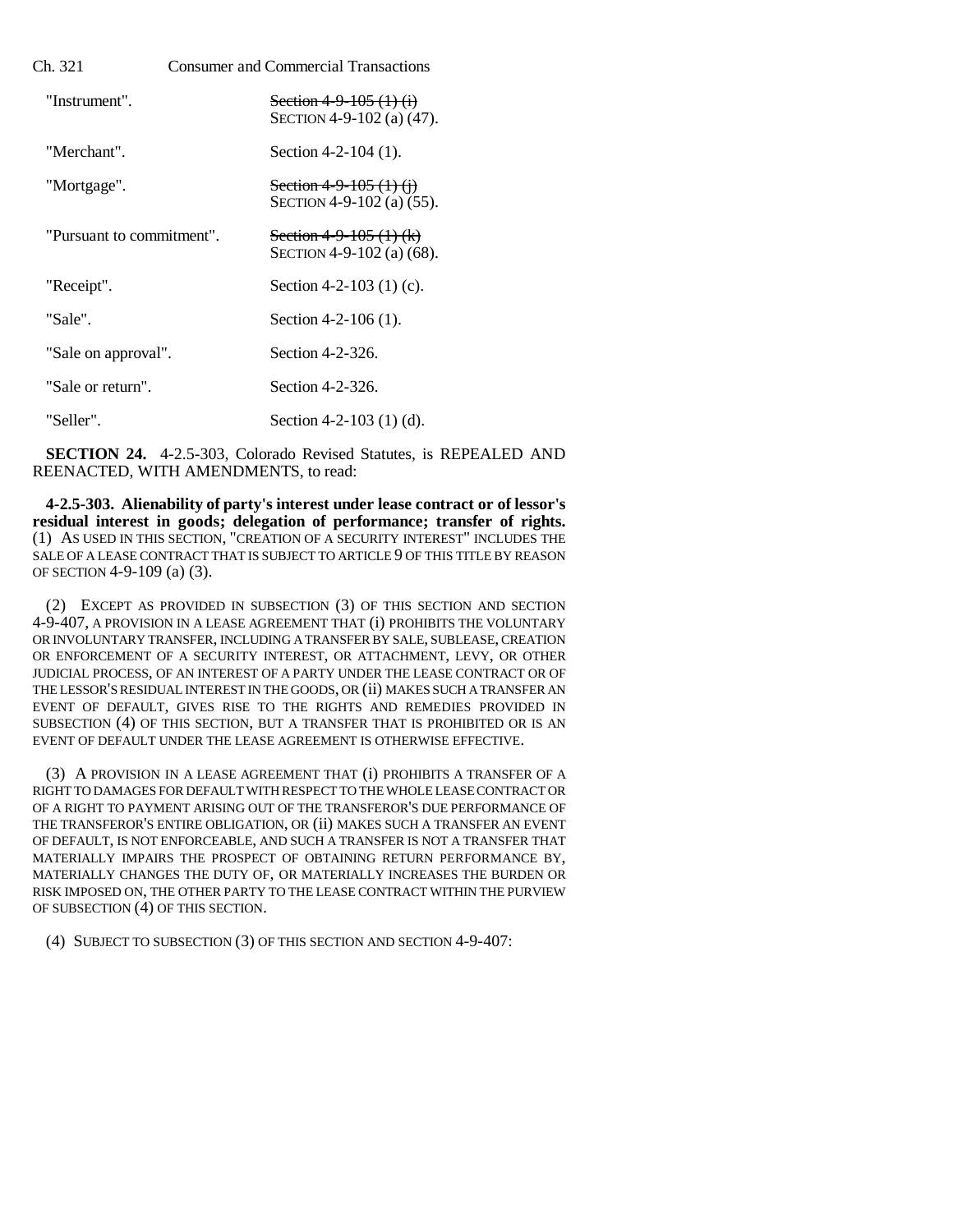(a) IF A TRANSFER IS MADE THAT IS MADE AN EVENT OF DEFAULT UNDER A LEASE AGREEMENT, THE PARTY TO THE LEASE CONTRACT NOT MAKING THE TRANSFER, UNLESS THAT PARTY WAIVES THE DEFAULT OR OTHERWISE AGREES, HAS THE RIGHTS AND REMEDIES DESCRIBED IN SECTION 4-2.5-501 (2);

(b) IF PARAGRAPH (a) OF THIS SUBSECTION (4) IS NOT APPLICABLE AND IF A TRANSFER IS MADE THAT (i) IS PROHIBITED UNDER A LEASE AGREEMENT OR (ii) MATERIALLY IMPAIRS THE PROSPECT OF OBTAINING RETURN PERFORMANCE BY, MATERIALLY CHANGES THE DUTY OF, OR MATERIALLY INCREASES THE BURDEN OR RISK IMPOSED ON, THE OTHER PARTY TO THE LEASE CONTRACT, UNLESS THE PARTY NOT MAKING THE TRANSFER AGREES AT ANY TIME TO THE TRANSFER IN THE LEASE CONTRACT OR OTHERWISE, THEN, EXCEPT AS LIMITED BY CONTRACT, (i) THE TRANSFEROR IS LIABLE TO THE PARTY NOT MAKING THE TRANSFER FOR DAMAGES CAUSED BY THE TRANSFER TO THE EXTENT THAT THE DAMAGES COULD NOT REASONABLY BE PREVENTED BY THE PARTY NOT MAKING THE TRANSFER AND (ii) A COURT HAVING JURISDICTION MAY GRANT OTHER APPROPRIATE RELIEF, INCLUDING CANCELLATION OF THE LEASE CONTRACT OR AN INJUNCTION AGAINST THE TRANSFER.

(5) A TRANSFER OF "THE LEASE" OR OF "ALL MY RIGHTS UNDER THE LEASE", OR A TRANSFER IN SIMILAR GENERAL TERMS, IS A TRANSFER OF RIGHTS AND, UNLESS THE LANGUAGE OR THE CIRCUMSTANCES, AS IN A TRANSFER FOR SECURITY, INDICATE THE CONTRARY, THE TRANSFER IS A DELEGATION OF DUTIES BY THE TRANSFEROR TO THE TRANSFEREE. ACCEPTANCE BY THE TRANSFEREE CONSTITUTES A PROMISE BY THE TRANSFEREE TO PERFORM THOSE DUTIES. THE PROMISE IS ENFORCEABLE BY EITHER THE TRANSFEROR OR THE OTHER PARTY TO THE LEASE CONTRACT.

(6) UNLESS OTHERWISE AGREED BY THE LESSOR AND THE LESSEE, A DELEGATION OF PERFORMANCE DOES NOT RELIEVE THE TRANSFEROR AS AGAINST THE OTHER PARTY OF ANY DUTY TO PERFORM OR OF ANY LIABILITY FOR DEFAULT.

(7) IN A CONSUMER LEASE, TO PROHIBIT THE TRANSFER OF AN INTEREST OF A PARTY UNDER THE LEASE CONTRACT OR TO MAKE A TRANSFER AN EVENT OF DEFAULT, THE LANGUAGE MUST BE SPECIFIC, BY A WRITING, AND CONSPICUOUS.

**SECTION 25.** 4-2.5-307, Colorado Revised Statutes, is REPEALED AND REENACTED, WITH AMENDMENTS, to read:

**4-2.5-307. Priority of liens arising by attachment or levy on, security interests in, and other claims to goods.** (1) EXCEPT AS OTHERWISE PROVIDED IN SECTION 4-2.5-306, A CREDITOR OF A LESSEE TAKES SUBJECT TO THE LEASE CONTRACT.

(2) EXCEPT AS OTHERWISE PROVIDED IN SUBSECTION (3) OF THIS SECTION AND IN SECTIONS 4-2.5-306 AND 4-2.5-308, A CREDITOR OF A LESSOR TAKES SUBJECT TO THE LEASE CONTRACT UNLESS THE CREDITOR HOLDS A LIEN THAT ATTACHED TO THE GOODS BEFORE THE LEASE CONTRACT BECAME ENFORCEABLE.

(3) EXCEPT AS OTHERWISE PROVIDED IN SECTIONS 4-9-317,4-9-321, AND 4-9-323, A LESSEE TAKES A LEASEHOLD INTEREST SUBJECT TO A SECURITY INTEREST HELD BY A CREDITOR OF THE LESSOR.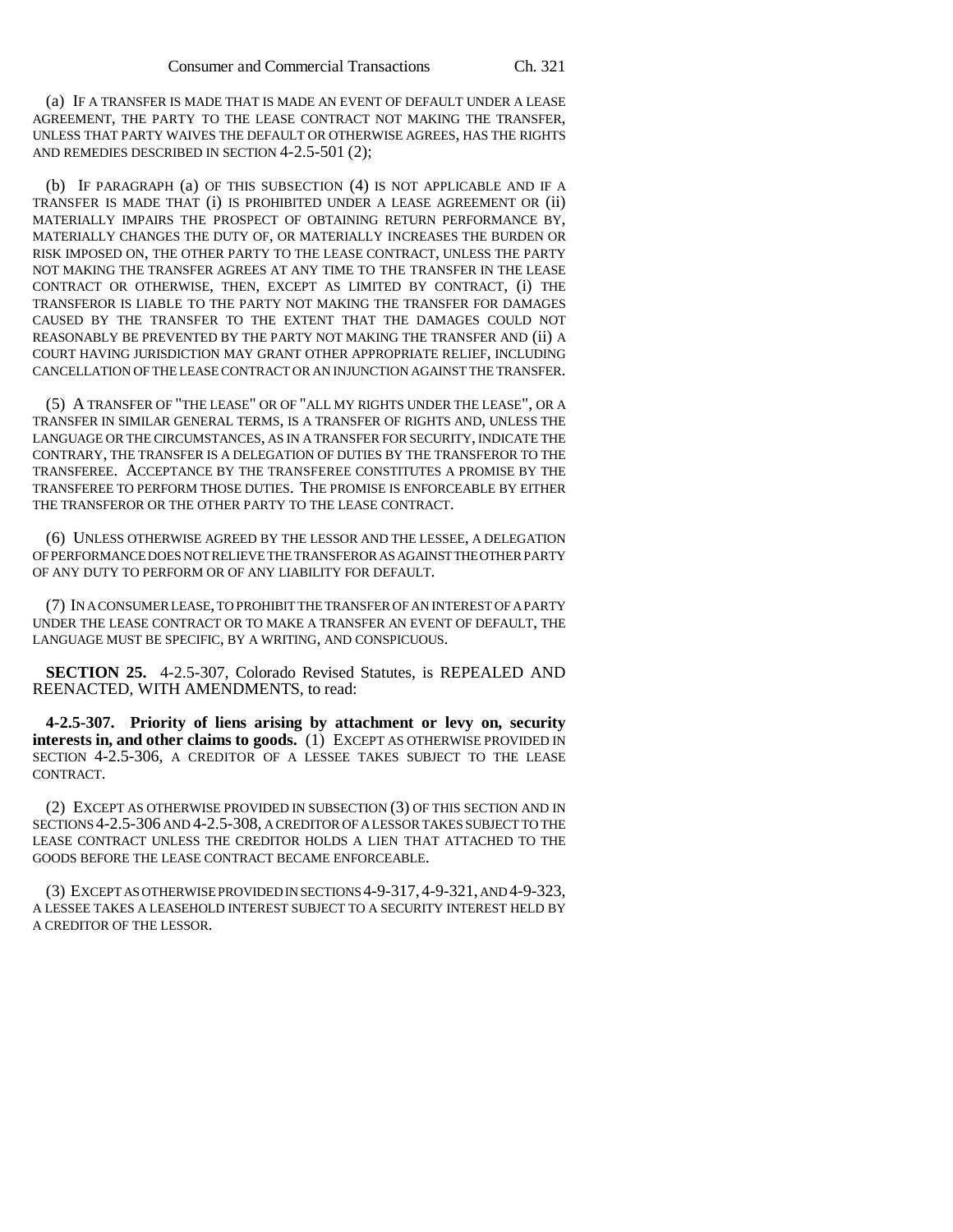**SECTION 26.** 4-2.5-309 (1) (b), Colorado Revised Statutes, is amended to read:

**4-2.5-309. Lessor's and lessee's rights when goods become fixtures.** (1) In this section:

(b) A "fixture filing" is the filing, in the office where a RECORD OF A mortgage on the real estate would be filed or recorded, of a financing statement covering goods that are or are to become fixtures and conforming to the requirements of section  $4-9-402(5)$  SECTION 4-9-502 (a) AND (b);

**SECTION 27.** 4-4-210 (c) (1), Colorado Revised Statutes, is amended to read:

**4-4-210. Security interest of collecting bank in items, accompanying documents, and proceeds.** (c) Receipt by a collecting bank of a final settlement for an item is a realization on its security interest in the item, accompanying documents, and proceeds. So long as the bank does not receive final settlement for the item or give up possession of the item or accompanying documents for purposes other than collection, the security interest continues to that extent and is subject to article 9 of this title, but:

(1) No security agreement is necessary to make the security interest enforceable (section  $4-9-203$  (1) (a) SECTION 4-9-203 (b) (3) (A));

**SECTION 28.** Article 5 of title 4, Colorado Revised Statutes, is amended BY THE ADDITION OF A NEW SECTION to read:

**4-5-117.5. Security interest of issuer or nominated person.** (a) AN ISSUER OR NOMINATED PERSON HAS A SECURITY INTEREST IN A DOCUMENT PRESENTED UNDER A LETTER OF CREDIT TO THE EXTENT THAT THE ISSUER OR NOMINATED PERSON HONORS OR GIVES VALUE FOR THE PRESENTATION.

(b) SO LONG AS AND TO THE EXTENT THAT AN ISSUER OR NOMINATED PERSON HAS NOT BEEN REIMBURSED OR HAS NOT OTHERWISE RECOVERED THE VALUE GIVEN WITH RESPECT TO A SECURITY INTEREST IN A DOCUMENT UNDER SUBSECTION (a) OF THIS SECTION, THE SECURITY INTEREST CONTINUES AND IS SUBJECT TO ARTICLE 9 OF THIS TITLE, BUT:

(1) A SECURITY AGREEMENT IS NOT NECESSARY TO MAKE THE SECURITY INTEREST ENFORCEABLE UNDER SECTION 4-9-203 (b) (3);

(2) IF THE DOCUMENT IS PRESENTED IN A MEDIUM OTHER THAN A WRITTEN OR OTHER TANGIBLE MEDIUM, THE SECURITY INTEREST IS PERFECTED; AND

(3) IF THE DOCUMENT IS PRESENTED IN A WRITTEN OR OTHER TANGIBLE MEDIUM AND IS NOT A CERTIFICATED SECURITY, CHATTEL PAPER, A DOCUMENT OF TITLE, AN INSTRUMENT, OR A LETTER OF CREDIT, THE SECURITY INTEREST IS PERFECTED AND HAS PRIORITY OVER A CONFLICTING SECURITY INTEREST IN THE DOCUMENT SO LONG AS THE DEBTOR DOES NOT HAVE POSSESSION OF THE DOCUMENT.

**SECTION 29.** 4-7-503 (1), Colorado Revised Statutes, is amended to read: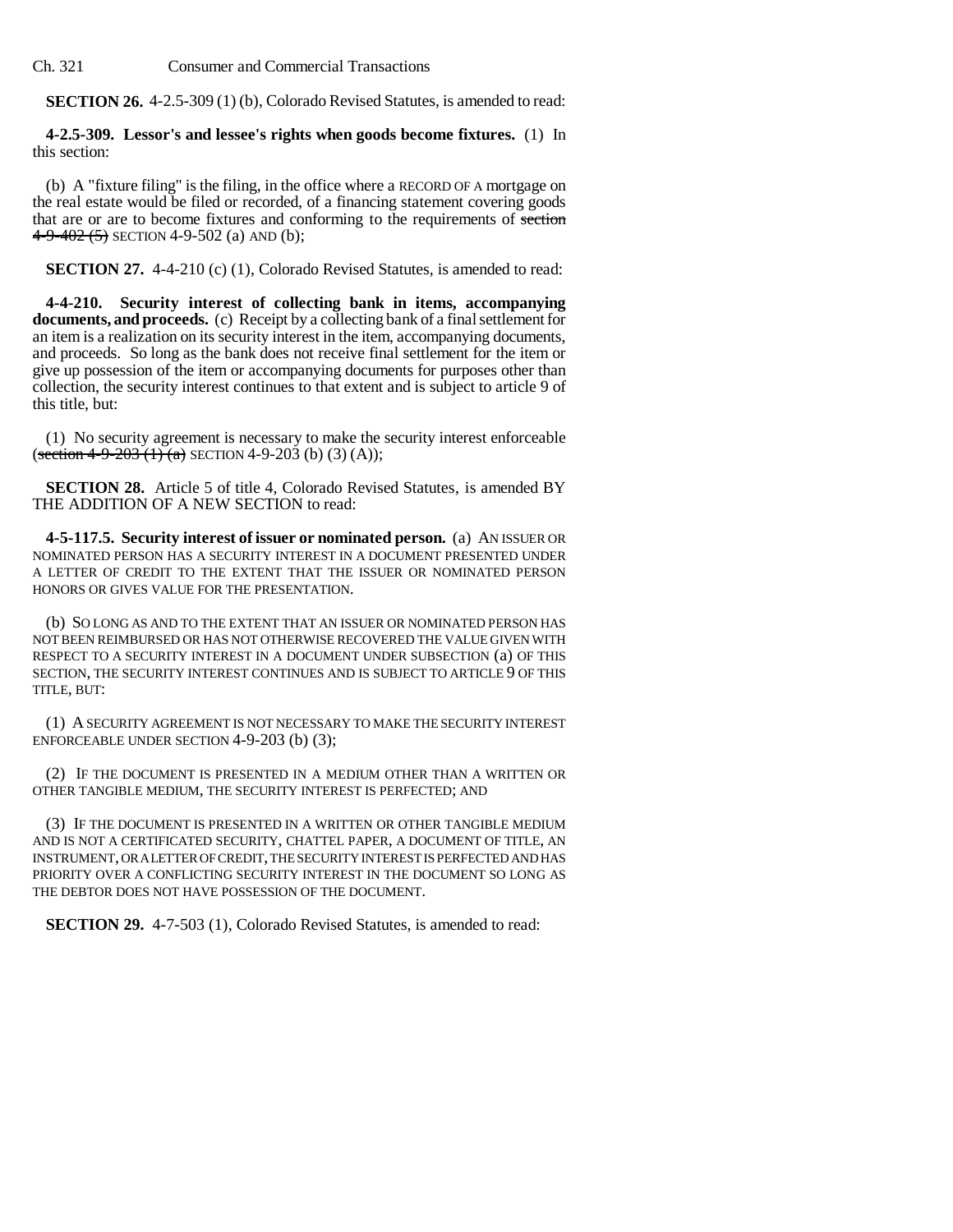**4-7-503. Document of title to goods defeated in certain cases.** (1) A document of title confers no right in goods against a person who before issuance of the document had a legal interest or a perfected security interest in them and who neither:

(a) Delivered or entrusted them or any document of title covering them to the bailor or his OR HER nominee with actual or apparent authority to ship, store, or sell or with power to obtain delivery under this article (section 4-7-403) or with power of disposition under this title (sections 4-2-403 and 4-9-307 SECTIONS 4-2-403 AND 4-9-320) or other statute or rule of law; nor

(b) Acquiesced in the procurement by the bailor or his OR HER nominee of any document of title.

**SECTION 30.** 4-8-103 (f), Colorado Revised Statutes, is amended to read:

**4-8-103. Rules for determining whether certain obligations and interests are securities or financial assets.**  $(\overline{f})$  A commodity contract, as defined in section  $4-9-115$  SECTION 4-9-102 (a) (15), is not a security or a financial asset.

**SECTION 31.** 4-8-106 (d) and (f), Colorado Revised Statutes, are amended to read:

**4-8-106. Control.** (d) A purchaser has "control" of a security entitlement if:

(1) The purchaser becomes the entitlement holder;  $\sigma$ 

(2) The securities intermediary has agreed that it will comply with entitlement orders originated by the purchaser without further consent by the entitlement holder; OR

(3) ANOTHER PERSON HAS CONTROL OF THE SECURITY ENTITLEMENT ON BEHALF OF THE PURCHASER OR, HAVING PREVIOUSLY ACQUIRED CONTROL OF THE SECURITY ENTITLEMENT, ACKNOWLEDGES THAT IT HAS CONTROL ON BEHALF OF THE PURCHASER.

(f) A purchaser who has satisfied the requirements of subsection (c)  $\left(\frac{2}{2}\right)$  or (d)  $\left(\frac{2}{2}\right)$ of this section has control even if the registered owner in the case of subsection (c)  $\left(\frac{1}{2}\right)$  of this section or the entitlement holder in the case of subsection (d)  $\left(\frac{1}{2}\right)$  of this section retains the right to make substitutions for the uncertificated security or security entitlement, to originate instructions or entitlement orders to the issuer or securities intermediary, or otherwise to deal with the uncertificated security or security entitlement.

**SECTION 32.** 4-8-110 (e), Colorado Revised Statutes, is REPEALED AND REENACTED, WITH AMENDMENTS, to read:

**4-8-110. Applicability - choice of law.** (e) THE FOLLOWING RULES DETERMINE A "SECURITIES INTERMEDIARY'S JURISDICTION" FOR PURPOSES OF THIS SECTION:

(1) IF AN AGREEMENT BETWEEN THE SECURITIES INTERMEDIARY AND ITS ENTITLEMENT HOLDER GOVERNING THE SECURITIES ACCOUNT EXPRESSLY PROVIDES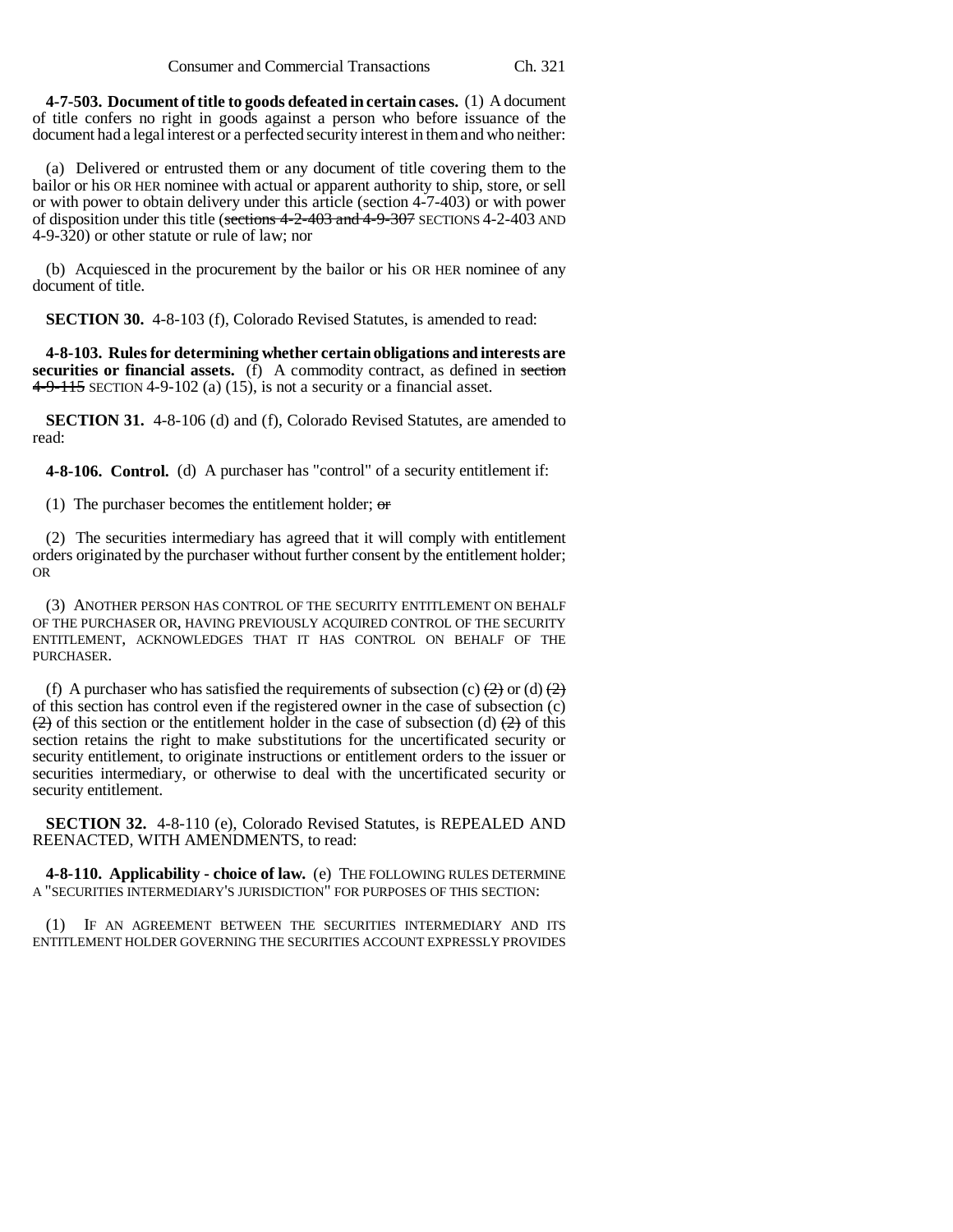THAT A PARTICULAR JURISDICTION IS THE SECURITIES INTERMEDIARY'S JURISDICTION FOR PURPOSES OF THIS PART 1, THIS ARTICLE, OR THIS TITLE, THAT JURISDICTION IS THE SECURITIES INTERMEDIARY'S JURISDICTION.

(2) IF PARAGRAPH (1) OF THIS SUBSECTION (e) DOES NOT APPLY AND AN AGREEMENT BETWEEN THE SECURITIES INTERMEDIARY AND ITS ENTITLEMENT HOLDER GOVERNING THE SECURITIES ACCOUNT EXPRESSLY PROVIDES THAT THE AGREEMENT IS GOVERNED BY THE LAW OF A PARTICULAR JURISDICTION, THAT JURISDICTION IS THE SECURITIES INTERMEDIARY'S JURISDICTION.

(3) IF NEITHER PARAGRAPH (1) NOR PARAGRAPH (2) OF THIS SUBSECTION (e) APPLIES AND AN AGREEMENT BETWEEN THE SECURITIES INTERMEDIARY AND ITS ENTITLEMENT HOLDER EXPRESSLY PROVIDES THAT THE SECURITIES ACCOUNT IS MAINTAINED AT AN OFFICE IN A PARTICULAR JURISDICTION, THAT JURISDICTION IS THE SECURITIES INTERMEDIARY'S JURISDICTION.

(4) IF NONE OF PARAGRAPHS (1), (2), OR (3) OF THIS SUBSECTION (e) APPLIES, THE SECURITIES INTERMEDIARY'S JURISDICTION IS THE JURISDICTION IN WHICH THE OFFICE IDENTIFIED IN AN ACCOUNT STATEMENT AS THE OFFICE SERVING THE ENTITLEMENT HOLDER'S ACCOUNT IS LOCATED.

(5) IF NONE OF PARAGRAPHS (1), (2), (3), OR (4) OF THIS SUBSECTION (e) APPLIES, THE SECURITIES INTERMEDIARY'S JURISDICTION IS THE JURISDICTION IN WHICH THE CHIEF EXECUTIVE OFFICE OF THE SECURITIES INTERMEDIARY IS LOCATED.

**SECTION 33.** 4-8-301 (a) (3), Colorado Revised Statutes, is amended to read:

**4-8-301. Delivery.** (a) Delivery of a certificated security to a purchaser occurs when:

(3) A securities intermediary acting on behalf of the purchaser acquires possession of the security certificate, only if the certificate is in registered form and has been IS (i) REGISTERED IN THE NAME OF THE PURCHASER, (ii) PAYABLE TO THE ORDER OF THE PURCHASER, OR (iii) specially indorsed to the purchaser by an effective indorsement AND HAS NOT BEEN INDORSED TO THE SECURITIES INTERMEDIARY OR IN BLANK.

**SECTION 34.** 4-8-302 (a), Colorado Revised Statutes, is amended to read:

**4-8-302. Rights of purchaser.** (a) Except as otherwise provided in subsections (b) and (c) of this section, upon delivery A PURCHASER of a certificated or uncertificated security to a purchaser, the purchaser acquires all rights in the security that the transferor had or had power to transfer.

**SECTION 35.** 4-8-510, Colorado Revised Statutes, is amended to read:

**4-8-510. Rights of purchaser of security entitlement from entitlement holder.** (a) IN A CASE NOT COVERED BY THE PRIORITY RULES IN ARTICLE 9 OF THIS TITLE OR THE RULES STATED IN SUBSECTION (c) OF THIS SECTION, an action based on an adverse claim to a financial asset or security entitlement, whether framed in conversion, replevin, constructive trust, equitable lien, or other theory, may not be asserted against a person who purchases a security entitlement, or an interest therein, from an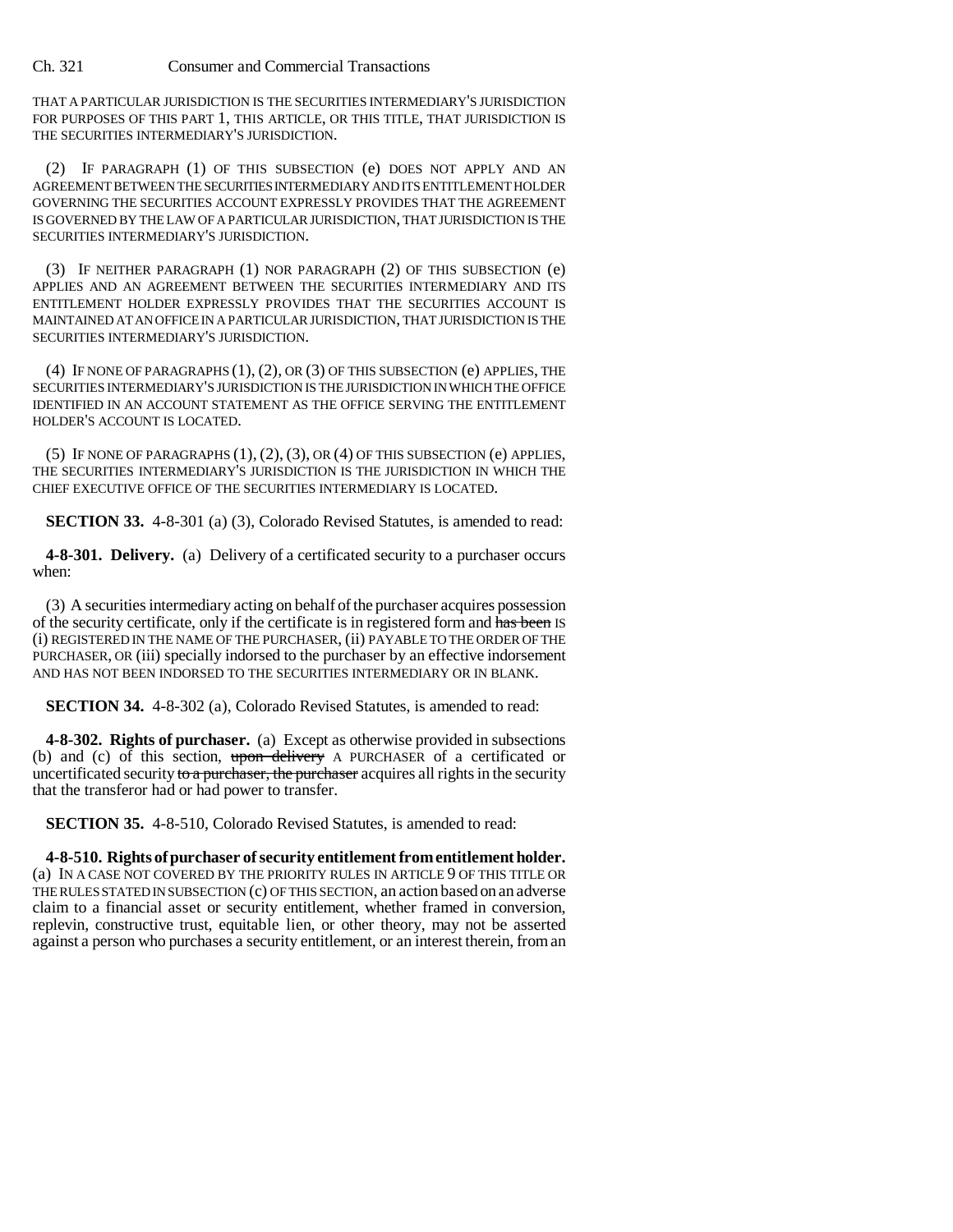entitlement holder if the purchaser gives value, does not have notice of the adverse claim, and obtains control.

(b) If an adverse claim could not have been asserted against an entitlement holder under section 4-8-502, the adverse claim cannot be asserted against a person who purchases a security entitlement, or an interest therein, from the entitlement holder.

(c) In a case not covered by the priority rules in article 9 of this title, a purchaser for value of a security entitlement, or an interest therein, who obtains control has priority over a purchaser of a security entitlement, or an interest therein, who does not obtain control. EXCEPT AS OTHERWISE PROVIDED IN SUBSECTION (d) OF THIS SECTION, purchasers who have control rank equally, except that ACCORDING TO PRIORITY IN TIME OF:

(1) THE PURCHASER'S BECOMING THE PERSON FOR WHOM THE SECURITIES ACCOUNT, IN WHICH THE SECURITY ENTITLEMENT IS CARRIED, IS MAINTAINED, IF THE PURCHASER OBTAINED CONTROL UNDER SECTION 4-8-106 (d) (1);

(2) THE SECURITIES INTERMEDIARY'S AGREEMENT TO COMPLY WITH THE PURCHASER'S ENTITLEMENT ORDERS WITH RESPECT TO SECURITY ENTITLEMENTS CARRIED OR TO BE CARRIED IN THE SECURITIES ACCOUNT IN WHICH THE SECURITY ENTITLEMENT IS CARRIED, IF THE PURCHASER OBTAINED CONTROL UNDER SECTION 4-8-106 (d) (2); OR

(3) IF THE PURCHASER OBTAINED CONTROL THROUGH ANOTHER PERSON UNDER SECTION 4-8-106 (d) (3), THE TIME ON WHICH PRIORITY WOULD BE BASED UNDER THIS SUBSECTION (c) IF THE OTHER PERSON WERE THE SECURED PARTY.

(d) A securities intermediary as purchaser has priority over a conflicting purchaser who has control unless otherwise agreed by the securities intermediary.

**SECTION 36.** 5-5-103 (1), (2), and (3), Colorado Revised Statutes, are amended to read:

**5-5-103. Restrictions on deficiency judgments in consumer credit sales.** (1) This section applies to a consumer credit sale of goods or services. A consumer is not liable for a deficiency unless the creditor has disposed of the goods in accordance with the provisions on the disposition of collateral of the "Uniform Commercial Code" contained in part 5 6 of article 9 of title 4, C.R.S.

(2) If the creditor repossesses, with or without the aid of judicial process, or voluntarily accepts surrender of goods that were the subject of the sale and in which the creditor has a security interest, the parties obligated are not personally liable to the creditor for the unpaid balance of the debt arising from the sale of a commercial unit of goods of which the cash sale price was three thousand dollars or less, and the creditor's duty to dispose of the collateral is governed by the provisions on the disposition of collateral of the "Uniform Commercial Code" contained in part 5 6 of article 9 of title 4, C.R.S.

(3) If the creditor repossesses, with or without the aid of judicial process, or voluntarily accepts surrender of goods that were not the subject of the sale but in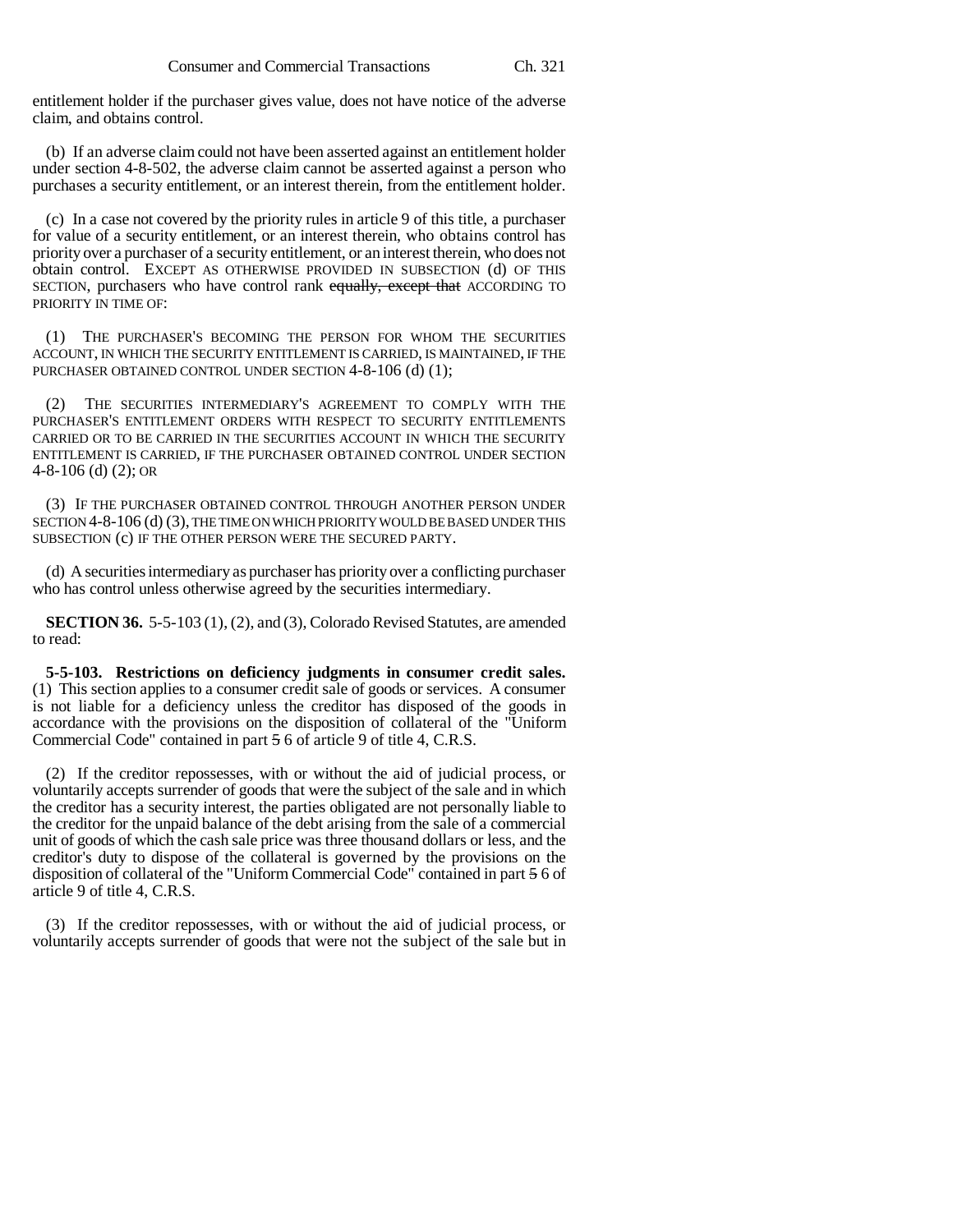which the creditor has a security interest to secure a debt arising from a sale of goods or services or a combined sale of goods and services and the cash price of the sale was two thousand one hundred dollars or less, the parties obligated are not personally liable to the creditor for the unpaid balance of the debt arising from the sale, and the creditor's duty to dispose of the collateral is governed by the provisions on disposition of collateral of the "Uniform Commercial Code" contained in part 5 6 of article 9 of title 4, C.R.S.

**SECTION 37.** 6-1-105 (1) (gg), Colorado Revised Statutes, is amended to read:

**6-1-105. Deceptive trade practices.** (1) A person engages in a deceptive trade practice when, in the course of such person's business, vocation, or occupation, such person:

(gg) Fails to disclose or misrepresents to another person, a secured creditor, or an assignee by whom such person is retained to repossess personal property whether such person is bonded in accordance with section  $4-\overline{9}-503.5$  SECTION 4-9-629, C.R.S., or fails to file such bond with the attorney general;

**SECTION 38.** 14-10-122 (1.5) (c), Colorado Revised Statutes, is amended to read:

**14-10-122. Modification and termination of provisions for maintenance, support, and property disposition - automatic lien.** (1.5) (c) **Lien on personal property other than wages and moneys held by a financial institution as defined by 42 U.S.C. sec. 669 (d) or motor vehicles.** (I) To evidence a lien on personal property, other than wages and moneys held by a financial institution as defined in  $42 \text{ U.S.C. sec. } 669 \text{ (d)}$  or motor vehicles, created pursuant to this subsection (1.5), the state child support enforcement agency shall file a notice of lien with the central filing officer designated pursuant to section 4-9.3-103 (1) (j), C.R.S., SECRETARY OF STATE by means of direct electronic data transmission. From the time of filing the notice of lien with the central filing officer SECRETARY OF STATE, such lien shall be an encumbrance in favor of the obligee, or the assignee of the obligee, and shall encumber all personal property or any interest of the obligor in any personal property.

(II) The lien on personal property created by this section shall remain in effect twelve years or until all past-due amounts are paid, including any accrued interest and costs, without the necessity of renewal. Within twenty calendar days after satisfaction of the debt or debts described in the notice of lien, the state child support enforcement agency shall file a release of lien with the central filing officer SECRETARY OF STATE. The filing of such a release of lien shall be conclusive evidence that the lien is extinguished.

(III) The state child support enforcement agency shall be exempt from paying a fee for the filing of notices of liens or releases of liens with the central filing officer SECRETARY OF STATE pursuant to this paragraph (c).

(IV) For purposes of this paragraph (c), "personal property" means property that the child support enforcement agency has determined has a net equity value of not less than five thousand dollars at the time of the filing of the notice of lien with the central filing officer SECRETARY OF STATE.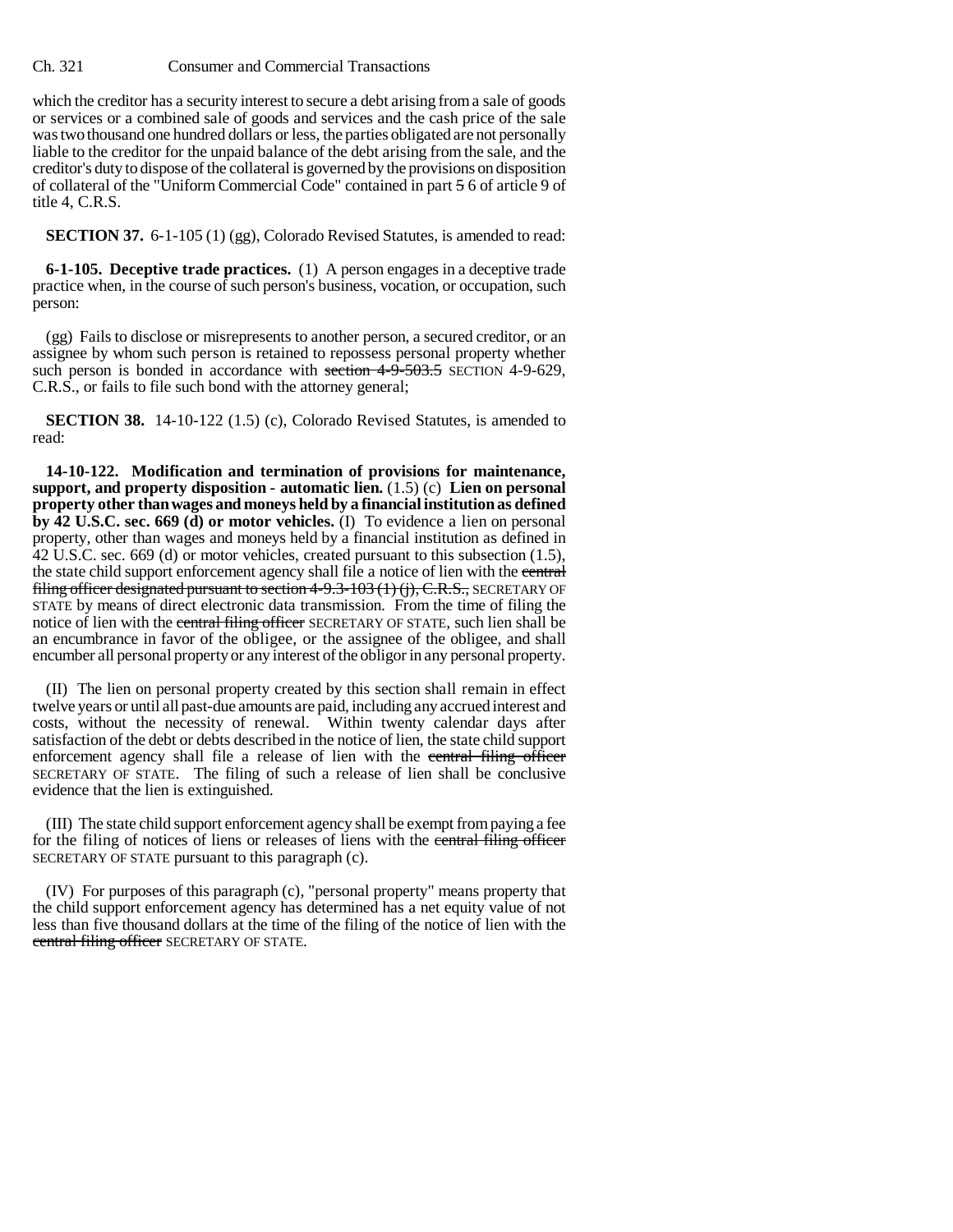**SECTION 39.** 18-5-502, Colorado Revised Statutes, is amended to read:

**18-5-502. Failure to pay over assigned accounts.** Where, under the terms of an assignment of an account, as defined in section 4-9-106 SECTION 4-9-102 (a) (2), C.R.S., the assignor, being permitted to collect the proceeds from the debtor, is to pay over to the assignee any of such proceeds and, after collection thereof, the assignor willfully and wrongfully fails to pay over to the assignee such proceeds amounting to five hundred dollars or more, the person commits a class 5 felony. Where the amount of such proceeds withheld by the assignor is less than five hundred dollars, the person commits a class 2 misdemeanor.

**SECTION 40.** 24-21-104 (3) (g), Colorado Revised Statutes, is amended to read:

**24-21-104. Fees of secretary of state.** (3) (g) All moneys collected by the office of the secretary of state pursuant to section  $4-11-102$  (1)  $(a.5)$  (I), 4-9-525, C.R.S., shall be transferred to the state treasurer and credited to the department of state cash fund pursuant to this subsection (3).

**SECTION 41.** 37-60-120 (1), Colorado Revised Statutes, is amended to read:

**37-60-120. Control of projects - contractual powers of board.** (1) The state of Colorado shall have the ownership and control of such portions of said projects, or shall take a sufficient security interest in property or take such bonds, notes, or other securities evidencing an obligation, as will assure repayment of funds made available by section 37-60-119. Any security interest in property taken under this subsection (1) may be perfected and enforced in the same manner as security interests under article 9 of title 4, C.R.S. notwithstanding any provision of section 4-9-104, C.R.S. The board is empowered to enter into contracts which THAT are, in its opinion, necessary for the maintenance and continued operation of such projects.

**SECTION 42.** 38-10-114, Colorado Revised Statutes, is amended to read:

**38-10-114. No delivery or change of possession - effect.** Except as otherwise provided in section 4-2-402 or 4-2.5-308, C.R.S., or except where evidence of the transaction is included in the central registry maintained with respect to transactions relating to title to such goods and chattels, or is duly noted on the certificate of title to such goods and chattels by the authority issuing such certificate, or is included in the records of the proper filing office for a security interest in such goods and chattels under section  $4-\overline{9}-40$  SECTION 4-9-501, C.R.S., or is a transaction described in section  $4-9-302$  (1) or (2) SECTION 4-9-309 OR 4-9-310, C.R.S., every sale made by a vendor of goods and chattels in his OR HER possession or under his OR HER control and every assignment of goods and chattels, unless each shall be accompanied by an immediate delivery and followed by an actual and continued change of possession of things sold or assigned, shall be presumed to be fraudulent and void as against the creditors of the vendor, or the creditors of the person making such assignment, or subsequent purchasers in good faith, unless the party opposed to the effect of the presumption shall establish that it is more probable than not that such sale or assignment was made by the seller or assignor in good faith and without any actual intent to hinder, delay, or defraud creditors or subsequent purchasers.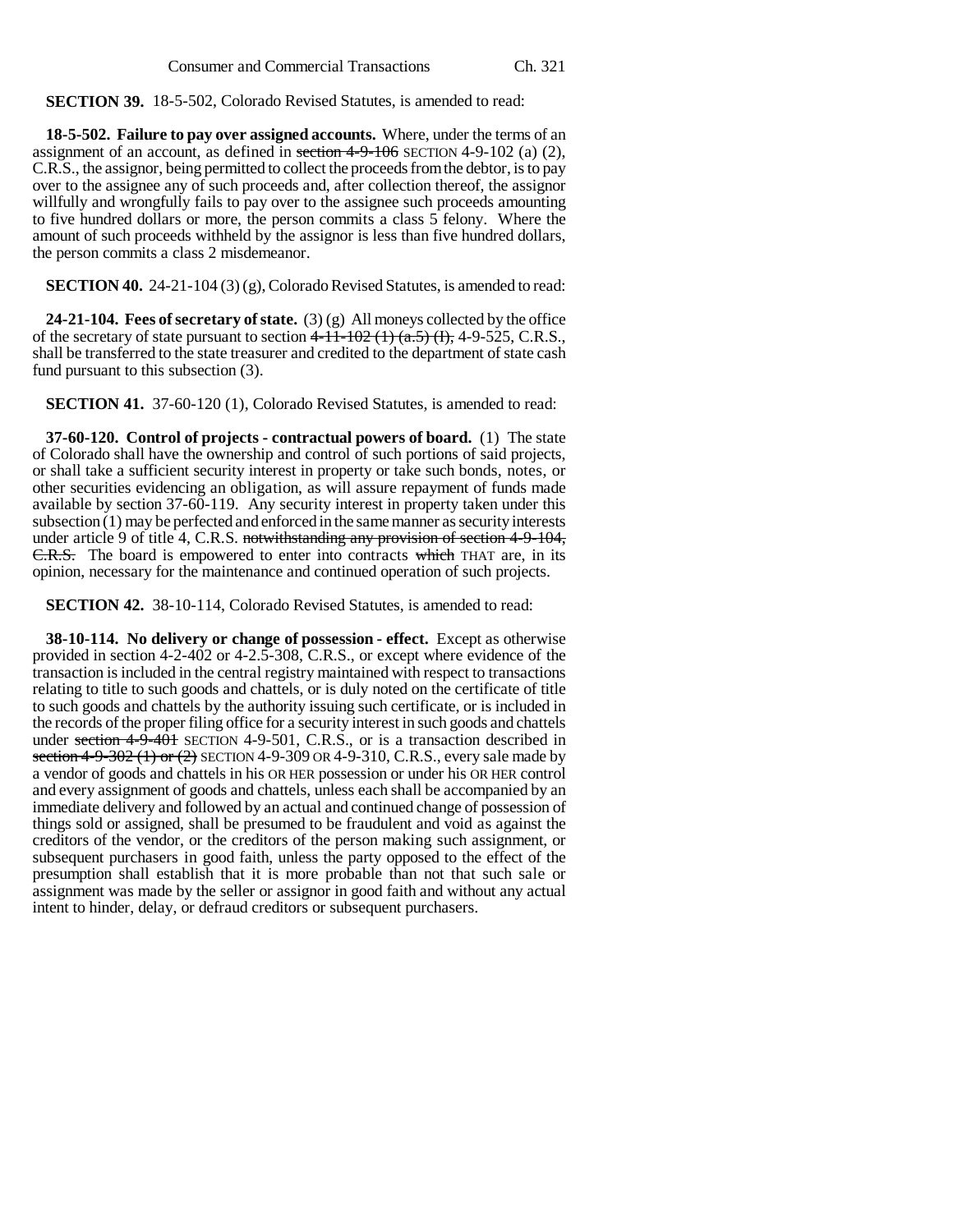# **SECTION 43.** 38-21.5-102, Colorado Revised Statutes, is amended to read:

**38-21.5-102. Lien established.** Where a rental agreement, as defined in section 38-21.5-101 (6), is entered into between the owner and the occupant, the owner of a self-service storage facility and his OR HER heirs, executors, administrators, successors, and assigns have a lien upon all personal property located at the self-service storage facility for rent, labor, or other charges, present or future, in relation to the personal property and for expenses necessary for its preservation or expenses reasonably incurred in its sale or other disposition pursuant to this article. The lien attaches as of the date the personal property is brought to the self-service storage facility and continues so long as the owner retains possession and until the default is corrected, or a sale is conducted, or the property is otherwise disposed of to satisfy the lien. Prior to taking enforcement action pursuant to section 38-21.5-103 (1) (b), the owner shall determine if, in the county where the self-service storage facility is located and in the county of the occupant's last-known address, a financing statement filed in accordance with part 4 PART 5 of article 9 of title 4, C.R.S., has been filed concerning the property to be sold or otherwise disposed of.

**SECTION 44.** 38-24.5-103 (1), Colorado Revised Statutes, is amended to read:

**38-24.5-103. How lien obtained - lien statement.** (1) Every person intending to avail himself OR HERSELF of the benefits of this article shall serve on the owner by certified or registered mail, return receipt requested, or by personal service, within ten days after completing the harvesting, a notice that, within twenty days, a lien, as specified in section 38-24.5-102, shall be claimed, and, within said twenty days, such person shall file in the same locations for farm products and crops as provided in section 4-9-401 SECTION 4-9-501, C.R.S., a statement containing a just and true account of the amount due him OR HER for such harvesting, after allowing all just credits and offsets, and containing a correct description of the grain or other crops to be charged with such lien, the price agreed upon for such harvesting, the name of the person, firm, or corporation for whom such harvesting was performed, a legal description of the lands upon which said grain or other crops were raised, a description of the legal subdivision of land upon which said grain or other crops are stored and, if said grain or other crops are stored in a storage facility, the locality of the storage facility, which statement of facts shall be verified by affidavit of the person claiming such lien or his OR HER duly authorized agent or attorney having knowledge of the facts, and a copy of the notice of intent to file a lien and an affidavit of service or mailing thereof. Any immaterial error or mistake in the account or description of the grain or other crops or of the property upon which it was raised shall not invalidate such lien.

**SECTION 45.** 38-29-125 (2), Colorado Revised Statutes, is amended to read:

**38-29-125. Security interests upon manufactured homes.** (2) The provisions of this section and section 38-29-128 shall not apply to any mortgage or security interest upon any manufactured home held for sale or lease which constitutes inventory as defined in section 4-9-109 SECTION 4-9-102, C.R.S. As to such mortgages or security interests, the provisions of article 9 of title 4, C.R.S., shall apply, and perfection of such mortgages or security interests shall be made pursuant thereto, and the rights of the parties shall be governed and determined thereby.